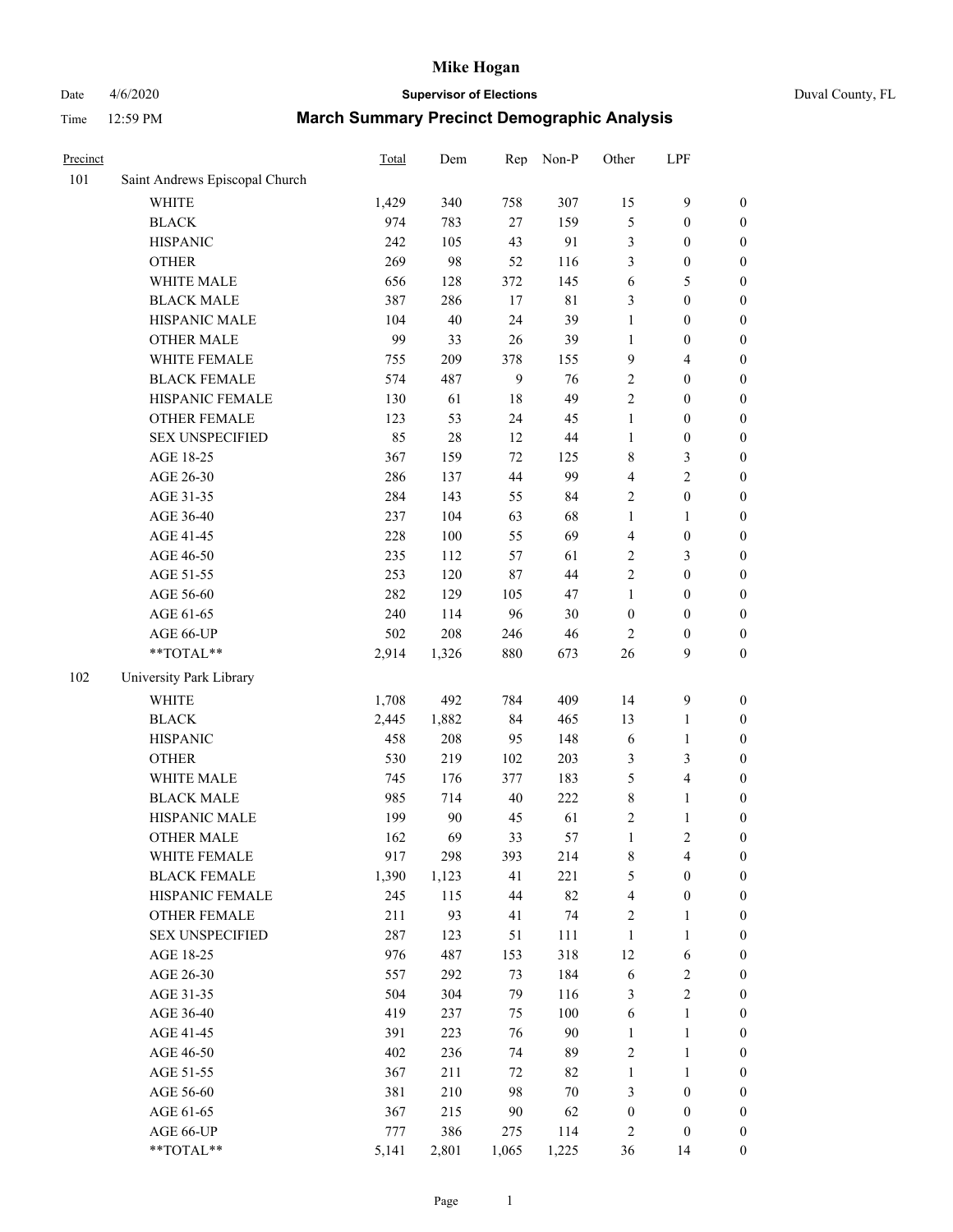Date 4/6/2020 **Supervisor of Elections** Duval County, FL

| Precinct |                                               | Total      | Dem        | Rep       | Non-P     | Other                   | LPF                                  |                                      |
|----------|-----------------------------------------------|------------|------------|-----------|-----------|-------------------------|--------------------------------------|--------------------------------------|
| 103      | River Reach Baptist Church                    |            |            |           |           |                         |                                      |                                      |
|          | <b>WHITE</b>                                  | 934        | 195        | 524       | 198       | 12                      | $\mathfrak s$                        | 0                                    |
|          | <b>BLACK</b>                                  | 461        | 361        | 15        | $81\,$    | $\overline{\mathbf{4}}$ | $\boldsymbol{0}$                     | $\boldsymbol{0}$                     |
|          | <b>HISPANIC</b>                               | 121        | 45         | 29        | 47        | $\boldsymbol{0}$        | $\boldsymbol{0}$                     | $\boldsymbol{0}$                     |
|          | <b>OTHER</b>                                  | 185        | 52         | 42        | 89        | 2                       | $\boldsymbol{0}$                     | $\boldsymbol{0}$                     |
|          | WHITE MALE                                    | 456        | 75         | 270       | 101       | 6                       | $\overline{4}$                       | $\boldsymbol{0}$                     |
|          | <b>BLACK MALE</b>                             | 211        | 155        | $\,8\,$   | 45        | 3                       | $\boldsymbol{0}$                     | $\boldsymbol{0}$                     |
|          | HISPANIC MALE                                 | 49         | 15         | 14        | $20\,$    | $\boldsymbol{0}$        | $\boldsymbol{0}$                     | $\boldsymbol{0}$                     |
|          | <b>OTHER MALE</b>                             | 76         | 23         | 16        | 36        | $\mathbf{1}$            | $\boldsymbol{0}$                     | $\boldsymbol{0}$                     |
|          | WHITE FEMALE                                  | 465        | 116        | 248       | 94        | 6                       | 1                                    | $\boldsymbol{0}$                     |
|          | <b>BLACK FEMALE</b>                           | 243        | 201        | 6         | 35        | $\mathbf{1}$            | $\boldsymbol{0}$                     | $\boldsymbol{0}$                     |
|          | HISPANIC FEMALE                               | 69         | $28\,$     | 15        | $26\,$    | $\boldsymbol{0}$        | $\boldsymbol{0}$                     | $\boldsymbol{0}$                     |
|          | <b>OTHER FEMALE</b>                           | 84         | 23         | 22        | 38        | 1                       | $\boldsymbol{0}$                     | $\boldsymbol{0}$                     |
|          | <b>SEX UNSPECIFIED</b>                        | 48         | 17         | 11        | $20\,$    | $\boldsymbol{0}$        | $\boldsymbol{0}$                     | $\boldsymbol{0}$                     |
|          | AGE 18-25                                     | 177        | 64         | 44        | 65        | 4                       | $\boldsymbol{0}$                     | $\boldsymbol{0}$                     |
|          | AGE 26-30                                     | 158        | 53         | 46        | 57        | 2                       | $\boldsymbol{0}$                     | $\boldsymbol{0}$                     |
|          | AGE 31-35                                     | 172        | 67         | 48        | 55        | $\mathbf{1}$            | $\mathbf{1}$                         | $\boldsymbol{0}$                     |
|          | AGE 36-40                                     | 165        | 60         | 45        | 58        | $\mathbf{1}$            | $\mathbf{1}$                         | $\boldsymbol{0}$                     |
|          | AGE 41-45                                     | 126        | 57         | 33        | 35        | $\mathbf{1}$            | $\boldsymbol{0}$                     | $\boldsymbol{0}$                     |
|          | AGE 46-50                                     | 128        | 61         | $40\,$    | $26\,$    | $\mathbf{1}$            | $\boldsymbol{0}$                     | $\boldsymbol{0}$                     |
|          | AGE 51-55                                     | 176        | 66         | 75        | 32        | 2                       | 1                                    | $\boldsymbol{0}$                     |
|          | AGE 56-60                                     | 157        | 53         | 71        | 31        | $\sqrt{2}$              | $\boldsymbol{0}$                     | 0                                    |
|          | AGE 61-65                                     | 106        | 41         | 48        | 14        | $\overline{c}$          | 1                                    | 0                                    |
|          | AGE 66-UP                                     | 336        | 131        | 160       | 42        | $\boldsymbol{2}$        | $\mathbf{1}$                         | $\boldsymbol{0}$                     |
|          | $\mathrm{*}\mathrm{*} \mathrm{TOTAL}*$        | 1,701      | 653        | 610       | 415       | 18                      | $\mathfrak s$                        | $\boldsymbol{0}$                     |
| 104      | Arlington Christian Church                    |            |            |           |           |                         |                                      |                                      |
|          | <b>WHITE</b>                                  | 1,450      | 325        | 783       | 328       | 12                      | $\overline{c}$                       |                                      |
|          | <b>BLACK</b>                                  | 892        | 702        | 50        | 133       |                         |                                      | $\boldsymbol{0}$                     |
|          | <b>HISPANIC</b>                               | 293        | 107        | 71        | 113       | 6                       | $\mathbf{1}$<br>$\boldsymbol{0}$     | $\boldsymbol{0}$<br>$\boldsymbol{0}$ |
|          | <b>OTHER</b>                                  | 271        | $80\,$     | 75        |           | 2<br>$\mathbf{1}$       | $\boldsymbol{0}$                     |                                      |
|          |                                               |            |            |           | 115       |                         |                                      | $\boldsymbol{0}$                     |
|          | WHITE MALE                                    | 704        | 133        | 383       | 179       | 7                       | $\overline{c}$                       | $\boldsymbol{0}$                     |
|          | <b>BLACK MALE</b>                             | 371        | 275        | 23        | 71        | $\mathbf{1}$            | $\mathbf{1}$                         | $\boldsymbol{0}$                     |
|          | HISPANIC MALE<br><b>OTHER MALE</b>            | 123<br>104 | 35<br>27   | 33<br>34  | 53<br>42  | 2<br>$\mathbf{1}$       | $\boldsymbol{0}$<br>$\boldsymbol{0}$ | $\boldsymbol{0}$                     |
|          |                                               |            |            |           |           |                         |                                      | $\boldsymbol{0}$                     |
|          | WHITE FEMALE<br><b>BLACK FEMALE</b>           | 727        | 189        | 388<br>27 | 145       | 5                       | $\boldsymbol{0}$<br>$\boldsymbol{0}$ | 0                                    |
|          | HISPANIC FEMALE                               | 508<br>163 | 419<br>68  | 35        | 57<br>60  | 5<br>$\boldsymbol{0}$   | $\boldsymbol{0}$                     | $\boldsymbol{0}$<br>$\overline{0}$   |
|          |                                               | 128        | 41         | 35        | 52        |                         | $\boldsymbol{0}$                     | $\overline{0}$                       |
|          | <b>OTHER FEMALE</b><br><b>SEX UNSPECIFIED</b> | 78         |            | 21        | $30\,$    | $\boldsymbol{0}$        | $\boldsymbol{0}$                     | $\overline{0}$                       |
|          |                                               |            | 27         |           |           | $\boldsymbol{0}$        |                                      | $\theta$                             |
|          | AGE 18-25                                     | 338        | 141        | 69        | 124       | 4                       | $\boldsymbol{0}$                     |                                      |
|          | AGE 26-30                                     | 303<br>275 | 116        | 81<br>69  | 102<br>82 | 4                       | $\boldsymbol{0}$                     | 0                                    |
|          | AGE 31-35                                     |            | 118        |           |           | 5                       | 1                                    | 0                                    |
|          | AGE 36-40                                     | 261<br>232 | 102<br>106 | 72<br>63  | 86<br>61  | $\mathbf{1}$            | $\boldsymbol{0}$<br>$\boldsymbol{0}$ | 0                                    |
|          | AGE 41-45                                     |            |            |           |           | 2                       |                                      | 0                                    |
|          | AGE 46-50                                     | 253        | 99         | 87        | 65        | 2                       | $\boldsymbol{0}$                     | 0                                    |
|          | AGE 51-55                                     | 232        | 99         | 93        | $40\,$    | $\boldsymbol{0}$        | $\boldsymbol{0}$                     | $\overline{0}$                       |
|          | AGE 56-60                                     | 265        | 118        | 112       | 32        | 2                       | 1                                    | $\overline{0}$                       |
|          | AGE 61-65                                     | 237        | 90         | 100       | 45        | $\mathbf{1}$            | $\mathbf{1}$                         | $\overline{0}$                       |
|          | AGE 66-UP                                     | 510        | 225        | 233       | 52        | $\boldsymbol{0}$        | $\boldsymbol{0}$                     | 0                                    |
|          | **TOTAL**                                     | 2,906      | 1,214      | 979       | 689       | 21                      | $\mathfrak{Z}$                       | $\boldsymbol{0}$                     |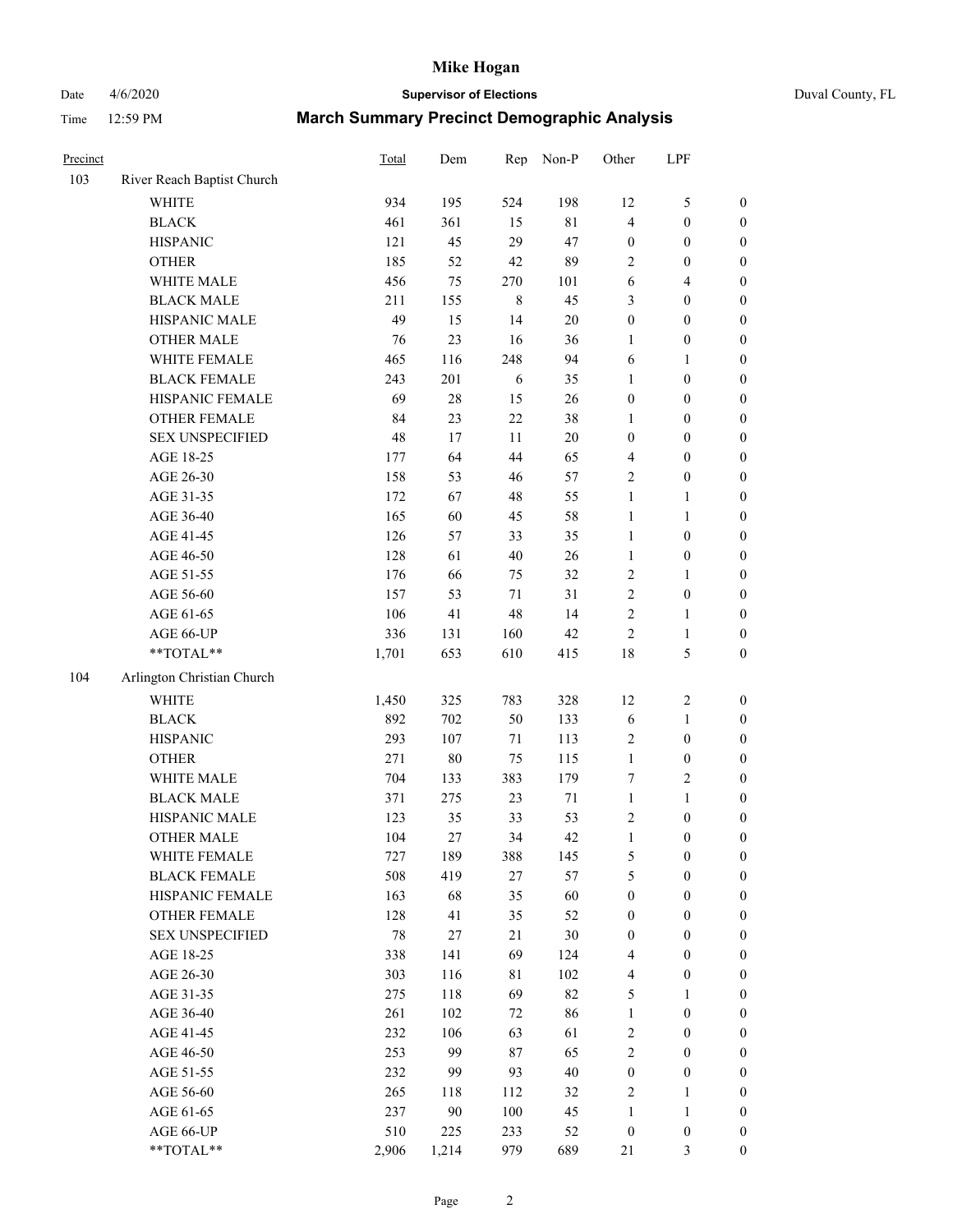Date 4/6/2020 **Supervisor of Elections** Duval County, FL

| Precinct |                               | Total | Dem    | Rep   | Non-P  | Other                   | LPF                     |                  |
|----------|-------------------------------|-------|--------|-------|--------|-------------------------|-------------------------|------------------|
| 105      | Terry Parker Baptist Church   |       |        |       |        |                         |                         |                  |
|          | <b>WHITE</b>                  | 2,434 | 593    | 1,284 | 527    | $20\,$                  | $10\,$                  | $\boldsymbol{0}$ |
|          | <b>BLACK</b>                  | 1,141 | 883    | 61    | 183    | 12                      | $\boldsymbol{2}$        | $\boldsymbol{0}$ |
|          | <b>HISPANIC</b>               | 341   | 121    | 83    | 134    | 3                       | $\boldsymbol{0}$        | $\boldsymbol{0}$ |
|          | <b>OTHER</b>                  | 376   | 123    | 87    | 165    | $\boldsymbol{0}$        | 1                       | $\boldsymbol{0}$ |
|          | WHITE MALE                    | 1,112 | 223    | 590   | 279    | 11                      | 9                       | $\boldsymbol{0}$ |
|          | <b>BLACK MALE</b>             | 496   | 358    | 34    | 97     | $\sqrt{6}$              | $\mathbf{1}$            | $\boldsymbol{0}$ |
|          | HISPANIC MALE                 | 138   | 39     | 39    | $58\,$ | 2                       | $\boldsymbol{0}$        | $\boldsymbol{0}$ |
|          | <b>OTHER MALE</b>             | 141   | 38     | 39    | 64     | $\boldsymbol{0}$        | $\boldsymbol{0}$        | $\boldsymbol{0}$ |
|          | WHITE FEMALE                  | 1,287 | 363    | 675   | 239    | 9                       | 1                       | $\boldsymbol{0}$ |
|          | <b>BLACK FEMALE</b>           | 615   | 507    | 25    | 76     | 6                       | $\mathbf{1}$            | 0                |
|          | HISPANIC FEMALE               | 193   | $78\,$ | 42    | $72\,$ | $\mathbf{1}$            | $\boldsymbol{0}$        | $\boldsymbol{0}$ |
|          | OTHER FEMALE                  | 166   | 68     | 41    | 56     | $\boldsymbol{0}$        | $\mathbf{1}$            | $\boldsymbol{0}$ |
|          | <b>SEX UNSPECIFIED</b>        | 144   | 46     | 30    | 68     | $\boldsymbol{0}$        | $\boldsymbol{0}$        | $\boldsymbol{0}$ |
|          | AGE 18-25                     | 508   | 203    | 105   | 194    | 4                       | $\sqrt{2}$              | $\boldsymbol{0}$ |
|          | AGE 26-30                     | 391   | 152    | 93    | 138    | 7                       | $\mathbf{1}$            | $\boldsymbol{0}$ |
|          | AGE 31-35                     | 424   | 150    | 113   | 154    | 3                       | $\overline{\mathbf{4}}$ | $\boldsymbol{0}$ |
|          | AGE 36-40                     | 359   | 139    | 103   | 110    | $\overline{\mathbf{4}}$ | $\mathfrak{Z}$          | $\boldsymbol{0}$ |
|          | AGE 41-45                     | 326   | 126    | 110   | 85     | 3                       | $\sqrt{2}$              | $\boldsymbol{0}$ |
|          | AGE 46-50                     | 309   | 126    | 108   | 73     | $\mathbf{1}$            | $\mathbf{1}$            | $\boldsymbol{0}$ |
|          | AGE 51-55                     | 348   | 128    | 157   | 58     | 5                       | $\boldsymbol{0}$        | 0                |
|          | AGE 56-60                     | 426   | 173    | 173   | $78\,$ | 2                       | $\boldsymbol{0}$        | $\boldsymbol{0}$ |
|          | AGE 61-65                     | 388   | 173    | 168   | 43     | 4                       | $\boldsymbol{0}$        | $\boldsymbol{0}$ |
|          | AGE 66-UP                     | 813   | 350    | 385   | 76     | 2                       | $\boldsymbol{0}$        | $\boldsymbol{0}$ |
|          | **TOTAL**                     | 4,292 | 1,720  | 1,515 | 1,009  | 35                      | 13                      | $\boldsymbol{0}$ |
| 106      | Blue Cypress Community Center |       |        |       |        |                         |                         |                  |
|          | <b>WHITE</b>                  | 2,351 | 570    | 1,304 | 451    | 19                      | $\boldsymbol{7}$        | $\boldsymbol{0}$ |
|          | <b>BLACK</b>                  | 1,935 | 1,598  | 61    | 269    | 6                       | $\mathbf{1}$            | $\boldsymbol{0}$ |
|          | <b>HISPANIC</b>               | 253   | 105    | 53    | 92     | 3                       | $\boldsymbol{0}$        | $\boldsymbol{0}$ |
|          | <b>OTHER</b>                  | 425   | 111    | 125   | 184    | 3                       | $\overline{c}$          | $\boldsymbol{0}$ |
|          | WHITE MALE                    | 1,109 | 235    | 647   | 215    | $\,$ $\,$               | $\overline{\mathbf{4}}$ | $\boldsymbol{0}$ |
|          | <b>BLACK MALE</b>             | 704   | 535    | 32    | 133    | 4                       | $\boldsymbol{0}$        | $\boldsymbol{0}$ |
|          | HISPANIC MALE                 | 113   | 45     | 26    | 39     | 3                       | $\boldsymbol{0}$        | 0                |
|          | <b>OTHER MALE</b>             | 150   | 39     | 55    | 53     | $\overline{c}$          | $\mathbf{1}$            | $\boldsymbol{0}$ |
|          | WHITE FEMALE                  | 1,214 | 331    | 642   | 229    | 10                      | $\sqrt{2}$              | $\boldsymbol{0}$ |
|          | <b>BLACK FEMALE</b>           | 1,196 | 1,034  | 27    | 132    | $\overline{c}$          | $\mathbf{1}$            | $\boldsymbol{0}$ |
|          | HISPANIC FEMALE               | 134   | 59     | 27    | 48     | $\boldsymbol{0}$        | $\boldsymbol{0}$        | $\overline{0}$   |
|          | <b>OTHER FEMALE</b>           | 208   | 57     | 61    | 89     | $\mathbf{1}$            | $\boldsymbol{0}$        | 0                |
|          | <b>SEX UNSPECIFIED</b>        | 136   | 49     | 26    | $58\,$ | $\mathbf{1}$            | $\sqrt{2}$              | 0                |
|          | AGE 18-25                     | 558   | 265    | 122   | 164    | 7                       | $\boldsymbol{0}$        | 0                |
|          | AGE 26-30                     | 516   | 249    | 109   | 153    | $\mathbf{1}$            | $\overline{\mathbf{4}}$ | 0                |
|          | AGE 31-35                     | 523   | 288    | 108   | 123    | 4                       | $\boldsymbol{0}$        | 0                |
|          | AGE 36-40                     | 437   | 220    | 95    | 118    | 4                       | $\boldsymbol{0}$        | 0                |
|          | AGE 41-45                     | 372   | 184    | 86    | 98     | 2                       | $\sqrt{2}$              | 0                |
|          | AGE 46-50                     | 372   | 179    | 110   | 79     | 3                       | $\mathbf{1}$            | $\boldsymbol{0}$ |
|          | AGE 51-55                     | 377   | 193    | 125   | 55     | 2                       | $\sqrt{2}$              | $\boldsymbol{0}$ |
|          | AGE 56-60                     | 452   | 199    | 182   | 65     | 5                       | $\mathbf{1}$            | $\overline{0}$   |
|          | AGE 61-65                     | 395   | 197    | 146   | 50     | $\overline{c}$          | $\boldsymbol{0}$        | 0                |
|          | AGE 66-UP                     | 962   | 410    | 460   | 91     | $\mathbf{1}$            | $\boldsymbol{0}$        | 0                |
|          | **TOTAL**                     | 4,964 | 2,384  | 1,543 | 996    | 31                      | 10                      | $\boldsymbol{0}$ |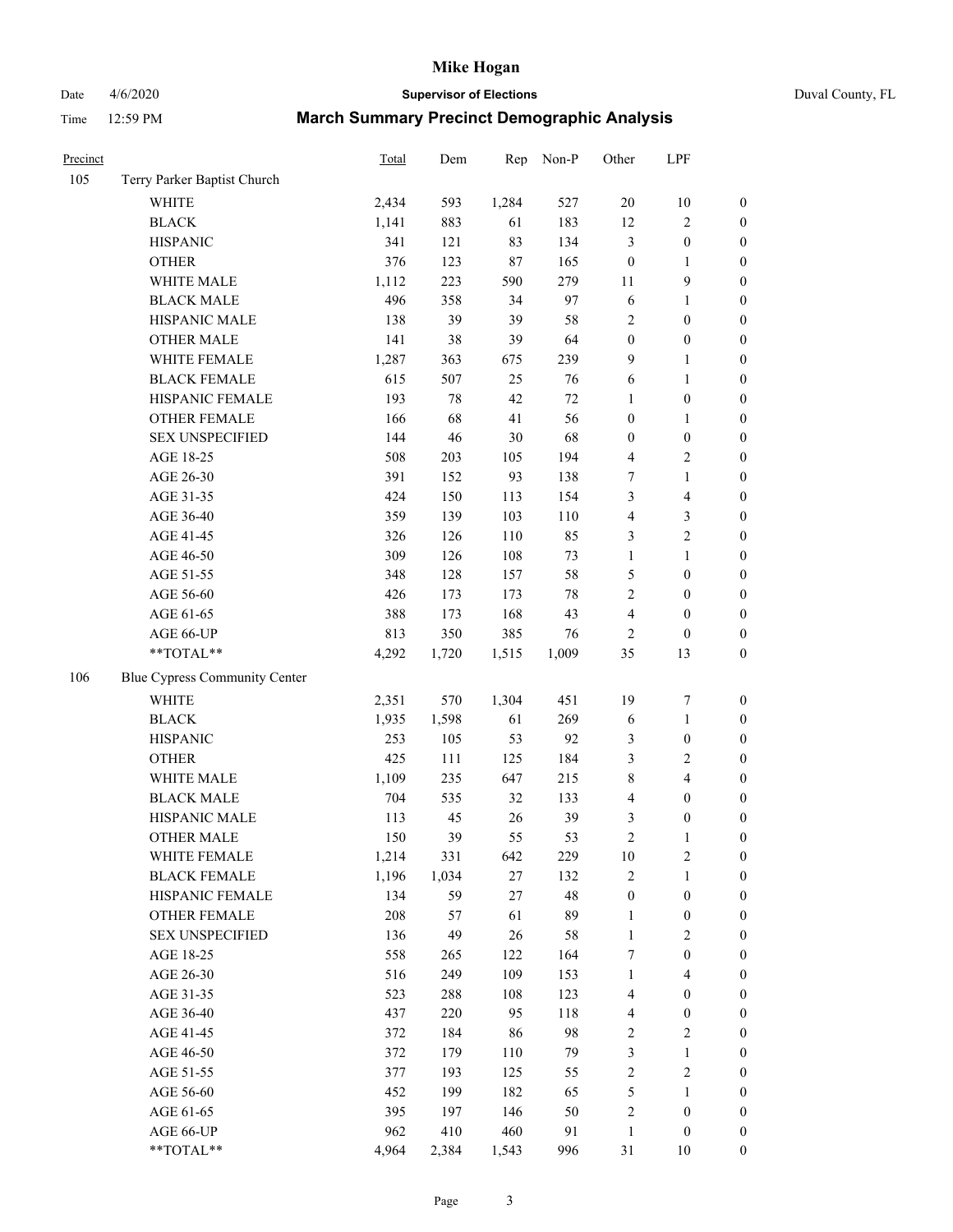# Date 4/6/2020 **Supervisor of Elections** Duval County, FL

| Precinct |                                    | Total | Dem    | Rep            | Non-P  | Other            | LPF                     |                  |
|----------|------------------------------------|-------|--------|----------------|--------|------------------|-------------------------|------------------|
| 107      | Arlington Baptist Church           |       |        |                |        |                  |                         |                  |
|          | <b>WHITE</b>                       | 595   | 188    | 263            | 135    | 7                | $\sqrt{2}$              | 0                |
|          | <b>BLACK</b>                       | 788   | 619    | 31             | 131    | 6                | $\mathbf{1}$            | 0                |
|          | <b>HISPANIC</b>                    | 91    | 47     | 16             | 27     | $\mathbf{1}$     | $\boldsymbol{0}$        | $\boldsymbol{0}$ |
|          | <b>OTHER</b>                       | 140   | 54     | 23             | 59     | 3                | 1                       | $\boldsymbol{0}$ |
|          | WHITE MALE                         | 294   | 86     | 135            | $70\,$ | 3                | $\boldsymbol{0}$        | $\boldsymbol{0}$ |
|          | <b>BLACK MALE</b>                  | 317   | 232    | 17             | 65     | 3                | $\boldsymbol{0}$        | $\boldsymbol{0}$ |
|          | HISPANIC MALE                      | 35    | 20     | $\overline{4}$ | 11     | $\boldsymbol{0}$ | $\boldsymbol{0}$        | $\boldsymbol{0}$ |
|          | <b>OTHER MALE</b>                  | 49    | 18     | 14             | 16     | $\boldsymbol{0}$ | $\mathbf{1}$            | $\boldsymbol{0}$ |
|          | WHITE FEMALE                       | 296   | 100    | 126            | 64     | 4                | $\sqrt{2}$              | $\boldsymbol{0}$ |
|          | <b>BLACK FEMALE</b>                | 453   | 373    | 13             | 63     | 3                | $\mathbf{1}$            | $\boldsymbol{0}$ |
|          | HISPANIC FEMALE                    | 55    | $27\,$ | 11             | 16     | $\mathbf{1}$     | $\boldsymbol{0}$        | $\boldsymbol{0}$ |
|          | <b>OTHER FEMALE</b>                | 66    | 30     | $\,8\,$        | 26     | $\overline{2}$   | $\boldsymbol{0}$        | $\boldsymbol{0}$ |
|          | <b>SEX UNSPECIFIED</b>             | 49    | 22     | 5              | 21     | $\mathbf{1}$     | $\boldsymbol{0}$        | $\boldsymbol{0}$ |
|          | AGE 18-25                          | 178   | 102    | 26             | 48     | 2                | $\boldsymbol{0}$        | $\boldsymbol{0}$ |
|          | AGE 26-30                          | 152   | 87     | 12             | 49     | 4                | $\boldsymbol{0}$        | $\boldsymbol{0}$ |
|          | AGE 31-35                          | 176   | 110    | 22             | 42     | $\sqrt{2}$       | $\boldsymbol{0}$        | $\boldsymbol{0}$ |
|          | AGE 36-40                          | 130   | 72     | 16             | $40\,$ | $\overline{c}$   | $\boldsymbol{0}$        | $\boldsymbol{0}$ |
|          | AGE 41-45                          | 116   | 59     | 24             | 31     | $\mathbf{1}$     | $\mathbf{1}$            | $\boldsymbol{0}$ |
|          | AGE 46-50                          | 133   | 78     | 25             | 29     | $\mathbf{1}$     | $\boldsymbol{0}$        | $\boldsymbol{0}$ |
|          | AGE 51-55                          | 137   | 77     | 33             | 23     | 2                | $\sqrt{2}$              | $\boldsymbol{0}$ |
|          | AGE 56-60                          | 151   | 98     | 33             | 19     | $\mathbf{1}$     | $\boldsymbol{0}$        | 0                |
|          | AGE 61-65                          | 145   | 76     | 37             | $30\,$ | $\overline{2}$   | $\boldsymbol{0}$        | $\boldsymbol{0}$ |
|          | AGE 66-UP                          | 296   | 149    | 105            | 41     | $\boldsymbol{0}$ | 1                       | $\boldsymbol{0}$ |
|          | **TOTAL**                          | 1,614 | 908    | 333            | 352    | 17               | $\overline{\mathbf{4}}$ | $\boldsymbol{0}$ |
| 108      | The Central Church of the Nazarene |       |        |                |        |                  |                         |                  |
|          | <b>WHITE</b>                       | 1,460 | 361    | 754            | 326    | 16               | $\mathfrak{Z}$          | $\boldsymbol{0}$ |
|          | <b>BLACK</b>                       | 546   | 446    | 23             | 75     | 2                | $\boldsymbol{0}$        | $\boldsymbol{0}$ |
|          | <b>HISPANIC</b>                    | 192   | 77     | 37             | $78\,$ | $\boldsymbol{0}$ | $\boldsymbol{0}$        | $\boldsymbol{0}$ |
|          | <b>OTHER</b>                       | 175   | 76     | 36             | 62     | $\mathbf{1}$     | $\boldsymbol{0}$        | $\boldsymbol{0}$ |
|          | WHITE MALE                         | 658   | 139    | 363            | 152    | 3                | $\mathbf{1}$            | $\boldsymbol{0}$ |
|          | <b>BLACK MALE</b>                  | 227   | 171    | 15             | 39     | $\overline{c}$   | $\boldsymbol{0}$        | $\boldsymbol{0}$ |
|          | HISPANIC MALE                      | 87    | 30     | 21             | 36     | $\boldsymbol{0}$ | $\boldsymbol{0}$        | 0                |
|          | <b>OTHER MALE</b>                  | 60    | 23     | 16             | 21     | $\boldsymbol{0}$ | $\boldsymbol{0}$        | $\boldsymbol{0}$ |
|          | WHITE FEMALE                       | 796   | 221    | 389            | 171    | 13               | 2                       | 0                |
|          | <b>BLACK FEMALE</b>                | 304   | 264    | 8              | 32     | $\boldsymbol{0}$ | $\boldsymbol{0}$        | $\overline{0}$   |
|          | HISPANIC FEMALE                    | 101   | 46     | 16             | 39     | $\boldsymbol{0}$ | $\boldsymbol{0}$        | $\overline{0}$   |
|          | OTHER FEMALE                       | 73    | 38     | 16             | 18     | $\mathbf{1}$     | $\boldsymbol{0}$        | $\overline{0}$   |
|          | <b>SEX UNSPECIFIED</b>             | 67    | $28\,$ | 6              | 33     | $\boldsymbol{0}$ | $\boldsymbol{0}$        | 0                |
|          | AGE 18-25                          | 267   | 112    | 52             | 102    | $\mathbf{1}$     | $\boldsymbol{0}$        | $\theta$         |
|          | AGE 26-30                          | 204   | 93     | 46             | 62     | 3                | $\boldsymbol{0}$        | 0                |
|          | AGE 31-35                          | 221   | 91     | 55             | $72\,$ | 3                | $\boldsymbol{0}$        | 0                |
|          | AGE 36-40                          | 194   | 78     | 58             | 54     | 4                | $\boldsymbol{0}$        | 0                |
|          | AGE 41-45                          | 170   | 62     | 51             | 53     | 3                | 1                       | 0                |
|          | AGE 46-50                          | 177   | $78\,$ | 65             | 33     | $\mathbf{1}$     | $\boldsymbol{0}$        | 0                |
|          | AGE 51-55                          | 209   | 89     | 84             | 35     | $\mathbf{1}$     | $\boldsymbol{0}$        | 0                |
|          | AGE 56-60                          | 274   | 115    | 115            | 41     | 1                | $\sqrt{2}$              | $\overline{0}$   |
|          | AGE 61-65                          | 222   | 85     | 93             | $44\,$ | $\boldsymbol{0}$ | $\boldsymbol{0}$        | $\overline{0}$   |
|          | AGE 66-UP                          | 435   | 157    | 231            | 45     | 2                | $\boldsymbol{0}$        | 0                |
|          | **TOTAL**                          | 2,373 | 960    | 850            | 541    | 19               | $\mathfrak{Z}$          | $\boldsymbol{0}$ |
|          |                                    |       |        |                |        |                  |                         |                  |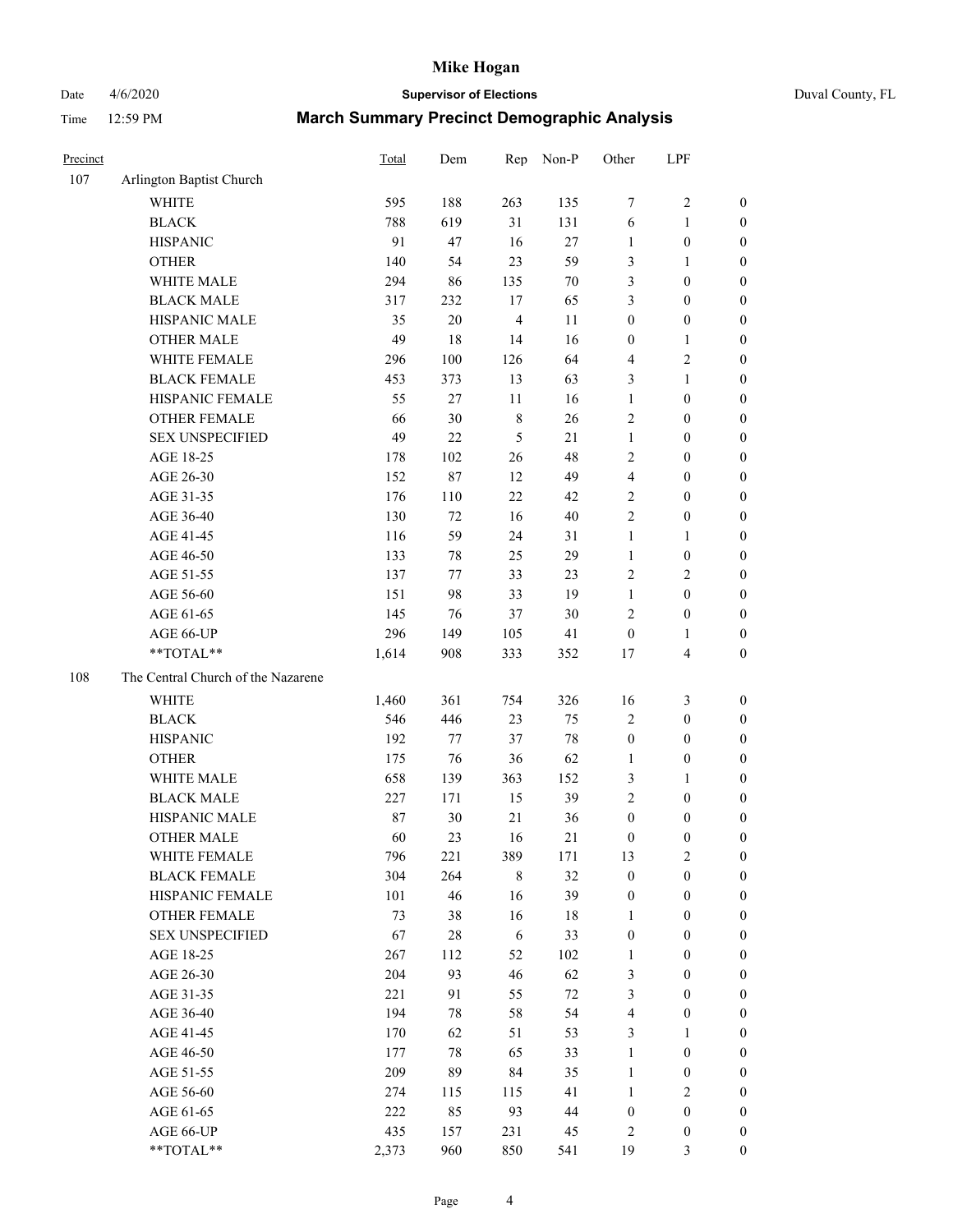# Date 4/6/2020 **Supervisor of Elections** Duval County, FL

| Precinct |                                 | Total | Dem     | Rep          | Non-P        | Other                   | LPF              |                  |
|----------|---------------------------------|-------|---------|--------------|--------------|-------------------------|------------------|------------------|
| 109      | Arlington Congregational Church |       |         |              |              |                         |                  |                  |
|          | <b>WHITE</b>                    | 850   | 228     | 439          | 166          | $10\,$                  | $\boldsymbol{7}$ | 0                |
|          | <b>BLACK</b>                    | 466   | 351     | 17           | 92           | 6                       | $\boldsymbol{0}$ | $\boldsymbol{0}$ |
|          | <b>HISPANIC</b>                 | 94    | 48      | 18           | $26\,$       | $\mathbf{1}$            | 1                | $\boldsymbol{0}$ |
|          | <b>OTHER</b>                    | 101   | 40      | $27\,$       | 32           | $\mathbf{1}$            | 1                | $\boldsymbol{0}$ |
|          | WHITE MALE                      | 401   | 93      | 214          | 85           | 4                       | $\mathfrak s$    | $\boldsymbol{0}$ |
|          | <b>BLACK MALE</b>               | 188   | 131     | $\mathbf{9}$ | 44           | 4                       | $\boldsymbol{0}$ | $\boldsymbol{0}$ |
|          | HISPANIC MALE                   | 39    | 18      | 7            | 13           | $\boldsymbol{0}$        | $\mathbf{1}$     | $\boldsymbol{0}$ |
|          | <b>OTHER MALE</b>               | 29    | $\,8\,$ | 12           | $\mathbf{9}$ | $\boldsymbol{0}$        | $\boldsymbol{0}$ | $\boldsymbol{0}$ |
|          | WHITE FEMALE                    | 444   | 134     | 222          | $80\,$       | 6                       | $\sqrt{2}$       | $\boldsymbol{0}$ |
|          | <b>BLACK FEMALE</b>             | 268   | 213     | $\,$ 8 $\,$  | 45           | 2                       | $\boldsymbol{0}$ | $\boldsymbol{0}$ |
|          | HISPANIC FEMALE                 | 51    | 29      | 11           | $10\,$       | $\mathbf{1}$            | $\boldsymbol{0}$ | $\boldsymbol{0}$ |
|          | <b>OTHER FEMALE</b>             | 53    | $27\,$  | 12           | 12           | $\mathbf{1}$            | 1                | $\boldsymbol{0}$ |
|          | <b>SEX UNSPECIFIED</b>          | 38    | 14      | 6            | 18           | $\boldsymbol{0}$        | $\boldsymbol{0}$ | $\boldsymbol{0}$ |
|          | AGE 18-25                       | 183   | 83      | 37           | 58           | 1                       | $\overline{4}$   | $\boldsymbol{0}$ |
|          | AGE 26-30                       | 169   | 79      | 39           | 47           | 4                       | $\boldsymbol{0}$ | $\boldsymbol{0}$ |
|          | AGE 31-35                       | 198   | 96      | 39           | 61           | $\mathbf{1}$            | $\mathbf{1}$     | $\boldsymbol{0}$ |
|          | AGE 36-40                       | 120   | 59      | 35           | 22           | 3                       | $\mathbf{1}$     | $\boldsymbol{0}$ |
|          | AGE 41-45                       | 101   | 54      | 21           | 25           | $\mathbf{1}$            | $\boldsymbol{0}$ | $\boldsymbol{0}$ |
|          | AGE 46-50                       | 96    | 41      | 25           | $28\,$       | 2                       | $\boldsymbol{0}$ | $\boldsymbol{0}$ |
|          | AGE 51-55                       | 116   | 48      | 48           | 16           | $\overline{c}$          | $\sqrt{2}$       | $\boldsymbol{0}$ |
|          | AGE 56-60                       | 122   | 45      | 64           | 13           | $\boldsymbol{0}$        | $\boldsymbol{0}$ | $\boldsymbol{0}$ |
|          | AGE 61-65                       | 131   | 51      | 55           | 23           | 2                       | $\boldsymbol{0}$ | $\boldsymbol{0}$ |
|          | AGE 66-UP                       | 275   | 111     | 138          | 23           | $\overline{c}$          | 1                | $\boldsymbol{0}$ |
|          | **TOTAL**                       | 1,511 | 667     | 501          | 316          | 18                      | $\mathbf{9}$     | $\boldsymbol{0}$ |
| 110      | St. Pauls Episcopal Church      |       |         |              |              |                         |                  |                  |
|          | <b>WHITE</b>                    | 1,709 | 444     | 946          | 293          | 17                      | $\boldsymbol{9}$ | $\boldsymbol{0}$ |
|          | <b>BLACK</b>                    | 207   | 157     | 8            | 41           | $\mathbf{1}$            | $\boldsymbol{0}$ | $\boldsymbol{0}$ |
|          | <b>HISPANIC</b>                 | 99    | 42      | 27           | $28\,$       | 2                       | $\boldsymbol{0}$ | $\boldsymbol{0}$ |
|          | <b>OTHER</b>                    | 157   | 49      | 47           | 58           | $\mathbf{1}$            | $\sqrt{2}$       | $\boldsymbol{0}$ |
|          | WHITE MALE                      | 801   | 179     | 453          | 157          | 7                       | 5                | $\boldsymbol{0}$ |
|          | <b>BLACK MALE</b>               | 87    | 61      | $\sqrt{5}$   | $20\,$       | $\mathbf{1}$            | $\boldsymbol{0}$ | $\boldsymbol{0}$ |
|          | HISPANIC MALE                   | 39    | 18      | 13           | $\,$ 8 $\,$  | $\boldsymbol{0}$        | $\boldsymbol{0}$ | $\boldsymbol{0}$ |
|          | <b>OTHER MALE</b>               | 56    | 17      | 20           | 16           | $\mathbf{1}$            | $\overline{2}$   | $\boldsymbol{0}$ |
|          | WHITE FEMALE                    | 888   | 258     | 483          | 133          | 10                      | 4                | 0                |
|          | <b>BLACK FEMALE</b>             | 118   | 94      | 3            | $21\,$       | $\boldsymbol{0}$        | $\boldsymbol{0}$ | $\overline{0}$   |
|          | HISPANIC FEMALE                 | 58    | 24      | 13           | 19           | 2                       | $\boldsymbol{0}$ | $\overline{0}$   |
|          | <b>OTHER FEMALE</b>             | 78    | $28\,$  | 24           | 26           | $\boldsymbol{0}$        | $\boldsymbol{0}$ | $\overline{0}$   |
|          | <b>SEX UNSPECIFIED</b>          | 47    | 13      | 14           | $20\,$       | $\boldsymbol{0}$        | $\boldsymbol{0}$ | 0                |
|          | AGE 18-25                       | 173   | 45      | 67           | 58           | 2                       | $\mathbf{1}$     | 0                |
|          | AGE 26-30                       | 152   | 50      | 63           | 38           | $\boldsymbol{0}$        | $\mathbf{1}$     | 0                |
|          | AGE 31-35                       | 177   | 41      | 73           | 55           | 5                       | $\mathfrak z$    | 0                |
|          | AGE 36-40                       | 166   | 51      | 55           | 55           | $\overline{\mathbf{c}}$ | $\mathfrak{Z}$   | 0                |
|          | AGE 41-45                       | 137   | 36      | 67           | 31           | 3                       | $\boldsymbol{0}$ | 0                |
|          | AGE 46-50                       | 174   | 47      | 90           | 34           | 2                       | 1                | 0                |
|          | AGE 51-55                       | 188   | 64      | 89           | 35           | $\boldsymbol{0}$        | $\boldsymbol{0}$ | 0                |
|          | AGE 56-60                       | 211   | 67      | 108          | 33           | 3                       | $\boldsymbol{0}$ | 0                |
|          | AGE 61-65                       | 226   | 94      | 105          | 26           | $\boldsymbol{0}$        | 1                | 0                |
|          | AGE 66-UP                       | 568   | 197     | 311          | 55           | 4                       | $\mathbf{1}$     | 0                |
|          | **TOTAL**                       | 2,172 | 692     | 1,028        | 420          | 21                      | 11               | $\boldsymbol{0}$ |
|          |                                 |       |         |              |              |                         |                  |                  |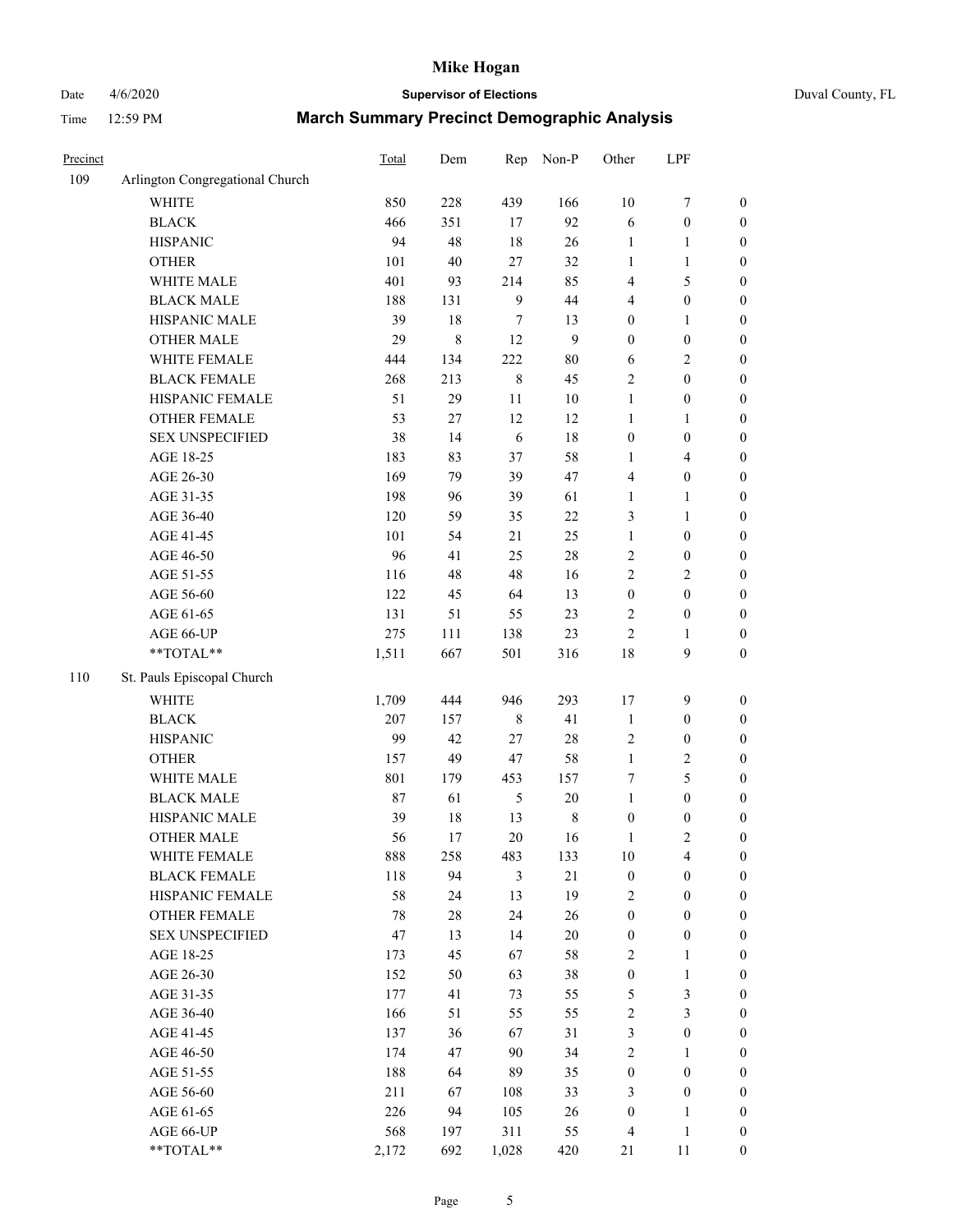#### Date  $4/6/2020$  **Supervisor of Elections Supervisor of Elections** Duval County, FL Time 12:59 PM **March Summary Precinct Demographic Analysis**

| Precinct |                                   | Total | Dem    | Rep    | Non-P  | Other            | LPF              |                  |
|----------|-----------------------------------|-------|--------|--------|--------|------------------|------------------|------------------|
| 111      | Fort Caroline Presbyterian Church |       |        |        |        |                  |                  |                  |
|          | <b>WHITE</b>                      | 1,134 | 272    | 666    | 182    | 11               | $\mathfrak{Z}$   | $\boldsymbol{0}$ |
|          | <b>BLACK</b>                      | 317   | 245    | 14     | 55     | $\overline{c}$   | 1                | $\boldsymbol{0}$ |
|          | <b>HISPANIC</b>                   | 96    | 40     | 28     | 28     | $\boldsymbol{0}$ | $\boldsymbol{0}$ | $\boldsymbol{0}$ |
|          | <b>OTHER</b>                      | 112   | 31     | 36     | 45     | $\boldsymbol{0}$ | $\boldsymbol{0}$ | $\boldsymbol{0}$ |
|          | WHITE MALE                        | 529   | 100    | 336    | 86     | 5                | 2                | $\boldsymbol{0}$ |
|          | <b>BLACK MALE</b>                 | 140   | 96     | 8      | 33     | 2                | $\mathbf{1}$     | $\boldsymbol{0}$ |
|          | HISPANIC MALE                     | 40    | 14     | 15     | 11     | $\boldsymbol{0}$ | $\boldsymbol{0}$ | $\boldsymbol{0}$ |
|          | <b>OTHER MALE</b>                 | 38    | 5      | 17     | 16     | $\boldsymbol{0}$ | $\boldsymbol{0}$ | $\boldsymbol{0}$ |
|          | WHITE FEMALE                      | 594   | 170    | 323    | 94     | 6                | 1                | $\boldsymbol{0}$ |
|          | <b>BLACK FEMALE</b>               | 174   | 147    | 6      | 21     | $\boldsymbol{0}$ | $\boldsymbol{0}$ | $\boldsymbol{0}$ |
|          | HISPANIC FEMALE                   | 52    | 23     | 13     | 16     | $\boldsymbol{0}$ | $\boldsymbol{0}$ | $\boldsymbol{0}$ |
|          | OTHER FEMALE                      | 58    | 23     | 13     | 22     | $\boldsymbol{0}$ | $\boldsymbol{0}$ | $\boldsymbol{0}$ |
|          | <b>SEX UNSPECIFIED</b>            | 34    | 10     | 13     | 11     | $\boldsymbol{0}$ | $\boldsymbol{0}$ | $\boldsymbol{0}$ |
|          | AGE 18-25                         | 160   | 56     | 51     | 52     | 1                | $\boldsymbol{0}$ | $\boldsymbol{0}$ |
|          | AGE 26-30                         | 126   | 45     | 42     | 38     | $\mathbf{1}$     | $\boldsymbol{0}$ | $\boldsymbol{0}$ |
|          | AGE 31-35                         | 129   | 44     | 48     | 32     | 3                | $\overline{2}$   | $\boldsymbol{0}$ |
|          | AGE 36-40                         | 137   | 52     | 46     | 37     | $\mathbf{1}$     | $\mathbf{1}$     | $\boldsymbol{0}$ |
|          | AGE 41-45                         | 117   | 38     | 48     | 29     | 1                | 1                | $\boldsymbol{0}$ |
|          | AGE 46-50                         | 117   | 47     | 52     | 18     | $\boldsymbol{0}$ | $\boldsymbol{0}$ | $\boldsymbol{0}$ |
|          | AGE 51-55                         | 159   | 52     | 83     | 23     | 1                | $\boldsymbol{0}$ | $\boldsymbol{0}$ |
|          | AGE 56-60                         | 153   | 44     | 86     | 20     | 3                | $\boldsymbol{0}$ | $\boldsymbol{0}$ |
|          | AGE 61-65                         | 163   | 51     | 86     | 25     | $\mathbf{1}$     | $\boldsymbol{0}$ | $\boldsymbol{0}$ |
|          | AGE 66-UP                         | 398   | 159    | 202    | 36     | 1                | $\boldsymbol{0}$ | $\boldsymbol{0}$ |
|          | $**TOTAL**$                       | 1,659 | 588    | 744    | 310    | 13               | $\overline{4}$   | $\boldsymbol{0}$ |
| 112      | Regency Square Regional Library   |       |        |        |        |                  |                  |                  |
|          | <b>WHITE</b>                      | 957   | 270    | 419    | 248    | 15               | $\mathfrak s$    | $\boldsymbol{0}$ |
|          | <b>BLACK</b>                      | 815   | 618    | 35     | 160    | $\sqrt{2}$       | $\boldsymbol{0}$ | $\boldsymbol{0}$ |
|          | <b>HISPANIC</b>                   | 175   | 76     | 27     | 69     | 2                | 1                | $\boldsymbol{0}$ |
|          | <b>OTHER</b>                      | 192   | 75     | 39     | 75     | $\overline{c}$   | $\mathbf{1}$     | $\boldsymbol{0}$ |
|          | WHITE MALE                        | 432   | 98     | 198    | 126    | 7                | 3                | $\boldsymbol{0}$ |
|          | <b>BLACK MALE</b>                 | 321   | 230    | 16     | 74     | $\mathbf{1}$     | $\boldsymbol{0}$ | $\boldsymbol{0}$ |
|          | HISPANIC MALE                     | 69    | 27     | $10\,$ | 30     | 2                | $\boldsymbol{0}$ | $\boldsymbol{0}$ |
|          | <b>OTHER MALE</b>                 | 67    | 23     | 12     | 31     | $\boldsymbol{0}$ | 1                | $\boldsymbol{0}$ |
|          | WHITE FEMALE                      | 514   | 168    | 216    | 120    | $\,$ 8 $\,$      | $\sqrt{2}$       | $\boldsymbol{0}$ |
|          | <b>BLACK FEMALE</b>               | 485   | 381    | 19     | 84     | 1                | $\boldsymbol{0}$ | $\theta$         |
|          | HISPANIC FEMALE                   | 102   | 48     | 17     | 36     | $\boldsymbol{0}$ | $\mathbf{1}$     | 0                |
|          | <b>OTHER FEMALE</b>               | 95    | 44     | 19     | $30\,$ | $\sqrt{2}$       | $\boldsymbol{0}$ | $\boldsymbol{0}$ |
|          | <b>SEX UNSPECIFIED</b>            | 54    | $20\,$ | 13     | 21     | $\boldsymbol{0}$ | $\boldsymbol{0}$ | 0                |
|          | AGE 18-25                         | 288   | 128    | 46     | 107    | 5                | $\sqrt{2}$       | 0                |
|          | AGE 26-30                         | 291   | 143    | 50     | 94     | $\mathfrak{Z}$   | $\mathbf{1}$     | 0                |
|          | AGE 31-35                         | 218   | 124    | 30     | 61     | $\mathbf{2}$     | $\mathbf{1}$     | 0                |
|          | AGE 36-40                         | 179   | 78     | 41     | 58     | $\mathbf{2}$     | $\boldsymbol{0}$ | 0                |
|          | AGE 41-45                         | 138   | 70     | 31     | 36     | 1                | $\boldsymbol{0}$ | $\boldsymbol{0}$ |
|          | AGE 46-50                         | 170   | 95     | 36     | 39     | $\boldsymbol{0}$ | $\boldsymbol{0}$ | $\boldsymbol{0}$ |

AGE 51-55 154 69 37 47 1 0 0 AGE 56-60 165 82 44 33 4 2 0 AGE 61-65 149 63 59 26 1 0 0 AGE 66-UP 387 187 146 51 2 1 0 \*\*TOTAL\*\* 2,139 1,039 520 552 21 7 0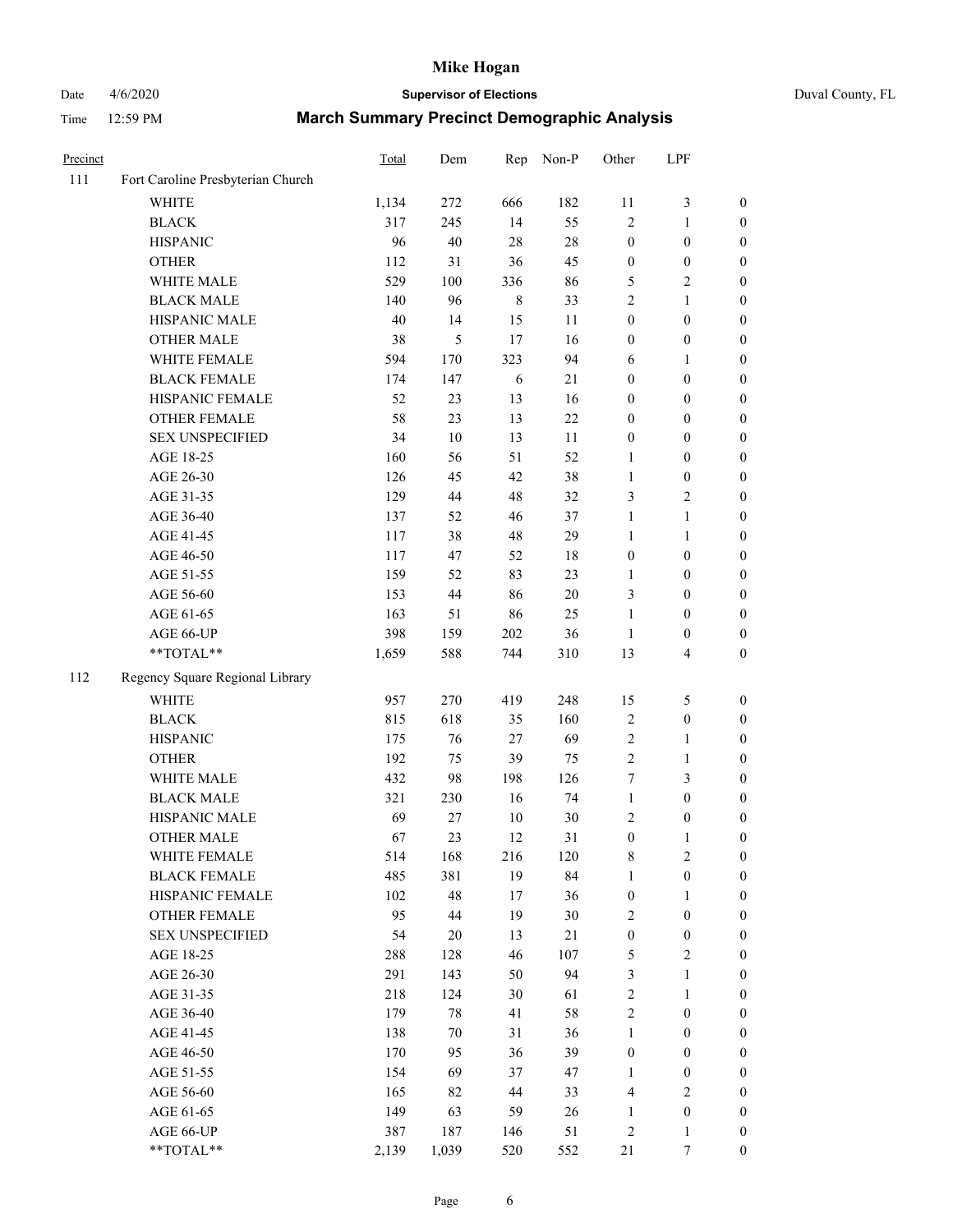# Date 4/6/2020 **Supervisor of Elections** Duval County, FL

| Precinct |                                    | Total | Dem   | Rep         | Non-P  | Other            | LPF              |                  |
|----------|------------------------------------|-------|-------|-------------|--------|------------------|------------------|------------------|
| 113      | Fort Caroline Christian Church     |       |       |             |        |                  |                  |                  |
|          | <b>WHITE</b>                       | 3,041 | 762   | 1,605       | 646    | 15               | 13               | 0                |
|          | <b>BLACK</b>                       | 1,977 | 1,560 | 71          | 331    | 14               | $\mathbf{1}$     | 0                |
|          | <b>HISPANIC</b>                    | 439   | 186   | 99          | 152    | $\sqrt{2}$       | $\boldsymbol{0}$ | 0                |
|          | <b>OTHER</b>                       | 575   | 197   | 110         | 262    | 5                | 1                | $\boldsymbol{0}$ |
|          | WHITE MALE                         | 1,386 | 287   | 754         | 324    | 10               | 11               | $\boldsymbol{0}$ |
|          | <b>BLACK MALE</b>                  | 783   | 596   | 41          | 140    | 6                | $\boldsymbol{0}$ | 0                |
|          | HISPANIC MALE                      | 210   | 81    | 52          | 75     | 2                | $\boldsymbol{0}$ | $\boldsymbol{0}$ |
|          | <b>OTHER MALE</b>                  | 236   | 81    | 55          | 100    | $\boldsymbol{0}$ | $\boldsymbol{0}$ | $\boldsymbol{0}$ |
|          | WHITE FEMALE                       | 1,623 | 468   | 837         | 311    | 5                | $\overline{c}$   | 0                |
|          | <b>BLACK FEMALE</b>                | 1,149 | 937   | 29          | 174    | 8                | $\mathbf{1}$     | 0                |
|          | HISPANIC FEMALE                    | 214   | 98    | 44          | 72     | $\boldsymbol{0}$ | $\boldsymbol{0}$ | 0                |
|          | OTHER FEMALE                       | 251   | 92    | 47          | 107    | 4                | 1                | 0                |
|          | <b>SEX UNSPECIFIED</b>             | 179   | 65    | 26          | $87\,$ | $\mathbf{1}$     | $\boldsymbol{0}$ | $\boldsymbol{0}$ |
|          | AGE 18-25                          | 725   | 305   | 160         | 247    | 12               | 1                | $\boldsymbol{0}$ |
|          | AGE 26-30                          | 610   | 281   | 130         | 191    | 4                | $\overline{4}$   | $\boldsymbol{0}$ |
|          | AGE 31-35                          | 548   | 254   | 116         | 174    | 3                | $\mathbf{1}$     | $\boldsymbol{0}$ |
|          | AGE 36-40                          | 559   | 272   | 134         | 150    | 2                | $\mathbf{1}$     | $\boldsymbol{0}$ |
|          | AGE 41-45                          | 462   | 226   | 117         | 113    | 3                | $\mathfrak{Z}$   | $\overline{0}$   |
|          | AGE 46-50                          | 538   | 257   | 163         | 111    | 4                | $\mathfrak{Z}$   | $\overline{0}$   |
|          | AGE 51-55                          | 546   | 248   | 179         | 114    | 4                | $\mathbf{1}$     | 0                |
|          | AGE 56-60                          | 550   | 223   | 225         | 97     | 4                | 1                | 0                |
|          | AGE 61-65                          | 477   | 212   | 197         | 68     | $\boldsymbol{0}$ | $\boldsymbol{0}$ | 0                |
|          | AGE 66-UP                          | 1,017 | 427   | 464         | 126    | $\boldsymbol{0}$ | $\boldsymbol{0}$ | 0                |
|          | **TOTAL**                          | 6,032 | 2,705 | 1,885       | 1,391  | 36               | 15               | $\boldsymbol{0}$ |
| 114      | Destination Church of the Assembli |       |       |             |        |                  |                  |                  |
|          | <b>WHITE</b>                       | 960   | 252   | 408         | 289    | 8                | $\mathfrak{Z}$   | $\boldsymbol{0}$ |
|          | <b>BLACK</b>                       | 1,242 | 966   | 45          | 223    | 6                | $\sqrt{2}$       | $\boldsymbol{0}$ |
|          | <b>HISPANIC</b>                    | 221   | 99    | 30          | 89     | 2                | $\mathbf{1}$     | $\boldsymbol{0}$ |
|          | <b>OTHER</b>                       | 220   | 87    | 31          | 102    | $\boldsymbol{0}$ | $\boldsymbol{0}$ | $\boldsymbol{0}$ |
|          | <b>WHITE MALE</b>                  | 476   | 105   | 214         | 150    | 5                | $\boldsymbol{2}$ | $\overline{0}$   |
|          | <b>BLACK MALE</b>                  | 444   | 316   | 21          | 102    | 3                | $\overline{2}$   | $\boldsymbol{0}$ |
|          | HISPANIC MALE                      | 96    | 45    | 13          | 38     | $\boldsymbol{0}$ | $\boldsymbol{0}$ | 0                |
|          | <b>OTHER MALE</b>                  | 75    | 30    | 13          | 32     | $\boldsymbol{0}$ | $\boldsymbol{0}$ | 0                |
|          | WHITE FEMALE                       | 467   | 146   | 184         | 133    | 3                | 1                | 0                |
|          | <b>BLACK FEMALE</b>                | 761   | 621   | 21          | 116    | 3                | $\boldsymbol{0}$ | $\boldsymbol{0}$ |
|          | HISPANIC FEMALE                    | 118   | 50    | 16          | 49     | $\overline{c}$   | $\mathbf{1}$     | $\overline{0}$   |
|          | OTHER FEMALE                       | 85    | 46    | $\,$ 8 $\,$ | 31     | $\boldsymbol{0}$ | $\boldsymbol{0}$ | $\overline{0}$   |
|          | <b>SEX UNSPECIFIED</b>             | 121   | 45    | 24          | 52     | $\boldsymbol{0}$ | $\boldsymbol{0}$ | 0                |
|          | AGE 18-25                          | 403   | 202   | 40          | 157    | 2                | $\sqrt{2}$       | $\theta$         |
|          | AGE 26-30                          | 347   | 203   | 42          | 95     | 6                | $\mathbf{1}$     | 0                |
|          | AGE 31-35                          | 344   | 184   | 44          | 115    | $\mathbf{1}$     | $\boldsymbol{0}$ | 0                |
|          | AGE 36-40                          | 254   | 142   | 38          | $72\,$ | $\mathbf{1}$     | $\mathbf{1}$     | 0                |
|          | AGE 41-45                          | 177   | 97    | 38          | $40\,$ | $\mathbf{1}$     | $\mathbf{1}$     | 0                |
|          | AGE 46-50                          | 220   | 123   | 42          | 53     | $\mathbf{1}$     | $\mathbf{1}$     | 0                |
|          | AGE 51-55                          | 207   | 94    | 64          | 47     | 2                | $\boldsymbol{0}$ | 0                |
|          | AGE 56-60                          | 225   | 113   | 58          | 52     | 2                | $\boldsymbol{0}$ | $\overline{0}$   |
|          | AGE 61-65                          | 181   | 98    | 50          | 33     | $\boldsymbol{0}$ | $\boldsymbol{0}$ | $\overline{0}$   |
|          | AGE 66-UP                          | 285   | 148   | 98          | 39     | $\boldsymbol{0}$ | $\boldsymbol{0}$ | 0                |
|          | **TOTAL**                          | 2,643 | 1,404 | 514         | 703    | 16               | 6                | $\boldsymbol{0}$ |
|          |                                    |       |       |             |        |                  |                  |                  |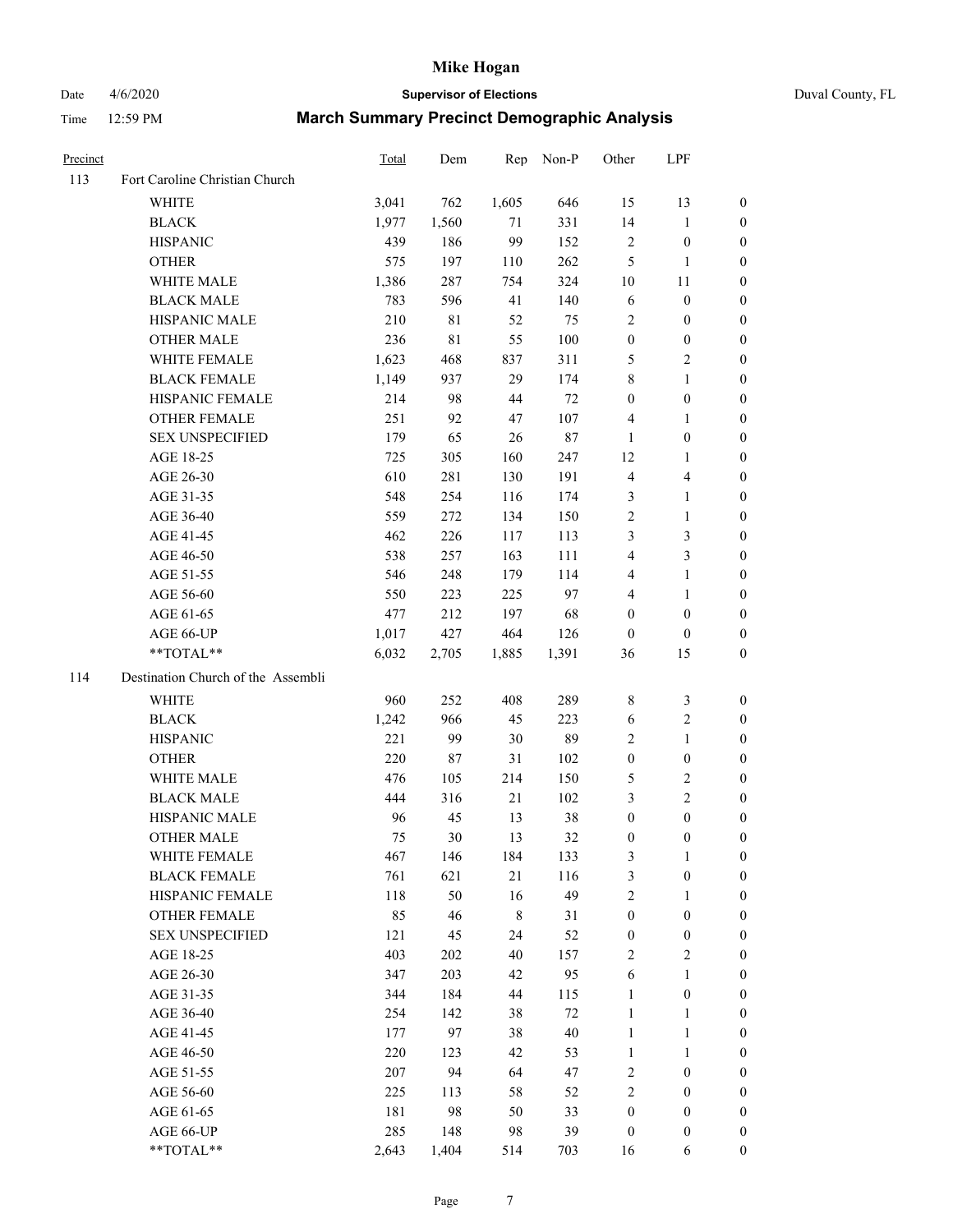Date 4/6/2020 **Supervisor of Elections** Duval County, FL

| Precinct |                                        | Total | Dem         | Rep   | Non-P   | Other                   | LPF              |                  |
|----------|----------------------------------------|-------|-------------|-------|---------|-------------------------|------------------|------------------|
| 201      | Victory Celebration Church             |       |             |       |         |                         |                  |                  |
|          | <b>WHITE</b>                           | 1,916 | 341         | 1,198 | 352     | 17                      | $\,$ 8 $\,$      | $\boldsymbol{0}$ |
|          | <b>BLACK</b>                           | 853   | 663         | 40    | 138     | 12                      | $\boldsymbol{0}$ | $\boldsymbol{0}$ |
|          | <b>HISPANIC</b>                        | 227   | $70\,$      | 64    | 89      | 3                       | $\mathbf{1}$     | $\boldsymbol{0}$ |
|          | <b>OTHER</b>                           | 263   | 91          | 83    | $87\,$  | 1                       | $\mathbf{1}$     | $\boldsymbol{0}$ |
|          | WHITE MALE                             | 925   | 140         | 593   | 178     | 9                       | $\mathfrak s$    | $\boldsymbol{0}$ |
|          | <b>BLACK MALE</b>                      | 382   | 276         | 23    | 76      | 7                       | $\boldsymbol{0}$ | $\boldsymbol{0}$ |
|          | HISPANIC MALE                          | 112   | 24          | 38    | 46      | 3                       | $\mathbf{1}$     | $\boldsymbol{0}$ |
|          | <b>OTHER MALE</b>                      | 113   | 35          | 38    | $38\,$  | $\mathbf{1}$            | $\mathbf{1}$     | $\boldsymbol{0}$ |
|          | WHITE FEMALE                           | 972   | 198         | 595   | 168     | 8                       | $\mathfrak{Z}$   | 0                |
|          | <b>BLACK FEMALE</b>                    | 462   | 382         | 17    | 58      | 5                       | $\boldsymbol{0}$ | 0                |
|          | HISPANIC FEMALE                        | 108   | 45          | 23    | $40\,$  | $\boldsymbol{0}$        | $\boldsymbol{0}$ | $\boldsymbol{0}$ |
|          | OTHER FEMALE                           | 121   | 50          | 39    | 32      | $\boldsymbol{0}$        | $\boldsymbol{0}$ | $\boldsymbol{0}$ |
|          | <b>SEX UNSPECIFIED</b>                 | 64    | 15          | 19    | $30\,$  | $\boldsymbol{0}$        | $\boldsymbol{0}$ | $\boldsymbol{0}$ |
|          | AGE 18-25                              | 375   | 143         | 107   | 118     | 4                       | $\mathfrak{Z}$   | $\boldsymbol{0}$ |
|          | AGE 26-30                              | 314   | 109         | 115   | $87\,$  | $\overline{c}$          | $\mathbf{1}$     | $\boldsymbol{0}$ |
|          | AGE 31-35                              | 308   | 107         | 130   | 66      | $\overline{\mathbf{4}}$ | $\mathbf{1}$     | $\boldsymbol{0}$ |
|          | AGE 36-40                              | 386   | 143         | 126   | 107     | 7                       | 3                | $\boldsymbol{0}$ |
|          | AGE 41-45                              | 288   | $100\,$     | 121   | 66      | $\mathbf{1}$            | $\boldsymbol{0}$ | $\boldsymbol{0}$ |
|          | AGE 46-50                              | 339   | 126         | 151   | 57      | 5                       | $\boldsymbol{0}$ | $\boldsymbol{0}$ |
|          | AGE 51-55                              | 296   | 117         | 130   | 48      | $\mathbf{1}$            | $\boldsymbol{0}$ | 0                |
|          | AGE 56-60                              | 289   | 100         | 146   | 37      | 5                       | 1                | $\boldsymbol{0}$ |
|          | AGE 61-65                              | 242   | $8\sqrt{1}$ | 125   | 35      | $\mathbf{1}$            | $\boldsymbol{0}$ | $\boldsymbol{0}$ |
|          | AGE 66-UP                              | 422   | 139         | 234   | 45      | 3                       | 1                | $\boldsymbol{0}$ |
|          | $\mathrm{*}\mathrm{*} \mathrm{TOTAL}*$ | 3,259 | 1,165       | 1,385 | 666     | 33                      | 10               | $\boldsymbol{0}$ |
| 202      | Faith Bridge Church                    |       |             |       |         |                         |                  |                  |
|          | <b>WHITE</b>                           | 3,496 | 707         | 1,941 | 800     | 33                      | 15               | $\boldsymbol{0}$ |
|          | <b>BLACK</b>                           | 821   | 611         | 57    | 147     | 6                       | $\boldsymbol{0}$ | $\boldsymbol{0}$ |
|          | <b>HISPANIC</b>                        | 385   | 135         | 109   | 136     | 4                       | $\mathbf{1}$     | $\boldsymbol{0}$ |
|          | <b>OTHER</b>                           | 903   | 224         | 291   | 381     | 5                       | $\sqrt{2}$       | $\boldsymbol{0}$ |
|          | WHITE MALE                             | 1,684 | 285         | 964   | 409     | 17                      | $\boldsymbol{9}$ | $\boldsymbol{0}$ |
|          | <b>BLACK MALE</b>                      | 377   | 259         | 33    | 83      | $\sqrt{2}$              | $\boldsymbol{0}$ | $\boldsymbol{0}$ |
|          | HISPANIC MALE                          | 172   | 50          | 52    | 66      | 3                       | 1                | 0                |
|          | <b>OTHER MALE</b>                      | 383   | 91          | 132   | 158     | $\mathbf{1}$            | $\mathbf{1}$     | $\boldsymbol{0}$ |
|          | WHITE FEMALE                           | 1,771 | 411         | 957   | 381     | 16                      | 6                | 0                |
|          | <b>BLACK FEMALE</b>                    | 428   | 338         | 24    | 63      | 3                       | $\boldsymbol{0}$ | $\overline{0}$   |
|          | HISPANIC FEMALE                        | 205   | 83          | 55    | 66      | 1                       | $\boldsymbol{0}$ | $\overline{0}$   |
|          | <b>OTHER FEMALE</b>                    | 423   | 114         | 138   | 166     | 4                       | $\mathbf{1}$     | 0                |
|          | <b>SEX UNSPECIFIED</b>                 | 162   | 46          | 43    | $72\,$  | $\mathbf{1}$            | $\boldsymbol{0}$ | 0                |
|          | AGE 18-25                              | 678   | 188         | 269   | $200\,$ | 16                      | $\sqrt{5}$       | 0                |
|          | AGE 26-30                              | 557   | 152         | 208   | 187     | $\,$ $\,$               | $\sqrt{2}$       | 0                |
|          | AGE 31-35                              | 626   | 177         | 239   | $200\,$ | 7                       | $\mathfrak z$    | 0                |
|          | AGE 36-40                              | 567   | 184         | 210   | 167     | 4                       | $\sqrt{2}$       | 0                |
|          | AGE 41-45                              | 515   | 150         | 203   | 155     | 5                       | $\sqrt{2}$       | 0                |
|          | AGE 46-50                              | 555   | 158         | 265   | 131     | $\boldsymbol{0}$        | $\mathbf{1}$     | $\boldsymbol{0}$ |
|          | AGE 51-55                              | 507   | 159         | 236   | 108     | 2                       | $\sqrt{2}$       | $\boldsymbol{0}$ |
|          | AGE 56-60                              | 471   | 132         | 237   | 100     | 2                       | $\boldsymbol{0}$ | $\overline{0}$   |
|          | AGE 61-65                              | 366   | 129         | 159   | 76      | $\overline{c}$          | $\boldsymbol{0}$ | 0                |
|          | AGE 66-UP                              | 763   | 248         | 372   | 140     | 2                       | $\mathbf{1}$     | 0                |
|          | **TOTAL**                              | 5,605 | 1,677       | 2,398 | 1,464   | 48                      | 18               | $\boldsymbol{0}$ |
|          |                                        |       |             |       |         |                         |                  |                  |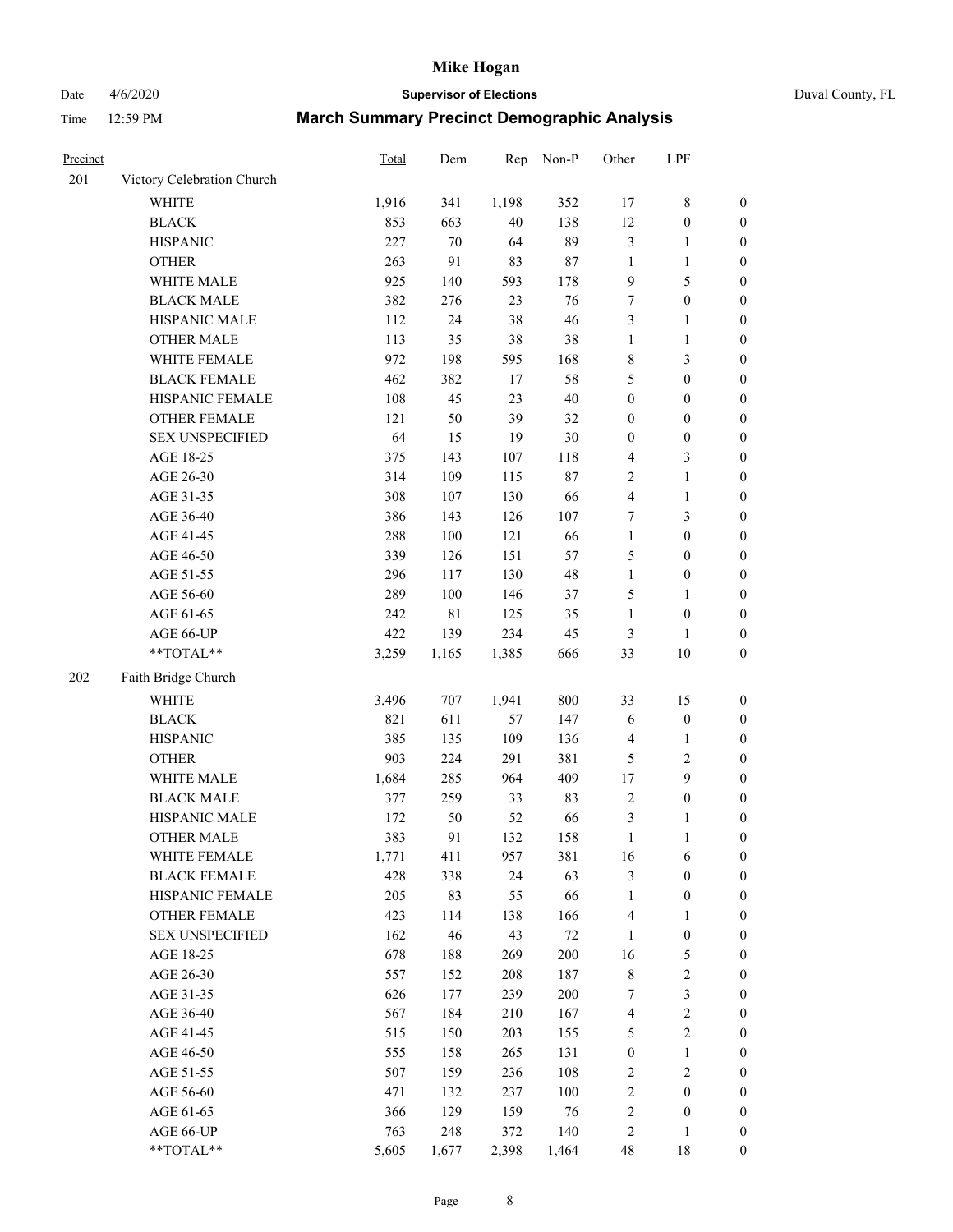## Date 4/6/2020 **Supervisor of Elections** Duval County, FL

| Precinct |                                     | <b>Total</b> | Dem   | Rep        | Non-P  | Other                   | LPF                     |                  |
|----------|-------------------------------------|--------------|-------|------------|--------|-------------------------|-------------------------|------------------|
| 203      | Faith Chapel Free Will Baptist Chur |              |       |            |        |                         |                         |                  |
|          | <b>WHITE</b>                        | 2,602        | 590   | 1,406      | 568    | $22\,$                  | 16                      | 0                |
|          | <b>BLACK</b>                        | 1,241        | 940   | $46\,$     | 247    | $\tau$                  | $\mathbf{1}$            | 0                |
|          | <b>HISPANIC</b>                     | 359          | 156   | 70         | 132    | $\mathbf{1}$            | $\boldsymbol{0}$        | $\boldsymbol{0}$ |
|          | <b>OTHER</b>                        | 410          | 129   | 104        | 165    | 9                       | 3                       | $\boldsymbol{0}$ |
|          | WHITE MALE                          | 1,237        | 254   | 676        | 283    | 13                      | 11                      | $\boldsymbol{0}$ |
|          | <b>BLACK MALE</b>                   | 479          | 324   | 25         | 128    | $\mathbf{1}$            | $\mathbf{1}$            | $\boldsymbol{0}$ |
|          | HISPANIC MALE                       | 167          | 69    | 36         | 62     | $\boldsymbol{0}$        | $\boldsymbol{0}$        | $\boldsymbol{0}$ |
|          | <b>OTHER MALE</b>                   | 153          | 47    | 51         | 51     | 3                       | $\mathbf{1}$            | $\boldsymbol{0}$ |
|          | WHITE FEMALE                        | 1,335        | 325   | 719        | 277    | 9                       | $\sqrt{5}$              | $\boldsymbol{0}$ |
|          | <b>BLACK FEMALE</b>                 | 742          | 605   | 21         | 110    | 6                       | $\boldsymbol{0}$        | $\boldsymbol{0}$ |
|          | HISPANIC FEMALE                     | 180          | 82    | 30         | 67     | 1                       | $\boldsymbol{0}$        | 0                |
|          | OTHER FEMALE                        | 198          | 68    | 45         | $77\,$ | 6                       | $\sqrt{2}$              | $\boldsymbol{0}$ |
|          | <b>SEX UNSPECIFIED</b>              | 121          | 41    | 23         | 57     | $\boldsymbol{0}$        | $\boldsymbol{0}$        | $\boldsymbol{0}$ |
|          | AGE 18-25                           | 549          | 200   | 134        | 204    | 9                       | $\sqrt{2}$              | $\boldsymbol{0}$ |
|          | AGE 26-30                           | 528          | 227   | 134        | 158    | 7                       | $\sqrt{2}$              | $\boldsymbol{0}$ |
|          | AGE 31-35                           | 460          | 182   | 121        | 152    | 3                       | $\sqrt{2}$              | $\boldsymbol{0}$ |
|          | AGE 36-40                           | 465          | 173   | 135        | 150    | $\sqrt{2}$              | $\sqrt{5}$              | $\boldsymbol{0}$ |
|          | AGE 41-45                           | 385          | 156   | 114        | 106    | 3                       | $\sqrt{6}$              | $\boldsymbol{0}$ |
|          | AGE 46-50                           | 346          | 127   | 145        | 67     | 7                       | $\boldsymbol{0}$        | $\boldsymbol{0}$ |
|          | AGE 51-55                           | 374          | 137   | 155        | 78     | $\overline{\mathbf{4}}$ | $\boldsymbol{0}$        | $\boldsymbol{0}$ |
|          | AGE 56-60                           | 388          | 140   | 176        | 71     | $\boldsymbol{0}$        | 1                       | 0                |
|          | AGE 61-65                           | 371          | 136   | 183        | 50     | 2                       | $\boldsymbol{0}$        | 0                |
|          | AGE 66-UP                           | 746          | 337   | 329        | 76     | $\overline{2}$          | $\sqrt{2}$              | $\boldsymbol{0}$ |
|          | **TOTAL**                           | 4,612        | 1,815 | 1,626      | 1,112  | 39                      | $20\,$                  | $\boldsymbol{0}$ |
| 204      | Cedar Bay Baptist Church            |              |       |            |        |                         |                         |                  |
|          | <b>WHITE</b>                        | 2,090        | 433   | 1,297      | 333    | $20\,$                  | $\boldsymbol{7}$        | $\boldsymbol{0}$ |
|          | <b>BLACK</b>                        | 298          | 237   | 12         | 48     | $\boldsymbol{0}$        | $\mathbf{1}$            | $\boldsymbol{0}$ |
|          | <b>HISPANIC</b>                     | 86           | 30    | 39         | 17     | $\boldsymbol{0}$        | $\boldsymbol{0}$        | $\boldsymbol{0}$ |
|          | <b>OTHER</b>                        | 132          | 26    | 45         | 59     | $\overline{c}$          | $\boldsymbol{0}$        | $\boldsymbol{0}$ |
|          | WHITE MALE                          | 939          | 162   | 598        | 164    | $11\,$                  | $\overline{\mathbf{4}}$ | $\boldsymbol{0}$ |
|          | <b>BLACK MALE</b>                   | 123          | 87    | 6          | 29     | $\boldsymbol{0}$        | $\mathbf{1}$            | $\boldsymbol{0}$ |
|          | HISPANIC MALE                       | 45           | 15    | 23         | 7      | $\boldsymbol{0}$        | $\boldsymbol{0}$        | $\boldsymbol{0}$ |
|          | <b>OTHER MALE</b>                   | 51           | 5     | 16         | 30     | $\boldsymbol{0}$        | $\boldsymbol{0}$        | $\boldsymbol{0}$ |
|          | WHITE FEMALE                        | 1,134        | 267   | 691        | 164    | 9                       | 3                       | 0                |
|          | <b>BLACK FEMALE</b>                 | 174          | 149   | $\sqrt{6}$ | 19     | $\boldsymbol{0}$        | $\boldsymbol{0}$        | $\boldsymbol{0}$ |
|          | HISPANIC FEMALE                     | 41           | 15    | 16         | $10\,$ | $\boldsymbol{0}$        | $\boldsymbol{0}$        | $\overline{0}$   |
|          | OTHER FEMALE                        | 51           | 15    | 21         | 13     | $\overline{c}$          | $\boldsymbol{0}$        | $\overline{0}$   |
|          | <b>SEX UNSPECIFIED</b>              | 48           | 11    | 16         | 21     | $\boldsymbol{0}$        | $\boldsymbol{0}$        | 0                |
|          | AGE 18-25                           | 256          | 60    | 119        | 73     | 4                       | $\boldsymbol{0}$        | 0                |
|          | AGE 26-30                           | 247          | 62    | 102        | 75     | 3                       | $\mathfrak s$           | 0                |
|          | AGE 31-35                           | 209          | 63    | 91         | 51     | 3                       | $\mathbf{1}$            | 0                |
|          | AGE 36-40                           | 243          | 65    | 121        | 57     | $\boldsymbol{0}$        | $\boldsymbol{0}$        | 0                |
|          | AGE 41-45                           | 183          | 62    | $70\,$     | 49     | $\overline{c}$          | $\boldsymbol{0}$        | 0                |
|          | AGE 46-50                           | 213          | 58    | 120        | 32     | 3                       | $\boldsymbol{0}$        | 0                |
|          | AGE 51-55                           | 196          | 53    | 117        | 24     | $\mathbf{1}$            | 1                       | 0                |
|          | AGE 56-60                           | 229          | 52    | 142        | 32     | 3                       | $\boldsymbol{0}$        | $\overline{0}$   |
|          | AGE 61-65                           | 216          | 59    | 136        | $20\,$ | $\mathbf{1}$            | $\boldsymbol{0}$        | $\boldsymbol{0}$ |
|          | AGE 66-UP                           | 614          | 192   | 375        | 44     | $\overline{c}$          | $\mathbf{1}$            | 0                |
|          | **TOTAL**                           | 2,606        | 726   | 1,393      | 457    | $22\,$                  | 8                       | $\boldsymbol{0}$ |
|          |                                     |              |       |            |        |                         |                         |                  |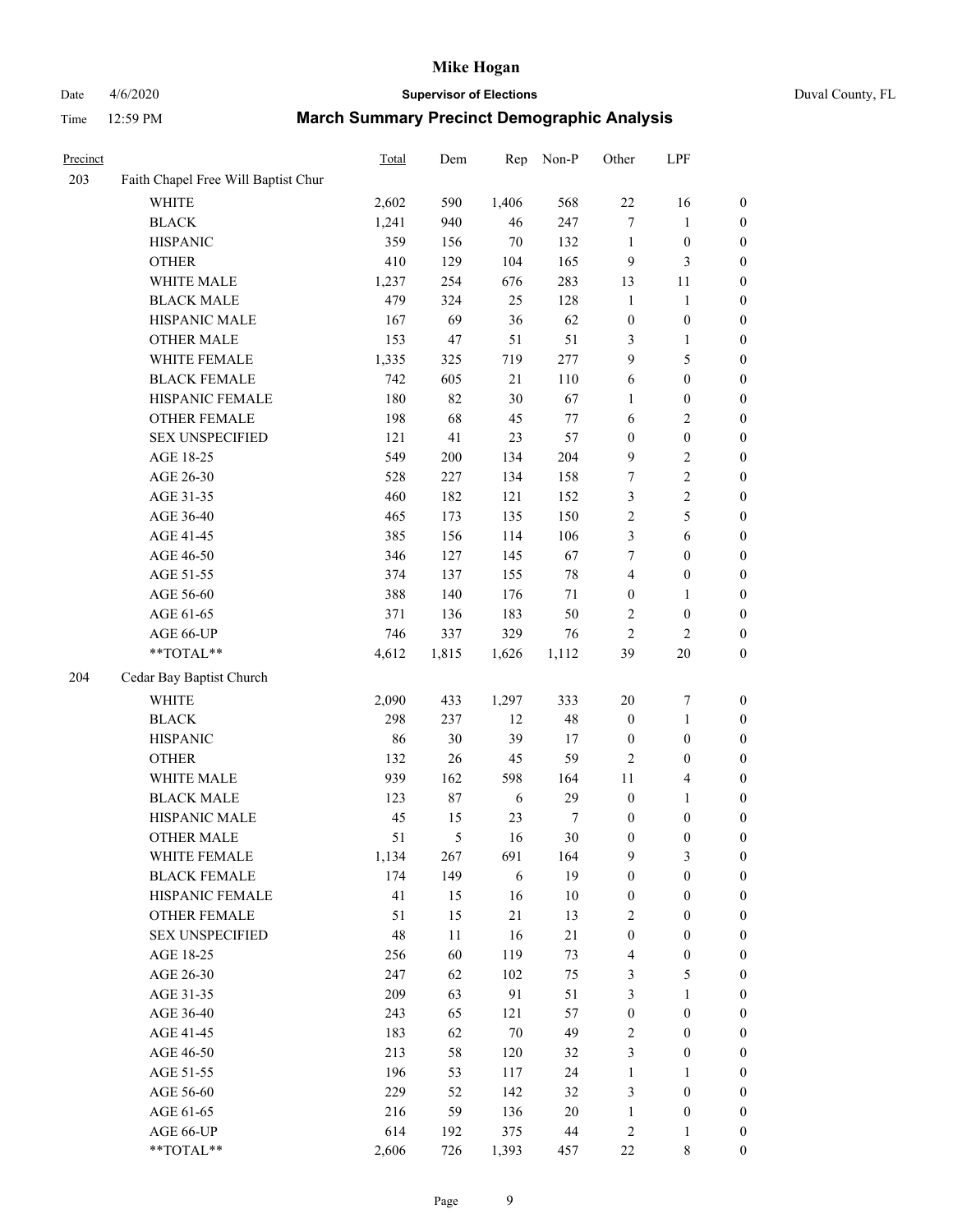Date 4/6/2020 **Supervisor of Elections** Duval County, FL

| Precinct |                               | Total | Dem    | Rep   | Non-P  | Other            | LPF              |                  |
|----------|-------------------------------|-------|--------|-------|--------|------------------|------------------|------------------|
| 205      | Dunns Creek Baptist Church    |       |        |       |        |                  |                  |                  |
|          | <b>WHITE</b>                  | 5,236 | 974    | 3,114 | 1,071  | 52               | $25\,$           | $\boldsymbol{0}$ |
|          | <b>BLACK</b>                  | 2,435 | 1,929  | 107   | 376    | 21               | $\overline{c}$   | $\boldsymbol{0}$ |
|          | <b>HISPANIC</b>               | 543   | 207    | 151   | 183    | 2                | $\boldsymbol{0}$ | $\boldsymbol{0}$ |
|          | <b>OTHER</b>                  | 697   | 196    | 223   | 266    | 7                | $\mathfrak s$    | $\boldsymbol{0}$ |
|          | WHITE MALE                    | 2,471 | 372    | 1,524 | 538    | 24               | 13               | $\boldsymbol{0}$ |
|          | <b>BLACK MALE</b>             | 1,061 | 787    | 58    | 201    | 13               | $\sqrt{2}$       | $\boldsymbol{0}$ |
|          | HISPANIC MALE                 | 271   | 91     | 85    | 94     | $\mathbf{1}$     | $\boldsymbol{0}$ | $\boldsymbol{0}$ |
|          | <b>OTHER MALE</b>             | 275   | 82     | 94    | 91     | 4                | $\overline{4}$   | $\boldsymbol{0}$ |
|          | WHITE FEMALE                  | 2,709 | 596    | 1,555 | 518    | 28               | 12               | $\boldsymbol{0}$ |
|          | <b>BLACK FEMALE</b>           | 1,342 | 1,119  | 49    | 166    | 8                | $\boldsymbol{0}$ | $\boldsymbol{0}$ |
|          | HISPANIC FEMALE               | 263   | 112    | 64    | 86     | $\mathbf{1}$     | $\boldsymbol{0}$ | $\boldsymbol{0}$ |
|          | OTHER FEMALE                  | 323   | 96     | 110   | 113    | 3                | $\mathbf{1}$     | $\boldsymbol{0}$ |
|          | <b>SEX UNSPECIFIED</b>        | 196   | 51     | 56    | 89     | $\boldsymbol{0}$ | $\boldsymbol{0}$ | $\boldsymbol{0}$ |
|          | AGE 18-25                     | 1,020 | 381    | 332   | 285    | $20\,$           | $\sqrt{2}$       | $\boldsymbol{0}$ |
|          | AGE 26-30                     | 829   | 264    | 291   | 261    | 10               | $\mathfrak{Z}$   | $\boldsymbol{0}$ |
|          | AGE 31-35                     | 944   | 284    | 351   | 288    | 14               | $\boldsymbol{7}$ | $\boldsymbol{0}$ |
|          | AGE 36-40                     | 902   | 349    | 294   | 245    | 7                | $\tau$           | $\boldsymbol{0}$ |
|          | AGE 41-45                     | 839   | 331    | 301   | 197    | 3                | $\boldsymbol{7}$ | $\boldsymbol{0}$ |
|          | AGE 46-50                     | 900   | 374    | 345   | 174    | 4                | $\mathfrak{Z}$   | $\boldsymbol{0}$ |
|          | AGE 51-55                     | 861   | 321    | 384   | 148    | 6                | $\sqrt{2}$       | 0                |
|          | AGE 56-60                     | 751   | 285    | 361   | 98     | 6                | $\mathbf{1}$     | $\boldsymbol{0}$ |
|          | AGE 61-65                     | 600   | 224    | 298   | 75     | 3                | $\boldsymbol{0}$ | $\boldsymbol{0}$ |
|          | AGE 66-UP                     | 1,265 | 493    | 638   | 125    | 9                | $\boldsymbol{0}$ | $\boldsymbol{0}$ |
|          | **TOTAL**                     | 8,911 | 3,306  | 3,595 | 1,896  | 82               | 32               | $\boldsymbol{0}$ |
| 206      | Resurrection Episcopal Church |       |        |       |        |                  |                  |                  |
|          |                               |       |        |       |        |                  |                  |                  |
|          | <b>WHITE</b>                  | 3,920 | 737    | 2,537 | 598    | 30               | 18               | $\boldsymbol{0}$ |
|          | <b>BLACK</b>                  | 315   | 246    | 22    | 46     | $\boldsymbol{0}$ | $\mathbf{1}$     | $\boldsymbol{0}$ |
|          | <b>HISPANIC</b>               | 177   | 48     | 67    | 61     | $\mathbf{1}$     | $\boldsymbol{0}$ | $\boldsymbol{0}$ |
|          | <b>OTHER</b>                  | 312   | $88\,$ | 118   | 105    | $\mathbf{1}$     | $\boldsymbol{0}$ | $\boldsymbol{0}$ |
|          | WHITE MALE                    | 1,902 | 299    | 1,249 | 326    | 15               | 13               | $\boldsymbol{0}$ |
|          | <b>BLACK MALE</b>             | 152   | 111    | 13    | $27\,$ | $\boldsymbol{0}$ | $\mathbf{1}$     | $\boldsymbol{0}$ |
|          | HISPANIC MALE                 | 74    | 14     | 27    | 33     | $\boldsymbol{0}$ | $\boldsymbol{0}$ | 0                |
|          | <b>OTHER MALE</b>             | 124   | 32     | 44    | 47     | $\mathbf{1}$     | $\boldsymbol{0}$ | $\boldsymbol{0}$ |
|          | WHITE FEMALE                  | 1,990 | 434    | 1,269 | 267    | 15               | $\mathfrak s$    | 0                |
|          | <b>BLACK FEMALE</b>           | 159   | 131    | 9     | 19     | $\boldsymbol{0}$ | $\boldsymbol{0}$ | $\boldsymbol{0}$ |
|          | HISPANIC FEMALE               | 98    | 32     | 39    | $26\,$ | 1                | $\boldsymbol{0}$ | $\overline{0}$   |
|          | <b>OTHER FEMALE</b>           | 150   | 47     | 66    | 37     | $\boldsymbol{0}$ | $\boldsymbol{0}$ | $\boldsymbol{0}$ |
|          | <b>SEX UNSPECIFIED</b>        | 75    | 19     | 28    | $28\,$ | $\boldsymbol{0}$ | $\boldsymbol{0}$ | $\overline{0}$   |
|          | AGE 18-25                     | 436   | 106    | 198   | 122    | 7                | $\mathfrak z$    | 0                |
|          | AGE 26-30                     | 317   | 92     | 147   | 75     | $\boldsymbol{0}$ | $\mathfrak{Z}$   | 0                |
|          | AGE 31-35                     | 366   | 94     | 168   | 95     | 6                | $\mathfrak{Z}$   | 0                |
|          | AGE 36-40                     | 350   | $80\,$ | 171   | 91     | 4                | $\overline{4}$   | 0                |
|          | AGE 41-45                     | 303   | 69     | 157   | 76     | $\mathbf{1}$     | $\boldsymbol{0}$ | 0                |
|          | AGE 46-50                     | 358   | 80     | 208   | 63     | 3                | $\overline{4}$   | $\boldsymbol{0}$ |
|          | AGE 51-55                     | 470   | 100    | 299   | $71\,$ | $\boldsymbol{0}$ | $\boldsymbol{0}$ | $\boldsymbol{0}$ |
|          | AGE 56-60                     | 523   | 116    | 348   | 56     | 2                | 1                | $\boldsymbol{0}$ |
|          | AGE 61-65                     | 429   | 85     | 293   | 48     | 3                | $\boldsymbol{0}$ | 0                |
|          | AGE 66-UP                     | 1,172 | 297    | 755   | 113    | 6                | $\mathbf{1}$     | 0                |
|          | **TOTAL**                     | 4,724 | 1,119  | 2,744 | 810    | 32               | 19               | $\boldsymbol{0}$ |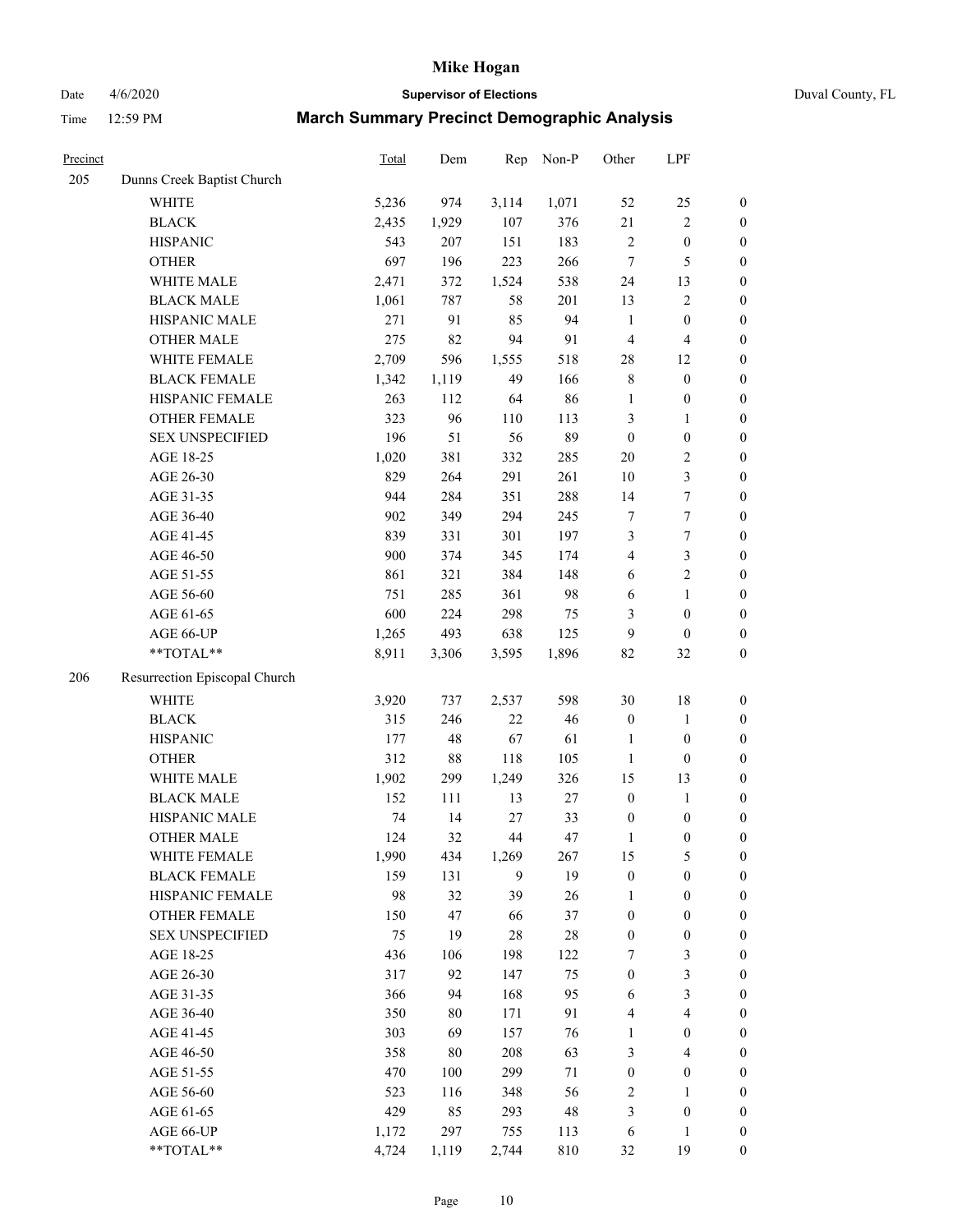Date 4/6/2020 **Supervisor of Elections** Duval County, FL

| Precinct |                        | Total | Dem            | Rep              | Non-P          | Other            | LPF              |                  |
|----------|------------------------|-------|----------------|------------------|----------------|------------------|------------------|------------------|
| 207      | Police Athletic League |       |                |                  |                |                  |                  |                  |
|          | <b>WHITE</b>           | 3,509 | 767            | 1,925            | 771            | 35               | 11               | $\boldsymbol{0}$ |
|          | <b>BLACK</b>           | 1,063 | 830            | 30               | 192            | $10\,$           | $\mathbf{1}$     | $\boldsymbol{0}$ |
|          | <b>HISPANIC</b>        | 394   | 150            | 97               | 144            | $\overline{c}$   | $\mathbf{1}$     | $\boldsymbol{0}$ |
|          | <b>OTHER</b>           | 535   | 136            | 179              | 216            | 3                | $\mathbf{1}$     | $\boldsymbol{0}$ |
|          | WHITE MALE             | 1,641 | 295            | 960              | 358            | $22\,$           | 6                | $\boldsymbol{0}$ |
|          | <b>BLACK MALE</b>      | 456   | 325            | 19               | 104            | 7                | $\mathbf{1}$     | $\boldsymbol{0}$ |
|          | HISPANIC MALE          | 165   | 53             | 47               | 65             | $\boldsymbol{0}$ | $\boldsymbol{0}$ | $\boldsymbol{0}$ |
|          | <b>OTHER MALE</b>      | 216   | 49             | 79               | $87\,$         | $\mathbf{1}$     | $\boldsymbol{0}$ | $\boldsymbol{0}$ |
|          | WHITE FEMALE           | 1,836 | 467            | 953              | 398            | 13               | $\mathfrak s$    | 0                |
|          | <b>BLACK FEMALE</b>    | 592   | 495            | 10               | 84             | 3                | $\boldsymbol{0}$ | 0                |
|          | HISPANIC FEMALE        | 216   | 93             | 48               | $72\,$         | $\sqrt{2}$       | $\mathbf{1}$     | $\boldsymbol{0}$ |
|          | OTHER FEMALE           | 248   | 77             | 81               | $88\,$         | $\overline{c}$   | $\boldsymbol{0}$ | $\boldsymbol{0}$ |
|          | <b>SEX UNSPECIFIED</b> | 131   | 29             | 34               | 67             | $\boldsymbol{0}$ | $\mathbf{1}$     | $\boldsymbol{0}$ |
|          | AGE 18-25              | 527   | 178            | 148              | 194            | 7                | $\boldsymbol{0}$ | $\boldsymbol{0}$ |
|          | AGE 26-30              | 555   | 187            | 171              | 181            | 9                | $\boldsymbol{7}$ | $\boldsymbol{0}$ |
|          | AGE 31-35              | 563   | 194            | 176              | 186            | 5                | $\boldsymbol{2}$ | $\boldsymbol{0}$ |
|          | AGE 36-40              | 509   | 179            | 166              | 155            | 7                | $\overline{2}$   | $\boldsymbol{0}$ |
|          | AGE 41-45              | 424   | 154            | 140              | 127            | 3                | $\boldsymbol{0}$ | $\boldsymbol{0}$ |
|          | AGE 46-50              | 420   | 148            | 165              | 102            | 3                | $\sqrt{2}$       | $\boldsymbol{0}$ |
|          | AGE 51-55              | 472   | 171            | 201              | 95             | 4                | $\mathbf{1}$     | 0                |
|          | AGE 56-60              | 521   | 182            | 252              | 84             | 3                | $\boldsymbol{0}$ | $\boldsymbol{0}$ |
|          | AGE 61-65              | 470   | 163            | 221              | $8\sqrt{1}$    | 5                | $\boldsymbol{0}$ | $\boldsymbol{0}$ |
|          | AGE 66-UP              | 1,040 | 327            | 591              | 118            | 4                | $\boldsymbol{0}$ | $\boldsymbol{0}$ |
|          | **TOTAL**              | 5,501 | 1,883          | 2,231            | 1,323          | 50               | 14               | $\boldsymbol{0}$ |
| 208      | Fire Station #49       |       |                |                  |                |                  |                  |                  |
|          | WHITE                  | 1,928 | 291            | 1,327            | 295            | $11\,$           | $\overline{4}$   | $\boldsymbol{0}$ |
|          | <b>BLACK</b>           | 168   | 123            | 15               | $28\,$         | $\sqrt{2}$       | $\boldsymbol{0}$ | $\boldsymbol{0}$ |
|          | <b>HISPANIC</b>        | 48    | 12             | 26               | $10\,$         | $\boldsymbol{0}$ | $\boldsymbol{0}$ | $\boldsymbol{0}$ |
|          | <b>OTHER</b>           | 87    | 27             | 37               | $22\,$         | $\mathbf{1}$     | $\boldsymbol{0}$ | $\boldsymbol{0}$ |
|          | WHITE MALE             | 920   | 124            | 638              | 151            | 6                | $\mathbf{1}$     | $\boldsymbol{0}$ |
|          | <b>BLACK MALE</b>      | 79    | 49             | $\boldsymbol{9}$ | 19             | 2                | $\boldsymbol{0}$ | $\boldsymbol{0}$ |
|          | HISPANIC MALE          | 24    | $\overline{4}$ | 16               | $\overline{4}$ | $\boldsymbol{0}$ | $\boldsymbol{0}$ | 0                |
|          | <b>OTHER MALE</b>      | 30    | 8              | 12               | 10             | $\boldsymbol{0}$ | $\boldsymbol{0}$ | $\boldsymbol{0}$ |
|          | WHITE FEMALE           | 983   | 164            | 674              | 138            | 4                | 3                | $\boldsymbol{0}$ |
|          | <b>BLACK FEMALE</b>    | 86    | 73             | 6                | 7              | $\boldsymbol{0}$ | $\boldsymbol{0}$ | $\overline{0}$   |
|          | HISPANIC FEMALE        | 23    | 8              | 9                | $\sqrt{6}$     | $\boldsymbol{0}$ | $\boldsymbol{0}$ | $\overline{0}$   |
|          | <b>OTHER FEMALE</b>    | 36    | 15             | 14               | 6              | $\mathbf{1}$     | $\boldsymbol{0}$ | $\overline{0}$   |
|          | <b>SEX UNSPECIFIED</b> | 50    | $\,$ 8 $\,$    | 27               | 14             | $\mathbf{1}$     | $\boldsymbol{0}$ | $\overline{0}$   |
|          | AGE 18-25              | 191   | 37             | 96               | 56             | $\overline{c}$   | $\boldsymbol{0}$ | $\overline{0}$   |
|          | AGE 26-30              | 131   | 29             | 65               | 36             | $\boldsymbol{0}$ | $\mathbf{1}$     | 0                |
|          | AGE 31-35              | 118   | 23             | 65               | $30\,$         | $\boldsymbol{0}$ | $\boldsymbol{0}$ | 0                |
|          | AGE 36-40              | 152   | $18\,$         | 93               | 38             | 1                | $\boldsymbol{2}$ | 0                |
|          | AGE 41-45              | 150   | 27             | 97               | 24             | 2                | $\boldsymbol{0}$ | 0                |
|          | AGE 46-50              | 177   | 31             | 119              | 24             | 3                | $\boldsymbol{0}$ | $\overline{0}$   |
|          | AGE 51-55              | 242   | 53             | 155              | 31             | 3                | $\boldsymbol{0}$ | $\boldsymbol{0}$ |
|          | AGE 56-60              | 247   | 52             | 152              | $40\,$         | 2                | 1                | $\overline{0}$   |
|          | AGE 61-65              | 271   | 61             | 181              | $28\,$         | $\mathbf{1}$     | $\boldsymbol{0}$ | 0                |
|          | AGE 66-UP              | 552   | 122            | 382              | 48             | $\boldsymbol{0}$ | $\boldsymbol{0}$ | 0                |
|          | **TOTAL**              | 2,231 | 453            | 1,405            | 355            | 14               | $\overline{4}$   | $\boldsymbol{0}$ |
|          |                        |       |                |                  |                |                  |                  |                  |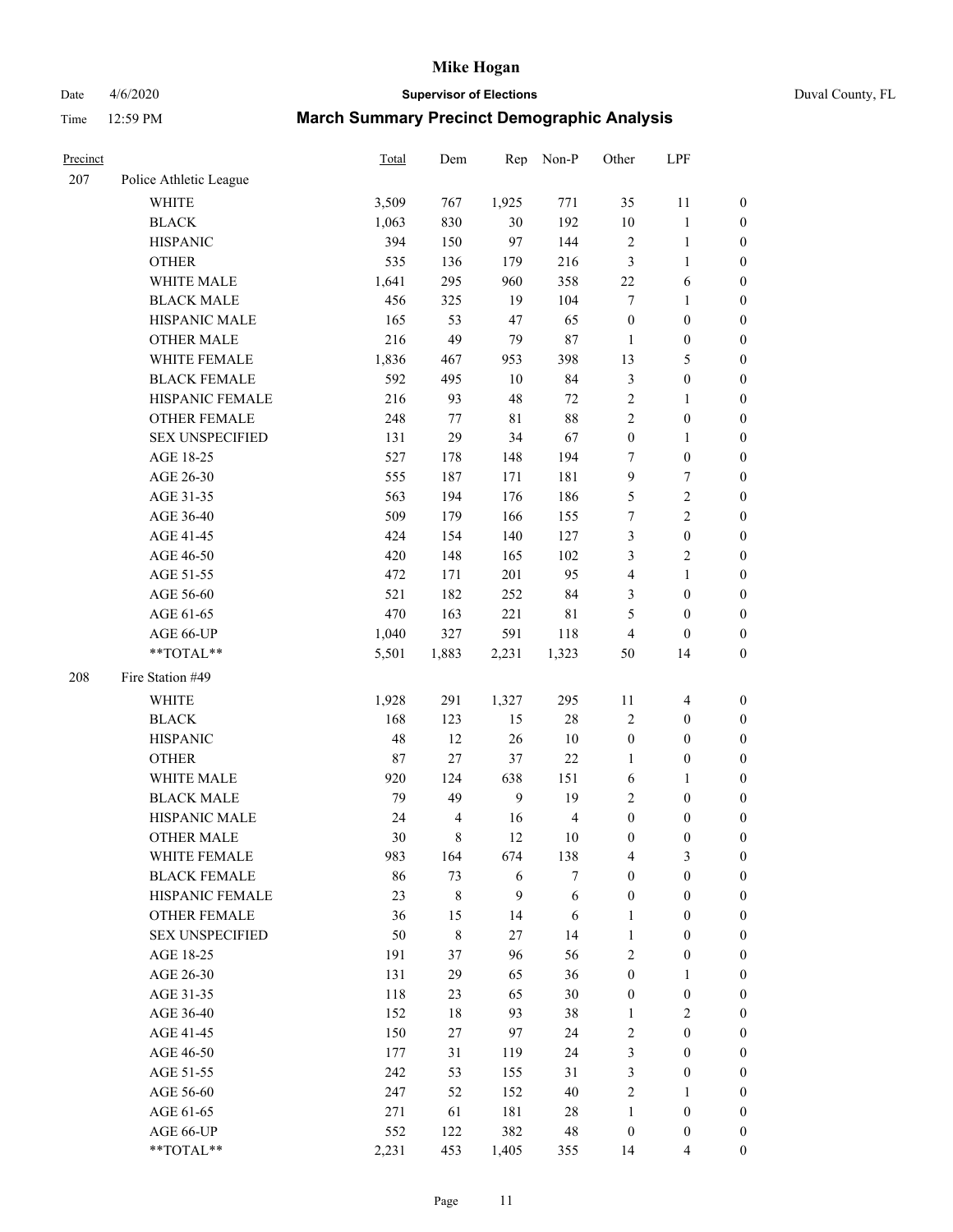## Date 4/6/2020 **Supervisor of Elections** Duval County, FL

| Precinct |                            | Total       | Dem              | Rep              | Non-P            | Other            | LPF              |                  |
|----------|----------------------------|-------------|------------------|------------------|------------------|------------------|------------------|------------------|
| 209      | Monument Pointe Fellowship |             |                  |                  |                  |                  |                  |                  |
|          | <b>WHITE</b>               | 2,209       | 450              | 1,360            | 371              | 19               | $\boldsymbol{9}$ | 0                |
|          | <b>BLACK</b>               | 129         | 99               | 14               | 16               | $\boldsymbol{0}$ | $\boldsymbol{0}$ | 0                |
|          | <b>HISPANIC</b>            | 90          | 38               | 27               | 25               | $\boldsymbol{0}$ | $\boldsymbol{0}$ | $\boldsymbol{0}$ |
|          | <b>OTHER</b>               | 164         | 31               | $77 \,$          | 54               | 2                | $\boldsymbol{0}$ | $\boldsymbol{0}$ |
|          | WHITE MALE                 | 1,082       | 180              | 698              | 186              | 10               | $\,$ 8 $\,$      | $\boldsymbol{0}$ |
|          | <b>BLACK MALE</b>          | 72          | 50               | 11               | 11               | $\boldsymbol{0}$ | $\boldsymbol{0}$ | $\boldsymbol{0}$ |
|          | HISPANIC MALE              | 42          | 13               | 15               | 14               | $\boldsymbol{0}$ | $\boldsymbol{0}$ | $\boldsymbol{0}$ |
|          | <b>OTHER MALE</b>          | 58          | 13               | 23               | 21               | $\mathbf{1}$     | $\boldsymbol{0}$ | $\boldsymbol{0}$ |
|          | WHITE FEMALE               | 1,103       | 265              | 648              | 180              | 9                | $\mathbf{1}$     | $\boldsymbol{0}$ |
|          | <b>BLACK FEMALE</b>        | 57          | 49               | $\mathfrak{Z}$   | $\mathfrak s$    | $\boldsymbol{0}$ | $\boldsymbol{0}$ | $\boldsymbol{0}$ |
|          | HISPANIC FEMALE            | 47          | 25               | 12               | 10               | 0                | $\boldsymbol{0}$ | $\boldsymbol{0}$ |
|          | OTHER FEMALE               | 76          | 15               | 41               | 19               | 1                | $\boldsymbol{0}$ | $\boldsymbol{0}$ |
|          | <b>SEX UNSPECIFIED</b>     | 55          | $\,$ 8 $\,$      | $27\,$           | 20               | $\boldsymbol{0}$ | $\boldsymbol{0}$ | $\boldsymbol{0}$ |
|          | AGE 18-25                  | 227         | 62               | 109              | 53               | 3                | $\boldsymbol{0}$ | $\boldsymbol{0}$ |
|          | AGE 26-30                  | 191         | 49               | 84               | 54               | 3                | $\mathbf{1}$     | $\boldsymbol{0}$ |
|          | AGE 31-35                  | 224         | 38               | 116              | 68               | $\overline{c}$   | $\boldsymbol{0}$ | $\boldsymbol{0}$ |
|          | AGE 36-40                  | 218         | 53               | 94               | 63               | 3                | $\mathfrak s$    | $\boldsymbol{0}$ |
|          | AGE 41-45                  | 184         | 30               | 103              | 47               | 3                | $\mathbf{1}$     | $\boldsymbol{0}$ |
|          | AGE 46-50                  | 188         | 33               | 117              | 36               | $\mathbf{1}$     | $\mathbf{1}$     | $\boldsymbol{0}$ |
|          | AGE 51-55                  | 219         | 51               | 135              | 30               | 3                | $\boldsymbol{0}$ | 0                |
|          | AGE 56-60                  | 284         | 62               | 180              | 40               | $\mathbf{1}$     | 1                | 0                |
|          | AGE 61-65                  | 263         | 72               | 172              | 17               | 2                | $\boldsymbol{0}$ | $\boldsymbol{0}$ |
|          | AGE 66-UP                  | 594         | 168              | 368              | 58               | $\boldsymbol{0}$ | $\boldsymbol{0}$ | $\boldsymbol{0}$ |
|          | **TOTAL**                  | 2,592       | 618              | 1,478            | 466              | $21\,$           | 9                | $\boldsymbol{0}$ |
| 210      | Sisters Creek Marina       |             |                  |                  |                  |                  |                  |                  |
|          | <b>WHITE</b>               | 1,285       | 242              | 847              | 177              | 10               | $\boldsymbol{9}$ | $\boldsymbol{0}$ |
|          | <b>BLACK</b>               | $70\,$      | 52               | $\overline{4}$   | 13               | $\mathbf{1}$     | $\boldsymbol{0}$ | $\boldsymbol{0}$ |
|          | <b>HISPANIC</b>            | 39          | 12               | 14               | 13               | $\boldsymbol{0}$ | $\boldsymbol{0}$ | $\boldsymbol{0}$ |
|          | <b>OTHER</b>               | $8\sqrt{1}$ | 18               | 43               | 20               | 0                | $\boldsymbol{0}$ | $\boldsymbol{0}$ |
|          | WHITE MALE                 | 644         | 104              | 438              | 92               | 5                | $\mathfrak s$    | $\boldsymbol{0}$ |
|          | <b>BLACK MALE</b>          | 38          | $27\,$           | $\boldsymbol{0}$ | 11               | $\boldsymbol{0}$ | $\boldsymbol{0}$ | $\boldsymbol{0}$ |
|          | HISPANIC MALE              | 17          | $\overline{4}$   | 6                | 7                | $\boldsymbol{0}$ | $\boldsymbol{0}$ | $\boldsymbol{0}$ |
|          | <b>OTHER MALE</b>          | 35          | 5                | 22               | $\,$ 8 $\,$      | $\boldsymbol{0}$ | $\boldsymbol{0}$ | $\boldsymbol{0}$ |
|          | WHITE FEMALE               | 627         | 134              | 404              | 80               | 5                | 4                | 0                |
|          | <b>BLACK FEMALE</b>        | 31          | 24               | 4                | $\overline{c}$   | $\mathbf{1}$     | $\boldsymbol{0}$ | $\overline{0}$   |
|          | HISPANIC FEMALE            | 21          | $\boldsymbol{7}$ | 8                | 6                | $\boldsymbol{0}$ | $\boldsymbol{0}$ | $\overline{0}$   |
|          | <b>OTHER FEMALE</b>        | 38          | 12               | 17               | $\boldsymbol{9}$ | $\boldsymbol{0}$ | $\boldsymbol{0}$ | $\overline{0}$   |
|          | <b>SEX UNSPECIFIED</b>     | 24          | $\tau$           | $\boldsymbol{9}$ | $\,$ 8 $\,$      | $\boldsymbol{0}$ | $\boldsymbol{0}$ | 0                |
|          | AGE 18-25                  | 110         | 23               | 62               | 24               | 1                | $\boldsymbol{0}$ | $\theta$         |
|          | AGE 26-30                  | 74          | 17               | 39               | 18               | $\boldsymbol{0}$ | $\boldsymbol{0}$ | 0                |
|          | AGE 31-35                  | 82          | $\,$ 8 $\,$      | 50               | 19               | 3                | $\sqrt{2}$       | 0                |
|          | AGE 36-40                  | 79          | 17               | 39               | $22\,$           | 1                | $\boldsymbol{0}$ | 0                |
|          | AGE 41-45                  | 91          | 20               | 53               | 14               | $\mathbf{1}$     | $\mathfrak{Z}$   | 0                |
|          | AGE 46-50                  | 103         | 15               | 71               | 14               | 2                | $\mathbf{1}$     | 0                |
|          | AGE 51-55                  | 145         | 23               | 103              | 18               | $\mathbf{1}$     | $\boldsymbol{0}$ | 0                |
|          | AGE 56-60                  | 183         | 34               | 126              | 21               | $\mathbf{1}$     | $\mathbf{1}$     | $\overline{0}$   |
|          | AGE 61-65                  | 203         | 54               | 118              | 30               | $\boldsymbol{0}$ | $\mathbf{1}$     | $\overline{0}$   |
|          | AGE 66-UP                  | 405         | 113              | 247              | 43               | $\mathbf{1}$     | $\mathbf{1}$     | 0                |
|          | **TOTAL**                  | 1,475       | 324              | 908              | 223              | 11               | $\boldsymbol{9}$ | $\overline{0}$   |
|          |                            |             |                  |                  |                  |                  |                  |                  |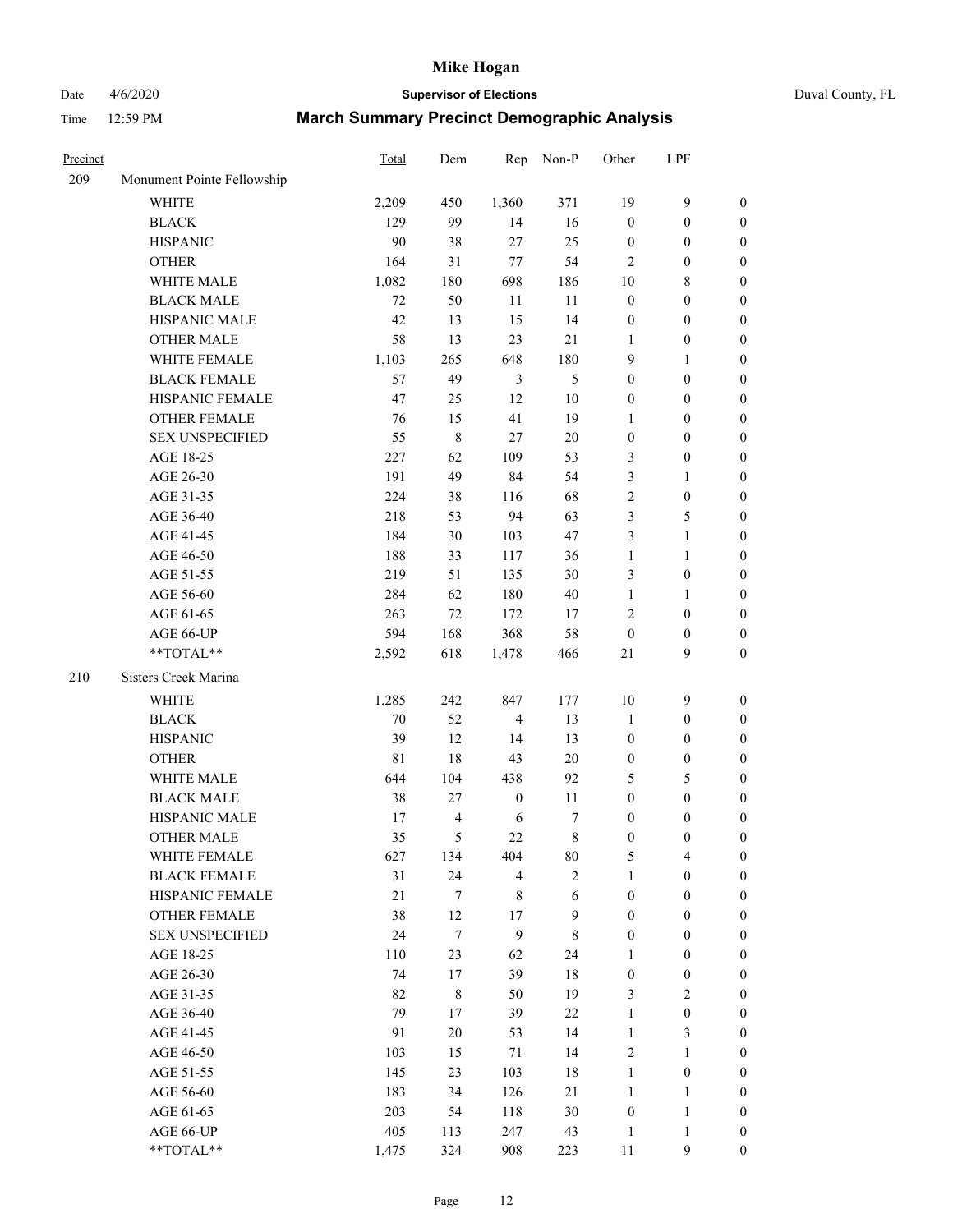## Date 4/6/2020 **Supervisor of Elections** Duval County, FL

| Precinct |                                     | Total          | Dem                      | Rep              | Non-P            | Other            | LPF              |                  |
|----------|-------------------------------------|----------------|--------------------------|------------------|------------------|------------------|------------------|------------------|
| 211      | Spirit of Life Lutheran Church      |                |                          |                  |                  |                  |                  |                  |
|          | <b>WHITE</b>                        | 3,108          | 568                      | 1,847            | 660              | 28               | $\mathfrak s$    | 0                |
|          | <b>BLACK</b>                        | 1,363          | 1,039                    | 61               | 254              | 8                | $\mathbf{1}$     | 0                |
|          | <b>HISPANIC</b>                     | 315            | 126                      | 89               | 99               | $\mathbf{1}$     | $\boldsymbol{0}$ | $\boldsymbol{0}$ |
|          | <b>OTHER</b>                        | 450            | 121                      | 141              | 184              | $\overline{c}$   | $\overline{c}$   | $\boldsymbol{0}$ |
|          | WHITE MALE                          | 1,491          | 227                      | 918              | 331              | 11               | $\overline{4}$   | $\boldsymbol{0}$ |
|          | <b>BLACK MALE</b>                   | 617            | 438                      | 31               | 141              | 6                | $\mathbf{1}$     | $\boldsymbol{0}$ |
|          | HISPANIC MALE                       | 159            | 66                       | 45               | 48               | $\boldsymbol{0}$ | $\boldsymbol{0}$ | $\boldsymbol{0}$ |
|          | <b>OTHER MALE</b>                   | 193            | 48                       | 66               | 77               | $\mathbf{1}$     | $\mathbf{1}$     | $\boldsymbol{0}$ |
|          | WHITE FEMALE                        | 1,577          | 336                      | 907              | 316              | 17               | $\mathbf{1}$     | $\boldsymbol{0}$ |
|          | <b>BLACK FEMALE</b>                 | 725            | 583                      | 30               | 110              | $\sqrt{2}$       | $\boldsymbol{0}$ | 0                |
|          | HISPANIC FEMALE                     | 152            | 57                       | 43               | 51               | $\mathbf{1}$     | $\boldsymbol{0}$ | 0                |
|          | <b>OTHER FEMALE</b>                 | 178            | 61                       | 53               | 63               | 1                | $\boldsymbol{0}$ | $\boldsymbol{0}$ |
|          | <b>SEX UNSPECIFIED</b>              | 144            | 38                       | 45               | 60               | $\boldsymbol{0}$ | $\mathbf{1}$     | $\boldsymbol{0}$ |
|          | AGE 18-25                           | 630            | 213                      | 177              | 230              | $10\,$           | $\boldsymbol{0}$ | $\boldsymbol{0}$ |
|          | AGE 26-30                           | 440            | 166                      | 141              | 128              | 5                | $\boldsymbol{0}$ | $\boldsymbol{0}$ |
|          | AGE 31-35                           | 529            | 170                      | 196              | 158              | 4                | $\mathbf{1}$     | $\boldsymbol{0}$ |
|          | AGE 36-40                           | 609            | 213                      | 222              | 165              | 5                | $\overline{4}$   | $\boldsymbol{0}$ |
|          | AGE 41-45                           | 589            | 218                      | 231              | 134              | 5                | $\mathbf{1}$     | $\boldsymbol{0}$ |
|          | AGE 46-50                           | 585            | 248                      | 221              | 116              | $\boldsymbol{0}$ | $\boldsymbol{0}$ | $\boldsymbol{0}$ |
|          | AGE 51-55                           | 496            | 195                      | 201              | 96               | 3                | 1                | $\boldsymbol{0}$ |
|          | AGE 56-60                           | 392            | 125                      | 214              | 51               | $\sqrt{2}$       | $\boldsymbol{0}$ | 0                |
|          | AGE 61-65                           | 331            | 101                      | 184              | 44               | $\overline{c}$   | $\boldsymbol{0}$ | 0                |
|          | AGE 66-UP                           | 635            | 205                      | 351              | 75               | 3                | $\mathbf{1}$     | $\boldsymbol{0}$ |
|          | **TOTAL**                           | 5,236          | 1,854                    | 2,138            | 1,197            | 39               | $\,$ 8 $\,$      | $\boldsymbol{0}$ |
|          |                                     |                |                          |                  |                  |                  |                  |                  |
| 212      | Black Hammock Island Community Cent |                |                          |                  |                  |                  |                  |                  |
|          | <b>WHITE</b>                        | 675            | 117                      | 445              | 109              | 4                | $\boldsymbol{0}$ | $\boldsymbol{0}$ |
|          | <b>BLACK</b>                        | 6              | 5                        | $\boldsymbol{0}$ | $\mathbf{1}$     | $\boldsymbol{0}$ | $\boldsymbol{0}$ | $\boldsymbol{0}$ |
|          | <b>HISPANIC</b>                     | 3              | $\mathbf{1}$             | $\overline{c}$   | $\boldsymbol{0}$ | $\boldsymbol{0}$ | $\boldsymbol{0}$ | $\boldsymbol{0}$ |
|          | <b>OTHER</b>                        | 24             | 5                        | $\,$ $\,$        | 11               | $\boldsymbol{0}$ | $\boldsymbol{0}$ | $\boldsymbol{0}$ |
|          | WHITE MALE                          | 332            | 45                       | 228              | 58               | $\mathbf{1}$     | $\boldsymbol{0}$ | $\boldsymbol{0}$ |
|          | <b>BLACK MALE</b>                   | $\overline{4}$ | $\overline{\mathbf{4}}$  | $\boldsymbol{0}$ | $\boldsymbol{0}$ | $\boldsymbol{0}$ | $\boldsymbol{0}$ | $\boldsymbol{0}$ |
|          | HISPANIC MALE                       | $\mathfrak{2}$ | $\mathbf{1}$             | $\mathbf{1}$     | $\boldsymbol{0}$ | $\boldsymbol{0}$ | $\boldsymbol{0}$ | $\boldsymbol{0}$ |
|          | OTHER MALE                          | 10             | $\overline{c}$           | 5                | 3                | $\boldsymbol{0}$ | $\boldsymbol{0}$ | $\boldsymbol{0}$ |
|          | WHITE FEMALE                        | 333            | 71                       | 209              | 50               | 3                | $\boldsymbol{0}$ | 0                |
|          | <b>BLACK FEMALE</b>                 | 2              | 1                        | $\boldsymbol{0}$ | 1                | $\boldsymbol{0}$ | $\boldsymbol{0}$ | $\overline{0}$   |
|          | HISPANIC FEMALE                     | $\overline{0}$ | $\boldsymbol{0}$         | $\boldsymbol{0}$ | $\boldsymbol{0}$ | $\boldsymbol{0}$ | $\boldsymbol{0}$ | $\overline{0}$   |
|          | <b>OTHER FEMALE</b>                 | 8              | 3                        | $\overline{2}$   | 3                | $\boldsymbol{0}$ | $\boldsymbol{0}$ | $\overline{0}$   |
|          | <b>SEX UNSPECIFIED</b>              | 17             | $\mathbf{1}$             | 10               | 6                | $\boldsymbol{0}$ | $\boldsymbol{0}$ | $\overline{0}$   |
|          | AGE 18-25                           | 55             | $\overline{\mathcal{L}}$ | 35               | 15               | 1                | $\boldsymbol{0}$ | $\theta$         |
|          | AGE 26-30                           | 53             | 6                        | 31               | 16               | $\boldsymbol{0}$ | $\boldsymbol{0}$ | $\overline{0}$   |
|          | AGE 31-35                           | 54             | 9                        | 32               | 13               | $\boldsymbol{0}$ | $\boldsymbol{0}$ | 0                |
|          | AGE 36-40                           | 36             | $\overline{\mathcal{L}}$ | $22\,$           | $10\,$           | $\boldsymbol{0}$ | $\boldsymbol{0}$ | 0                |
|          | AGE 41-45                           | 40             | 8                        | 22               | 9                | 1                | $\boldsymbol{0}$ | 0                |
|          | AGE 46-50                           | 67             | 13                       | 38               | 15               | 1                | $\boldsymbol{0}$ | 0                |
|          | AGE 51-55                           | 78             | 14                       | 53               | 11               | $\boldsymbol{0}$ | $\boldsymbol{0}$ | $\overline{0}$   |
|          | AGE 56-60                           | 99             | 16                       | 73               | $10\,$           | $\boldsymbol{0}$ | $\boldsymbol{0}$ | $\overline{0}$   |
|          | AGE 61-65                           | 87             | 22                       | 58               | 6                | 1                | $\boldsymbol{0}$ | $\overline{0}$   |
|          | AGE 66-UP                           | 139            | 32                       | 91               | 16               | $\boldsymbol{0}$ | $\boldsymbol{0}$ | 0                |
|          | **TOTAL**                           | 708            | 128                      | 455              | 121              | 4                | $\boldsymbol{0}$ | $\boldsymbol{0}$ |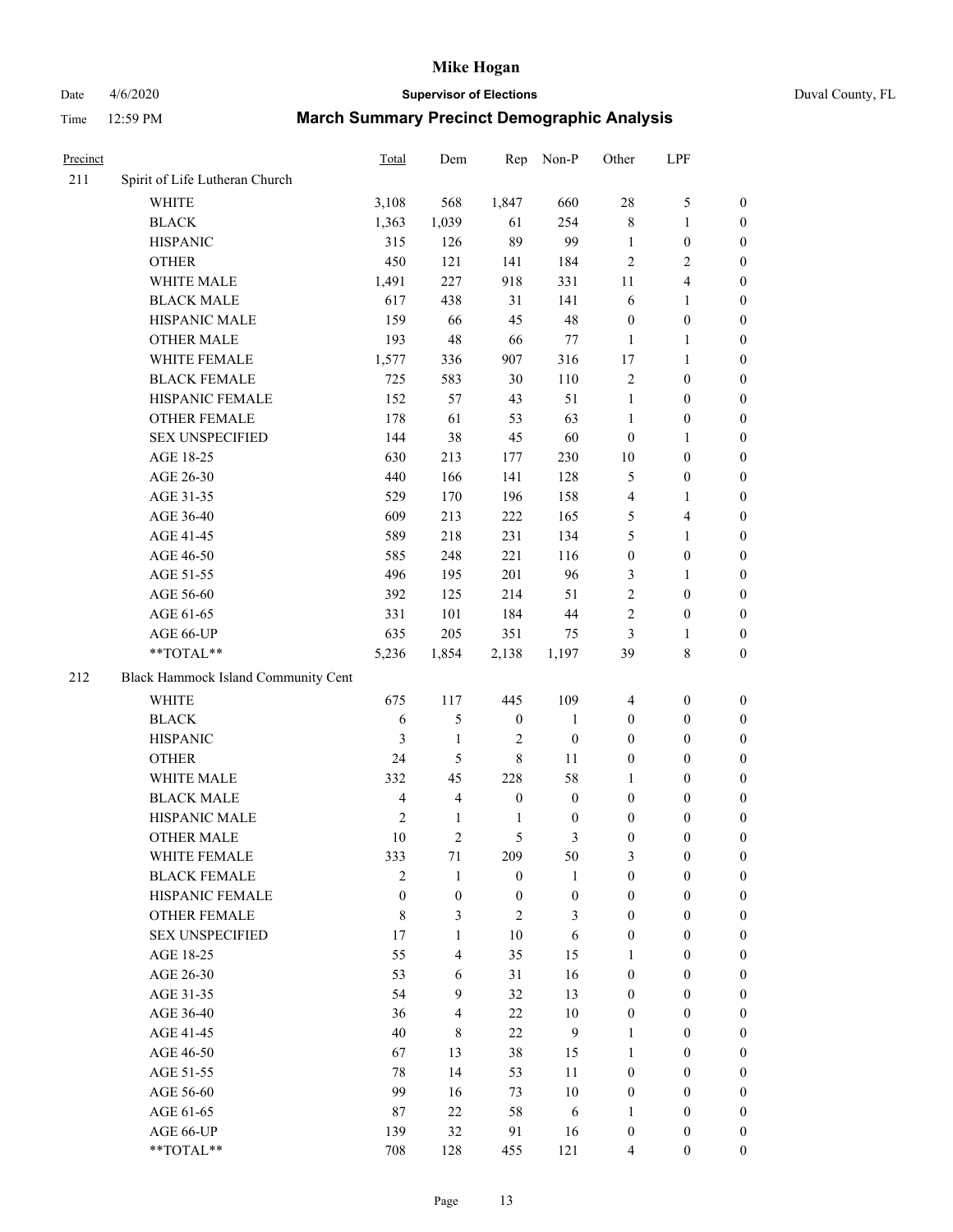## Date 4/6/2020 **Supervisor of Elections** Duval County, FL

| Precinct |                                     | Total       | Dem                     | Rep            | Non-P                   | Other            | LPF              |                  |
|----------|-------------------------------------|-------------|-------------------------|----------------|-------------------------|------------------|------------------|------------------|
| 213      | Hidden Hills Country Club           |             |                         |                |                         |                  |                  |                  |
|          | <b>WHITE</b>                        | 974         | 170                     | 664            | 131                     | 8                | $\mathbf{1}$     | 0                |
|          | <b>BLACK</b>                        | 195         | 156                     | 15             | 21                      | 3                | $\boldsymbol{0}$ | $\boldsymbol{0}$ |
|          | <b>HISPANIC</b>                     | 45          | 14                      | 23             | $\tau$                  | 1                | $\boldsymbol{0}$ | $\boldsymbol{0}$ |
|          | <b>OTHER</b>                        | 120         | 25                      | 64             | 31                      | $\boldsymbol{0}$ | $\boldsymbol{0}$ | $\boldsymbol{0}$ |
|          | WHITE MALE                          | 466         | 74                      | 330            | 58                      | 4                | $\boldsymbol{0}$ | $\boldsymbol{0}$ |
|          | <b>BLACK MALE</b>                   | 91          | 65                      | 11             | 14                      | 1                | $\boldsymbol{0}$ | $\boldsymbol{0}$ |
|          | HISPANIC MALE                       | 22          | $\,$ 8 $\,$             | 11             | $\sqrt{2}$              | 1                | $\boldsymbol{0}$ | $\boldsymbol{0}$ |
|          | <b>OTHER MALE</b>                   | 46          | 9                       | 26             | 11                      | $\boldsymbol{0}$ | $\boldsymbol{0}$ | $\boldsymbol{0}$ |
|          | WHITE FEMALE                        | 502         | 95                      | 330            | $72\,$                  | 4                | 1                | $\boldsymbol{0}$ |
|          | <b>BLACK FEMALE</b>                 | 100         | 88                      | $\overline{4}$ | $\sqrt{6}$              | 2                | $\boldsymbol{0}$ | $\boldsymbol{0}$ |
|          | HISPANIC FEMALE                     | 22          | 6                       | 11             | 5                       | $\boldsymbol{0}$ | $\boldsymbol{0}$ | $\boldsymbol{0}$ |
|          | <b>OTHER FEMALE</b>                 | 56          | 12                      | 29             | 15                      | $\boldsymbol{0}$ | $\boldsymbol{0}$ | $\boldsymbol{0}$ |
|          | <b>SEX UNSPECIFIED</b>              | 29          | $\,$ 8 $\,$             | 14             | $\tau$                  | $\boldsymbol{0}$ | $\boldsymbol{0}$ | $\boldsymbol{0}$ |
|          | AGE 18-25                           | 133         | 40                      | 64             | $26\,$                  | 3                | $\boldsymbol{0}$ | $\boldsymbol{0}$ |
|          | AGE 26-30                           | 72          | 26                      | 30             | 11                      | 4                | $\mathbf{1}$     | $\boldsymbol{0}$ |
|          | AGE 31-35                           | 48          | 12                      | 27             | 9                       | $\boldsymbol{0}$ | $\boldsymbol{0}$ | $\boldsymbol{0}$ |
|          | AGE 36-40                           | 55          | 13                      | 23             | 19                      | $\boldsymbol{0}$ | $\boldsymbol{0}$ | $\boldsymbol{0}$ |
|          | AGE 41-45                           | 83          | 31                      | 37             | 15                      | $\boldsymbol{0}$ | $\boldsymbol{0}$ | $\boldsymbol{0}$ |
|          | AGE 46-50                           | 121         | 39                      | 55             | $26\,$                  | 1                | $\boldsymbol{0}$ | $\boldsymbol{0}$ |
|          | AGE 51-55                           | 124         | 31                      | 70             | 23                      | $\boldsymbol{0}$ | $\boldsymbol{0}$ | $\boldsymbol{0}$ |
|          | AGE 56-60                           | 162         | 37                      | 106            | 16                      | 3                | $\boldsymbol{0}$ | 0                |
|          | AGE 61-65                           | 147         | 47                      | 85             | 15                      | $\boldsymbol{0}$ | $\boldsymbol{0}$ | $\boldsymbol{0}$ |
|          | AGE 66-UP                           | 389         | 89                      | 269            | $30\,$                  | 1                | $\boldsymbol{0}$ | $\boldsymbol{0}$ |
|          | **TOTAL**                           | 1,334       | 365                     | 766            | 190                     | 12               | $\mathbf{1}$     | $\boldsymbol{0}$ |
| 301      | Queen's Harbor Yacht & Country Club |             |                         |                |                         |                  |                  |                  |
|          | <b>WHITE</b>                        | 1,720       | 279                     | 1,181          | 245                     | 13               | $\boldsymbol{2}$ | $\boldsymbol{0}$ |
|          | <b>BLACK</b>                        | 134         | 102                     | $11\,$         | $20\,$                  | $\mathbf{1}$     | $\boldsymbol{0}$ | $\boldsymbol{0}$ |
|          | <b>HISPANIC</b>                     | 46          | 9                       | 29             | 8                       | $\boldsymbol{0}$ | $\boldsymbol{0}$ | $\boldsymbol{0}$ |
|          | <b>OTHER</b>                        | 158         | 37                      | 64             | 55                      | 2                | $\boldsymbol{0}$ | $\boldsymbol{0}$ |
|          | WHITE MALE                          | 851         | 111                     | 606            | 127                     | 6                | $\mathbf{1}$     | $\boldsymbol{0}$ |
|          | <b>BLACK MALE</b>                   | 63          | 45                      | $\mathbf{9}$   | $\mathbf{9}$            | $\boldsymbol{0}$ | $\boldsymbol{0}$ | $\boldsymbol{0}$ |
|          | HISPANIC MALE                       | 19          | $\overline{\mathbf{4}}$ | 12             | $\mathfrak{Z}$          | $\boldsymbol{0}$ | $\boldsymbol{0}$ | $\boldsymbol{0}$ |
|          | OTHER MALE                          | 56          | 10                      | 26             | 20                      | $\boldsymbol{0}$ | $\boldsymbol{0}$ | $\boldsymbol{0}$ |
|          | WHITE FEMALE                        | 850         | 165                     | 568            | 109                     | 7                | 1                | 0                |
|          | <b>BLACK FEMALE</b>                 | $70\,$      | 57                      | $\overline{c}$ | $10\,$                  | $\mathbf{1}$     | $\boldsymbol{0}$ | $\boldsymbol{0}$ |
|          | HISPANIC FEMALE                     | 26          | 5                       | 17             | $\overline{\mathbf{4}}$ | $\boldsymbol{0}$ | $\boldsymbol{0}$ | $\overline{0}$   |
|          | OTHER FEMALE                        | 79          | 21                      | 31             | 25                      | 2                | $\boldsymbol{0}$ | $\overline{0}$   |
|          | <b>SEX UNSPECIFIED</b>              | 44          | 9                       | 14             | 21                      | $\boldsymbol{0}$ | $\boldsymbol{0}$ | $\overline{0}$   |
|          | AGE 18-25                           | 196         | 56                      | 100            | 36                      | 4                | $\boldsymbol{0}$ | $\theta$         |
|          | AGE 26-30                           | $8\sqrt{1}$ | 21                      | 47             | 13                      | $\boldsymbol{0}$ | $\boldsymbol{0}$ | 0                |
|          | AGE 31-35                           | 61          | 12                      | 30             | 19                      | $\boldsymbol{0}$ | $\boldsymbol{0}$ | 0                |
|          | AGE 36-40                           | 106         | $20\,$                  | 54             | 32                      | $\boldsymbol{0}$ | $\boldsymbol{0}$ | 0                |
|          | AGE 41-45                           | 107         | 25                      | 56             | $26\,$                  | $\boldsymbol{0}$ | $\boldsymbol{0}$ | 0                |
|          | AGE 46-50                           | 169         | 40                      | 90             | 35                      | 4                | $\boldsymbol{0}$ | 0                |
|          | AGE 51-55                           | 195         | 39                      | 127            | $27\,$                  | $\overline{c}$   | $\boldsymbol{0}$ | 0                |
|          | AGE 56-60                           | 248         | 38                      | 176            | 34                      | $\boldsymbol{0}$ | $\boldsymbol{0}$ | $\overline{0}$   |
|          | AGE 61-65                           | 214         | 44                      | 128            | 36                      | 6                | $\boldsymbol{0}$ | $\overline{0}$   |
|          | AGE 66-UP                           | 681         | 132                     | 477            | 70                      | $\boldsymbol{0}$ | $\overline{2}$   | 0                |
|          | **TOTAL**                           | 2,058       | 427                     | 1,285          | 328                     | 16               | $\overline{c}$   | $\boldsymbol{0}$ |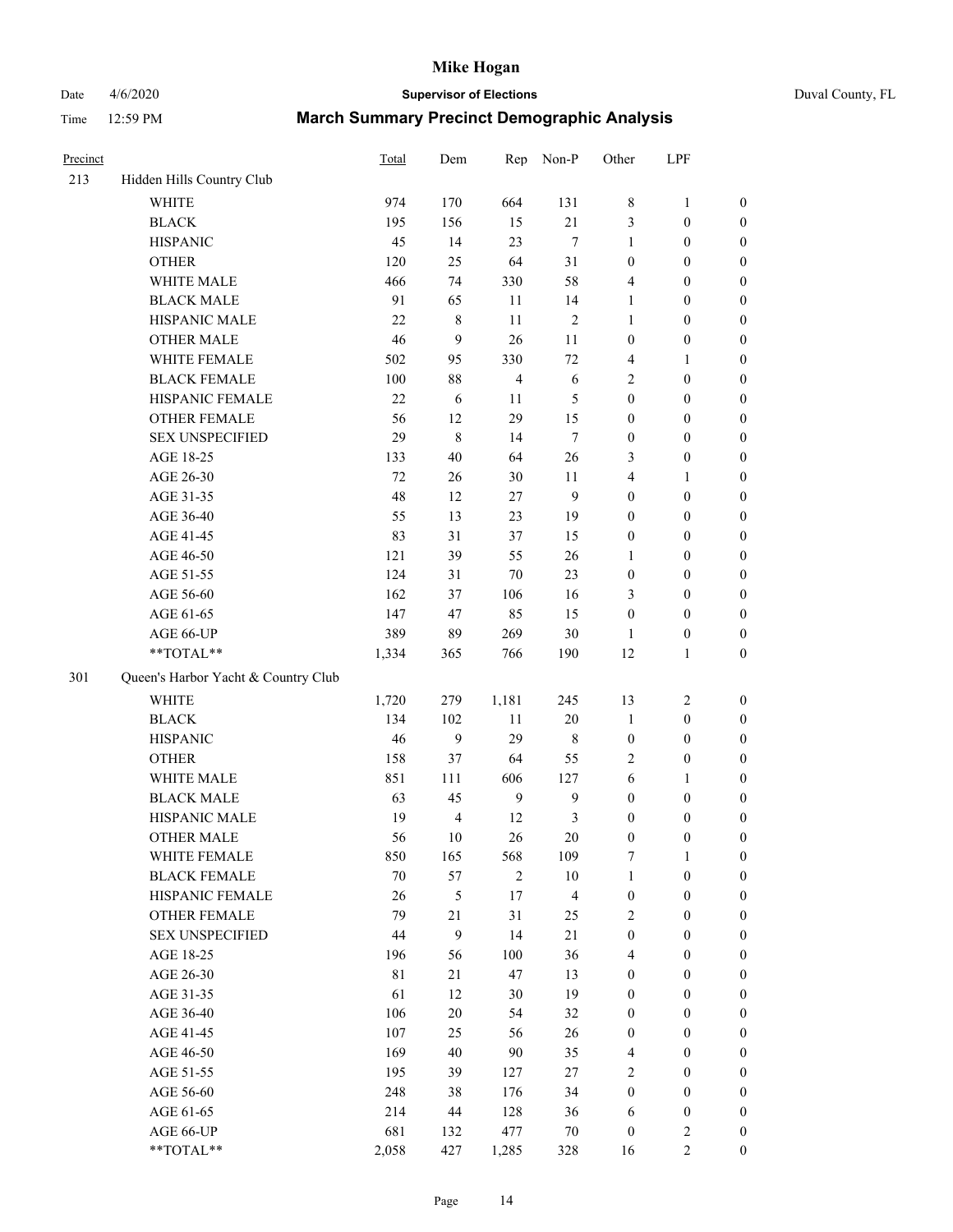#### Date 4/6/2020 **Supervisor of Elections** Duval County, FL

| Precinct |                        | <b>Total</b> | Dem    | Rep            | Non-P   | Other            | LPF              |                  |
|----------|------------------------|--------------|--------|----------------|---------|------------------|------------------|------------------|
| 302      | Fire Station #58       |              |        |                |         |                  |                  |                  |
|          | <b>WHITE</b>           | 1,668        | 394    | 849            | 408     | $\,$ 8 $\,$      | $\mathbf{9}$     | $\boldsymbol{0}$ |
|          | <b>BLACK</b>           | 244          | 182    | 14             | 46      | $\overline{2}$   | $\boldsymbol{0}$ | 0                |
|          | <b>HISPANIC</b>        | 160          | 49     | 56             | 54      | $\mathbf{1}$     | $\boldsymbol{0}$ | $\boldsymbol{0}$ |
|          | <b>OTHER</b>           | 298          | 70     | 114            | 112     | $\overline{c}$   | $\boldsymbol{0}$ | $\boldsymbol{0}$ |
|          | WHITE MALE             | 813          | 156    | 443            | 199     | 7                | $\,$ 8 $\,$      | $\boldsymbol{0}$ |
|          | <b>BLACK MALE</b>      | 113          | 77     | $\,$ 8 $\,$    | 26      | $\sqrt{2}$       | $\boldsymbol{0}$ | $\boldsymbol{0}$ |
|          | HISPANIC MALE          | $8\sqrt{1}$  | $20\,$ | 24             | 37      | $\boldsymbol{0}$ | $\boldsymbol{0}$ | $\boldsymbol{0}$ |
|          | <b>OTHER MALE</b>      | 125          | 31     | 47             | 45      | $\overline{c}$   | $\boldsymbol{0}$ | $\boldsymbol{0}$ |
|          | <b>WHITE FEMALE</b>    | 838          | 234    | 400            | $202\,$ | $\mathbf{1}$     | 1                | $\boldsymbol{0}$ |
|          | <b>BLACK FEMALE</b>    | 128          | 103    | 6              | 19      | $\boldsymbol{0}$ | $\boldsymbol{0}$ | 0                |
|          | HISPANIC FEMALE        | 74           | 25     | 32             | 16      | 1                | $\boldsymbol{0}$ | 0                |
|          | <b>OTHER FEMALE</b>    | 135          | 31     | 55             | 49      | $\boldsymbol{0}$ | $\boldsymbol{0}$ | $\boldsymbol{0}$ |
|          | <b>SEX UNSPECIFIED</b> | 63           | 18     | 18             | $27\,$  | $\boldsymbol{0}$ | $\boldsymbol{0}$ | $\boldsymbol{0}$ |
|          | AGE 18-25              | 212          | 63     | 63             | 84      | 1                | $\mathbf{1}$     | $\boldsymbol{0}$ |
|          | AGE 26-30              | 240          | 77     | $8\sqrt{1}$    | 80      | $\mathbf{1}$     | $\mathbf{1}$     | $\boldsymbol{0}$ |
|          | AGE 31-35              | 238          | 54     | 92             | 86      | 3                | $\mathfrak{Z}$   | $\boldsymbol{0}$ |
|          | AGE 36-40              | 214          | 67     | $78\,$         | 64      | 3                | $\sqrt{2}$       | $\boldsymbol{0}$ |
|          | AGE 41-45              | 236          | 71     | 91             | 71      | $\overline{2}$   | $\mathbf{1}$     | $\boldsymbol{0}$ |
|          | AGE 46-50              | 183          | 41     | 98             | 42      | $\overline{c}$   | $\boldsymbol{0}$ | $\boldsymbol{0}$ |
|          | AGE 51-55              | 189          | 52     | 88             | 48      | $\mathbf{1}$     | $\boldsymbol{0}$ | 0                |
|          | AGE 56-60              | 221          | 67     | 111            | 43      | $\boldsymbol{0}$ | $\boldsymbol{0}$ | 0                |
|          | AGE 61-65              | 229          | 77     | 112            | 40      | $\boldsymbol{0}$ | $\boldsymbol{0}$ | 0                |
|          | AGE 66-UP              | 408          | 126    | 219            | 62      | $\boldsymbol{0}$ | 1                | $\boldsymbol{0}$ |
|          | **TOTAL**              | 2,370        | 695    | 1,033          | 620     | 13               | $\mathbf{9}$     | $\boldsymbol{0}$ |
| 303      | Isle of Faith          |              |        |                |         |                  |                  |                  |
|          | WHITE                  | 2,852        | 641    | 1,566          | 598     | 33               | 14               | $\boldsymbol{0}$ |
|          | <b>BLACK</b>           | 170          | 126    | $\mathbf{9}$   | 34      | $\mathbf{1}$     | $\boldsymbol{0}$ | $\boldsymbol{0}$ |
|          | <b>HISPANIC</b>        | 145          | 45     | 57             | 41      | $\overline{c}$   | $\boldsymbol{0}$ | $\boldsymbol{0}$ |
|          | <b>OTHER</b>           | 262          | 68     | 98             | 94      | $\sqrt{2}$       | $\boldsymbol{0}$ | $\boldsymbol{0}$ |
|          | <b>WHITE MALE</b>      | 1,365        | 254    | 781            | 298     | $21\,$           | 11               | $\boldsymbol{0}$ |
|          | <b>BLACK MALE</b>      | 82           | 52     | $\overline{4}$ | 25      | $\mathbf{1}$     | $\boldsymbol{0}$ | $\boldsymbol{0}$ |
|          | HISPANIC MALE          | 66           | 17     | 26             | $22\,$  | $\mathbf{1}$     | $\boldsymbol{0}$ | 0                |
|          | <b>OTHER MALE</b>      | 98           | 26     | 35             | 37      | $\boldsymbol{0}$ | $\boldsymbol{0}$ | 0                |
|          | WHITE FEMALE           | 1,450        | 380    | 768            | 287     | 12               | 3                | 0                |
|          | <b>BLACK FEMALE</b>    | 85           | 71     | 5              | 9       | $\boldsymbol{0}$ | $\boldsymbol{0}$ | $\boldsymbol{0}$ |
|          | HISPANIC FEMALE        | 73           | 26     | 30             | 17      | $\boldsymbol{0}$ | $\boldsymbol{0}$ | $\overline{0}$   |
|          | <b>OTHER FEMALE</b>    | 129          | 37     | 50             | 40      | $\overline{c}$   | $\boldsymbol{0}$ | $\overline{0}$   |
|          | <b>SEX UNSPECIFIED</b> | 81           | 17     | 31             | 32      | $\mathbf{1}$     | $\boldsymbol{0}$ | $\overline{0}$   |
|          | AGE 18-25              | 324          | $80\,$ | 144            | 97      | 3                | $\boldsymbol{0}$ | $\overline{0}$   |
|          | AGE 26-30              | 309          | 87     | 138            | 74      | 8                | $\overline{c}$   | 0                |
|          | AGE 31-35              | 309          | $80\,$ | 118            | 104     | 7                | $\boldsymbol{0}$ | 0                |
|          | AGE 36-40              | 326          | 81     | 126            | 112     | 3                | $\overline{4}$   | 0                |
|          | AGE 41-45              | 266          | 66     | 119            | 76      | $\sqrt{2}$       | $\mathfrak{Z}$   | 0                |
|          | AGE 46-50              | 263          | 59     | 136            | 62      | 4                | $\sqrt{2}$       | 0                |
|          | AGE 51-55              | 283          | 62     | 171            | 46      | $\mathbf{1}$     | $\mathfrak{Z}$   | $\boldsymbol{0}$ |
|          | AGE 56-60              | 322          | 77     | 198            | 44      | 3                | $\boldsymbol{0}$ | $\overline{0}$   |
|          | AGE 61-65              | 312          | 76     | 178            | 56      | $\overline{c}$   | $\boldsymbol{0}$ | $\boldsymbol{0}$ |
|          | AGE 66-UP              | 715          | 212    | 402            | 96      | 5                | $\boldsymbol{0}$ | $\boldsymbol{0}$ |
|          | **TOTAL**              | 3,429        | 880    | 1,730          | 767     | 38               | 14               | $\boldsymbol{0}$ |
|          |                        |              |        |                |         |                  |                  |                  |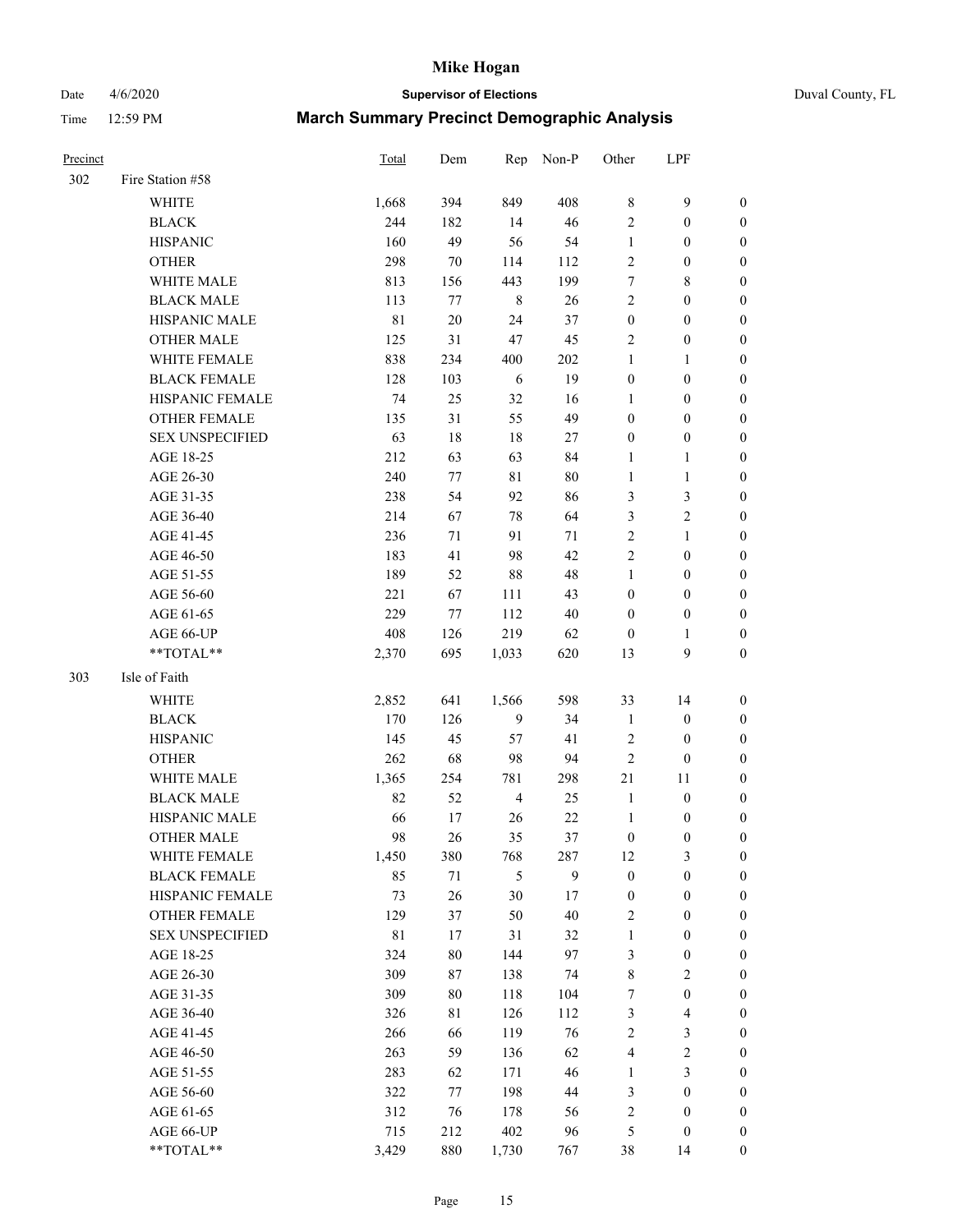## Date 4/6/2020 **Supervisor of Elections** Duval County, FL

| Precinct |                                    | Total | Dem    | Rep            | Non-P            | Other                   | LPF                     |                  |
|----------|------------------------------------|-------|--------|----------------|------------------|-------------------------|-------------------------|------------------|
| 304      | Jacksonville Golf and Country Club |       |        |                |                  |                         |                         |                  |
|          | <b>WHITE</b>                       | 1,770 | 287    | 1,173          | 298              | 10                      | $\sqrt{2}$              | $\boldsymbol{0}$ |
|          | <b>BLACK</b>                       | 56    | 40     | 7              | 9                | $\boldsymbol{0}$        | $\boldsymbol{0}$        | $\boldsymbol{0}$ |
|          | <b>HISPANIC</b>                    | 51    | 12     | 25             | 12               | $\overline{2}$          | $\boldsymbol{0}$        | $\boldsymbol{0}$ |
|          | <b>OTHER</b>                       | 165   | 30     | 60             | 75               | $\boldsymbol{0}$        | $\boldsymbol{0}$        | $\boldsymbol{0}$ |
|          | WHITE MALE                         | 869   | 103    | 605            | 157              | 4                       | $\boldsymbol{0}$        | $\boldsymbol{0}$ |
|          | <b>BLACK MALE</b>                  | 27    | 16     | $\overline{4}$ | $\boldsymbol{7}$ | $\boldsymbol{0}$        | $\boldsymbol{0}$        | $\boldsymbol{0}$ |
|          | HISPANIC MALE                      | 25    | $\tau$ | 11             | 6                | $\mathbf{1}$            | $\boldsymbol{0}$        | $\boldsymbol{0}$ |
|          | <b>OTHER MALE</b>                  | 72    | 13     | 28             | 31               | $\boldsymbol{0}$        | $\boldsymbol{0}$        | $\boldsymbol{0}$ |
|          | WHITE FEMALE                       | 883   | 180    | 557            | 138              | 6                       | $\sqrt{2}$              | $\boldsymbol{0}$ |
|          | <b>BLACK FEMALE</b>                | 28    | 24     | 3              | $\mathbf{1}$     | $\boldsymbol{0}$        | $\boldsymbol{0}$        | 0                |
|          | HISPANIC FEMALE                    | 24    | 5      | 14             | 5                | $\boldsymbol{0}$        | $\boldsymbol{0}$        | $\boldsymbol{0}$ |
|          | OTHER FEMALE                       | 69    | 14     | 23             | 32               | $\boldsymbol{0}$        | $\boldsymbol{0}$        | $\boldsymbol{0}$ |
|          | <b>SEX UNSPECIFIED</b>             | 45    | $\tau$ | 20             | $17\,$           | $\mathbf{1}$            | $\boldsymbol{0}$        | $\boldsymbol{0}$ |
|          | AGE 18-25                          | 209   | 42     | 120            | 44               | 3                       | $\boldsymbol{0}$        | $\boldsymbol{0}$ |
|          | AGE 26-30                          | 96    | 24     | 45             | 26               | $\mathbf{1}$            | $\boldsymbol{0}$        | $\boldsymbol{0}$ |
|          | AGE 31-35                          | 79    | 12     | 51             | 16               | $\boldsymbol{0}$        | $\boldsymbol{0}$        | $\boldsymbol{0}$ |
|          | AGE 36-40                          | 142   | 29     | 70             | 39               | 3                       | $\mathbf{1}$            | $\boldsymbol{0}$ |
|          | AGE 41-45                          | 113   | 16     | 70             | 27               | $\boldsymbol{0}$        | $\boldsymbol{0}$        | $\boldsymbol{0}$ |
|          | AGE 46-50                          | 167   | 34     | 99             | 33               | $\boldsymbol{0}$        | 1                       | $\boldsymbol{0}$ |
|          | AGE 51-55                          | 207   | 27     | 148            | 31               | 1                       | $\boldsymbol{0}$        | 0                |
|          | AGE 56-60                          | 260   | 43     | 166            | 50               | $\mathbf{1}$            | $\boldsymbol{0}$        | $\boldsymbol{0}$ |
|          | AGE 61-65                          | 215   | 40     | 135            | 39               | $\mathbf{1}$            | $\boldsymbol{0}$        | $\boldsymbol{0}$ |
|          | AGE 66-UP                          | 554   | 102    | 361            | 89               | $\overline{2}$          | $\boldsymbol{0}$        | $\boldsymbol{0}$ |
|          | **TOTAL**                          | 2,042 | 369    | 1,265          | 394              | 12                      | $\overline{c}$          | $\boldsymbol{0}$ |
|          |                                    |       |        |                |                  |                         |                         |                  |
| 305      | Chets Creek Church                 |       |        |                |                  |                         |                         |                  |
|          | <b>WHITE</b>                       | 4,347 | 1,022  | 2,288          | 966              | 48                      | 23                      | $\boldsymbol{0}$ |
|          | <b>BLACK</b>                       | 368   | 264    | 28             | 73               | $\sqrt{2}$              | $\mathbf{1}$            | $\boldsymbol{0}$ |
|          | <b>HISPANIC</b>                    | 323   | 107    | $8\sqrt{1}$    | 129              | 6                       | $\boldsymbol{0}$        | $\boldsymbol{0}$ |
|          | <b>OTHER</b>                       | 503   | 147    | 160            | 192              | 3                       | $\mathbf{1}$            | $\boldsymbol{0}$ |
|          | WHITE MALE                         | 2,008 | 375    | 1,104          | 492              | 25                      | 12                      | $\boldsymbol{0}$ |
|          | <b>BLACK MALE</b>                  | 177   | 119    | 19             | 38               | $\boldsymbol{0}$        | $\mathbf{1}$            | $\boldsymbol{0}$ |
|          | HISPANIC MALE                      | 142   | 41     | 35             | 62               | 4                       | $\boldsymbol{0}$        | 0                |
|          | <b>OTHER MALE</b>                  | 175   | 46     | 58             | 69               | 2                       | $\boldsymbol{0}$        | $\boldsymbol{0}$ |
|          | WHITE FEMALE                       | 2,283 | 630    | 1,163          | 458              | 23                      | 9                       | $\boldsymbol{0}$ |
|          | <b>BLACK FEMALE</b>                | 187   | 142    | 9              | 34               | $\overline{c}$          | $\boldsymbol{0}$        | $\boldsymbol{0}$ |
|          | HISPANIC FEMALE                    | 177   | 64     | 45             | 66               | $\overline{\mathbf{c}}$ | $\boldsymbol{0}$        | $\overline{0}$   |
|          | <b>OTHER FEMALE</b>                | 236   | 84     | 77             | 74               | $\mathbf{1}$            | $\boldsymbol{0}$        | $\boldsymbol{0}$ |
|          | <b>SEX UNSPECIFIED</b>             | 156   | 39     | 47             | 67               | $\boldsymbol{0}$        | $\mathfrak z$           | $\overline{0}$   |
|          | AGE 18-25                          | 639   | 194    | 232            | 201              | $10\,$                  | $\boldsymbol{2}$        | 0                |
|          | AGE 26-30                          | 596   | 184    | 245            | 158              | $\boldsymbol{7}$        | $\sqrt{2}$              | 0                |
|          | AGE 31-35                          | 557   | 169    | 204            | 177              | $\mathfrak{Z}$          | $\overline{\mathbf{4}}$ | 0                |
|          | AGE 36-40                          | 484   | 142    | 176            | 156              | 7                       | $\mathfrak{Z}$          | 0                |
|          | AGE 41-45                          | 458   | 122    | 195            | 132              | 2                       | $\boldsymbol{7}$        | 0                |
|          | AGE 46-50                          | 503   | 112    | 254            | 125              | 9                       | $\mathfrak{Z}$          | $\boldsymbol{0}$ |
|          | AGE 51-55                          | 471   | 108    | 245            | 111              | 6                       | $\mathbf{1}$            | $\boldsymbol{0}$ |
|          | AGE 56-60                          | 425   | 117    | 224            | 75               | $\,$ 8 $\,$             | $\mathbf{1}$            | $\boldsymbol{0}$ |
|          | AGE 61-65                          | 376   | 108    | 202            | 61               | 3                       | $\sqrt{2}$              | $\boldsymbol{0}$ |
|          | AGE 66-UP                          | 1,032 | 284    | 580            | 164              | 4                       | $\boldsymbol{0}$        | $\boldsymbol{0}$ |
|          | **TOTAL**                          | 5,541 | 1,540  | 2,557          | 1,360            | 59                      | 25                      | $\boldsymbol{0}$ |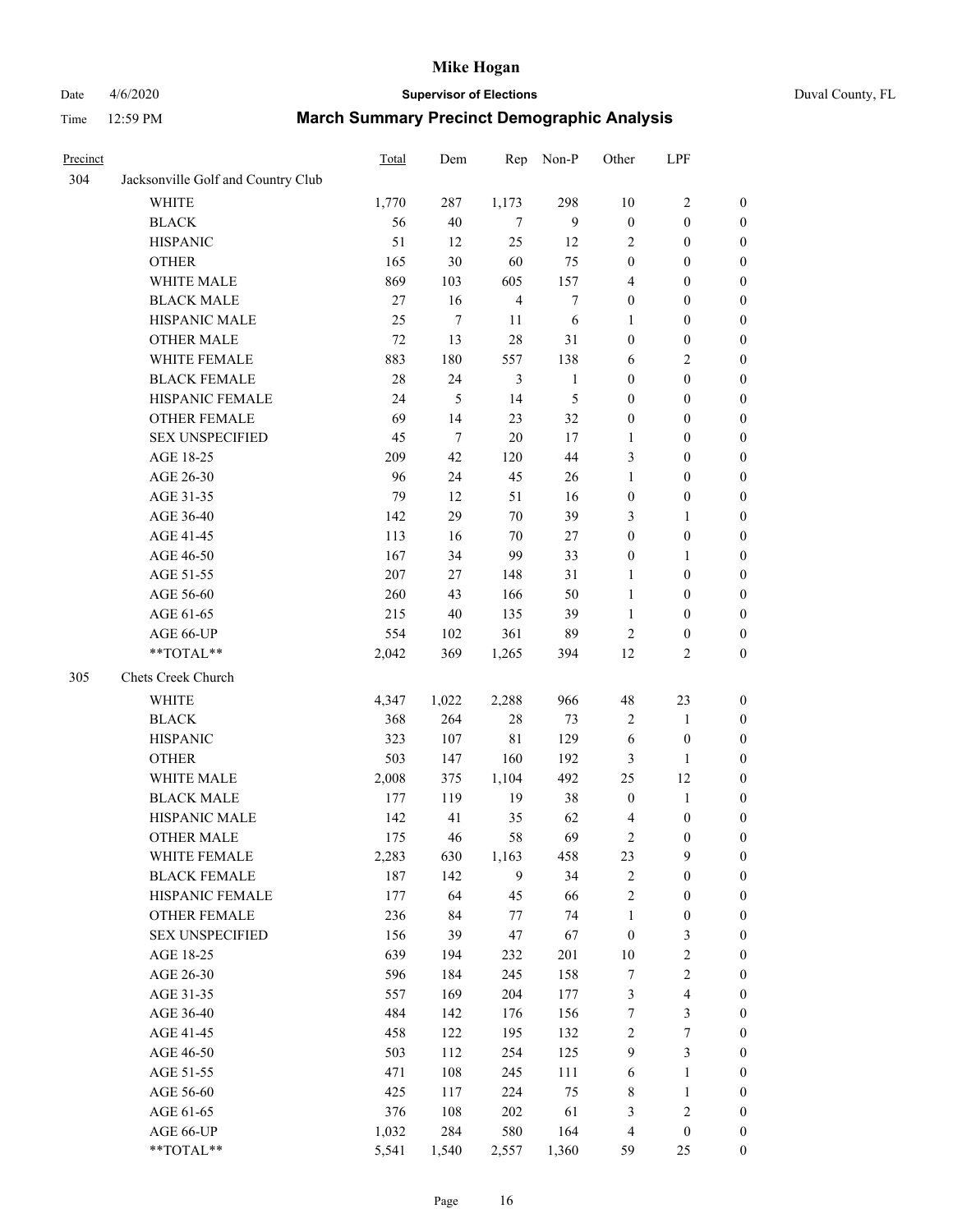Date 4/6/2020 **Supervisor of Elections** Duval County, FL

| Precinct |                              | Total | Dem   | Rep          | Non-P | Other            | LPF              |                  |
|----------|------------------------------|-------|-------|--------------|-------|------------------|------------------|------------------|
| 306      | East Pointe Baptist Church   |       |       |              |       |                  |                  |                  |
|          | <b>WHITE</b>                 | 2,215 | 568   | 1,040        | 574   | 19               | 14               | 0                |
|          | <b>BLACK</b>                 | 775   | 559   | 29           | 181   | 3                | $\mathfrak{Z}$   | $\boldsymbol{0}$ |
|          | <b>HISPANIC</b>              | 397   | 141   | 103          | 149   | $\overline{4}$   | $\boldsymbol{0}$ | $\boldsymbol{0}$ |
|          | <b>OTHER</b>                 | 967   | 266   | 289          | 400   | 10               | $\sqrt{2}$       | $\boldsymbol{0}$ |
|          | WHITE MALE                   | 1,033 | 229   | 513          | 273   | 7                | 11               | $\boldsymbol{0}$ |
|          | <b>BLACK MALE</b>            | 367   | 249   | $20\,$       | 94    | $\overline{c}$   | $\sqrt{2}$       | $\boldsymbol{0}$ |
|          | HISPANIC MALE                | 173   | 49    | 51           | 70    | 3                | $\boldsymbol{0}$ | $\boldsymbol{0}$ |
|          | <b>OTHER MALE</b>            | 424   | 109   | 132          | 176   | 5                | $\overline{c}$   | $\boldsymbol{0}$ |
|          | WHITE FEMALE                 | 1,154 | 334   | 513          | 292   | 12               | 3                | $\boldsymbol{0}$ |
|          | <b>BLACK FEMALE</b>          | 394   | 298   | $\mathbf{9}$ | 85    | $\mathbf{1}$     | $\mathbf{1}$     | $\boldsymbol{0}$ |
|          | HISPANIC FEMALE              | 207   | 87    | 49           | 70    | $\mathbf{1}$     | $\boldsymbol{0}$ | $\boldsymbol{0}$ |
|          | OTHER FEMALE                 | 442   | 138   | 140          | 160   | 4                | $\boldsymbol{0}$ | $\boldsymbol{0}$ |
|          | <b>SEX UNSPECIFIED</b>       | 160   | 41    | 34           | 84    | $\mathbf{1}$     | $\boldsymbol{0}$ | $\boldsymbol{0}$ |
|          | AGE 18-25                    | 533   | 198   | 122          | 206   | 6                | $\mathbf{1}$     | $\boldsymbol{0}$ |
|          | AGE 26-30                    | 451   | 150   | 139          | 155   | 4                | $\mathfrak{Z}$   | $\boldsymbol{0}$ |
|          | AGE 31-35                    | 480   | 180   | 144          | 143   | 6                | $\boldsymbol{7}$ | $\boldsymbol{0}$ |
|          | AGE 36-40                    | 447   | 144   | 134          | 160   | 7                | $\sqrt{2}$       | $\boldsymbol{0}$ |
|          | AGE 41-45                    | 432   | 145   | 144          | 139   | $\overline{c}$   | $\overline{2}$   | $\boldsymbol{0}$ |
|          | AGE 46-50                    | 447   | 163   | 159          | 120   | 4                | $\mathbf{1}$     | $\boldsymbol{0}$ |
|          | AGE 51-55                    | 387   | 149   | 139          | 97    | 1                | $\mathbf{1}$     | $\boldsymbol{0}$ |
|          | AGE 56-60                    | 372   | 121   | 149          | 99    | 3                | $\boldsymbol{0}$ | 0                |
|          | AGE 61-65                    | 286   | 90    | 121          | 72    | $\mathbf{1}$     | $\overline{2}$   | $\boldsymbol{0}$ |
|          | AGE 66-UP                    | 519   | 194   | 210          | 113   | $\sqrt{2}$       | $\boldsymbol{0}$ | $\boldsymbol{0}$ |
|          | **TOTAL**                    | 4,354 | 1,534 | 1,461        | 1,304 | 36               | 19               | $\boldsymbol{0}$ |
| 307      | Pablo Creek Regional Library |       |       |              |       |                  |                  |                  |
|          | <b>WHITE</b>                 | 1,988 | 465   | 939          | 546   | 25               | 13               | $\boldsymbol{0}$ |
|          | <b>BLACK</b>                 | 294   | 207   | 19           | 64    | 4                | $\boldsymbol{0}$ | $\boldsymbol{0}$ |
|          | <b>HISPANIC</b>              | 356   | 153   | 69           | 130   | 1                | 3                | $\boldsymbol{0}$ |
|          | <b>OTHER</b>                 | 272   | 66    | 71           | 129   | 6                | $\boldsymbol{0}$ | $\boldsymbol{0}$ |
|          | WHITE MALE                   | 910   | 166   | 460          | 260   | 14               | 10               | $\boldsymbol{0}$ |
|          | <b>BLACK MALE</b>            | 135   | 89    | 12           | 32    | 2                | $\boldsymbol{0}$ | $\boldsymbol{0}$ |
|          | HISPANIC MALE                | 157   | 63    | 34           | 58    | 1                | 1                | $\boldsymbol{0}$ |
|          | <b>OTHER MALE</b>            | 108   | 26    | 31           | 50    | $\mathbf{1}$     | $\boldsymbol{0}$ | $\boldsymbol{0}$ |
|          | WHITE FEMALE                 | 1,056 | 295   | 466          | 281   | 11               | 3                | 0                |
|          | <b>BLACK FEMALE</b>          | 155   | 115   | 7            | 31    | 2                | $\boldsymbol{0}$ | $\boldsymbol{0}$ |
|          | HISPANIC FEMALE              | 192   | 86    | 34           | 70    | $\boldsymbol{0}$ | $\sqrt{2}$       | $\overline{0}$   |
|          | OTHER FEMALE                 | 129   | 35    | 35           | 54    | 5                | $\boldsymbol{0}$ | $\overline{0}$   |
|          | <b>SEX UNSPECIFIED</b>       | 68    | 16    | 19           | 33    | $\boldsymbol{0}$ | $\boldsymbol{0}$ | 0                |
|          | AGE 18-25                    | 407   | 122   | 110          | 163   | 10               | $\sqrt{2}$       | 0                |
|          | AGE 26-30                    | 358   | 110   | 119          | 120   | 4                | 5                | 0                |
|          | AGE 31-35                    | 342   | 100   | 107          | 125   | 5                | 5                | 0                |
|          | AGE 36-40                    | 288   | 85    | 99           | 100   | $\overline{c}$   | $\sqrt{2}$       | 0                |
|          | AGE 41-45                    | 222   | 67    | 84           | 67    | 3                | $\mathbf{1}$     | 0                |
|          | AGE 46-50                    | 239   | 73    | 96           | 68    | 1                | $\mathbf{1}$     | 0                |
|          | AGE 51-55                    | 227   | 71    | 90           | 64    | 2                | $\boldsymbol{0}$ | 0                |
|          | AGE 56-60                    | 247   | 78    | 116          | 51    | 2                | $\boldsymbol{0}$ | 0                |
|          | AGE 61-65                    | 191   | 61    | 85           | 42    | 3                | $\boldsymbol{0}$ | $\overline{0}$   |
|          | AGE 66-UP                    | 389   | 124   | 192          | 69    | 4                | $\boldsymbol{0}$ | 0                |
|          | **TOTAL**                    | 2,910 | 891   | 1,098        | 869   | 36               | 16               | $\boldsymbol{0}$ |
|          |                              |       |       |              |       |                  |                  |                  |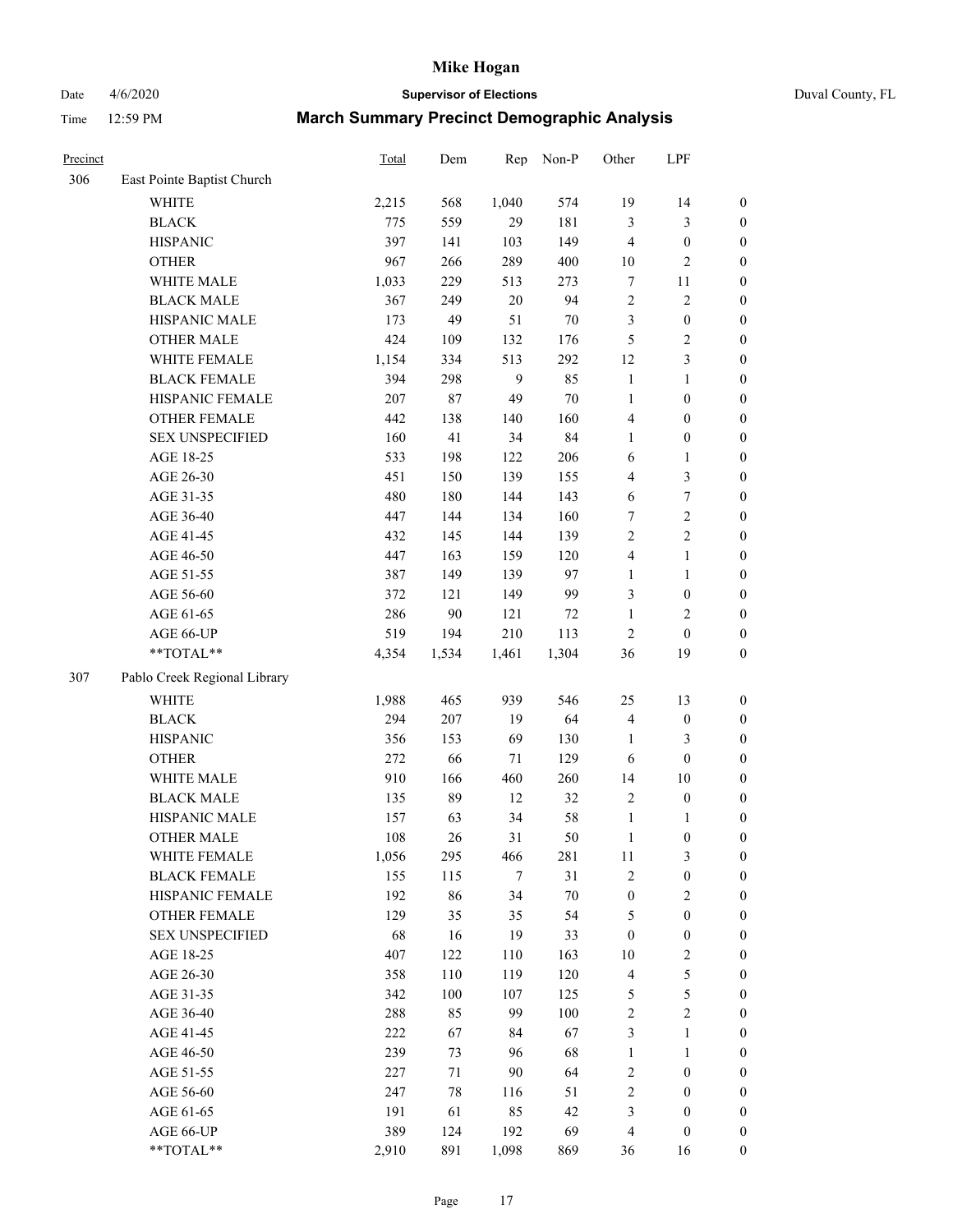# Date 4/6/2020 **Supervisor of Elections** Duval County, FL

| Precinct |                            | Total | Dem        | Rep            | Non-P                   | Other            | LPF              |                  |
|----------|----------------------------|-------|------------|----------------|-------------------------|------------------|------------------|------------------|
| 308      | The Woods Community Center |       |            |                |                         |                  |                  |                  |
|          | <b>WHITE</b>               | 1,430 | 302        | 830            | 274                     | 12               | 12               | 0                |
|          | <b>BLACK</b>               | 96    | 73         | $\,$ 8 $\,$    | 14                      | $\mathbf{1}$     | $\boldsymbol{0}$ | $\boldsymbol{0}$ |
|          | <b>HISPANIC</b>            | 63    | 22         | 24             | 17                      | $\boldsymbol{0}$ | $\boldsymbol{0}$ | $\boldsymbol{0}$ |
|          | <b>OTHER</b>               | 129   | 37         | 40             | 50                      | $\boldsymbol{0}$ | $\overline{c}$   | $\boldsymbol{0}$ |
|          | WHITE MALE                 | 682   | 124        | 400            | 142                     | 7                | 9                | $\boldsymbol{0}$ |
|          | <b>BLACK MALE</b>          | 46    | 34         | 5              | $\boldsymbol{7}$        | $\boldsymbol{0}$ | $\boldsymbol{0}$ | $\boldsymbol{0}$ |
|          | HISPANIC MALE              | 24    | 9          | 11             | $\overline{\mathbf{4}}$ | $\boldsymbol{0}$ | $\boldsymbol{0}$ | $\boldsymbol{0}$ |
|          | <b>OTHER MALE</b>          | 50    | 13         | 21             | 15                      | $\boldsymbol{0}$ | $\mathbf{1}$     | $\boldsymbol{0}$ |
|          | WHITE FEMALE               | 731   | 175        | 425            | 124                     | 4                | $\mathfrak{Z}$   | $\boldsymbol{0}$ |
|          | <b>BLACK FEMALE</b>        | 48    | 38         | $\mathfrak{Z}$ | 6                       | $\mathbf{1}$     | $\boldsymbol{0}$ | $\boldsymbol{0}$ |
|          | HISPANIC FEMALE            | 38    | 13         | 12             | 13                      | $\boldsymbol{0}$ | $\boldsymbol{0}$ | 0                |
|          | <b>OTHER FEMALE</b>        | 63    | 22         | 16             | 24                      | $\boldsymbol{0}$ | 1                | $\boldsymbol{0}$ |
|          | <b>SEX UNSPECIFIED</b>     | 36    | $\sqrt{6}$ | 9              | 20                      | $\mathbf{1}$     | $\boldsymbol{0}$ | $\boldsymbol{0}$ |
|          | AGE 18-25                  | 153   | 45         | 52             | 50                      | $\mathbf{1}$     | $\mathfrak s$    | $\boldsymbol{0}$ |
|          | AGE 26-30                  | 101   | 29         | 45             | 24                      | $\mathbf{1}$     | $\sqrt{2}$       | $\boldsymbol{0}$ |
|          | AGE 31-35                  | 169   | 41         | 83             | 43                      | $\mathbf{1}$     | $\mathbf{1}$     | $\boldsymbol{0}$ |
|          | AGE 36-40                  | 170   | 33         | 97             | 35                      | $\overline{2}$   | $\mathfrak{Z}$   | $\boldsymbol{0}$ |
|          | AGE 41-45                  | 177   | 43         | 90             | 41                      | $\overline{2}$   | $\mathbf{1}$     | $\boldsymbol{0}$ |
|          | AGE 46-50                  | 154   | 34         | 77             | 41                      | $\mathbf{1}$     | $\mathbf{1}$     | $\boldsymbol{0}$ |
|          | AGE 51-55                  | 125   | 22         | 74             | 29                      | $\boldsymbol{0}$ | $\boldsymbol{0}$ | $\boldsymbol{0}$ |
|          | AGE 56-60                  | 154   | 38         | 95             | 20                      | $\boldsymbol{0}$ | 1                | 0                |
|          | AGE 61-65                  | 138   | 30         | 82             | 25                      | 1                | $\boldsymbol{0}$ | $\boldsymbol{0}$ |
|          | AGE 66-UP                  | 377   | 119        | 207            | 47                      | $\overline{4}$   | $\boldsymbol{0}$ | $\boldsymbol{0}$ |
|          | **TOTAL**                  | 1,718 | 434        | 902            | 355                     | 13               | 14               | $\boldsymbol{0}$ |
| 309      | Watson Realty Corporation  |       |            |                |                         |                  |                  |                  |
|          | <b>WHITE</b>               | 2,162 | 498        | 1,077          | 549                     | 19               | 19               | $\boldsymbol{0}$ |
|          | <b>BLACK</b>               | 515   | 389        | 26             | 95                      | 4                | $\mathbf{1}$     | $\boldsymbol{0}$ |
|          | <b>HISPANIC</b>            | 251   | 96         | 72             | 79                      | 4                | $\boldsymbol{0}$ | $\boldsymbol{0}$ |
|          | <b>OTHER</b>               | 463   | 161        | 136            | 163                     | 3                | $\boldsymbol{0}$ | $\boldsymbol{0}$ |
|          | WHITE MALE                 | 1,012 | 180        | 537            | 269                     | $11\,$           | 15               | $\boldsymbol{0}$ |
|          | <b>BLACK MALE</b>          | 224   | 155        | 15             | 50                      | 3                | $\mathbf{1}$     | $\boldsymbol{0}$ |
|          | HISPANIC MALE              | 96    | 33         | 29             | 32                      | $\overline{c}$   | $\boldsymbol{0}$ | $\boldsymbol{0}$ |
|          | <b>OTHER MALE</b>          | 200   | 64         | 55             | 79                      | $\overline{2}$   | $\boldsymbol{0}$ | $\boldsymbol{0}$ |
|          | WHITE FEMALE               | 1,121 | 310        | 530            | 271                     | 8                | $\overline{c}$   | 0                |
|          | <b>BLACK FEMALE</b>        | 289   | 233        | 11             | 44                      | $\mathbf{1}$     | $\boldsymbol{0}$ | $\boldsymbol{0}$ |
|          | HISPANIC FEMALE            | 147   | 61         | 41             | 43                      | $\sqrt{2}$       | $\boldsymbol{0}$ | $\overline{0}$   |
|          | OTHER FEMALE               | 216   | 84         | 69             | 62                      | $\mathbf{1}$     | $\boldsymbol{0}$ | $\overline{0}$   |
|          | <b>SEX UNSPECIFIED</b>     | 86    | 24         | 24             | 36                      | $\boldsymbol{0}$ | $\sqrt{2}$       | 0                |
|          | AGE 18-25                  | 386   | 124        | 119            | 137                     | 5                | $\mathbf{1}$     | 0                |
|          | AGE 26-30                  | 366   | 128        | 116            | 115                     | 5                | $\boldsymbol{2}$ | 0                |
|          | AGE 31-35                  | 387   | 141        | 110            | 125                     | 6                | $\sqrt{5}$       | 0                |
|          | AGE 36-40                  | 330   | 113        | 116            | 92                      | $\sqrt{2}$       | $\boldsymbol{7}$ | 0                |
|          | AGE 41-45                  | 235   | 98         | 59             | 74                      | 3                | $\mathbf{1}$     | 0                |
|          | AGE 46-50                  | 253   | 82         | 105            | 63                      | $\sqrt{2}$       | $\mathbf{1}$     | 0                |
|          | AGE 51-55                  | 278   | 85         | 140            | 51                      | $\mathbf{1}$     | $\mathbf{1}$     | 0                |
|          | AGE 56-60                  | 285   | 73         | 135            | $77\,$                  | $\boldsymbol{0}$ | $\boldsymbol{0}$ | $\boldsymbol{0}$ |
|          | AGE 61-65                  | 330   | 106        | 164            | 57                      | $\overline{c}$   | $\mathbf{1}$     | $\boldsymbol{0}$ |
|          | AGE 66-UP                  | 541   | 194        | 247            | 95                      | 4                | $\mathbf{1}$     | $\boldsymbol{0}$ |
|          | **TOTAL**                  | 3,391 | 1,144      | 1,311          | 886                     | 30               | $20\,$           | $\boldsymbol{0}$ |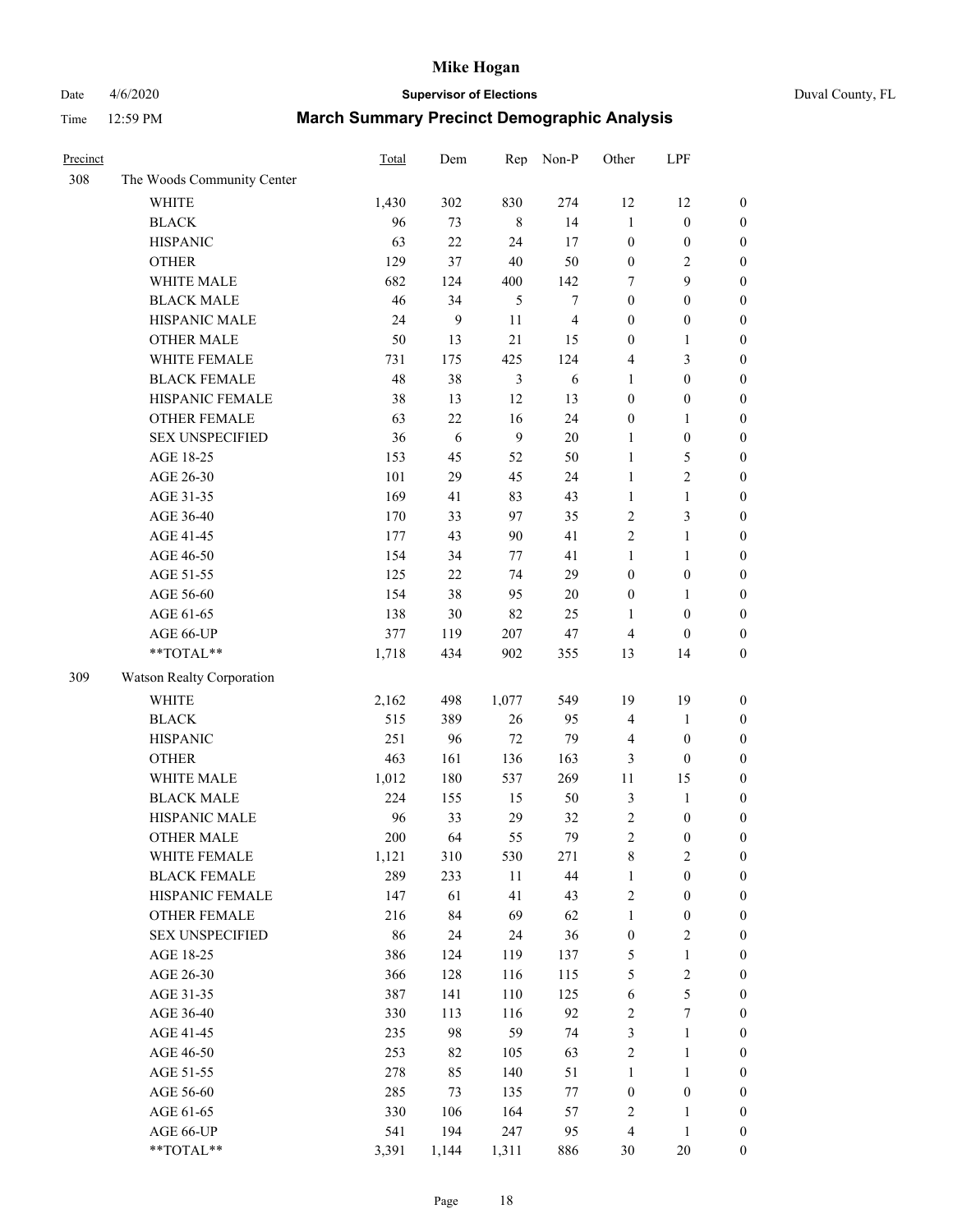Date 4/6/2020 **Supervisor of Elections** Duval County, FL

| <b>Precinct</b> |                                     | <b>Total</b> | Dem      | Rep            | Non-P        | Other                              | LPF                                  |                                  |
|-----------------|-------------------------------------|--------------|----------|----------------|--------------|------------------------------------|--------------------------------------|----------------------------------|
| 310             | Fire Station #59                    |              |          |                |              |                                    |                                      |                                  |
|                 | <b>WHITE</b>                        | 2,487        | 495      | 1,503          | 462          | 19                                 | $\,$ 8 $\,$                          | 0                                |
|                 | <b>BLACK</b>                        | 87           | 62       | $\overline{7}$ | 17           | $\mathbf{1}$                       | $\boldsymbol{0}$                     | 0                                |
|                 | <b>HISPANIC</b>                     | 97           | 23       | $30\,$         | 43           | $\mathbf{1}$                       | $\boldsymbol{0}$                     | 0                                |
|                 | <b>OTHER</b>                        | 209          | 64       | 69             | 71           | $\overline{c}$                     | $\mathfrak{Z}$                       | $\boldsymbol{0}$                 |
|                 | WHITE MALE                          | 1,092        | 169      | 679            | 231          | 7                                  | 6                                    | $\boldsymbol{0}$                 |
|                 | <b>BLACK MALE</b>                   | 40           | 28       | $\overline{2}$ | $10\,$       | $\boldsymbol{0}$                   | $\boldsymbol{0}$                     | 0                                |
|                 | HISPANIC MALE                       | 38           | 8        | 12             | 18           | $\boldsymbol{0}$                   | $\boldsymbol{0}$                     | $\boldsymbol{0}$                 |
|                 | <b>OTHER MALE</b>                   | 77           | 22       | 28             | 25           | $\mathbf{1}$                       | $\mathbf{1}$                         | $\boldsymbol{0}$                 |
|                 | WHITE FEMALE                        | 1,378        | 320      | 816            | 228          | 12                                 | $\overline{c}$                       | 0                                |
|                 | <b>BLACK FEMALE</b>                 | 47           | 34       | 5              | 7            | $\mathbf{1}$                       | $\boldsymbol{0}$                     | 0                                |
|                 | HISPANIC FEMALE                     | 59           | 15       | 18             | 25           | $\mathbf{1}$                       | $\boldsymbol{0}$                     | 0                                |
|                 | OTHER FEMALE                        | 114          | 42       | 35             | 34           | $\mathbf{1}$                       | $\sqrt{2}$                           | 0                                |
|                 | <b>SEX UNSPECIFIED</b>              | 35           | 6        | 14             | 15           | $\boldsymbol{0}$                   | $\boldsymbol{0}$                     | $\boldsymbol{0}$                 |
|                 | AGE 18-25                           | 153          | 41       | 60             | 48           | 3                                  | 1                                    | $\boldsymbol{0}$                 |
|                 | AGE 26-30                           | 121          | 25       | 56             | 38           | $\overline{c}$                     | $\boldsymbol{0}$                     | $\boldsymbol{0}$                 |
|                 | AGE 31-35                           | 197          | 41       | 95             | 54           | 4                                  | $\mathfrak{Z}$                       | $\boldsymbol{0}$                 |
|                 | AGE 36-40                           | 261          | 64       | 116            | 78           | $\overline{c}$                     | $\mathbf{1}$                         | $\boldsymbol{0}$                 |
|                 | AGE 41-45                           | 221          | 47       | 109            | 60           | 3                                  | $\overline{c}$                       | $\boldsymbol{0}$                 |
|                 | AGE 46-50                           | 231          | 50       | 128            | 52           | $\mathbf{1}$                       | $\boldsymbol{0}$                     | $\boldsymbol{0}$                 |
|                 | AGE 51-55                           | 212          | 34       | 127            | 48           | $\mathbf{1}$                       | $\sqrt{2}$                           | 0                                |
|                 | AGE 56-60                           | 201          | 35       | 125            | 40           | $\boldsymbol{0}$                   | $\mathbf{1}$                         | 0                                |
|                 | AGE 61-65                           | 165          | 47       | 94             | 24           | $\boldsymbol{0}$                   | $\boldsymbol{0}$                     | 0                                |
|                 | AGE 66-UP                           | 1,118        | 260      | 699            | 151          | $\overline{7}$                     | 1                                    | 0                                |
|                 | **TOTAL**                           | 2,880        | 644      | 1,609          | 593          | 23                                 | 11                                   | $\boldsymbol{0}$                 |
| 311             | Isle of Faith United Methodist Chur |              |          |                |              |                                    |                                      |                                  |
|                 | <b>WHITE</b>                        | 2,371        | 490      | 1,349          | 501          | 16                                 | 15                                   | $\boldsymbol{0}$                 |
|                 | <b>BLACK</b>                        | 103          | $80\,$   | 6              | 15           | $\overline{c}$                     | $\boldsymbol{0}$                     | $\boldsymbol{0}$                 |
|                 | <b>HISPANIC</b>                     | 83           | 33       | 26             | 24           | $\boldsymbol{0}$                   | $\boldsymbol{0}$                     | $\boldsymbol{0}$                 |
|                 | <b>OTHER</b>                        | 169          | 55       | 64             | 48           | $\mathbf{1}$                       | $\mathbf{1}$                         | $\boldsymbol{0}$                 |
|                 | <b>WHITE MALE</b>                   | 1,095        | 159      | 650            | 270          | 7                                  | 9                                    | $\boldsymbol{0}$                 |
|                 | <b>BLACK MALE</b>                   | 47           | 34       | $\overline{4}$ | $\mathbf{9}$ | $\boldsymbol{0}$                   | $\boldsymbol{0}$                     | $\boldsymbol{0}$                 |
|                 | HISPANIC MALE                       | 39           | 15       | 11             | 13           | $\boldsymbol{0}$                   | $\boldsymbol{0}$                     | 0                                |
|                 | <b>OTHER MALE</b>                   | 65           | 18       | 29             | 17           | 1                                  | $\boldsymbol{0}$                     | 0                                |
|                 | WHITE FEMALE                        | 1,252        | 324      | 688            | 225          | 9                                  | 6                                    | 0                                |
|                 | <b>BLACK FEMALE</b>                 | 55           | 45       | $\overline{2}$ | 6            | $\overline{c}$                     | $\boldsymbol{0}$                     | $\overline{0}$                   |
|                 | HISPANIC FEMALE                     | 40           | 16       | 15             | 9            | $\boldsymbol{0}$                   | $\boldsymbol{0}$                     | $\overline{0}$                   |
|                 | OTHER FEMALE                        | 80           | $28\,$   | 29             | 23           | $\boldsymbol{0}$                   | $\boldsymbol{0}$                     | $\overline{0}$                   |
|                 | <b>SEX UNSPECIFIED</b>              | 53           | 19       | 17             | 16           | $\boldsymbol{0}$                   | $\mathbf{1}$                         | 0                                |
|                 | AGE 18-25                           | 248          | 52       | 114            | 72           | 7                                  | $\mathfrak{Z}$                       | $\theta$                         |
|                 | AGE 26-30                           | 263          | 60       | 118            | 79           | 2                                  | $\overline{\mathbf{4}}$              | 0                                |
|                 | AGE 31-35                           | 212          | 61       | $80\,$         | $70\,$       | $\mathbf{1}$                       | $\boldsymbol{0}$                     | 0                                |
|                 | AGE 36-40                           | 238          |          | 116            | 62           |                                    | $\mathfrak{Z}$                       | 0                                |
|                 | AGE 41-45                           | 189          | 55<br>49 | $87\,$         | 51           | $\overline{c}$<br>$\boldsymbol{0}$ | $\sqrt{2}$                           | 0                                |
|                 |                                     | 192          | 45       |                | 35           |                                    | $\mathfrak{Z}$                       |                                  |
|                 | AGE 46-50                           |              |          | 108            |              | $\mathbf{1}$                       |                                      | 0                                |
|                 | AGE 51-55                           | 230<br>291   | 50<br>66 | 131<br>170     | 47<br>54     | $\mathbf{1}$<br>$\mathbf{1}$       | $\mathbf{1}$                         | $\overline{0}$<br>$\overline{0}$ |
|                 | AGE 56-60<br>AGE 61-65              | 237          | 49       | 149            | 39           | $\boldsymbol{0}$                   | $\boldsymbol{0}$<br>$\boldsymbol{0}$ | $\overline{0}$                   |
|                 | AGE 66-UP                           | 626          | 171      | 372            | 79           | $\overline{4}$                     | $\boldsymbol{0}$                     | $\boldsymbol{0}$                 |
|                 | **TOTAL**                           | 2,726        |          |                |              |                                    |                                      | $\boldsymbol{0}$                 |
|                 |                                     |              | 658      | 1,445          | 588          | 19                                 | 16                                   |                                  |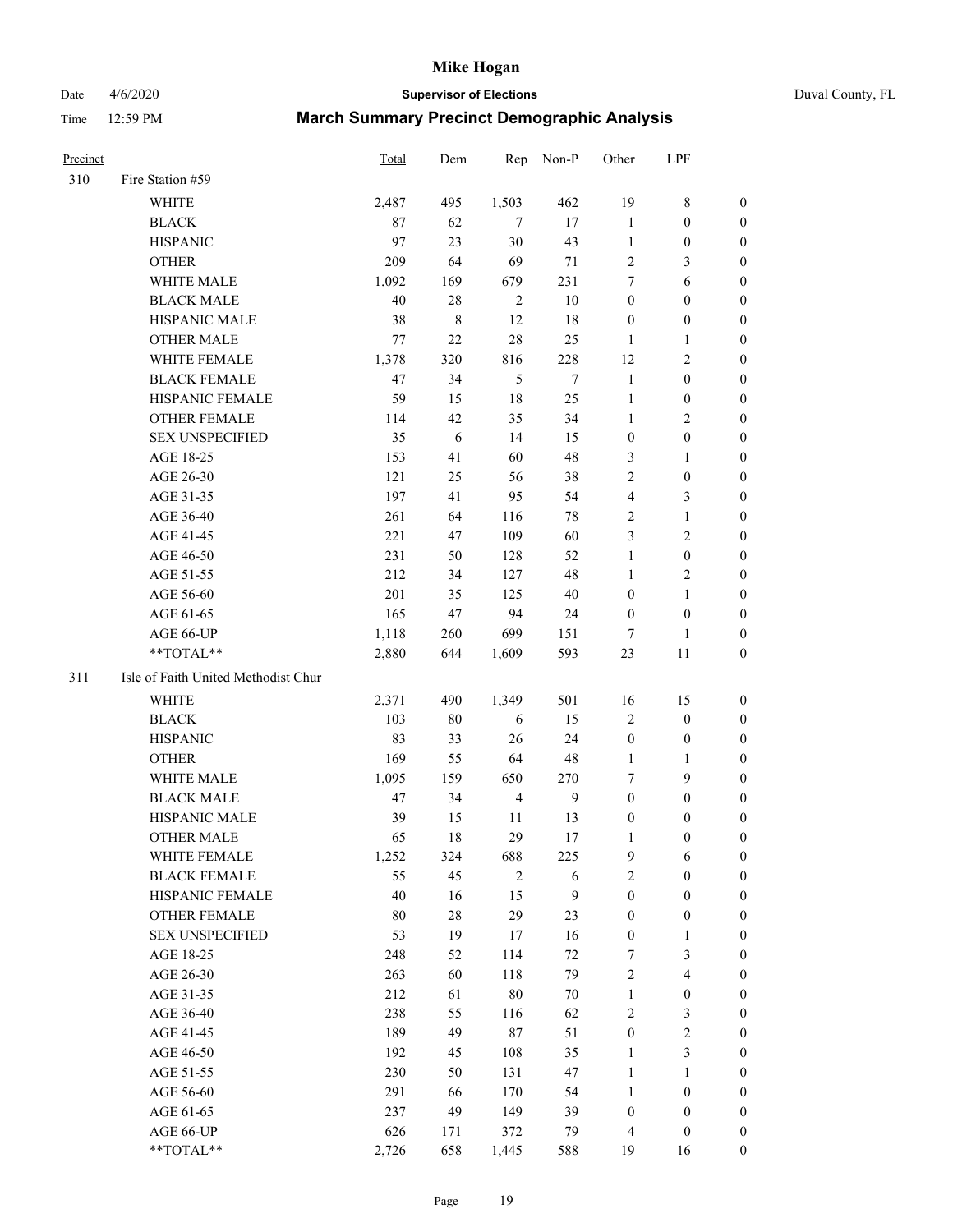Date 4/6/2020 **Supervisor of Elections** Duval County, FL

| Precinct |                              | Total | Dem         | Rep    | Non-P       | Other                    | LPF                      |                  |
|----------|------------------------------|-------|-------------|--------|-------------|--------------------------|--------------------------|------------------|
| 312      | Pablo Creek Regional Library |       |             |        |             |                          |                          |                  |
|          | <b>WHITE</b>                 | 5,820 | 1,248       | 3,145  | 1,319       | $72\,$                   | 36                       | $\boldsymbol{0}$ |
|          | <b>BLACK</b>                 | 774   | 565         | 34     | 164         | 10                       | $\mathbf{1}$             | $\boldsymbol{0}$ |
|          | <b>HISPANIC</b>              | 588   | 212         | 156    | 211         | 9                        | $\boldsymbol{0}$         | $\boldsymbol{0}$ |
|          | <b>OTHER</b>                 | 1,255 | 361         | 388    | 499         | 5                        | $\overline{2}$           | $\boldsymbol{0}$ |
|          | WHITE MALE                   | 2,693 | 454         | 1,569  | 613         | 31                       | 26                       | $\boldsymbol{0}$ |
|          | <b>BLACK MALE</b>            | 366   | 243         | 19     | 96          | $\boldsymbol{7}$         | $\mathbf{1}$             | $\boldsymbol{0}$ |
|          | HISPANIC MALE                | 264   | $8\sqrt{1}$ | 74     | 101         | $\,$ 8 $\,$              | $\boldsymbol{0}$         | $\boldsymbol{0}$ |
|          | <b>OTHER MALE</b>            | 515   | 139         | 162    | 210         | $\overline{c}$           | $\overline{2}$           | $\boldsymbol{0}$ |
|          | WHITE FEMALE                 | 3,064 | 774         | 1,547  | 692         | 41                       | $10\,$                   | $\boldsymbol{0}$ |
|          | <b>BLACK FEMALE</b>          | 394   | 316         | 12     | 63          | 3                        | $\boldsymbol{0}$         | 0                |
|          | HISPANIC FEMALE              | 312   | 130         | 78     | 103         | $\mathbf{1}$             | $\boldsymbol{0}$         | $\boldsymbol{0}$ |
|          | OTHER FEMALE                 | 611   | 195         | 191    | 223         | 2                        | $\boldsymbol{0}$         | $\boldsymbol{0}$ |
|          | <b>SEX UNSPECIFIED</b>       | 218   | 54          | $71\,$ | 92          | $\mathbf{1}$             | $\boldsymbol{0}$         | $\boldsymbol{0}$ |
|          | AGE 18-25                    | 942   | 302         | 319    | 298         | 17                       | 6                        | $\boldsymbol{0}$ |
|          | AGE 26-30                    | 905   | 244         | 333    | 306         | 12                       | 10                       | $\boldsymbol{0}$ |
|          | AGE 31-35                    | 778   | 211         | 285    | 268         | $\,$ 8 $\,$              | 6                        | $\boldsymbol{0}$ |
|          | AGE 36-40                    | 792   | 231         | 318    | 227         | 12                       | $\overline{4}$           | $\boldsymbol{0}$ |
|          | AGE 41-45                    | 685   | 196         | 274    | 205         | 7                        | $\mathfrak{Z}$           | $\boldsymbol{0}$ |
|          | AGE 46-50                    | 809   | 221         | 368    | $207\,$     | 9                        | $\overline{4}$           | $\boldsymbol{0}$ |
|          | AGE 51-55                    | 766   | 190         | 401    | 169         | 5                        | $\mathbf{1}$             | $\boldsymbol{0}$ |
|          | AGE 56-60                    | 706   | 181         | 358    | 153         | $10\,$                   | $\overline{4}$           | $\boldsymbol{0}$ |
|          | AGE 61-65                    | 676   | 200         | 343    | 127         | 6                        | $\boldsymbol{0}$         | $\boldsymbol{0}$ |
|          | AGE 66-UP                    | 1,378 | 410         | 724    | 233         | 10                       | 1                        | $\boldsymbol{0}$ |
|          | **TOTAL**                    | 8,437 | 2,386       | 3,723  | 2,193       | 96                       | 39                       | $\boldsymbol{0}$ |
| 313      | Coastal Baptist Church       |       |             |        |             |                          |                          |                  |
|          | WHITE                        | 2,945 | 627         | 1,615  | 664         | 26                       | 13                       | $\boldsymbol{0}$ |
|          | <b>BLACK</b>                 | 770   | 613         | 32     | 123         | $\mathbf{1}$             | $\mathbf{1}$             | $\boldsymbol{0}$ |
|          | <b>HISPANIC</b>              | 389   | 154         | 118    | 115         | $\overline{c}$           | $\boldsymbol{0}$         | $\boldsymbol{0}$ |
|          | <b>OTHER</b>                 | 932   | 230         | 307    | 387         | $\boldsymbol{7}$         | $\mathbf{1}$             | $\boldsymbol{0}$ |
|          | WHITE MALE                   | 1,432 | 244         | 849    | 322         | $10\,$                   | 7                        | $\boldsymbol{0}$ |
|          | <b>BLACK MALE</b>            | 348   | 257         | 17     | $72\,$      | $\mathbf{1}$             | $\mathbf{1}$             | $\boldsymbol{0}$ |
|          | HISPANIC MALE                | 171   | 53          | 66     | 52          | $\boldsymbol{0}$         | $\boldsymbol{0}$         | 0                |
|          | <b>OTHER MALE</b>            | 383   | 95          | 127    | 159         | 2                        | $\boldsymbol{0}$         | $\boldsymbol{0}$ |
|          | WHITE FEMALE                 | 1,472 | 380         | 747    | 324         | 15                       | 6                        | $\boldsymbol{0}$ |
|          | <b>BLACK FEMALE</b>          | 408   | 348         | 14     | 46          | $\boldsymbol{0}$         | $\boldsymbol{0}$         | $\boldsymbol{0}$ |
|          | HISPANIC FEMALE              | 211   | 98          | 52     | 59          | $\overline{c}$           | $\boldsymbol{0}$         | $\overline{0}$   |
|          | <b>OTHER FEMALE</b>          | 452   | 113         | 161    | 173         | $\overline{\mathcal{L}}$ | $\mathbf{1}$             | 0                |
|          | <b>SEX UNSPECIFIED</b>       | 158   | 36          | 39     | $8\sqrt{1}$ | $\overline{\mathbf{c}}$  | $\boldsymbol{0}$         | 0                |
|          | AGE 18-25                    | 554   | 189         | 158    | 195         | $11\,$                   | $\mathbf{1}$             | 0                |
|          | AGE 26-30                    | 510   | 157         | 194    | 150         | 6                        | $\sqrt{3}$               | 0                |
|          | AGE 31-35                    | 518   | 160         | 195    | 156         | 4                        | $\sqrt{3}$               | 0                |
|          | AGE 36-40                    | 555   | 159         | 220    | 170         | $\overline{\mathbf{c}}$  | $\overline{\mathcal{L}}$ | 0                |
|          | AGE 41-45                    | 408   | 132         | 146    | 125         | 3                        | $\sqrt{2}$               | 0                |
|          | AGE 46-50                    | 424   | 125         | 192    | 104         | $\overline{\mathbf{c}}$  | $\mathbf{1}$             | 0                |
|          | AGE 51-55                    | 493   | 171         | 203    | 115         | 3                        | 1                        | $\boldsymbol{0}$ |
|          | AGE 56-60                    | 510   | 164         | 243    | 101         | 2                        | $\boldsymbol{0}$         | $\boldsymbol{0}$ |
|          | AGE 61-65                    | 416   | 150         | 183    | 81          | $\overline{\mathbf{c}}$  | $\boldsymbol{0}$         | 0                |
|          | AGE 66-UP                    | 648   | 217         | 338    | 92          | 1                        | $\boldsymbol{0}$         | 0                |
|          | **TOTAL**                    | 5,036 | 1,624       | 2,072  | 1,289       | 36                       | 15                       | $\boldsymbol{0}$ |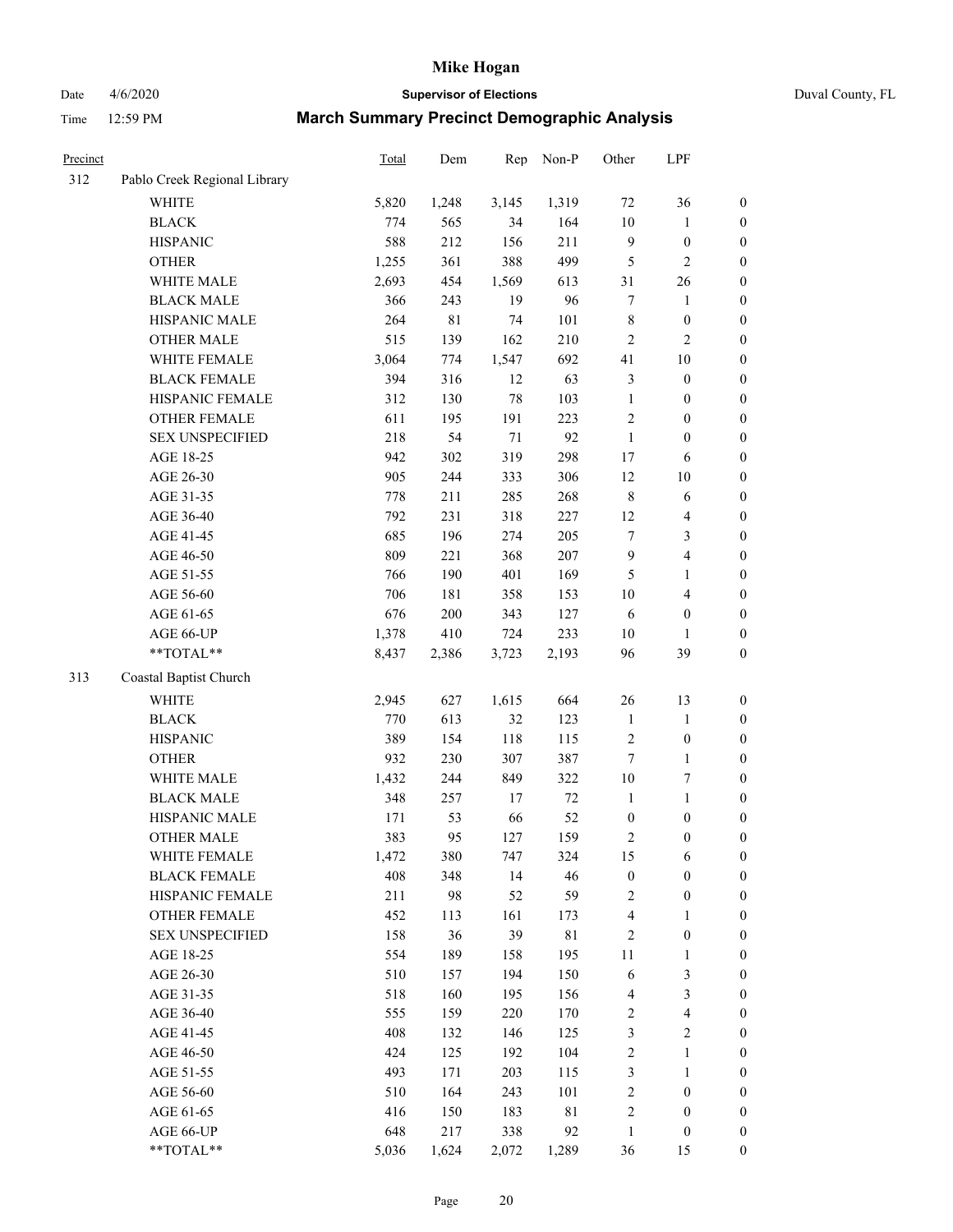## Date 4/6/2020 **Supervisor of Elections** Duval County, FL

| Precinct |                                   | Total | Dem          | Rep         | Non-P  | Other            | LPF              |                  |
|----------|-----------------------------------|-------|--------------|-------------|--------|------------------|------------------|------------------|
| 315      | Lighthouse Church of the Nazarene |       |              |             |        |                  |                  |                  |
|          | <b>WHITE</b>                      | 1,237 | 233          | 683         | 305    | 12               | $\overline{4}$   | 0                |
|          | <b>BLACK</b>                      | 256   | 205          | 17          | 33     | $\mathbf{1}$     | $\boldsymbol{0}$ | 0                |
|          | <b>HISPANIC</b>                   | 112   | 32           | 44          | 36     | $\boldsymbol{0}$ | $\boldsymbol{0}$ | $\boldsymbol{0}$ |
|          | <b>OTHER</b>                      | 211   | 50           | 63          | 97     | 1                | $\boldsymbol{0}$ | $\boldsymbol{0}$ |
|          | WHITE MALE                        | 600   | 84           | 341         | 165    | 6                | $\overline{4}$   | $\boldsymbol{0}$ |
|          | <b>BLACK MALE</b>                 | 121   | $88\,$       | 11          | 21     | $\mathbf{1}$     | $\boldsymbol{0}$ | $\boldsymbol{0}$ |
|          | HISPANIC MALE                     | 47    | 12           | 18          | 17     | 0                | $\boldsymbol{0}$ | $\boldsymbol{0}$ |
|          | <b>OTHER MALE</b>                 | 91    | 23           | 30          | 38     | $\boldsymbol{0}$ | $\boldsymbol{0}$ | $\boldsymbol{0}$ |
|          | WHITE FEMALE                      | 620   | 148          | 329         | 137    | 6                | $\boldsymbol{0}$ | $\boldsymbol{0}$ |
|          | <b>BLACK FEMALE</b>               | 132   | 115          | 5           | 12     | $\boldsymbol{0}$ | $\boldsymbol{0}$ | $\boldsymbol{0}$ |
|          | HISPANIC FEMALE                   | 63    | $20\,$       | 25          | 18     | $\boldsymbol{0}$ | $\boldsymbol{0}$ | $\boldsymbol{0}$ |
|          | <b>OTHER FEMALE</b>               | 88    | $20\,$       | 28          | $40\,$ | $\boldsymbol{0}$ | $\boldsymbol{0}$ | $\boldsymbol{0}$ |
|          | <b>SEX UNSPECIFIED</b>            | 54    | 10           | 20          | 23     | $\mathbf{1}$     | $\boldsymbol{0}$ | $\boldsymbol{0}$ |
|          | AGE 18-25                         | 185   | 50           | 61          | $71\,$ | 2                | 1                | $\boldsymbol{0}$ |
|          | AGE 26-30                         | 154   | 48           | 55          | 49     | 2                | $\boldsymbol{0}$ | $\boldsymbol{0}$ |
|          | AGE 31-35                         | 172   | 55           | 62          | 52     | $\overline{c}$   | $\mathbf{1}$     | $\boldsymbol{0}$ |
|          | AGE 36-40                         | 169   | 49           | 59          | 59     | $\overline{c}$   | $\boldsymbol{0}$ | $\boldsymbol{0}$ |
|          | AGE 41-45                         | 159   | $30\,$       | $80\,$      | 46     | 3                | $\boldsymbol{0}$ | $\boldsymbol{0}$ |
|          | AGE 46-50                         | 154   | 41           | 78          | 32     | $\mathbf{1}$     | $\sqrt{2}$       | $\boldsymbol{0}$ |
|          | AGE 51-55                         | 164   | 45           | 82          | 37     | $\boldsymbol{0}$ | $\boldsymbol{0}$ | $\boldsymbol{0}$ |
|          | AGE 56-60                         | 218   | 63           | 109         | 45     | 1                | $\boldsymbol{0}$ | 0                |
|          | AGE 61-65                         | 172   | 55           | 85          | 31     | 1                | $\boldsymbol{0}$ | $\boldsymbol{0}$ |
|          | AGE 66-UP                         | 269   | 84           | 136         | 49     | $\boldsymbol{0}$ | $\boldsymbol{0}$ | $\boldsymbol{0}$ |
|          | **TOTAL**                         | 1,816 | 520          | 807         | 471    | 14               | $\overline{4}$   | $\boldsymbol{0}$ |
| 401      | Glendale Community Church         |       |              |             |        |                  |                  |                  |
|          | <b>WHITE</b>                      | 1,056 | 258          | 604         | 180    | $11\,$           | $\mathfrak z$    | $\boldsymbol{0}$ |
|          | <b>BLACK</b>                      | 235   | 178          | 12          | 44     | $\boldsymbol{0}$ | $\mathbf{1}$     | $\boldsymbol{0}$ |
|          | <b>HISPANIC</b>                   | 74    | 29           | 16          | 29     | $\boldsymbol{0}$ | $\boldsymbol{0}$ | $\boldsymbol{0}$ |
|          | <b>OTHER</b>                      | 91    | 23           | 23          | 44     | $\boldsymbol{0}$ | $\mathbf{1}$     | $\boldsymbol{0}$ |
|          | WHITE MALE                        | 501   | 113          | 286         | 95     | 5                | $\mathfrak{2}$   | $\overline{0}$   |
|          | <b>BLACK MALE</b>                 | 94    | 66           | $\sqrt{2}$  | 25     | $\boldsymbol{0}$ | $\mathbf{1}$     | $\boldsymbol{0}$ |
|          | HISPANIC MALE                     | 42    | 17           | $\,$ 8 $\,$ | 17     | $\boldsymbol{0}$ | $\boldsymbol{0}$ | 0                |
|          | <b>OTHER MALE</b>                 | 33    | 5            | 11          | 16     | $\boldsymbol{0}$ | $\mathbf{1}$     | $\boldsymbol{0}$ |
|          | WHITE FEMALE                      | 547   | 143          | 315         | 82     | 6                | 1                | 0                |
|          | <b>BLACK FEMALE</b>               | 137   | 109          | $10\,$      | 18     | 0                | $\boldsymbol{0}$ | $\overline{0}$   |
|          | HISPANIC FEMALE                   | 30    | 11           | $\,$ $\,$   | $11\,$ | $\boldsymbol{0}$ | $\boldsymbol{0}$ | $\overline{0}$   |
|          | OTHER FEMALE                      | 41    | 15           | 12          | 14     | $\boldsymbol{0}$ | $\boldsymbol{0}$ | $\overline{0}$   |
|          | <b>SEX UNSPECIFIED</b>            | 31    | $\mathbf{9}$ | 3           | 19     | $\boldsymbol{0}$ | $\boldsymbol{0}$ | 0                |
|          | AGE 18-25                         | 151   | 53           | 38          | 57     | 2                | $\mathbf{1}$     | 0                |
|          | AGE 26-30                         | 128   | 37           | 47          | 42     | $\boldsymbol{0}$ | $\overline{2}$   | 0                |
|          | AGE 31-35                         | 119   | 50           | 32          | 35     | $\overline{c}$   | $\boldsymbol{0}$ | 0                |
|          | AGE 36-40                         | 108   | 31           | 44          | 31     | 2                | $\boldsymbol{0}$ | 0                |
|          | AGE 41-45                         | 95    | 27           | 35          | 31     | $\boldsymbol{0}$ | $\overline{c}$   | 0                |
|          | AGE 46-50                         | 117   | 35           | 58          | 22     | 2                | $\boldsymbol{0}$ | 0                |
|          | AGE 51-55                         | 118   | 40           | 56          | 21     | $\mathbf{1}$     | $\boldsymbol{0}$ | 0                |
|          | AGE 56-60                         | 141   | 39           | 83          | 17     | 2                | $\boldsymbol{0}$ | $\overline{0}$   |
|          | AGE 61-65                         | 131   | 46           | 73          | 12     | $\boldsymbol{0}$ | $\boldsymbol{0}$ | $\overline{0}$   |
|          | AGE 66-UP                         | 348   | 130          | 189         | 29     | $\boldsymbol{0}$ | $\boldsymbol{0}$ | 0                |
|          | **TOTAL**                         | 1,456 | 488          | 655         | 297    | 11               | $\mathfrak s$    | $\boldsymbol{0}$ |
|          |                                   |       |              |             |        |                  |                  |                  |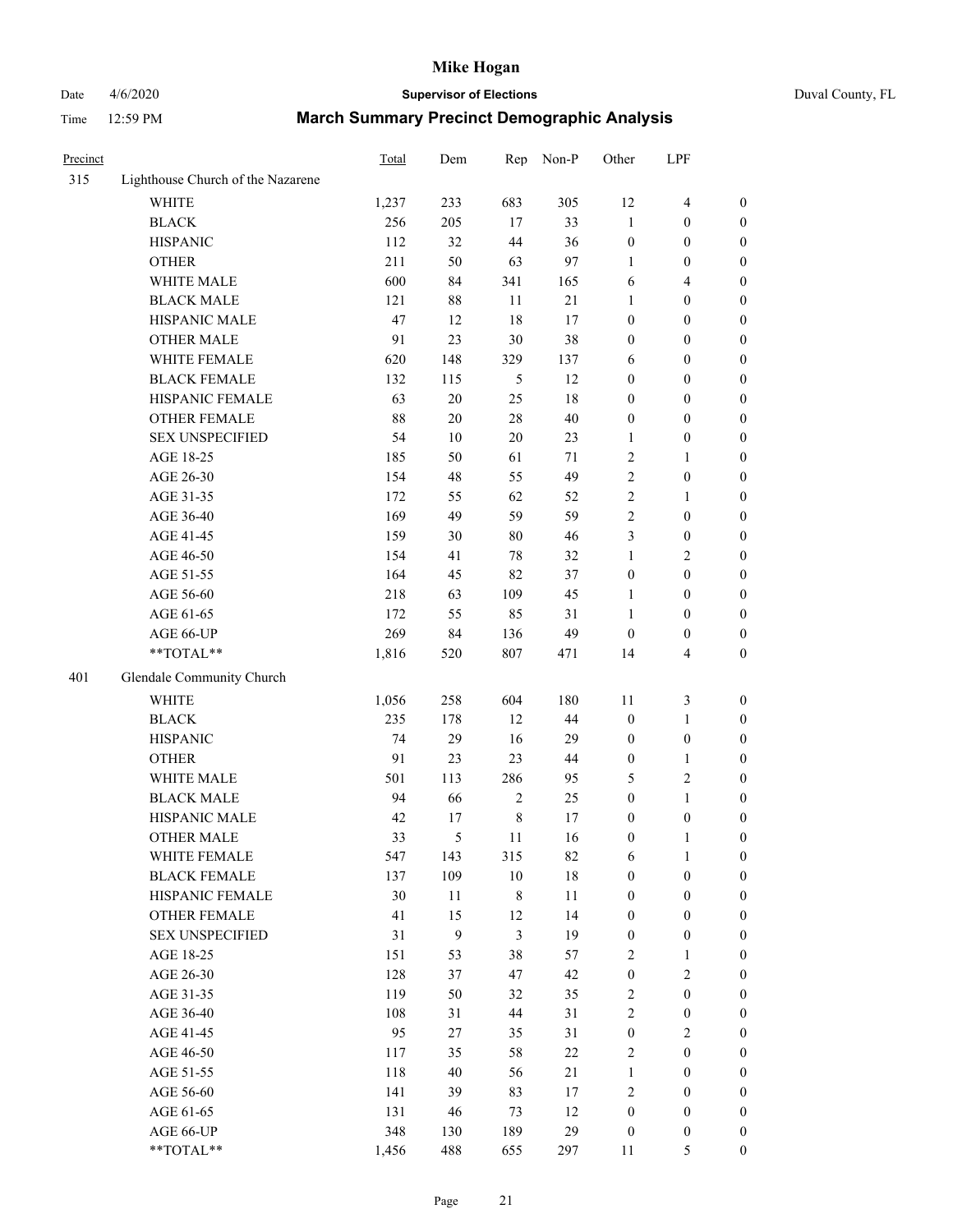## Date 4/6/2020 **Supervisor of Elections** Duval County, FL

| Precinct |                                     | Total | Dem    | Rep    | Non-P  | Other                   | LPF                     |                  |
|----------|-------------------------------------|-------|--------|--------|--------|-------------------------|-------------------------|------------------|
| 402      | Iglesia Pentecostal Presencia De Di |       |        |        |        |                         |                         |                  |
|          | <b>WHITE</b>                        | 2,352 | 579    | 1,108  | 627    | 24                      | 14                      | $\boldsymbol{0}$ |
|          | <b>BLACK</b>                        | 830   | 644    | 38     | 143    | 5                       | $\boldsymbol{0}$        | $\boldsymbol{0}$ |
|          | <b>HISPANIC</b>                     | 464   | 186    | 98     | 174    | 6                       | $\boldsymbol{0}$        | $\boldsymbol{0}$ |
|          | <b>OTHER</b>                        | 621   | 186    | 172    | 259    | 2                       | $\overline{c}$          | $\boldsymbol{0}$ |
|          | WHITE MALE                          | 1,098 | 216    | 543    | 315    | 15                      | $\mathbf{9}$            | $\boldsymbol{0}$ |
|          | <b>BLACK MALE</b>                   | 352   | 251    | 18     | 82     | $\mathbf{1}$            | $\boldsymbol{0}$        | $\boldsymbol{0}$ |
|          | HISPANIC MALE                       | 203   | 72     | 58     | 68     | 5                       | $\boldsymbol{0}$        | $\boldsymbol{0}$ |
|          | <b>OTHER MALE</b>                   | 246   | $70\,$ | 74     | 101    | $\boldsymbol{0}$        | 1                       | 0                |
|          | WHITE FEMALE                        | 1,221 | 361    | 546    | 301    | 9                       | $\overline{\mathbf{4}}$ | 0                |
|          | <b>BLACK FEMALE</b>                 | 469   | 385    | $20\,$ | 60     | 4                       | $\boldsymbol{0}$        | 0                |
|          | HISPANIC FEMALE                     | 248   | 107    | 39     | 101    | 1                       | $\boldsymbol{0}$        | $\boldsymbol{0}$ |
|          | OTHER FEMALE                        | 298   | 100    | 85     | 110    | $\sqrt{2}$              | 1                       | $\boldsymbol{0}$ |
|          | <b>SEX UNSPECIFIED</b>              | 132   | 33     | 33     | 65     | $\boldsymbol{0}$        | $\mathbf{1}$            | $\boldsymbol{0}$ |
|          | AGE 18-25                           | 475   | 183    | 97     | 184    | $10\,$                  | $\mathbf{1}$            | $\boldsymbol{0}$ |
|          | AGE 26-30                           | 475   | 159    | 118    | 191    | 5                       | $\sqrt{2}$              | $\boldsymbol{0}$ |
|          | AGE 31-35                           | 409   | 152    | 98     | 152    | $\overline{\mathbf{4}}$ | $\mathfrak{Z}$          | $\boldsymbol{0}$ |
|          | AGE 36-40                           | 398   | 159    | 109    | 124    | 6                       | $\boldsymbol{0}$        | $\boldsymbol{0}$ |
|          | AGE 41-45                           | 334   | 127    | 110    | 95     | 2                       | $\boldsymbol{0}$        | 0                |
|          | AGE 46-50                           | 344   | 122    | 116    | 101    | 3                       | $\sqrt{2}$              | 0                |
|          | AGE 51-55                           | 350   | 139    | 133    | $77\,$ | $\boldsymbol{0}$        | $\mathbf{1}$            | 0                |
|          | AGE 56-60                           | 431   | 162    | 179    | 86     | 3                       | $\mathbf{1}$            | $\boldsymbol{0}$ |
|          | AGE 61-65                           | 333   | 128    | 127    | 75     | $\overline{c}$          | $\mathbf{1}$            | $\boldsymbol{0}$ |
|          | AGE 66-UP                           | 718   | 264    | 329    | 118    | $\overline{c}$          | $\mathfrak s$           | $\boldsymbol{0}$ |
|          | **TOTAL**                           | 4,267 | 1,595  | 1,416  | 1,203  | 37                      | 16                      | $\boldsymbol{0}$ |
| 403      | <b>Restoration Church</b>           |       |        |        |        |                         |                         |                  |
|          | WHITE                               | 3,235 | 851    | 1,586  | 753    | 29                      | 16                      | $\boldsymbol{0}$ |
|          | <b>BLACK</b>                        | 1,392 | 1,078  | 59     | 250    | 5                       | $\boldsymbol{0}$        | $\boldsymbol{0}$ |
|          | <b>HISPANIC</b>                     | 684   | 290    | 137    | 252    | $\sqrt{2}$              | $\mathfrak{Z}$          | $\overline{0}$   |
|          | <b>OTHER</b>                        | 776   | 298    | 145    | 327    | 6                       | $\boldsymbol{0}$        | $\boldsymbol{0}$ |
|          | WHITE MALE                          | 1,513 | 341    | 801    | 347    | 11                      | 13                      | 0                |
|          | <b>BLACK MALE</b>                   | 551   | 384    | 30     | 134    | 3                       | $\boldsymbol{0}$        | 0                |
|          | HISPANIC MALE                       | 286   | 107    | 67     | 110    | $\mathbf{1}$            | 1                       | 0                |
|          | OTHER MALE                          | 312   | 122    | 57     | 129    | 4                       | $\boldsymbol{0}$        | $\boldsymbol{0}$ |
|          | WHITE FEMALE                        | 1,689 | 500    | 771    | 397    | 18                      | $\mathfrak{Z}$          | $\boldsymbol{0}$ |
|          | <b>BLACK FEMALE</b>                 | 824   | 681    | 29     | 112    | $\overline{c}$          | $\boldsymbol{0}$        | $\overline{0}$   |
|          | HISPANIC FEMALE                     | 378   | 178    | 65     | 132    | $\mathbf{1}$            | $\overline{c}$          | $\overline{0}$   |
|          | <b>OTHER FEMALE</b>                 | 332   | 141    | 69     | 120    | $\overline{c}$          | $\boldsymbol{0}$        | $\overline{0}$   |
|          | <b>SEX UNSPECIFIED</b>              | 202   | 63     | 38     | 101    | $\boldsymbol{0}$        | $\boldsymbol{0}$        | $\overline{0}$   |
|          | AGE 18-25                           | 668   | 273    | 141    | 242    | $11\,$                  | $\mathbf{1}$            | 0                |
|          | AGE 26-30                           | 645   | 257    | 143    | 236    | 7                       | $\sqrt{2}$              | 0                |
|          | AGE 31-35                           | 563   | 239    | 129    | 192    | 2                       | $\mathbf{1}$            | 0                |
|          | AGE 36-40                           | 550   | 242    | 125    | 172    | 6                       | $\mathfrak s$           | 0                |
|          | AGE 41-45                           | 458   | 195    | 110    | 148    | 3                       | $\sqrt{2}$              | $\overline{0}$   |
|          | AGE 46-50                           | 483   | 184    | 162    | 130    | 4                       | $\mathfrak{Z}$          | $\boldsymbol{0}$ |
|          | AGE 51-55                           | 519   | 221    | 188    | 109    | $\boldsymbol{0}$        | $\mathbf{1}$            | $\boldsymbol{0}$ |
|          | AGE 56-60                           | 610   | 238    | 251    | 115    | 3                       | $\mathfrak{Z}$          | $\overline{0}$   |
|          | AGE 61-65                           | 537   | 205    | 236    | 92     | 3                       | $\mathbf{1}$            | $\overline{0}$   |
|          | AGE 66-UP                           | 1,054 | 463    | 442    | 146    | 3                       | $\boldsymbol{0}$        | $\overline{0}$   |
|          | **TOTAL**                           | 6,087 | 2,517  | 1,927  | 1,582  | 42                      | 19                      | $\boldsymbol{0}$ |
|          |                                     |       |        |        |        |                         |                         |                  |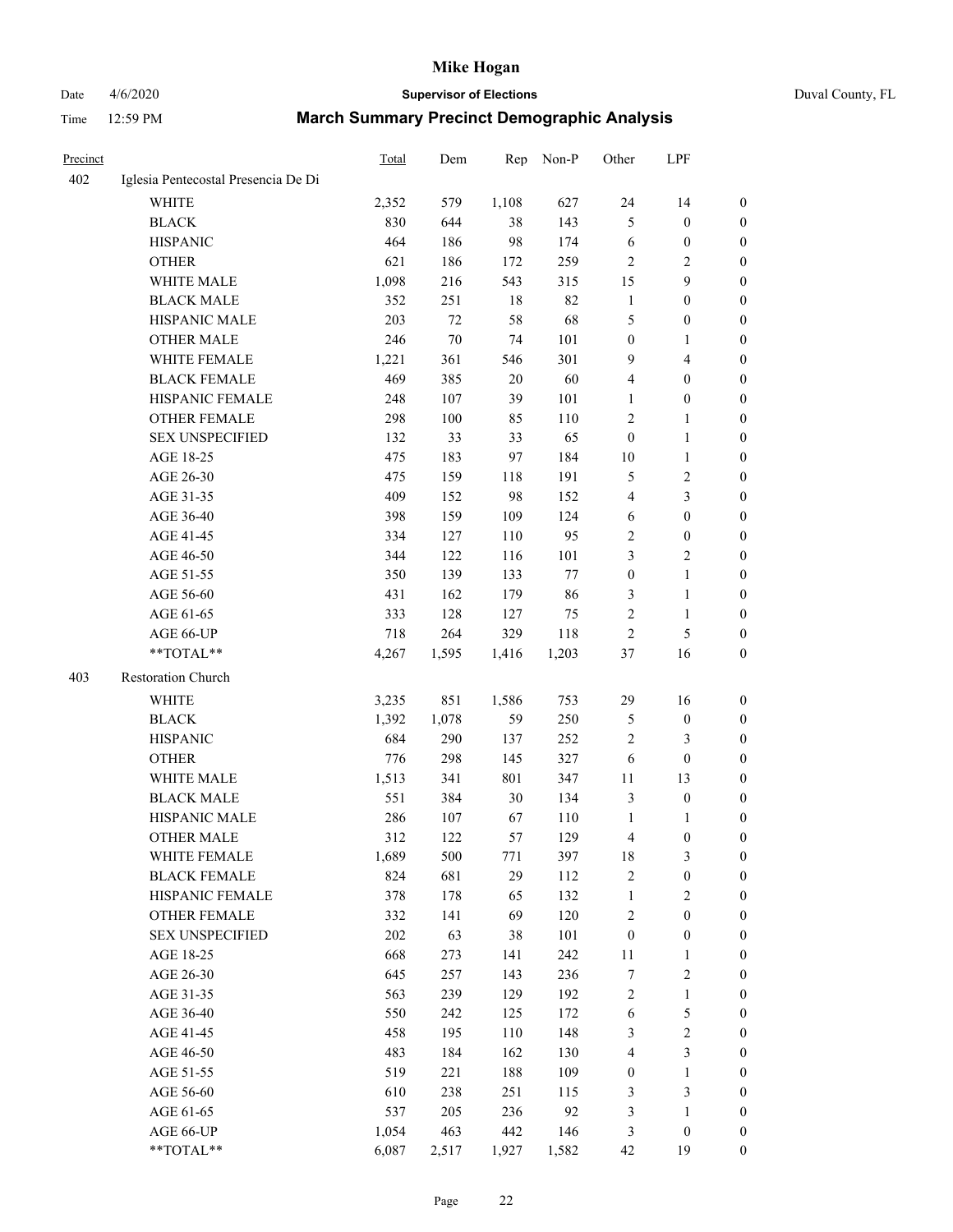## Date 4/6/2020 **Supervisor of Elections** Duval County, FL

| Precinct |                                    | <b>Total</b> | Dem    | Rep            | Non-P       | Other            | LPF                     |                  |
|----------|------------------------------------|--------------|--------|----------------|-------------|------------------|-------------------------|------------------|
| 404      | Holiday Hill Baptist Church        |              |        |                |             |                  |                         |                  |
|          | <b>WHITE</b>                       | 2,440        | 581    | 1,430          | 390         | 23               | 16                      | 0                |
|          | <b>BLACK</b>                       | 179          | 148    | 8              | $20\,$      | 3                | $\boldsymbol{0}$        | 0                |
|          | <b>HISPANIC</b>                    | 105          | 41     | 32             | 31          | $\mathbf{1}$     | $\boldsymbol{0}$        | $\boldsymbol{0}$ |
|          | <b>OTHER</b>                       | 183          | 53     | 47             | $8\sqrt{1}$ | $\mathbf{1}$     | 1                       | $\boldsymbol{0}$ |
|          | WHITE MALE                         | 1,130        | 234    | 666            | 207         | 13               | $10\,$                  | $\boldsymbol{0}$ |
|          | <b>BLACK MALE</b>                  | 94           | 74     | $\mathfrak{Z}$ | 14          | 3                | $\boldsymbol{0}$        | $\boldsymbol{0}$ |
|          | HISPANIC MALE                      | 56           | $20\,$ | 15             | 20          | $\mathbf{1}$     | $\boldsymbol{0}$        | $\boldsymbol{0}$ |
|          | <b>OTHER MALE</b>                  | 73           | 17     | 19             | 35          | $\mathbf{1}$     | $\mathbf{1}$            | $\boldsymbol{0}$ |
|          | WHITE FEMALE                       | 1,277        | 341    | 745            | 175         | 10               | 6                       | $\boldsymbol{0}$ |
|          | <b>BLACK FEMALE</b>                | 82           | 72     | 5              | 5           | $\boldsymbol{0}$ | $\boldsymbol{0}$        | $\boldsymbol{0}$ |
|          | HISPANIC FEMALE                    | 48           | 21     | 17             | $10\,$      | $\boldsymbol{0}$ | $\boldsymbol{0}$        | 0                |
|          | OTHER FEMALE                       | 74           | 27     | 19             | $28\,$      | $\boldsymbol{0}$ | $\boldsymbol{0}$        | $\boldsymbol{0}$ |
|          | <b>SEX UNSPECIFIED</b>             | 73           | 17     | 28             | $28\,$      | $\boldsymbol{0}$ | $\boldsymbol{0}$        | $\boldsymbol{0}$ |
|          | AGE 18-25                          | 255          | 64     | 99             | 87          | 3                | $\sqrt{2}$              | $\boldsymbol{0}$ |
|          | AGE 26-30                          | 232          | 49     | 106            | 68          | 6                | $\mathfrak{Z}$          | $\boldsymbol{0}$ |
|          | AGE 31-35                          | 250          | 69     | 107            | 66          | 3                | $\sqrt{5}$              | $\boldsymbol{0}$ |
|          | AGE 36-40                          | 239          | 78     | 107            | 49          | 4                | $\mathbf{1}$            | $\boldsymbol{0}$ |
|          | AGE 41-45                          | 194          | 58     | $87\,$         | 42          | 5                | $\overline{c}$          | $\boldsymbol{0}$ |
|          | AGE 46-50                          | 216          | 63     | 110            | 42          | $\mathbf{1}$     | $\boldsymbol{0}$        | $\boldsymbol{0}$ |
|          | AGE 51-55                          | 220          | 49     | 134            | 34          | 3                | $\boldsymbol{0}$        | $\boldsymbol{0}$ |
|          | AGE 56-60                          | 275          | 69     | 144            | 56          | 3                | $\mathfrak{Z}$          | 0                |
|          | AGE 61-65                          | 280          | 88     | 169            | 22          | $\boldsymbol{0}$ | $\mathbf{1}$            | 0                |
|          | AGE 66-UP                          | 746          | 236    | 454            | 56          | $\boldsymbol{0}$ | $\boldsymbol{0}$        | $\boldsymbol{0}$ |
|          | **TOTAL**                          | 2,907        | 823    | 1,517          | 522         | $28\,$           | 17                      | $\boldsymbol{0}$ |
| 405      | Harvest Time Christian Fellowship, |              |        |                |             |                  |                         |                  |
|          | <b>WHITE</b>                       | 994          | 296    | 453            | 226         | 13               | 6                       | $\boldsymbol{0}$ |
|          | <b>BLACK</b>                       | 582          | 449    | $22\,$         | 108         | $\mathbf{1}$     | $\sqrt{2}$              | $\boldsymbol{0}$ |
|          | <b>HISPANIC</b>                    | 173          | 72     | 36             | 64          | $\mathbf{1}$     | $\boldsymbol{0}$        | $\boldsymbol{0}$ |
|          | <b>OTHER</b>                       | 182          | 57     | $42\,$         | 83          | $\boldsymbol{0}$ | $\boldsymbol{0}$        | $\boldsymbol{0}$ |
|          | WHITE MALE                         | 458          | 114    | 234            | 101         | 6                | $\mathfrak{Z}$          | $\boldsymbol{0}$ |
|          | <b>BLACK MALE</b>                  | 248          | 176    | 17             | 54          | $\boldsymbol{0}$ | $\mathbf{1}$            | $\boldsymbol{0}$ |
|          | HISPANIC MALE                      | 70           | 30     | 15             | 24          | 1                | $\boldsymbol{0}$        | 0                |
|          | <b>OTHER MALE</b>                  | 60           | 17     | 14             | 29          | $\boldsymbol{0}$ | $\boldsymbol{0}$        | $\boldsymbol{0}$ |
|          | WHITE FEMALE                       | 520          | 177    | 212            | 121         | 7                | 3                       | 0                |
|          | <b>BLACK FEMALE</b>                | 320          | 264    | 5              | 49          | $\mathbf{1}$     | $\mathbf{1}$            | $\boldsymbol{0}$ |
|          | HISPANIC FEMALE                    | 99           | 41     | $18\,$         | 40          | $\boldsymbol{0}$ | $\boldsymbol{0}$        | $\overline{0}$   |
|          | OTHER FEMALE                       | 91           | 33     | $22\,$         | 36          | $\boldsymbol{0}$ | $\boldsymbol{0}$        | $\overline{0}$   |
|          | <b>SEX UNSPECIFIED</b>             | 65           | $22\,$ | 16             | 27          | $\boldsymbol{0}$ | $\boldsymbol{0}$        | $\overline{0}$   |
|          | AGE 18-25                          | 249          | 104    | 45             | 99          | 1                | $\boldsymbol{0}$        | $\overline{0}$   |
|          | AGE 26-30                          | 212          | 99     | 45             | 68          | $\boldsymbol{0}$ | $\boldsymbol{0}$        | 0                |
|          | AGE 31-35                          | 217          | 104    | 42             | 64          | 4                | $\mathfrak{Z}$          | 0                |
|          | AGE 36-40                          | 181          | 85     | 47             | 42          | 3                | $\overline{\mathbf{4}}$ | 0                |
|          | AGE 41-45                          | 143          | 59     | 32             | 50          | 2                | $\boldsymbol{0}$        | 0                |
|          | AGE 46-50                          | 156          | 71     | 43             | 42          | $\boldsymbol{0}$ | $\boldsymbol{0}$        | 0                |
|          | AGE 51-55                          | 157          | 81     | 44             | 31          | $\mathbf{1}$     | $\boldsymbol{0}$        | $\boldsymbol{0}$ |
|          | AGE 56-60                          | 200          | 83     | 89             | 26          | $\mathbf{1}$     | 1                       | $\boldsymbol{0}$ |
|          | AGE 61-65                          | 138          | 60     | 61             | 16          | $\mathbf{1}$     | $\boldsymbol{0}$        | $\boldsymbol{0}$ |
|          | AGE 66-UP                          | 278          | 128    | 105            | 43          | $\overline{c}$   | $\boldsymbol{0}$        | $\boldsymbol{0}$ |
|          | **TOTAL**                          | 1,931        | 874    | 553            | 481         | 15               | 8                       | $\boldsymbol{0}$ |
|          |                                    |              |        |                |             |                  |                         |                  |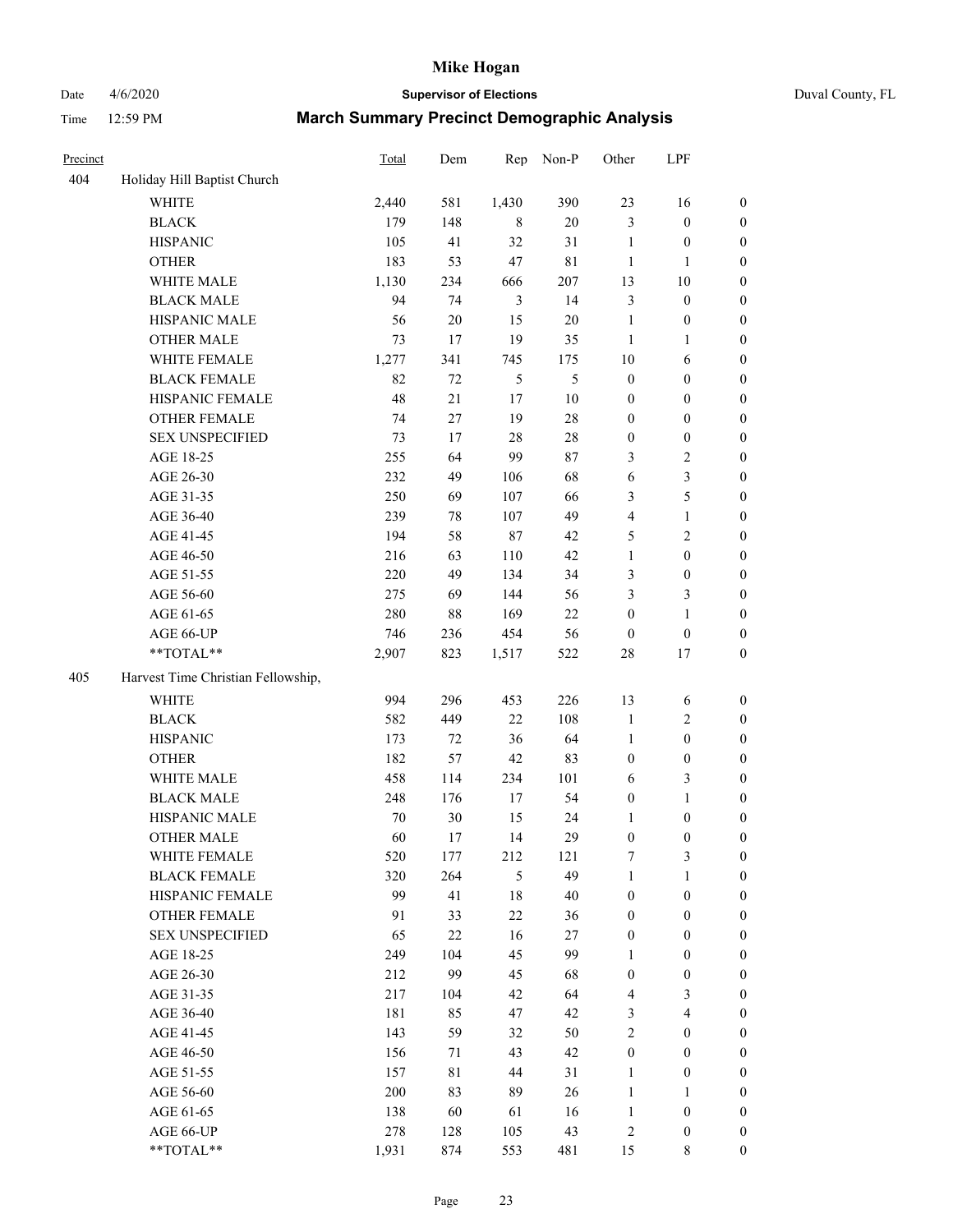Date 4/6/2020 **Supervisor of Elections** Duval County, FL

| Precinct |                            | Total | Dem   | Rep   | Non-P  | Other            | LPF                     |                  |
|----------|----------------------------|-------|-------|-------|--------|------------------|-------------------------|------------------|
| 407      | Southpoint Baptist Church  |       |       |       |        |                  |                         |                  |
|          | <b>WHITE</b>               | 3,956 | 987   | 2,076 | 822    | 41               | 30                      | 0                |
|          | <b>BLACK</b>               | 951   | 742   | 39    | 158    | 12               | $\boldsymbol{0}$        | 0                |
|          | <b>HISPANIC</b>            | 388   | 159   | 84    | 140    | 4                | $\mathbf{1}$            | $\boldsymbol{0}$ |
|          | <b>OTHER</b>               | 853   | 300   | 188   | 353    | 10               | $\sqrt{2}$              | $\boldsymbol{0}$ |
|          | WHITE MALE                 | 1,865 | 388   | 1,020 | 416    | 23               | $18\,$                  | $\boldsymbol{0}$ |
|          | <b>BLACK MALE</b>          | 377   | 282   | 15    | 77     | 3                | $\boldsymbol{0}$        | $\boldsymbol{0}$ |
|          | HISPANIC MALE              | 161   | 66    | 39    | 55     | $\mathbf{1}$     | $\boldsymbol{0}$        | $\boldsymbol{0}$ |
|          | <b>OTHER MALE</b>          | 363   | 119   | 76    | 162    | 5                | $\mathbf{1}$            | $\boldsymbol{0}$ |
|          | WHITE FEMALE               | 2,048 | 585   | 1,041 | 393    | 17               | 12                      | $\boldsymbol{0}$ |
|          | <b>BLACK FEMALE</b>        | 561   | 450   | 23    | 79     | $\mathbf{9}$     | $\boldsymbol{0}$        | $\boldsymbol{0}$ |
|          | HISPANIC FEMALE            | 221   | 90    | 44    | 83     | 3                | 1                       | $\boldsymbol{0}$ |
|          | <b>OTHER FEMALE</b>        | 382   | 156   | 90    | 131    | 5                | $\boldsymbol{0}$        | $\boldsymbol{0}$ |
|          | <b>SEX UNSPECIFIED</b>     | 170   | 52    | 39    | $77\,$ | $\mathbf{1}$     | $\mathbf{1}$            | $\boldsymbol{0}$ |
|          | AGE 18-25                  | 697   | 272   | 222   | 189    | 12               | $\sqrt{2}$              | $\boldsymbol{0}$ |
|          | AGE 26-30                  | 853   | 323   | 272   | 238    | 12               | $\,$ 8 $\,$             | $\boldsymbol{0}$ |
|          | AGE 31-35                  | 757   | 293   | 218   | 228    | 15               | $\mathfrak{Z}$          | $\boldsymbol{0}$ |
|          | AGE 36-40                  | 567   | 204   | 179   | 172    | 8                | $\overline{4}$          | $\boldsymbol{0}$ |
|          | AGE 41-45                  | 480   | 174   | 142   | 152    | 6                | $\sqrt{6}$              | $\boldsymbol{0}$ |
|          | AGE 46-50                  | 479   | 164   | 190   | 121    | 2                | $\sqrt{2}$              | $\boldsymbol{0}$ |
|          | AGE 51-55                  | 460   | 150   | 219   | $88\,$ | $\mathbf{1}$     | $\sqrt{2}$              | $\boldsymbol{0}$ |
|          | AGE 56-60                  | 440   | 140   | 211   | 83     | 2                | $\overline{\mathbf{4}}$ | 0                |
|          | AGE 61-65                  | 403   | 137   | 196   | 63     | 5                | $\overline{c}$          | $\boldsymbol{0}$ |
|          | AGE 66-UP                  | 1,012 | 331   | 538   | 139    | 4                | $\boldsymbol{0}$        | $\boldsymbol{0}$ |
|          | **TOTAL**                  | 6,148 | 2,188 | 2,387 | 1,473  | 67               | 33                      | $\boldsymbol{0}$ |
| 408      | Dean Road Church of Christ |       |       |       |        |                  |                         |                  |
|          | <b>WHITE</b>               | 2,955 | 680   | 1,644 | 595    | 26               | 10                      | $\boldsymbol{0}$ |
|          | <b>BLACK</b>               | 556   | 437   | 24    | 91     | 3                | $\mathbf{1}$            | $\boldsymbol{0}$ |
|          | <b>HISPANIC</b>            | 275   | 105   | 62    | 106    | $\mathbf{1}$     | $\mathbf{1}$            | $\boldsymbol{0}$ |
|          | <b>OTHER</b>               | 334   | 94    | 98    | 141    | $\mathbf{1}$     | $\boldsymbol{0}$        | $\boldsymbol{0}$ |
|          | WHITE MALE                 | 1,365 | 260   | 782   | 305    | $10\,$           | $\,$ 8 $\,$             | $\boldsymbol{0}$ |
|          | <b>BLACK MALE</b>          | 195   | 141   | 12    | $40\,$ | $\mathbf{1}$     | $\mathbf{1}$            | $\boldsymbol{0}$ |
|          | HISPANIC MALE              | 121   | 42    | 30    | 49     | $\boldsymbol{0}$ | $\boldsymbol{0}$        | 0                |
|          | <b>OTHER MALE</b>          | 129   | 31    | 35    | 63     | $\boldsymbol{0}$ | $\boldsymbol{0}$        | $\boldsymbol{0}$ |
|          | WHITE FEMALE               | 1,552 | 411   | 846   | 277    | 16               | $\overline{c}$          | 0                |
|          | <b>BLACK FEMALE</b>        | 349   | 288   | 11    | 48     | 2                | $\boldsymbol{0}$        | $\boldsymbol{0}$ |
|          | HISPANIC FEMALE            | 145   | 61    | 29    | 53     | $\mathbf{1}$     | 1                       | $\overline{0}$   |
|          | <b>OTHER FEMALE</b>        | 147   | 48    | 52    | 46     | $\mathbf{1}$     | $\boldsymbol{0}$        | $\overline{0}$   |
|          | <b>SEX UNSPECIFIED</b>     | 117   | 34    | 31    | 52     | $\boldsymbol{0}$ | $\boldsymbol{0}$        | 0                |
|          | AGE 18-25                  | 394   | 123   | 109   | 153    | 8                | $\mathbf{1}$            | 0                |
|          | AGE 26-30                  | 366   | 112   | 127   | 122    | 4                | $\mathbf{1}$            | 0                |
|          | AGE 31-35                  | 405   | 136   | 135   | 129    | 4                | $\mathbf{1}$            | 0                |
|          | AGE 36-40                  | 340   | 105   | 129   | 100    | 4                | $\sqrt{2}$              | 0                |
|          | AGE 41-45                  | 263   | 79    | 108   | $71\,$ | 2                | $\mathfrak{Z}$          | 0                |
|          | AGE 46-50                  | 303   | 93    | 143   | 61     | 3                | $\mathfrak{Z}$          | 0                |
|          | AGE 51-55                  | 348   | 93    | 185   | 69     | $\mathbf{1}$     | $\boldsymbol{0}$        | 0                |
|          | AGE 56-60                  | 402   | 110   | 209   | 83     | $\boldsymbol{0}$ | $\boldsymbol{0}$        | 0                |
|          | AGE 61-65                  | 386   | 119   | 207   | 58     | 2                | $\boldsymbol{0}$        | $\overline{0}$   |
|          | AGE 66-UP                  | 913   | 346   | 476   | $87\,$ | 3                | $\mathbf{1}$            | 0                |
|          | **TOTAL**                  | 4,120 | 1,316 | 1,828 | 933    | 31               | 12                      | $\boldsymbol{0}$ |
|          |                            |       |       |       |        |                  |                         |                  |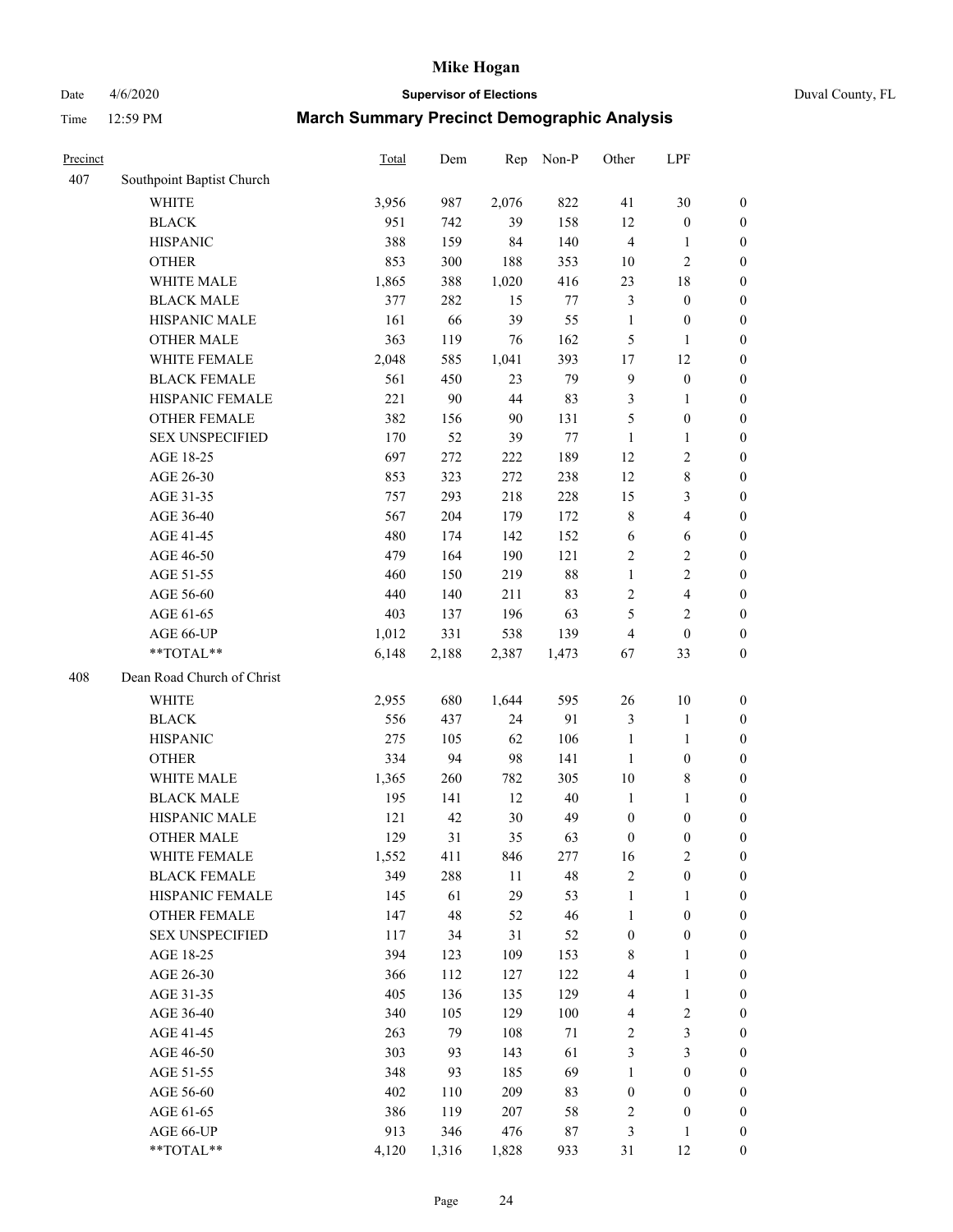## Date 4/6/2020 **Supervisor of Elections** Duval County, FL

|                                     | Total                                                                                                                                                                                                                                                                                                                                                                                                                                                                                                       | Dem                                                                                                                                                                                                                                  | Rep                                                                                                                                                                                               | Non-P                                                                                                                                                                                       | Other                                                                                                                                                                                            | LPF                                                                                                                                                                                                                                                                 |                                                                                                                                                                                                                                                                                                                                                                                                  |
|-------------------------------------|-------------------------------------------------------------------------------------------------------------------------------------------------------------------------------------------------------------------------------------------------------------------------------------------------------------------------------------------------------------------------------------------------------------------------------------------------------------------------------------------------------------|--------------------------------------------------------------------------------------------------------------------------------------------------------------------------------------------------------------------------------------|---------------------------------------------------------------------------------------------------------------------------------------------------------------------------------------------------|---------------------------------------------------------------------------------------------------------------------------------------------------------------------------------------------|--------------------------------------------------------------------------------------------------------------------------------------------------------------------------------------------------|---------------------------------------------------------------------------------------------------------------------------------------------------------------------------------------------------------------------------------------------------------------------|--------------------------------------------------------------------------------------------------------------------------------------------------------------------------------------------------------------------------------------------------------------------------------------------------------------------------------------------------------------------------------------------------|
| Ramallah American Club of Jacksonvi |                                                                                                                                                                                                                                                                                                                                                                                                                                                                                                             |                                                                                                                                                                                                                                      |                                                                                                                                                                                                   |                                                                                                                                                                                             |                                                                                                                                                                                                  |                                                                                                                                                                                                                                                                     |                                                                                                                                                                                                                                                                                                                                                                                                  |
| <b>WHITE</b>                        | 1,795                                                                                                                                                                                                                                                                                                                                                                                                                                                                                                       | 501                                                                                                                                                                                                                                  | 897                                                                                                                                                                                               | 374                                                                                                                                                                                         | 12                                                                                                                                                                                               | 11                                                                                                                                                                                                                                                                  | $\boldsymbol{0}$                                                                                                                                                                                                                                                                                                                                                                                 |
| <b>BLACK</b>                        | 649                                                                                                                                                                                                                                                                                                                                                                                                                                                                                                         | 506                                                                                                                                                                                                                                  | 24                                                                                                                                                                                                | 115                                                                                                                                                                                         | 3                                                                                                                                                                                                | $\mathbf{1}$                                                                                                                                                                                                                                                        | $\boldsymbol{0}$                                                                                                                                                                                                                                                                                                                                                                                 |
| <b>HISPANIC</b>                     | 258                                                                                                                                                                                                                                                                                                                                                                                                                                                                                                         | 112                                                                                                                                                                                                                                  | 47                                                                                                                                                                                                | 95                                                                                                                                                                                          | 3                                                                                                                                                                                                | $\mathbf{1}$                                                                                                                                                                                                                                                        | $\boldsymbol{0}$                                                                                                                                                                                                                                                                                                                                                                                 |
| <b>OTHER</b>                        | 363                                                                                                                                                                                                                                                                                                                                                                                                                                                                                                         | 95                                                                                                                                                                                                                                   | 80                                                                                                                                                                                                | 185                                                                                                                                                                                         | $\mathbf{1}$                                                                                                                                                                                     | $\overline{c}$                                                                                                                                                                                                                                                      | $\boldsymbol{0}$                                                                                                                                                                                                                                                                                                                                                                                 |
| WHITE MALE                          | 792                                                                                                                                                                                                                                                                                                                                                                                                                                                                                                         | 193                                                                                                                                                                                                                                  | 409                                                                                                                                                                                               | 176                                                                                                                                                                                         | 7                                                                                                                                                                                                | 7                                                                                                                                                                                                                                                                   | $\boldsymbol{0}$                                                                                                                                                                                                                                                                                                                                                                                 |
| <b>BLACK MALE</b>                   | 272                                                                                                                                                                                                                                                                                                                                                                                                                                                                                                         | 197                                                                                                                                                                                                                                  | 14                                                                                                                                                                                                | 58                                                                                                                                                                                          | $\overline{c}$                                                                                                                                                                                   | $\mathbf{1}$                                                                                                                                                                                                                                                        | $\boldsymbol{0}$                                                                                                                                                                                                                                                                                                                                                                                 |
| HISPANIC MALE                       | 90                                                                                                                                                                                                                                                                                                                                                                                                                                                                                                          | 34                                                                                                                                                                                                                                   | 24                                                                                                                                                                                                | 32                                                                                                                                                                                          | $\boldsymbol{0}$                                                                                                                                                                                 | $\boldsymbol{0}$                                                                                                                                                                                                                                                    | $\boldsymbol{0}$                                                                                                                                                                                                                                                                                                                                                                                 |
|                                     |                                                                                                                                                                                                                                                                                                                                                                                                                                                                                                             | 34                                                                                                                                                                                                                                   |                                                                                                                                                                                                   |                                                                                                                                                                                             |                                                                                                                                                                                                  |                                                                                                                                                                                                                                                                     | 0                                                                                                                                                                                                                                                                                                                                                                                                |
| WHITE FEMALE                        | 985                                                                                                                                                                                                                                                                                                                                                                                                                                                                                                         | 304                                                                                                                                                                                                                                  | 480                                                                                                                                                                                               | 193                                                                                                                                                                                         | 5                                                                                                                                                                                                | $\mathfrak{Z}$                                                                                                                                                                                                                                                      | 0                                                                                                                                                                                                                                                                                                                                                                                                |
| <b>BLACK FEMALE</b>                 | 362                                                                                                                                                                                                                                                                                                                                                                                                                                                                                                         | 299                                                                                                                                                                                                                                  | 9                                                                                                                                                                                                 | 53                                                                                                                                                                                          | $\mathbf{1}$                                                                                                                                                                                     | $\boldsymbol{0}$                                                                                                                                                                                                                                                    | $\boldsymbol{0}$                                                                                                                                                                                                                                                                                                                                                                                 |
| HISPANIC FEMALE                     | 166                                                                                                                                                                                                                                                                                                                                                                                                                                                                                                         | 77                                                                                                                                                                                                                                   | $22\,$                                                                                                                                                                                            | 63                                                                                                                                                                                          | 3                                                                                                                                                                                                | $\mathbf{1}$                                                                                                                                                                                                                                                        | $\boldsymbol{0}$                                                                                                                                                                                                                                                                                                                                                                                 |
| OTHER FEMALE                        | 159                                                                                                                                                                                                                                                                                                                                                                                                                                                                                                         | 51                                                                                                                                                                                                                                   | 36                                                                                                                                                                                                | 71                                                                                                                                                                                          | $\mathbf{1}$                                                                                                                                                                                     | $\boldsymbol{0}$                                                                                                                                                                                                                                                    | $\boldsymbol{0}$                                                                                                                                                                                                                                                                                                                                                                                 |
|                                     |                                                                                                                                                                                                                                                                                                                                                                                                                                                                                                             |                                                                                                                                                                                                                                      |                                                                                                                                                                                                   |                                                                                                                                                                                             |                                                                                                                                                                                                  | $\mathbf{1}$                                                                                                                                                                                                                                                        | $\boldsymbol{0}$                                                                                                                                                                                                                                                                                                                                                                                 |
| AGE 18-25                           | 300                                                                                                                                                                                                                                                                                                                                                                                                                                                                                                         | 121                                                                                                                                                                                                                                  | 62                                                                                                                                                                                                | 111                                                                                                                                                                                         | 4                                                                                                                                                                                                | $\sqrt{2}$                                                                                                                                                                                                                                                          | $\boldsymbol{0}$                                                                                                                                                                                                                                                                                                                                                                                 |
| AGE 26-30                           |                                                                                                                                                                                                                                                                                                                                                                                                                                                                                                             |                                                                                                                                                                                                                                      | 67                                                                                                                                                                                                |                                                                                                                                                                                             |                                                                                                                                                                                                  |                                                                                                                                                                                                                                                                     | $\boldsymbol{0}$                                                                                                                                                                                                                                                                                                                                                                                 |
|                                     |                                                                                                                                                                                                                                                                                                                                                                                                                                                                                                             |                                                                                                                                                                                                                                      | 70                                                                                                                                                                                                | 94                                                                                                                                                                                          |                                                                                                                                                                                                  |                                                                                                                                                                                                                                                                     | $\boldsymbol{0}$                                                                                                                                                                                                                                                                                                                                                                                 |
| AGE 36-40                           |                                                                                                                                                                                                                                                                                                                                                                                                                                                                                                             |                                                                                                                                                                                                                                      |                                                                                                                                                                                                   |                                                                                                                                                                                             | 2                                                                                                                                                                                                |                                                                                                                                                                                                                                                                     | $\boldsymbol{0}$                                                                                                                                                                                                                                                                                                                                                                                 |
|                                     |                                                                                                                                                                                                                                                                                                                                                                                                                                                                                                             |                                                                                                                                                                                                                                      |                                                                                                                                                                                                   |                                                                                                                                                                                             | $\mathbf{1}$                                                                                                                                                                                     |                                                                                                                                                                                                                                                                     | 0                                                                                                                                                                                                                                                                                                                                                                                                |
| AGE 46-50                           |                                                                                                                                                                                                                                                                                                                                                                                                                                                                                                             | 97                                                                                                                                                                                                                                   | 73                                                                                                                                                                                                | 53                                                                                                                                                                                          | 2                                                                                                                                                                                                | $\overline{2}$                                                                                                                                                                                                                                                      | 0                                                                                                                                                                                                                                                                                                                                                                                                |
|                                     |                                                                                                                                                                                                                                                                                                                                                                                                                                                                                                             | 97                                                                                                                                                                                                                                   |                                                                                                                                                                                                   |                                                                                                                                                                                             | $\mathbf{1}$                                                                                                                                                                                     | $\boldsymbol{0}$                                                                                                                                                                                                                                                    | $\boldsymbol{0}$                                                                                                                                                                                                                                                                                                                                                                                 |
|                                     |                                                                                                                                                                                                                                                                                                                                                                                                                                                                                                             |                                                                                                                                                                                                                                      |                                                                                                                                                                                                   |                                                                                                                                                                                             |                                                                                                                                                                                                  |                                                                                                                                                                                                                                                                     | $\boldsymbol{0}$                                                                                                                                                                                                                                                                                                                                                                                 |
|                                     |                                                                                                                                                                                                                                                                                                                                                                                                                                                                                                             |                                                                                                                                                                                                                                      |                                                                                                                                                                                                   |                                                                                                                                                                                             | 1                                                                                                                                                                                                | $\boldsymbol{0}$                                                                                                                                                                                                                                                    | $\boldsymbol{0}$                                                                                                                                                                                                                                                                                                                                                                                 |
|                                     |                                                                                                                                                                                                                                                                                                                                                                                                                                                                                                             |                                                                                                                                                                                                                                      |                                                                                                                                                                                                   |                                                                                                                                                                                             | 4                                                                                                                                                                                                | $\boldsymbol{0}$                                                                                                                                                                                                                                                    | $\boldsymbol{0}$                                                                                                                                                                                                                                                                                                                                                                                 |
| **TOTAL**                           |                                                                                                                                                                                                                                                                                                                                                                                                                                                                                                             |                                                                                                                                                                                                                                      |                                                                                                                                                                                                   |                                                                                                                                                                                             |                                                                                                                                                                                                  |                                                                                                                                                                                                                                                                     | $\boldsymbol{0}$                                                                                                                                                                                                                                                                                                                                                                                 |
|                                     |                                                                                                                                                                                                                                                                                                                                                                                                                                                                                                             |                                                                                                                                                                                                                                      |                                                                                                                                                                                                   |                                                                                                                                                                                             |                                                                                                                                                                                                  |                                                                                                                                                                                                                                                                     |                                                                                                                                                                                                                                                                                                                                                                                                  |
|                                     |                                                                                                                                                                                                                                                                                                                                                                                                                                                                                                             |                                                                                                                                                                                                                                      |                                                                                                                                                                                                   |                                                                                                                                                                                             |                                                                                                                                                                                                  |                                                                                                                                                                                                                                                                     | $\boldsymbol{0}$                                                                                                                                                                                                                                                                                                                                                                                 |
|                                     |                                                                                                                                                                                                                                                                                                                                                                                                                                                                                                             |                                                                                                                                                                                                                                      |                                                                                                                                                                                                   |                                                                                                                                                                                             |                                                                                                                                                                                                  |                                                                                                                                                                                                                                                                     | $\boldsymbol{0}$                                                                                                                                                                                                                                                                                                                                                                                 |
|                                     |                                                                                                                                                                                                                                                                                                                                                                                                                                                                                                             |                                                                                                                                                                                                                                      |                                                                                                                                                                                                   |                                                                                                                                                                                             |                                                                                                                                                                                                  |                                                                                                                                                                                                                                                                     | $\overline{0}$                                                                                                                                                                                                                                                                                                                                                                                   |
|                                     |                                                                                                                                                                                                                                                                                                                                                                                                                                                                                                             |                                                                                                                                                                                                                                      |                                                                                                                                                                                                   |                                                                                                                                                                                             |                                                                                                                                                                                                  |                                                                                                                                                                                                                                                                     | $\boldsymbol{0}$                                                                                                                                                                                                                                                                                                                                                                                 |
|                                     |                                                                                                                                                                                                                                                                                                                                                                                                                                                                                                             |                                                                                                                                                                                                                                      |                                                                                                                                                                                                   |                                                                                                                                                                                             |                                                                                                                                                                                                  |                                                                                                                                                                                                                                                                     | 0                                                                                                                                                                                                                                                                                                                                                                                                |
|                                     |                                                                                                                                                                                                                                                                                                                                                                                                                                                                                                             |                                                                                                                                                                                                                                      |                                                                                                                                                                                                   |                                                                                                                                                                                             |                                                                                                                                                                                                  |                                                                                                                                                                                                                                                                     | 0                                                                                                                                                                                                                                                                                                                                                                                                |
|                                     |                                                                                                                                                                                                                                                                                                                                                                                                                                                                                                             |                                                                                                                                                                                                                                      |                                                                                                                                                                                                   |                                                                                                                                                                                             |                                                                                                                                                                                                  |                                                                                                                                                                                                                                                                     | 0                                                                                                                                                                                                                                                                                                                                                                                                |
|                                     |                                                                                                                                                                                                                                                                                                                                                                                                                                                                                                             |                                                                                                                                                                                                                                      |                                                                                                                                                                                                   |                                                                                                                                                                                             |                                                                                                                                                                                                  |                                                                                                                                                                                                                                                                     | $\boldsymbol{0}$                                                                                                                                                                                                                                                                                                                                                                                 |
|                                     |                                                                                                                                                                                                                                                                                                                                                                                                                                                                                                             |                                                                                                                                                                                                                                      |                                                                                                                                                                                                   |                                                                                                                                                                                             |                                                                                                                                                                                                  |                                                                                                                                                                                                                                                                     | $\boldsymbol{0}$                                                                                                                                                                                                                                                                                                                                                                                 |
|                                     |                                                                                                                                                                                                                                                                                                                                                                                                                                                                                                             |                                                                                                                                                                                                                                      |                                                                                                                                                                                                   |                                                                                                                                                                                             |                                                                                                                                                                                                  |                                                                                                                                                                                                                                                                     | $\boldsymbol{0}$                                                                                                                                                                                                                                                                                                                                                                                 |
|                                     |                                                                                                                                                                                                                                                                                                                                                                                                                                                                                                             |                                                                                                                                                                                                                                      |                                                                                                                                                                                                   |                                                                                                                                                                                             |                                                                                                                                                                                                  |                                                                                                                                                                                                                                                                     | $\overline{0}$                                                                                                                                                                                                                                                                                                                                                                                   |
|                                     |                                                                                                                                                                                                                                                                                                                                                                                                                                                                                                             |                                                                                                                                                                                                                                      |                                                                                                                                                                                                   |                                                                                                                                                                                             |                                                                                                                                                                                                  |                                                                                                                                                                                                                                                                     | $\overline{0}$                                                                                                                                                                                                                                                                                                                                                                                   |
|                                     |                                                                                                                                                                                                                                                                                                                                                                                                                                                                                                             |                                                                                                                                                                                                                                      |                                                                                                                                                                                                   |                                                                                                                                                                                             |                                                                                                                                                                                                  |                                                                                                                                                                                                                                                                     | $\theta$                                                                                                                                                                                                                                                                                                                                                                                         |
|                                     |                                                                                                                                                                                                                                                                                                                                                                                                                                                                                                             |                                                                                                                                                                                                                                      |                                                                                                                                                                                                   |                                                                                                                                                                                             |                                                                                                                                                                                                  |                                                                                                                                                                                                                                                                     | 0                                                                                                                                                                                                                                                                                                                                                                                                |
|                                     |                                                                                                                                                                                                                                                                                                                                                                                                                                                                                                             |                                                                                                                                                                                                                                      |                                                                                                                                                                                                   |                                                                                                                                                                                             |                                                                                                                                                                                                  |                                                                                                                                                                                                                                                                     | 0                                                                                                                                                                                                                                                                                                                                                                                                |
|                                     |                                                                                                                                                                                                                                                                                                                                                                                                                                                                                                             |                                                                                                                                                                                                                                      |                                                                                                                                                                                                   |                                                                                                                                                                                             |                                                                                                                                                                                                  |                                                                                                                                                                                                                                                                     | 0                                                                                                                                                                                                                                                                                                                                                                                                |
|                                     |                                                                                                                                                                                                                                                                                                                                                                                                                                                                                                             |                                                                                                                                                                                                                                      |                                                                                                                                                                                                   |                                                                                                                                                                                             |                                                                                                                                                                                                  |                                                                                                                                                                                                                                                                     | 0                                                                                                                                                                                                                                                                                                                                                                                                |
|                                     |                                                                                                                                                                                                                                                                                                                                                                                                                                                                                                             |                                                                                                                                                                                                                                      |                                                                                                                                                                                                   |                                                                                                                                                                                             |                                                                                                                                                                                                  | $\mathbf{1}$                                                                                                                                                                                                                                                        | 0                                                                                                                                                                                                                                                                                                                                                                                                |
|                                     |                                                                                                                                                                                                                                                                                                                                                                                                                                                                                                             |                                                                                                                                                                                                                                      |                                                                                                                                                                                                   |                                                                                                                                                                                             |                                                                                                                                                                                                  |                                                                                                                                                                                                                                                                     | $\boldsymbol{0}$                                                                                                                                                                                                                                                                                                                                                                                 |
|                                     |                                                                                                                                                                                                                                                                                                                                                                                                                                                                                                             |                                                                                                                                                                                                                                      |                                                                                                                                                                                                   |                                                                                                                                                                                             | $\mathbf{1}$                                                                                                                                                                                     | $\mathbf{1}$                                                                                                                                                                                                                                                        | $\boldsymbol{0}$                                                                                                                                                                                                                                                                                                                                                                                 |
| AGE 56-60                           | 436                                                                                                                                                                                                                                                                                                                                                                                                                                                                                                         | 148                                                                                                                                                                                                                                  | 183                                                                                                                                                                                               | 101                                                                                                                                                                                         | 4                                                                                                                                                                                                | $\boldsymbol{0}$                                                                                                                                                                                                                                                    | $\overline{0}$                                                                                                                                                                                                                                                                                                                                                                                   |
| AGE 61-65                           | 374                                                                                                                                                                                                                                                                                                                                                                                                                                                                                                         | 120                                                                                                                                                                                                                                  | 173                                                                                                                                                                                               | 76                                                                                                                                                                                          | 4                                                                                                                                                                                                | $\mathbf{1}$                                                                                                                                                                                                                                                        | $\overline{0}$                                                                                                                                                                                                                                                                                                                                                                                   |
| AGE 66-UP                           | 785                                                                                                                                                                                                                                                                                                                                                                                                                                                                                                         | 310                                                                                                                                                                                                                                  | 360                                                                                                                                                                                               | 113                                                                                                                                                                                         | $\mathbf{1}$                                                                                                                                                                                     | $\mathbf{1}$                                                                                                                                                                                                                                                        | $\overline{0}$                                                                                                                                                                                                                                                                                                                                                                                   |
| **TOTAL**                           | 4,426                                                                                                                                                                                                                                                                                                                                                                                                                                                                                                       | 1,576                                                                                                                                                                                                                                | 1,587                                                                                                                                                                                             | 1,204                                                                                                                                                                                       | 41                                                                                                                                                                                               | 18                                                                                                                                                                                                                                                                  | $\boldsymbol{0}$                                                                                                                                                                                                                                                                                                                                                                                 |
|                                     | <b>OTHER MALE</b><br><b>SEX UNSPECIFIED</b><br>AGE 31-35<br>AGE 41-45<br>AGE 51-55<br>AGE 56-60<br>AGE 61-65<br>AGE 66-UP<br>St. Barnabas Anglican Church<br><b>WHITE</b><br><b>BLACK</b><br><b>HISPANIC</b><br><b>OTHER</b><br>WHITE MALE<br><b>BLACK MALE</b><br>HISPANIC MALE<br><b>OTHER MALE</b><br>WHITE FEMALE<br><b>BLACK FEMALE</b><br>HISPANIC FEMALE<br><b>OTHER FEMALE</b><br><b>SEX UNSPECIFIED</b><br>AGE 18-25<br>AGE 26-30<br>AGE 31-35<br>AGE 36-40<br>AGE 41-45<br>AGE 46-50<br>AGE 51-55 | 134<br>105<br>300<br>257<br>246<br>217<br>227<br>264<br>268<br>278<br>708<br>3,065<br>2,461<br>842<br>404<br>719<br>1,191<br>356<br>178<br>302<br>1,221<br>474<br>213<br>321<br>170<br>547<br>459<br>392<br>371<br>290<br>368<br>404 | 25<br>112<br>90<br>101<br>83<br>110<br>108<br>295<br>1,214<br>569<br>622<br>182<br>203<br>234<br>249<br>70<br>79<br>324<br>363<br>108<br>95<br>54<br>186<br>172<br>139<br>136<br>96<br>127<br>142 | 35<br>19<br>76<br>66<br>108<br>99<br>123<br>304<br>1,048<br>1,269<br>44<br>79<br>195<br>649<br>23<br>39<br>95<br>598<br>19<br>35<br>87<br>42<br>140<br>122<br>124<br>94<br>89<br>136<br>166 | 63<br>60<br>114<br>65<br>65<br>58<br>58<br>46<br>105<br>769<br>581<br>168<br>141<br>314<br>284<br>79<br>68<br>126<br>281<br>89<br>69<br>134<br>74<br>211<br>155<br>122<br>135<br>101<br>96<br>94 | $\boldsymbol{0}$<br>$\boldsymbol{0}$<br>3<br>$\boldsymbol{0}$<br>$\mathbf{1}$<br>19<br>$28\,$<br>7<br>$\sqrt{2}$<br>$\overline{\mathbf{4}}$<br>16<br>$\overline{4}$<br>1<br>2<br>$12\,$<br>3<br>$\mathbf{1}$<br>2<br>$\boldsymbol{0}$<br>8<br>8<br>5<br>4<br>3<br>3 | $\sqrt{2}$<br>$\overline{\mathbf{4}}$<br>$\mathfrak{Z}$<br>$\sqrt{2}$<br>$\boldsymbol{2}$<br>$\boldsymbol{0}$<br>15<br>14<br>$\mathbf{1}$<br>$\boldsymbol{0}$<br>$\mathfrak{Z}$<br>$8\,$<br>$\mathbf{1}$<br>$\boldsymbol{0}$<br>$\boldsymbol{0}$<br>6<br>$\boldsymbol{0}$<br>$\boldsymbol{0}$<br>$\mathfrak{Z}$<br>$\boldsymbol{0}$<br>$\sqrt{2}$<br>$\sqrt{2}$<br>$\sqrt{2}$<br>$\sqrt{2}$<br>6 |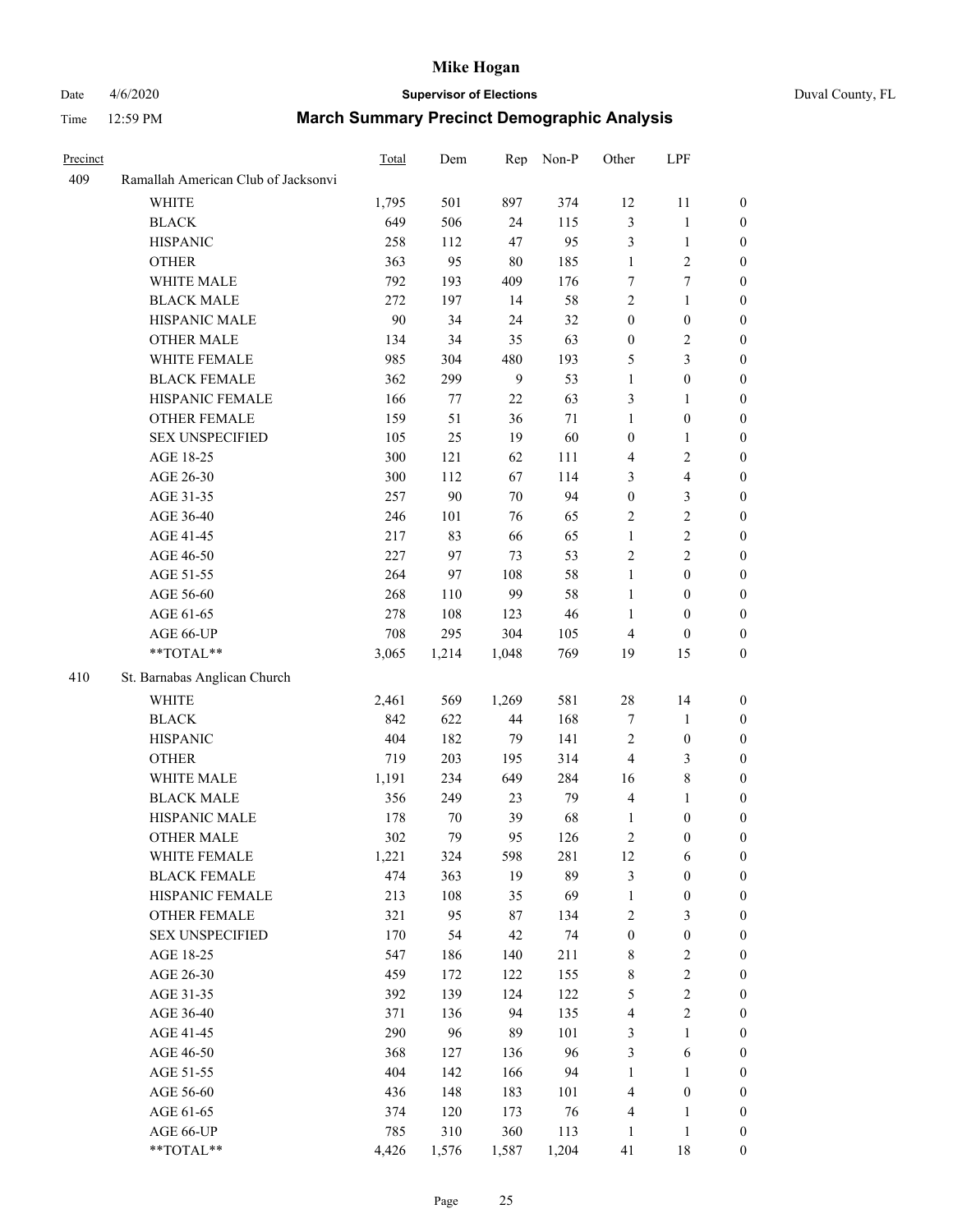Date 4/6/2020 **Supervisor of Elections** Duval County, FL

| Precinct |                             | Total | Dem    | Rep    | Non-P  | Other            | LPF              |                  |
|----------|-----------------------------|-------|--------|--------|--------|------------------|------------------|------------------|
| 411      | Windy Hill Community Center |       |        |        |        |                  |                  |                  |
|          | <b>WHITE</b>                | 3,087 | 782    | 1,430  | 814    | 44               | 17               | $\boldsymbol{0}$ |
|          | <b>BLACK</b>                | 723   | 517    | 36     | 161    | 9                | $\boldsymbol{0}$ | $\boldsymbol{0}$ |
|          | <b>HISPANIC</b>             | 643   | 268    | 125    | 247    | 3                | $\boldsymbol{0}$ | $\boldsymbol{0}$ |
|          | <b>OTHER</b>                | 577   | 186    | 138    | 247    | 3                | $\mathfrak{Z}$   | $\boldsymbol{0}$ |
|          | WHITE MALE                  | 1,474 | 305    | 737    | 401    | $21\,$           | 10               | $\boldsymbol{0}$ |
|          | <b>BLACK MALE</b>           | 299   | 195    | 21     | 79     | 4                | $\boldsymbol{0}$ | $\boldsymbol{0}$ |
|          | HISPANIC MALE               | 293   | 119    | 65     | 106    | 3                | $\boldsymbol{0}$ | $\boldsymbol{0}$ |
|          | <b>OTHER MALE</b>           | 242   | 75     | 68     | 94     | $\overline{2}$   | $\mathfrak{Z}$   | $\boldsymbol{0}$ |
|          | WHITE FEMALE                | 1,565 | 469    | 671    | 396    | $22\,$           | $\boldsymbol{7}$ | $\boldsymbol{0}$ |
|          | <b>BLACK FEMALE</b>         | 415   | 318    | 13     | 79     | 5                | $\boldsymbol{0}$ | 0                |
|          | HISPANIC FEMALE             | 330   | 144    | 55     | 131    | $\boldsymbol{0}$ | $\boldsymbol{0}$ | $\boldsymbol{0}$ |
|          | OTHER FEMALE                | 253   | 93     | 53     | 106    | $\mathbf{1}$     | $\boldsymbol{0}$ | $\boldsymbol{0}$ |
|          | <b>SEX UNSPECIFIED</b>      | 159   | 35     | 46     | $77\,$ | $\mathbf{1}$     | $\boldsymbol{0}$ | $\boldsymbol{0}$ |
|          | AGE 18-25                   | 669   | 233    | 169    | 245    | 19               | $\mathfrak{Z}$   | $\boldsymbol{0}$ |
|          | AGE 26-30                   | 657   | 231    | 173    | 239    | $10\,$           | $\overline{4}$   | $\boldsymbol{0}$ |
|          | AGE 31-35                   | 569   | 194    | 162    | 205    | 5                | $\mathfrak{Z}$   | $\boldsymbol{0}$ |
|          | AGE 36-40                   | 394   | 144    | 106    | 134    | $\sqrt{6}$       | $\overline{4}$   | $\boldsymbol{0}$ |
|          | AGE 41-45                   | 391   | 135    | 117    | 131    | 5                | $\mathfrak z$    | $\boldsymbol{0}$ |
|          | AGE 46-50                   | 380   | 132    | 139    | 102    | 5                | $\overline{2}$   | $\boldsymbol{0}$ |
|          | AGE 51-55                   | 382   | 125    | 139    | 114    | 4                | $\boldsymbol{0}$ | 0                |
|          | AGE 56-60                   | 461   | 160    | 180    | 117    | 3                | $\mathbf{1}$     | $\boldsymbol{0}$ |
|          | AGE 61-65                   | 382   | 131    | 175    | 75     | $\mathbf{1}$     | $\boldsymbol{0}$ | $\boldsymbol{0}$ |
|          | AGE 66-UP                   | 745   | 268    | 369    | 107    | $\mathbf{1}$     | $\boldsymbol{0}$ | $\boldsymbol{0}$ |
|          | $**TOTAL**$                 | 5,030 | 1,753  | 1,729  | 1,469  | 59               | 20               | $\boldsymbol{0}$ |
| 412      | CrossRoad Church, UMC       |       |        |        |        |                  |                  |                  |
|          | <b>WHITE</b>                | 2,143 | 592    | 917    | 575    | 41               | 18               | $\boldsymbol{0}$ |
|          | <b>BLACK</b>                | 510   | 379    | 23     | 98     | 9                | $\mathbf{1}$     | $\boldsymbol{0}$ |
|          | <b>HISPANIC</b>             | 265   | 93     | 70     | 92     | 9                | $\mathbf{1}$     | $\boldsymbol{0}$ |
|          | <b>OTHER</b>                | 343   | 129    | $70\,$ | 141    | 3                | $\boldsymbol{0}$ | $\overline{0}$   |
|          | WHITE MALE                  | 1,030 | 248    | 454    | 291    | $25\,$           | 12               | $\boldsymbol{0}$ |
|          | <b>BLACK MALE</b>           | 209   | 136    | $10\,$ | 54     | $\,$ $\,$        | $\mathbf{1}$     | $\boldsymbol{0}$ |
|          | HISPANIC MALE               | 126   | $40\,$ | 38     | 45     | 2                | $\mathbf{1}$     | 0                |
|          | <b>OTHER MALE</b>           | 134   | 40     | 35     | 57     | $\overline{c}$   | $\boldsymbol{0}$ | $\boldsymbol{0}$ |
|          | WHITE FEMALE                | 1,090 | 333    | 458    | 277    | 16               | 6                | $\boldsymbol{0}$ |
|          | <b>BLACK FEMALE</b>         | 294   | 238    | 13     | 42     | $\mathbf{1}$     | $\boldsymbol{0}$ | $\overline{0}$   |
|          | HISPANIC FEMALE             | 132   | 50     | 31     | $44\,$ | 7                | $\boldsymbol{0}$ | $\overline{0}$   |
|          | <b>OTHER FEMALE</b>         | 169   | $78\,$ | 31     | 59     | $\mathbf{1}$     | $\boldsymbol{0}$ | 0                |
|          | <b>SEX UNSPECIFIED</b>      | 77    | 30     | 10     | 37     | $\boldsymbol{0}$ | $\boldsymbol{0}$ | 0                |
|          | AGE 18-25                   | 554   | 215    | 157    | 168    | $10\,$           | $\overline{4}$   | 0                |
|          | AGE 26-30                   | 610   | 216    | 194    | 181    | 13               | 6                | 0                |
|          | AGE 31-35                   | 400   | 140    | 119    | 131    | 7                | $\mathfrak{Z}$   | 0                |
|          | AGE 36-40                   | 303   | 103    | 87     | 104    | 6                | $\mathfrak{Z}$   | 0                |
|          | AGE 41-45                   | 242   | 106    | 70     | 64     | 1                | $\mathbf{1}$     | 0                |
|          | AGE 46-50                   | 230   | 97     | 69     | 53     | 9                | $\sqrt{2}$       | 0                |
|          | AGE 51-55                   | 242   | 85     | 97     | 55     | 4                | 1                | $\boldsymbol{0}$ |
|          | AGE 56-60                   | 211   | 71     | 87     | 49     | 4                | $\boldsymbol{0}$ | $\boldsymbol{0}$ |
|          | AGE 61-65                   | 172   | 69     | 62     | 37     | 4                | $\boldsymbol{0}$ | 0                |
|          | AGE 66-UP                   | 297   | 91     | 138    | 64     | 4                | $\boldsymbol{0}$ | 0                |
|          | **TOTAL**                   | 3,261 | 1,193  | 1,080  | 906    | 62               | 20               | $\boldsymbol{0}$ |
|          |                             |       |        |        |        |                  |                  |                  |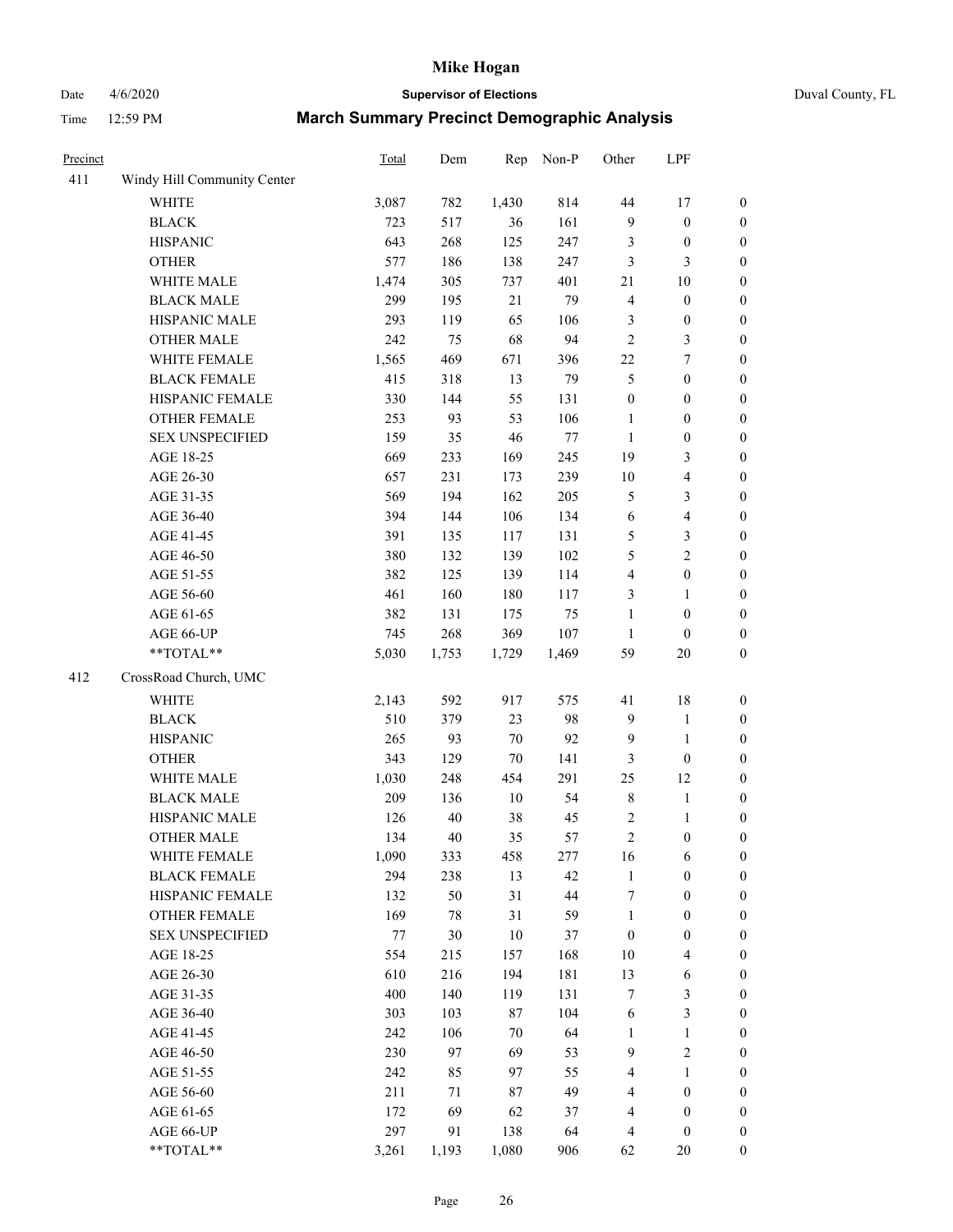Date 4/6/2020 **Supervisor of Elections** Duval County, FL

| Precinct |                                    | Total  | Dem         | Rep              | Non-P                   | Other            | LPF              |                  |
|----------|------------------------------------|--------|-------------|------------------|-------------------------|------------------|------------------|------------------|
| 501      | <b>Balis Community Center</b>      |        |             |                  |                         |                  |                  |                  |
|          | <b>WHITE</b>                       | 2,624  | 836         | 1,207            | 529                     | 28               | 24               | $\boldsymbol{0}$ |
|          | <b>BLACK</b>                       | 204    | 141         | 11               | 44                      | 7                | $\mathbf{1}$     | $\boldsymbol{0}$ |
|          | <b>HISPANIC</b>                    | 115    | 45          | 36               | 33                      | $\mathbf{1}$     | $\boldsymbol{0}$ | $\boldsymbol{0}$ |
|          | <b>OTHER</b>                       | 236    | 75          | 69               | $87\,$                  | 3                | $\overline{2}$   | $\boldsymbol{0}$ |
|          | WHITE MALE                         | 1,252  | 366         | 585              | 274                     | 10               | 17               | $\boldsymbol{0}$ |
|          | <b>BLACK MALE</b>                  | 90     | 59          | $\sqrt{5}$       | 22                      | 4                | $\boldsymbol{0}$ | $\boldsymbol{0}$ |
|          | HISPANIC MALE                      | 51     | $20\,$      | 15               | 16                      | $\boldsymbol{0}$ | $\boldsymbol{0}$ | $\boldsymbol{0}$ |
|          | <b>OTHER MALE</b>                  | 87     | 23          | 28               | 34                      | $\mathbf{1}$     | $\mathbf{1}$     | $\boldsymbol{0}$ |
|          | WHITE FEMALE                       | 1,337  | 461         | 608              | 243                     | 18               | 7                | $\boldsymbol{0}$ |
|          | <b>BLACK FEMALE</b>                | 112    | $8\sqrt{1}$ | 6                | 21                      | 3                | $\mathbf{1}$     | 0                |
|          | HISPANIC FEMALE                    | 62     | 24          | 21               | 16                      | $\mathbf{1}$     | $\boldsymbol{0}$ | $\boldsymbol{0}$ |
|          | <b>OTHER FEMALE</b>                | 112    | 41          | 36               | 34                      | $\boldsymbol{0}$ | $\mathbf{1}$     | $\boldsymbol{0}$ |
|          | <b>SEX UNSPECIFIED</b>             | 76     | 22          | 19               | 33                      | 2                | $\boldsymbol{0}$ | $\boldsymbol{0}$ |
|          | AGE 18-25                          | 248    | 81          | 82               | $78\,$                  | 6                | $\mathbf{1}$     | $\boldsymbol{0}$ |
|          | AGE 26-30                          | 331    | 109         | 117              | 96                      | 6                | $\mathfrak{Z}$   | $\boldsymbol{0}$ |
|          | AGE 31-35                          | 385    | 148         | 129              | 94                      | 6                | $\,$ 8 $\,$      | $\boldsymbol{0}$ |
|          | AGE 36-40                          | 256    | 92          | 78               | 76                      | 6                | $\overline{4}$   | $\boldsymbol{0}$ |
|          | AGE 41-45                          | 220    | 63          | 89               | 64                      | $\overline{c}$   | $\sqrt{2}$       | $\boldsymbol{0}$ |
|          | AGE 46-50                          | 246    | 77          | 103              | 61                      | $\overline{2}$   | $\mathfrak{Z}$   | $\boldsymbol{0}$ |
|          | AGE 51-55                          | 252    | 64          | 133              | 49                      | 6                | $\boldsymbol{0}$ | 0                |
|          | AGE 56-60                          | 281    | 105         | 127              | 44                      | 2                | $\mathfrak{Z}$   | $\boldsymbol{0}$ |
|          | AGE 61-65                          | 277    | 106         | 126              | 43                      | $\mathbf{1}$     | $\mathbf{1}$     | $\boldsymbol{0}$ |
|          | AGE 66-UP                          | 683    | 252         | 339              | $88\,$                  | $\overline{c}$   | $\sqrt{2}$       | $\boldsymbol{0}$ |
|          | **TOTAL**                          | 3,179  | 1,097       | 1,323            | 693                     | 39               | $27\,$           | $\boldsymbol{0}$ |
| 502      | St. Nicholas Park Christian Church |        |             |                  |                         |                  |                  |                  |
|          | WHITE                              | 920    | 283         | 476              | 147                     | 7                | $\boldsymbol{7}$ | $\boldsymbol{0}$ |
|          | <b>BLACK</b>                       | 45     | 30          | 5                | 9                       | $\mathbf{1}$     | $\boldsymbol{0}$ | $\boldsymbol{0}$ |
|          | <b>HISPANIC</b>                    | 34     | 13          | $\,$ 8 $\,$      | 11                      | $\mathbf{1}$     | $\mathbf{1}$     | $\boldsymbol{0}$ |
|          | <b>OTHER</b>                       | 53     | 14          | 17               | $21\,$                  | $\mathbf{1}$     | $\boldsymbol{0}$ | $\boldsymbol{0}$ |
|          | WHITE MALE                         | 423    | 120         | 216              | $78\,$                  | 3                | 6                | $\boldsymbol{0}$ |
|          | <b>BLACK MALE</b>                  | $18\,$ | 11          | $\boldsymbol{2}$ | $\overline{\mathbf{4}}$ | $\mathbf{1}$     | $\boldsymbol{0}$ | $\boldsymbol{0}$ |
|          | HISPANIC MALE                      | 17     | $\tau$      | 6                | $\overline{4}$          | $\boldsymbol{0}$ | $\boldsymbol{0}$ | 0                |
|          | <b>OTHER MALE</b>                  | 16     | 5           | 3                | 7                       | $\mathbf{1}$     | $\boldsymbol{0}$ | $\boldsymbol{0}$ |
|          | WHITE FEMALE                       | 486    | 161         | 253              | 67                      | 4                | 1                | $\overline{0}$   |
|          | <b>BLACK FEMALE</b>                | 27     | 19          | 3                | $\mathfrak s$           | $\boldsymbol{0}$ | $\boldsymbol{0}$ | $\overline{0}$   |
|          | HISPANIC FEMALE                    | 16     | $\sqrt{5}$  | $\overline{2}$   | 7                       | $\mathbf{1}$     | $\mathbf{1}$     | $\overline{0}$   |
|          | <b>OTHER FEMALE</b>                | 23     | 6           | 10               | $\tau$                  | $\boldsymbol{0}$ | $\boldsymbol{0}$ | 0                |
|          | <b>SEX UNSPECIFIED</b>             | 26     | 6           | $11\,$           | $\mathbf{9}$            | $\boldsymbol{0}$ | $\boldsymbol{0}$ | 0                |
|          | AGE 18-25                          | $72\,$ | 23          | 31               | 16                      | 2                | $\boldsymbol{0}$ | 0                |
|          | AGE 26-30                          | 91     | 35          | $40\,$           | 15                      | $\boldsymbol{0}$ | $\mathbf{1}$     | 0                |
|          | AGE 31-35                          | 124    | 38          | 57               | 26                      | $\mathbf{1}$     | $\sqrt{2}$       | 0                |
|          | AGE 36-40                          | 119    | 37          | 44               | 33                      | 3                | $\sqrt{2}$       | 0                |
|          | AGE 41-45                          | 46     | 11          | 16               | 18                      | $\boldsymbol{0}$ | $\mathbf{1}$     | 0                |
|          | AGE 46-50                          | 76     | 23          | 38               | 15                      | $\boldsymbol{0}$ | $\boldsymbol{0}$ | 0                |
|          | AGE 51-55                          | 83     | 26          | 48               | 9                       | $\boldsymbol{0}$ | $\boldsymbol{0}$ | $\boldsymbol{0}$ |
|          | AGE 56-60                          | 100    | 26          | 54               | 15                      | 4                | 1                | $\overline{0}$   |
|          | AGE 61-65                          | 97     | 26          | 61               | $10\,$                  | $\boldsymbol{0}$ | $\boldsymbol{0}$ | 0                |
|          | AGE 66-UP                          | 244    | 95          | 117              | 31                      | $\boldsymbol{0}$ | 1                | 0                |
|          | **TOTAL**                          | 1,052  | 340         | 506              | 188                     | 10               | $\,$ 8 $\,$      | $\overline{0}$   |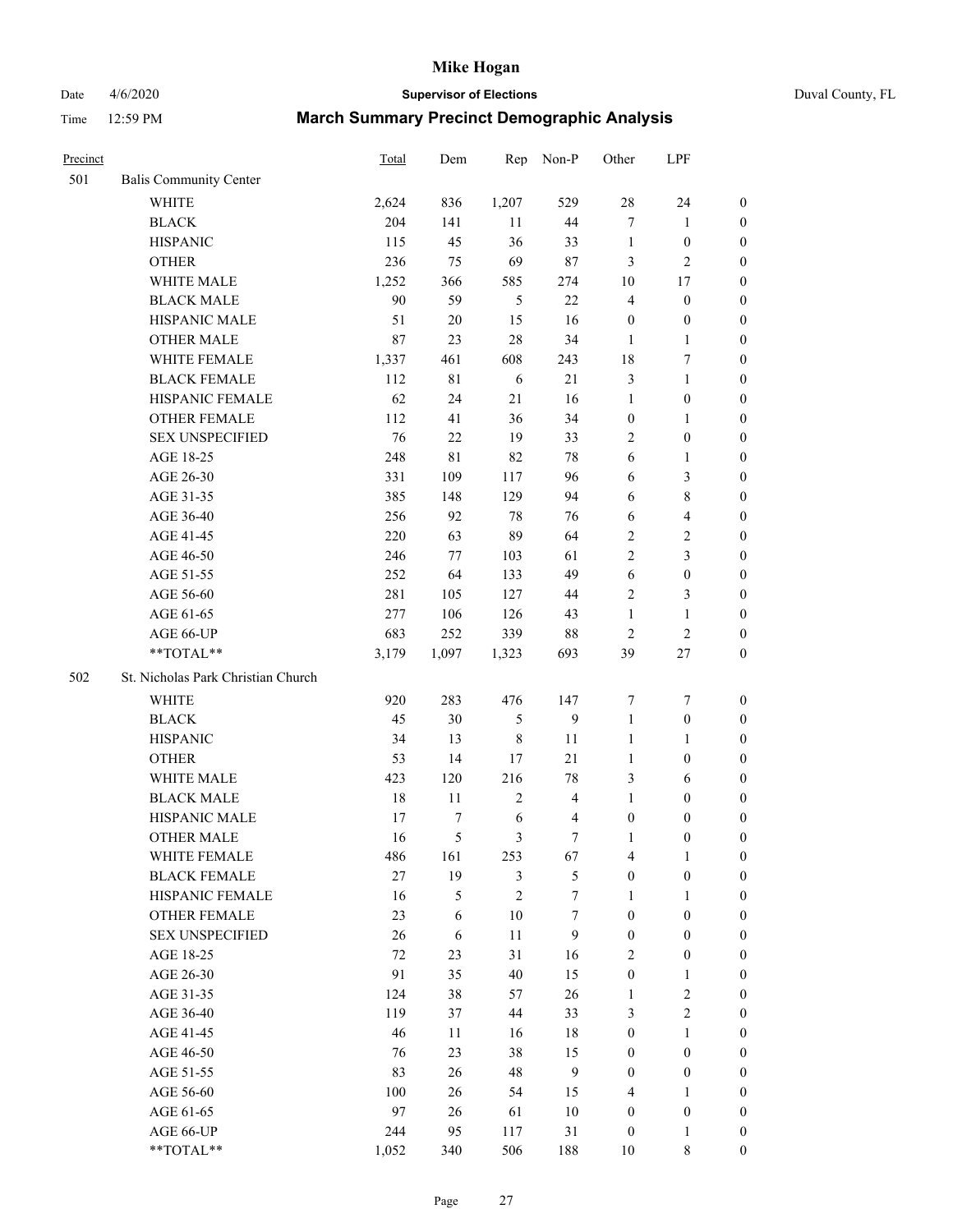# Date 4/6/2020 **Supervisor of Elections** Duval County, FL

| Precinct |                                   | Total | Dem     | Rep              | Non-P                   | Other            | LPF              |                  |
|----------|-----------------------------------|-------|---------|------------------|-------------------------|------------------|------------------|------------------|
| 503      | Jacksonville Community Church     |       |         |                  |                         |                  |                  |                  |
|          | <b>WHITE</b>                      | 1,242 | 374     | 519              | 332                     | 11               | 6                | 0                |
|          | <b>BLACK</b>                      | 994   | 765     | 38               | 183                     | 7                | 1                | 0                |
|          | <b>HISPANIC</b>                   | 306   | 133     | 55               | 116                     | 2                | $\boldsymbol{0}$ | $\boldsymbol{0}$ |
|          | <b>OTHER</b>                      | 259   | 99      | 42               | 115                     | 3                | $\boldsymbol{0}$ | $\boldsymbol{0}$ |
|          | WHITE MALE                        | 530   | 131     | 222              | 168                     | 4                | 5                | $\boldsymbol{0}$ |
|          | <b>BLACK MALE</b>                 | 386   | 267     | 23               | 92                      | 4                | $\boldsymbol{0}$ | $\boldsymbol{0}$ |
|          | HISPANIC MALE                     | 128   | 52      | 27               | 48                      | 1                | $\boldsymbol{0}$ | $\boldsymbol{0}$ |
|          | <b>OTHER MALE</b>                 | 108   | 45      | 26               | 37                      | $\boldsymbol{0}$ | $\boldsymbol{0}$ | $\boldsymbol{0}$ |
|          | WHITE FEMALE                      | 687   | 231     | 291              | 157                     | 7                | $\mathbf{1}$     | $\boldsymbol{0}$ |
|          | <b>BLACK FEMALE</b>               | 587   | 480     | 15               | $88\,$                  | 3                | $\mathbf{1}$     | 0                |
|          | HISPANIC FEMALE                   | 171   | 79      | 28               | 63                      | $\mathbf{1}$     | $\boldsymbol{0}$ | 0                |
|          | <b>OTHER FEMALE</b>               | 100   | 44      | 12               | 41                      | 3                | $\boldsymbol{0}$ | $\boldsymbol{0}$ |
|          | <b>SEX UNSPECIFIED</b>            | 104   | 42      | 10               | 52                      | $\boldsymbol{0}$ | $\boldsymbol{0}$ | $\boldsymbol{0}$ |
|          | AGE 18-25                         | 345   | 177     | 49               | 113                     | 6                | $\boldsymbol{0}$ | $\boldsymbol{0}$ |
|          | AGE 26-30                         | 329   | 160     | 46               | 116                     | 4                | $\mathfrak{Z}$   | $\boldsymbol{0}$ |
|          | AGE 31-35                         | 303   | 146     | 43               | 110                     | 3                | $\mathbf{1}$     | $\boldsymbol{0}$ |
|          | AGE 36-40                         | 257   | 122     | 44               | 90                      | $\mathbf{1}$     | $\boldsymbol{0}$ | $\boldsymbol{0}$ |
|          | AGE 41-45                         | 181   | 86      | 39               | 52                      | 3                | $\mathbf{1}$     | $\boldsymbol{0}$ |
|          | AGE 46-50                         | 199   | 106     | 38               | 54                      | $\boldsymbol{0}$ | $\mathbf{1}$     | $\boldsymbol{0}$ |
|          | AGE 51-55                         | 203   | 105     | 45               | 52                      | 1                | $\boldsymbol{0}$ | 0                |
|          | AGE 56-60                         | 203   | 109     | 50               | 41                      | 3                | $\boldsymbol{0}$ | 0                |
|          | AGE 61-65                         | 196   | 105     | 66               | 25                      | $\boldsymbol{0}$ | $\boldsymbol{0}$ | 0                |
|          | AGE 66-UP                         | 585   | 255     | 234              | 93                      | $\overline{2}$   | $\mathbf{1}$     | $\boldsymbol{0}$ |
|          | **TOTAL**                         | 2,801 | 1,371   | 654              | 746                     | 23               | $\boldsymbol{7}$ | $\boldsymbol{0}$ |
| 504      | Southside United Methodist Church |       |         |                  |                         |                  |                  |                  |
|          | <b>WHITE</b>                      | 1,594 | 479     | 875              | 219                     | 13               | $\,$ 8 $\,$      | $\boldsymbol{0}$ |
|          | <b>BLACK</b>                      | 60    | 46      | $\overline{4}$   | 9                       | $\mathbf{1}$     | $\boldsymbol{0}$ | $\boldsymbol{0}$ |
|          | <b>HISPANIC</b>                   | 62    | 19      | 25               | 17                      | $\boldsymbol{0}$ | $\mathbf{1}$     | $\boldsymbol{0}$ |
|          | <b>OTHER</b>                      | 96    | 38      | $30\,$           | $28\,$                  | $\boldsymbol{0}$ | $\boldsymbol{0}$ | $\boldsymbol{0}$ |
|          | WHITE MALE                        | 766   | 210     | 428              | 115                     | 6                | $\tau$           | $\overline{0}$   |
|          | <b>BLACK MALE</b>                 | 22    | 16      | $\sqrt{2}$       | $\overline{\mathbf{4}}$ | $\boldsymbol{0}$ | $\boldsymbol{0}$ | $\overline{0}$   |
|          | HISPANIC MALE                     | 30    | 11      | $\boldsymbol{9}$ | $\mathbf{9}$            | $\boldsymbol{0}$ | 1                | 0                |
|          | <b>OTHER MALE</b>                 | 43    | 14      | 16               | 13                      | $\boldsymbol{0}$ | $\boldsymbol{0}$ | $\boldsymbol{0}$ |
|          | WHITE FEMALE                      | 813   | 266     | 438              | 101                     | 7                | 1                | 0                |
|          | <b>BLACK FEMALE</b>               | 35    | $28\,$  | $\overline{2}$   | $\overline{4}$          | $\mathbf{1}$     | $\boldsymbol{0}$ | $\overline{0}$   |
|          | HISPANIC FEMALE                   | 31    | $\,8\,$ | 16               | 7                       | $\boldsymbol{0}$ | $\boldsymbol{0}$ | $\overline{0}$   |
|          | OTHER FEMALE                      | 35    | 19      | $\mathbf{9}$     | $\tau$                  | $\boldsymbol{0}$ | $\boldsymbol{0}$ | $\overline{0}$   |
|          | <b>SEX UNSPECIFIED</b>            | 37    | 10      | 14               | 13                      | $\boldsymbol{0}$ | $\boldsymbol{0}$ | 0                |
|          | AGE 18-25                         | 163   | 54      | 75               | 32                      | 2                | $\boldsymbol{0}$ | 0                |
|          | AGE 26-30                         | 150   | 54      | 64               | $28\,$                  | $\overline{c}$   | $\overline{c}$   | 0                |
|          | AGE 31-35                         | 187   | 61      | 73               | 47                      | $\overline{2}$   | $\overline{4}$   | 0                |
|          | AGE 36-40                         | 163   | 49      | 92               | $21\,$                  | $\mathbf{1}$     | $\boldsymbol{0}$ | 0                |
|          | AGE 41-45                         | 162   | 54      | 74               | 31                      | 3                | $\boldsymbol{0}$ | 0                |
|          | AGE 46-50                         | 156   | 36      | 92               | $27\,$                  | $\boldsymbol{0}$ | 1                | 0                |
|          | AGE 51-55                         | 165   | 54      | $88\,$           | 21                      | $\mathbf{1}$     | $\mathbf{1}$     | 0                |
|          | AGE 56-60                         | 151   | 47      | 87               | 16                      | $\mathbf{1}$     | $\boldsymbol{0}$ | 0                |
|          | AGE 61-65                         | 168   | 55      | 92               | 21                      | $\boldsymbol{0}$ | $\boldsymbol{0}$ | 0                |
|          | AGE 66-UP                         | 347   | 118     | 197              | 29                      | 2                | $\mathbf{1}$     | 0                |
|          | **TOTAL**                         | 1,812 | 582     | 934              | 273                     | 14               | 9                | $\boldsymbol{0}$ |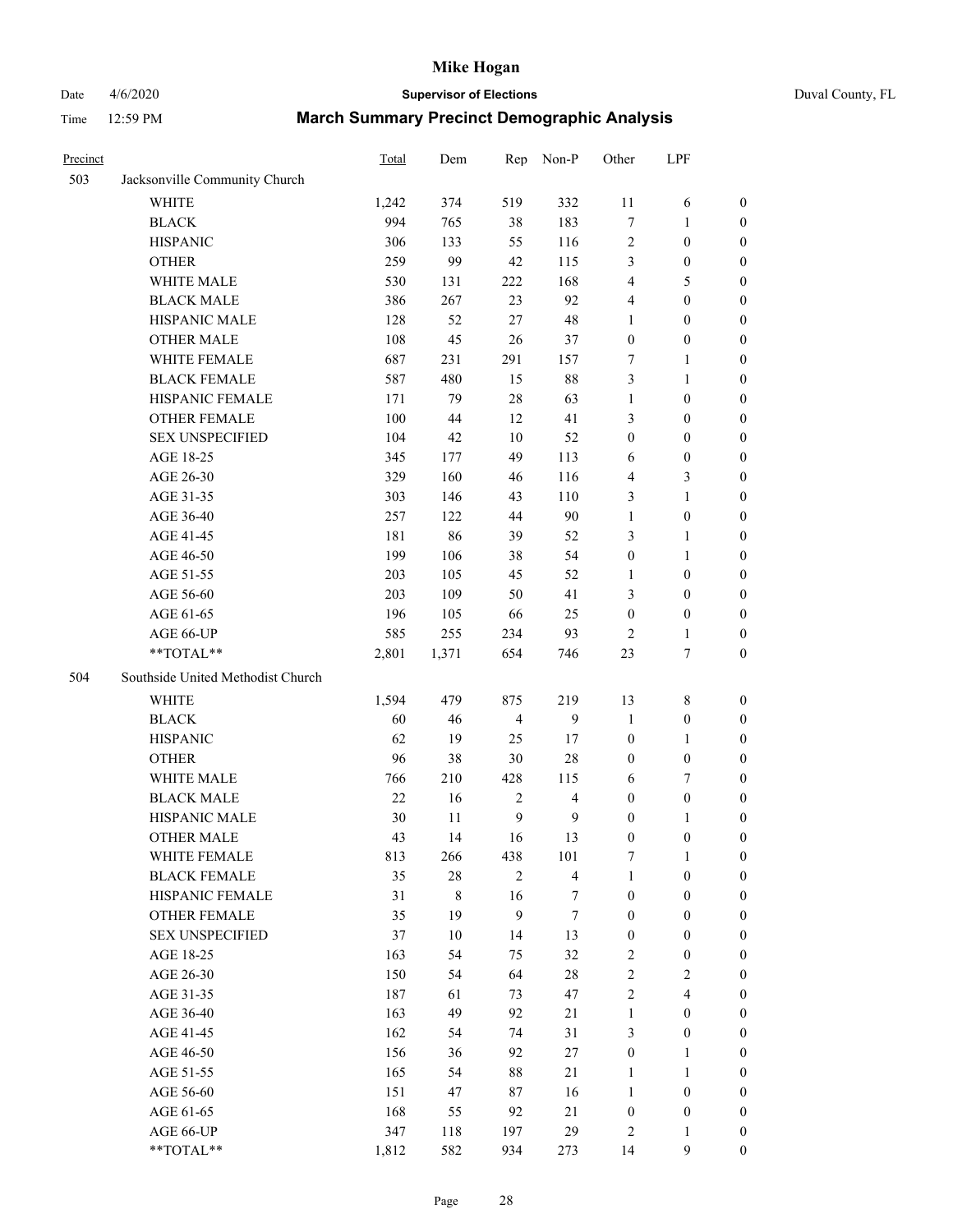#### Date 4/6/2020 **Supervisor of Elections** Duval County, FL

| Precinct |                                     | <b>Total</b> | Dem   | Rep              | Non-P            | Other            | LPF                     |                  |
|----------|-------------------------------------|--------------|-------|------------------|------------------|------------------|-------------------------|------------------|
| 505      | Saint Mark's Lutheran Church - ELCA |              |       |                  |                  |                  |                         |                  |
|          | <b>WHITE</b>                        | 2,186        | 554   | 1,328            | 289              | 7                | 8                       | 0                |
|          | <b>BLACK</b>                        | 20           | 10    | -1               | 8                | $\mathbf{1}$     | $\boldsymbol{0}$        | $\boldsymbol{0}$ |
|          | <b>HISPANIC</b>                     | 64           | 16    | 29               | 19               | $\boldsymbol{0}$ | $\boldsymbol{0}$        | 0                |
|          | <b>OTHER</b>                        | 120          | 43    | 37               | 38               | $\overline{c}$   | $\boldsymbol{0}$        | $\boldsymbol{0}$ |
|          | WHITE MALE                          | 1,016        | 219   | 640              | 147              | 3                | 7                       | 0                |
|          | <b>BLACK MALE</b>                   | 13           | 7     | $\mathbf{1}$     | $\overline{4}$   | 1                | $\boldsymbol{0}$        | $\boldsymbol{0}$ |
|          | HISPANIC MALE                       | 36           | 12    | 15               | $\boldsymbol{9}$ | $\boldsymbol{0}$ | $\boldsymbol{0}$        | $\boldsymbol{0}$ |
|          | <b>OTHER MALE</b>                   | 58           | 17    | $20\,$           | 20               | 1                | $\boldsymbol{0}$        | 0                |
|          | WHITE FEMALE                        | 1,144        | 329   | 674              | 136              | 4                | 1                       | 0                |
|          | <b>BLACK FEMALE</b>                 | 7            | 3     | $\boldsymbol{0}$ | $\overline{4}$   | $\boldsymbol{0}$ | $\boldsymbol{0}$        | 0                |
|          | HISPANIC FEMALE                     | 26           | 4     | 13               | 9                | $\boldsymbol{0}$ | $\boldsymbol{0}$        | 0                |
|          | OTHER FEMALE                        | 49           | 23    | 13               | 13               | $\boldsymbol{0}$ | $\boldsymbol{0}$        | 0                |
|          | <b>SEX UNSPECIFIED</b>              | 41           | 9     | 19               | 12               | 1                | $\boldsymbol{0}$        | $\boldsymbol{0}$ |
|          | AGE 18-25                           | 222          | 45    | 130              | 42               | 5                | $\boldsymbol{0}$        | $\boldsymbol{0}$ |
|          | AGE 26-30                           | 146          | 33    | $80\,$           | 31               | $\boldsymbol{0}$ | $\overline{2}$          | 0                |
|          | AGE 31-35                           | 220          | 64    | 117              | 38               | $\boldsymbol{0}$ | $\mathbf{1}$            | $\boldsymbol{0}$ |
|          | AGE 36-40                           | 238          | 65    | 115              | 56               | $\mathbf{1}$     | $\mathbf{1}$            | $\boldsymbol{0}$ |
|          | AGE 41-45                           | 182          | 33    | 96               | 48               | $\mathbf{1}$     | $\overline{\mathbf{4}}$ | $\boldsymbol{0}$ |
|          | AGE 46-50                           | 214          | 58    | 124              | 32               | $\boldsymbol{0}$ | $\boldsymbol{0}$        | 0                |
|          | AGE 51-55                           | 208          | 45    | 135              | 27               | 1                | $\boldsymbol{0}$        | 0                |
|          | AGE 56-60                           | 215          | 36    | 150              | 28               | $\mathbf{1}$     | $\boldsymbol{0}$        | 0                |
|          | AGE 61-65                           | 188          | 52    | 121              | 14               | $\mathbf{1}$     | $\boldsymbol{0}$        | 0                |
|          | AGE 66-UP                           | 557          | 192   | 327              | 38               | $\boldsymbol{0}$ | $\boldsymbol{0}$        | 0                |
|          | **TOTAL**                           | 2,390        | 623   | 1,395            | 354              | 10               | $\,$ 8 $\,$             | $\boldsymbol{0}$ |
| 506      | St. John the Divine Greek Orthodox  |              |       |                  |                  |                  |                         |                  |
|          | WHITE                               | 2,105        | 649   | 942              | 488              | 20               | 6                       | $\boldsymbol{0}$ |
|          | <b>BLACK</b>                        | 1,254        | 1,018 | 44               | 182              | 7                | $\mathfrak{Z}$          | $\boldsymbol{0}$ |
|          | <b>HISPANIC</b>                     | 268          | 120   | 51               | 96               | $\mathbf{1}$     | $\boldsymbol{0}$        | 0                |
|          | <b>OTHER</b>                        | 379          | 126   | 81               | 169              | $\overline{c}$   | $\mathbf{1}$            | $\overline{0}$   |
|          | WHITE MALE                          | 967          | 258   | 464              | 233              | 7                | $\mathfrak s$           | 0                |
|          | <b>BLACK MALE</b>                   | 489          | 364   | 20               | 98               | 4                | $\mathfrak{Z}$          | 0                |
|          | HISPANIC MALE                       | 134          | 61    | 30               | 43               | $\boldsymbol{0}$ | $\boldsymbol{0}$        | 0                |
|          | <b>OTHER MALE</b>                   | 124          | 34    | 31               | 56               | 2                | 1                       | 0                |
|          | WHITE FEMALE                        | 1,110        | 383   | 466              | 248              | 12               | $\mathbf{1}$            | $\overline{0}$   |
|          | <b>BLACK FEMALE</b>                 | 744          | 639   | 23               | 79               | 3                | $\boldsymbol{0}$        | $\boldsymbol{0}$ |
|          | HISPANIC FEMALE                     | 125          | 56    | 19               | 49               | $\mathbf{1}$     | $\boldsymbol{0}$        | $\overline{0}$   |
|          | <b>OTHER FEMALE</b>                 | 171          | 66    | $44\,$           | 61               | $\boldsymbol{0}$ | $\boldsymbol{0}$        | $\overline{0}$   |
|          | <b>SEX UNSPECIFIED</b>              | 142          | 52    | 21               | 68               | $\mathbf{1}$     | $\boldsymbol{0}$        | 0                |
|          | AGE 18-25                           | 446          | 203   | 73               | 159              | $10\,$           | $\mathbf{1}$            | 0                |
|          | AGE 26-30                           | 483          | 214   | 79               | 177              | $\,$ $\,$        | $\sqrt{5}$              | 0                |
|          | AGE 31-35                           | 388          | 189   | 89               | 107              | $\sqrt{2}$       | $\mathbf{1}$            | 0                |
|          | AGE 36-40                           | 366          | 172   | 83               | 110              | $\boldsymbol{0}$ | $\mathbf{1}$            | 0                |
|          | AGE 41-45                           | 316          | 157   | 90               | 65               | $\sqrt{2}$       | $\sqrt{2}$              | 0                |
|          | AGE 46-50                           | 322          | 135   | 109              | 76               | $\sqrt{2}$       | $\boldsymbol{0}$        | 0                |
|          | AGE 51-55                           | 356          | 146   | 127              | 83               | $\boldsymbol{0}$ | $\boldsymbol{0}$        | $\boldsymbol{0}$ |
|          | AGE 56-60                           | 348          | 177   | 117              | 52               | $\sqrt{2}$       | $\boldsymbol{0}$        | $\boldsymbol{0}$ |
|          | AGE 61-65                           | 341          | 200   | 106              | 35               | $\boldsymbol{0}$ | $\boldsymbol{0}$        | $\boldsymbol{0}$ |
|          | AGE 66-UP                           | 640          | 320   | 245              | 71               | $\overline{4}$   | $\boldsymbol{0}$        | 0                |
|          | **TOTAL**                           | 4,006        | 1,913 | 1,118            | 935              | 30               | 10                      | $\boldsymbol{0}$ |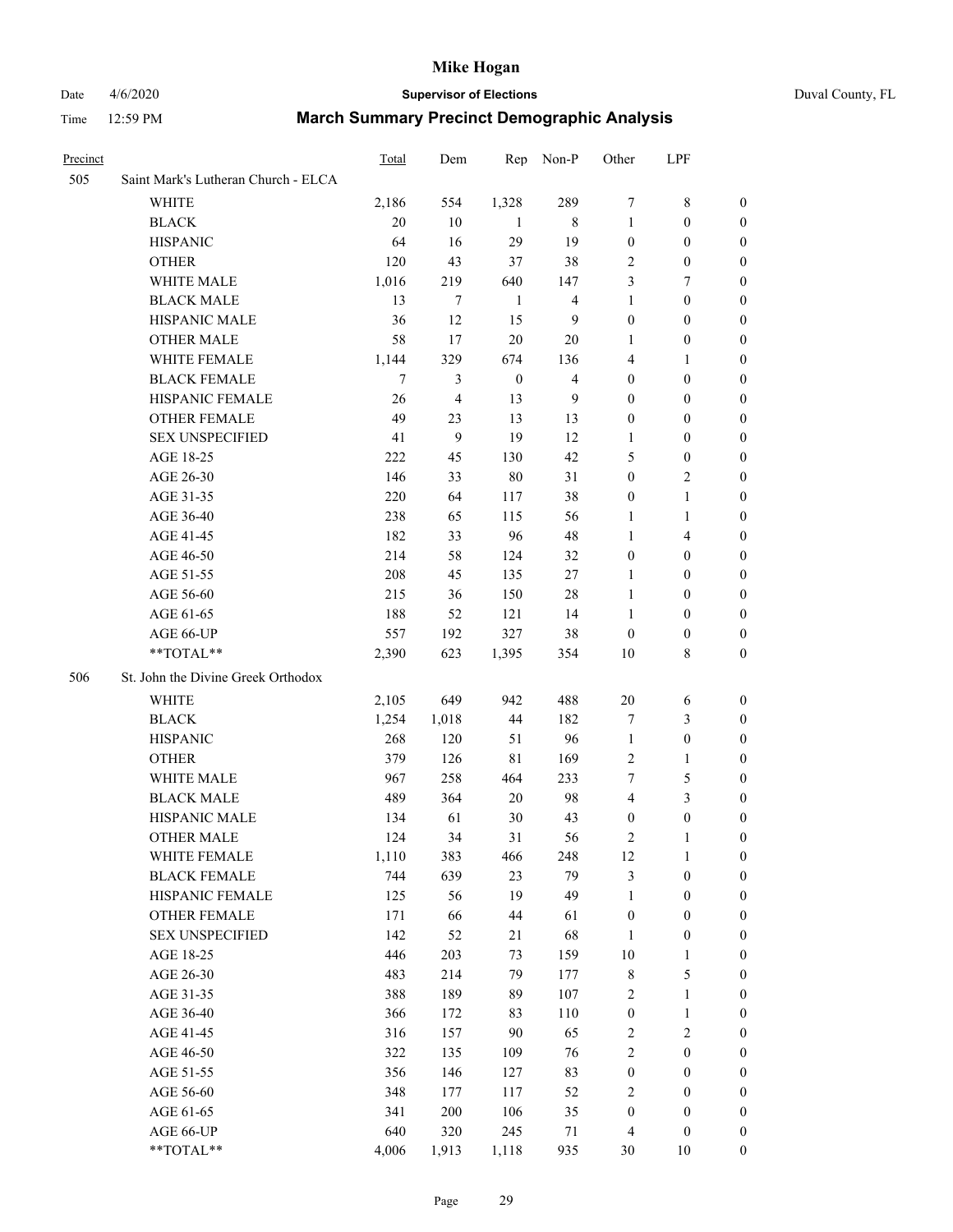## Date 4/6/2020 **Supervisor of Elections** Duval County, FL

| Precinct |                                 | Total | Dem    | Rep            | Non-P          | Other            | LPF              |                  |
|----------|---------------------------------|-------|--------|----------------|----------------|------------------|------------------|------------------|
| 507      | Hendricks Avenue Baptist Church |       |        |                |                |                  |                  |                  |
|          | <b>WHITE</b>                    | 939   | 274    | 471            | 182            | $\overline{4}$   | $\,$ 8 $\,$      | $\boldsymbol{0}$ |
|          | <b>BLACK</b>                    | 737   | 621    | 27             | 85             | 3                | $\mathbf{1}$     | $\boldsymbol{0}$ |
|          | <b>HISPANIC</b>                 | 68    | 33     | 8              | 27             | $\boldsymbol{0}$ | $\boldsymbol{0}$ | $\boldsymbol{0}$ |
|          | <b>OTHER</b>                    | 128   | 42     | 29             | 54             | 3                | $\boldsymbol{0}$ | $\boldsymbol{0}$ |
|          | WHITE MALE                      | 419   | 91     | 235            | 89             | 2                | $\overline{2}$   | $\boldsymbol{0}$ |
|          | <b>BLACK MALE</b>               | 313   | 251    | 17             | 43             | $\mathbf{1}$     | $\mathbf{1}$     | $\boldsymbol{0}$ |
|          | HISPANIC MALE                   | 36    | 13     | $\mathfrak s$  | $18\,$         | $\boldsymbol{0}$ | $\boldsymbol{0}$ | $\boldsymbol{0}$ |
|          | <b>OTHER MALE</b>               | 45    | 15     | 15             | 15             | $\boldsymbol{0}$ | $\boldsymbol{0}$ | $\boldsymbol{0}$ |
|          | WHITE FEMALE                    | 510   | 179    | 234            | 89             | 2                | 6                | $\boldsymbol{0}$ |
|          | <b>BLACK FEMALE</b>             | 410   | 360    | 10             | 39             | $\mathbf{1}$     | $\boldsymbol{0}$ | 0                |
|          | HISPANIC FEMALE                 | 30    | $18\,$ | $\mathfrak{Z}$ | $\overline{9}$ | $\boldsymbol{0}$ | $\boldsymbol{0}$ | $\boldsymbol{0}$ |
|          | <b>OTHER FEMALE</b>             | 61    | 24     | 9              | 25             | 3                | $\boldsymbol{0}$ | $\boldsymbol{0}$ |
|          | <b>SEX UNSPECIFIED</b>          | 48    | 19     | $\tau$         | 21             | $\mathbf{1}$     | $\boldsymbol{0}$ | $\boldsymbol{0}$ |
|          | AGE 18-25                       | 168   | 88     | 37             | 41             | $\mathbf{1}$     | $\mathbf{1}$     | $\boldsymbol{0}$ |
|          | AGE 26-30                       | 196   | 105    | 41             | 48             | $\mathbf{1}$     | $\mathbf{1}$     | $\boldsymbol{0}$ |
|          | AGE 31-35                       | 194   | 84     | 51             | 56             | $\overline{c}$   | $\mathbf{1}$     | $\boldsymbol{0}$ |
|          | AGE 36-40                       | 161   | 85     | 36             | 37             | $\mathbf{1}$     | $\sqrt{2}$       | $\boldsymbol{0}$ |
|          | AGE 41-45                       | 127   | 61     | 24             | 40             | $\boldsymbol{0}$ | $\overline{2}$   | $\boldsymbol{0}$ |
|          | AGE 46-50                       | 141   | 60     | 58             | 20             | 3                | $\boldsymbol{0}$ | $\boldsymbol{0}$ |
|          | AGE 51-55                       | 151   | 69     | 51             | 30             | $\mathbf{1}$     | $\boldsymbol{0}$ | 0                |
|          | AGE 56-60                       | 209   | 115    | 65             | $28\,$         | $\boldsymbol{0}$ | 1                | $\boldsymbol{0}$ |
|          | AGE 61-65                       | 158   | 84     | 52             | 21             | $\boldsymbol{0}$ | $\mathbf{1}$     | $\boldsymbol{0}$ |
|          | AGE 66-UP                       | 367   | 219    | 120            | $27\,$         | 1                | $\boldsymbol{0}$ | $\boldsymbol{0}$ |
|          | **TOTAL**                       | 1,872 | 970    | 535            | 348            | 10               | 9                | $\boldsymbol{0}$ |
| 508      | San Jose Church of Christ       |       |        |                |                |                  |                  |                  |
|          | WHITE                           | 4,074 | 1,246  | 2,068          | 705            | 32               | 23               | $\boldsymbol{0}$ |
|          | <b>BLACK</b>                    | 231   | 160    | 9              | 61             | $\mathbf{1}$     | $\boldsymbol{0}$ | $\boldsymbol{0}$ |
|          | <b>HISPANIC</b>                 | 267   | 102    | 75             | 85             | 4                | $\mathbf{1}$     | $\boldsymbol{0}$ |
|          | <b>OTHER</b>                    | 313   | 94     | 101            | 114            | $\overline{4}$   | $\boldsymbol{0}$ | $\overline{0}$   |
|          | WHITE MALE                      | 1,888 | 520    | 988            | 345            | $20\,$           | 15               | $\boldsymbol{0}$ |
|          | <b>BLACK MALE</b>               | 111   | 74     | $\sqrt{5}$     | 31             | $\mathbf{1}$     | $\boldsymbol{0}$ | $\boldsymbol{0}$ |
|          | HISPANIC MALE                   | 122   | 46     | 40             | 34             | $\mathbf{1}$     | 1                | 0                |
|          | <b>OTHER MALE</b>               | 120   | 29     | 46             | 43             | $\sqrt{2}$       | $\boldsymbol{0}$ | $\boldsymbol{0}$ |
|          | WHITE FEMALE                    | 2,154 | 718    | 1,067          | 350            | 12               | 7                | $\boldsymbol{0}$ |
|          | <b>BLACK FEMALE</b>             | 119   | 86     | $\overline{4}$ | 29             | $\boldsymbol{0}$ | $\boldsymbol{0}$ | $\boldsymbol{0}$ |
|          | HISPANIC FEMALE                 | 139   | 56     | 32             | 48             | 3                | $\boldsymbol{0}$ | $\overline{0}$   |
|          | <b>OTHER FEMALE</b>             | 141   | 55     | 42             | 42             | $\overline{c}$   | $\boldsymbol{0}$ | 0                |
|          | <b>SEX UNSPECIFIED</b>          | 91    | $18\,$ | 29             | 43             | $\boldsymbol{0}$ | $\mathbf{1}$     | 0                |
|          | AGE 18-25                       | 412   | 121    | 149            | 132            | $\,$ 8 $\,$      | $\sqrt{2}$       | 0                |
|          | AGE 26-30                       | 415   | 130    | 160            | 114            | 4                | $\boldsymbol{7}$ | 0                |
|          | AGE 31-35                       | 478   | 155    | 184            | 131            | 6                | $\boldsymbol{2}$ | 0                |
|          | AGE 36-40                       | 345   | 119    | 134            | 85             | 3                | $\overline{4}$   | 0                |
|          | AGE 41-45                       | 324   | 106    | 128            | 79             | 9                | $\overline{c}$   | 0                |
|          | AGE 46-50                       | 383   | 123    | 163            | 95             | $\boldsymbol{0}$ | $\boldsymbol{2}$ | $\boldsymbol{0}$ |
|          | AGE 51-55                       | 376   | $87\,$ | 215            | 72             | $\boldsymbol{0}$ | $\sqrt{2}$       | $\boldsymbol{0}$ |
|          | AGE 56-60                       | 441   | 137    | 227            | $70\,$         | 6                | $\mathbf{1}$     | $\boldsymbol{0}$ |
|          | AGE 61-65                       | 472   | 153    | 249            | 65             | 4                | $\mathbf{1}$     | $\boldsymbol{0}$ |
|          | AGE 66-UP                       | 1,239 | 471    | 644            | 122            | $\mathbf{1}$     | $\mathbf{1}$     | $\boldsymbol{0}$ |
|          | **TOTAL**                       | 4,885 | 1,602  | 2,253          | 965            | 41               | 24               | $\boldsymbol{0}$ |
|          |                                 |       |        |                |                |                  |                  |                  |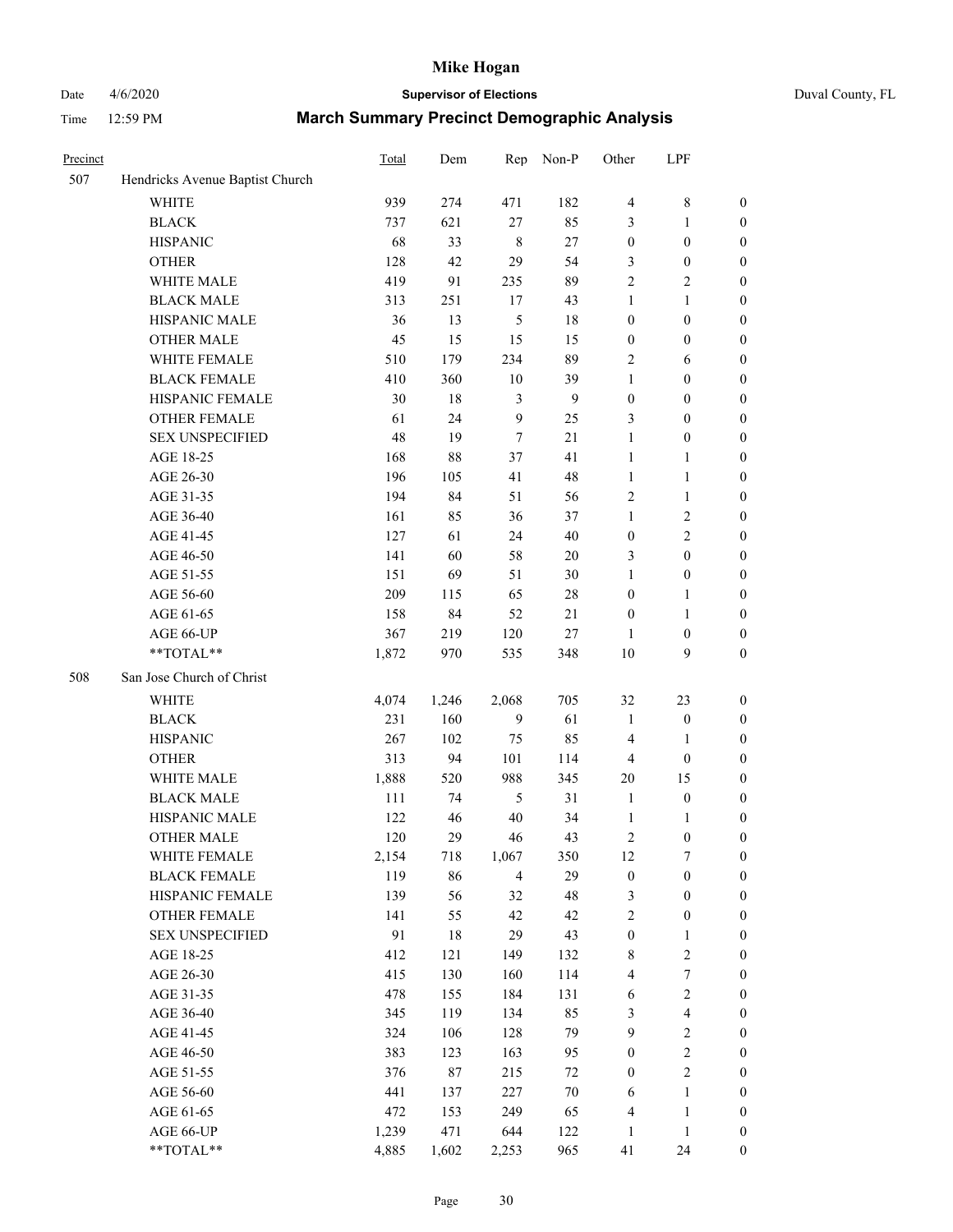Date 4/6/2020 **Supervisor of Elections** Duval County, FL

| Precinct |                           | Total  | Dem    | Rep          | Non-P  | Other            | LPF              |                  |
|----------|---------------------------|--------|--------|--------------|--------|------------------|------------------|------------------|
| 509      | Christ the Messiah Church |        |        |              |        |                  |                  |                  |
|          | <b>WHITE</b>              | 3,395  | 945    | 1,913        | 504    | $21\,$           | 12               | 0                |
|          | <b>BLACK</b>              | 350    | 256    | 19           | 74     | $\mathbf{1}$     | $\boldsymbol{0}$ | 0                |
|          | <b>HISPANIC</b>           | 211    | 78     | 69           | 62     | 2                | $\boldsymbol{0}$ | $\boldsymbol{0}$ |
|          | <b>OTHER</b>              | 278    | $88\,$ | 93           | 96     | $\mathbf{1}$     | $\boldsymbol{0}$ | $\boldsymbol{0}$ |
|          | WHITE MALE                | 1,569  | 374    | 909          | 271    | 9                | 6                | $\boldsymbol{0}$ |
|          | <b>BLACK MALE</b>         | 154    | 103    | 10           | 41     | $\boldsymbol{0}$ | $\boldsymbol{0}$ | $\boldsymbol{0}$ |
|          | HISPANIC MALE             | 93     | 34     | 34           | 25     | $\boldsymbol{0}$ | $\boldsymbol{0}$ | $\boldsymbol{0}$ |
|          | <b>OTHER MALE</b>         | 115    | 32     | 48           | 35     | $\boldsymbol{0}$ | $\boldsymbol{0}$ | $\boldsymbol{0}$ |
|          | WHITE FEMALE              | 1,796  | 565    | 991          | 224    | 12               | $\overline{4}$   | $\boldsymbol{0}$ |
|          | <b>BLACK FEMALE</b>       | 191    | 151    | $\mathbf{9}$ | $30\,$ | $\mathbf{1}$     | $\boldsymbol{0}$ | $\boldsymbol{0}$ |
|          | HISPANIC FEMALE           | 114    | 43     | 34           | 35     | 2                | $\boldsymbol{0}$ | $\boldsymbol{0}$ |
|          | OTHER FEMALE              | 125    | 49     | 39           | 36     | $\mathbf{1}$     | $\boldsymbol{0}$ | $\boldsymbol{0}$ |
|          | <b>SEX UNSPECIFIED</b>    | $77\,$ | 16     | 20           | 39     | $\boldsymbol{0}$ | $\sqrt{2}$       | $\boldsymbol{0}$ |
|          | AGE 18-25                 | 388    | 127    | 152          | 104    | 4                | $\mathbf{1}$     | $\boldsymbol{0}$ |
|          | AGE 26-30                 | 334    | 96     | 141          | 89     | 6                | $\sqrt{2}$       | $\boldsymbol{0}$ |
|          | AGE 31-35                 | 327    | 113    | 124          | $88\,$ | $\mathbf{1}$     | $\mathbf{1}$     | $\boldsymbol{0}$ |
|          | AGE 36-40                 | 294    | 90     | 113          | 84     | 4                | 3                | $\boldsymbol{0}$ |
|          | AGE 41-45                 | 265    | 99     | 100          | 63     | $\overline{c}$   | $\mathbf{1}$     | $\boldsymbol{0}$ |
|          | AGE 46-50                 | 314    | 112    | 137          | 63     | $\overline{2}$   | $\boldsymbol{0}$ | $\boldsymbol{0}$ |
|          | AGE 51-55                 | 351    | 102    | 188          | 59     | $\boldsymbol{0}$ | $\sqrt{2}$       | 0                |
|          | AGE 56-60                 | 333    | 100    | 188          | 44     | $\boldsymbol{0}$ | $\mathbf{1}$     | 0                |
|          | AGE 61-65                 | 395    | 136    | 216          | 43     | $\boldsymbol{0}$ | $\boldsymbol{0}$ | $\boldsymbol{0}$ |
|          | AGE 66-UP                 | 1,233  | 392    | 735          | 99     | 6                | 1                | $\boldsymbol{0}$ |
|          | **TOTAL**                 | 4,234  | 1,367  | 2,094        | 736    | 25               | 12               | $\boldsymbol{0}$ |
| 510      | Wayman Chapel AME Church  |        |        |              |        |                  |                  |                  |
|          | <b>WHITE</b>              | 2,682  | 706    | 1,450        | 495    | 16               | 15               | $\boldsymbol{0}$ |
|          | <b>BLACK</b>              | 388    | 304    | 15           | 68     | $\boldsymbol{0}$ | $\mathbf{1}$     | $\boldsymbol{0}$ |
|          | <b>HISPANIC</b>           | 204    | 84     | 45           | 73     | $\mathbf{1}$     | $\mathbf{1}$     | $\boldsymbol{0}$ |
|          | <b>OTHER</b>              | 222    | 58     | 69           | 95     | $\boldsymbol{0}$ | $\boldsymbol{0}$ | $\boldsymbol{0}$ |
|          | WHITE MALE                | 1,248  | 283    | 699          | 248    | $10\,$           | $\,$ 8 $\,$      | $\boldsymbol{0}$ |
|          | <b>BLACK MALE</b>         | 156    | 117    | $\tau$       | 32     | $\boldsymbol{0}$ | $\boldsymbol{0}$ | $\boldsymbol{0}$ |
|          | HISPANIC MALE             | 102    | $40\,$ | $26\,$       | 34     | 1                | 1                | 0                |
|          | <b>OTHER MALE</b>         | 86     | $20\,$ | 32           | 34     | $\boldsymbol{0}$ | $\boldsymbol{0}$ | $\boldsymbol{0}$ |
|          | WHITE FEMALE              | 1,413  | 420    | 743          | 237    | 6                | 7                | 0                |
|          | <b>BLACK FEMALE</b>       | 228    | 183    | 8            | 36     | $\boldsymbol{0}$ | $\mathbf{1}$     | $\boldsymbol{0}$ |
|          | HISPANIC FEMALE           | 99     | 42     | 19           | 38     | $\boldsymbol{0}$ | $\boldsymbol{0}$ | $\overline{0}$   |
|          | <b>OTHER FEMALE</b>       | 95     | 25     | 31           | 39     | $\boldsymbol{0}$ | $\boldsymbol{0}$ | 0                |
|          | <b>SEX UNSPECIFIED</b>    | 69     | $22\,$ | 14           | 33     | $\boldsymbol{0}$ | $\boldsymbol{0}$ | 0                |
|          | AGE 18-25                 | 343    | 117    | 113          | 108    | 4                | $\mathbf{1}$     | 0                |
|          | AGE 26-30                 | 299    | 103    | 106          | 83     | 2                | $\mathfrak s$    | 0                |
|          | AGE 31-35                 | 296    | 115    | 102          | 76     | $\overline{c}$   | $\mathbf{1}$     | 0                |
|          | AGE 36-40                 | 248    | $70\,$ | $8\sqrt{1}$  | 92     | 4                | $\mathbf{1}$     | 0                |
|          | AGE 41-45                 | 213    | 67     | $71\,$       | 72     | $\mathbf{1}$     | $\sqrt{2}$       | 0                |
|          | AGE 46-50                 | 249    | 81     | 103          | 63     | $\boldsymbol{0}$ | $\sqrt{2}$       | 0                |
|          | AGE 51-55                 | 257    | 86     | 115          | 52     | $\mathbf{1}$     | 3                | 0                |
|          | AGE 56-60                 | 316    | 94     | 168          | 53     | $\boldsymbol{0}$ | 1                | 0                |
|          | AGE 61-65                 | 357    | 116    | 198          | 42     | 1                | $\boldsymbol{0}$ | 0                |
|          | AGE 66-UP                 | 918    | 303    | 522          | 90     | 2                | $\mathbf{1}$     | 0                |
|          | **TOTAL**                 | 3,496  | 1,152  | 1,579        | 731    | 17               | 17               | $\boldsymbol{0}$ |
|          |                           |        |        |              |        |                  |                  |                  |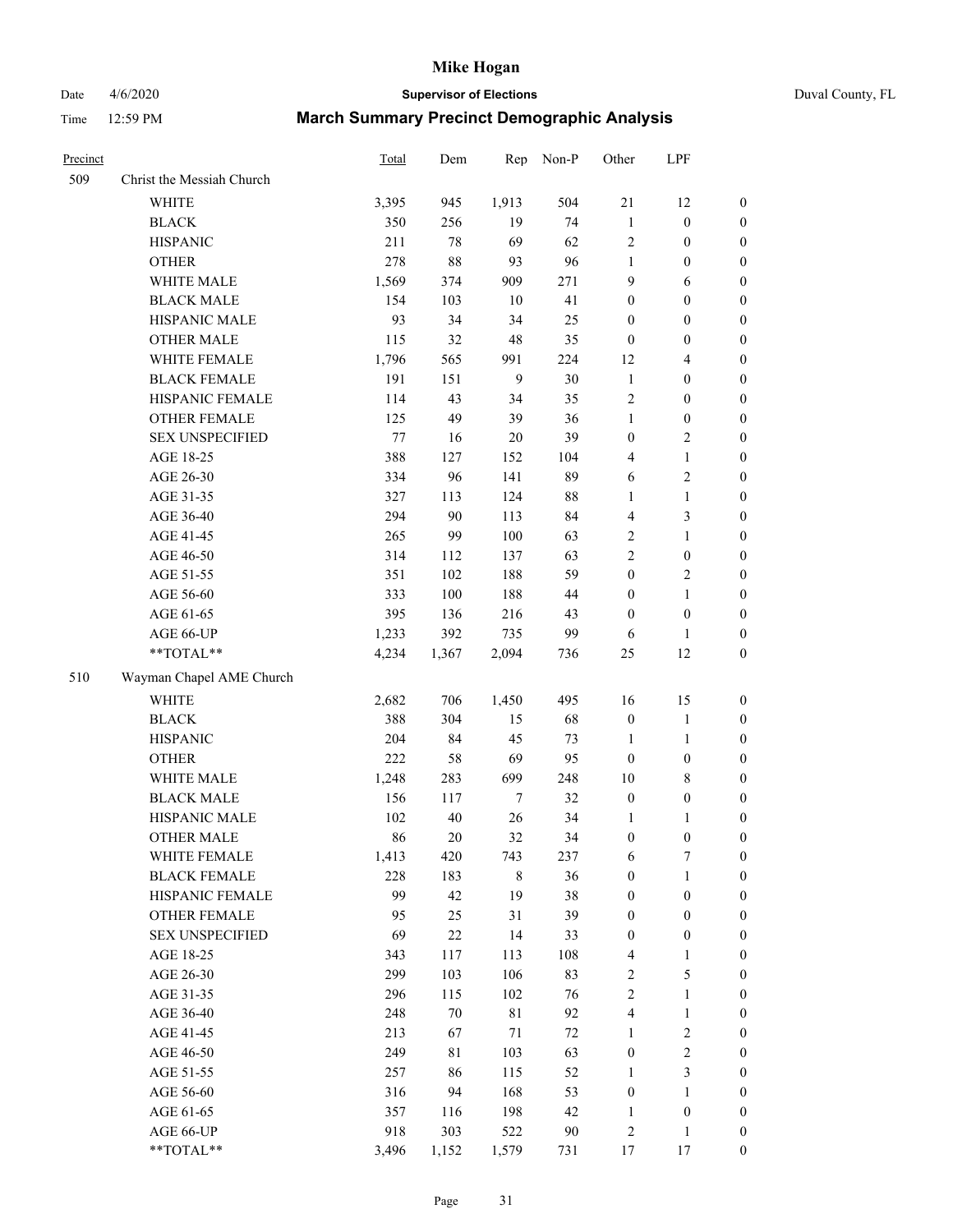# Date 4/6/2020 **Supervisor of Elections** Duval County, FL

| Precinct |                              | Total | Dem    | Rep   | Non-P | Other            | LPF              |                  |
|----------|------------------------------|-------|--------|-------|-------|------------------|------------------|------------------|
| 511      | Cuba Hunter Community Center |       |        |       |       |                  |                  |                  |
|          | <b>WHITE</b>                 | 1,839 | 569    | 852   | 397   | 16               | $\mathfrak s$    | 0                |
|          | <b>BLACK</b>                 | 764   | 611    | 34    | 116   | $\overline{c}$   | $\mathbf{1}$     | $\boldsymbol{0}$ |
|          | <b>HISPANIC</b>              | 251   | 118    | 41    | 90    | $\boldsymbol{0}$ | $\sqrt{2}$       | $\boldsymbol{0}$ |
|          | <b>OTHER</b>                 | 329   | 93     | 84    | 143   | 6                | $\mathfrak{Z}$   | $\boldsymbol{0}$ |
|          | WHITE MALE                   | 833   | 216    | 416   | 192   | 6                | $\mathfrak{Z}$   | $\boldsymbol{0}$ |
|          | <b>BLACK MALE</b>            | 321   | 242    | 19    | 59    | $\boldsymbol{0}$ | $\mathbf{1}$     | $\boldsymbol{0}$ |
|          | HISPANIC MALE                | 99    | $40\,$ | 22    | 35    | $\boldsymbol{0}$ | $\sqrt{2}$       | $\boldsymbol{0}$ |
|          | <b>OTHER MALE</b>            | 126   | 38     | 39    | 47    | $\mathbf{1}$     | $\mathbf{1}$     | $\boldsymbol{0}$ |
|          | WHITE FEMALE                 | 978   | 344    | 426   | 196   | $10\,$           | $\boldsymbol{2}$ | $\boldsymbol{0}$ |
|          | <b>BLACK FEMALE</b>          | 434   | 365    | 14    | 53    | $\sqrt{2}$       | $\boldsymbol{0}$ | $\boldsymbol{0}$ |
|          | HISPANIC FEMALE              | 138   | 72     | 18    | 48    | $\boldsymbol{0}$ | $\boldsymbol{0}$ | $\boldsymbol{0}$ |
|          | <b>OTHER FEMALE</b>          | 139   | 41     | 37    | 58    | 2                | $\mathbf{1}$     | $\boldsymbol{0}$ |
|          | <b>SEX UNSPECIFIED</b>       | 114   | 33     | 20    | 57    | 3                | $\mathbf{1}$     | $\boldsymbol{0}$ |
|          | AGE 18-25                    | 291   | 124    | 56    | 105   | 5                | $\mathbf{1}$     | $\boldsymbol{0}$ |
|          | AGE 26-30                    | 287   | 103    | 75    | 100   | 7                | $\sqrt{2}$       | $\boldsymbol{0}$ |
|          | AGE 31-35                    | 289   | 120    | 74    | 93    | $\mathbf{1}$     | $\mathbf{1}$     | $\boldsymbol{0}$ |
|          | AGE 36-40                    | 224   | 94     | 65    | 62    | $\boldsymbol{0}$ | $\mathfrak{Z}$   | $\boldsymbol{0}$ |
|          | AGE 41-45                    | 234   | 91     | 65    | 73    | 4                | $\mathbf{1}$     | $\boldsymbol{0}$ |
|          | AGE 46-50                    | 237   | 98     | 72    | 64    | $\mathbf{1}$     | $\sqrt{2}$       | $\boldsymbol{0}$ |
|          | AGE 51-55                    | 250   | 108    | 76    | 64    | $\mathbf{1}$     | $\mathbf{1}$     | $\boldsymbol{0}$ |
|          | AGE 56-60                    | 333   | 152    | 123   | 57    | $\mathbf{1}$     | $\boldsymbol{0}$ | 0                |
|          | AGE 61-65                    | 310   | 132    | 123   | 53    | 2                | $\boldsymbol{0}$ | $\boldsymbol{0}$ |
|          | AGE 66-UP                    | 728   | 369    | 282   | 75    | $\boldsymbol{2}$ | $\boldsymbol{0}$ | $\boldsymbol{0}$ |
|          | **TOTAL**                    | 3,183 | 1,391  | 1,011 | 746   | 24               | 11               | $\boldsymbol{0}$ |
| 512      | Community Hospice of NE FL   |       |        |       |       |                  |                  |                  |
|          | <b>WHITE</b>                 | 2,929 | 790    | 1,413 | 687   | $28\,$           | 11               | $\boldsymbol{0}$ |
|          | <b>BLACK</b>                 | 1,113 | 855    | 34    | 217   | 7                | $\boldsymbol{0}$ | $\boldsymbol{0}$ |
|          | <b>HISPANIC</b>              | 484   | 206    | 93    | 183   | $\mathbf{1}$     | $\mathbf{1}$     | $\boldsymbol{0}$ |
|          | <b>OTHER</b>                 | 529   | 181    | 129   | 212   | 6                | $\mathbf{1}$     | $\boldsymbol{0}$ |
|          | WHITE MALE                   | 1,292 | 296    | 634   | 336   | 16               | $10\,$           | $\boldsymbol{0}$ |
|          | <b>BLACK MALE</b>            | 414   | 293    | 14    | 104   | 3                | $\boldsymbol{0}$ | $\boldsymbol{0}$ |
|          | HISPANIC MALE                | 198   | $78\,$ | 40    | 78    | $\mathbf{1}$     | 1                | 0                |
|          | <b>OTHER MALE</b>            | 200   | 66     | 54    | 77    | 3                | $\boldsymbol{0}$ | $\boldsymbol{0}$ |
|          | WHITE FEMALE                 | 1,604 | 481    | 769   | 341   | 12               | 1                | 0                |
|          | <b>BLACK FEMALE</b>          | 683   | 551    | 20    | 108   | 4                | $\boldsymbol{0}$ | $\boldsymbol{0}$ |
|          | HISPANIC FEMALE              | 276   | 125    | 48    | 103   | $\boldsymbol{0}$ | $\boldsymbol{0}$ | $\overline{0}$   |
|          | <b>OTHER FEMALE</b>          | 248   | 96     | 63    | 86    | 2                | $\mathbf{1}$     | $\overline{0}$   |
|          | <b>SEX UNSPECIFIED</b>       | 140   | 46     | 27    | 66    | $\mathbf{1}$     | $\boldsymbol{0}$ | 0                |
|          | AGE 18-25                    | 560   | 227    | 120   | 202   | 7                | $\overline{4}$   | 0                |
|          | AGE 26-30                    | 589   | 242    | 134   | 202   | 8                | $\mathfrak{Z}$   | 0                |
|          | AGE 31-35                    | 484   | 230    | 109   | 143   | $\overline{c}$   | $\boldsymbol{0}$ | 0                |
|          | AGE 36-40                    | 472   | 189    | 121   | 158   | 4                | $\boldsymbol{0}$ | 0                |
|          | AGE 41-45                    | 365   | 150    | 97    | 115   | 2                | $\mathbf{1}$     | 0                |
|          | AGE 46-50                    | 379   | 154    | 123   | 100   | $\mathbf{1}$     | $\mathbf{1}$     | 0                |
|          | AGE 51-55                    | 367   | 139    | 137   | 86    | 4                | $\mathbf{1}$     | 0                |
|          | AGE 56-60                    | 448   | 167    | 193   | 82    | 5                | $\mathbf{1}$     | 0                |
|          | AGE 61-65                    | 437   | 193    | 164   | 76    | 4                | $\boldsymbol{0}$ | $\overline{0}$   |
|          | AGE 66-UP                    | 954   | 341    | 471   | 135   | 5                | $\overline{2}$   | 0                |
|          | **TOTAL**                    | 5,055 | 2,032  | 1,669 | 1,299 | 42               | 13               | $\boldsymbol{0}$ |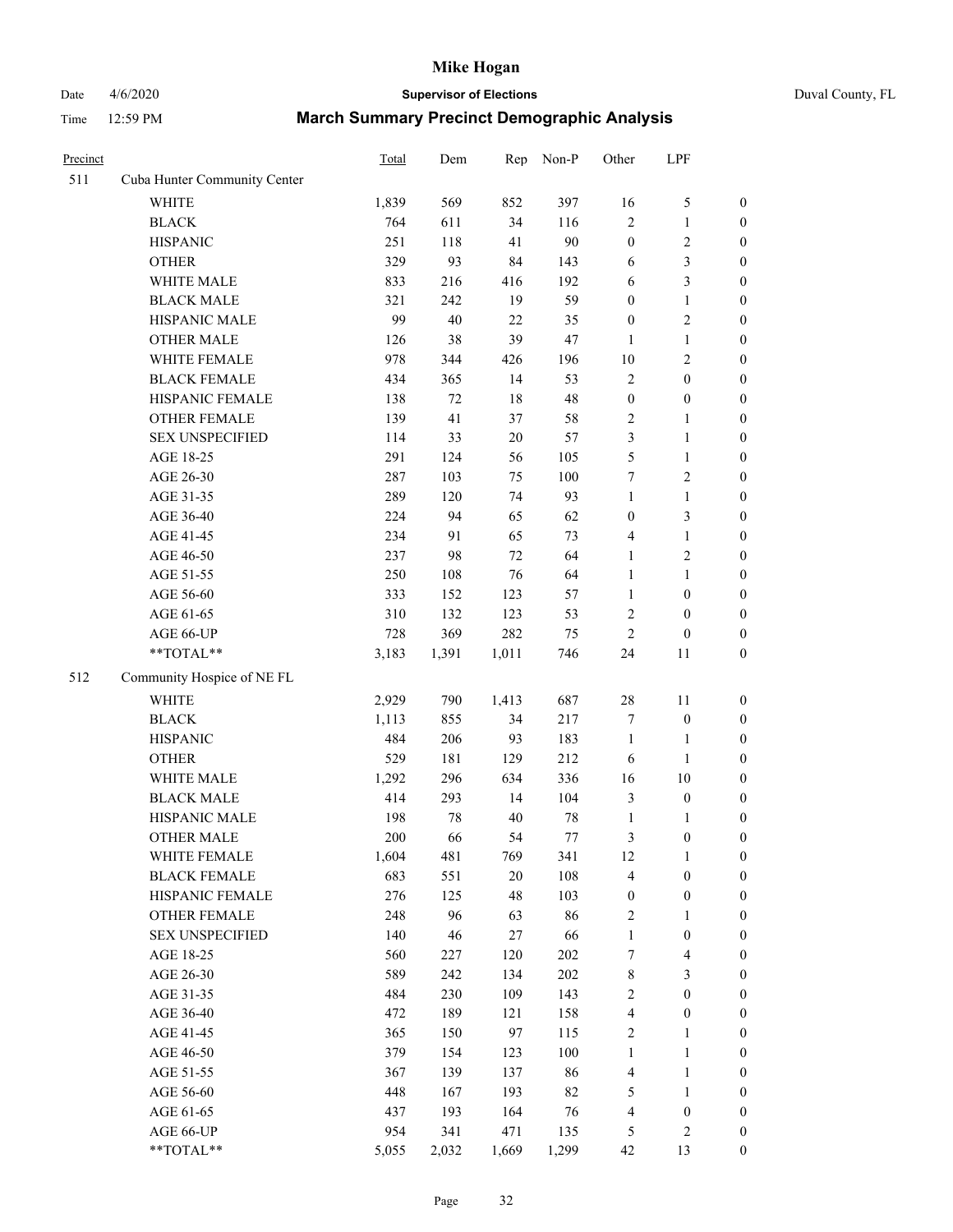# Date 4/6/2020 **Supervisor of Elections** Duval County, FL

| Precinct |                          | Total | Dem          | Rep            | Non-P  | Other            | LPF              |                  |
|----------|--------------------------|-------|--------------|----------------|--------|------------------|------------------|------------------|
| 513      | Englewood Baptist Church |       |              |                |        |                  |                  |                  |
|          | <b>WHITE</b>             | 1,466 | 403          | 730            | 324    | 5                | $\overline{4}$   | 0                |
|          | <b>BLACK</b>             | 546   | 419          | 27             | 96     | 3                | 1                | 0                |
|          | <b>HISPANIC</b>          | 223   | 94           | 57             | $71\,$ | $\mathbf{1}$     | $\boldsymbol{0}$ | $\boldsymbol{0}$ |
|          | <b>OTHER</b>             | 316   | 77           | 85             | 153    | $\mathbf{1}$     | $\boldsymbol{0}$ | $\boldsymbol{0}$ |
|          | WHITE MALE               | 679   | 168          | 350            | 157    | 2                | $\sqrt{2}$       | $\boldsymbol{0}$ |
|          | <b>BLACK MALE</b>        | 261   | 190          | 18             | 50     | $\overline{c}$   | $\mathbf{1}$     | $\boldsymbol{0}$ |
|          | HISPANIC MALE            | 107   | 38           | 34             | 34     | $\mathbf{1}$     | $\boldsymbol{0}$ | $\boldsymbol{0}$ |
|          | <b>OTHER MALE</b>        | 129   | 31           | 43             | 55     | $\boldsymbol{0}$ | $\boldsymbol{0}$ | $\boldsymbol{0}$ |
|          | WHITE FEMALE             | 760   | 229          | 369            | 157    | 3                | $\sqrt{2}$       | $\boldsymbol{0}$ |
|          | <b>BLACK FEMALE</b>      | 279   | 223          | $\mathbf{9}$   | 46     | $\mathbf{1}$     | $\boldsymbol{0}$ | $\boldsymbol{0}$ |
|          | HISPANIC FEMALE          | 106   | 51           | 21             | 34     | $\boldsymbol{0}$ | $\boldsymbol{0}$ | $\boldsymbol{0}$ |
|          | <b>OTHER FEMALE</b>      | 121   | 31           | 29             | 60     | 1                | $\boldsymbol{0}$ | $\boldsymbol{0}$ |
|          | <b>SEX UNSPECIFIED</b>   | 109   | 32           | 26             | 51     | $\boldsymbol{0}$ | $\boldsymbol{0}$ | $\boldsymbol{0}$ |
|          | AGE 18-25                | 237   | 109          | 49             | $78\,$ | $\mathbf{1}$     | $\boldsymbol{0}$ | $\boldsymbol{0}$ |
|          | AGE 26-30                | 217   | 78           | 49             | 87     | 2                | $\mathbf{1}$     | $\boldsymbol{0}$ |
|          | AGE 31-35                | 221   | $88\,$       | 65             | 63     | $\overline{c}$   | 3                | $\boldsymbol{0}$ |
|          | AGE 36-40                | 182   | 63           | 54             | 62     | 3                | $\boldsymbol{0}$ | $\boldsymbol{0}$ |
|          | AGE 41-45                | 192   | 63           | 64             | 65     | $\boldsymbol{0}$ | $\boldsymbol{0}$ | $\boldsymbol{0}$ |
|          | AGE 46-50                | 228   | $88\,$       | 70             | 67     | 2                | 1                | $\boldsymbol{0}$ |
|          | AGE 51-55                | 201   | $8\sqrt{1}$  | $70\,$         | 50     | $\boldsymbol{0}$ | $\boldsymbol{0}$ | $\boldsymbol{0}$ |
|          | AGE 56-60                | 238   | 89           | 92             | 57     | $\boldsymbol{0}$ | $\boldsymbol{0}$ | 0                |
|          | AGE 61-65                | 261   | 105          | 111            | 45     | $\boldsymbol{0}$ | $\boldsymbol{0}$ | $\boldsymbol{0}$ |
|          | AGE 66-UP                | 573   | 228          | 275            | $70\,$ | $\boldsymbol{0}$ | $\boldsymbol{0}$ | $\boldsymbol{0}$ |
|          | **TOTAL**                | 2,551 | 993          | 899            | 644    | $10\,$           | $\mathfrak s$    | $\boldsymbol{0}$ |
| 601      | Italian American Club    |       |              |                |        |                  |                  |                  |
|          | <b>WHITE</b>             | 3,034 | 579          | 1,954          | 470    | 18               | 13               | $\boldsymbol{0}$ |
|          | <b>BLACK</b>             | 131   | 93           | 15             | 23     | $\boldsymbol{0}$ | $\boldsymbol{0}$ | $\boldsymbol{0}$ |
|          | <b>HISPANIC</b>          | 115   | 32           | 50             | 29     | 4                | $\boldsymbol{0}$ | $\boldsymbol{0}$ |
|          | <b>OTHER</b>             | 202   | 46           | 101            | 54     | $\boldsymbol{0}$ | 1                | $\boldsymbol{0}$ |
|          | WHITE MALE               | 1,467 | 238          | 959            | 250    | $10\,$           | 10               | $\boldsymbol{0}$ |
|          | <b>BLACK MALE</b>        | 59    | 37           | $10\,$         | 12     | $\boldsymbol{0}$ | $\boldsymbol{0}$ | $\boldsymbol{0}$ |
|          | HISPANIC MALE            | 56    | 15           | 25             | 14     | 2                | $\boldsymbol{0}$ | 0                |
|          | <b>OTHER MALE</b>        | 82    | 18           | 43             | $20\,$ | $\boldsymbol{0}$ | $\mathbf{1}$     | $\boldsymbol{0}$ |
|          | WHITE FEMALE             | 1,537 | 336          | 977            | 213    | 8                | 3                | 0                |
|          | <b>BLACK FEMALE</b>      | 71    | 56           | $\overline{4}$ | 11     | $\boldsymbol{0}$ | $\boldsymbol{0}$ | $\boldsymbol{0}$ |
|          | HISPANIC FEMALE          | 55    | 14           | 25             | 14     | 2                | $\boldsymbol{0}$ | $\overline{0}$   |
|          | OTHER FEMALE             | 98    | $27\,$       | 48             | 23     | $\boldsymbol{0}$ | $\boldsymbol{0}$ | $\overline{0}$   |
|          | <b>SEX UNSPECIFIED</b>   | 57    | $\mathbf{9}$ | 29             | 19     | $\boldsymbol{0}$ | $\boldsymbol{0}$ | 0                |
|          | AGE 18-25                | 335   | 65           | 186            | 76     | 6                | $\sqrt{2}$       | 0                |
|          | AGE 26-30                | 198   | $30\,$       | 112            | 54     | $\mathbf{1}$     | $\mathbf{1}$     | 0                |
|          | AGE 31-35                | 220   | 59           | 105            | 54     | $\boldsymbol{0}$ | $\sqrt{2}$       | 0                |
|          | AGE 36-40                | 238   | 51           | 123            | 60     | 3                | $\mathbf{1}$     | 0                |
|          | AGE 41-45                | 201   | 43           | 113            | 43     | $\mathbf{1}$     | $\mathbf{1}$     | 0                |
|          | AGE 46-50                | 243   | 43           | 143            | 51     | 3                | $\mathfrak z$    | 0                |
|          | AGE 51-55                | 310   | 55           | 201            | 49     | 3                | $\sqrt{2}$       | 0                |
|          | AGE 56-60                | 372   | 61           | 255            | 53     | 3                | $\boldsymbol{0}$ | $\boldsymbol{0}$ |
|          | AGE 61-65                | 356   | 79           | 241            | 35     | $\boldsymbol{0}$ | 1                | $\boldsymbol{0}$ |
|          | AGE 66-UP                | 1,009 | 264          | 641            | 101    | 2                | $\mathbf{1}$     | 0                |
|          | **TOTAL**                | 3,482 | 750          | 2,120          | 576    | $22\,$           | 14               | $\boldsymbol{0}$ |
|          |                          |       |              |                |        |                  |                  |                  |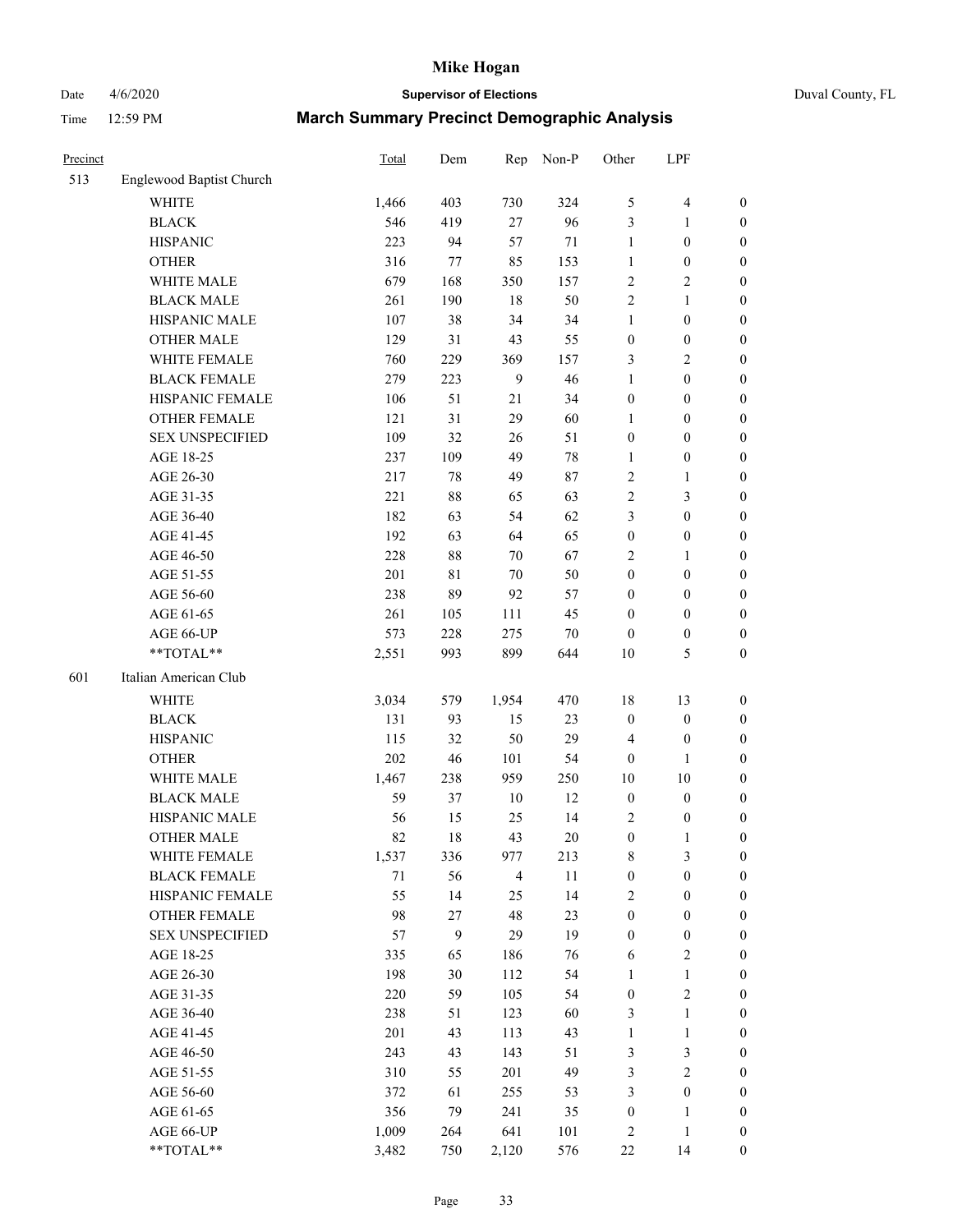Date 4/6/2020 **Supervisor of Elections** Duval County, FL

| Precinct |                           | Total | Dem    | Rep            | Non-P  | Other            | LPF              |                  |
|----------|---------------------------|-------|--------|----------------|--------|------------------|------------------|------------------|
| 602      | All Souls Anglican Church |       |        |                |        |                  |                  |                  |
|          | <b>WHITE</b>              | 3,282 | 770    | 1,833          | 639    | $26\,$           | 14               | 0                |
|          | <b>BLACK</b>              | 368   | 289    | 27             | 47     | 5                | $\boldsymbol{0}$ | $\boldsymbol{0}$ |
|          | <b>HISPANIC</b>           | 277   | 90     | 85             | 96     | 6                | $\boldsymbol{0}$ | $\boldsymbol{0}$ |
|          | <b>OTHER</b>              | 459   | 120    | 141            | 191    | 7                | $\boldsymbol{0}$ | $\boldsymbol{0}$ |
|          | WHITE MALE                | 1,558 | 310    | 907            | 323    | 8                | 10               | $\boldsymbol{0}$ |
|          | <b>BLACK MALE</b>         | 172   | 119    | 19             | 30     | 4                | $\boldsymbol{0}$ | $\boldsymbol{0}$ |
|          | HISPANIC MALE             | 114   | 35     | 36             | $40\,$ | 3                | $\boldsymbol{0}$ | $\boldsymbol{0}$ |
|          | <b>OTHER MALE</b>         | 206   | 47     | 65             | 91     | 3                | $\boldsymbol{0}$ | $\boldsymbol{0}$ |
|          | WHITE FEMALE              | 1,698 | 455    | 910            | 313    | 17               | $\mathfrak{Z}$   | $\boldsymbol{0}$ |
|          | <b>BLACK FEMALE</b>       | 193   | 168    | $\overline{7}$ | 17     | $\mathbf{1}$     | $\boldsymbol{0}$ | $\boldsymbol{0}$ |
|          | HISPANIC FEMALE           | 162   | 55     | 49             | 55     | 3                | $\boldsymbol{0}$ | $\boldsymbol{0}$ |
|          | <b>OTHER FEMALE</b>       | 198   | 64     | 62             | 69     | 3                | $\boldsymbol{0}$ | $\boldsymbol{0}$ |
|          | <b>SEX UNSPECIFIED</b>    | 85    | 16     | 31             | 35     | $\overline{c}$   | $\mathbf{1}$     | $\boldsymbol{0}$ |
|          | AGE 18-25                 | 444   | 118    | 161            | 154    | 7                | $\overline{4}$   | $\boldsymbol{0}$ |
|          | AGE 26-30                 | 308   | 87     | 130            | 87     | 2                | $\sqrt{2}$       | $\boldsymbol{0}$ |
|          | AGE 31-35                 | 432   | 127    | 172            | 126    | 4                | 3                | $\boldsymbol{0}$ |
|          | AGE 36-40                 | 394   | 118    | 164            | 103    | $\boldsymbol{7}$ | $\sqrt{2}$       | $\boldsymbol{0}$ |
|          | AGE 41-45                 | 313   | 91     | 130            | $87\,$ | 5                | $\boldsymbol{0}$ | $\boldsymbol{0}$ |
|          | AGE 46-50                 | 356   | 101    | 177            | 73     | 4                | $\mathbf{1}$     | $\boldsymbol{0}$ |
|          | AGE 51-55                 | 407   | 101    | 212            | 91     | 2                | $\mathbf{1}$     | $\boldsymbol{0}$ |
|          | AGE 56-60                 | 465   | 137    | 253            | $72\,$ | 3                | $\boldsymbol{0}$ | 0                |
|          | AGE 61-65                 | 470   | 147    | 257            | 62     | 3                | 1                | 0                |
|          | AGE 66-UP                 | 797   | 242    | 430            | 118    | $\tau$           | $\boldsymbol{0}$ | $\boldsymbol{0}$ |
|          | **TOTAL**                 | 4,386 | 1,269  | 2,086          | 973    | 44               | 14               | $\boldsymbol{0}$ |
| 603      | Mandarin Regional Library |       |        |                |        |                  |                  |                  |
|          | <b>WHITE</b>              | 3,380 | 919    | 1,972          | 467    | 15               | $\boldsymbol{7}$ | $\boldsymbol{0}$ |
|          | <b>BLACK</b>              | 110   | 75     | $\tau$         | $28\,$ | $\boldsymbol{0}$ | $\boldsymbol{0}$ | $\boldsymbol{0}$ |
|          | <b>HISPANIC</b>           | 137   | 50     | 43             | $44\,$ | $\boldsymbol{0}$ | $\boldsymbol{0}$ | $\boldsymbol{0}$ |
|          | <b>OTHER</b>              | 263   | 69     | 98             | 95     | $\mathbf{1}$     | $\boldsymbol{0}$ | $\boldsymbol{0}$ |
|          | WHITE MALE                | 1,526 | 348    | 936            | 233    | 4                | $\mathfrak s$    | $\boldsymbol{0}$ |
|          | <b>BLACK MALE</b>         | 51    | 30     | $\overline{4}$ | 17     | $\boldsymbol{0}$ | $\boldsymbol{0}$ | $\boldsymbol{0}$ |
|          | HISPANIC MALE             | 55    | 19     | 17             | 19     | $\boldsymbol{0}$ | $\boldsymbol{0}$ | $\boldsymbol{0}$ |
|          | <b>OTHER MALE</b>         | 105   | 17     | 52             | 36     | $\boldsymbol{0}$ | $\boldsymbol{0}$ | $\boldsymbol{0}$ |
|          | WHITE FEMALE              | 1,831 | 565    | 1,025          | 228    | 11               | $\overline{c}$   | 0                |
|          | <b>BLACK FEMALE</b>       | 57    | 43     | 3              | 11     | $\boldsymbol{0}$ | $\boldsymbol{0}$ | $\overline{0}$   |
|          | HISPANIC FEMALE           | 79    | 29     | 26             | 24     | $\boldsymbol{0}$ | $\boldsymbol{0}$ | $\overline{0}$   |
|          | OTHER FEMALE              | 119   | 42     | 35             | 41     | 1                | $\boldsymbol{0}$ | $\overline{0}$   |
|          | <b>SEX UNSPECIFIED</b>    | 67    | $20\,$ | 22             | 25     | $\boldsymbol{0}$ | $\boldsymbol{0}$ | 0                |
|          | AGE 18-25                 | 355   | 98     | 168            | 86     | 3                | $\boldsymbol{0}$ | 0                |
|          | AGE 26-30                 | 239   | 53     | 121            | 63     | $\mathbf{1}$     | $\mathbf{1}$     | 0                |
|          | AGE 31-35                 | 264   | 82     | 114            | 64     | $\mathbf{1}$     | $\mathfrak z$    | 0                |
|          | AGE 36-40                 | 244   | 73     | 101            | 67     | $\mathbf{1}$     | $\sqrt{2}$       | 0                |
|          | AGE 41-45                 | 271   | 71     | 133            | 66     | $\boldsymbol{0}$ | $\mathbf{1}$     | 0                |
|          | AGE 46-50                 | 296   | 71     | 176            | 48     | $\mathbf{1}$     | $\boldsymbol{0}$ | 0                |
|          | AGE 51-55                 | 284   | 69     | 161            | 54     | $\boldsymbol{0}$ | $\boldsymbol{0}$ | 0                |
|          | AGE 56-60                 | 336   | 91     | 196            | 47     | 2                | $\boldsymbol{0}$ | $\boldsymbol{0}$ |
|          | AGE 61-65                 | 364   | 125    | 197            | 39     | 3                | $\boldsymbol{0}$ | $\overline{0}$   |
|          | AGE 66-UP                 | 1,237 | 380    | 753            | 100    | 4                | $\boldsymbol{0}$ | 0                |
|          | **TOTAL**                 | 3,890 | 1,113  | 2,120          | 634    | 16               | 7                | $\boldsymbol{0}$ |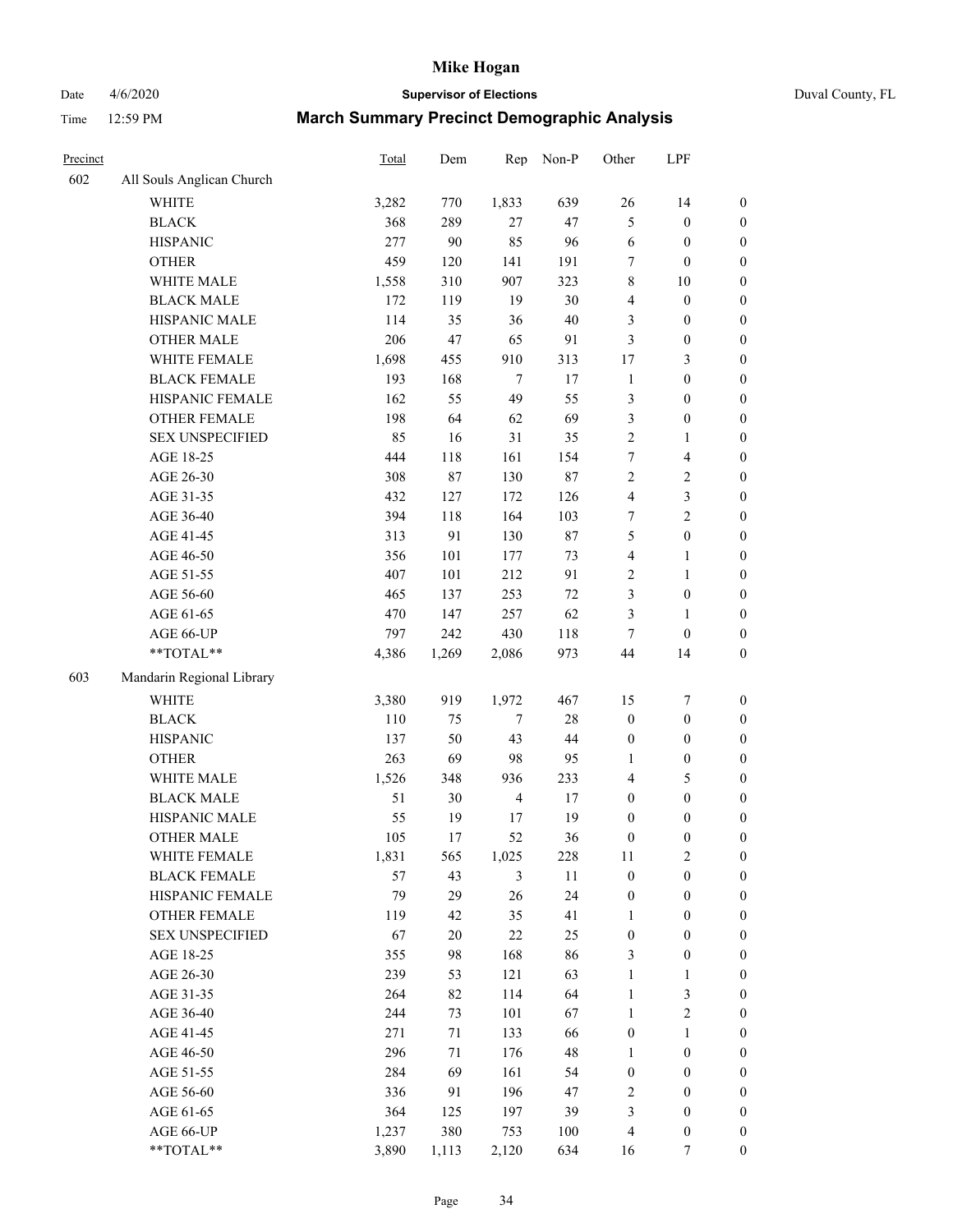## Date 4/6/2020 **Supervisor of Elections** Duval County, FL

| Precinct |                                | Total  | Dem    | Rep            | Non-P                   | Other                   | LPF                     |                  |
|----------|--------------------------------|--------|--------|----------------|-------------------------|-------------------------|-------------------------|------------------|
| 604      | Mandarin Presbyterian Church   |        |        |                |                         |                         |                         |                  |
|          | <b>WHITE</b>                   | 1,701  | 361    | 1,056          | 274                     | 5                       | $\mathfrak s$           | 0                |
|          | <b>BLACK</b>                   | 31     | 16     | $\overline{4}$ | 11                      | $\boldsymbol{0}$        | $\boldsymbol{0}$        | 0                |
|          | <b>HISPANIC</b>                | 73     | 26     | 25             | 21                      | $\boldsymbol{0}$        | 1                       | $\boldsymbol{0}$ |
|          | <b>OTHER</b>                   | 102    | 34     | 44             | 23                      | 1                       | $\boldsymbol{0}$        | $\boldsymbol{0}$ |
|          | WHITE MALE                     | 816    | 135    | 524            | 149                     | 3                       | 5                       | $\boldsymbol{0}$ |
|          | <b>BLACK MALE</b>              | 16     | $\tau$ | $\overline{2}$ | $\boldsymbol{7}$        | $\boldsymbol{0}$        | $\boldsymbol{0}$        | $\boldsymbol{0}$ |
|          | HISPANIC MALE                  | 30     | 11     | 11             | $\tau$                  | $\boldsymbol{0}$        | $\mathbf{1}$            | $\boldsymbol{0}$ |
|          | <b>OTHER MALE</b>              | 44     | 12     | 21             | $10\,$                  | $\mathbf{1}$            | $\boldsymbol{0}$        | $\boldsymbol{0}$ |
|          | WHITE FEMALE                   | 868    | 221    | 525            | 120                     | 2                       | $\boldsymbol{0}$        | $\boldsymbol{0}$ |
|          | <b>BLACK FEMALE</b>            | 14     | 8      | $\sqrt{2}$     | $\overline{\mathbf{4}}$ | $\boldsymbol{0}$        | $\boldsymbol{0}$        | 0                |
|          | HISPANIC FEMALE                | 43     | 15     | 14             | 14                      | $\boldsymbol{0}$        | $\boldsymbol{0}$        | 0                |
|          | <b>OTHER FEMALE</b>            | 44     | 17     | 19             | $\,$ 8 $\,$             | $\boldsymbol{0}$        | $\boldsymbol{0}$        | $\boldsymbol{0}$ |
|          | <b>SEX UNSPECIFIED</b>         | 32     | 11     | 11             | $10\,$                  | $\boldsymbol{0}$        | $\boldsymbol{0}$        | $\boldsymbol{0}$ |
|          | AGE 18-25                      | 149    | 34     | $70\,$         | 43                      | 1                       | 1                       | $\boldsymbol{0}$ |
|          | AGE 26-30                      | 126    | 36     | 52             | 37                      | 1                       | $\boldsymbol{0}$        | $\boldsymbol{0}$ |
|          | AGE 31-35                      | 138    | $28\,$ | 84             | 26                      | $\boldsymbol{0}$        | $\boldsymbol{0}$        | $\boldsymbol{0}$ |
|          | AGE 36-40                      | 117    | 24     | 59             | 32                      | 1                       | 1                       | $\boldsymbol{0}$ |
|          | AGE 41-45                      | 141    | 26     | $8\sqrt{1}$    | 33                      | $\boldsymbol{0}$        | $\mathbf{1}$            | $\boldsymbol{0}$ |
|          | AGE 46-50                      | 136    | 29     | 82             | 24                      | $\boldsymbol{0}$        | 1                       | $\boldsymbol{0}$ |
|          | AGE 51-55                      | 149    | 25     | 88             | 35                      | 1                       | $\boldsymbol{0}$        | $\boldsymbol{0}$ |
|          | AGE 56-60                      | 182    | 39     | 114            | 29                      | $\boldsymbol{0}$        | $\boldsymbol{0}$        | 0                |
|          | AGE 61-65                      | 194    | 58     | 123            | 13                      | $\boldsymbol{0}$        | $\boldsymbol{0}$        | 0                |
|          | AGE 66-UP                      | 575    | 138    | 376            | 57                      | 2                       | $\overline{c}$          | $\boldsymbol{0}$ |
|          | **TOTAL**                      | 1,907  | 437    | 1,129          | 329                     | 6                       | 6                       | $\boldsymbol{0}$ |
| 605      | Episcopal Church of Our Savior |        |        |                |                         |                         |                         |                  |
|          | <b>WHITE</b>                   | 3,442  | 688    | 2,200          | 518                     | 18                      | 18                      | $\boldsymbol{0}$ |
|          | <b>BLACK</b>                   | 145    | 97     | 14             | 32                      | $\overline{\mathbf{c}}$ | $\boldsymbol{0}$        | $\boldsymbol{0}$ |
|          | <b>HISPANIC</b>                | 140    | 32     | 66             | $40\,$                  | 2                       | $\boldsymbol{0}$        | $\boldsymbol{0}$ |
|          | <b>OTHER</b>                   | 258    | 63     | 104            | 87                      | $\overline{c}$          | $\sqrt{2}$              | $\boldsymbol{0}$ |
|          | WHITE MALE                     | 1,643  | 273    | 1,088          | 264                     | 9                       | 9                       | $\boldsymbol{0}$ |
|          | <b>BLACK MALE</b>              | 74     | 47     | $\mathbf{9}$   | 17                      | $\mathbf{1}$            | $\boldsymbol{0}$        | $\boldsymbol{0}$ |
|          | HISPANIC MALE                  | 56     | 14     | 29             | 13                      | $\boldsymbol{0}$        | $\boldsymbol{0}$        | $\boldsymbol{0}$ |
|          | <b>OTHER MALE</b>              | 90     | 27     | 30             | 33                      | $\boldsymbol{0}$        | $\boldsymbol{0}$        | $\boldsymbol{0}$ |
|          | WHITE FEMALE                   | 1,765  | 409    | 1,091          | 247                     | 9                       | 9                       | 0                |
|          | <b>BLACK FEMALE</b>            | 69     | 49     | 5              | 14                      | $\mathbf{1}$            | $\boldsymbol{0}$        | $\boldsymbol{0}$ |
|          | HISPANIC FEMALE                | $80\,$ | 16     | 37             | 25                      | $\overline{c}$          | $\boldsymbol{0}$        | $\overline{0}$   |
|          | <b>OTHER FEMALE</b>            | 129    | 30     | 67             | 30                      | $\boldsymbol{0}$        | $\sqrt{2}$              | 0                |
|          | <b>SEX UNSPECIFIED</b>         | 79     | 15     | 28             | 34                      | 2                       | $\boldsymbol{0}$        | 0                |
|          | AGE 18-25                      | 387    | 96     | 189            | 95                      | 6                       | $\mathbf{1}$            | 0                |
|          | AGE 26-30                      | 226    | 42     | 116            | 61                      | 3                       | $\overline{\mathbf{4}}$ | 0                |
|          | AGE 31-35                      | 268    | 54     | 145            | 63                      | 4                       | $\sqrt{2}$              | 0                |
|          | AGE 36-40                      | 257    | 47     | 154            | 51                      | $\mathbf{1}$            | $\overline{\mathbf{4}}$ | 0                |
|          | AGE 41-45                      | 223    | 45     | 122            | 51                      | $\mathbf{1}$            | $\overline{\mathbf{4}}$ | 0                |
|          | AGE 46-50                      | 314    | 51     | 190            | 68                      | 2                       | $\mathfrak{Z}$          | 0                |
|          | AGE 51-55                      | 334    | 61     | 211            | 59                      | $\overline{c}$          | $\mathbf{1}$            | $\boldsymbol{0}$ |
|          | AGE 56-60                      | 411    | $87\,$ | 250            | 74                      | $\boldsymbol{0}$        | $\boldsymbol{0}$        | $\boldsymbol{0}$ |
|          | AGE 61-65                      | 451    | 120    | 294            | 37                      | $\boldsymbol{0}$        | $\boldsymbol{0}$        | $\boldsymbol{0}$ |
|          | AGE 66-UP                      | 1,114  | 277    | 713            | 118                     | 5                       | $\mathbf{1}$            | 0                |
|          | **TOTAL**                      | 3,985  | 880    | 2,384          | 677                     | 24                      | 20                      | $\boldsymbol{0}$ |
|          |                                |        |        |                |                         |                         |                         |                  |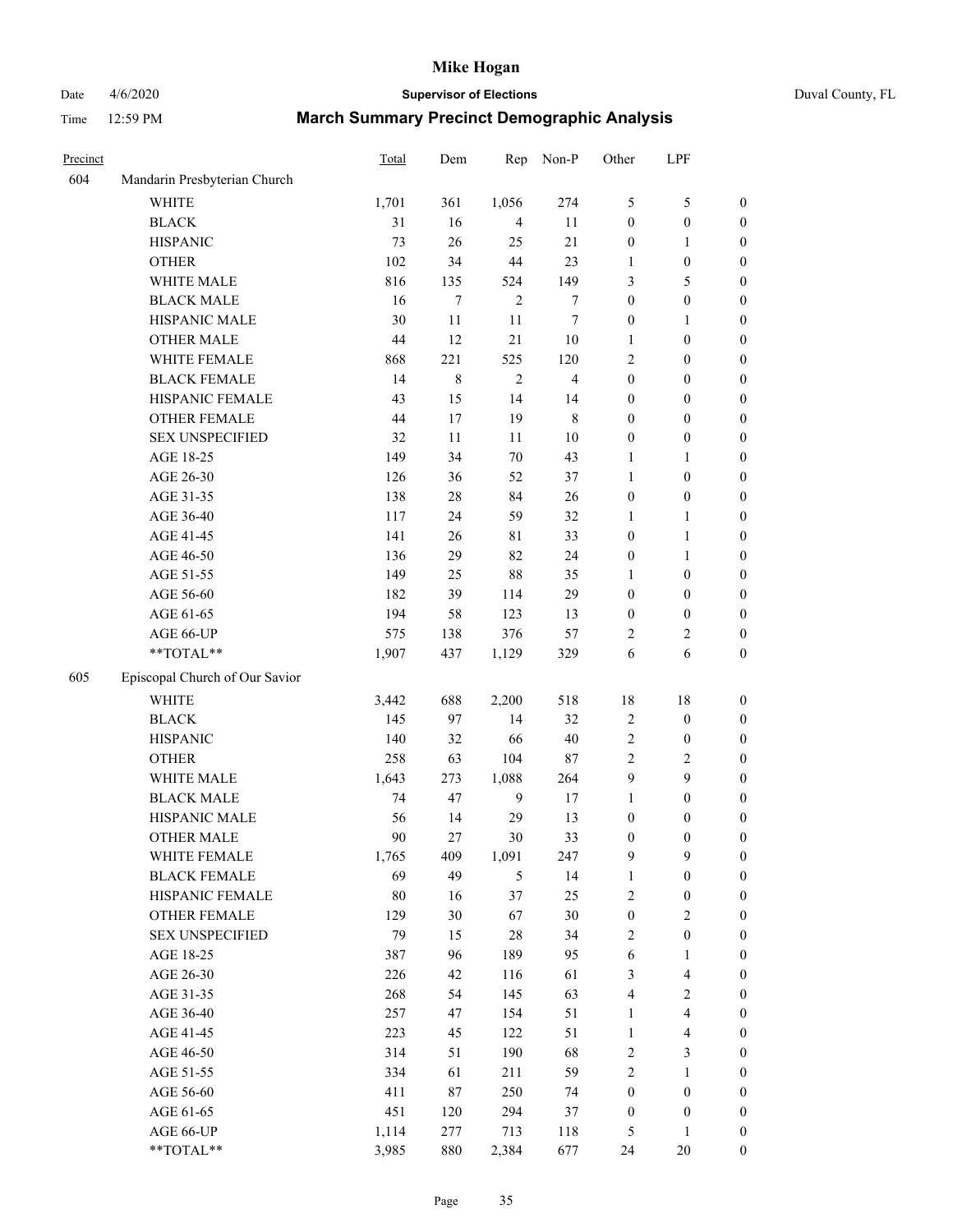### Date 4/6/2020 **Supervisor of Elections** Duval County, FL

| Precinct |                                 | <b>Total</b> | Dem   | Rep            | Non-P  | Other            | LPF                     |                  |
|----------|---------------------------------|--------------|-------|----------------|--------|------------------|-------------------------|------------------|
| 606      | South Mandarin Regional Library |              |       |                |        |                  |                         |                  |
|          | <b>WHITE</b>                    | 4,898        | 1,022 | 3,023          | 800    | 31               | $22\,$                  | 0                |
|          | <b>BLACK</b>                    | 271          | 201   | 17             | 50     | $\overline{c}$   | $\mathbf{1}$            | 0                |
|          | <b>HISPANIC</b>                 | 183          | 60    | 68             | 53     | $\mathbf{1}$     | $\mathbf{1}$            | $\boldsymbol{0}$ |
|          | <b>OTHER</b>                    | 334          | 85    | 123            | 121    | 4                | $\mathbf{1}$            | $\boldsymbol{0}$ |
|          | WHITE MALE                      | 2,336        | 403   | 1,480          | 428    | 11               | 14                      | $\boldsymbol{0}$ |
|          | <b>BLACK MALE</b>               | 137          | 93    | 13             | 30     | $\mathbf{1}$     | $\boldsymbol{0}$        | $\boldsymbol{0}$ |
|          | HISPANIC MALE                   | 87           | 23    | 39             | 23     | $\mathbf{1}$     | $\mathbf{1}$            | $\boldsymbol{0}$ |
|          | <b>OTHER MALE</b>               | 130          | 29    | 50             | 48     | 3                | $\boldsymbol{0}$        | $\boldsymbol{0}$ |
|          | WHITE FEMALE                    | 2,528        | 613   | 1,523          | 364    | $20\,$           | $\,$ 8 $\,$             | $\boldsymbol{0}$ |
|          | <b>BLACK FEMALE</b>             | 132          | 107   | $\overline{4}$ | 19     | $\mathbf{1}$     | $\mathbf{1}$            | $\boldsymbol{0}$ |
|          | HISPANIC FEMALE                 | 89           | 35    | $28\,$         | 26     | $\boldsymbol{0}$ | $\boldsymbol{0}$        | 0                |
|          | <b>OTHER FEMALE</b>             | 155          | 52    | 56             | 45     | $\mathbf{1}$     | $\mathbf{1}$            | $\boldsymbol{0}$ |
|          | <b>SEX UNSPECIFIED</b>          | 92           | 13    | 38             | 41     | $\boldsymbol{0}$ | $\boldsymbol{0}$        | $\boldsymbol{0}$ |
|          | AGE 18-25                       | 506          | 103   | 263            | 132    | 6                | $\sqrt{2}$              | $\boldsymbol{0}$ |
|          | AGE 26-30                       | 382          | 99    | 184            | 91     | 4                | $\overline{\mathbf{4}}$ | $\boldsymbol{0}$ |
|          | AGE 31-35                       | 427          | 94    | 208            | 123    | $\sqrt{2}$       | $\boldsymbol{0}$        | $\boldsymbol{0}$ |
|          | AGE 36-40                       | 407          | 108   | 186            | 107    | 3                | $\mathfrak{Z}$          | $\boldsymbol{0}$ |
|          | AGE 41-45                       | 370          | 94    | 177            | 90     | 6                | $\mathfrak{Z}$          | $\boldsymbol{0}$ |
|          | AGE 46-50                       | 444          | 106   | 241            | 89     | 4                | $\overline{\mathbf{4}}$ | $\boldsymbol{0}$ |
|          | AGE 51-55                       | 479          | 87    | 315            | 73     | $\mathbf{1}$     | $\mathfrak{Z}$          | $\boldsymbol{0}$ |
|          | AGE 56-60                       | 581          | 134   | 368            | 74     | 5                | $\boldsymbol{0}$        | 0                |
|          | AGE 61-65                       | 576          | 135   | 352            | 84     | $\overline{c}$   | 3                       | $\boldsymbol{0}$ |
|          | AGE 66-UP                       | 1,514        | 408   | 937            | 161    | 5                | $\mathfrak{Z}$          | $\boldsymbol{0}$ |
|          | **TOTAL**                       | 5,686        | 1,368 | 3,231          | 1,024  | 38               | 25                      | $\boldsymbol{0}$ |
| 607      | Mandarin Regional Library       |              |       |                |        |                  |                         |                  |
|          | <b>WHITE</b>                    | 1,597        | 387   | 858            | 313    | $21\,$           | $18\,$                  | $\boldsymbol{0}$ |
|          | <b>BLACK</b>                    | 255          | 194   | $\mathbf{9}$   | 49     | 3                | $\boldsymbol{0}$        | $\boldsymbol{0}$ |
|          | <b>HISPANIC</b>                 | 164          | 59    | 55             | 48     | $\overline{c}$   | $\boldsymbol{0}$        | $\boldsymbol{0}$ |
|          | <b>OTHER</b>                    | 145          | 48    | $47\,$         | 47     | $\mathbf{1}$     | $\overline{c}$          | $\boldsymbol{0}$ |
|          | WHITE MALE                      | 699          | 137   | 395            | 152    | 5                | $10\,$                  | $\boldsymbol{0}$ |
|          | <b>BLACK MALE</b>               | 88           | 67    | $\mathfrak{Z}$ | 16     | $\overline{c}$   | $\boldsymbol{0}$        | $\boldsymbol{0}$ |
|          | HISPANIC MALE                   | 71           | 23    | $30\,$         | 17     | $\mathbf{1}$     | $\boldsymbol{0}$        | $\boldsymbol{0}$ |
|          | <b>OTHER MALE</b>               | 53           | 16    | 18             | 17     | $\boldsymbol{0}$ | $\overline{c}$          | $\boldsymbol{0}$ |
|          | WHITE FEMALE                    | 884          | 246   | 456            | 158    | 16               | 8                       | 0                |
|          | <b>BLACK FEMALE</b>             | 162          | 124   | 5              | 32     | $\mathbf{1}$     | $\boldsymbol{0}$        | $\overline{0}$   |
|          | HISPANIC FEMALE                 | 89           | 34    | 24             | 30     | $\mathbf{1}$     | $\boldsymbol{0}$        | $\overline{0}$   |
|          | OTHER FEMALE                    | 65           | 22    | 24             | $18\,$ | $\mathbf{1}$     | $\boldsymbol{0}$        | $\overline{0}$   |
|          | <b>SEX UNSPECIFIED</b>          | 50           | 19    | 14             | 17     | $\boldsymbol{0}$ | $\boldsymbol{0}$        | 0                |
|          | AGE 18-25                       | 196          | 63    | 63             | 63     | 5                | $\sqrt{2}$              | 0                |
|          | AGE 26-30                       | 193          | 64    | 66             | 54     | 5                | $\overline{4}$          | 0                |
|          | AGE 31-35                       | 197          | 60    | 69             | 61     | $\mathbf{1}$     | 6                       | 0                |
|          | AGE 36-40                       | 175          | 49    | 62             | 59     | 3                | $\sqrt{2}$              | 0                |
|          | AGE 41-45                       | 122          | 40    | 51             | 25     | 3                | $\mathfrak{Z}$          | 0                |
|          | AGE 46-50                       | 143          | 51    | 58             | 30     | $\overline{2}$   | $\sqrt{2}$              | 0                |
|          | AGE 51-55                       | 152          | 45    | 80             | 27     | $\boldsymbol{0}$ | $\boldsymbol{0}$        | 0                |
|          | AGE 56-60                       | 168          | 45    | 83             | 35     | 4                | 1                       | 0                |
|          | AGE 61-65                       | 193          | 69    | 95             | $28\,$ | 1                | $\boldsymbol{0}$        | $\overline{0}$   |
|          | AGE 66-UP                       | 622          | 202   | 342            | 75     | 3                | $\boldsymbol{0}$        | 0                |
|          | **TOTAL**                       | 2,161        | 688   | 969            | 457    | 27               | 20                      | $\boldsymbol{0}$ |
|          |                                 |              |       |                |        |                  |                         |                  |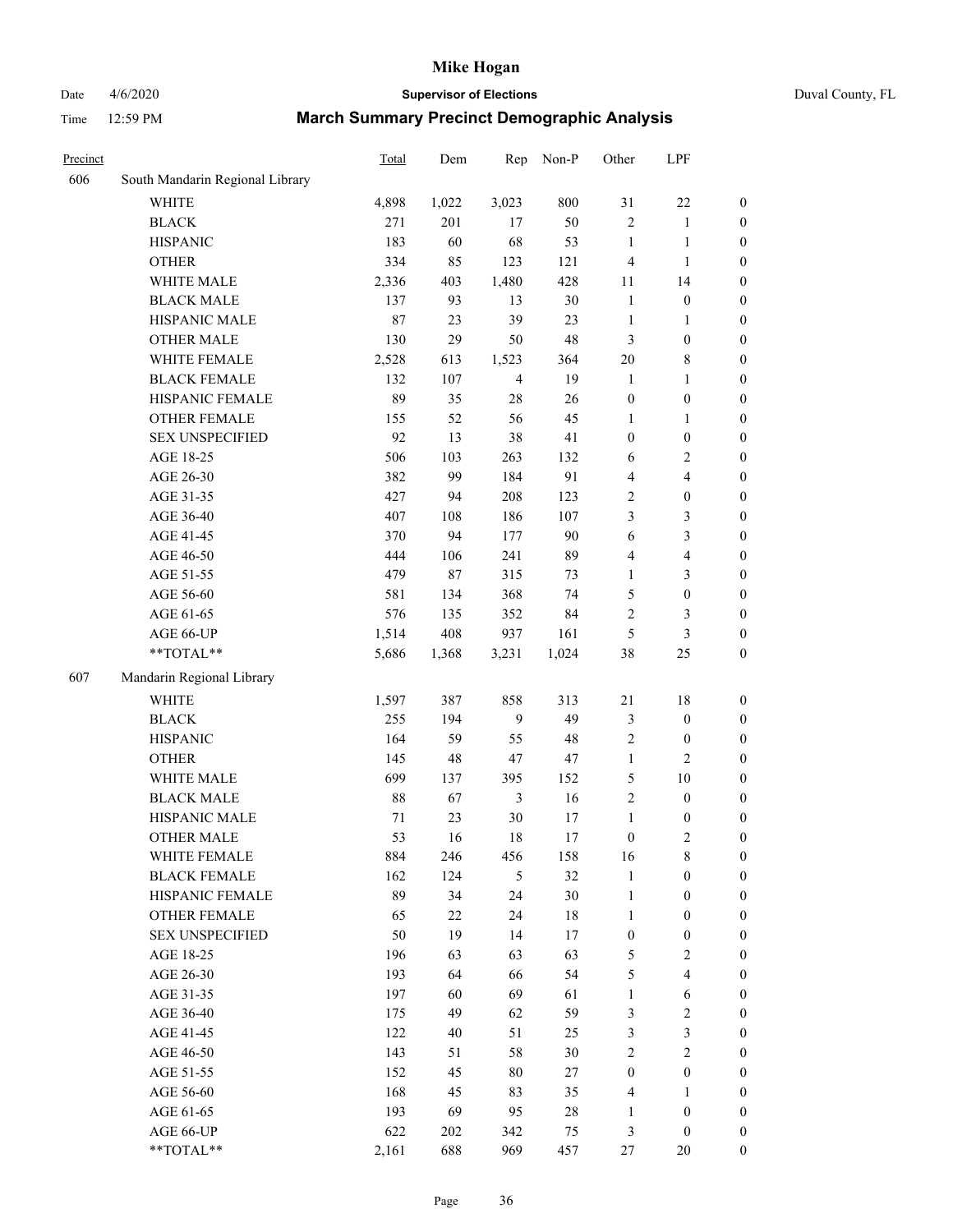Date 4/6/2020 **Supervisor of Elections** Duval County, FL

| Precinct |                                       | Total | Dem   | Rep          | Non-P  | Other            | LPF              |                  |
|----------|---------------------------------------|-------|-------|--------------|--------|------------------|------------------|------------------|
| 608      | Freedom Christian Fellowship          |       |       |              |        |                  |                  |                  |
|          | <b>WHITE</b>                          | 4,837 | 1,091 | 2,617        | 1,050  | 52               | $27\,$           | 0                |
|          | <b>BLACK</b>                          | 630   | 441   | 36           | 145    | 6                | $\sqrt{2}$       | 0                |
|          | <b>HISPANIC</b>                       | 502   | 171   | 127          | 202    | $\mathbf{1}$     | $\mathbf{1}$     | $\boldsymbol{0}$ |
|          | <b>OTHER</b>                          | 500   | 154   | 147          | 190    | 7                | $\sqrt{2}$       | $\boldsymbol{0}$ |
|          | WHITE MALE                            | 2,188 | 394   | 1,232        | 521    | 24               | 17               | $\boldsymbol{0}$ |
|          | <b>BLACK MALE</b>                     | 252   | 170   | 16           | 64     | $\overline{c}$   | $\boldsymbol{0}$ | $\boldsymbol{0}$ |
|          | HISPANIC MALE                         | 237   | 69    | 67           | 100    | $\boldsymbol{0}$ | $\mathbf{1}$     | $\boldsymbol{0}$ |
|          | <b>OTHER MALE</b>                     | 194   | 67    | 50           | 73     | $\overline{c}$   | $\overline{c}$   | $\boldsymbol{0}$ |
|          | WHITE FEMALE                          | 2,602 | 684   | 1,367        | 513    | 28               | $10\,$           | $\boldsymbol{0}$ |
|          | <b>BLACK FEMALE</b>                   | 372   | 266   | $20\,$       | $80\,$ | 4                | $\sqrt{2}$       | 0                |
|          | HISPANIC FEMALE                       | 255   | 98    | 60           | 96     | 1                | $\boldsymbol{0}$ | 0                |
|          | OTHER FEMALE                          | 238   | 73    | 82           | $78\,$ | 5                | $\boldsymbol{0}$ | $\boldsymbol{0}$ |
|          | <b>SEX UNSPECIFIED</b>                | 131   | 36    | 33           | 62     | $\boldsymbol{0}$ | $\boldsymbol{0}$ | $\boldsymbol{0}$ |
|          | AGE 18-25                             | 658   | 183   | 240          | 224    | $10\,$           | $\mathbf{1}$     | $\boldsymbol{0}$ |
|          | AGE 26-30                             | 646   | 173   | 249          | 201    | 17               | 6                | $\boldsymbol{0}$ |
|          | AGE 31-35                             | 573   | 169   | 238          | 151    | 4                | 11               | $\boldsymbol{0}$ |
|          | AGE 36-40                             | 570   | 155   | 224          | 178    | 9                | $\overline{4}$   | $\boldsymbol{0}$ |
|          | AGE 41-45                             | 525   | 140   | 212          | 167    | 3                | $\mathfrak{Z}$   | $\boldsymbol{0}$ |
|          | AGE 46-50                             | 518   | 132   | 237          | 141    | 7                | $\mathbf{1}$     | $\boldsymbol{0}$ |
|          | AGE 51-55                             | 543   | 140   | 266          | 132    | 3                | $\sqrt{2}$       | $\boldsymbol{0}$ |
|          | AGE 56-60                             | 564   | 150   | 295          | 116    | 3                | $\boldsymbol{0}$ | 0                |
|          | AGE 61-65                             | 486   | 145   | 247          | $88\,$ | 3                | $\mathfrak{Z}$   | $\boldsymbol{0}$ |
|          | AGE 66-UP                             | 1,386 | 470   | 719          | 189    | $\tau$           | $\mathbf{1}$     | $\boldsymbol{0}$ |
|          | **TOTAL**                             | 6,469 | 1,857 | 2,927        | 1,587  | 66               | 32               | $\boldsymbol{0}$ |
| 609      | <b>Burnett Park Recreation Center</b> |       |       |              |        |                  |                  |                  |
|          | <b>WHITE</b>                          | 1,514 | 404   | 754          | 323    | 21               | 12               | $\boldsymbol{0}$ |
|          | <b>BLACK</b>                          | 226   | 169   | $\tau$       | 49     | $\mathbf{1}$     | $\boldsymbol{0}$ | $\boldsymbol{0}$ |
|          | <b>HISPANIC</b>                       | 196   | 82    | 47           | 64     | 3                | $\boldsymbol{0}$ | $\boldsymbol{0}$ |
|          | <b>OTHER</b>                          | 170   | 49    | 47           | 72     | $\mathbf{1}$     | $\mathbf{1}$     | $\boldsymbol{0}$ |
|          | WHITE MALE                            | 682   | 167   | 350          | 151    | 7                | $\tau$           | $\boldsymbol{0}$ |
|          | <b>BLACK MALE</b>                     | 95    | 64    | 6            | 24     | $\mathbf{1}$     | $\boldsymbol{0}$ | $\boldsymbol{0}$ |
|          | HISPANIC MALE                         | 93    | 34    | 27           | $30\,$ | 2                | $\boldsymbol{0}$ | 0                |
|          | <b>OTHER MALE</b>                     | 59    | 15    | 15           | $28\,$ | $\boldsymbol{0}$ | $\mathbf{1}$     | $\boldsymbol{0}$ |
|          | WHITE FEMALE                          | 812   | 229   | 398          | 166    | 14               | 5                | 0                |
|          | <b>BLACK FEMALE</b>                   | 129   | 103   | $\mathbf{1}$ | 25     | $\boldsymbol{0}$ | $\boldsymbol{0}$ | $\overline{0}$   |
|          | HISPANIC FEMALE                       | 99    | 48    | 20           | $30\,$ | 1                | $\boldsymbol{0}$ | $\overline{0}$   |
|          | <b>OTHER FEMALE</b>                   | 87    | 31    | 25           | 31     | $\boldsymbol{0}$ | $\boldsymbol{0}$ | $\overline{0}$   |
|          | <b>SEX UNSPECIFIED</b>                | 50    | 13    | 13           | 23     | $\mathbf{1}$     | $\boldsymbol{0}$ | 0                |
|          | AGE 18-25                             | 240   | 69    | 78           | 86     | 6                | $\mathbf{1}$     | 0                |
|          | AGE 26-30                             | 207   | 78    | 61           | 62     | 5                | $\mathbf{1}$     | 0                |
|          | AGE 31-35                             | 183   | 57    | 56           | 64     | $\mathbf{1}$     | $\sqrt{5}$       | 0                |
|          | AGE 36-40                             | 170   | 52    | 64           | 49     | 3                | $\sqrt{2}$       | 0                |
|          | AGE 41-45                             | 165   | 60    | 44           | 56     | 2                | $\mathfrak{Z}$   | 0                |
|          | AGE 46-50                             | 156   | 54    | 69           | 30     | 3                | $\boldsymbol{0}$ | 0                |
|          | AGE 51-55                             | 173   | 43    | 88           | 39     | 2                | 1                | 0                |
|          | AGE 56-60                             | 169   | 51    | 86           | 31     | 1                | $\boldsymbol{0}$ | 0                |
|          | AGE 61-65                             | 164   | 60    | 77           | 27     | $\boldsymbol{0}$ | $\boldsymbol{0}$ | 0                |
|          | AGE 66-UP                             | 479   | 180   | 232          | 64     | 3                | $\boldsymbol{0}$ | 0                |
|          | **TOTAL**                             | 2,106 | 704   | 855          | 508    | 26               | 13               | $\boldsymbol{0}$ |
|          |                                       |       |       |              |        |                  |                  |                  |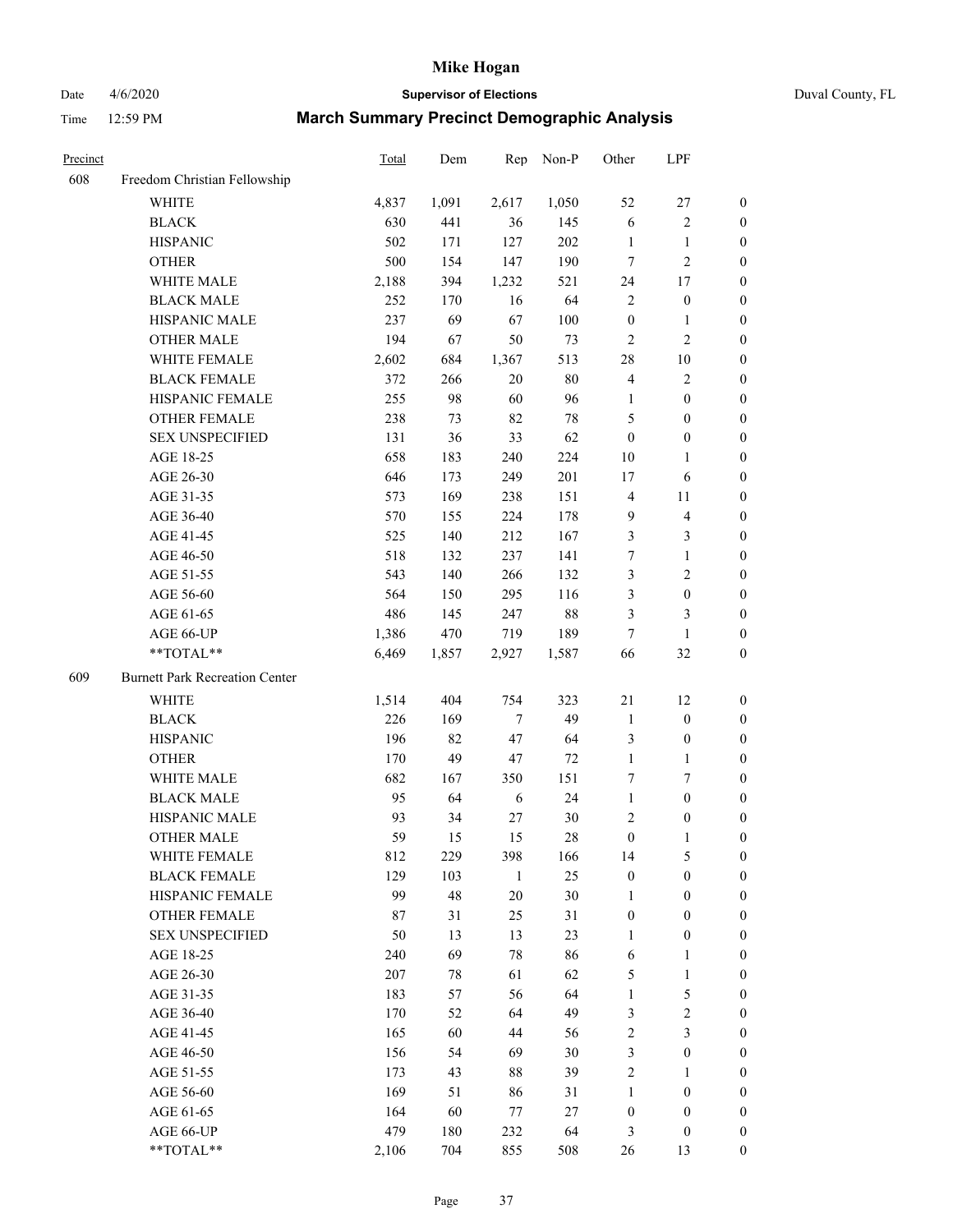Date 4/6/2020 **Supervisor of Elections** Duval County, FL

| Precinct |                                 | <b>Total</b> | Dem       | Rep              | Non-P    | Other            | LPF                              |                  |
|----------|---------------------------------|--------------|-----------|------------------|----------|------------------|----------------------------------|------------------|
| 610      | St Justin Martyr                |              |           |                  |          |                  |                                  |                  |
|          | <b>WHITE</b>                    | 4,700        | 958       | 2,776            | 905      | 41               | $20\,$                           | 0                |
|          | <b>BLACK</b>                    | 286          | 223       | 15               | 45       | $\mathfrak{Z}$   | $\boldsymbol{0}$                 | 0                |
|          | <b>HISPANIC</b>                 | 235          | 84        | $8\sqrt{1}$      | 65       | $\overline{c}$   | 3                                | $\boldsymbol{0}$ |
|          | <b>OTHER</b>                    | 347          | 94        | 134              | 116      | $\overline{c}$   | $\mathbf{1}$                     | $\boldsymbol{0}$ |
|          | WHITE MALE                      | 2,280        | 363       | 1,410            | 468      | 22               | 17                               | $\boldsymbol{0}$ |
|          | <b>BLACK MALE</b>               | 143          | 106       | $\,8\,$          | $28\,$   | $\mathbf{1}$     | $\boldsymbol{0}$                 | $\boldsymbol{0}$ |
|          | HISPANIC MALE                   | 108          | 29        | 46               | 30       | $\mathbf{1}$     | $\sqrt{2}$                       | $\boldsymbol{0}$ |
|          | <b>OTHER MALE</b>               | 138          | 39        | 53               | $44\,$   | $\mathbf{1}$     | $\mathbf{1}$                     | $\boldsymbol{0}$ |
|          | WHITE FEMALE                    | 2,375        | 586       | 1,338            | 430      | 18               | $\mathfrak{Z}$                   | $\boldsymbol{0}$ |
|          | <b>BLACK FEMALE</b>             | 139          | 114       | $\overline{7}$   | 16       | $\overline{c}$   | $\boldsymbol{0}$                 | 0                |
|          | HISPANIC FEMALE                 | 127          | 55        | 35               | 35       | $\mathbf{1}$     | 1                                | 0                |
|          | OTHER FEMALE                    | 156          | 46        | 66               | 43       | $\mathbf{1}$     | $\boldsymbol{0}$                 | $\boldsymbol{0}$ |
|          | <b>SEX UNSPECIFIED</b>          | 102          | 21        | 43               | 37       | $\mathbf{1}$     | $\boldsymbol{0}$                 | $\boldsymbol{0}$ |
|          | AGE 18-25                       | 581          | 126       | 276              | 169      | 8                | $\sqrt{2}$                       | $\boldsymbol{0}$ |
|          | AGE 26-30                       | 406          | 104       | 171              | 121      | 8                | $\sqrt{2}$                       | $\boldsymbol{0}$ |
|          | AGE 31-35                       | 468          | 107       | 216              | 132      | 6                | $\boldsymbol{7}$                 | $\boldsymbol{0}$ |
|          | AGE 36-40                       | 426          | 106       | 196              | 113      | 7                | $\overline{4}$                   | $\boldsymbol{0}$ |
|          | AGE 41-45                       | 417          | 94        | 210              | 107      | 3                | $\mathfrak{Z}$                   | $\boldsymbol{0}$ |
|          | AGE 46-50                       | 479          | 108       | 276              | 93       | $\overline{2}$   | $\boldsymbol{0}$                 | $\boldsymbol{0}$ |
|          | AGE 51-55                       | 531          | 109       | 321              | 97       | 4                | $\boldsymbol{0}$                 | $\boldsymbol{0}$ |
|          | AGE 56-60                       | 591          | 119       | 372              | 97       | $\mathbf{1}$     | $\sqrt{2}$                       | 0                |
|          | AGE 61-65                       | 548          | 145       | 311              | 88       | $\mathbf{1}$     | $\mathfrak{Z}$                   | $\boldsymbol{0}$ |
|          | AGE 66-UP                       | 1,121        | 341       | 657              | 114      | 8                | $\mathbf{1}$                     | $\boldsymbol{0}$ |
|          | **TOTAL**                       | 5,568        | 1,359     | 3,006            | 1,131    | 48               | 24                               | $\boldsymbol{0}$ |
| 611      | Mandarin Senior Center          |              |           |                  |          |                  |                                  |                  |
|          | <b>WHITE</b>                    | 1,927        |           | 1,009            | 399      |                  |                                  |                  |
|          |                                 |              | 490       |                  |          | 15               | 14                               | $\boldsymbol{0}$ |
|          | <b>BLACK</b><br><b>HISPANIC</b> | 192<br>167   | 138<br>67 | $11\,$<br>$40\,$ | 42<br>58 | $\boldsymbol{0}$ | $\mathbf{1}$<br>$\boldsymbol{0}$ | $\boldsymbol{0}$ |
|          |                                 |              |           |                  |          | $\overline{c}$   |                                  | $\boldsymbol{0}$ |
|          | <b>OTHER</b>                    | 186          | 65        | 47               | 72       | $\sqrt{2}$       | $\boldsymbol{0}$                 | $\boldsymbol{0}$ |
|          | WHITE MALE                      | 861          | 175       | 482              | 186      | 8                | $10\,$                           | $\boldsymbol{0}$ |
|          | <b>BLACK MALE</b>               | 78           | 53        | $\tau$           | $18\,$   | $\boldsymbol{0}$ | $\boldsymbol{0}$                 | $\boldsymbol{0}$ |
|          | HISPANIC MALE                   | 74           | 31        | 19               | 24       | $\boldsymbol{0}$ | $\boldsymbol{0}$                 | 0                |
|          | <b>OTHER MALE</b>               | 80           | 23        | 23               | 33       | 1                | $\boldsymbol{0}$                 | $\boldsymbol{0}$ |
|          | WHITE FEMALE                    | 1,050        | 312       | 520              | 207      | 7                | 4                                | 0                |
|          | <b>BLACK FEMALE</b>             | 109          | 82        | $\overline{4}$   | 22       | $\boldsymbol{0}$ | $\mathbf{1}$                     | $\boldsymbol{0}$ |
|          | HISPANIC FEMALE                 | 92           | 36        | $20\,$           | 34       | $\sqrt{2}$       | $\boldsymbol{0}$                 | $\overline{0}$   |
|          | OTHER FEMALE                    | 79           | 33        | $18\,$           | 27       | $\mathbf{1}$     | $\boldsymbol{0}$                 | $\overline{0}$   |
|          | <b>SEX UNSPECIFIED</b>          | 49           | 15        | 14               | $20\,$   | $\boldsymbol{0}$ | $\boldsymbol{0}$                 | 0                |
|          | AGE 18-25                       | 220          | 61        | 71               | 83       | 3                | $\sqrt{2}$                       | 0                |
|          | AGE 26-30                       | 214          | 74        | 73               | 60       | 6                | $\mathbf{1}$                     | 0                |
|          | AGE 31-35                       | 234          | 79        | $8\sqrt{1}$      | $70\,$   | $\mathbf{1}$     | $\mathfrak{Z}$                   | 0                |
|          | AGE 36-40                       | 218          | 62        | $80\,$           | $70\,$   | $\overline{c}$   | $\overline{\mathbf{4}}$          | 0                |
|          | AGE 41-45                       | 170          | 44        | 69               | 55       | $\mathbf{1}$     | $\mathbf{1}$                     | 0                |
|          | AGE 46-50                       | 206          | 49        | 100              | 54       | $\mathbf{1}$     | $\sqrt{2}$                       | 0                |
|          | AGE 51-55                       | 169          | 55        | $88\,$           | 24       | $\sqrt{2}$       | $\boldsymbol{0}$                 | 0                |
|          | AGE 56-60                       | 234          | 64        | 125              | 43       | 1                | 1                                | $\boldsymbol{0}$ |
|          | AGE 61-65                       | 240          | 93        | 110              | 36       | $\boldsymbol{0}$ | $\mathbf{1}$                     | $\boldsymbol{0}$ |
|          | AGE 66-UP                       | 567          | 179       | 310              | 76       | 2                | $\boldsymbol{0}$                 | $\boldsymbol{0}$ |
|          | **TOTAL**                       | 2,472        | 760       | 1,107            | 571      | 19               | 15                               | $\boldsymbol{0}$ |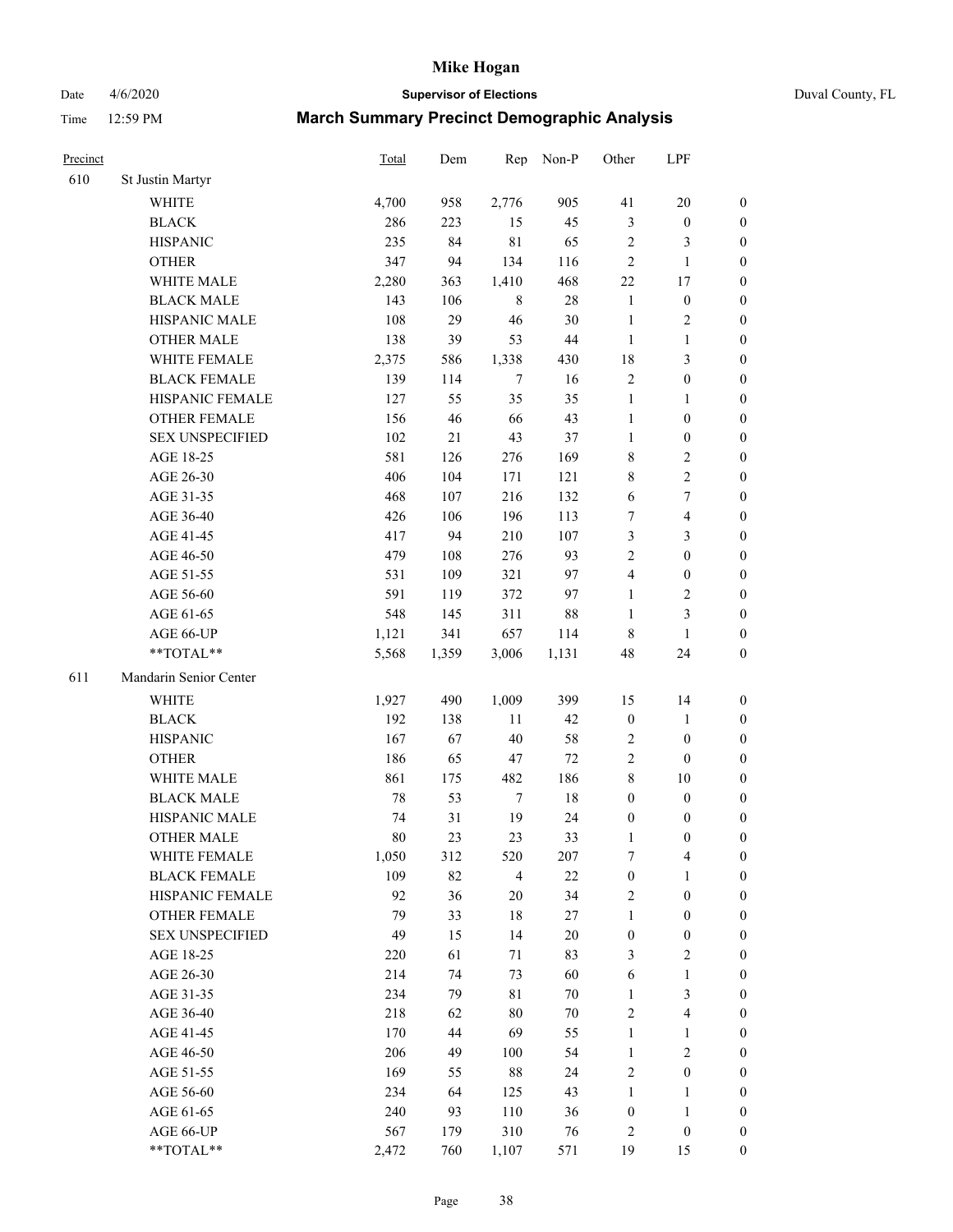Date 4/6/2020 **Supervisor of Elections** Duval County, FL

| Precinct |                           | Total | Dem    | Rep              | Non-P  | Other            | LPF                     |                  |
|----------|---------------------------|-------|--------|------------------|--------|------------------|-------------------------|------------------|
| 612      | Mandarin Church of Christ |       |        |                  |        |                  |                         |                  |
|          | <b>WHITE</b>              | 3,249 | 690    | 1,870            | 648    | 28               | 13                      | 0                |
|          | <b>BLACK</b>              | 464   | 371    | 25               | 67     | $\mathbf{1}$     | $\boldsymbol{0}$        | 0                |
|          | <b>HISPANIC</b>           | 287   | $87\,$ | 95               | 102    | 3                | $\boldsymbol{0}$        | $\boldsymbol{0}$ |
|          | <b>OTHER</b>              | 724   | 205    | 214              | 301    | 3                | 1                       | $\boldsymbol{0}$ |
|          | WHITE MALE                | 1,551 | 286    | 910              | 335    | 11               | 9                       | $\boldsymbol{0}$ |
|          | <b>BLACK MALE</b>         | 213   | 155    | 17               | $40\,$ | $\mathbf{1}$     | $\boldsymbol{0}$        | $\boldsymbol{0}$ |
|          | HISPANIC MALE             | 136   | 35     | 47               | 53     | $\mathbf{1}$     | $\boldsymbol{0}$        | $\boldsymbol{0}$ |
|          | <b>OTHER MALE</b>         | 300   | 73     | 104              | 122    | $\mathbf{1}$     | $\boldsymbol{0}$        | $\boldsymbol{0}$ |
|          | WHITE FEMALE              | 1,667 | 401    | 940              | 305    | 17               | $\overline{\mathbf{4}}$ | $\boldsymbol{0}$ |
|          | <b>BLACK FEMALE</b>       | 247   | 213    | $\,$ 8 $\,$      | $26\,$ | $\boldsymbol{0}$ | $\boldsymbol{0}$        | $\boldsymbol{0}$ |
|          | HISPANIC FEMALE           | 146   | 51     | 46               | $47\,$ | $\overline{c}$   | $\boldsymbol{0}$        | $\boldsymbol{0}$ |
|          | OTHER FEMALE              | 350   | 121    | 92               | 135    | $\overline{2}$   | $\boldsymbol{0}$        | $\boldsymbol{0}$ |
|          | <b>SEX UNSPECIFIED</b>    | 114   | 18     | $40\,$           | 55     | $\boldsymbol{0}$ | $\mathbf{1}$            | $\boldsymbol{0}$ |
|          | AGE 18-25                 | 566   | 185    | 192              | 178    | 11               | $\boldsymbol{0}$        | $\boldsymbol{0}$ |
|          | AGE 26-30                 | 317   | 100    | 126              | 89     | $\boldsymbol{0}$ | $\sqrt{2}$              | $\boldsymbol{0}$ |
|          | AGE 31-35                 | 416   | 113    | 168              | 131    | $\mathbf{1}$     | 3                       | $\boldsymbol{0}$ |
|          | AGE 36-40                 | 374   | 102    | 143              | 117    | 6                | $\sqrt{6}$              | $\boldsymbol{0}$ |
|          | AGE 41-45                 | 379   | 120    | 148              | 110    | $\mathbf{1}$     | $\boldsymbol{0}$        | $\boldsymbol{0}$ |
|          | AGE 46-50                 | 499   | 139    | 235              | 122    | 3                | $\boldsymbol{0}$        | $\boldsymbol{0}$ |
|          | AGE 51-55                 | 496   | 133    | 249              | 111    | 2                | 1                       | 0                |
|          | AGE 56-60                 | 469   | 115    | 256              | 96     | $\mathbf{1}$     | $\mathbf{1}$            | 0                |
|          | AGE 61-65                 | 397   | 106    | 215              | 70     | 5                | $\mathbf{1}$            | 0                |
|          | AGE 66-UP                 | 811   | 240    | 472              | 94     | 5                | $\boldsymbol{0}$        | $\boldsymbol{0}$ |
|          | **TOTAL**                 | 4,724 | 1,353  | 2,204            | 1,118  | 35               | 14                      | $\boldsymbol{0}$ |
| 613      | Mandarin Moose Lodge #42  |       |        |                  |        |                  |                         |                  |
|          | <b>WHITE</b>              | 2,461 | 533    | 1,349            | 549    | 19               | 11                      | $\boldsymbol{0}$ |
|          | <b>BLACK</b>              | 343   | 261    | 14               | 66     | $\sqrt{2}$       | $\boldsymbol{0}$        | $\boldsymbol{0}$ |
|          | <b>HISPANIC</b>           | 228   | 85     | 58               | 82     | 3                | $\boldsymbol{0}$        | $\boldsymbol{0}$ |
|          | <b>OTHER</b>              | 310   | 96     | 93               | 118    | 3                | $\boldsymbol{0}$        | $\boldsymbol{0}$ |
|          | WHITE MALE                | 1,170 | 219    | 644              | 287    | 13               | $\boldsymbol{7}$        | $\boldsymbol{0}$ |
|          | <b>BLACK MALE</b>         | 161   | 110    | $\boldsymbol{7}$ | 42     | $\boldsymbol{2}$ | $\boldsymbol{0}$        | $\boldsymbol{0}$ |
|          | HISPANIC MALE             | 101   | 37     | $28\,$           | 34     | $\sqrt{2}$       | $\boldsymbol{0}$        | 0                |
|          | <b>OTHER MALE</b>         | 123   | 33     | 34               | 56     | $\boldsymbol{0}$ | $\boldsymbol{0}$        | $\boldsymbol{0}$ |
|          | WHITE FEMALE              | 1,273 | 311    | 695              | 257    | 6                | 4                       | 0                |
|          | <b>BLACK FEMALE</b>       | 178   | 147    | 7                | 24     | $\boldsymbol{0}$ | $\boldsymbol{0}$        | $\overline{0}$   |
|          | HISPANIC FEMALE           | 121   | 47     | 28               | 45     | 1                | $\boldsymbol{0}$        | $\overline{0}$   |
|          | <b>OTHER FEMALE</b>       | 146   | 53     | 50               | 42     | $\mathbf{1}$     | $\boldsymbol{0}$        | $\overline{0}$   |
|          | <b>SEX UNSPECIFIED</b>    | 69    | 18     | 21               | $28\,$ | 2                | $\boldsymbol{0}$        | 0                |
|          | AGE 18-25                 | 383   | 103    | 135              | 142    | 3                | $\boldsymbol{0}$        | 0                |
|          | AGE 26-30                 | 319   | 79     | 122              | 111    | 4                | $\mathfrak{Z}$          | 0                |
|          | AGE 31-35                 | 327   | 93     | 119              | 110    | 3                | $\sqrt{2}$              | 0                |
|          | AGE 36-40                 | 286   | 84     | 118              | 79     | 4                | $\mathbf{1}$            | 0                |
|          | AGE 41-45                 | 277   | 76     | 121              | 76     | $\overline{c}$   | $\overline{c}$          | 0                |
|          | AGE 46-50                 | 293   | 77     | 137              | 75     | 4                | $\boldsymbol{0}$        | 0                |
|          | AGE 51-55                 | 260   | 73     | 124              | 60     | 2                | 1                       | 0                |
|          | AGE 56-60                 | 285   | 87     | 150              | 47     | 1                | $\boldsymbol{0}$        | 0                |
|          | AGE 61-65                 | 288   | 93     | 155              | 38     | 2                | $\boldsymbol{0}$        | 0                |
|          | AGE 66-UP                 | 624   | 210    | 333              | 77     | 2                | $\sqrt{2}$              | 0                |
|          | **TOTAL**                 | 3,342 | 975    | 1,514            | 815    | 27               | 11                      | $\boldsymbol{0}$ |
|          |                           |       |        |                  |        |                  |                         |                  |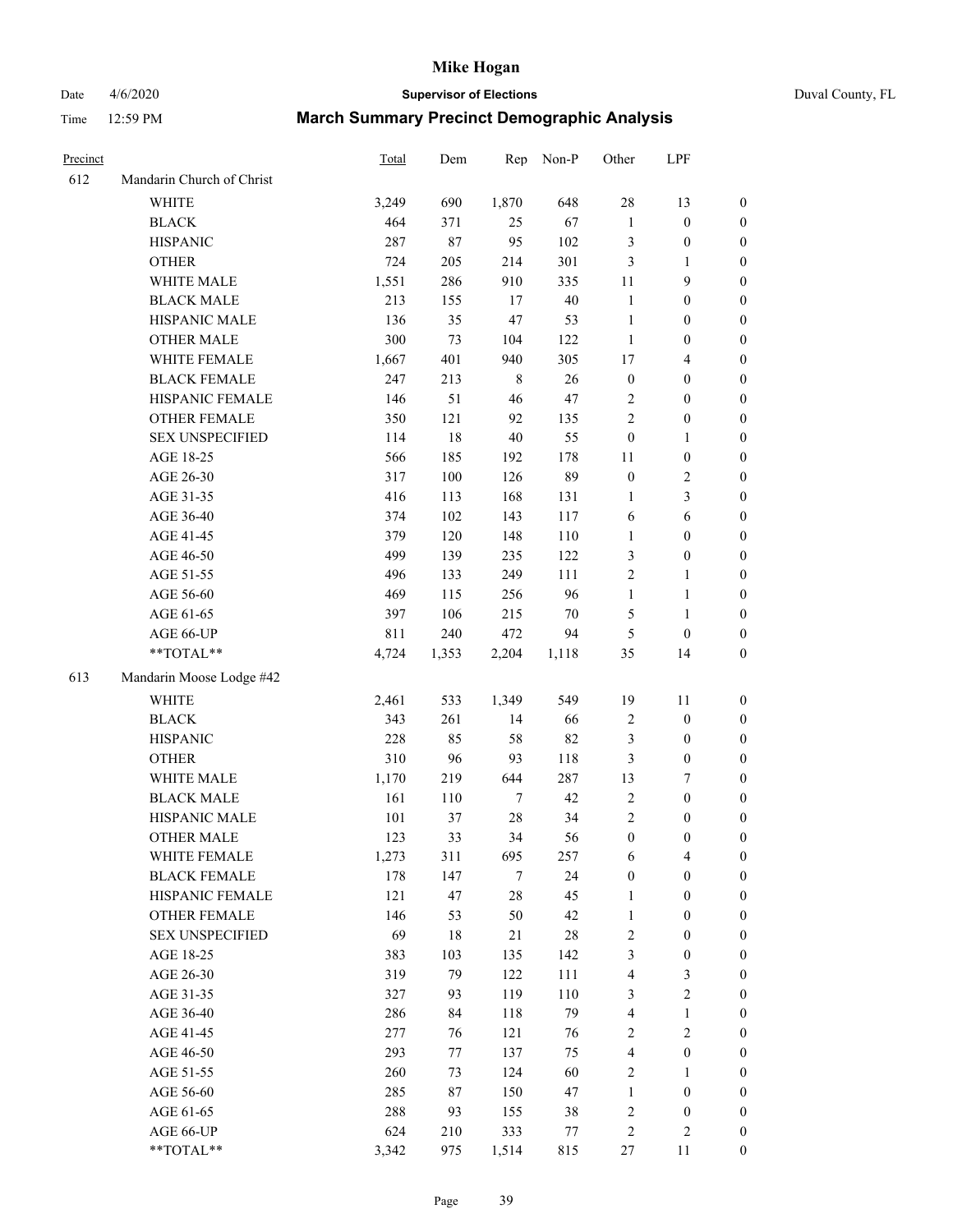Date 4/6/2020 **Supervisor of Elections** Duval County, FL

| Precinct |                                 | Total | Dem                     | Rep            | Non-P          | Other            | LPF              |                                      |
|----------|---------------------------------|-------|-------------------------|----------------|----------------|------------------|------------------|--------------------------------------|
| 614      | Mandarin Senior Center          |       |                         |                |                |                  |                  |                                      |
|          | <b>WHITE</b>                    | 1,183 | 230                     | 694            | 240            | 13               | 6                | 0                                    |
|          | <b>BLACK</b>                    | 178   | 143                     | 6              | $28\,$         | $\mathbf{1}$     | $\boldsymbol{0}$ | $\boldsymbol{0}$                     |
|          | <b>HISPANIC</b>                 | 128   | 44                      | 39             | 43             | $\sqrt{2}$       | $\boldsymbol{0}$ | $\boldsymbol{0}$                     |
|          | <b>OTHER</b>                    | 242   | 62                      | 76             | 101            | $\mathbf{1}$     | $\sqrt{2}$       | $\boldsymbol{0}$                     |
|          | WHITE MALE                      | 577   | 89                      | 348            | 131            | 6                | 3                | $\boldsymbol{0}$                     |
|          | <b>BLACK MALE</b>               | 82    | 66                      | $\sqrt{2}$     | 13             | $\mathbf{1}$     | $\boldsymbol{0}$ | $\boldsymbol{0}$                     |
|          | HISPANIC MALE                   | 60    | 16                      | 24             | 18             | 2                | $\boldsymbol{0}$ | $\boldsymbol{0}$                     |
|          | <b>OTHER MALE</b>               | 123   | 33                      | 45             | $44\,$         | $\mathbf{1}$     | $\boldsymbol{0}$ | $\boldsymbol{0}$                     |
|          | WHITE FEMALE                    | 599   | 141                     | 341            | 107            | 7                | $\mathfrak{Z}$   | $\boldsymbol{0}$                     |
|          | <b>BLACK FEMALE</b>             | 93    | 75                      | $\overline{4}$ | 14             | $\boldsymbol{0}$ | $\boldsymbol{0}$ | $\boldsymbol{0}$                     |
|          | HISPANIC FEMALE                 | 65    | $28\,$                  | 14             | 23             | $\boldsymbol{0}$ | $\boldsymbol{0}$ | 0                                    |
|          | OTHER FEMALE                    | 97    | $28\,$                  | 25             | 42             | $\boldsymbol{0}$ | $\sqrt{2}$       | $\boldsymbol{0}$                     |
|          | <b>SEX UNSPECIFIED</b>          | 35    | 3                       | 12             | $20\,$         | $\boldsymbol{0}$ | $\boldsymbol{0}$ | $\boldsymbol{0}$                     |
|          | AGE 18-25                       | 132   | 35                      | 54             | 43             | $\boldsymbol{0}$ | $\boldsymbol{0}$ | $\boldsymbol{0}$                     |
|          | AGE 26-30                       | 164   | 46                      | 72             | 42             | 3                | $\mathbf{1}$     | $\boldsymbol{0}$                     |
|          | AGE 31-35                       | 198   | 57                      | 78             | 58             | 4                | $\mathbf{1}$     | $\boldsymbol{0}$                     |
|          | AGE 36-40                       | 202   | 47                      | 87             | 58             | 4                | 6                | $\boldsymbol{0}$                     |
|          | AGE 41-45                       | 163   | 43                      | 63             | 55             | 2                | $\boldsymbol{0}$ | $\boldsymbol{0}$                     |
|          | AGE 46-50                       | 139   | 42                      | 66             | 31             | $\boldsymbol{0}$ | $\boldsymbol{0}$ | $\boldsymbol{0}$                     |
|          | AGE 51-55                       | 171   | $40\,$                  | 99             | 32             | $\boldsymbol{0}$ | $\boldsymbol{0}$ | $\boldsymbol{0}$                     |
|          | AGE 56-60                       | 174   |                         |                | 36             | $\boldsymbol{0}$ | $\boldsymbol{0}$ |                                      |
|          | AGE 61-65                       | 111   | 53<br>23                | 85<br>70       | 17             | 1                | $\boldsymbol{0}$ | 0<br>$\boldsymbol{0}$                |
|          |                                 | 277   | 93                      | 141            | $40\,$         |                  | $\boldsymbol{0}$ |                                      |
|          | AGE 66-UP<br>**TOTAL**          | 1,731 | 479                     | 815            | 412            | 3<br>17          | $\,$ 8 $\,$      | $\boldsymbol{0}$<br>$\boldsymbol{0}$ |
|          |                                 |       |                         |                |                |                  |                  |                                      |
| 701      | Charlie T. Joseph Senior Center |       |                         |                |                |                  |                  |                                      |
|          | <b>WHITE</b>                    | 457   | 132                     | 231            | 89             | 3                | $\sqrt{2}$       | $\boldsymbol{0}$                     |
|          | <b>BLACK</b>                    | 662   | 563                     | 18             | $78\,$         | 2                | $\mathbf{1}$     | $\boldsymbol{0}$                     |
|          | <b>HISPANIC</b>                 | 30    | 18                      | 4              | $\,$ 8 $\,$    | $\boldsymbol{0}$ | $\boldsymbol{0}$ | $\boldsymbol{0}$                     |
|          | <b>OTHER</b>                    | 69    | 38                      | 9              | 22             | $\boldsymbol{0}$ | $\boldsymbol{0}$ | $\boldsymbol{0}$                     |
|          | WHITE MALE                      | 204   | 44                      | 119            | $40\,$         | $\mathbf{1}$     | $\boldsymbol{0}$ | $\boldsymbol{0}$                     |
|          | <b>BLACK MALE</b>               | 253   | 212                     | $\mathbf{9}$   | $30\,$         | $\mathbf{1}$     | 1                | $\boldsymbol{0}$                     |
|          | HISPANIC MALE                   | 19    | 12                      | $\sqrt{2}$     | $\mathfrak s$  | $\boldsymbol{0}$ | $\boldsymbol{0}$ | 0                                    |
|          | <b>OTHER MALE</b>               | 19    | 9                       | $\mathfrak{Z}$ | $\tau$         | $\boldsymbol{0}$ | $\boldsymbol{0}$ | $\boldsymbol{0}$                     |
|          | WHITE FEMALE                    | 245   | 87                      | 108            | 46             | 2                | $\overline{c}$   | 0                                    |
|          | <b>BLACK FEMALE</b>             | 400   | 344                     | $\,$ 8 $\,$    | 47             | $\mathbf{1}$     | $\boldsymbol{0}$ | $\overline{0}$                       |
|          | HISPANIC FEMALE                 | 9     | $\overline{\mathbf{4}}$ | $\overline{c}$ | $\mathfrak{Z}$ | $\boldsymbol{0}$ | $\boldsymbol{0}$ | $\overline{0}$                       |
|          | <b>OTHER FEMALE</b>             | 33    | 24                      | 4              | $\mathfrak s$  | $\boldsymbol{0}$ | $\boldsymbol{0}$ | $\overline{0}$                       |
|          | <b>SEX UNSPECIFIED</b>          | 36    | 15                      | $\tau$         | 14             | $\boldsymbol{0}$ | $\boldsymbol{0}$ | 0                                    |
|          | AGE 18-25                       | 139   | 77                      | 16             | 46             | $\boldsymbol{0}$ | $\boldsymbol{0}$ | $\theta$                             |
|          | AGE 26-30                       | 99    | 63                      | 10             | 24             | $\mathbf{1}$     | $\mathbf{1}$     | 0                                    |
|          | AGE 31-35                       | 115   | 74                      | $10\,$         | 31             | $\boldsymbol{0}$ | $\boldsymbol{0}$ | 0                                    |
|          | AGE 36-40                       | 87    | 57                      | 16             | 14             | $\boldsymbol{0}$ | $\boldsymbol{0}$ | 0                                    |
|          | AGE 41-45                       | 94    | 60                      | 18             | 14             | $\mathbf{1}$     | $\mathbf{1}$     | 0                                    |
|          | AGE 46-50                       | 100   | 58                      | 24             | 17             | $\boldsymbol{0}$ | $\mathbf{1}$     | 0                                    |
|          | AGE 51-55                       | 116   | 75                      | 31             | $10\,$         | $\boldsymbol{0}$ | $\boldsymbol{0}$ | 0                                    |
|          | AGE 56-60                       | 129   | 83                      | 31             | 14             | 1                | $\boldsymbol{0}$ | $\overline{0}$                       |
|          | AGE 61-65                       | 115   | 77                      | 28             | 8              | 2                | $\boldsymbol{0}$ | $\overline{0}$                       |
|          | AGE 66-UP                       | 224   | 127                     | 78             | 19             | $\boldsymbol{0}$ | $\boldsymbol{0}$ | 0                                    |
|          | **TOTAL**                       | 1,218 | 751                     | 262            | 197            | 5                | 3                | $\boldsymbol{0}$                     |
|          |                                 |       |                         |                |                |                  |                  |                                      |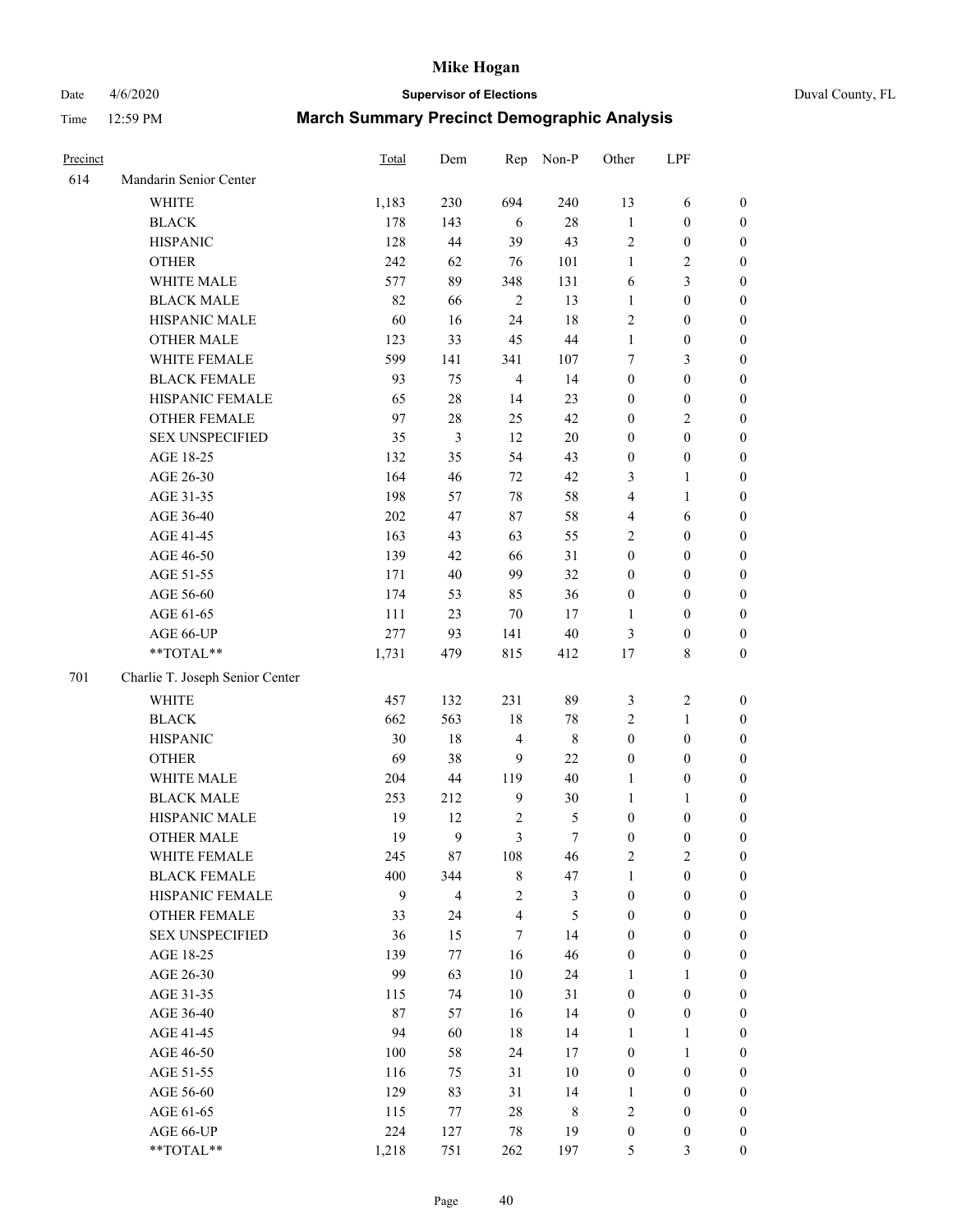Date 4/6/2020 **Supervisor of Elections** Duval County, FL

| Precinct |                                 | Total | Dem            | Rep                     | Non-P       | Other            | LPF                     |                  |
|----------|---------------------------------|-------|----------------|-------------------------|-------------|------------------|-------------------------|------------------|
| 702      | Unity Missionary Baptist Church |       |                |                         |             |                  |                         |                  |
|          | <b>WHITE</b>                    | 251   | 95             | 87                      | 64          | 5                | $\boldsymbol{0}$        | $\boldsymbol{0}$ |
|          | <b>BLACK</b>                    | 876   | 773            | 20                      | 79          | 3                | 1                       | $\boldsymbol{0}$ |
|          | <b>HISPANIC</b>                 | 25    | 9              | 5                       | 11          | $\boldsymbol{0}$ | $\boldsymbol{0}$        | $\boldsymbol{0}$ |
|          | <b>OTHER</b>                    | 84    | 38             | $\,$ 8 $\,$             | 38          | $\boldsymbol{0}$ | $\boldsymbol{0}$        | $\boldsymbol{0}$ |
|          | WHITE MALE                      | 115   | 45             | 39                      | 29          | 2                | $\boldsymbol{0}$        | $\boldsymbol{0}$ |
|          | <b>BLACK MALE</b>               | 342   | 296            | 10                      | 35          | $\mathbf{1}$     | $\boldsymbol{0}$        | $\boldsymbol{0}$ |
|          | HISPANIC MALE                   | 14    | $\overline{c}$ | $\overline{\mathbf{4}}$ | $\,$ 8 $\,$ | $\boldsymbol{0}$ | $\boldsymbol{0}$        | $\boldsymbol{0}$ |
|          | <b>OTHER MALE</b>               | 33    | 13             | $\mathfrak{Z}$          | 17          | $\boldsymbol{0}$ | $\boldsymbol{0}$        | $\boldsymbol{0}$ |
|          | WHITE FEMALE                    | 133   | 50             | 46                      | 34          | 3                | $\boldsymbol{0}$        | 0                |
|          | <b>BLACK FEMALE</b>             | 513   | 460            | 10                      | $40\,$      | 2                | 1                       | $\boldsymbol{0}$ |
|          | HISPANIC FEMALE                 | 11    | $\tau$         | $\mathbf{1}$            | 3           | $\boldsymbol{0}$ | $\boldsymbol{0}$        | $\boldsymbol{0}$ |
|          | <b>OTHER FEMALE</b>             | 33    | 18             | $\mathfrak{Z}$          | 12          | $\boldsymbol{0}$ | $\boldsymbol{0}$        | $\boldsymbol{0}$ |
|          | <b>SEX UNSPECIFIED</b>          | 42    | 24             | $\overline{\mathbf{4}}$ | 14          | $\boldsymbol{0}$ | $\boldsymbol{0}$        | $\boldsymbol{0}$ |
|          | AGE 18-25                       | 122   | 78             | 6                       | 36          | $\mathbf{1}$     | $\mathbf{1}$            | $\boldsymbol{0}$ |
|          | AGE 26-30                       | 86    | 60             | 7                       | 19          | $\boldsymbol{0}$ | $\boldsymbol{0}$        | $\boldsymbol{0}$ |
|          | AGE 31-35                       | 113   | 76             | 5                       | $30\,$      | 2                | $\boldsymbol{0}$        | $\boldsymbol{0}$ |
|          | AGE 36-40                       | 85    | 61             | 5                       | 18          | $\mathbf{1}$     | $\boldsymbol{0}$        | $\boldsymbol{0}$ |
|          | AGE 41-45                       | 68    | 52             | $\mathfrak s$           | 11          | $\boldsymbol{0}$ | $\boldsymbol{0}$        | $\boldsymbol{0}$ |
|          | AGE 46-50                       | 85    | 59             | 9                       | 16          | $\mathbf{1}$     | $\boldsymbol{0}$        | 0                |
|          | AGE 51-55                       | 95    | 66             | 13                      | 15          | $\mathbf{1}$     | $\boldsymbol{0}$        | $\boldsymbol{0}$ |
|          | AGE 56-60                       | 148   | 104            | 24                      | 19          | $\mathbf{1}$     | $\boldsymbol{0}$        | $\boldsymbol{0}$ |
|          | AGE 61-65                       | 134   | 106            | 15                      | 12          | 1                | $\boldsymbol{0}$        | $\boldsymbol{0}$ |
|          | AGE 66-UP                       | 300   | 253            | 31                      | 16          | $\boldsymbol{0}$ | $\boldsymbol{0}$        | $\boldsymbol{0}$ |
|          | **TOTAL**                       | 1,236 | 915            | 120                     | 192         | 8                | $\mathbf{1}$            | $\boldsymbol{0}$ |
| 703      | Oceanway Community Center       |       |                |                         |             |                  |                         |                  |
|          | <b>WHITE</b>                    | 4,831 | 985            | 2,608                   | 1,127       | 76               | 35                      | $\boldsymbol{0}$ |
|          | <b>BLACK</b>                    | 2,574 | 2,016          | 86                      | 462         | $10\,$           | $\boldsymbol{0}$        | $\boldsymbol{0}$ |
|          | <b>HISPANIC</b>                 | 501   | 192            | 107                     | 193         | 6                | $\mathfrak{Z}$          | $\boldsymbol{0}$ |
|          | <b>OTHER</b>                    | 598   | 180            | 149                     | 261         | $\overline{4}$   | $\overline{\mathbf{4}}$ | $\boldsymbol{0}$ |
|          | WHITE MALE                      | 2,342 | 403            | 1,316                   | 563         | 37               | 23                      | $\boldsymbol{0}$ |
|          | <b>BLACK MALE</b>               | 1,085 | 793            | 52                      | 236         | $\overline{4}$   | $\boldsymbol{0}$        | $\boldsymbol{0}$ |
|          | HISPANIC MALE                   | 220   | 71             | 55                      | 89          | $\overline{c}$   | 3                       | 0                |
|          | <b>OTHER MALE</b>               | 198   | 56             | 53                      | 87          | $\boldsymbol{0}$ | $\sqrt{2}$              | $\boldsymbol{0}$ |
|          | WHITE FEMALE                    | 2,442 | 573            | 1,267                   | 551         | 39               | $12\,$                  | $\boldsymbol{0}$ |
|          | <b>BLACK FEMALE</b>             | 1,458 | 1,208          | 32                      | 213         | 5                | $\boldsymbol{0}$        | $\boldsymbol{0}$ |
|          | HISPANIC FEMALE                 | 276   | 121            | 51                      | 100         | 4                | $\boldsymbol{0}$        | $\overline{0}$   |
|          | <b>OTHER FEMALE</b>             | 295   | 103            | 79                      | 108         | 4                | $\mathbf{1}$            | $\overline{0}$   |
|          | <b>SEX UNSPECIFIED</b>          | 188   | 45             | 45                      | 96          | $\mathbf{1}$     | $\mathbf{1}$            | $\overline{0}$   |
|          | AGE 18-25                       | 1,018 | 372            | 256                     | 367         | 16               | $\boldsymbol{7}$        | 0                |
|          | AGE 26-30                       | 867   | 309            | 247                     | 289         | 13               | $\mathbf{9}$            | 0                |
|          | AGE 31-35                       | 843   | 294            | 268                     | 256         | 12               | 13                      | 0                |
|          | AGE 36-40                       | 846   | 339            | 241                     | 255         | 10               | $\mathbf{1}$            | 0                |
|          | AGE 41-45                       | 783   | 341            | 238                     | 194         | 6                | $\overline{4}$          | 0                |
|          | AGE 46-50                       | 862   | 352            | 308                     | 190         | 9                | $\mathfrak{Z}$          | $\boldsymbol{0}$ |
|          | AGE 51-55                       | 830   | 361            | 308                     | 150         | 8                | $\mathfrak{Z}$          | $\boldsymbol{0}$ |
|          | AGE 56-60                       | 696   | 259            | 303                     | 126         | 8                | $\boldsymbol{0}$        | $\boldsymbol{0}$ |
|          | AGE 61-65                       | 577   | 235            | 248                     | $90\,$      | 3                | $\mathbf{1}$            | $\boldsymbol{0}$ |
|          | AGE 66-UP                       | 1,182 | 511            | 533                     | 126         | 11               | $\mathbf{1}$            | $\boldsymbol{0}$ |
|          | **TOTAL**                       | 8,504 | 3,373          | 2,950                   | 2,043       | 96               | 42                      | $\boldsymbol{0}$ |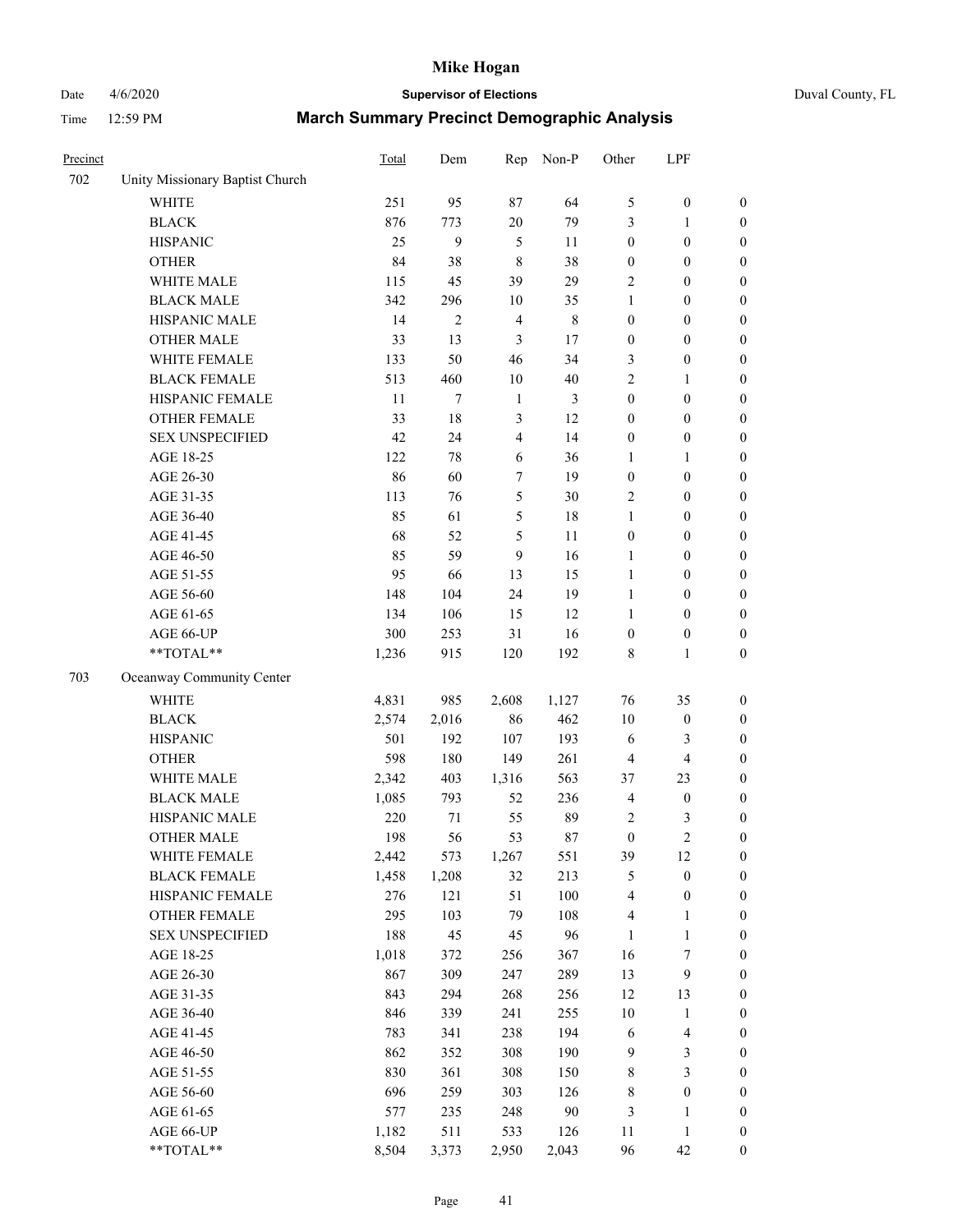Date 4/6/2020 **Supervisor of Elections** Duval County, FL

| Precinct |                                     | Total | Dem    | Rep            | Non-P  | Other            | LPF                     |                  |
|----------|-------------------------------------|-------|--------|----------------|--------|------------------|-------------------------|------------------|
| 704      | Westside Church of Christ           |       |        |                |        |                  |                         |                  |
|          | <b>WHITE</b>                        | 1,237 | 622    | 329            | 257    | 14               | 15                      | 0                |
|          | <b>BLACK</b>                        | 1,512 | 1,227  | 68             | 207    | $10\,$           | $\boldsymbol{0}$        | 0                |
|          | <b>HISPANIC</b>                     | 96    | 47     | 19             | 29     | $\mathbf{1}$     | $\boldsymbol{0}$        | 0                |
|          | <b>OTHER</b>                        | 255   | 126    | 19             | 106    | $\mathbf{1}$     | $\mathfrak{Z}$          | $\boldsymbol{0}$ |
|          | WHITE MALE                          | 627   | 277    | 180            | 150    | 7                | 13                      | $\boldsymbol{0}$ |
|          | <b>BLACK MALE</b>                   | 635   | 504    | 33             | 93     | 5                | $\boldsymbol{0}$        | $\boldsymbol{0}$ |
|          | HISPANIC MALE                       | 46    | $20\,$ | 10             | 16     | $\boldsymbol{0}$ | $\boldsymbol{0}$        | $\boldsymbol{0}$ |
|          | <b>OTHER MALE</b>                   | 86    | 36     | $\overline{4}$ | $44\,$ | $\boldsymbol{0}$ | $\overline{c}$          | $\boldsymbol{0}$ |
|          | WHITE FEMALE                        | 596   | 341    | 144            | 103    | 6                | $\overline{2}$          | $\boldsymbol{0}$ |
|          | <b>BLACK FEMALE</b>                 | 845   | 703    | 35             | 102    | 5                | $\boldsymbol{0}$        | 0                |
|          | HISPANIC FEMALE                     | 47    | 25     | $\overline{9}$ | 12     | $\mathbf{1}$     | $\boldsymbol{0}$        | 0                |
|          | OTHER FEMALE                        | 121   | 75     | 13             | 31     | $\mathbf{1}$     | 1                       | 0                |
|          | <b>SEX UNSPECIFIED</b>              | 97    | 41     | $\overline{7}$ | $48\,$ | $\mathbf{1}$     | $\boldsymbol{0}$        | $\boldsymbol{0}$ |
|          | AGE 18-25                           | 356   | 191    | 27             | 132    | 5                | 1                       | $\boldsymbol{0}$ |
|          | AGE 26-30                           | 325   | 198    | 50             | 73     | 4                | $\boldsymbol{0}$        | $\boldsymbol{0}$ |
|          | AGE 31-35                           | 394   | 245    | 49             | 90     | 6                | $\overline{4}$          | $\boldsymbol{0}$ |
|          | AGE 36-40                           | 341   | 234    | 38             | 64     | 2                | $\mathfrak{Z}$          | $\boldsymbol{0}$ |
|          | AGE 41-45                           | 258   | 162    | 36             | 56     | $\boldsymbol{0}$ | $\overline{\mathbf{4}}$ | $\boldsymbol{0}$ |
|          | AGE 46-50                           | 267   | 163    | 46             | 54     | 4                | $\boldsymbol{0}$        | $\boldsymbol{0}$ |
|          | AGE 51-55                           | 217   | 148    | 41             | 26     | 1                | 1                       | $\boldsymbol{0}$ |
|          | AGE 56-60                           | 241   | 165    | 34             | 37     | 3                | $\sqrt{2}$              | 0                |
|          | AGE 61-65                           | 236   | 162    | 41             | 31     | $\boldsymbol{0}$ | $\sqrt{2}$              | 0                |
|          | AGE 66-UP                           | 465   | 354    | 73             | 36     | 1                | $\mathbf{1}$            | 0                |
|          | **TOTAL**                           | 3,100 | 2,022  | 435            | 599    | $26\,$           | $18\,$                  | $\boldsymbol{0}$ |
| 705      | Garden City United Methodist Church |       |        |                |        |                  |                         |                  |
|          | <b>WHITE</b>                        | 1,918 | 366    | 1,125          | 403    | 16               | $\,$ 8 $\,$             | $\boldsymbol{0}$ |
|          | <b>BLACK</b>                        | 2,481 | 2,114  | 65             | 290    | 12               | $\boldsymbol{0}$        | $\boldsymbol{0}$ |
|          | <b>HISPANIC</b>                     | 181   | 87     | 29             | 65     | $\boldsymbol{0}$ | $\boldsymbol{0}$        | $\boldsymbol{0}$ |
|          | <b>OTHER</b>                        | 254   | 110    | 43             | 97     | $\sqrt{2}$       | $\sqrt{2}$              | $\boldsymbol{0}$ |
|          | WHITE MALE                          | 906   | 145    | 553            | 196    | 5                | $\tau$                  | $\overline{0}$   |
|          | <b>BLACK MALE</b>                   | 1,034 | 844    | 35             | 150    | 5                | $\boldsymbol{0}$        | $\boldsymbol{0}$ |
|          | HISPANIC MALE                       | 76    | 37     | 12             | 27     | $\boldsymbol{0}$ | $\boldsymbol{0}$        | 0                |
|          | <b>OTHER MALE</b>                   | 89    | 45     | 17             | 24     | 2                | $\mathbf{1}$            | 0                |
|          | WHITE FEMALE                        | 994   | 217    | 563            | 202    | 11               | 1                       | 0                |
|          | <b>BLACK FEMALE</b>                 | 1,416 | 1,251  | 29             | 129    | 7                | $\boldsymbol{0}$        | $\boldsymbol{0}$ |
|          | HISPANIC FEMALE                     | 101   | 49     | 15             | 37     | $\boldsymbol{0}$ | $\boldsymbol{0}$        | $\overline{0}$   |
|          | <b>OTHER FEMALE</b>                 | 93    | 42     | 18             | 32     | $\boldsymbol{0}$ | $\mathbf{1}$            | $\overline{0}$   |
|          | <b>SEX UNSPECIFIED</b>              | 125   | 47     | 20             | 58     | $\boldsymbol{0}$ | $\boldsymbol{0}$        | 0                |
|          | AGE 18-25                           | 584   | 261    | 127            | 187    | 8                | $\mathbf{1}$            | 0                |
|          | AGE 26-30                           | 433   | 216    | 101            | 110    | 6                | $\boldsymbol{0}$        | 0                |
|          | AGE 31-35                           | 429   | 243    | 77             | 102    | 3                | $\overline{4}$          | 0                |
|          | AGE 36-40                           | 462   | 284    | 84             | 90     | 4                | $\boldsymbol{0}$        | 0                |
|          | AGE 41-45                           | 440   | 269    | 91             | 75     | 3                | $\overline{c}$          | 0                |
|          | AGE 46-50                           | 465   | 252    | 133            | $80\,$ | $\boldsymbol{0}$ | $\boldsymbol{0}$        | 0                |
|          | AGE 51-55                           | 410   | 227    | 136            | 45     | $\mathbf{1}$     | $\mathbf{1}$            | 0                |
|          | AGE 56-60                           | 428   | 246    | 130            | 50     | $\mathbf{1}$     | $\mathbf{1}$            | 0                |
|          | AGE 61-65                           | 399   | 224    | 128            | 46     | $\boldsymbol{0}$ | $\mathbf{1}$            | $\boldsymbol{0}$ |
|          | AGE 66-UP                           | 784   | 455    | 255            | $70\,$ | 4                | $\boldsymbol{0}$        | 0                |
|          | **TOTAL**                           | 4,834 | 2,677  | 1,262          | 855    | 30               | 10                      | $\boldsymbol{0}$ |
|          |                                     |       |        |                |        |                  |                         |                  |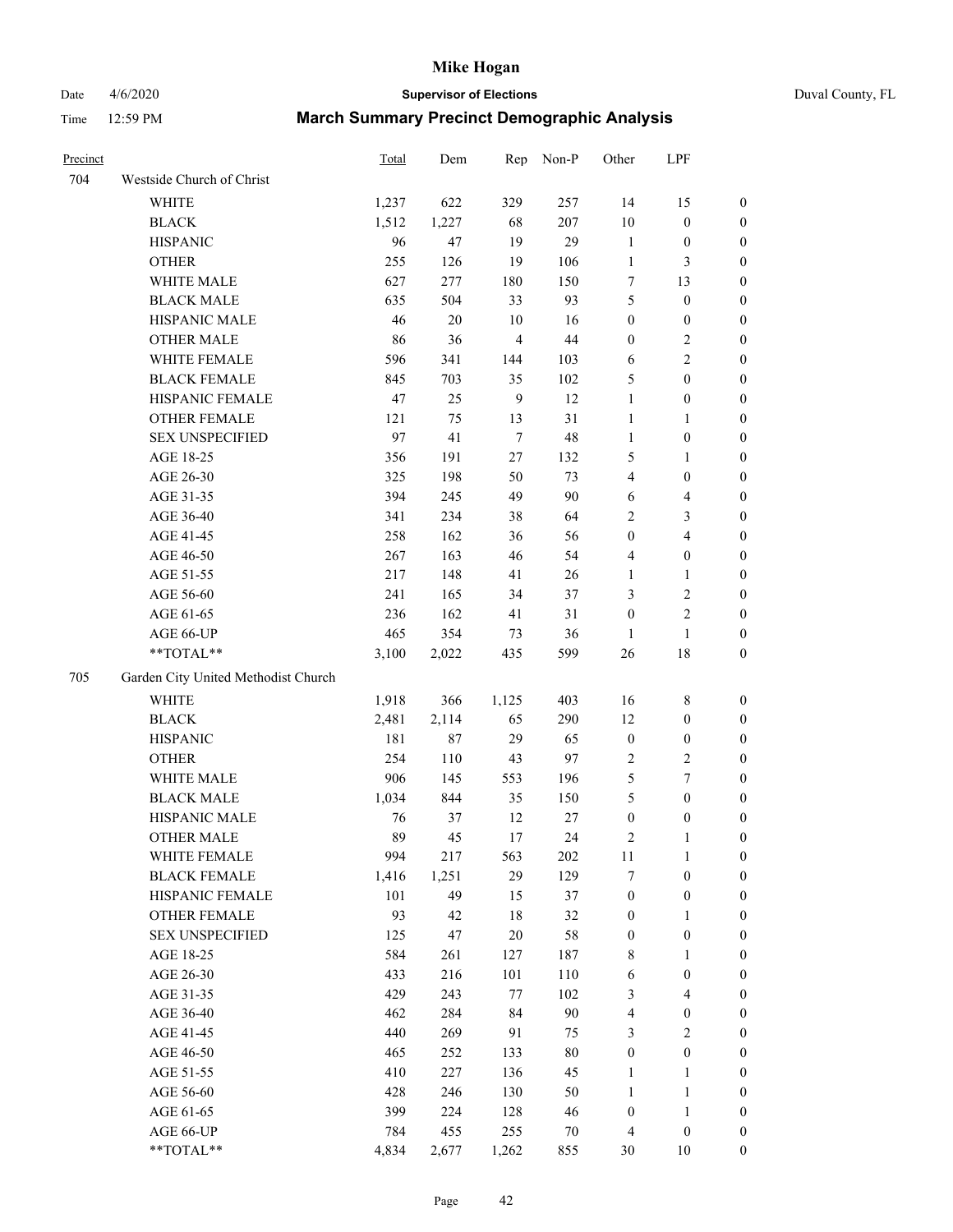Date 4/6/2020 **Supervisor of Elections** Duval County, FL

| Precinct |                             | Total         | Dem            | Rep              | Non-P          | Other            | LPF                     |                  |
|----------|-----------------------------|---------------|----------------|------------------|----------------|------------------|-------------------------|------------------|
| 706      | Long Branch Senior Center   |               |                |                  |                |                  |                         |                  |
|          | <b>WHITE</b>                | 37            | 16             | $\overline{7}$   | 14             | $\boldsymbol{0}$ | $\boldsymbol{0}$        | $\boldsymbol{0}$ |
|          | <b>BLACK</b>                | 1,075         | 940            | 22               | 106            | 4                | 3                       | $\boldsymbol{0}$ |
|          | <b>HISPANIC</b>             | 12            | $\,8\,$        | $\mathbf{1}$     | 3              | $\boldsymbol{0}$ | $\boldsymbol{0}$        | $\boldsymbol{0}$ |
|          | <b>OTHER</b>                | 80            | 38             | $\mathbf{1}$     | $40\,$         | $\boldsymbol{0}$ | 1                       | $\boldsymbol{0}$ |
|          | WHITE MALE                  | 14            | 3              | $\overline{4}$   | $\tau$         | $\boldsymbol{0}$ | $\boldsymbol{0}$        | $\boldsymbol{0}$ |
|          | <b>BLACK MALE</b>           | 426           | 364            | 13               | 47             | $\boldsymbol{0}$ | $\sqrt{2}$              | $\boldsymbol{0}$ |
|          | HISPANIC MALE               | $\mathfrak s$ | $\mathfrak{2}$ | $\mathbf{1}$     | $\sqrt{2}$     | $\boldsymbol{0}$ | $\boldsymbol{0}$        | $\boldsymbol{0}$ |
|          | <b>OTHER MALE</b>           | 22            | 8              | $\boldsymbol{0}$ | 13             | $\boldsymbol{0}$ | 1                       | $\boldsymbol{0}$ |
|          | WHITE FEMALE                | 23            | 13             | 3                | $\tau$         | $\boldsymbol{0}$ | $\boldsymbol{0}$        | $\boldsymbol{0}$ |
|          | <b>BLACK FEMALE</b>         | 628           | 557            | $\overline{9}$   | 57             | 4                | 1                       | 0                |
|          | HISPANIC FEMALE             | 6             | 5              | $\boldsymbol{0}$ | $\mathbf{1}$   | $\boldsymbol{0}$ | $\boldsymbol{0}$        | $\boldsymbol{0}$ |
|          | OTHER FEMALE                | 31            | 22             | $\boldsymbol{0}$ | 9              | $\boldsymbol{0}$ | $\boldsymbol{0}$        | $\boldsymbol{0}$ |
|          | <b>SEX UNSPECIFIED</b>      | 49            | 28             | $\mathbf{1}$     | $20\,$         | $\boldsymbol{0}$ | $\boldsymbol{0}$        | $\boldsymbol{0}$ |
|          | AGE 18-25                   | 156           | 104            | 5                | 47             | $\boldsymbol{0}$ | $\boldsymbol{0}$        | $\boldsymbol{0}$ |
|          | AGE 26-30                   | 126           | 99             | $\overline{c}$   | 23             | $\mathbf{1}$     | $\mathbf{1}$            | $\boldsymbol{0}$ |
|          | AGE 31-35                   | 100           | 81             | $\mathfrak{Z}$   | 14             | $\mathbf{1}$     | $\mathbf{1}$            | $\boldsymbol{0}$ |
|          | AGE 36-40                   | 98            | 78             | $\overline{4}$   | 14             | $\mathbf{1}$     | $\mathbf{1}$            | $\boldsymbol{0}$ |
|          | AGE 41-45                   | 92            | 72             | 3                | 17             | $\boldsymbol{0}$ | $\boldsymbol{0}$        | $\boldsymbol{0}$ |
|          | AGE 46-50                   | 93            | 79             | $\mathbf{1}$     | 12             | 1                | $\boldsymbol{0}$        | $\boldsymbol{0}$ |
|          | AGE 51-55                   | 89            | 73             | 5                | 11             | $\boldsymbol{0}$ | $\boldsymbol{0}$        | 0                |
|          | AGE 56-60                   | 108           | 95             | $\overline{4}$   | 9              | $\boldsymbol{0}$ | $\boldsymbol{0}$        | $\boldsymbol{0}$ |
|          | AGE 61-65                   | 102           | 91             | $\boldsymbol{0}$ | 11             | $\boldsymbol{0}$ | $\boldsymbol{0}$        | $\boldsymbol{0}$ |
|          | AGE 66-UP                   | 240           | 230            | $\overline{4}$   | 5              | $\boldsymbol{0}$ | 1                       | $\boldsymbol{0}$ |
|          | **TOTAL**                   | 1,204         | 1,002          | 31               | 163            | 4                | $\overline{\mathbf{4}}$ | $\boldsymbol{0}$ |
| 707      | Joseph Lee Community Center |               |                |                  |                |                  |                         |                  |
|          | <b>WHITE</b>                | 252           | 106            | 81               | 62             | $\boldsymbol{2}$ | $\mathbf{1}$            | $\boldsymbol{0}$ |
|          | <b>BLACK</b>                | 2,538         | 2,200          | 63               | 270            | 5                | $\boldsymbol{0}$        | $\boldsymbol{0}$ |
|          | <b>HISPANIC</b>             | 43            | 23             | $\tau$           | 12             | $\mathbf{1}$     | $\boldsymbol{0}$        | $\boldsymbol{0}$ |
|          | <b>OTHER</b>                | 173           | 90             | $10\,$           | 71             | $\mathbf{1}$     | $\mathbf{1}$            | $\boldsymbol{0}$ |
|          | WHITE MALE                  | 91            | $28\,$         | 38               | 24             | $\boldsymbol{0}$ | 1                       | $\boldsymbol{0}$ |
|          | <b>BLACK MALE</b>           | 938           | 779            | 30               | 128            | $\mathbf{1}$     | $\boldsymbol{0}$        | $\boldsymbol{0}$ |
|          | HISPANIC MALE               | 14            | 9              | $\overline{2}$   | $\mathfrak{Z}$ | $\boldsymbol{0}$ | $\boldsymbol{0}$        | 0                |
|          | <b>OTHER MALE</b>           | 54            | 29             | 3                | 22             | $\boldsymbol{0}$ | $\boldsymbol{0}$        | $\boldsymbol{0}$ |
|          | WHITE FEMALE                | 157           | 77             | 43               | 35             | 2                | $\boldsymbol{0}$        | $\boldsymbol{0}$ |
|          | <b>BLACK FEMALE</b>         | 1,558         | 1,385          | 33               | 136            | 4                | $\boldsymbol{0}$        | $\boldsymbol{0}$ |
|          | HISPANIC FEMALE             | 29            | 14             | 5                | 9              | $\mathbf{1}$     | $\boldsymbol{0}$        | $\overline{0}$   |
|          | OTHER FEMALE                | 78            | 47             | 6                | 24             | $\boldsymbol{0}$ | $\mathbf{1}$            | 0                |
|          | <b>SEX UNSPECIFIED</b>      | 87            | 51             | $\mathbf{1}$     | 34             | $\mathbf{1}$     | $\boldsymbol{0}$        | 0                |
|          | AGE 18-25                   | 348           | 226            | 15               | 106            | $\mathbf{1}$     | $\boldsymbol{0}$        | 0                |
|          | AGE 26-30                   | 293           | 214            | 17               | 62             | $\boldsymbol{0}$ | $\boldsymbol{0}$        | 0                |
|          | AGE 31-35                   | 291           | 222            | $10\,$           | 57             | $\mathbf{1}$     | $\mathbf{1}$            | 0                |
|          | AGE 36-40                   | 235           | 178            | 16               | $40\,$         | $\mathbf{1}$     | $\boldsymbol{0}$        | 0                |
|          | AGE 41-45                   | 207           | 164            | 10               | 32             | $\mathbf{1}$     | $\boldsymbol{0}$        | 0                |
|          | AGE 46-50                   | 226           | 180            | 14               | 31             | $\mathbf{1}$     | $\boldsymbol{0}$        | 0                |
|          | AGE 51-55                   | 217           | 178            | 19               | 19             | $\boldsymbol{0}$ | 1                       | $\boldsymbol{0}$ |
|          | AGE 56-60                   | 268           | 227            | 18               | 22             | $\mathbf{1}$     | $\boldsymbol{0}$        | $\boldsymbol{0}$ |
|          | AGE 61-65                   | 318           | 278            | 18               | 19             | 3                | $\boldsymbol{0}$        | 0                |
|          | AGE 66-UP                   | 603           | 552            | 24               | 27             | $\boldsymbol{0}$ | $\boldsymbol{0}$        | 0                |
|          | **TOTAL**                   | 3,006         | 2,419          | 161              | 415            | 9                | $\overline{2}$          | $\overline{0}$   |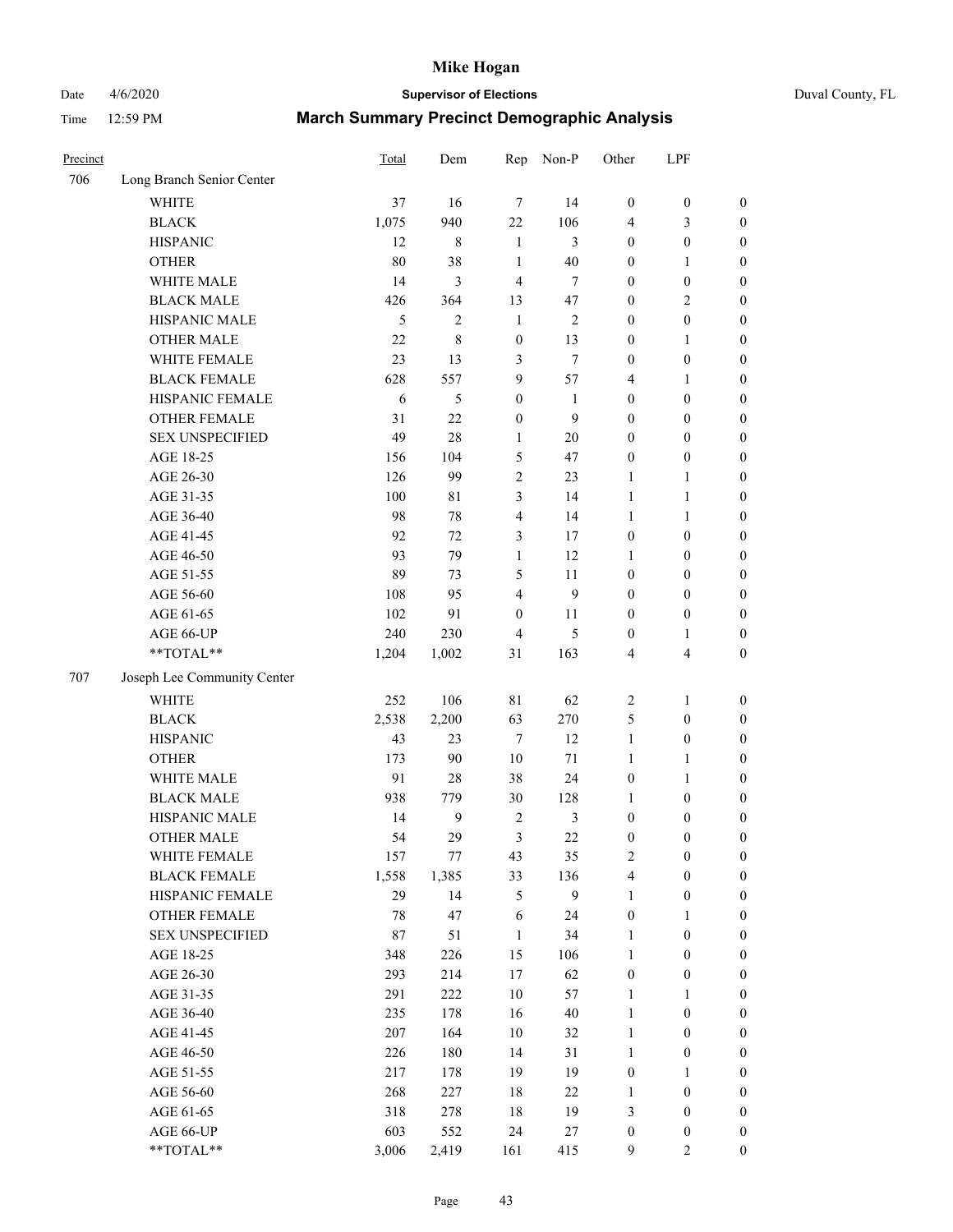# Date 4/6/2020 **Supervisor of Elections** Duval County, FL

| Precinct |                               | Total | Dem            | Rep              | Non-P        | Other            | LPF              |                  |
|----------|-------------------------------|-------|----------------|------------------|--------------|------------------|------------------|------------------|
| 708      | Brown Eastside Branch Library |       |                |                  |              |                  |                  |                  |
|          | <b>WHITE</b>                  | 179   | 64             | 67               | 48           | $\boldsymbol{0}$ | $\boldsymbol{0}$ | $\boldsymbol{0}$ |
|          | <b>BLACK</b>                  | 1,031 | 867            | 36               | 125          | 2                | 1                | $\boldsymbol{0}$ |
|          | <b>HISPANIC</b>               | 14    | 10             | $\mathbf{1}$     | 3            | $\boldsymbol{0}$ | $\boldsymbol{0}$ | $\boldsymbol{0}$ |
|          | <b>OTHER</b>                  | 87    | 41             | 5                | 41           | $\boldsymbol{0}$ | $\boldsymbol{0}$ | $\boldsymbol{0}$ |
|          | WHITE MALE                    | 77    | 22             | 39               | 16           | $\boldsymbol{0}$ | $\boldsymbol{0}$ | $\boldsymbol{0}$ |
|          | <b>BLACK MALE</b>             | 417   | 332            | 20               | 63           | 2                | $\boldsymbol{0}$ | $\boldsymbol{0}$ |
|          | HISPANIC MALE                 | 5     | $\overline{4}$ | $\boldsymbol{0}$ | $\mathbf{1}$ | 0                | $\boldsymbol{0}$ | $\boldsymbol{0}$ |
|          | <b>OTHER MALE</b>             | 33    | 18             | 3                | 12           | $\boldsymbol{0}$ | $\boldsymbol{0}$ | $\boldsymbol{0}$ |
|          | WHITE FEMALE                  | 98    | 40             | 27               | 31           | $\boldsymbol{0}$ | $\boldsymbol{0}$ | $\boldsymbol{0}$ |
|          | <b>BLACK FEMALE</b>           | 595   | 522            | 15               | 58           | $\boldsymbol{0}$ | $\boldsymbol{0}$ | $\boldsymbol{0}$ |
|          | HISPANIC FEMALE               | 9     | 6              | $\mathbf{1}$     | $\sqrt{2}$   | $\boldsymbol{0}$ | $\boldsymbol{0}$ | $\boldsymbol{0}$ |
|          | <b>OTHER FEMALE</b>           | 34    | 17             | $\sqrt{2}$       | 15           | $\boldsymbol{0}$ | $\boldsymbol{0}$ | $\boldsymbol{0}$ |
|          | <b>SEX UNSPECIFIED</b>        | 43    | 21             | $\boldsymbol{2}$ | 19           | $\boldsymbol{0}$ | $\mathbf{1}$     | $\boldsymbol{0}$ |
|          | AGE 18-25                     | 170   | 101            | 7                | 61           | $\boldsymbol{0}$ | $\mathbf{1}$     | $\boldsymbol{0}$ |
|          | AGE 26-30                     | 128   | 85             | 12               | 31           | $\boldsymbol{0}$ | $\boldsymbol{0}$ | $\boldsymbol{0}$ |
|          | AGE 31-35                     | 116   | 87             | $\mathbf{9}$     | 20           | $\boldsymbol{0}$ | $\boldsymbol{0}$ | $\boldsymbol{0}$ |
|          | AGE 36-40                     | 121   | $88\,$         | 10               | 23           | 0                | $\boldsymbol{0}$ | $\boldsymbol{0}$ |
|          | AGE 41-45                     | 96    | 70             | $10\,$           | 16           | $\boldsymbol{0}$ | $\boldsymbol{0}$ | $\boldsymbol{0}$ |
|          | AGE 46-50                     | 111   | 89             | $\overline{7}$   | 15           | $\boldsymbol{0}$ | $\boldsymbol{0}$ | $\boldsymbol{0}$ |
|          | AGE 51-55                     | 105   | 79             | 12               | 13           | 1                | $\boldsymbol{0}$ | $\boldsymbol{0}$ |
|          | AGE 56-60                     | 145   | 112            | 15               | 18           | $\boldsymbol{0}$ | $\boldsymbol{0}$ | $\boldsymbol{0}$ |
|          | AGE 61-65                     | 117   | 97             | 10               | 9            | 1                | $\boldsymbol{0}$ | $\boldsymbol{0}$ |
|          | AGE 66-UP                     | 202   | 174            | 17               | 11           | $\boldsymbol{0}$ | $\boldsymbol{0}$ | $\boldsymbol{0}$ |
|          | **TOTAL**                     | 1,311 | 982            | 109              | 217          | $\overline{c}$   | $\mathbf{1}$     | $\boldsymbol{0}$ |
| 709      | First Timothy Baptist Church  |       |                |                  |              |                  |                  |                  |
|          | <b>WHITE</b>                  | 231   | 74             | 85               | 66           | 5                | $\mathbf{1}$     | $\boldsymbol{0}$ |
|          | <b>BLACK</b>                  | 4,192 | 3,625          | 121              | 425          | $20\,$           | $\mathbf{1}$     | $\boldsymbol{0}$ |
|          | <b>HISPANIC</b>               | 127   | 60             | $18\,$           | 47           | 2                | $\boldsymbol{0}$ | $\boldsymbol{0}$ |
|          | <b>OTHER</b>                  | 287   | 158            | 22               | 103          | 3                | $\mathbf{1}$     | $\boldsymbol{0}$ |
|          | WHITE MALE                    | 96    | 22             | 47               | 25           | $\mathbf{1}$     | $\mathbf{1}$     | $\boldsymbol{0}$ |
|          | <b>BLACK MALE</b>             | 1,686 | 1,384          | 57               | 235          | 9                | $\mathbf{1}$     | $\boldsymbol{0}$ |
|          | HISPANIC MALE                 | 56    | $28\,$         | 11               | 16           | $\mathbf{1}$     | $\boldsymbol{0}$ | $\boldsymbol{0}$ |
|          | <b>OTHER MALE</b>             | 84    | 53             | 5                | 25           | $\mathbf{1}$     | $\boldsymbol{0}$ | $\boldsymbol{0}$ |
|          | WHITE FEMALE                  | 132   | 52             | 37               | 39           | 4                | 0                | 0                |
|          | <b>BLACK FEMALE</b>           | 2,444 | 2,188          | 64               | 181          | 11               | $\boldsymbol{0}$ | $\boldsymbol{0}$ |
|          | HISPANIC FEMALE               | 67    | 31             | 7                | $28\,$       | $\mathbf{1}$     | $\boldsymbol{0}$ | $\overline{0}$   |
|          | OTHER FEMALE                  | 131   | 76             | 12               | 41           | $\mathbf{1}$     | $\mathbf{1}$     | $\overline{0}$   |
|          | <b>SEX UNSPECIFIED</b>        | 141   | 83             | $\sqrt{6}$       | 51           | $\mathbf{1}$     | $\boldsymbol{0}$ | 0                |
|          | AGE 18-25                     | 610   | 402            | 27               | 172          | 8                | $\mathbf{1}$     | 0                |
|          | AGE 26-30                     | 516   | 405            | 17               | 91           | $\mathbf{1}$     | $\overline{2}$   | 0                |
|          | AGE 31-35                     | 450   | 356            | 16               | 73           | 5                | $\boldsymbol{0}$ | 0                |
|          | AGE 36-40                     | 382   | 293            | 18               | 66           | 5                | $\boldsymbol{0}$ | 0                |
|          | AGE 41-45                     | 379   | 309            | 19               | 51           | $\boldsymbol{0}$ | $\boldsymbol{0}$ | 0                |
|          | AGE 46-50                     | 416   | 331            | 32               | 51           | 2                | $\boldsymbol{0}$ | 0                |
|          | AGE 51-55                     | 434   | 375            | 21               | 34           | 4                | $\boldsymbol{0}$ | $\boldsymbol{0}$ |
|          | AGE 56-60                     | 427   | 356            | 29               | 41           | 1                | $\boldsymbol{0}$ | $\boldsymbol{0}$ |
|          | AGE 61-65                     | 449   | 386            | 26               | 34           | 3                | $\boldsymbol{0}$ | $\overline{0}$   |
|          | AGE 66-UP                     | 773   | 703            | 41               | $28\,$       | $\mathbf{1}$     | $\boldsymbol{0}$ | 0                |
|          | **TOTAL**                     | 4,837 | 3,917          | 246              | 641          | 30               | 3                | $\boldsymbol{0}$ |
|          |                               |       |                |                  |              |                  |                  |                  |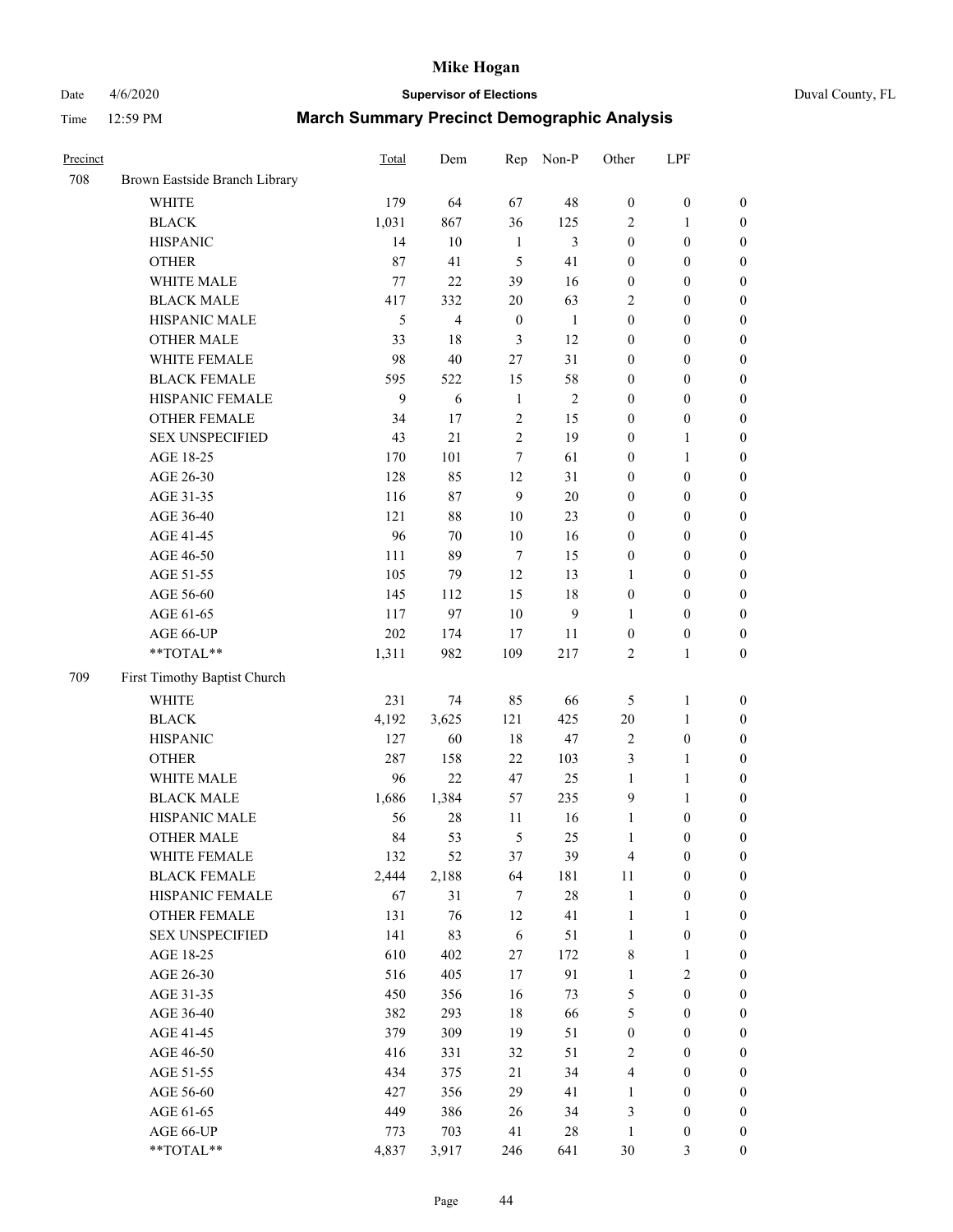Date 4/6/2020 **Supervisor of Elections** Duval County, FL

| Precinct |                                     | Total | Dem              | Rep                     | Non-P                   | Other                   | LPF              |                  |
|----------|-------------------------------------|-------|------------------|-------------------------|-------------------------|-------------------------|------------------|------------------|
| 710      | Highlands Regional Library          |       |                  |                         |                         |                         |                  |                  |
|          | <b>WHITE</b>                        | 386   | 90               | 190                     | 93                      | $\,8\,$                 | $\mathfrak s$    | 0                |
|          | <b>BLACK</b>                        | 3,304 | 2,877            | 82                      | 331                     | 12                      | $\sqrt{2}$       | $\boldsymbol{0}$ |
|          | <b>HISPANIC</b>                     | 103   | 52               | $\tau$                  | 44                      | $\boldsymbol{0}$        | $\boldsymbol{0}$ | $\boldsymbol{0}$ |
|          | <b>OTHER</b>                        | 235   | 121              | 16                      | 98                      | $\boldsymbol{0}$        | $\boldsymbol{0}$ | $\boldsymbol{0}$ |
|          | WHITE MALE                          | 191   | 39               | 94                      | 50                      | 5                       | 3                | $\boldsymbol{0}$ |
|          | <b>BLACK MALE</b>                   | 1,330 | 1,096            | 52                      | 174                     | 7                       | $\mathbf{1}$     | $\boldsymbol{0}$ |
|          | HISPANIC MALE                       | 44    | 21               | 5                       | 18                      | 0                       | $\boldsymbol{0}$ | $\boldsymbol{0}$ |
|          | <b>OTHER MALE</b>                   | 69    | 36               | $\overline{4}$          | 29                      | $\boldsymbol{0}$        | $\boldsymbol{0}$ | $\boldsymbol{0}$ |
|          | WHITE FEMALE                        | 189   | 50               | 95                      | 39                      | 3                       | $\sqrt{2}$       | $\boldsymbol{0}$ |
|          | <b>BLACK FEMALE</b>                 | 1,921 | 1,744            | 27                      | 144                     | 5                       | $\mathbf{1}$     | $\boldsymbol{0}$ |
|          | HISPANIC FEMALE                     | 50    | 27               | $\sqrt{2}$              | 21                      | $\boldsymbol{0}$        | $\boldsymbol{0}$ | $\boldsymbol{0}$ |
|          | <b>OTHER FEMALE</b>                 | 109   | 67               | $10\,$                  | 32                      | 0                       | $\boldsymbol{0}$ | $\boldsymbol{0}$ |
|          | <b>SEX UNSPECIFIED</b>              | 125   | 60               | 6                       | 59                      | $\boldsymbol{0}$        | $\boldsymbol{0}$ | $\boldsymbol{0}$ |
|          | AGE 18-25                           | 599   | 416              | 29                      | 148                     | 4                       | $\sqrt{2}$       | $\boldsymbol{0}$ |
|          | AGE 26-30                           | 401   | 281              | 31                      | 85                      | $\overline{\mathbf{c}}$ | $\sqrt{2}$       | $\boldsymbol{0}$ |
|          | AGE 31-35                           | 321   | 240              | 22                      | 56                      | 3                       | $\boldsymbol{0}$ | $\boldsymbol{0}$ |
|          | AGE 36-40                           | 345   | 282              | 15                      | 44                      | 3                       | $\mathbf{1}$     | $\boldsymbol{0}$ |
|          | AGE 41-45                           | 317   | 241              | 19                      | 57                      | $\boldsymbol{0}$        | $\boldsymbol{0}$ | $\boldsymbol{0}$ |
|          | AGE 46-50                           | 388   | 307              | 26                      | 53                      | 2                       | $\boldsymbol{0}$ | $\boldsymbol{0}$ |
|          | AGE 51-55                           | 348   | 284              | 24                      | 36                      | 4                       | $\boldsymbol{0}$ | $\boldsymbol{0}$ |
|          | AGE 56-60                           | 360   | 291              | 34                      | 33                      | $\overline{c}$          | $\boldsymbol{0}$ | 0                |
|          | AGE 61-65                           | 315   | 272              | 22                      | 19                      | $\boldsymbol{0}$        | $\mathfrak{2}$   | $\boldsymbol{0}$ |
|          | AGE 66-UP                           | 634   | 526              | 73                      | 35                      | $\boldsymbol{0}$        | $\boldsymbol{0}$ | $\boldsymbol{0}$ |
|          | **TOTAL**                           | 4,028 | 3,140            | 295                     | 566                     | 20                      | $\tau$           | $\boldsymbol{0}$ |
| 711      | Robert F. Kennedy Community Center, |       |                  |                         |                         |                         |                  |                  |
|          | <b>WHITE</b>                        | 136   | 47               | 38                      | 47                      | 3                       | $\mathbf{1}$     | $\boldsymbol{0}$ |
|          | <b>BLACK</b>                        | 1,058 | 899              | 33                      | 120                     | 6                       | $\boldsymbol{0}$ | $\boldsymbol{0}$ |
|          | <b>HISPANIC</b>                     | 16    | $\boldsymbol{9}$ | 2                       | $\overline{\mathbf{4}}$ | $\boldsymbol{0}$        | $\mathbf{1}$     | $\boldsymbol{0}$ |
|          | <b>OTHER</b>                        | 85    | 41               | 9                       | 35                      | 0                       | $\boldsymbol{0}$ | $\boldsymbol{0}$ |
|          | WHITE MALE                          | 59    | 16               | 21                      | 20                      | 1                       | $\mathbf{1}$     | $\boldsymbol{0}$ |
|          | <b>BLACK MALE</b>                   | 437   | 351              | 18                      | 64                      | 4                       | $\boldsymbol{0}$ | $\boldsymbol{0}$ |
|          | HISPANIC MALE                       | 7     | $\mathfrak{Z}$   | $\mathbf{1}$            | $\sqrt{2}$              | $\boldsymbol{0}$        | 1                | $\boldsymbol{0}$ |
|          | <b>OTHER MALE</b>                   | 31    | 9                | 5                       | 17                      | $\boldsymbol{0}$        | $\boldsymbol{0}$ | $\boldsymbol{0}$ |
|          | WHITE FEMALE                        | 68    | 28               | 14                      | 24                      | 2                       | 0                | 0                |
|          | <b>BLACK FEMALE</b>                 | 604   | 533              | 15                      | 54                      | $\overline{c}$          | $\boldsymbol{0}$ | $\overline{0}$   |
|          | HISPANIC FEMALE                     | 9     | 6                | $\mathbf{1}$            | $\sqrt{2}$              | $\boldsymbol{0}$        | $\boldsymbol{0}$ | $\overline{0}$   |
|          | <b>OTHER FEMALE</b>                 | 34    | $22\,$           | 4                       | $\,$ 8 $\,$             | $\boldsymbol{0}$        | $\boldsymbol{0}$ | $\overline{0}$   |
|          | <b>SEX UNSPECIFIED</b>              | 45    | $28\,$           | 3                       | 14                      | $\boldsymbol{0}$        | $\boldsymbol{0}$ | $\overline{0}$   |
|          | AGE 18-25                           | 195   | 133              | 10                      | 49                      | 3                       | $\boldsymbol{0}$ | $\overline{0}$   |
|          | AGE 26-30                           | 129   | 89               | $\overline{\mathbf{4}}$ | 34                      | $\mathbf{1}$            | $\mathbf{1}$     | $\overline{0}$   |
|          | AGE 31-35                           | 142   | 108              | 9                       | 24                      | $\boldsymbol{0}$        | $\mathbf{1}$     | $\overline{0}$   |
|          | AGE 36-40                           | 114   | 89               | 7                       | 18                      | 0                       | $\boldsymbol{0}$ | 0                |
|          | AGE 41-45                           | 93    | 67               | 6                       | 20                      | 0                       | $\boldsymbol{0}$ | 0                |
|          | AGE 46-50                           | 89    | 63               | 9                       | 17                      | 0                       | $\boldsymbol{0}$ | $\boldsymbol{0}$ |
|          | AGE 51-55                           | 117   | 92               | 9                       | 16                      | $\boldsymbol{0}$        | $\boldsymbol{0}$ | $\boldsymbol{0}$ |
|          | AGE 56-60                           | 102   | 85               | 8                       | $\,$ 8 $\,$             | 1                       | $\boldsymbol{0}$ | $\boldsymbol{0}$ |
|          | AGE 61-65                           | 122   | 99               | 12                      | 8                       | 3                       | $\boldsymbol{0}$ | $\overline{0}$   |
|          | AGE 66-UP                           | 192   | 171              | 8                       | 12                      | 1                       | $\boldsymbol{0}$ | $\boldsymbol{0}$ |
|          | **TOTAL**                           | 1,295 | 996              | 82                      | 206                     | 9                       | $\mathfrak{2}$   | $\overline{0}$   |
|          |                                     |       |                  |                         |                         |                         |                  |                  |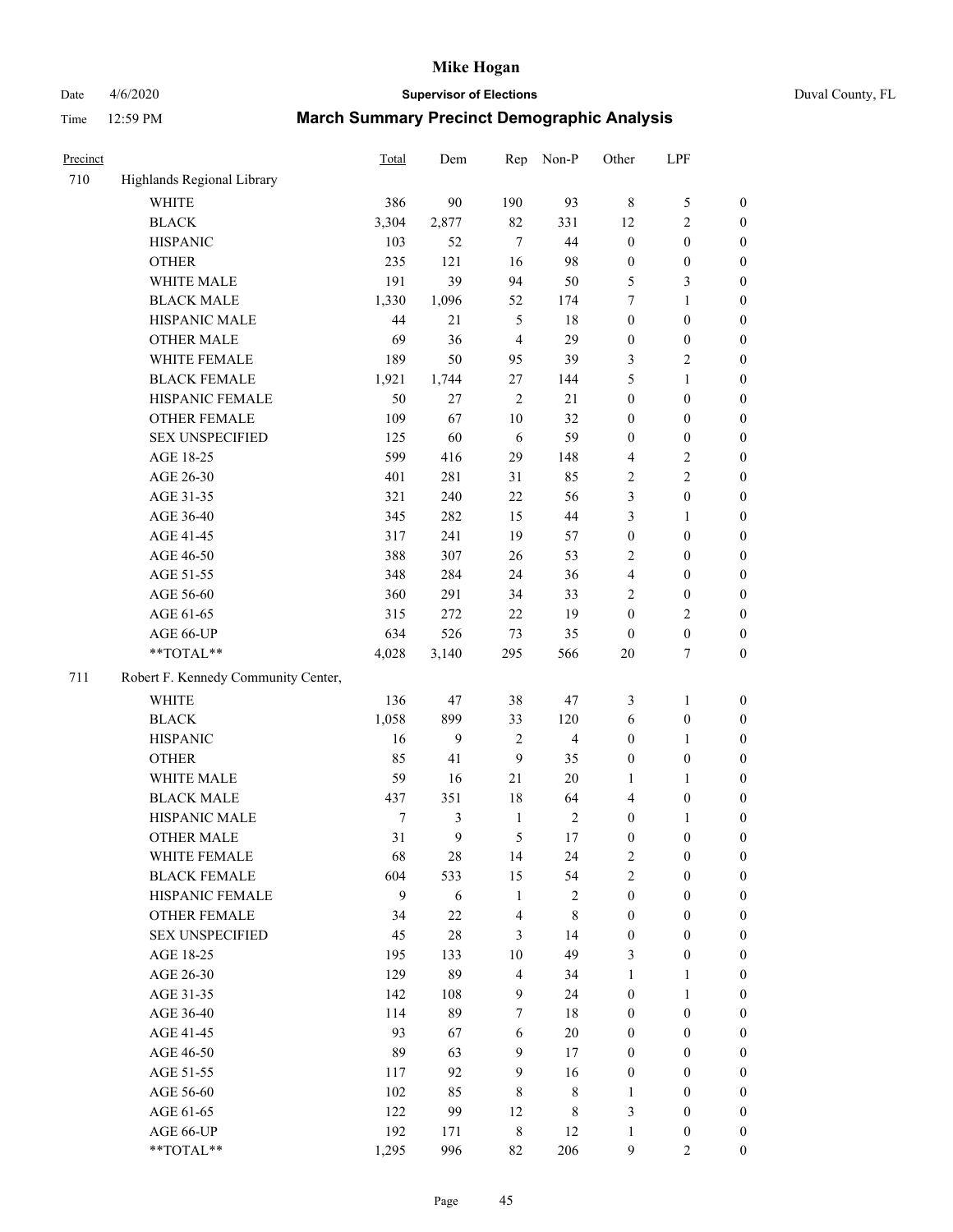# Date 4/6/2020 **Supervisor of Elections** Duval County, FL

| Precinct |                                     | Total        | Dem             | Rep            | Non-P  | Other                   | LPF              |                  |
|----------|-------------------------------------|--------------|-----------------|----------------|--------|-------------------------|------------------|------------------|
| 712      | Mary Singleton Senior Citizen Cente |              |                 |                |        |                         |                  |                  |
|          | <b>WHITE</b>                        | 521          | 233             | 161            | 117    | 7                       | $\mathfrak{Z}$   | 0                |
|          | <b>BLACK</b>                        | 1,062        | 906             | 32             | 118    | 4                       | $\sqrt{2}$       | 0                |
|          | <b>HISPANIC</b>                     | 67           | 35              | 11             | 21     | $\boldsymbol{0}$        | $\boldsymbol{0}$ | $\boldsymbol{0}$ |
|          | <b>OTHER</b>                        | 104          | 54              | 10             | 37     | 1                       | $\sqrt{2}$       | $\boldsymbol{0}$ |
|          | WHITE MALE                          | 279          | 118             | 90             | 65     | 3                       | $\mathfrak{Z}$   | $\boldsymbol{0}$ |
|          | <b>BLACK MALE</b>                   | 448          | 369             | 17             | 56     | 4                       | $\sqrt{2}$       | $\boldsymbol{0}$ |
|          | HISPANIC MALE                       | 30           | 15              | $\mathfrak{S}$ | $10\,$ | $\boldsymbol{0}$        | $\boldsymbol{0}$ | $\boldsymbol{0}$ |
|          | <b>OTHER MALE</b>                   | 46           | 24              | 5              | 16     | $\boldsymbol{0}$        | $\mathbf{1}$     | $\boldsymbol{0}$ |
|          | WHITE FEMALE                        | 233          | 110             | $70\,$         | 49     | 4                       | $\boldsymbol{0}$ | $\boldsymbol{0}$ |
|          | <b>BLACK FEMALE</b>                 | 591          | 520             | 15             | 56     | $\boldsymbol{0}$        | $\boldsymbol{0}$ | 0                |
|          | HISPANIC FEMALE                     | 35           | 19              | 6              | $10\,$ | $\boldsymbol{0}$        | $\boldsymbol{0}$ | 0                |
|          | <b>OTHER FEMALE</b>                 | 44           | 26              | $\mathfrak{S}$ | 12     | $\boldsymbol{0}$        | 1                | $\boldsymbol{0}$ |
|          | <b>SEX UNSPECIFIED</b>              | 48           | 27              | $\mathbf{1}$   | 19     | $\mathbf{1}$            | $\boldsymbol{0}$ | $\boldsymbol{0}$ |
|          | AGE 18-25                           | 153          | 105             | 13             | 35     | $\boldsymbol{0}$        | $\boldsymbol{0}$ | $\boldsymbol{0}$ |
|          | AGE 26-30                           | 171          | 111             | 19             | 37     | 2                       | $\sqrt{2}$       | $\boldsymbol{0}$ |
|          | AGE 31-35                           | 196          | 128             | 27             | 37     | 4                       | $\boldsymbol{0}$ | $\boldsymbol{0}$ |
|          | AGE 36-40                           | 170          | 111             | 20             | 34     | 3                       | $\sqrt{2}$       | $\boldsymbol{0}$ |
|          | AGE 41-45                           | 134          | 96              | 12             | 25     | $\mathbf{1}$            | $\boldsymbol{0}$ | $\boldsymbol{0}$ |
|          | AGE 46-50                           | 123          | 78              | 22             | 22     | $\boldsymbol{0}$        | $\mathbf{1}$     | $\boldsymbol{0}$ |
|          | AGE 51-55                           | 149          | 97              | 23             | $28\,$ | $\boldsymbol{0}$        | 1                | 0                |
|          | AGE 56-60                           | 194          | 134             | 37             | 21     | 2                       | $\boldsymbol{0}$ | 0                |
|          | AGE 61-65                           | 190          | 141             | 21             | $28\,$ | $\boldsymbol{0}$        | $\boldsymbol{0}$ | 0                |
|          | AGE 66-UP                           | 274          | 227             | 20             | 26     | $\boldsymbol{0}$        | $\mathbf{1}$     | $\boldsymbol{0}$ |
|          | **TOTAL**                           | 1,754        | 1,228           | 214            | 293    | 12                      | $\boldsymbol{7}$ | $\boldsymbol{0}$ |
| 713      | SOE Main Office                     |              |                 |                |        |                         |                  |                  |
|          | <b>WHITE</b>                        |              | 641             | 859            | 486    | 37                      |                  |                  |
|          |                                     | 2,033        |                 |                |        |                         | 10               | $\boldsymbol{0}$ |
|          | <b>BLACK</b><br><b>HISPANIC</b>     | 1,508<br>169 | 1,164<br>$72\,$ | 90<br>35       | 244    | 10                      | $\boldsymbol{0}$ | $\boldsymbol{0}$ |
|          |                                     |              |                 |                | 57     | $\mathbf{1}$            | $\overline{4}$   | $\boldsymbol{0}$ |
|          | <b>OTHER</b>                        | 456          | 211             | 76             | 163    | 6                       | $\boldsymbol{0}$ | $\boldsymbol{0}$ |
|          | WHITE MALE                          | 1,156        | 321             | 508            | 297    | 23                      | $\boldsymbol{7}$ | $\boldsymbol{0}$ |
|          | <b>BLACK MALE</b>                   | 760          | 550             | 54             | 151    | 5                       | $\boldsymbol{0}$ | $\boldsymbol{0}$ |
|          | HISPANIC MALE<br><b>OTHER MALE</b>  | 98           | 40              | 23             | 31     | $\mathbf{1}$            | $\mathfrak{Z}$   | 0                |
|          |                                     | 215          | 96              | 43             | 74     | 2                       | $\boldsymbol{0}$ | $\boldsymbol{0}$ |
|          | WHITE FEMALE                        | 848          | 308             | 341            | 182    | 14                      | 3                | 0                |
|          | <b>BLACK FEMALE</b>                 | 713          | 588             | 32             | 89     | 4                       | $\boldsymbol{0}$ | $\boldsymbol{0}$ |
|          | HISPANIC FEMALE                     | $70\,$       | 32              | 12             | 25     | $\boldsymbol{0}$        | 1                | $\overline{0}$   |
|          | <b>OTHER FEMALE</b>                 | 167          | 96              | 24             | 45     | $\overline{\mathbf{c}}$ | $\boldsymbol{0}$ | 0                |
|          | <b>SEX UNSPECIFIED</b>              | 139          | 57              | 23             | 56     | 3                       | $\boldsymbol{0}$ | 0                |
|          | AGE 18-25                           | 268          | 137             | 48             | 76     | 5                       | $\sqrt{2}$       | 0                |
|          | AGE 26-30                           | 456          | 213             | 94             | 139    | 5                       | 5                | 0                |
|          | AGE 31-35                           | 414          | 191             | 89             | 121    | $10\,$                  | $\mathfrak{Z}$   | 0                |
|          | AGE 36-40                           | 401          | 186             | 104            | 103    | 7                       | $\mathbf{1}$     | 0                |
|          | AGE 41-45                           | 402          | 155             | 120            | 125    | $\mathbf{1}$            | $\mathbf{1}$     | 0                |
|          | AGE 46-50                           | 430          | 168             | 158            | 98     | 5                       | $\mathbf{1}$     | 0                |
|          | AGE 51-55                           | 380          | 178             | 111            | 84     | 7                       | $\boldsymbol{0}$ | 0                |
|          | AGE 56-60                           | 352          | 170             | 101            | 72     | 8                       | 1                | 0                |
|          | AGE 61-65                           | 299          | 187             | 61             | 50     | 1                       | $\boldsymbol{0}$ | 0                |
|          | AGE 66-UP                           | 764          | 503             | 174            | 82     | 5                       | $\boldsymbol{0}$ | 0                |
|          | **TOTAL**                           | 4,166        | 2,088           | 1,060          | 950    | 54                      | 14               | $\boldsymbol{0}$ |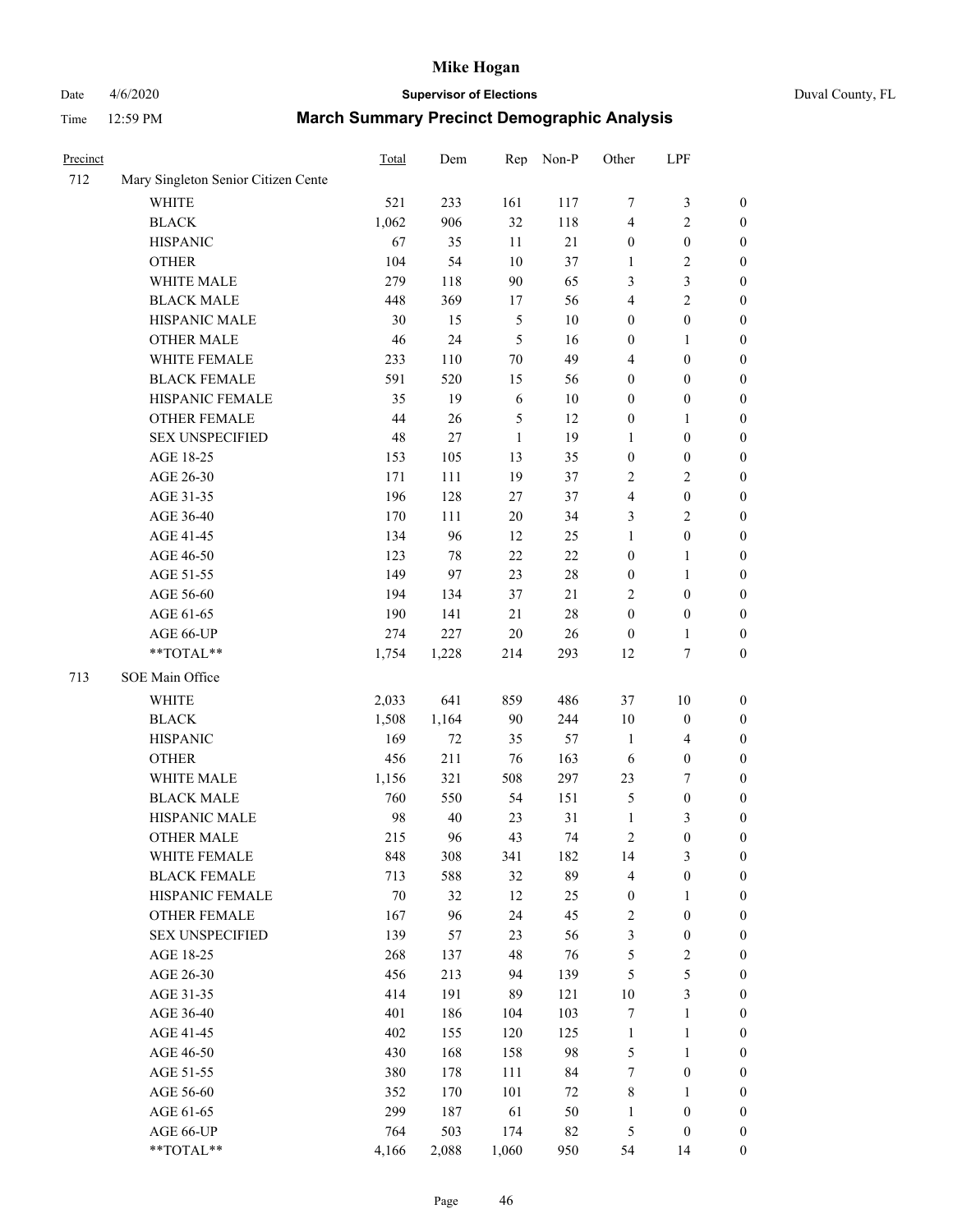Date 4/6/2020 **Supervisor of Elections** Duval County, FL

| Precinct |                                  | Total       | Dem            | Rep                     | Non-P          | Other            | LPF              |                  |
|----------|----------------------------------|-------------|----------------|-------------------------|----------------|------------------|------------------|------------------|
| 714      | Grace Baptist Church             |             |                |                         |                |                  |                  |                  |
|          | <b>WHITE</b>                     | 258         | 102            | 77                      | 71             | 6                | $\sqrt{2}$       | $\boldsymbol{0}$ |
|          | <b>BLACK</b>                     | 1,557       | 1,326          | 44                      | 183            | $\overline{c}$   | $\sqrt{2}$       | $\boldsymbol{0}$ |
|          | <b>HISPANIC</b>                  | 38          | 19             | $\overline{4}$          | 12             | $\overline{c}$   | $\mathbf{1}$     | $\boldsymbol{0}$ |
|          | <b>OTHER</b>                     | 124         | 65             | 5                       | 53             | $\mathbf{1}$     | $\boldsymbol{0}$ | $\boldsymbol{0}$ |
|          | WHITE MALE                       | 129         | 43             | 48                      | 34             | 3                | $\mathbf{1}$     | $\boldsymbol{0}$ |
|          | <b>BLACK MALE</b>                | 635         | 514            | $22\,$                  | 95             | $\overline{c}$   | $\sqrt{2}$       | $\boldsymbol{0}$ |
|          | HISPANIC MALE                    | 16          | 5              | $\sqrt{2}$              | $\,$ 8 $\,$    | 1                | $\boldsymbol{0}$ | $\boldsymbol{0}$ |
|          | <b>OTHER MALE</b>                | 46          | $20\,$         | 3                       | 23             | $\boldsymbol{0}$ | $\boldsymbol{0}$ | $\boldsymbol{0}$ |
|          | WHITE FEMALE                     | 121         | 55             | 26                      | 36             | 3                | 1                | $\boldsymbol{0}$ |
|          | <b>BLACK FEMALE</b>              | 892         | 792            | $22\,$                  | $78\,$         | $\boldsymbol{0}$ | $\boldsymbol{0}$ | 0                |
|          | HISPANIC FEMALE                  | 22          | 14             | $\sqrt{2}$              | $\overline{4}$ | 1                | 1                | 0                |
|          | <b>OTHER FEMALE</b>              | 49          | 34             | $\overline{2}$          | 13             | $\boldsymbol{0}$ | $\boldsymbol{0}$ | $\boldsymbol{0}$ |
|          | <b>SEX UNSPECIFIED</b>           | 67          | 35             | 3                       | $28\,$         | $\mathbf{1}$     | $\boldsymbol{0}$ | $\boldsymbol{0}$ |
|          | AGE 18-25                        | 260         | 165            | 14                      | 77             | 3                | $\mathbf{1}$     | $\boldsymbol{0}$ |
|          | AGE 26-30                        | 195         | 143            | 11                      | 39             | $\mathbf{1}$     | $\mathbf{1}$     | $\boldsymbol{0}$ |
|          | AGE 31-35                        | 173         | 120            | 13                      | 39             | $\boldsymbol{0}$ | $\mathbf{1}$     | $\boldsymbol{0}$ |
|          | AGE 36-40                        | 204         | 152            | 11                      | 39             | 1                | $\mathbf{1}$     | $\boldsymbol{0}$ |
|          | AGE 41-45                        | 143         | 110            | $\,$ 8 $\,$             | 24             | $\mathbf{1}$     | $\boldsymbol{0}$ | $\boldsymbol{0}$ |
|          | AGE 46-50                        | 127         | 97             | $\,8\,$                 | 22             | $\boldsymbol{0}$ | $\boldsymbol{0}$ | $\boldsymbol{0}$ |
|          | AGE 51-55                        | 165         | 129            | 12                      | 24             | $\boldsymbol{0}$ | $\boldsymbol{0}$ | $\boldsymbol{0}$ |
|          | AGE 56-60                        | 218         | 176            | 14                      | 23             | 4                | 1                | 0                |
|          | AGE 61-65                        | 184         | 152            | 17                      | 14             | 1                | $\boldsymbol{0}$ | 0                |
|          | AGE 66-UP                        | 308         | 268            | 22                      | 18             | $\boldsymbol{0}$ | $\boldsymbol{0}$ | $\boldsymbol{0}$ |
|          | **TOTAL**                        | 1,977       | 1,512          | 130                     | 319            | 11               | $\mathfrak s$    | $\boldsymbol{0}$ |
| 801      | North Jacksonville Church of God |             |                |                         |                |                  |                  |                  |
|          | <b>WHITE</b>                     | 341         | 104            | 178                     | 54             | $\overline{2}$   | $\mathfrak{Z}$   | $\boldsymbol{0}$ |
|          | <b>BLACK</b>                     | 1,760       | 1,526          | 50                      | 179            | 4                | $\mathbf{1}$     | $\boldsymbol{0}$ |
|          | <b>HISPANIC</b>                  | 24          | 10             | $\overline{4}$          | 10             | $\boldsymbol{0}$ | $\boldsymbol{0}$ | $\boldsymbol{0}$ |
|          | <b>OTHER</b>                     | 130         | 63             | 7                       | 60             | $\boldsymbol{0}$ | $\boldsymbol{0}$ | $\boldsymbol{0}$ |
|          | WHITE MALE                       | 162         | 45             | 88                      | 27             | $\boldsymbol{0}$ | $\overline{c}$   | $\boldsymbol{0}$ |
|          | <b>BLACK MALE</b>                | 714         | 583            | 23                      | 105            | $\overline{c}$   | $\mathbf{1}$     | $\boldsymbol{0}$ |
|          | HISPANIC MALE                    | $10\,$      | $\overline{4}$ | $\mathfrak z$           | $\mathfrak{Z}$ | $\boldsymbol{0}$ | $\boldsymbol{0}$ | $\boldsymbol{0}$ |
|          | <b>OTHER MALE</b>                | 35          | 18             | $\mathfrak{2}$          | 15             | $\boldsymbol{0}$ | $\boldsymbol{0}$ | $\boldsymbol{0}$ |
|          | WHITE FEMALE                     | 174         | 58             | 88                      | 25             | 2                | 1                | 0                |
|          | <b>BLACK FEMALE</b>              | 1,014       | 918            | 26                      | 68             | $\overline{c}$   | $\boldsymbol{0}$ | $\boldsymbol{0}$ |
|          | HISPANIC FEMALE                  | 12          | 5              | $\mathbf{1}$            | $\sqrt{6}$     | $\boldsymbol{0}$ | $\boldsymbol{0}$ | $\overline{0}$   |
|          | OTHER FEMALE                     | 53          | 30             | $\overline{4}$          | 19             | $\boldsymbol{0}$ | $\boldsymbol{0}$ | $\overline{0}$   |
|          | <b>SEX UNSPECIFIED</b>           | $8\sqrt{1}$ | 42             | $\overline{\mathbf{4}}$ | 35             | $\boldsymbol{0}$ | $\boldsymbol{0}$ | $\overline{0}$   |
|          | AGE 18-25                        | 263         | 175            | 9                       | 77             | 2                | $\boldsymbol{0}$ | $\overline{0}$   |
|          | AGE 26-30                        | 198         | 148            | 6                       | 43             | $\boldsymbol{0}$ | $\mathbf{1}$     | 0                |
|          | AGE 31-35                        | 222         | 163            | 19                      | 40             | $\boldsymbol{0}$ | $\boldsymbol{0}$ | 0                |
|          | AGE 36-40                        | 173         | 128            | 17                      | 25             | 2                | 1                | 0                |
|          | AGE 41-45                        | 151         | 118            | 12                      | 21             | $\boldsymbol{0}$ | $\boldsymbol{0}$ | 0                |
|          | AGE 46-50                        | 173         | 127            | 22                      | 24             | $\boldsymbol{0}$ | $\boldsymbol{0}$ | 0                |
|          | AGE 51-55                        | 180         | 140            | 20                      | 17             | $\mathbf{1}$     | $\overline{c}$   | $\overline{0}$   |
|          | AGE 56-60                        | 201         | 149            | $27\,$                  | 25             | $\boldsymbol{0}$ | $\boldsymbol{0}$ | $\overline{0}$   |
|          | AGE 61-65                        | 234         | 195            | 24                      | 14             | 1                | $\boldsymbol{0}$ | $\boldsymbol{0}$ |
|          | AGE 66-UP                        | 459         | 359            | 83                      | 17             | $\boldsymbol{0}$ | $\boldsymbol{0}$ | $\boldsymbol{0}$ |
|          | **TOTAL**                        | 2,255       | 1,703          | 239                     | 303            | 6                | $\overline{4}$   | $\boldsymbol{0}$ |
|          |                                  |             |                |                         |                |                  |                  |                  |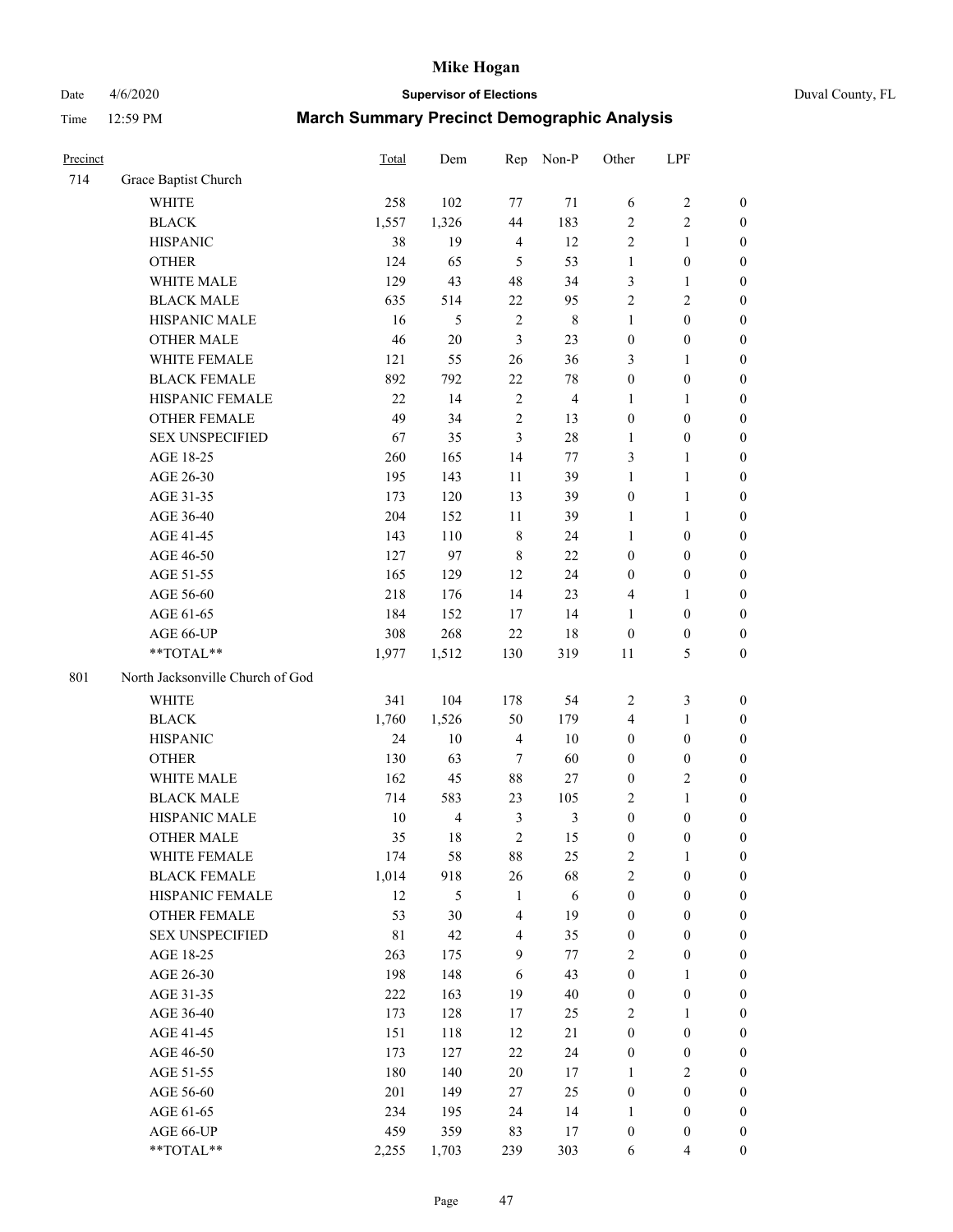# Date 4/6/2020 **Supervisor of Elections** Duval County, FL

| Precinct |                                   | Total | Dem            | Rep            | Non-P                   | Other            | LPF              |                  |
|----------|-----------------------------------|-------|----------------|----------------|-------------------------|------------------|------------------|------------------|
| 802      | St Paul Missionary Baptist Church |       |                |                |                         |                  |                  |                  |
|          | <b>WHITE</b>                      | 80    | 42             | 19             | 18                      | $\mathbf{1}$     | $\boldsymbol{0}$ | $\boldsymbol{0}$ |
|          | <b>BLACK</b>                      | 2,384 | 2,122          | 41             | 214                     | 6                | $\mathbf{1}$     | $\boldsymbol{0}$ |
|          | <b>HISPANIC</b>                   | 17    | 8              | $\sqrt{2}$     | 7                       | $\boldsymbol{0}$ | $\boldsymbol{0}$ | $\boldsymbol{0}$ |
|          | <b>OTHER</b>                      | 103   | 57             | 6              | 40                      | $\boldsymbol{0}$ | $\boldsymbol{0}$ | $\boldsymbol{0}$ |
|          | WHITE MALE                        | 35    | 14             | 10             | 10                      | 1                | $\boldsymbol{0}$ | $\boldsymbol{0}$ |
|          | <b>BLACK MALE</b>                 | 951   | 807            | 23             | 115                     | 6                | $\boldsymbol{0}$ | $\boldsymbol{0}$ |
|          | HISPANIC MALE                     | 6     | $\overline{2}$ | $\mathbf{1}$   | 3                       | $\boldsymbol{0}$ | $\boldsymbol{0}$ | $\boldsymbol{0}$ |
|          | <b>OTHER MALE</b>                 | 36    | 21             | $\mathfrak{Z}$ | 12                      | $\boldsymbol{0}$ | $\boldsymbol{0}$ | $\boldsymbol{0}$ |
|          | WHITE FEMALE                      | 44    | 27             | $\mathbf{9}$   | $\,$ 8 $\,$             | $\boldsymbol{0}$ | $\boldsymbol{0}$ | $\boldsymbol{0}$ |
|          | <b>BLACK FEMALE</b>               | 1,397 | 1,287          | 18             | 91                      | $\boldsymbol{0}$ | 1                | 0                |
|          | HISPANIC FEMALE                   | 11    | 6              | $\mathbf{1}$   | $\overline{\mathbf{4}}$ | $\boldsymbol{0}$ | $\boldsymbol{0}$ | $\boldsymbol{0}$ |
|          | <b>OTHER FEMALE</b>               | 45    | 27             | $\sqrt{2}$     | 16                      | $\boldsymbol{0}$ | $\boldsymbol{0}$ | $\boldsymbol{0}$ |
|          | <b>SEX UNSPECIFIED</b>            | 59    | 38             | $\mathbf{1}$   | $20\,$                  | $\boldsymbol{0}$ | $\boldsymbol{0}$ | $\boldsymbol{0}$ |
|          | AGE 18-25                         | 274   | 194            | 5              | 75                      | $\boldsymbol{0}$ | $\boldsymbol{0}$ | $\boldsymbol{0}$ |
|          | AGE 26-30                         | 178   | 135            | $\overline{4}$ | 39                      | $\boldsymbol{0}$ | $\boldsymbol{0}$ | $\boldsymbol{0}$ |
|          | AGE 31-35                         | 192   | 153            | 12             | $27\,$                  | $\boldsymbol{0}$ | $\boldsymbol{0}$ | $\boldsymbol{0}$ |
|          | AGE 36-40                         | 199   | 169            | $\sqrt{2}$     | $28\,$                  | $\boldsymbol{0}$ | $\boldsymbol{0}$ | $\boldsymbol{0}$ |
|          | AGE 41-45                         | 185   | 156            | 8              | 18                      | 3                | $\boldsymbol{0}$ | $\boldsymbol{0}$ |
|          | AGE 46-50                         | 204   | 170            | 6              | 26                      | $\overline{c}$   | $\boldsymbol{0}$ | $\boldsymbol{0}$ |
|          | AGE 51-55                         | 211   | 186            | 6              | 19                      | $\boldsymbol{0}$ | $\boldsymbol{0}$ | 0                |
|          | AGE 56-60                         | 220   | 194            | $\,$ 8 $\,$    | 17                      | 1                | $\boldsymbol{0}$ | $\boldsymbol{0}$ |
|          | AGE 61-65                         | 197   | 182            | $\overline{4}$ | 11                      | $\boldsymbol{0}$ | $\boldsymbol{0}$ | $\boldsymbol{0}$ |
|          | AGE 66-UP                         | 724   | 690            | 13             | 19                      | $\mathbf{1}$     | 1                | $\boldsymbol{0}$ |
|          | **TOTAL**                         | 2,584 | 2,229          | 68             | 279                     | 7                | $\mathbf{1}$     | $\boldsymbol{0}$ |
| 803      | New Life Community Church         |       |                |                |                         |                  |                  |                  |
|          | <b>WHITE</b>                      | 818   | 217            | 420            | 171                     | $\overline{4}$   | 6                | $\boldsymbol{0}$ |
|          | <b>BLACK</b>                      | 3,456 | 3,008          | 89             | 344                     | 11               | $\overline{4}$   | $\boldsymbol{0}$ |
|          | <b>HISPANIC</b>                   | 104   | 45             | 24             | 34                      | $\mathbf{1}$     | $\boldsymbol{0}$ | $\boldsymbol{0}$ |
|          | <b>OTHER</b>                      | 257   | 127            | 24             | 103                     | $\overline{2}$   | $\mathbf{1}$     | $\boldsymbol{0}$ |
|          | WHITE MALE                        | 381   | 79             | 203            | 93                      | 2                | $\overline{4}$   | $\boldsymbol{0}$ |
|          | <b>BLACK MALE</b>                 | 1,301 | 1,072          | 50             | 168                     | 8                | 3                | $\boldsymbol{0}$ |
|          | HISPANIC MALE                     | 49    | $20\,$         | 13             | 16                      | $\boldsymbol{0}$ | $\boldsymbol{0}$ | 0                |
|          | <b>OTHER MALE</b>                 | 83    | 42             | 14             | 26                      | $\boldsymbol{0}$ | $\mathbf{1}$     | $\boldsymbol{0}$ |
|          | WHITE FEMALE                      | 425   | 136            | 214            | $71\,$                  | 2                | $\sqrt{2}$       | $\boldsymbol{0}$ |
|          | <b>BLACK FEMALE</b>               | 2,097 | 1,888          | 38             | 167                     | 3                | $\mathbf{1}$     | $\boldsymbol{0}$ |
|          | HISPANIC FEMALE                   | 53    | 24             | 10             | 18                      | $\mathbf{1}$     | $\boldsymbol{0}$ | $\overline{0}$   |
|          | <b>OTHER FEMALE</b>               | 101   | 57             | 6              | 38                      | $\boldsymbol{0}$ | $\boldsymbol{0}$ | $\overline{0}$   |
|          | <b>SEX UNSPECIFIED</b>            | 145   | 79             | $\overline{9}$ | 55                      | 2                | $\boldsymbol{0}$ | $\overline{0}$   |
|          | AGE 18-25                         | 556   | 359            | 36             | 156                     | 2                | $\mathfrak{Z}$   | 0                |
|          | AGE 26-30                         | 389   | 276            | 26             | 84                      | $\mathbf{1}$     | $\sqrt{2}$       | 0                |
|          | AGE 31-35                         | 399   | 277            | 39             | $80\,$                  | 2                | $\mathbf{1}$     | 0                |
|          | AGE 36-40                         | 402   | 290            | 39             | 68                      | 3                | $\boldsymbol{2}$ | 0                |
|          | AGE 41-45                         | 390   | 292            | 43             | 54                      | $\mathbf{1}$     | $\boldsymbol{0}$ | 0                |
|          | AGE 46-50                         | 437   | 340            | 43             | 51                      | $\mathbf{1}$     | $\boldsymbol{2}$ | $\boldsymbol{0}$ |
|          | AGE 51-55                         | 410   | 313            | 48             | 42                      | 6                | $\mathbf{1}$     | $\boldsymbol{0}$ |
|          | AGE 56-60                         | 448   | 343            | 63             | 41                      | $\mathbf{1}$     | $\boldsymbol{0}$ | $\overline{0}$   |
|          | AGE 61-65                         | 397   | 299            | 66             | 32                      | $\boldsymbol{0}$ | $\boldsymbol{0}$ | $\boldsymbol{0}$ |
|          | AGE 66-UP                         | 807   | 608            | 154            | 44                      | $\mathbf{1}$     | $\boldsymbol{0}$ | $\boldsymbol{0}$ |
|          | **TOTAL**                         | 4,635 | 3,397          | 557            | 652                     | 18               | 11               | $\boldsymbol{0}$ |
|          |                                   |       |                |                |                         |                  |                  |                  |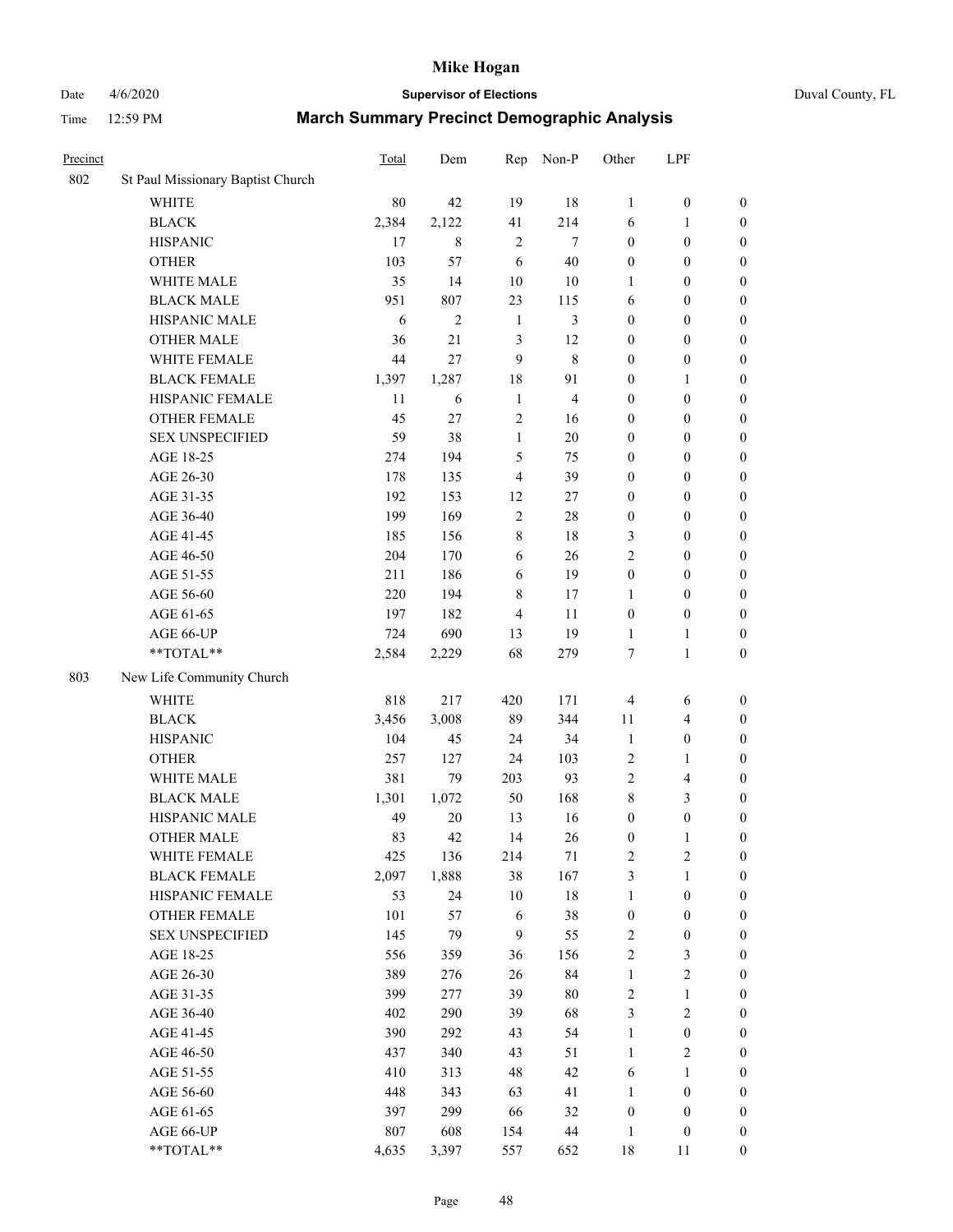Date 4/6/2020 **Supervisor of Elections** Duval County, FL

| Precinct |                         | Total | Dem         | Rep                     | Non-P         | Other            | LPF              |                  |
|----------|-------------------------|-------|-------------|-------------------------|---------------|------------------|------------------|------------------|
| 804      | Universal Church        |       |             |                         |               |                  |                  |                  |
|          | <b>WHITE</b>            | 915   | 260         | 445                     | 187           | 12               | 11               | 0                |
|          | <b>BLACK</b>            | 1,409 | 1,188       | 41                      | 177           | 3                | $\boldsymbol{0}$ | 0                |
|          | <b>HISPANIC</b>         | 55    | 17          | 18                      | $20\,$        | $\boldsymbol{0}$ | $\boldsymbol{0}$ | 0                |
|          | <b>OTHER</b>            | 167   | 61          | $30\,$                  | 76            | $\boldsymbol{0}$ | $\boldsymbol{0}$ | $\boldsymbol{0}$ |
|          | WHITE MALE              | 412   | 105         | 219                     | $77\,$        | 5                | 6                | $\boldsymbol{0}$ |
|          | <b>BLACK MALE</b>       | 531   | 422         | 18                      | $88\,$        | 3                | $\boldsymbol{0}$ | $\boldsymbol{0}$ |
|          | HISPANIC MALE           | 29    | $\,$ 8 $\,$ | $10\,$                  | 11            | $\boldsymbol{0}$ | $\boldsymbol{0}$ | $\boldsymbol{0}$ |
|          | <b>OTHER MALE</b>       | 63    | 23          | 11                      | 29            | $\boldsymbol{0}$ | $\boldsymbol{0}$ | $\boldsymbol{0}$ |
|          | <b>WHITE FEMALE</b>     | 497   | 153         | 224                     | 108           | 7                | 5                | $\boldsymbol{0}$ |
|          | <b>BLACK FEMALE</b>     | 855   | 749         | 21                      | 85            | $\boldsymbol{0}$ | $\boldsymbol{0}$ | 0                |
|          | HISPANIC FEMALE         | 26    | 9           | $\,$ 8 $\,$             | $\mathbf{9}$  | $\boldsymbol{0}$ | $\boldsymbol{0}$ | 0                |
|          | <b>OTHER FEMALE</b>     | 63    | 29          | 17                      | 17            | $\boldsymbol{0}$ | $\boldsymbol{0}$ | $\boldsymbol{0}$ |
|          | <b>SEX UNSPECIFIED</b>  | 70    | $28\,$      | 6                       | 36            | $\boldsymbol{0}$ | $\boldsymbol{0}$ | $\boldsymbol{0}$ |
|          | AGE 18-25               | 261   | 140         | 36                      | 82            | 2                | 1                | $\boldsymbol{0}$ |
|          | AGE 26-30               | 260   | 152         | 38                      | 68            | 2                | $\boldsymbol{0}$ | $\boldsymbol{0}$ |
|          | AGE 31-35               | 239   | 139         | 40                      | 55            | 3                | $\sqrt{2}$       | $\boldsymbol{0}$ |
|          | AGE 36-40               | 184   | 109         | $30\,$                  | 39            | 3                | $\mathfrak{Z}$   | $\boldsymbol{0}$ |
|          | AGE 41-45               | 174   | 99          | 32                      | $40\,$        | $\overline{c}$   | $\mathbf{1}$     | $\boldsymbol{0}$ |
|          | AGE 46-50               | 189   | 109         | 42                      | 36            | $\mathbf{1}$     | $\mathbf{1}$     | $\boldsymbol{0}$ |
|          | AGE 51-55               | 224   | 138         | 45                      | 39            | $\mathbf{1}$     | $\mathbf{1}$     | 0                |
|          | AGE 56-60               | 284   | 194         | 61                      | 27            | $\boldsymbol{0}$ | $\sqrt{2}$       | 0                |
|          | AGE 61-65               | 261   | 159         | 65                      | 37            | $\boldsymbol{0}$ | $\boldsymbol{0}$ | 0                |
|          | AGE 66-UP               | 470   | 287         | 145                     | 37            | 1                | $\boldsymbol{0}$ | $\boldsymbol{0}$ |
|          | **TOTAL**               | 2,546 | 1,526       | 534                     | 460           | 15               | 11               | $\boldsymbol{0}$ |
| 805      | Riverview Senior Center |       |             |                         |               |                  |                  |                  |
|          | <b>WHITE</b>            | 624   | 170         | 296                     | 155           | $\mathbf{1}$     | $\sqrt{2}$       | $\boldsymbol{0}$ |
|          | <b>BLACK</b>            | 1,849 | 1,571       | 56                      | 216           | 6                | $\boldsymbol{0}$ | $\boldsymbol{0}$ |
|          | <b>HISPANIC</b>         | 46    | 17          | 10                      | 18            | $\mathbf{1}$     | $\boldsymbol{0}$ | $\boldsymbol{0}$ |
|          | <b>OTHER</b>            | 146   | 68          | 13                      | 64            | $\mathbf{1}$     | $\boldsymbol{0}$ | $\boldsymbol{0}$ |
|          | WHITE MALE              | 298   | 72          | 150                     | 73            | $\mathbf{1}$     | $\overline{c}$   | $\boldsymbol{0}$ |
|          | <b>BLACK MALE</b>       | 727   | 596         | 24                      | 103           | 4                | $\boldsymbol{0}$ | $\boldsymbol{0}$ |
|          | HISPANIC MALE           | 24    | $\,$ 8 $\,$ | 5                       | 11            | $\boldsymbol{0}$ | $\boldsymbol{0}$ | 0                |
|          | <b>OTHER MALE</b>       | 56    | 26          | $\boldsymbol{7}$        | 22            | $\mathbf{1}$     | $\boldsymbol{0}$ | $\boldsymbol{0}$ |
|          | WHITE FEMALE            | 316   | 93          | 142                     | 81            | 0                | 0                | 0                |
|          | <b>BLACK FEMALE</b>     | 1,093 | 954         | 32                      | 105           | 2                | $\boldsymbol{0}$ | $\boldsymbol{0}$ |
|          | HISPANIC FEMALE         | 19    | 9           | $\overline{\mathbf{4}}$ | $\mathfrak s$ | $\mathbf{1}$     | $\boldsymbol{0}$ | $\overline{0}$   |
|          | OTHER FEMALE            | 51    | 33          | $\overline{\mathbf{c}}$ | 16            | $\boldsymbol{0}$ | $\boldsymbol{0}$ | $\overline{0}$   |
|          | <b>SEX UNSPECIFIED</b>  | 81    | 35          | 9                       | 37            | $\boldsymbol{0}$ | $\boldsymbol{0}$ | 0                |
|          | AGE 18-25               | 346   | 213         | $20\,$                  | 110           | 2                | $\mathbf{1}$     | $\overline{0}$   |
|          | AGE 26-30               | 255   | 148         | 29                      | 77            | $\mathbf{1}$     | $\boldsymbol{0}$ | 0                |
|          | AGE 31-35               | 220   | 148         | 24                      | 47            | $\mathbf{1}$     | $\boldsymbol{0}$ | 0                |
|          | AGE 36-40               | 228   | 163         | $28\,$                  | 34            | 2                | 1                | 0                |
|          | AGE 41-45               | 184   | 134         | 16                      | 33            | $\mathbf{1}$     | $\boldsymbol{0}$ | 0                |
|          | AGE 46-50               | 212   | 153         | 23                      | 36            | $\boldsymbol{0}$ | $\boldsymbol{0}$ | 0                |
|          | AGE 51-55               | 222   | 153         | 37                      | 32            | $\boldsymbol{0}$ | $\boldsymbol{0}$ | 0                |
|          | AGE 56-60               | 254   | 171         | 51                      | 31            | 1                | $\boldsymbol{0}$ | $\boldsymbol{0}$ |
|          | AGE 61-65               | 240   | 181         | 41                      | $18\,$        | $\boldsymbol{0}$ | $\boldsymbol{0}$ | $\overline{0}$   |
|          | AGE 66-UP               | 504   | 362         | 106                     | 35            | $\mathbf{1}$     | $\boldsymbol{0}$ | 0                |
|          | **TOTAL**               | 2,665 | 1,826       | 375                     | 453           | 9                | $\overline{2}$   | $\boldsymbol{0}$ |
|          |                         |       |             |                         |               |                  |                  |                  |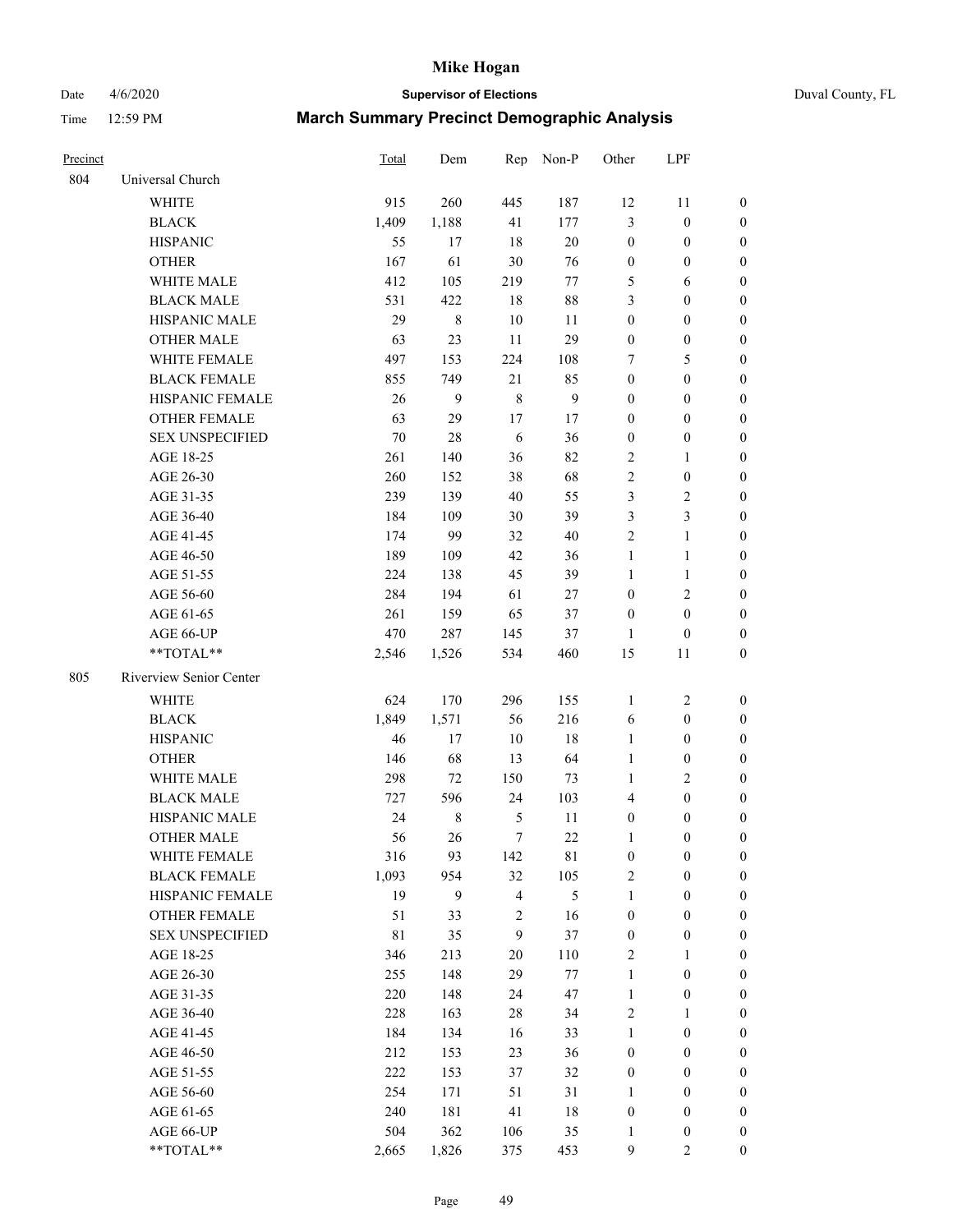# Date 4/6/2020 **Supervisor of Elections** Duval County, FL

| Precinct |                                   | Total            | Dem                     | Rep                     | Non-P            | Other            | LPF              |                  |
|----------|-----------------------------------|------------------|-------------------------|-------------------------|------------------|------------------|------------------|------------------|
| 806      | Clanzel T. Brown Community Center |                  |                         |                         |                  |                  |                  |                  |
|          | <b>WHITE</b>                      | 20               | 6                       | $\,$ 8 $\,$             | 6                | $\boldsymbol{0}$ | $\boldsymbol{0}$ | $\boldsymbol{0}$ |
|          | <b>BLACK</b>                      | 811              | 706                     | 21                      | 83               | 1                | $\boldsymbol{0}$ | $\boldsymbol{0}$ |
|          | <b>HISPANIC</b>                   | $\overline{4}$   | $\overline{c}$          | $\boldsymbol{0}$        | $\overline{c}$   | $\boldsymbol{0}$ | $\boldsymbol{0}$ | $\boldsymbol{0}$ |
|          | <b>OTHER</b>                      | 73               | 43                      | 3                       | $27\,$           | $\boldsymbol{0}$ | $\boldsymbol{0}$ | $\boldsymbol{0}$ |
|          | WHITE MALE                        | 6                | $\mathfrak{Z}$          | $\sqrt{2}$              | 1                | $\boldsymbol{0}$ | $\boldsymbol{0}$ | $\boldsymbol{0}$ |
|          | <b>BLACK MALE</b>                 | 319              | 280                     | 8                       | 30               | 1                | $\boldsymbol{0}$ | $\boldsymbol{0}$ |
|          | HISPANIC MALE                     | $\boldsymbol{0}$ | $\boldsymbol{0}$        | $\boldsymbol{0}$        | $\boldsymbol{0}$ | $\boldsymbol{0}$ | $\boldsymbol{0}$ | $\boldsymbol{0}$ |
|          | <b>OTHER MALE</b>                 | 23               | 13                      | 2                       | $\,$ 8 $\,$      | $\boldsymbol{0}$ | $\boldsymbol{0}$ | $\boldsymbol{0}$ |
|          | WHITE FEMALE                      | 14               | 3                       | 6                       | 5                | $\boldsymbol{0}$ | $\boldsymbol{0}$ | $\boldsymbol{0}$ |
|          | <b>BLACK FEMALE</b>               | 479              | 415                     | 13                      | 51               | $\boldsymbol{0}$ | $\boldsymbol{0}$ | $\boldsymbol{0}$ |
|          | HISPANIC FEMALE                   | $\overline{4}$   | $\overline{2}$          | $\boldsymbol{0}$        | $\sqrt{2}$       | $\boldsymbol{0}$ | $\boldsymbol{0}$ | $\boldsymbol{0}$ |
|          | <b>OTHER FEMALE</b>               | 29               | 21                      | 1                       | $\tau$           | $\boldsymbol{0}$ | $\boldsymbol{0}$ | $\boldsymbol{0}$ |
|          | <b>SEX UNSPECIFIED</b>            | 34               | 20                      | $\boldsymbol{0}$        | 14               | $\boldsymbol{0}$ | $\boldsymbol{0}$ | $\boldsymbol{0}$ |
|          | AGE 18-25                         | 137              | 93                      | $\overline{\mathbf{4}}$ | 40               | $\boldsymbol{0}$ | $\boldsymbol{0}$ | $\boldsymbol{0}$ |
|          | AGE 26-30                         | 88               | 64                      | 7                       | 17               | $\boldsymbol{0}$ | $\boldsymbol{0}$ | $\boldsymbol{0}$ |
|          | AGE 31-35                         | 76               | 57                      | 3                       | 16               | $\boldsymbol{0}$ | $\boldsymbol{0}$ | $\boldsymbol{0}$ |
|          | AGE 36-40                         | 70               | 53                      | $\overline{c}$          | 14               | 1                | $\boldsymbol{0}$ | $\boldsymbol{0}$ |
|          | AGE 41-45                         | 75               | 64                      | 3                       | $\,$ 8 $\,$      | $\boldsymbol{0}$ | $\boldsymbol{0}$ | $\boldsymbol{0}$ |
|          | AGE 46-50                         | 66               | 56                      | 3                       | 7                | $\boldsymbol{0}$ | $\boldsymbol{0}$ | $\boldsymbol{0}$ |
|          | AGE 51-55                         | 61               | 53                      | $\mathbf{1}$            | $\tau$           | $\boldsymbol{0}$ | $\boldsymbol{0}$ | $\boldsymbol{0}$ |
|          | AGE 56-60                         | 87               | 76                      | 6                       | 5                | $\boldsymbol{0}$ | $\boldsymbol{0}$ | 0                |
|          | AGE 61-65                         | 72               | 70                      | $\boldsymbol{0}$        | $\overline{c}$   | $\boldsymbol{0}$ | $\boldsymbol{0}$ | $\boldsymbol{0}$ |
|          | AGE 66-UP                         | 176              | 171                     | 3                       | $\overline{c}$   | $\boldsymbol{0}$ | $\boldsymbol{0}$ | $\boldsymbol{0}$ |
|          | **TOTAL**                         | 908              | 757                     | 32                      | 118              | $\mathbf{1}$     | $\boldsymbol{0}$ | $\boldsymbol{0}$ |
|          |                                   |                  |                         |                         |                  |                  |                  |                  |
| 807      | Bradham Brooks Regional Library   |                  |                         |                         |                  |                  |                  |                  |
|          | <b>WHITE</b>                      | 24               | $\mathfrak s$           | 14                      | 5                | $\boldsymbol{0}$ | $\boldsymbol{0}$ | $\boldsymbol{0}$ |
|          | <b>BLACK</b>                      | 1,047            | 949                     | 23                      | 74               | $\boldsymbol{0}$ | $\mathbf{1}$     | $\boldsymbol{0}$ |
|          | <b>HISPANIC</b>                   | 10               | 5                       | 3                       | $\overline{c}$   | $\boldsymbol{0}$ | $\boldsymbol{0}$ | $\boldsymbol{0}$ |
|          | <b>OTHER</b>                      | 51               | 23                      | 4                       | 24               | $\boldsymbol{0}$ | $\boldsymbol{0}$ | $\boldsymbol{0}$ |
|          | WHITE MALE                        | 11               | 3                       | $\tau$                  | -1               | $\boldsymbol{0}$ | $\boldsymbol{0}$ | $\boldsymbol{0}$ |
|          | <b>BLACK MALE</b>                 | 395              | 345                     | 13                      | 37               | $\boldsymbol{0}$ | $\boldsymbol{0}$ | $\boldsymbol{0}$ |
|          | HISPANIC MALE                     | $\mathfrak{Z}$   | $\mathbf{1}$            | $\sqrt{2}$              | $\boldsymbol{0}$ | $\boldsymbol{0}$ | $\boldsymbol{0}$ | $\boldsymbol{0}$ |
|          | <b>OTHER MALE</b>                 | 15               | 9                       | $\boldsymbol{0}$        | 6                | $\boldsymbol{0}$ | $\boldsymbol{0}$ | $\boldsymbol{0}$ |
|          | WHITE FEMALE                      | 12               | $\overline{c}$          | 6                       | 4                | 0                | 0                | 0                |
|          | <b>BLACK FEMALE</b>               | 635              | 590                     | 9                       | 35               | $\boldsymbol{0}$ | $\mathbf{1}$     | $\overline{0}$   |
|          | HISPANIC FEMALE                   | 7                | $\overline{\mathbf{4}}$ | $\mathbf{1}$            | $\sqrt{2}$       | $\boldsymbol{0}$ | $\boldsymbol{0}$ | $\overline{0}$   |
|          | <b>OTHER FEMALE</b>               | 16               | 11                      | 3                       | $\sqrt{2}$       | $\boldsymbol{0}$ | $\boldsymbol{0}$ | $\overline{0}$   |
|          | <b>SEX UNSPECIFIED</b>            | 38               | 17                      | 3                       | 18               | $\boldsymbol{0}$ | $\boldsymbol{0}$ | $\overline{0}$   |
|          | AGE 18-25                         | 104              | 75                      | 2                       | 27               | 0                | $\boldsymbol{0}$ | $\overline{0}$   |
|          | AGE 26-30                         | $70\,$           | 54                      | $\overline{c}$          | 14               | $\boldsymbol{0}$ | $\boldsymbol{0}$ | $\overline{0}$   |
|          | AGE 31-35                         | 87               | $70\,$                  | $\overline{c}$          | 15               | $\boldsymbol{0}$ | $\boldsymbol{0}$ | $\overline{0}$   |
|          | AGE 36-40                         | 65               | 54                      | 5                       | $\sqrt{6}$       | $\boldsymbol{0}$ | $\boldsymbol{0}$ | 0                |
|          | AGE 41-45                         | 69               | 58                      | $\overline{\mathbf{3}}$ | $\,8\,$          | $\boldsymbol{0}$ | $\boldsymbol{0}$ | 0                |
|          | AGE 46-50                         | 73               | 58                      | 5                       | $10\,$           | $\boldsymbol{0}$ | $\boldsymbol{0}$ | $\boldsymbol{0}$ |
|          | AGE 51-55                         | 81               | 67                      | $\sqrt{6}$              | $\,$ 8 $\,$      | $\boldsymbol{0}$ | $\boldsymbol{0}$ | $\overline{0}$   |
|          | AGE 56-60                         | 85               | 75                      | $\overline{\mathbf{4}}$ | $\mathfrak s$    | $\boldsymbol{0}$ | 1                | $\overline{0}$   |
|          | AGE 61-65                         | 92               | $8\sqrt{1}$             | 4                       | 7                | $\boldsymbol{0}$ | $\boldsymbol{0}$ | $\overline{0}$   |
|          | AGE 66-UP                         | 406              | 390                     | 11                      | 5                | $\boldsymbol{0}$ | $\boldsymbol{0}$ | $\boldsymbol{0}$ |
|          | **TOTAL**                         | 1,132            | 982                     | 44                      | 105              | $\boldsymbol{0}$ | $\mathbf{1}$     | $\boldsymbol{0}$ |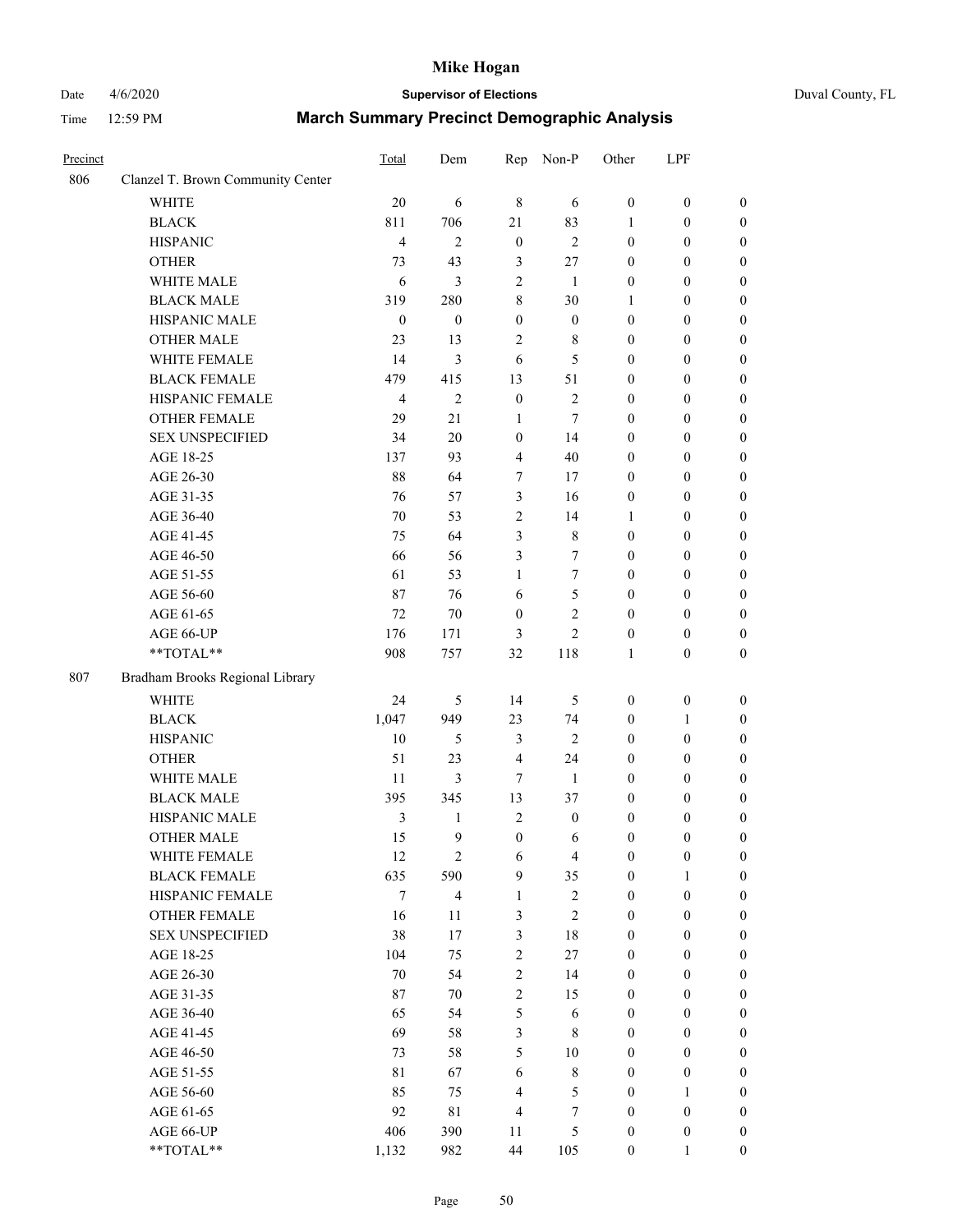Date 4/6/2020 **Supervisor of Elections** Duval County, FL

| Precinct |                                  | Total  | Dem              | Rep              | Non-P            | Other            | LPF              |                  |
|----------|----------------------------------|--------|------------------|------------------|------------------|------------------|------------------|------------------|
| 808      | Fairway Oaks                     |        |                  |                  |                  |                  |                  |                  |
|          | <b>WHITE</b>                     | 54     | 20               | 14               | 18               | $\overline{2}$   | $\boldsymbol{0}$ | $\boldsymbol{0}$ |
|          | <b>BLACK</b>                     | 1,741  | 1,503            | 33               | 201              | $\overline{4}$   | $\boldsymbol{0}$ | $\boldsymbol{0}$ |
|          | <b>HISPANIC</b>                  | 19     | 6                | $\mathbf{1}$     | 12               | $\boldsymbol{0}$ | $\boldsymbol{0}$ | $\boldsymbol{0}$ |
|          | <b>OTHER</b>                     | 109    | 52               | 6                | 50               | $\boldsymbol{0}$ | 1                | $\boldsymbol{0}$ |
|          | WHITE MALE                       | 14     | 6                | $\overline{4}$   | 3                | 1                | $\boldsymbol{0}$ | $\boldsymbol{0}$ |
|          | <b>BLACK MALE</b>                | 652    | 542              | 18               | 90               | $\overline{c}$   | $\boldsymbol{0}$ | $\boldsymbol{0}$ |
|          | HISPANIC MALE                    | $\tau$ | $\overline{4}$   | $\boldsymbol{0}$ | $\mathfrak{Z}$   | $\boldsymbol{0}$ | $\boldsymbol{0}$ | $\boldsymbol{0}$ |
|          | <b>OTHER MALE</b>                | 32     | 17               | 3                | 12               | $\boldsymbol{0}$ | $\boldsymbol{0}$ | $\boldsymbol{0}$ |
|          | WHITE FEMALE                     | 40     | 14               | $10\,$           | 15               | $\mathbf{1}$     | $\boldsymbol{0}$ | $\boldsymbol{0}$ |
|          | <b>BLACK FEMALE</b>              | 1,067  | 945              | 15               | 105              | $\overline{c}$   | $\boldsymbol{0}$ | 0                |
|          | HISPANIC FEMALE                  | 12     | $\overline{c}$   | $\mathbf{1}$     | 9                | $\boldsymbol{0}$ | $\boldsymbol{0}$ | $\boldsymbol{0}$ |
|          | <b>OTHER FEMALE</b>              | 41     | 25               | $\mathfrak{Z}$   | 12               | $\boldsymbol{0}$ | $\mathbf{1}$     | $\boldsymbol{0}$ |
|          | <b>SEX UNSPECIFIED</b>           | 58     | 26               | $\boldsymbol{0}$ | 32               | $\boldsymbol{0}$ | $\boldsymbol{0}$ | $\boldsymbol{0}$ |
|          | AGE 18-25                        | 280    | 186              | $\tau$           | 87               | $\boldsymbol{0}$ | $\boldsymbol{0}$ | $\boldsymbol{0}$ |
|          | AGE 26-30                        | 257    | 190              | 6                | 60               | $\mathbf{1}$     | $\boldsymbol{0}$ | $\boldsymbol{0}$ |
|          | AGE 31-35                        | 227    | 178              | $\,$ 8 $\,$      | 39               | $\mathbf{1}$     | $\mathbf{1}$     | $\boldsymbol{0}$ |
|          | AGE 36-40                        | 153    | 122              | $\mathfrak{Z}$   | 26               | $\overline{c}$   | $\boldsymbol{0}$ | $\boldsymbol{0}$ |
|          | AGE 41-45                        | 126    | 103              | $\,$ 8 $\,$      | 15               | $\boldsymbol{0}$ | $\boldsymbol{0}$ | $\boldsymbol{0}$ |
|          | AGE 46-50                        | 136    | 115              | 6                | 14               | 1                | $\boldsymbol{0}$ | $\boldsymbol{0}$ |
|          | AGE 51-55                        | 141    | 128              | $\overline{c}$   | 11               | $\boldsymbol{0}$ | $\boldsymbol{0}$ | 0                |
|          | AGE 56-60                        | 175    | 161              | $\overline{4}$   | 10               | $\boldsymbol{0}$ | $\boldsymbol{0}$ | $\boldsymbol{0}$ |
|          | AGE 61-65                        | 174    | 162              | 5                | $\tau$           | $\boldsymbol{0}$ | $\boldsymbol{0}$ | $\boldsymbol{0}$ |
|          | AGE 66-UP                        | 254    | 236              | 5                | 12               | 1                | $\boldsymbol{0}$ | $\boldsymbol{0}$ |
|          | **TOTAL**                        | 1,923  | 1,581            | 54               | 281              | 6                | $\mathbf{1}$     | $\boldsymbol{0}$ |
| 809      | Simonds-Johnson Community Center |        |                  |                  |                  |                  |                  |                  |
|          | <b>WHITE</b>                     | 84     | 31               | $28\,$           | 23               | $\sqrt{2}$       | $\boldsymbol{0}$ | $\boldsymbol{0}$ |
|          | <b>BLACK</b>                     | 2,283  | 1,962            | 54               | 259              | 8                | $\boldsymbol{0}$ | $\boldsymbol{0}$ |
|          | <b>HISPANIC</b>                  | 29     | 17               | $\sqrt{2}$       | 9                | $\mathbf{1}$     | $\boldsymbol{0}$ | $\boldsymbol{0}$ |
|          | <b>OTHER</b>                     | 186    | 73               | 13               | 98               | $\mathbf{1}$     | $\mathbf{1}$     | $\boldsymbol{0}$ |
|          | WHITE MALE                       | 39     | 13               | 16               | 9                | $\mathbf{1}$     | $\boldsymbol{0}$ | $\boldsymbol{0}$ |
|          | <b>BLACK MALE</b>                | 903    | 749              | 24               | 126              | 4                | $\boldsymbol{0}$ | $\boldsymbol{0}$ |
|          | HISPANIC MALE                    | 13     | $\boldsymbol{9}$ | $\boldsymbol{0}$ | 3                | $\mathbf{1}$     | $\boldsymbol{0}$ | 0                |
|          | <b>OTHER MALE</b>                | 58     | 23               | $\tau$           | 27               | $\mathbf{1}$     | $\boldsymbol{0}$ | $\boldsymbol{0}$ |
|          | WHITE FEMALE                     | 43     | 17               | 12               | 13               | $\mathbf{1}$     | $\boldsymbol{0}$ | $\boldsymbol{0}$ |
|          | <b>BLACK FEMALE</b>              | 1,335  | 1,182            | 30               | 119              | 4                | $\boldsymbol{0}$ | $\boldsymbol{0}$ |
|          | HISPANIC FEMALE                  | 15     | 8                | $\sqrt{2}$       | 5                | $\boldsymbol{0}$ | $\boldsymbol{0}$ | $\overline{0}$   |
|          | <b>OTHER FEMALE</b>              | 74     | 37               | 6                | 30               | $\boldsymbol{0}$ | $\mathbf{1}$     | $\overline{0}$   |
|          | <b>SEX UNSPECIFIED</b>           | 102    | 45               | $\boldsymbol{0}$ | 57               | $\boldsymbol{0}$ | $\boldsymbol{0}$ | $\overline{0}$   |
|          | AGE 18-25                        | 451    | 298              | $18\,$           | 130              | 5                | $\boldsymbol{0}$ | $\overline{0}$   |
|          | AGE 26-30                        | 299    | 221              | $11\,$           | 66               | $\mathbf{1}$     | $\boldsymbol{0}$ | 0                |
|          | AGE 31-35                        | 263    | 185              | 15               | 61               | $\overline{c}$   | $\boldsymbol{0}$ | 0                |
|          | AGE 36-40                        | 213    | 170              | 11               | 31               | $\boldsymbol{0}$ | $\mathbf{1}$     | 0                |
|          | AGE 41-45                        | 186    | 156              | $\overline{4}$   | 24               | $\sqrt{2}$       | $\boldsymbol{0}$ | 0                |
|          | AGE 46-50                        | 183    | 151              | 7                | 24               | $\mathbf{1}$     | $\boldsymbol{0}$ | $\boldsymbol{0}$ |
|          | AGE 51-55                        | 175    | 149              | 12               | 14               | $\boldsymbol{0}$ | $\boldsymbol{0}$ | $\boldsymbol{0}$ |
|          | AGE 56-60                        | 227    | 203              | $\tau$           | 17               | $\boldsymbol{0}$ | $\boldsymbol{0}$ | $\boldsymbol{0}$ |
|          | AGE 61-65                        | 185    | 174              | $\overline{4}$   | $\boldsymbol{7}$ | $\boldsymbol{0}$ | $\boldsymbol{0}$ | $\boldsymbol{0}$ |
|          | AGE 66-UP                        | 400    | 376              | $\,$ 8 $\,$      | 15               | $\mathbf{1}$     | $\boldsymbol{0}$ | $\boldsymbol{0}$ |
|          | **TOTAL**                        | 2,582  | 2,083            | 97               | 389              | 12               | $\mathbf{1}$     | $\overline{0}$   |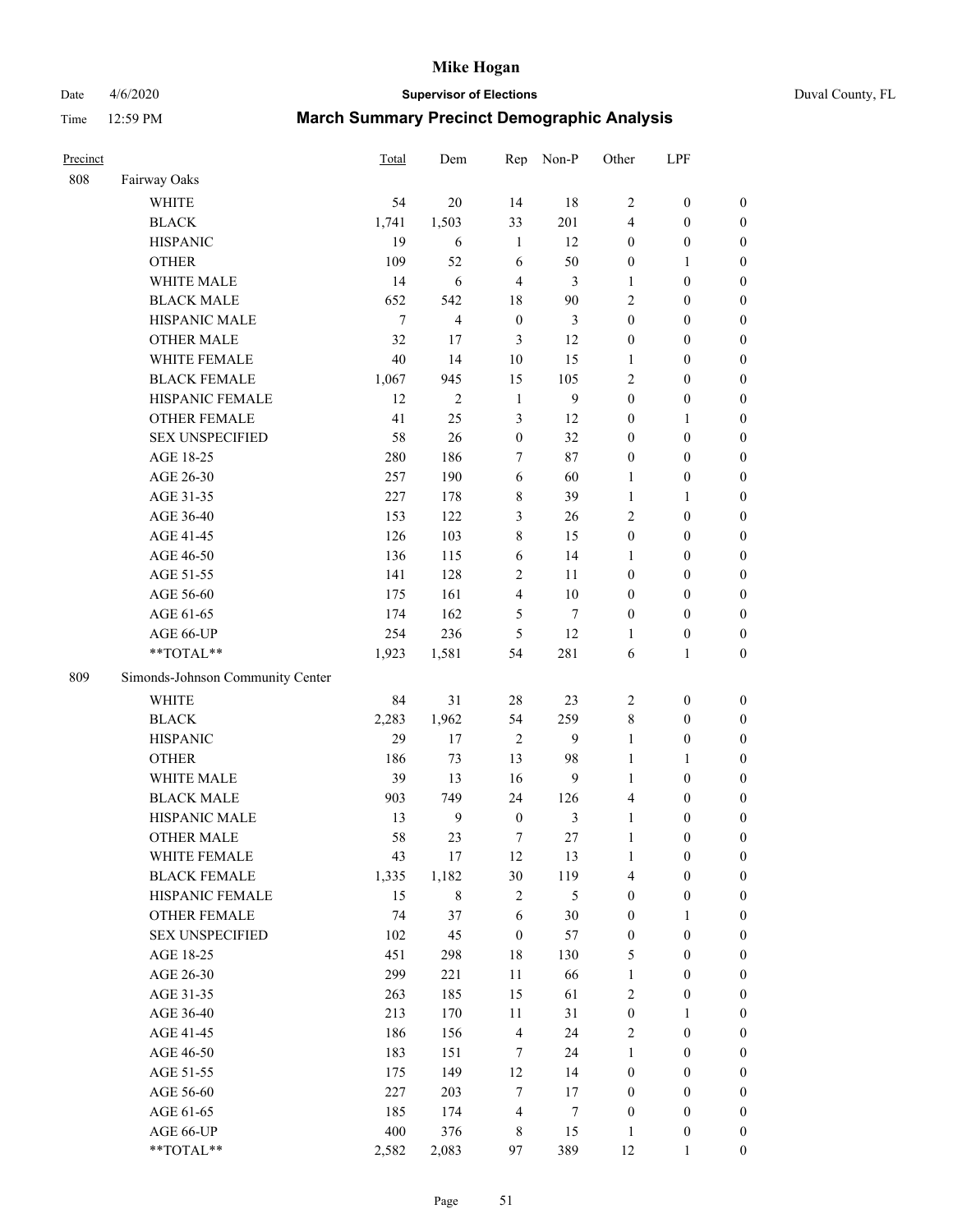# Date 4/6/2020 **Supervisor of Elections** Duval County, FL

| Precinct |                                     | Total        | Dem              | Rep                     | Non-P            | Other            | LPF              |                  |
|----------|-------------------------------------|--------------|------------------|-------------------------|------------------|------------------|------------------|------------------|
| 810      | Temple Baptist Church               |              |                  |                         |                  |                  |                  |                  |
|          | <b>WHITE</b>                        | 1,032        | 122              | 766                     | 135              | $\overline{4}$   | $\mathfrak s$    | 0                |
|          | <b>BLACK</b>                        | 127          | 100              | $\overline{\mathbf{4}}$ | 23               | 0                | $\boldsymbol{0}$ | $\boldsymbol{0}$ |
|          | <b>HISPANIC</b>                     | 18           | $\tau$           | 8                       | 3                | $\boldsymbol{0}$ | $\boldsymbol{0}$ | $\boldsymbol{0}$ |
|          | <b>OTHER</b>                        | 62           | 13               | 22                      | $27\,$           | $\boldsymbol{0}$ | $\boldsymbol{0}$ | $\boldsymbol{0}$ |
|          | WHITE MALE                          | 505          | 57               | 371                     | 71               | 3                | $\mathfrak{Z}$   | $\boldsymbol{0}$ |
|          | <b>BLACK MALE</b>                   | 50           | 36               | $\mathbf{1}$            | 13               | $\boldsymbol{0}$ | $\boldsymbol{0}$ | $\boldsymbol{0}$ |
|          | HISPANIC MALE                       | 9            | $\mathfrak{Z}$   | 4                       | $\sqrt{2}$       | 0                | $\boldsymbol{0}$ | $\boldsymbol{0}$ |
|          | <b>OTHER MALE</b>                   | 22           | 5                | 8                       | $\boldsymbol{9}$ | $\boldsymbol{0}$ | $\boldsymbol{0}$ | $\boldsymbol{0}$ |
|          | WHITE FEMALE                        | 512          | 64               | 388                     | 57               | 1                | $\mathfrak{2}$   | $\boldsymbol{0}$ |
|          | <b>BLACK FEMALE</b>                 | 74           | 61               | 3                       | 10               | 0                | $\boldsymbol{0}$ | $\boldsymbol{0}$ |
|          | HISPANIC FEMALE                     | 9            | $\overline{4}$   | $\overline{4}$          | $\mathbf{1}$     | 0                | $\boldsymbol{0}$ | $\boldsymbol{0}$ |
|          | <b>OTHER FEMALE</b>                 | 25           | 6                | 9                       | 10               | 0                | $\boldsymbol{0}$ | $\boldsymbol{0}$ |
|          | <b>SEX UNSPECIFIED</b>              | 33           | 6                | 12                      | 15               | $\boldsymbol{0}$ | $\boldsymbol{0}$ | $\boldsymbol{0}$ |
|          | AGE 18-25                           | 120          | 21               | 64                      | 34               | 1                | $\boldsymbol{0}$ | $\boldsymbol{0}$ |
|          | AGE 26-30                           | 83           | 18               | 44                      | 19               | $\boldsymbol{0}$ | $\sqrt{2}$       | $\boldsymbol{0}$ |
|          | AGE 31-35                           | 100          | 20               | 44                      | 35               | $\boldsymbol{0}$ | $\mathbf{1}$     | $\boldsymbol{0}$ |
|          | AGE 36-40                           | 102          | 14               | 64                      | 21               | 1                | $\overline{2}$   | $\boldsymbol{0}$ |
|          | AGE 41-45                           | 99           | 24               | 55                      | 20               | $\boldsymbol{0}$ | $\boldsymbol{0}$ | $\boldsymbol{0}$ |
|          | AGE 46-50                           | 106          | 23               | 73                      | 10               | $\boldsymbol{0}$ | $\boldsymbol{0}$ | $\boldsymbol{0}$ |
|          | AGE 51-55                           | 116          | 18               | 84                      | 13               | 1                | $\boldsymbol{0}$ | $\boldsymbol{0}$ |
|          | AGE 56-60                           | 127          | 18               | 93                      | 16               | 0                | $\boldsymbol{0}$ | $\boldsymbol{0}$ |
|          | AGE 61-65                           | 139          | 27               | 102                     | 10               | $\boldsymbol{0}$ | $\boldsymbol{0}$ | $\boldsymbol{0}$ |
|          | AGE 66-UP                           | 247          | 59               | 177                     | 10               | 1                | $\boldsymbol{0}$ | $\boldsymbol{0}$ |
|          | **TOTAL**                           | 1,239        | 242              | 800                     | 188              | 4                | $\mathfrak s$    | $\boldsymbol{0}$ |
| 811      | Police Athletic League of Jacksonvi |              |                  |                         |                  |                  |                  |                  |
|          | <b>WHITE</b>                        | 46           | 19               | 14                      | 13               | $\boldsymbol{0}$ | $\boldsymbol{0}$ | $\boldsymbol{0}$ |
|          | <b>BLACK</b>                        | 1,319        | 1,152            | 28                      | 131              | 7                | $\mathbf{1}$     | $\boldsymbol{0}$ |
|          | <b>HISPANIC</b>                     | $\tau$       | $\overline{2}$   | $\mathbf{1}$            | $\overline{4}$   | $\boldsymbol{0}$ | $\boldsymbol{0}$ | $\boldsymbol{0}$ |
|          | <b>OTHER</b>                        | 83           | 44               | 3                       | 35               | 1                | $\boldsymbol{0}$ | $\boldsymbol{0}$ |
|          | WHITE MALE                          | 15           | 6                | 6                       | 3                | $\boldsymbol{0}$ | $\boldsymbol{0}$ | $\boldsymbol{0}$ |
|          | <b>BLACK MALE</b>                   | 526          | 437              | 18                      | 67               | 4                | $\boldsymbol{0}$ | $\boldsymbol{0}$ |
|          | HISPANIC MALE                       | $\mathbf{1}$ | $\boldsymbol{0}$ | $\boldsymbol{0}$        | $\mathbf{1}$     | $\boldsymbol{0}$ | $\boldsymbol{0}$ | $\boldsymbol{0}$ |
|          | <b>OTHER MALE</b>                   | 30           | 17               | $\boldsymbol{0}$        | 13               | $\boldsymbol{0}$ | $\boldsymbol{0}$ | $\boldsymbol{0}$ |
|          | WHITE FEMALE                        | 29           | 12               | 7                       | 10               | 0                | 0                | 0                |
|          | <b>BLACK FEMALE</b>                 | 774          | 701              | 10                      | 59               | 3                | $\mathbf{1}$     | $\boldsymbol{0}$ |
|          | HISPANIC FEMALE                     | 6            | $\sqrt{2}$       | $\mathbf{1}$            | 3                | $\boldsymbol{0}$ | $\boldsymbol{0}$ | $\overline{0}$   |
|          | OTHER FEMALE                        | 28           | 15               | $\mathbf{1}$            | 12               | $\boldsymbol{0}$ | $\boldsymbol{0}$ | $\overline{0}$   |
|          | <b>SEX UNSPECIFIED</b>              | 46           | $27\,$           | 3                       | 15               | $\mathbf{1}$     | $\boldsymbol{0}$ | $\overline{0}$   |
|          | AGE 18-25                           | 200          | 138              | 9                       | 51               | 2                | $\boldsymbol{0}$ | $\overline{0}$   |
|          | AGE 26-30                           | 152          | 121              | 5                       | 24               | $\mathbf{1}$     | $\mathbf{1}$     | $\overline{0}$   |
|          | AGE 31-35                           | 146          | 105              | 8                       | 31               | 2                | $\boldsymbol{0}$ | $\overline{0}$   |
|          | AGE 36-40                           | 115          | 86               | $\sqrt{2}$              | $27\,$           | $\boldsymbol{0}$ | $\boldsymbol{0}$ | 0                |
|          | AGE 41-45                           | 111          | 98               | $\mathfrak{Z}$          | 10               | $\boldsymbol{0}$ | $\boldsymbol{0}$ | 0                |
|          | AGE 46-50                           | 109          | 93               | 3                       | 12               | $\mathbf{1}$     | $\boldsymbol{0}$ | $\boldsymbol{0}$ |
|          | AGE 51-55                           | 115          | 102              | 6                       | 6                | $\mathbf{1}$     | $\boldsymbol{0}$ | $\boldsymbol{0}$ |
|          | AGE 56-60                           | 126          | 116              | $\mathbf{2}$            | $\,$ 8 $\,$      | $\boldsymbol{0}$ | $\boldsymbol{0}$ | $\boldsymbol{0}$ |
|          | AGE 61-65                           | 111          | 100              | 6                       | 5                | $\boldsymbol{0}$ | $\boldsymbol{0}$ | $\overline{0}$   |
|          | AGE 66-UP                           | 270          | 258              | 2                       | 9                | 1                | $\boldsymbol{0}$ | $\boldsymbol{0}$ |
|          | **TOTAL**                           | 1,455        | 1,217            | 46                      | 183              | 8                | $\mathbf{1}$     | $\boldsymbol{0}$ |
|          |                                     |              |                  |                         |                  |                  |                  |                  |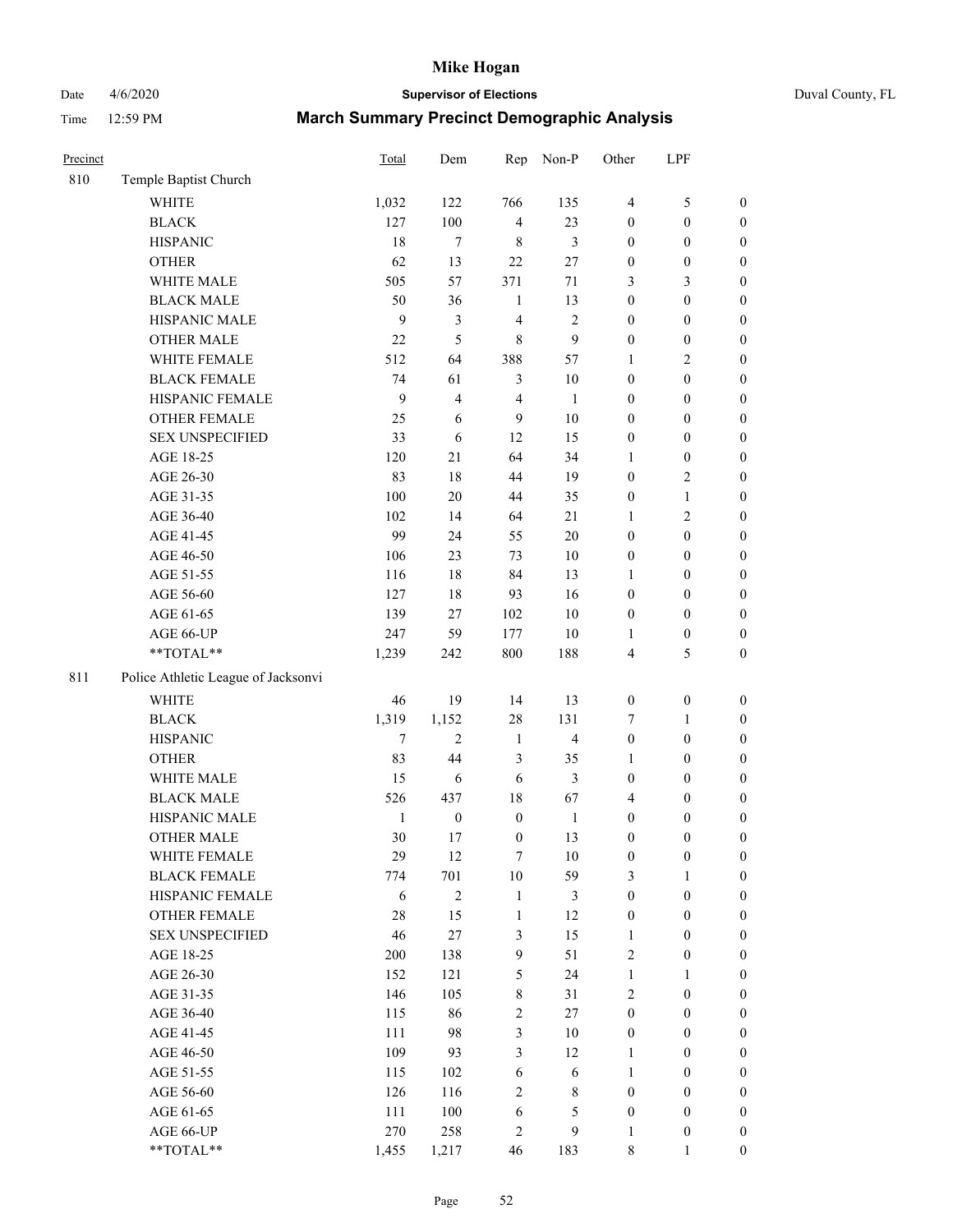Date 4/6/2020 **Supervisor of Elections** Duval County, FL

| Precinct |                              | <b>Total</b> | Dem   | Rep              | Non-P          | Other            | LPF              |                  |
|----------|------------------------------|--------------|-------|------------------|----------------|------------------|------------------|------------------|
| 812      | <b>Emmett Reed Center</b>    |              |       |                  |                |                  |                  |                  |
|          | <b>WHITE</b>                 | 69           | 24    | 21               | 24             | $\boldsymbol{0}$ | $\boldsymbol{0}$ | $\boldsymbol{0}$ |
|          | <b>BLACK</b>                 | 1,185        | 1,039 | 24               | 121            | 1                | $\boldsymbol{0}$ | $\boldsymbol{0}$ |
|          | <b>HISPANIC</b>              | 22           | 13    | $\sqrt{2}$       | $\tau$         | $\boldsymbol{0}$ | $\boldsymbol{0}$ | $\boldsymbol{0}$ |
|          | <b>OTHER</b>                 | 69           | 35    | $\mathfrak{Z}$   | 31             | $\boldsymbol{0}$ | $\boldsymbol{0}$ | $\boldsymbol{0}$ |
|          | WHITE MALE                   | 24           | 9     | 8                | $\tau$         | $\boldsymbol{0}$ | $\boldsymbol{0}$ | $\boldsymbol{0}$ |
|          | <b>BLACK MALE</b>            | 474          | 394   | 12               | 67             | 1                | $\boldsymbol{0}$ | $\boldsymbol{0}$ |
|          | HISPANIC MALE                | 9            | 7     | $\boldsymbol{0}$ | $\sqrt{2}$     | $\boldsymbol{0}$ | $\boldsymbol{0}$ | $\boldsymbol{0}$ |
|          | <b>OTHER MALE</b>            | 23           | 13    | $\overline{2}$   | $\,$ 8 $\,$    | $\boldsymbol{0}$ | $\boldsymbol{0}$ | $\boldsymbol{0}$ |
|          | <b>WHITE FEMALE</b>          | 44           | 15    | 13               | 16             | $\boldsymbol{0}$ | $\boldsymbol{0}$ | $\boldsymbol{0}$ |
|          | <b>BLACK FEMALE</b>          | 693          | 633   | $11\,$           | 49             | $\boldsymbol{0}$ | $\boldsymbol{0}$ | $\boldsymbol{0}$ |
|          | HISPANIC FEMALE              | 12           | 6     | $\sqrt{2}$       | $\overline{4}$ | $\boldsymbol{0}$ | $\boldsymbol{0}$ | $\boldsymbol{0}$ |
|          | <b>OTHER FEMALE</b>          | 19           | 14    | $\mathbf{1}$     | $\overline{4}$ | $\boldsymbol{0}$ | $\boldsymbol{0}$ | $\boldsymbol{0}$ |
|          | <b>SEX UNSPECIFIED</b>       | 47           | 20    | $\mathbf{1}$     | 26             | $\boldsymbol{0}$ | $\boldsymbol{0}$ | $\boldsymbol{0}$ |
|          | AGE 18-25                    | 137          | 78    | 5                | 54             | $\boldsymbol{0}$ | $\boldsymbol{0}$ | $\boldsymbol{0}$ |
|          | AGE 26-30                    | 111          | 83    | 3                | 25             | $\boldsymbol{0}$ | $\boldsymbol{0}$ | $\boldsymbol{0}$ |
|          | AGE 31-35                    | 119          | 100   | $\mathfrak{Z}$   | 16             | $\boldsymbol{0}$ | $\boldsymbol{0}$ | $\boldsymbol{0}$ |
|          | AGE 36-40                    | 93           | 78    | $\overline{2}$   | 13             | $\boldsymbol{0}$ | $\boldsymbol{0}$ | $\boldsymbol{0}$ |
|          | AGE 41-45                    | 105          | 78    | $11\,$           | 16             | $\boldsymbol{0}$ | $\boldsymbol{0}$ | $\boldsymbol{0}$ |
|          | AGE 46-50                    | 98           | 80    | $\mathfrak{Z}$   | 15             | $\boldsymbol{0}$ | $\boldsymbol{0}$ | $\boldsymbol{0}$ |
|          | AGE 51-55                    | 98           | 79    | 7                | 11             | 1                | $\boldsymbol{0}$ | $\boldsymbol{0}$ |
|          | AGE 56-60                    | 135          | 119   | $8\,$            | $\,8\,$        | $\boldsymbol{0}$ | $\boldsymbol{0}$ | 0                |
|          | AGE 61-65                    | 139          | 121   | $\overline{4}$   | 14             | $\boldsymbol{0}$ | $\boldsymbol{0}$ | $\boldsymbol{0}$ |
|          | AGE 66-UP                    | 310          | 295   | $\overline{4}$   | 11             | $\boldsymbol{0}$ | $\boldsymbol{0}$ | $\boldsymbol{0}$ |
|          | **TOTAL**                    | 1,345        | 1,111 | 50               | 183            | $\mathbf{1}$     | $\boldsymbol{0}$ | $\boldsymbol{0}$ |
| 813      | Our Redeemer Lutheran Church |              |       |                  |                |                  |                  |                  |
|          | <b>WHITE</b>                 | 2,237        | 411   | 1,398            | 401            | 19               | $\,$ 8 $\,$      | $\boldsymbol{0}$ |
|          | <b>BLACK</b>                 | 3,372        | 2,879 | 91               | 384            | 16               | $\sqrt{2}$       | $\boldsymbol{0}$ |
|          | <b>HISPANIC</b>              | 138          | 55    | 40               | $42\,$         | $\mathbf{1}$     | $\boldsymbol{0}$ | $\boldsymbol{0}$ |
|          | <b>OTHER</b>                 | 307          | 131   | 48               | 126            | $\boldsymbol{0}$ | $\sqrt{2}$       | $\boldsymbol{0}$ |
|          | WHITE MALE                   | 1,088        | 171   | 707              | 195            | 9                | $\sqrt{6}$       | $\boldsymbol{0}$ |
|          | <b>BLACK MALE</b>            | 1,435        | 1,159 | 58               | 206            | $10\,$           | $\overline{2}$   | $\boldsymbol{0}$ |
|          | HISPANIC MALE                | 67           | 23    | 21               | 23             | $\boldsymbol{0}$ | $\boldsymbol{0}$ | $\boldsymbol{0}$ |
|          | <b>OTHER MALE</b>            | 115          | 36    | 23               | 54             | $\boldsymbol{0}$ | $\overline{c}$   | $\boldsymbol{0}$ |
|          | WHITE FEMALE                 | 1,123        | 238   | 674              | 199            | 10               | $\overline{c}$   | 0                |
|          | <b>BLACK FEMALE</b>          | 1,900        | 1,698 | 32               | 164            | 6                | $\boldsymbol{0}$ | $\boldsymbol{0}$ |
|          | HISPANIC FEMALE              | 70           | 32    | 18               | 19             | $\mathbf{1}$     | $\boldsymbol{0}$ | $\overline{0}$   |
|          | OTHER FEMALE                 | 125          | 67    | 22               | 36             | $\boldsymbol{0}$ | $\boldsymbol{0}$ | $\overline{0}$   |
|          | <b>SEX UNSPECIFIED</b>       | 131          | 52    | 22               | 57             | $\boldsymbol{0}$ | $\boldsymbol{0}$ | 0                |
|          | AGE 18-25                    | 750          | 428   | 118              | 194            | $\,$ 8 $\,$      | $\sqrt{2}$       | 0                |
|          | AGE 26-30                    | 471          | 243   | 93               | 132            | 2                | $\mathbf{1}$     | 0                |
|          | AGE 31-35                    | 463          | 248   | 109              | 102            | $\mathbf{1}$     | $\mathfrak{Z}$   | 0                |
|          | AGE 36-40                    | 561          | 345   | 106              | 108            | $\mathbf{1}$     | $\mathbf{1}$     | 0                |
|          | AGE 41-45                    | 494          | 339   | 77               | $70\,$         | 7                | $\mathbf{1}$     | 0                |
|          | AGE 46-50                    | 647          | 397   | 164              | 85             | $\mathbf{1}$     | $\boldsymbol{0}$ | 0                |
|          | AGE 51-55                    | 590          | 354   | 169              | 61             | 5                | 1                | 0                |
|          | AGE 56-60                    | 594          | 308   | 198              | 83             | 5                | $\boldsymbol{0}$ | $\boldsymbol{0}$ |
|          | AGE 61-65                    | 537          | 298   | 177              | 56             | 4                | $\sqrt{2}$       | 0                |
|          | AGE 66-UP                    | 947          | 516   | 366              | 62             | 2                | $\mathbf{1}$     | $\boldsymbol{0}$ |
|          | **TOTAL**                    | 6,054        | 3,476 | 1,577            | 953            | 36               | 12               | $\boldsymbol{0}$ |
|          |                              |              |       |                  |                |                  |                  |                  |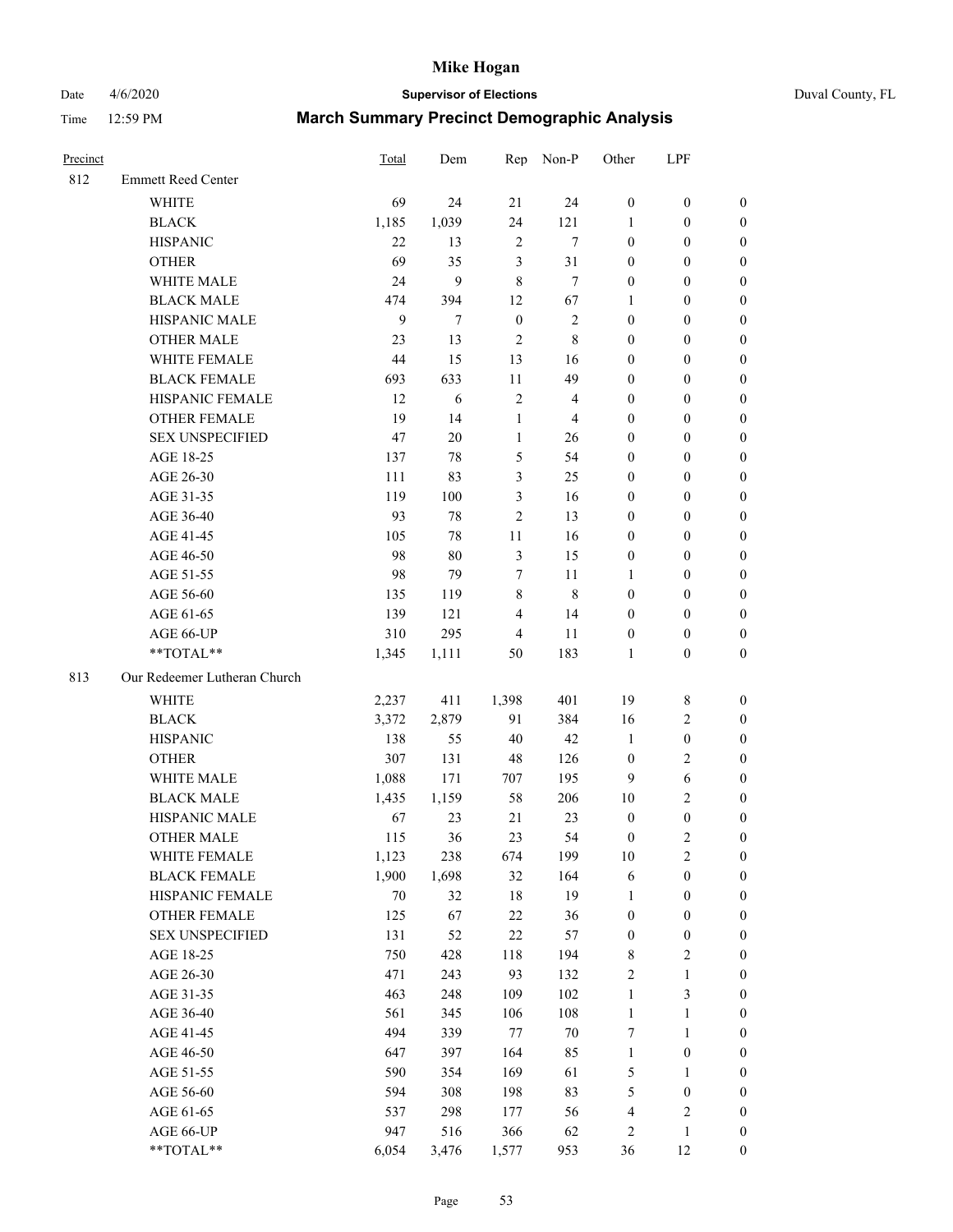# Date 4/6/2020 **Supervisor of Elections** Duval County, FL

| Precinct |                                        | Total | Dem        | Rep              | Non-P                   | Other            | LPF              |                  |
|----------|----------------------------------------|-------|------------|------------------|-------------------------|------------------|------------------|------------------|
| 814      | Cisco Garden Community Center          |       |            |                  |                         |                  |                  |                  |
|          | <b>WHITE</b>                           | 2,734 | 441        | 1,918            | 367                     | 5                | $\mathfrak{Z}$   | $\boldsymbol{0}$ |
|          | <b>BLACK</b>                           | 384   | 330        | 13               | 39                      | 2                | $\boldsymbol{0}$ | $\boldsymbol{0}$ |
|          | <b>HISPANIC</b>                        | 48    | 15         | 19               | 14                      | $\boldsymbol{0}$ | $\boldsymbol{0}$ | $\boldsymbol{0}$ |
|          | <b>OTHER</b>                           | 123   | 33         | 44               | 46                      | $\boldsymbol{0}$ | $\boldsymbol{0}$ | $\boldsymbol{0}$ |
|          | WHITE MALE                             | 1,303 | 175        | 941              | 180                     | 4                | $\mathfrak{Z}$   | $\boldsymbol{0}$ |
|          | <b>BLACK MALE</b>                      | 179   | 151        | 9                | 19                      | $\boldsymbol{0}$ | $\boldsymbol{0}$ | $\boldsymbol{0}$ |
|          | HISPANIC MALE                          | 29    | 9          | 11               | 9                       | $\boldsymbol{0}$ | $\boldsymbol{0}$ | $\boldsymbol{0}$ |
|          | <b>OTHER MALE</b>                      | 43    | 12         | 18               | 13                      | $\boldsymbol{0}$ | $\boldsymbol{0}$ | $\boldsymbol{0}$ |
|          | WHITE FEMALE                           | 1,396 | 262        | 955              | 178                     | 1                | $\boldsymbol{0}$ | $\boldsymbol{0}$ |
|          | <b>BLACK FEMALE</b>                    | 203   | 177        | $\overline{4}$   | $20\,$                  | 2                | $\boldsymbol{0}$ | $\boldsymbol{0}$ |
|          | HISPANIC FEMALE                        | 17    | 5          | 7                | 5                       | $\boldsymbol{0}$ | $\boldsymbol{0}$ | $\boldsymbol{0}$ |
|          | <b>OTHER FEMALE</b>                    | 53    | 15         | 18               | $20\,$                  | $\boldsymbol{0}$ | $\boldsymbol{0}$ | $\boldsymbol{0}$ |
|          | <b>SEX UNSPECIFIED</b>                 | 66    | 13         | 31               | 22                      | $\boldsymbol{0}$ | $\boldsymbol{0}$ | $\boldsymbol{0}$ |
|          | AGE 18-25                              | 354   | 72         | 190              | $88\,$                  | 3                | $\mathbf{1}$     | $\boldsymbol{0}$ |
|          | AGE 26-30                              | 212   | 39         | 127              | 45                      | $\boldsymbol{0}$ | $\mathbf{1}$     | $\boldsymbol{0}$ |
|          | AGE 31-35                              | 243   | 54         | 149              | 39                      | $\boldsymbol{0}$ | $\mathbf{1}$     | $\boldsymbol{0}$ |
|          | AGE 36-40                              | 241   | 58         | 138              | 45                      | $\boldsymbol{0}$ | $\boldsymbol{0}$ | $\boldsymbol{0}$ |
|          | AGE 41-45                              | 204   | 44         | 118              | 42                      | $\boldsymbol{0}$ | $\boldsymbol{0}$ | $\boldsymbol{0}$ |
|          | AGE 46-50                              | 278   | 79         | 158              | $40\,$                  | $\mathbf{1}$     | $\boldsymbol{0}$ | $\boldsymbol{0}$ |
|          | AGE 51-55                              | 317   | 92         | 185              | 39                      | $\mathbf{1}$     | $\boldsymbol{0}$ | $\boldsymbol{0}$ |
|          | AGE 56-60                              | 362   | 81         | 235              | 45                      | 1                | $\boldsymbol{0}$ | 0                |
|          | AGE 61-65                              | 323   | 84         | 206              | 33                      | $\boldsymbol{0}$ | $\boldsymbol{0}$ | $\boldsymbol{0}$ |
|          | AGE 66-UP                              | 755   | 216        | 488              | 50                      | 1                | $\boldsymbol{0}$ | $\boldsymbol{0}$ |
|          | **TOTAL**                              | 3,289 | 819        | 1,994            | 466                     | 7                | 3                | $\boldsymbol{0}$ |
| 815      | Graham Branch Library                  |       |            |                  |                         |                  |                  |                  |
|          |                                        |       |            |                  |                         |                  |                  |                  |
|          | <b>WHITE</b>                           | 73    | 29         | 19               | 24                      | 1                | $\boldsymbol{0}$ | $\boldsymbol{0}$ |
|          | <b>BLACK</b>                           | 1,550 | 1,329      | 37               | 179                     | 5                | $\boldsymbol{0}$ | $\boldsymbol{0}$ |
|          | <b>HISPANIC</b>                        | 20    | 13         | $\boldsymbol{0}$ | $\tau$                  | $\boldsymbol{0}$ | $\boldsymbol{0}$ | $\boldsymbol{0}$ |
|          | <b>OTHER</b>                           | 112   | 57         | $\overline{4}$   | 51                      | $\boldsymbol{0}$ | $\boldsymbol{0}$ | $\boldsymbol{0}$ |
|          | WHITE MALE                             | 22    | $\sqrt{6}$ | 9                | $\tau$                  | $\boldsymbol{0}$ | $\boldsymbol{0}$ | $\boldsymbol{0}$ |
|          | <b>BLACK MALE</b>                      | 660   | 552        | $20\,$           | 86                      | 2                | $\boldsymbol{0}$ | $\boldsymbol{0}$ |
|          | HISPANIC MALE<br><b>OTHER MALE</b>     | 10    | $\tau$     | $\boldsymbol{0}$ | $\mathfrak{Z}$          | $\boldsymbol{0}$ | $\boldsymbol{0}$ | $\boldsymbol{0}$ |
|          |                                        | 28    | 13         | $\mathbf{1}$     | 14                      | $\boldsymbol{0}$ | $\boldsymbol{0}$ | $\boldsymbol{0}$ |
|          | WHITE FEMALE                           | 50    | 23         | 10               | 16                      | 1                | $\boldsymbol{0}$ | 0                |
|          | <b>BLACK FEMALE</b>                    | 866   | 758        | 17               | $88\,$                  | 3                | $\boldsymbol{0}$ | $\overline{0}$   |
|          | HISPANIC FEMALE                        | 10    | 6          | $\boldsymbol{0}$ | $\overline{\mathbf{4}}$ | $\boldsymbol{0}$ | $\boldsymbol{0}$ | $\overline{0}$   |
|          | OTHER FEMALE<br><b>SEX UNSPECIFIED</b> | 52    | 34         | 3                | 15                      | $\boldsymbol{0}$ | $\boldsymbol{0}$ | $\overline{0}$   |
|          |                                        | 57    | 29         | $\boldsymbol{0}$ | $28\,$                  | $\boldsymbol{0}$ | $\boldsymbol{0}$ | $\overline{0}$   |
|          | AGE 18-25                              | 222   | 140        | 7                | 73                      | 2                | $\boldsymbol{0}$ | $\theta$         |
|          | AGE 26-30                              | 158   | 121        | $\overline{4}$   | 33                      | $\boldsymbol{0}$ | $\boldsymbol{0}$ | $\overline{0}$   |
|          | AGE 31-35                              | 165   | 120        | 8                | 36                      | 1                | $\boldsymbol{0}$ | 0                |
|          | AGE 36-40                              | 172   | 134        | 3                | 35                      | $\boldsymbol{0}$ | $\boldsymbol{0}$ | 0                |
|          | AGE 41-45                              | 131   | 105        | $\tau$           | 17                      | $\overline{2}$   | $\boldsymbol{0}$ | 0                |
|          | AGE 46-50                              | 118   | 98         | $\overline{4}$   | 16                      | $\boldsymbol{0}$ | $\boldsymbol{0}$ | 0                |
|          | AGE 51-55                              | 133   | 114        | 6                | 13                      | $\boldsymbol{0}$ | $\boldsymbol{0}$ | $\overline{0}$   |
|          | AGE 56-60                              | 161   | 138        | 8                | 15                      | $\boldsymbol{0}$ | $\boldsymbol{0}$ | $\overline{0}$   |
|          | AGE 61-65                              | 168   | 156        | 6                | $\mathfrak s$           | 1                | $\boldsymbol{0}$ | $\overline{0}$   |
|          | AGE 66-UP                              | 327   | 302        | 7                | 18                      | $\boldsymbol{0}$ | $\boldsymbol{0}$ | $\boldsymbol{0}$ |
|          | **TOTAL**                              | 1,755 | 1,428      | 60               | 261                     | 6                | $\boldsymbol{0}$ | $\boldsymbol{0}$ |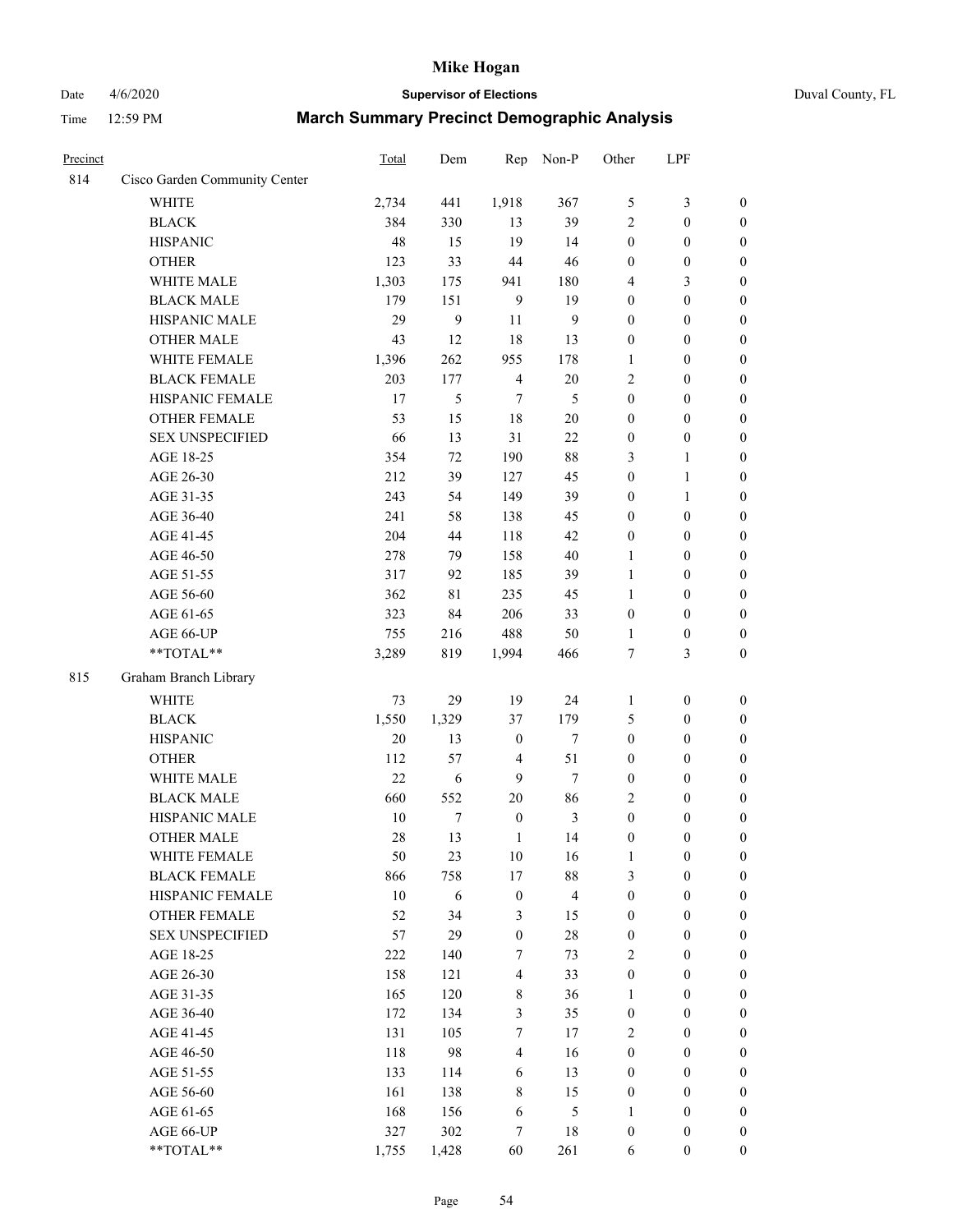# Date 4/6/2020 **Supervisor of Elections** Duval County, FL

| Precinct |                          | Total  | Dem     | Rep                     | Non-P                   | Other            | LPF              |                  |
|----------|--------------------------|--------|---------|-------------------------|-------------------------|------------------|------------------|------------------|
| 816      | Norwood Community Church |        |         |                         |                         |                  |                  |                  |
|          | <b>WHITE</b>             | 104    | 32      | 37                      | 31                      | 4                | $\boldsymbol{0}$ | 0                |
|          | <b>BLACK</b>             | 621    | 528     | 16                      | 76                      | $\mathbf{1}$     | $\boldsymbol{0}$ | $\boldsymbol{0}$ |
|          | <b>HISPANIC</b>          | 18     | 13      | $\boldsymbol{0}$        | $\overline{\mathbf{4}}$ | $\boldsymbol{0}$ | $\mathbf{1}$     | $\boldsymbol{0}$ |
|          | <b>OTHER</b>             | 66     | 25      | $\mathfrak{Z}$          | 38                      | $\boldsymbol{0}$ | $\boldsymbol{0}$ | $\boldsymbol{0}$ |
|          | WHITE MALE               | 49     | 17      | 19                      | 12                      | 1                | $\boldsymbol{0}$ | $\boldsymbol{0}$ |
|          | <b>BLACK MALE</b>        | 255    | 199     | 9                       | 46                      | 1                | $\boldsymbol{0}$ | $\boldsymbol{0}$ |
|          | HISPANIC MALE            | 9      | 5       | $\boldsymbol{0}$        | $\mathfrak{Z}$          | $\boldsymbol{0}$ | $\mathbf{1}$     | $\boldsymbol{0}$ |
|          | <b>OTHER MALE</b>        | 24     | 9       | $\overline{c}$          | 13                      | $\boldsymbol{0}$ | $\boldsymbol{0}$ | $\boldsymbol{0}$ |
|          | WHITE FEMALE             | 53     | 15      | 16                      | 19                      | 3                | $\boldsymbol{0}$ | $\boldsymbol{0}$ |
|          | <b>BLACK FEMALE</b>      | 354    | 319     | $\tau$                  | $28\,$                  | $\boldsymbol{0}$ | $\boldsymbol{0}$ | $\boldsymbol{0}$ |
|          | HISPANIC FEMALE          | 9      | $\,8\,$ | $\boldsymbol{0}$        | 1                       | $\boldsymbol{0}$ | $\boldsymbol{0}$ | $\boldsymbol{0}$ |
|          | <b>OTHER FEMALE</b>      | 18     | 11      | $\boldsymbol{0}$        | $\tau$                  | $\boldsymbol{0}$ | $\boldsymbol{0}$ | $\boldsymbol{0}$ |
|          | <b>SEX UNSPECIFIED</b>   | 38     | 15      | 3                       | $20\,$                  | $\boldsymbol{0}$ | $\boldsymbol{0}$ | $\boldsymbol{0}$ |
|          | AGE 18-25                | 114    | 60      | $\overline{\mathbf{4}}$ | 48                      | 2                | $\boldsymbol{0}$ | $\boldsymbol{0}$ |
|          | AGE 26-30                | 83     | 64      | 4                       | 15                      | $\boldsymbol{0}$ | $\boldsymbol{0}$ | $\boldsymbol{0}$ |
|          | AGE 31-35                | 74     | 51      | $\sqrt{2}$              | 21                      | $\boldsymbol{0}$ | $\boldsymbol{0}$ | $\boldsymbol{0}$ |
|          | AGE 36-40                | 72     | 53      | $\overline{c}$          | 17                      | $\boldsymbol{0}$ | $\boldsymbol{0}$ | $\boldsymbol{0}$ |
|          | AGE 41-45                | 66     | 51      | 3                       | $10\,$                  | $\mathbf{1}$     | $\mathbf{1}$     | $\boldsymbol{0}$ |
|          | AGE 46-50                | 74     | 55      | 5                       | 13                      | $\mathbf{1}$     | $\boldsymbol{0}$ | $\boldsymbol{0}$ |
|          | AGE 51-55                | 62     | 48      | 6                       | $\,$ 8 $\,$             | $\boldsymbol{0}$ | $\boldsymbol{0}$ | $\boldsymbol{0}$ |
|          | AGE 56-60                | 72     | 52      | $\mathbf{9}$            | 11                      | $\boldsymbol{0}$ | $\boldsymbol{0}$ | 0                |
|          | AGE 61-65                | 65     | 59      | 5                       | $\mathbf{1}$            | $\boldsymbol{0}$ | $\boldsymbol{0}$ | $\boldsymbol{0}$ |
|          | AGE 66-UP                | 127    | 105     | 16                      | $\mathfrak s$           | 1                | $\boldsymbol{0}$ | $\boldsymbol{0}$ |
|          | **TOTAL**                | 809    | 598     | 56                      | 149                     | 5                | $\mathbf{1}$     | $\boldsymbol{0}$ |
| 817      | Highlands Baptist Church |        |         |                         |                         |                  |                  |                  |
|          | <b>WHITE</b>             | 1,424  | 353     | 688                     | 364                     | 14               | 5                | $\boldsymbol{0}$ |
|          | <b>BLACK</b>             | 2,310  | 1,943   | 56                      | 301                     | 8                | $\sqrt{2}$       | $\boldsymbol{0}$ |
|          | <b>HISPANIC</b>          | 162    | 72      | 28                      | 59                      | 3                | $\boldsymbol{0}$ | $\boldsymbol{0}$ |
|          | <b>OTHER</b>             | 244    | 92      | 39                      | 112                     | $\mathbf{1}$     | $\boldsymbol{0}$ | $\boldsymbol{0}$ |
|          | WHITE MALE               | 637    | 136     | 332                     | 160                     | 5                | $\overline{4}$   | $\boldsymbol{0}$ |
|          | <b>BLACK MALE</b>        | 879    | 698     | $28\,$                  | 145                     | 6                | $\sqrt{2}$       | $\boldsymbol{0}$ |
|          | HISPANIC MALE            | $70\,$ | 24      | 18                      | $28\,$                  | $\boldsymbol{0}$ | $\boldsymbol{0}$ | $\boldsymbol{0}$ |
|          | <b>OTHER MALE</b>        | 82     | 30      | 16                      | 36                      | $\boldsymbol{0}$ | $\boldsymbol{0}$ | $\boldsymbol{0}$ |
|          | WHITE FEMALE             | 769    | 210     | 349                     | 200                     | 9                | 1                | 0                |
|          | <b>BLACK FEMALE</b>      | 1,384  | 1,208   | 27                      | 147                     | 2                | $\boldsymbol{0}$ | $\boldsymbol{0}$ |
|          | HISPANIC FEMALE          | 88     | 46      | 9                       | 30                      | 3                | $\boldsymbol{0}$ | $\overline{0}$   |
|          | <b>OTHER FEMALE</b>      | 110    | 46      | 18                      | 45                      | 1                | $\boldsymbol{0}$ | $\overline{0}$   |
|          | <b>SEX UNSPECIFIED</b>   | 121    | 62      | 14                      | 45                      | $\boldsymbol{0}$ | $\boldsymbol{0}$ | 0                |
|          | AGE 18-25                | 596    | 320     | 72                      | 196                     | 8                | $\boldsymbol{0}$ | 0                |
|          | AGE 26-30                | 482    | 266     | $72\,$                  | 138                     | 4                | $\sqrt{2}$       | 0                |
|          | AGE 31-35                | 418    | 248     | 51                      | 117                     | $\mathbf{1}$     | $\mathbf{1}$     | 0                |
|          | AGE 36-40                | 353    | 218     | 53                      | 82                      | $\boldsymbol{0}$ | $\boldsymbol{0}$ | 0                |
|          | AGE 41-45                | 313    | 200     | 44                      | 66                      | 3                | $\boldsymbol{0}$ | 0                |
|          | AGE 46-50                | 307    | 186     | 64                      | 53                      | 3                | 1                | 0                |
|          | AGE 51-55                | 330    | 204     | 74                      | 47                      | 3                | $\sqrt{2}$       | 0                |
|          | AGE 56-60                | 352    | 226     | 87                      | 37                      | $\overline{c}$   | $\boldsymbol{0}$ | $\overline{0}$   |
|          | AGE 61-65                | 327    | 206     | 80                      | 41                      | $\boldsymbol{0}$ | $\boldsymbol{0}$ | $\overline{0}$   |
|          | AGE 66-UP                | 662    | 386     | 214                     | 59                      | 2                | $\mathbf{1}$     | 0                |
|          | **TOTAL**                | 4,140  | 2,460   | 811                     | 836                     | 26               | 7                | $\boldsymbol{0}$ |
|          |                          |        |         |                         |                         |                  |                  |                  |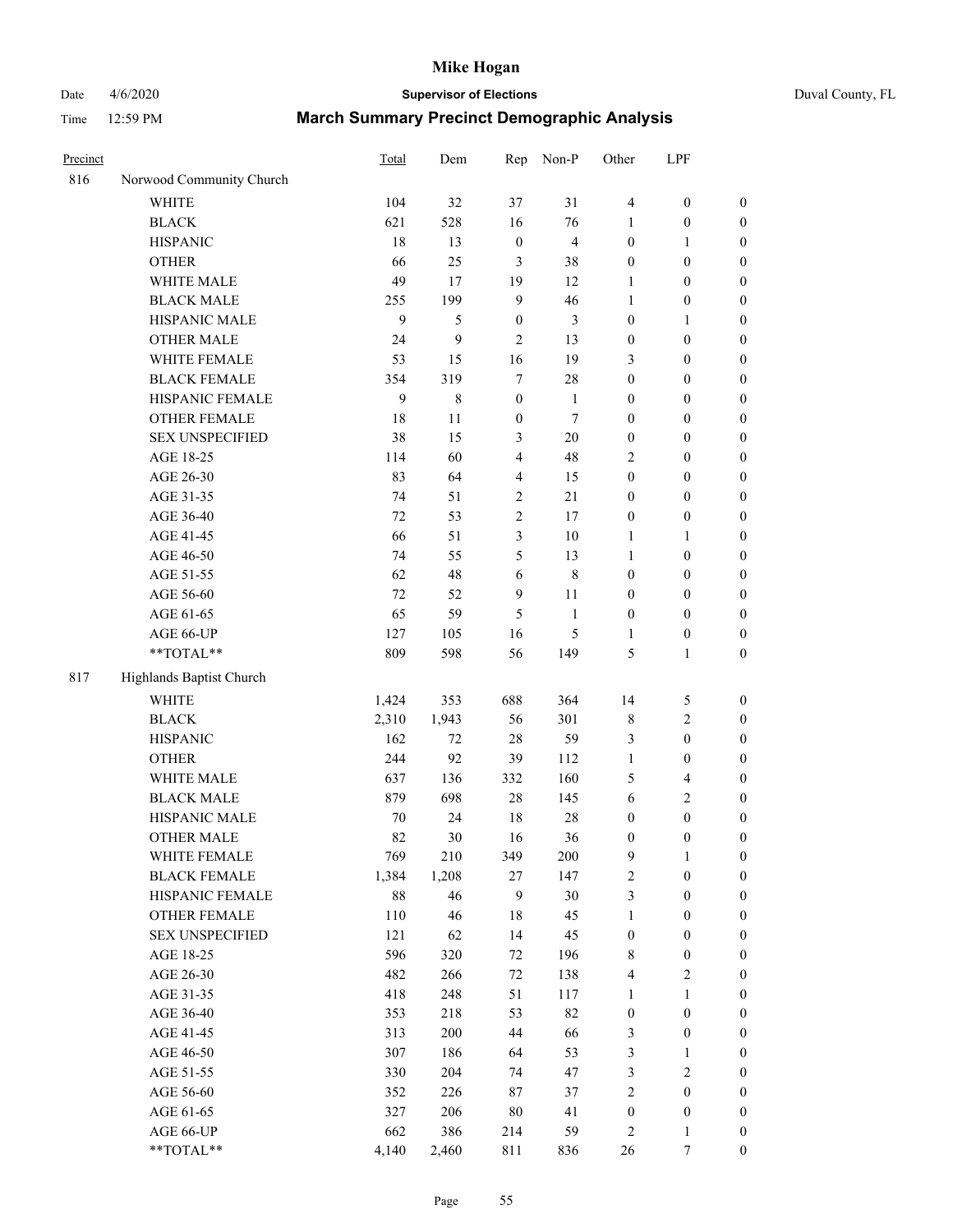# Date 4/6/2020 **Supervisor of Elections** Duval County, FL

| Precinct |                                     | <b>Total</b> | Dem            | Rep            | Non-P          | Other            | LPF              |                  |
|----------|-------------------------------------|--------------|----------------|----------------|----------------|------------------|------------------|------------------|
| 818      | Greater Harvest Christian Fellowshi |              |                |                |                |                  |                  |                  |
|          | <b>WHITE</b>                        | 310          | 85             | 156            | 69             | $\mathbf{0}$     | $\boldsymbol{0}$ | $\boldsymbol{0}$ |
|          | <b>BLACK</b>                        | 940          | 820            | 26             | 93             | 1                | $\boldsymbol{0}$ | $\boldsymbol{0}$ |
|          | <b>HISPANIC</b>                     | 17           | 4              | $\overline{4}$ | 9              | $\boldsymbol{0}$ | $\boldsymbol{0}$ | $\boldsymbol{0}$ |
|          | <b>OTHER</b>                        | 79           | 34             | 9              | 36             | $\boldsymbol{0}$ | $\boldsymbol{0}$ | $\boldsymbol{0}$ |
|          | WHITE MALE                          | 144          | 27             | 77             | 40             | $\boldsymbol{0}$ | $\boldsymbol{0}$ | $\boldsymbol{0}$ |
|          | <b>BLACK MALE</b>                   | 379          | 316            | 17             | 45             | 1                | $\boldsymbol{0}$ | $\boldsymbol{0}$ |
|          | HISPANIC MALE                       | 7            | $\overline{c}$ | $\mathfrak{Z}$ | $\overline{2}$ | $\boldsymbol{0}$ | $\boldsymbol{0}$ | $\boldsymbol{0}$ |
|          | <b>OTHER MALE</b>                   | $27\,$       | 14             | 3              | 10             | $\boldsymbol{0}$ | $\boldsymbol{0}$ | $\boldsymbol{0}$ |
|          | WHITE FEMALE                        | 162          | 56             | 78             | $28\,$         | $\boldsymbol{0}$ | $\boldsymbol{0}$ | $\boldsymbol{0}$ |
|          | <b>BLACK FEMALE</b>                 | 547          | 491            | $\,$ 8 $\,$    | 48             | $\boldsymbol{0}$ | $\boldsymbol{0}$ | $\boldsymbol{0}$ |
|          | HISPANIC FEMALE                     | $\,$ 8 $\,$  | $\overline{c}$ | $\mathbf{1}$   | 5              | $\boldsymbol{0}$ | $\boldsymbol{0}$ | 0                |
|          | <b>OTHER FEMALE</b>                 | 30           | 16             | $\sqrt{5}$     | 9              | $\boldsymbol{0}$ | $\boldsymbol{0}$ | $\boldsymbol{0}$ |
|          | <b>SEX UNSPECIFIED</b>              | 42           | 19             | 3              | $20\,$         | $\boldsymbol{0}$ | $\boldsymbol{0}$ | $\boldsymbol{0}$ |
|          | AGE 18-25                           | 158          | 97             | 13             | 48             | $\boldsymbol{0}$ | $\boldsymbol{0}$ | $\boldsymbol{0}$ |
|          | AGE 26-30                           | 112          | 71             | 14             | $27\,$         | $\boldsymbol{0}$ | $\boldsymbol{0}$ | $\boldsymbol{0}$ |
|          | AGE 31-35                           | 103          | 62             | 11             | 30             | $\boldsymbol{0}$ | $\boldsymbol{0}$ | $\boldsymbol{0}$ |
|          | AGE 36-40                           | 147          | 108            | 17             | 22             | $\boldsymbol{0}$ | $\boldsymbol{0}$ | $\boldsymbol{0}$ |
|          | AGE 41-45                           | 139          | 108            | 15             | 16             | $\boldsymbol{0}$ | $\boldsymbol{0}$ | $\boldsymbol{0}$ |
|          | AGE 46-50                           | 93           | 69             | $\,8\,$        | 16             | $\boldsymbol{0}$ | $\boldsymbol{0}$ | $\boldsymbol{0}$ |
|          | AGE 51-55                           | 110          | 73             | $20\,$         | 16             | 1                | $\boldsymbol{0}$ | $\boldsymbol{0}$ |
|          | AGE 56-60                           | 109          | 78             | 21             | 10             | $\boldsymbol{0}$ | $\boldsymbol{0}$ | 0                |
|          | AGE 61-65                           | 125          | 87             | 27             | 11             | $\boldsymbol{0}$ | $\boldsymbol{0}$ | 0                |
|          | AGE 66-UP                           | 250          | 190            | 49             | 11             | $\boldsymbol{0}$ | $\boldsymbol{0}$ | $\boldsymbol{0}$ |
|          | **TOTAL**                           | 1,346        | 943            | 195            | 207            | $\mathbf{1}$     | $\boldsymbol{0}$ | $\boldsymbol{0}$ |
| 901      | CWA AFL-CIO Local #3106             |              |                |                |                |                  |                  |                  |
|          | <b>WHITE</b>                        | 1,548        | 684            | 455            | 369            | 24               | 16               | $\boldsymbol{0}$ |
|          | <b>BLACK</b>                        | 1,251        | 1,018          | 46             | 179            | 7                | $\mathbf{1}$     | $\boldsymbol{0}$ |
|          | <b>HISPANIC</b>                     | 122          | 59             | 21             | 41             | $\boldsymbol{0}$ | $\mathbf{1}$     | $\boldsymbol{0}$ |
|          | <b>OTHER</b>                        | 237          | 93             | 36             | 101            | 6                | $\mathbf{1}$     | $\boldsymbol{0}$ |
|          | <b>WHITE MALE</b>                   | 753          | 304            | 246            | 182            | 12               | 9                | $\boldsymbol{0}$ |
|          | <b>BLACK MALE</b>                   | 531          | 407            | 27             | 91             | 5                | $\mathbf{1}$     | $\boldsymbol{0}$ |
|          | HISPANIC MALE                       | 66           | 34             | 10             | $22\,$         | $\boldsymbol{0}$ | $\boldsymbol{0}$ | 0                |
|          | <b>OTHER MALE</b>                   | 85           | 37             | 14             | 32             | 1                | $\mathbf{1}$     | 0                |
|          | WHITE FEMALE                        | 774          | 370            | 205            | 180            | 12               | 7                | 0                |
|          | <b>BLACK FEMALE</b>                 | 698          | 596            | 19             | $8\sqrt{1}$    | $\sqrt{2}$       | $\boldsymbol{0}$ | $\boldsymbol{0}$ |
|          | HISPANIC FEMALE                     | 51           | 24             | $10\,$         | 16             | $\boldsymbol{0}$ | $\mathbf{1}$     | $\overline{0}$   |
|          | OTHER FEMALE                        | 99           | 37             | $18\,$         | 39             | 5                | $\boldsymbol{0}$ | $\overline{0}$   |
|          | <b>SEX UNSPECIFIED</b>              | 101          | 45             | $\mathbf{9}$   | 47             | $\boldsymbol{0}$ | $\boldsymbol{0}$ | 0                |
|          | AGE 18-25                           | 331          | 172            | 34             | 117            | 6                | $\sqrt{2}$       | $\theta$         |
|          | AGE 26-30                           | 434          | 237            | 60             | 123            | 9                | $\sqrt{5}$       | 0                |
|          | AGE 31-35                           | 396          | 242            | 44             | 98             | 7                | $\sqrt{5}$       | 0                |
|          | AGE 36-40                           | 320          | 200            | 44             | 70             | 4                | $\sqrt{2}$       | 0                |
|          | AGE 41-45                           | 249          | 141            | 43             | 62             | 3                | $\boldsymbol{0}$ | 0                |
|          | AGE 46-50                           | 256          | 136            | 59             | 56             | $\mathfrak{Z}$   | $\sqrt{2}$       | 0                |
|          | AGE 51-55                           | 237          | 133            | 46             | 57             | $\mathbf{1}$     | $\boldsymbol{0}$ | $\boldsymbol{0}$ |
|          | AGE 56-60                           | 289          | 181            | 74             | 32             | $\mathbf{1}$     | 1                | $\boldsymbol{0}$ |
|          | AGE 61-65                           | 241          | 146            | 56             | 36             | $\overline{c}$   | $\mathbf{1}$     | $\boldsymbol{0}$ |
|          | AGE 66-UP                           | 405          | 266            | 98             | 39             | $\mathbf{1}$     | $\mathbf{1}$     | $\boldsymbol{0}$ |
|          | **TOTAL**                           | 3,158        | 1,854          | 558            | 690            | 37               | 19               | $\boldsymbol{0}$ |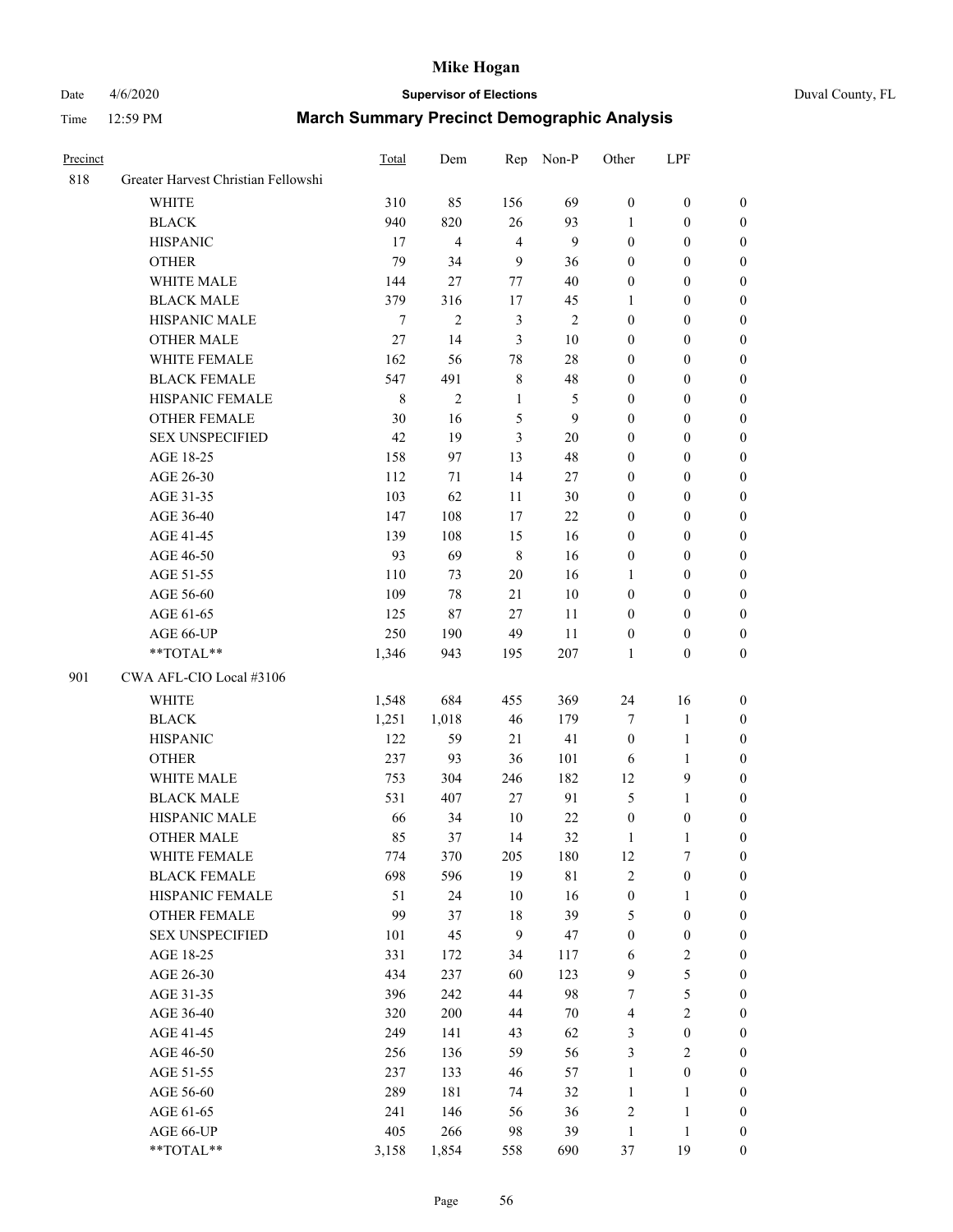# Date 4/6/2020 **Supervisor of Elections** Duval County, FL

| Precinct |                                     | Total | Dem   | Rep              | Non-P          | Other            | LPF              |                  |
|----------|-------------------------------------|-------|-------|------------------|----------------|------------------|------------------|------------------|
| 902      | Schell-Sweet Resource Wellness Cent |       |       |                  |                |                  |                  |                  |
|          | <b>WHITE</b>                        | 75    | 32    | 10               | 33             | $\boldsymbol{0}$ | $\boldsymbol{0}$ | $\boldsymbol{0}$ |
|          | <b>BLACK</b>                        | 2,578 | 2,259 | 71               | 239            | 7                | $\overline{c}$   | $\boldsymbol{0}$ |
|          | <b>HISPANIC</b>                     | 21    | 13    | $\boldsymbol{0}$ | $\,$ 8 $\,$    | $\boldsymbol{0}$ | $\boldsymbol{0}$ | $\boldsymbol{0}$ |
|          | <b>OTHER</b>                        | 159   | 75    | $\,$ 8 $\,$      | 74             | $\overline{2}$   | $\boldsymbol{0}$ | $\boldsymbol{0}$ |
|          | WHITE MALE                          | 33    | 11    | 9                | 13             | $\boldsymbol{0}$ | $\boldsymbol{0}$ | $\boldsymbol{0}$ |
|          | <b>BLACK MALE</b>                   | 1,031 | 870   | 36               | 122            | $\overline{2}$   | 1                | $\boldsymbol{0}$ |
|          | HISPANIC MALE                       | 10    | 8     | $\boldsymbol{0}$ | $\overline{c}$ | $\boldsymbol{0}$ | $\boldsymbol{0}$ | $\boldsymbol{0}$ |
|          | <b>OTHER MALE</b>                   | 58    | 30    | 5                | 22             | 1                | $\boldsymbol{0}$ | 0                |
|          | WHITE FEMALE                        | 41    | 21    | $\mathbf{1}$     | 19             | $\boldsymbol{0}$ | $\boldsymbol{0}$ | 0                |
|          | <b>BLACK FEMALE</b>                 | 1,503 | 1,355 | 33               | 109            | 5                | 1                | $\boldsymbol{0}$ |
|          | HISPANIC FEMALE                     | 9     | 5     | $\boldsymbol{0}$ | $\overline{4}$ | $\boldsymbol{0}$ | $\boldsymbol{0}$ | $\boldsymbol{0}$ |
|          | OTHER FEMALE                        | 56    | 31    | $\overline{2}$   | 22             | 1                | $\boldsymbol{0}$ | $\boldsymbol{0}$ |
|          | <b>SEX UNSPECIFIED</b>              | 92    | 48    | $\mathfrak{Z}$   | 41             | $\boldsymbol{0}$ | $\boldsymbol{0}$ | $\boldsymbol{0}$ |
|          | AGE 18-25                           | 318   | 193   | $17\,$           | 103            | 4                | $\mathbf{1}$     | $\boldsymbol{0}$ |
|          | AGE 26-30                           | 276   | 215   | 12               | 48             | $\boldsymbol{0}$ | $\mathbf{1}$     | $\boldsymbol{0}$ |
|          | AGE 31-35                           | 270   | 216   | $\overline{7}$   | 45             | $\overline{2}$   | $\boldsymbol{0}$ | $\boldsymbol{0}$ |
|          | AGE 36-40                           | 235   | 186   | $10\,$           | 38             | 1                | $\boldsymbol{0}$ | $\boldsymbol{0}$ |
|          | AGE 41-45                           | 172   | 137   | 6                | 29             | $\boldsymbol{0}$ | $\boldsymbol{0}$ | 0                |
|          | AGE 46-50                           | 182   | 167   | $\overline{2}$   | 13             | $\boldsymbol{0}$ | $\boldsymbol{0}$ | 0                |
|          | AGE 51-55                           | 227   | 201   | $\tau$           | 19             | $\boldsymbol{0}$ | $\boldsymbol{0}$ | $\boldsymbol{0}$ |
|          | AGE 56-60                           | 233   | 209   | 9                | 14             | 1                | $\boldsymbol{0}$ | $\boldsymbol{0}$ |
|          | AGE 61-65                           | 229   | 208   | 3                | 18             | $\boldsymbol{0}$ | $\boldsymbol{0}$ | $\boldsymbol{0}$ |
|          | AGE 66-UP                           | 691   | 647   | 16               | $27\,$         | 1                | $\boldsymbol{0}$ | $\boldsymbol{0}$ |
|          | $**TOTAL**$                         | 2,833 | 2,379 | 89               | 354            | 9                | $\overline{2}$   | $\boldsymbol{0}$ |
| 903      | Redemption Church                   |       |       |                  |                |                  |                  |                  |
|          | <b>WHITE</b>                        | 1,209 | 369   | 583              | 239            | 15               | $\mathfrak z$    | $\boldsymbol{0}$ |
|          | <b>BLACK</b>                        | 1,414 | 1,134 | 48               | 224            | $\boldsymbol{7}$ | $\mathbf{1}$     | $\boldsymbol{0}$ |
|          | <b>HISPANIC</b>                     | 165   | 61    | 17               | 82             | $\overline{4}$   | $\mathbf{1}$     | $\boldsymbol{0}$ |
|          | <b>OTHER</b>                        | 253   | 101   | 51               | 95             | $\mathfrak s$    | $\mathbf{1}$     | $\boldsymbol{0}$ |
|          | WHITE MALE                          | 524   | 146   | 256              | 110            | $\overline{9}$   | $\mathfrak{Z}$   | 0                |
|          | <b>BLACK MALE</b>                   | 536   | 404   | 21               | 109            | $\overline{c}$   | $\boldsymbol{0}$ | 0                |
|          | HISPANIC MALE                       | 73    | 23    | 11               | 37             | $\mathbf{1}$     | 1                | 0                |
|          | <b>OTHER MALE</b>                   | 91    | 31    | 22               | 36             | 2                | $\boldsymbol{0}$ | $\boldsymbol{0}$ |
|          | WHITE FEMALE                        | 674   | 219   | 321              | 128            | 6                | $\boldsymbol{0}$ | $\boldsymbol{0}$ |
|          | <b>BLACK FEMALE</b>                 | 850   | 705   | 26               | 113            | 5                | $\mathbf{1}$     | $\boldsymbol{0}$ |
|          | HISPANIC FEMALE                     | 85    | 35    | 6                | 42             | $\boldsymbol{2}$ | $\boldsymbol{0}$ | $\overline{0}$   |
|          | <b>OTHER FEMALE</b>                 | 119   | 59    | $22\,$           | 36             | $\sqrt{2}$       | $\boldsymbol{0}$ | $\theta$         |
|          | <b>SEX UNSPECIFIED</b>              | 89    | 43    | 14               | 29             | $\sqrt{2}$       | $\mathbf{1}$     | $\overline{0}$   |
|          | AGE 18-25                           | 390   | 205   | 53               | 123            | $\,$ $\,$        | $\mathbf{1}$     | 0                |
|          | AGE 26-30                           | 352   | 194   | 54               | 100            | 3                | $\mathbf{1}$     | 0                |
|          | AGE 31-35                           | 295   | 154   | 38               | 93             | $\,$ $\,$        | $\sqrt{2}$       | 0                |
|          | AGE 36-40                           | 239   | 140   | 36               | 62             | $\boldsymbol{0}$ | $\mathbf{1}$     | $\boldsymbol{0}$ |
|          | AGE 41-45                           | 214   | 116   | 46               | 47             | $\overline{4}$   | $\mathbf{1}$     | $\boldsymbol{0}$ |
|          | AGE 46-50                           | 230   | 135   | 50               | 42             | 3                | $\boldsymbol{0}$ | $\boldsymbol{0}$ |
|          | AGE 51-55                           | 239   | 131   | 62               | 44             | $\overline{c}$   | $\boldsymbol{0}$ | $\boldsymbol{0}$ |
|          | AGE 56-60                           | 270   | 153   | 75               | 41             | $\mathbf{1}$     | $\boldsymbol{0}$ | $\boldsymbol{0}$ |
|          | AGE 61-65                           | 249   | 140   | 77               | 32             | $\boldsymbol{0}$ | $\boldsymbol{0}$ | $\overline{0}$   |
|          | AGE 66-UP                           | 563   | 297   | 208              | 56             | $\sqrt{2}$       | $\boldsymbol{0}$ | $\overline{0}$   |
|          | **TOTAL**                           | 3,041 | 1,665 | 699              | 640            | 31               | 6                | $\boldsymbol{0}$ |
|          |                                     |       |       |                  |                |                  |                  |                  |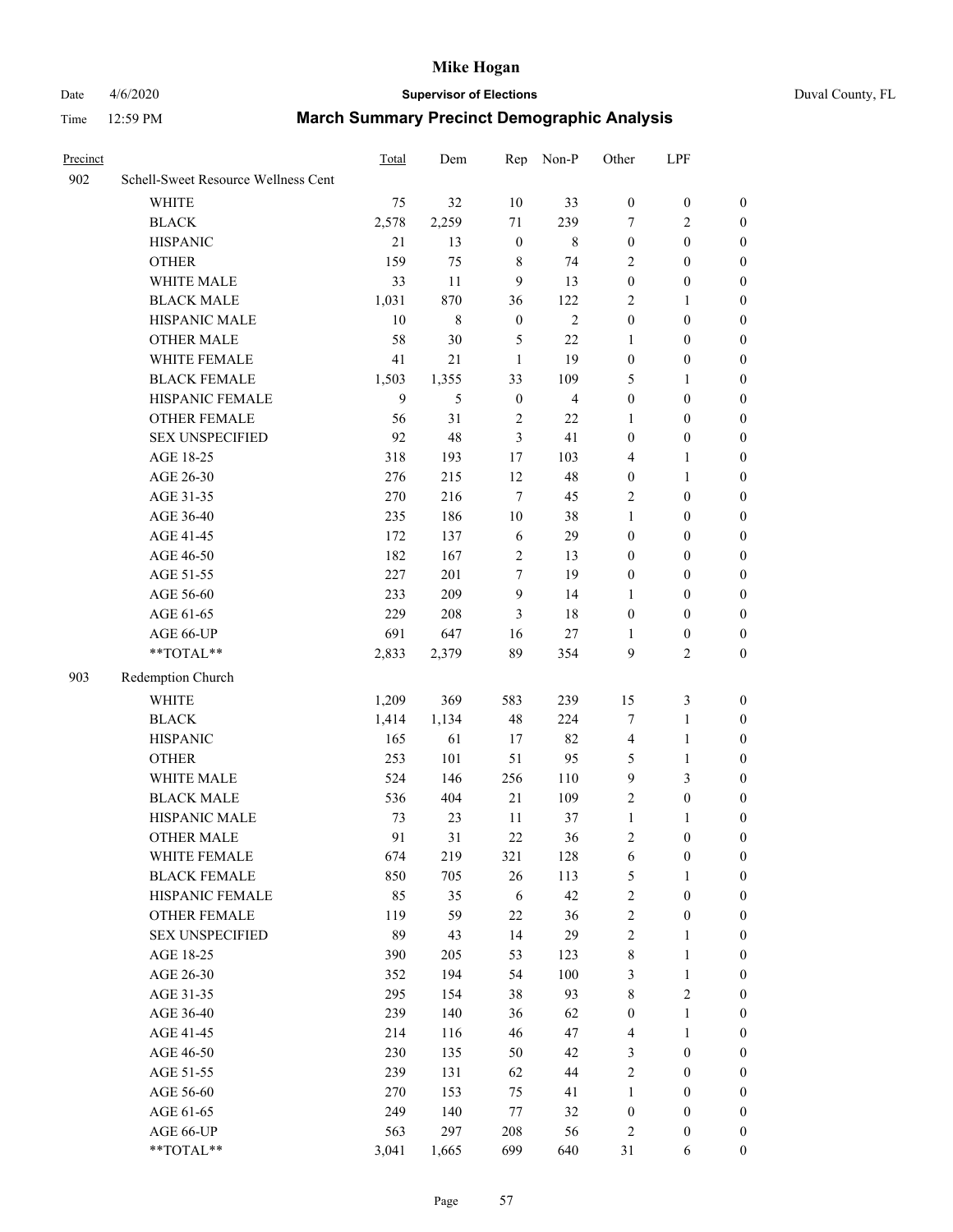# Date 4/6/2020 **Supervisor of Elections** Duval County, FL

| Precinct |                                    | Total          | Dem            | Rep              | Non-P        | Other            | LPF              |                  |
|----------|------------------------------------|----------------|----------------|------------------|--------------|------------------|------------------|------------------|
| 904      | Johnnie W. Walker Community Center |                |                |                  |              |                  |                  |                  |
|          | <b>WHITE</b>                       | 37             | 22             | $\tau$           | $\,$ 8 $\,$  | $\boldsymbol{0}$ | $\boldsymbol{0}$ | $\boldsymbol{0}$ |
|          | <b>BLACK</b>                       | 2,369          | 2,103          | 45               | 216          | 4                | 1                | $\boldsymbol{0}$ |
|          | <b>HISPANIC</b>                    | 8              | 5              | $\boldsymbol{0}$ | 3            | $\boldsymbol{0}$ | $\boldsymbol{0}$ | $\boldsymbol{0}$ |
|          | <b>OTHER</b>                       | 123            | 64             | 3                | 56           | $\boldsymbol{0}$ | $\boldsymbol{0}$ | $\boldsymbol{0}$ |
|          | WHITE MALE                         | 19             | 9              | 5                | 5            | $\boldsymbol{0}$ | $\boldsymbol{0}$ | $\boldsymbol{0}$ |
|          | <b>BLACK MALE</b>                  | 922            | 796            | 18               | 106          | 2                | $\boldsymbol{0}$ | $\boldsymbol{0}$ |
|          | HISPANIC MALE                      | 3              | $\overline{2}$ | $\boldsymbol{0}$ | $\mathbf{1}$ | $\boldsymbol{0}$ | $\boldsymbol{0}$ | $\boldsymbol{0}$ |
|          | <b>OTHER MALE</b>                  | 37             | 21             | $\boldsymbol{0}$ | 16           | $\boldsymbol{0}$ | $\boldsymbol{0}$ | $\boldsymbol{0}$ |
|          | WHITE FEMALE                       | 17             | 12             | $\overline{c}$   | 3            | $\boldsymbol{0}$ | $\boldsymbol{0}$ | $\boldsymbol{0}$ |
|          | <b>BLACK FEMALE</b>                | 1,417          | 1,285          | 25               | 104          | 2                | 1                | 0                |
|          | HISPANIC FEMALE                    | $\overline{4}$ | 3              | $\boldsymbol{0}$ | $\mathbf{1}$ | $\boldsymbol{0}$ | $\boldsymbol{0}$ | $\boldsymbol{0}$ |
|          | <b>OTHER FEMALE</b>                | 47             | 29             | $\mathfrak{Z}$   | 15           | $\boldsymbol{0}$ | $\boldsymbol{0}$ | $\boldsymbol{0}$ |
|          | <b>SEX UNSPECIFIED</b>             | 71             | 37             | $\sqrt{2}$       | 32           | $\boldsymbol{0}$ | $\boldsymbol{0}$ | $\boldsymbol{0}$ |
|          | AGE 18-25                          | 261            | 188            | 5                | 66           | $\mathbf{1}$     | $\mathbf{1}$     | $\boldsymbol{0}$ |
|          | AGE 26-30                          | 224            | 171            | 5                | 46           | $\overline{c}$   | $\boldsymbol{0}$ | $\boldsymbol{0}$ |
|          | AGE 31-35                          | 207            | 163            | 3                | 40           | $\mathbf{1}$     | $\boldsymbol{0}$ | $\boldsymbol{0}$ |
|          | AGE 36-40                          | 168            | 138            | 5                | 25           | $\boldsymbol{0}$ | $\boldsymbol{0}$ | $\boldsymbol{0}$ |
|          | AGE 41-45                          | 169            | 141            | 3                | 25           | $\boldsymbol{0}$ | $\boldsymbol{0}$ | $\boldsymbol{0}$ |
|          | AGE 46-50                          | 199            | 176            | $\mathfrak{Z}$   | $20\,$       | $\boldsymbol{0}$ | $\boldsymbol{0}$ | $\boldsymbol{0}$ |
|          | AGE 51-55                          | 201            | 175            | 8                | 18           | 0                | $\boldsymbol{0}$ | 0                |
|          | AGE 56-60                          | 234            | 215            | 4                | 15           | $\boldsymbol{0}$ | $\boldsymbol{0}$ | $\boldsymbol{0}$ |
|          | AGE 61-65                          | 226            | 205            | 9                | 12           | $\boldsymbol{0}$ | $\boldsymbol{0}$ | $\boldsymbol{0}$ |
|          | AGE 66-UP                          | 648            | 622            | 10               | 16           | $\boldsymbol{0}$ | $\boldsymbol{0}$ | $\boldsymbol{0}$ |
|          | **TOTAL**                          | 2,537          | 2,194          | 55               | 283          | 4                | $\mathbf{1}$     | $\boldsymbol{0}$ |
| 905      | Webb Wesconnett Regional Library   |                |                |                  |              |                  |                  |                  |
|          | <b>WHITE</b>                       | 774            | 192            | 375              | 194          | 8                | $\mathfrak s$    | $\boldsymbol{0}$ |
|          | <b>BLACK</b>                       | 1,242          | 994            | 41               | 199          | 8                | $\boldsymbol{0}$ | $\boldsymbol{0}$ |
|          | <b>HISPANIC</b>                    | 179            | 67             | 39               | 70           | 1                | $\sqrt{2}$       | $\boldsymbol{0}$ |
|          | <b>OTHER</b>                       | 210            | 68             | 39               | 97           | 4                | $\overline{2}$   | $\boldsymbol{0}$ |
|          | WHITE MALE                         | 327            | 74             | 159              | $88\,$       | 4                | $\overline{2}$   | $\boldsymbol{0}$ |
|          | <b>BLACK MALE</b>                  | 469            | 332            | 21               | 108          | 8                | $\boldsymbol{0}$ | $\boldsymbol{0}$ |
|          | HISPANIC MALE                      | 83             | 25             | 17               | 40           | $\boldsymbol{0}$ | 1                | 0                |
|          | <b>OTHER MALE</b>                  | 78             | 25             | 20               | 33           | $\boldsymbol{0}$ | $\boldsymbol{0}$ | $\boldsymbol{0}$ |
|          | WHITE FEMALE                       | 431            | 114            | 209              | 101          | 4                | $\mathfrak{Z}$   | 0                |
|          | <b>BLACK FEMALE</b>                | 759            | 652            | 20               | $87\,$       | $\boldsymbol{0}$ | $\boldsymbol{0}$ | $\overline{0}$   |
|          | HISPANIC FEMALE                    | 95             | 41             | 22               | 30           | $\mathbf{1}$     | $\mathbf{1}$     | $\overline{0}$   |
|          | <b>OTHER FEMALE</b>                | 102            | 38             | 15               | 43           | 4                | $\sqrt{2}$       | 0                |
|          | <b>SEX UNSPECIFIED</b>             | 61             | $20\,$         | $11\,$           | $30\,$       | $\boldsymbol{0}$ | $\boldsymbol{0}$ | $\theta$         |
|          | AGE 18-25                          | 289            | 168            | 29               | $88\,$       | $\mathbf{1}$     | $\mathfrak{Z}$   | 0                |
|          | AGE 26-30                          | 270            | 139            | 29               | 95           | 4                | $\mathfrak{Z}$   | 0                |
|          | AGE 31-35                          | 257            | 147            | 34               | $72\,$       | 4                | $\boldsymbol{0}$ | 0                |
|          | AGE 36-40                          | 230            | 117            | 39               | $70\,$       | 3                | 1                | 0                |
|          | AGE 41-45                          | 186            | 116            | 27               | 39           | 3                | $\mathbf{1}$     | 0                |
|          | AGE 46-50                          | 200            | 112            | 42               | 44           | $\mathbf{1}$     | $\mathbf{1}$     | 0                |
|          | AGE 51-55                          | 223            | 119            | 56               | 47           | $\mathbf{1}$     | $\boldsymbol{0}$ | $\boldsymbol{0}$ |
|          | AGE 56-60                          | 190            | 100            | 61               | 29           | $\boldsymbol{0}$ | $\boldsymbol{0}$ | $\overline{0}$   |
|          | AGE 61-65                          | 165            | 89             | 43               | 30           | 3                | $\boldsymbol{0}$ | 0                |
|          | AGE 66-UP                          | 395            | 214            | 134              | 46           | $\mathbf{1}$     | $\boldsymbol{0}$ | 0                |
|          | **TOTAL**                          | 2,405          | 1,321          | 494              | 560          | 21               | 9                | $\boldsymbol{0}$ |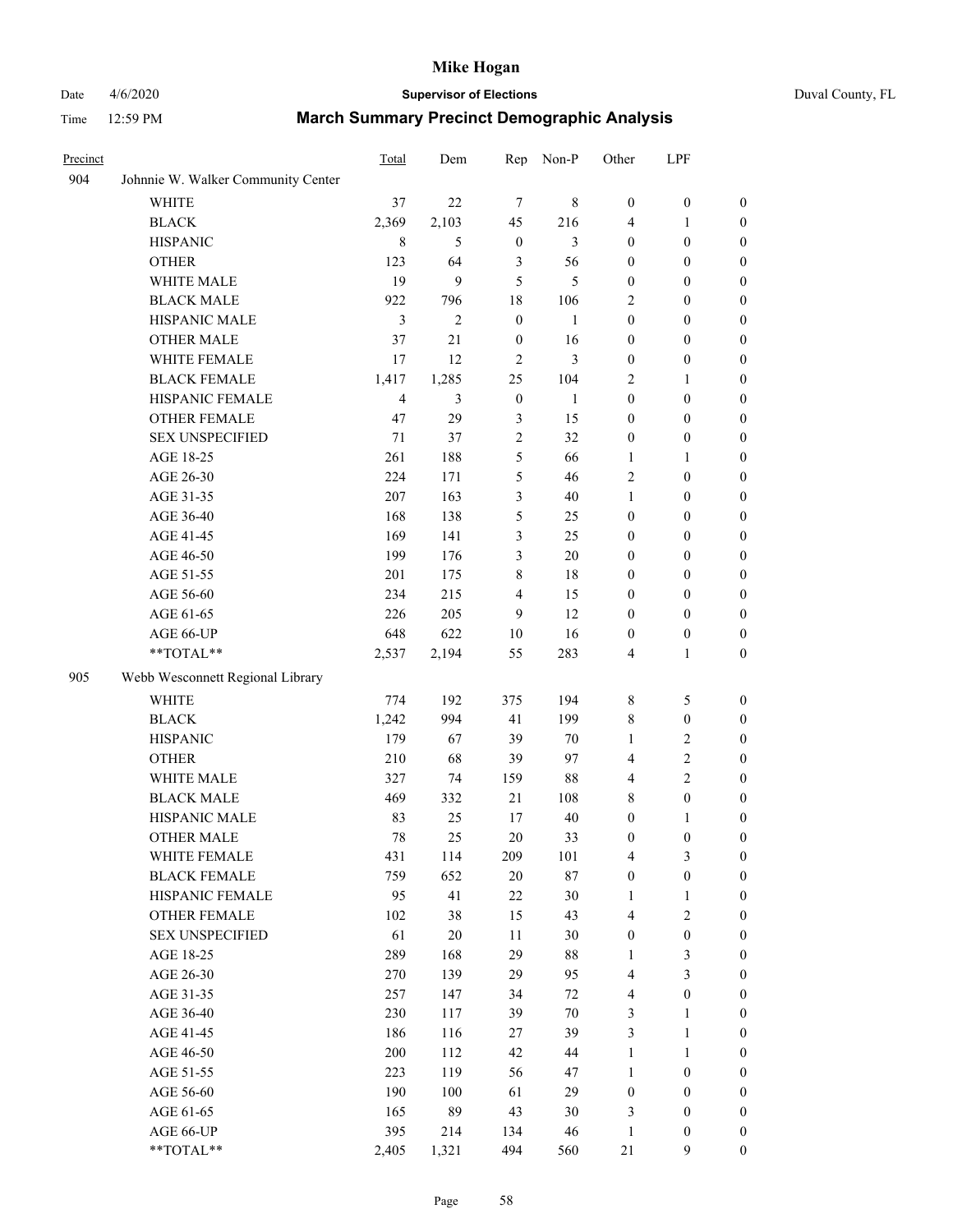# Date 4/6/2020 **Supervisor of Elections** Duval County, FL

| Precinct |                                | Total | Dem    | Rep            | Non-P  | Other            | LPF                     |                  |
|----------|--------------------------------|-------|--------|----------------|--------|------------------|-------------------------|------------------|
| 906      | St Andrews Presbyterian Church |       |        |                |        |                  |                         |                  |
|          | <b>WHITE</b>                   | 1,042 | 255    | 533            | 234    | 14               | 6                       | 0                |
|          | <b>BLACK</b>                   | 342   | 276    | $10\,$         | 52     | 4                | $\boldsymbol{0}$        | 0                |
|          | <b>HISPANIC</b>                | 85    | 25     | 17             | 43     | $\boldsymbol{0}$ | $\boldsymbol{0}$        | $\boldsymbol{0}$ |
|          | <b>OTHER</b>                   | 115   | 35     | 39             | 37     | 3                | 1                       | $\boldsymbol{0}$ |
|          | WHITE MALE                     | 496   | 103    | 266            | 116    | 7                | $\overline{4}$          | $\boldsymbol{0}$ |
|          | <b>BLACK MALE</b>              | 138   | 107    | 5              | 25     | $\mathbf{1}$     | $\boldsymbol{0}$        | $\boldsymbol{0}$ |
|          | HISPANIC MALE                  | 44    | 12     | 13             | 19     | $\boldsymbol{0}$ | $\boldsymbol{0}$        | $\boldsymbol{0}$ |
|          | <b>OTHER MALE</b>              | 49    | 14     | 18             | 16     | $\mathbf{1}$     | $\boldsymbol{0}$        | $\boldsymbol{0}$ |
|          | WHITE FEMALE                   | 531   | 146    | 263            | 115    | 6                | 1                       | $\boldsymbol{0}$ |
|          | <b>BLACK FEMALE</b>            | 201   | 168    | $\mathfrak s$  | 25     | 3                | $\boldsymbol{0}$        | $\boldsymbol{0}$ |
|          | HISPANIC FEMALE                | 41    | 13     | $\overline{4}$ | 24     | $\boldsymbol{0}$ | $\boldsymbol{0}$        | 0                |
|          | <b>OTHER FEMALE</b>            | 49    | 15     | 18             | 13     | $\overline{2}$   | 1                       | $\boldsymbol{0}$ |
|          | <b>SEX UNSPECIFIED</b>         | 35    | 13     | $\tau$         | 13     | $\mathbf{1}$     | $\mathbf{1}$            | $\boldsymbol{0}$ |
|          | AGE 18-25                      | 158   | 56     | 36             | 63     | 3                | $\boldsymbol{0}$        | $\boldsymbol{0}$ |
|          | AGE 26-30                      | 129   | 48     | 29             | 48     | 2                | $\sqrt{2}$              | $\boldsymbol{0}$ |
|          | AGE 31-35                      | 121   | 59     | 21             | 37     | 3                | $\mathbf{1}$            | $\boldsymbol{0}$ |
|          | AGE 36-40                      | 141   | 51     | 50             | 38     | $\overline{c}$   | $\boldsymbol{0}$        | $\boldsymbol{0}$ |
|          | AGE 41-45                      | 135   | 47     | 45             | 41     | 2                | $\boldsymbol{0}$        | $\boldsymbol{0}$ |
|          | AGE 46-50                      | 133   | 65     | 41             | 24     | 3                | $\boldsymbol{0}$        | $\boldsymbol{0}$ |
|          | AGE 51-55                      | 122   | 37     | 53             | 31     | $\boldsymbol{0}$ | 1                       | $\boldsymbol{0}$ |
|          | AGE 56-60                      | 155   | 46     | 78             | 26     | 5                | $\boldsymbol{0}$        | 0                |
|          | AGE 61-65                      | 151   | 59     | 67             | 23     | 1                | 1                       | 0                |
|          | AGE 66-UP                      | 339   | 123    | 179            | 35     | $\boldsymbol{0}$ | $\boldsymbol{2}$        | $\boldsymbol{0}$ |
|          | **TOTAL**                      | 1,584 | 591    | 599            | 366    | 21               | $\boldsymbol{7}$        | $\boldsymbol{0}$ |
| 907      | Wesconnett Church of Christ    |       |        |                |        |                  |                         |                  |
|          | <b>WHITE</b>                   | 969   | 239    | 531            | 184    | $10\,$           | $\mathfrak s$           | $\boldsymbol{0}$ |
|          | <b>BLACK</b>                   | 752   | 600    | 26             | 118    | 7                | $\mathbf{1}$            | $\boldsymbol{0}$ |
|          | <b>HISPANIC</b>                | 75    | 41     | 8              | 25     | $\mathbf{1}$     | $\boldsymbol{0}$        | $\boldsymbol{0}$ |
|          | <b>OTHER</b>                   | 138   | 42     | 34             | 61     | $\boldsymbol{0}$ | $\mathbf{1}$            | $\boldsymbol{0}$ |
|          | WHITE MALE                     | 461   | 89     | 266            | 97     | 5                | $\overline{\mathbf{4}}$ | $\boldsymbol{0}$ |
|          | <b>BLACK MALE</b>              | 289   | 218    | 13             | 52     | 5                | $\mathbf{1}$            | $\boldsymbol{0}$ |
|          | HISPANIC MALE                  | 28    | 16     | $\overline{4}$ | $\tau$ | $\mathbf{1}$     | $\boldsymbol{0}$        | $\boldsymbol{0}$ |
|          | <b>OTHER MALE</b>              | 56    | 15     | 12             | 29     | $\boldsymbol{0}$ | $\boldsymbol{0}$        | $\boldsymbol{0}$ |
|          | WHITE FEMALE                   | 496   | 147    | 262            | 81     | 5                | 1                       | 0                |
|          | <b>BLACK FEMALE</b>            | 450   | 372    | 12             | 64     | $\overline{c}$   | $\boldsymbol{0}$        | $\overline{0}$   |
|          | HISPANIC FEMALE                | 45    | 24     | 4              | 17     | $\boldsymbol{0}$ | $\boldsymbol{0}$        | $\overline{0}$   |
|          | OTHER FEMALE                   | 65    | $18\,$ | 21             | 25     | $\boldsymbol{0}$ | $\mathbf{1}$            | $\overline{0}$   |
|          | <b>SEX UNSPECIFIED</b>         | 44    | 23     | 5              | 16     | $\boldsymbol{0}$ | $\boldsymbol{0}$        | 0                |
|          | AGE 18-25                      | 198   | 86     | 43             | 65     | 3                | $\mathbf{1}$            | 0                |
|          | AGE 26-30                      | 194   | 113    | 35             | 44     | 2                | $\boldsymbol{0}$        | 0                |
|          | AGE 31-35                      | 190   | 110    | 24             | 52     | 3                | $\mathbf{1}$            | 0                |
|          | AGE 36-40                      | 191   | 92     | 43             | 49     | 4                | $\mathfrak{Z}$          | 0                |
|          | AGE 41-45                      | 160   | 101    | 26             | 29     | 3                | $\mathbf{1}$            | 0                |
|          | AGE 46-50                      | 150   | 72     | 42             | 36     | $\boldsymbol{0}$ | $\boldsymbol{0}$        | 0                |
|          | AGE 51-55                      | 143   | 57     | 55             | 29     | $\mathbf{1}$     | $\mathbf{1}$            | 0                |
|          | AGE 56-60                      | 159   | 68     | 66             | 24     | $\mathbf{1}$     | $\boldsymbol{0}$        | $\overline{0}$   |
|          | AGE 61-65                      | 164   | 72     | 73             | 19     | $\boldsymbol{0}$ | $\boldsymbol{0}$        | $\overline{0}$   |
|          | AGE 66-UP                      | 385   | 151    | 192            | 41     | $\mathbf{1}$     | $\boldsymbol{0}$        | 0                |
|          | **TOTAL**                      | 1,934 | 922    | 599            | 388    | $18\,$           | 7                       | $\boldsymbol{0}$ |
|          |                                |       |        |                |        |                  |                         |                  |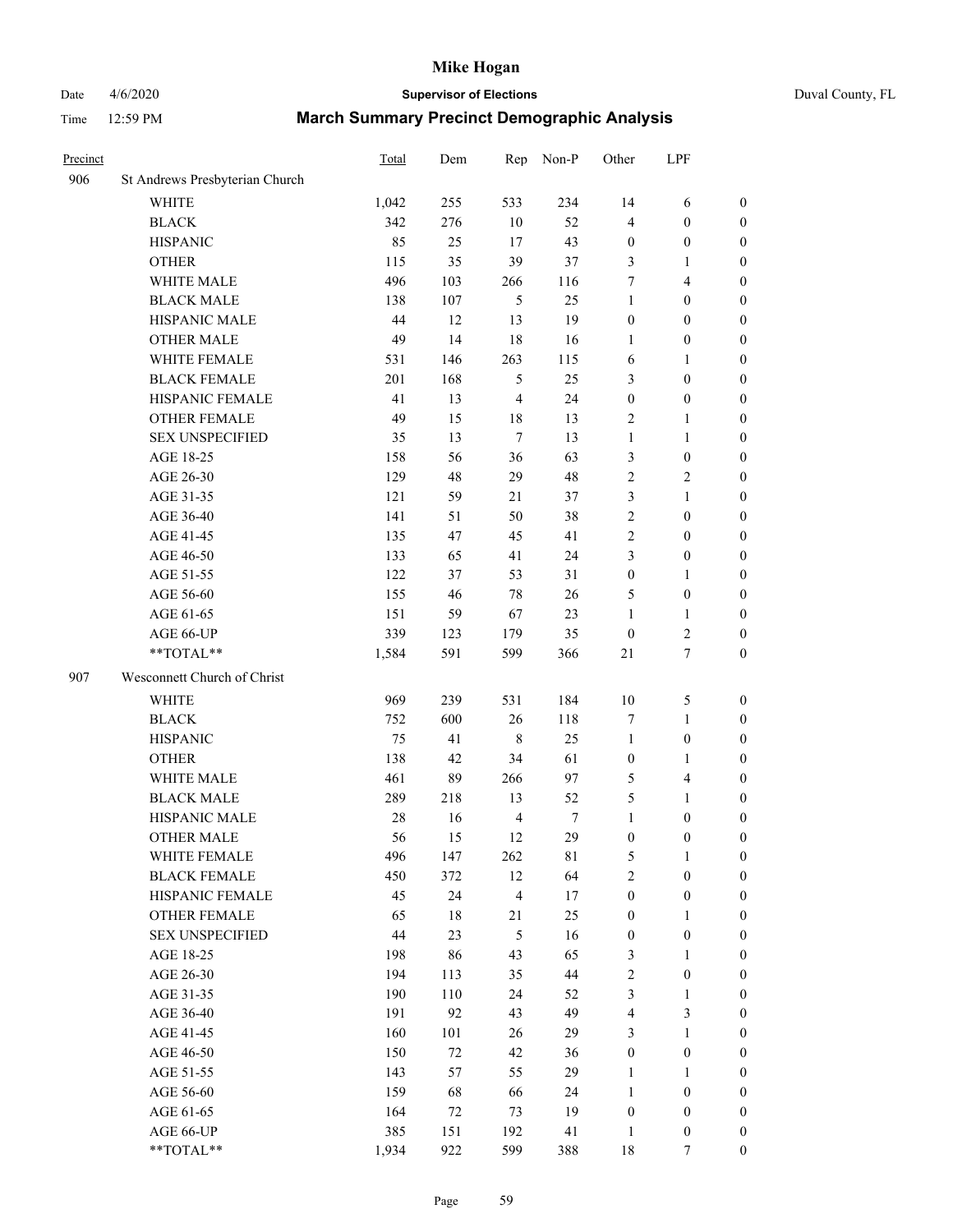# Date 4/6/2020 **Supervisor of Elections** Duval County, FL

| Precinct |                                  | Total | Dem    | Rep            | Non-P         | Other            | LPF                     |                  |
|----------|----------------------------------|-------|--------|----------------|---------------|------------------|-------------------------|------------------|
| 908      | West Jacksonville Baptist Church |       |        |                |               |                  |                         |                  |
|          | <b>WHITE</b>                     | 2,062 | 650    | 890            | 477           | 29               | 16                      | 0                |
|          | <b>BLACK</b>                     | 1,524 | 1,176  | 66             | 272           | 9                | 1                       | 0                |
|          | <b>HISPANIC</b>                  | 155   | 64     | 30             | 57            | 4                | $\boldsymbol{0}$        | $\boldsymbol{0}$ |
|          | <b>OTHER</b>                     | 321   | 112    | 54             | 151           | 4                | $\boldsymbol{0}$        | $\boldsymbol{0}$ |
|          | WHITE MALE                       | 946   | 260    | 444            | 220           | 12               | 10                      | $\boldsymbol{0}$ |
|          | <b>BLACK MALE</b>                | 527   | 373    | 28             | 123           | 3                | $\boldsymbol{0}$        | $\boldsymbol{0}$ |
|          | HISPANIC MALE                    | 49    | 13     | 15             | 19            | $\overline{c}$   | $\boldsymbol{0}$        | $\boldsymbol{0}$ |
|          | <b>OTHER MALE</b>                | 105   | 34     | 24             | 46            | $\mathbf{1}$     | $\boldsymbol{0}$        | $\boldsymbol{0}$ |
|          | WHITE FEMALE                     | 1,092 | 381    | 437            | 251           | 17               | 6                       | $\boldsymbol{0}$ |
|          | <b>BLACK FEMALE</b>              | 975   | 786    | 38             | 144           | 6                | 1                       | $\boldsymbol{0}$ |
|          | HISPANIC FEMALE                  | 97    | 46     | 14             | 35            | 2                | $\boldsymbol{0}$        | $\boldsymbol{0}$ |
|          | <b>OTHER FEMALE</b>              | 155   | 61     | 23             | 68            | 3                | $\boldsymbol{0}$        | $\boldsymbol{0}$ |
|          | <b>SEX UNSPECIFIED</b>           | 116   | 48     | 17             | 51            | $\boldsymbol{0}$ | $\boldsymbol{0}$        | $\boldsymbol{0}$ |
|          | AGE 18-25                        | 528   | 252    | 63             | 197           | 15               | 1                       | $\boldsymbol{0}$ |
|          | AGE 26-30                        | 491   | 240    | 94             | 146           | 9                | $\sqrt{2}$              | $\boldsymbol{0}$ |
|          | AGE 31-35                        | 460   | 257    | 64             | 127           | $\,$ $\,$        | $\overline{\mathbf{4}}$ | $\boldsymbol{0}$ |
|          | AGE 36-40                        | 372   | 183    | 72             | 108           | 5                | $\overline{4}$          | $\boldsymbol{0}$ |
|          | AGE 41-45                        | 328   | 173    | 82             | 66            | 3                | $\overline{\mathbf{4}}$ | $\boldsymbol{0}$ |
|          | AGE 46-50                        | 326   | 171    | 73             | $80\,$        | $\mathbf{1}$     | $\mathbf{1}$            | $\boldsymbol{0}$ |
|          | AGE 51-55                        | 312   | 155    | 101            | 55            | $\mathbf{1}$     | $\boldsymbol{0}$        | $\boldsymbol{0}$ |
|          | AGE 56-60                        | 353   | 182    | 115            | 54            | $\mathbf{1}$     | 1                       | 0                |
|          | AGE 61-65                        | 283   | 130    | 109            | 43            | $\mathbf{1}$     | $\boldsymbol{0}$        | 0                |
|          | AGE 66-UP                        | 609   | 259    | 267            | $8\sqrt{1}$   | $\sqrt{2}$       | $\boldsymbol{0}$        | $\boldsymbol{0}$ |
|          | $**TOTAL**$                      | 4,062 | 2,002  | 1,040          | 957           | 46               | $17\,$                  | $\boldsymbol{0}$ |
| 909      | City Rescue Mission              |       |        |                |               |                  |                         |                  |
|          | <b>WHITE</b>                     | 162   | 57     | 39             | 60            | 5                | $\mathbf{1}$            | $\boldsymbol{0}$ |
|          | <b>BLACK</b>                     | 1,323 | 1,138  | 28             | 152           | 4                | $\mathbf{1}$            | $\boldsymbol{0}$ |
|          | <b>HISPANIC</b>                  | 33    | 18     | $\overline{4}$ | 11            | $\boldsymbol{0}$ | $\boldsymbol{0}$        | $\boldsymbol{0}$ |
|          | <b>OTHER</b>                     | 118   | 68     | 7              | 43            | $\boldsymbol{0}$ | $\boldsymbol{0}$        | $\boldsymbol{0}$ |
|          | WHITE MALE                       | 67    | 19     | 18             | $27\,$        | 2                | $\mathbf{1}$            | $\boldsymbol{0}$ |
|          | <b>BLACK MALE</b>                | 511   | 426    | 12             | $70\,$        | $\overline{c}$   | $\mathbf{1}$            | $\boldsymbol{0}$ |
|          | HISPANIC MALE                    | 15    | $\tau$ | $\mathfrak z$  | $\mathfrak s$ | $\boldsymbol{0}$ | $\boldsymbol{0}$        | 0                |
|          | <b>OTHER MALE</b>                | 35    | 18     | $\overline{c}$ | 15            | $\boldsymbol{0}$ | $\boldsymbol{0}$        | $\boldsymbol{0}$ |
|          | WHITE FEMALE                     | 94    | 38     | 20             | 33            | 3                | $\boldsymbol{0}$        | 0                |
|          | <b>BLACK FEMALE</b>              | 790   | 695    | 14             | 79            | $\overline{c}$   | $\boldsymbol{0}$        | $\overline{0}$   |
|          | HISPANIC FEMALE                  | 18    | 11     | $\mathbf{1}$   | $\sqrt{6}$    | $\boldsymbol{0}$ | $\boldsymbol{0}$        | $\overline{0}$   |
|          | OTHER FEMALE                     | 57    | 38     | 3              | 16            | $\boldsymbol{0}$ | $\boldsymbol{0}$        | $\overline{0}$   |
|          | <b>SEX UNSPECIFIED</b>           | 49    | 29     | 5              | 15            | $\boldsymbol{0}$ | $\boldsymbol{0}$        | $\overline{0}$   |
|          | AGE 18-25                        | 208   | 142    | $\,$ 8 $\,$    | 57            | $\mathbf{1}$     | $\boldsymbol{0}$        | $\overline{0}$   |
|          | AGE 26-30                        | 193   | 135    | 8              | 49            | $\mathbf{1}$     | $\boldsymbol{0}$        | $\overline{0}$   |
|          | AGE 31-35                        | 188   | 143    | $\overline{4}$ | 39            | $\overline{c}$   | $\boldsymbol{0}$        | 0                |
|          | AGE 36-40                        | 139   | 98     | 12             | $28\,$        | $\mathbf{1}$     | $\boldsymbol{0}$        | 0                |
|          | AGE 41-45                        | 119   | 91     | $\overline{4}$ | 22            | $\mathbf{1}$     | 1                       | 0                |
|          | AGE 46-50                        | 131   | 100    | 6              | 24            | 1                | $\boldsymbol{0}$        | 0                |
|          | AGE 51-55                        | 138   | 112    | 9              | 17            | $\boldsymbol{0}$ | $\boldsymbol{0}$        | $\overline{0}$   |
|          | AGE 56-60                        | 138   | 119    | 5              | 13            | 1                | $\boldsymbol{0}$        | $\boldsymbol{0}$ |
|          | AGE 61-65                        | 131   | 109    | 11             | 9             | $\mathbf{1}$     | 1                       | $\boldsymbol{0}$ |
|          | AGE 66-UP                        | 251   | 232    | $11\,$         | 8             | $\boldsymbol{0}$ | $\boldsymbol{0}$        | 0                |
|          | **TOTAL**                        | 1,636 | 1,281  | 78             | 266           | 9                | $\overline{c}$          | $\boldsymbol{0}$ |
|          |                                  |       |        |                |               |                  |                         |                  |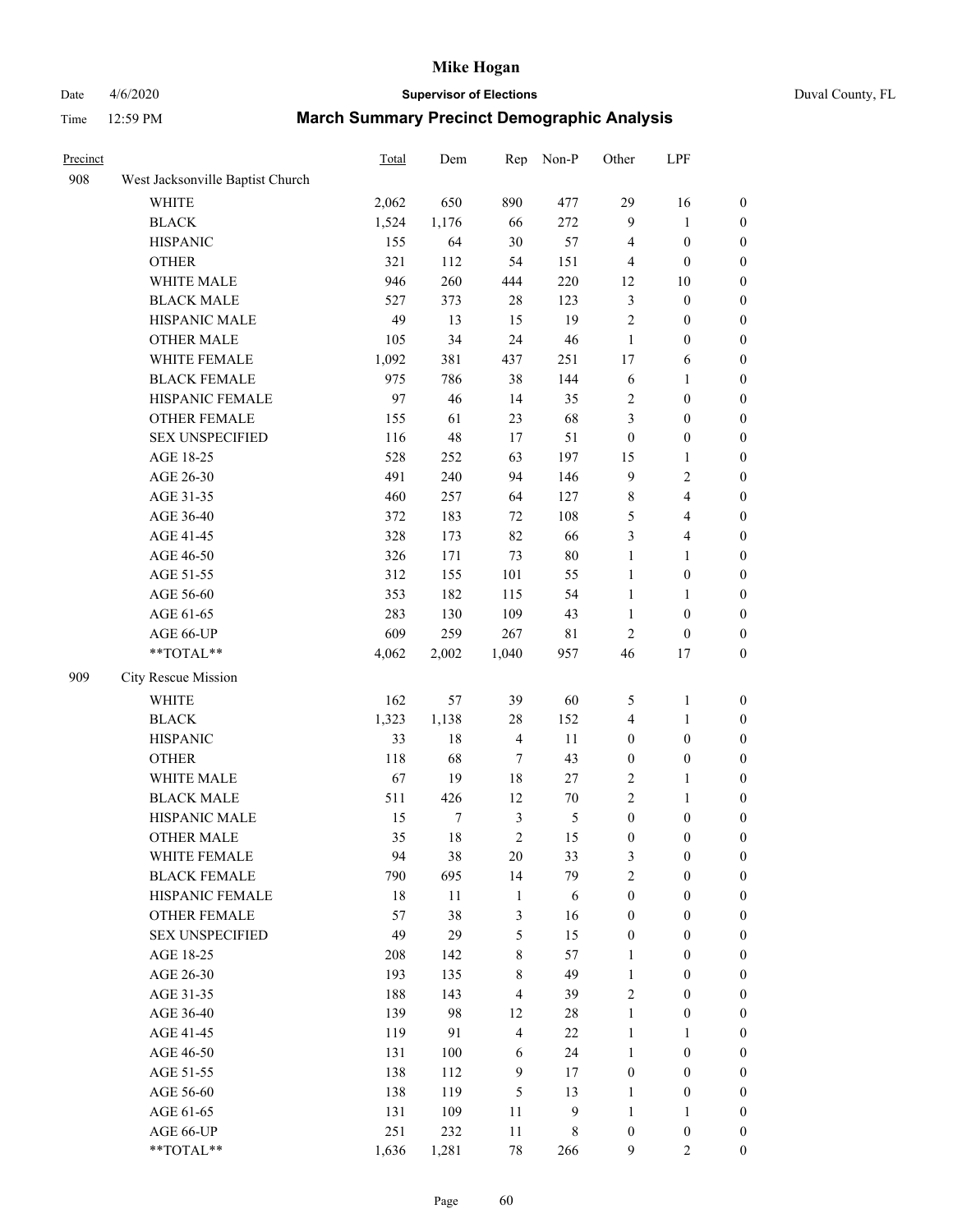# Date 4/6/2020 **Supervisor of Elections** Duval County, FL

| Precinct |                                     | Total | Dem   | Rep              | Non-P  | Other            | LPF              |                  |
|----------|-------------------------------------|-------|-------|------------------|--------|------------------|------------------|------------------|
| 910      | Wallace Smalls Senior Citizen Cente |       |       |                  |        |                  |                  |                  |
|          | <b>WHITE</b>                        | 290   | 106   | 112              | 67     | 5                | $\boldsymbol{0}$ | 0                |
|          | <b>BLACK</b>                        | 2,036 | 1,720 | 68               | 241    | 6                | 1                | 0                |
|          | <b>HISPANIC</b>                     | 30    | 18    | $\mathfrak{Z}$   | 9      | $\boldsymbol{0}$ | $\boldsymbol{0}$ | $\boldsymbol{0}$ |
|          | <b>OTHER</b>                        | 165   | 84    | $\,$ 8 $\,$      | 73     | $\boldsymbol{0}$ | $\boldsymbol{0}$ | $\boldsymbol{0}$ |
|          | WHITE MALE                          | 124   | 40    | 53               | 27     | 4                | $\boldsymbol{0}$ | $\boldsymbol{0}$ |
|          | <b>BLACK MALE</b>                   | 780   | 648   | 24               | 102    | 5                | 1                | $\boldsymbol{0}$ |
|          | HISPANIC MALE                       | 9     | 6     | $\boldsymbol{0}$ | 3      | $\boldsymbol{0}$ | $\boldsymbol{0}$ | $\boldsymbol{0}$ |
|          | <b>OTHER MALE</b>                   | 58    | 29    | $\mathfrak{Z}$   | 26     | $\boldsymbol{0}$ | $\boldsymbol{0}$ | $\boldsymbol{0}$ |
|          | WHITE FEMALE                        | 160   | 65    | 59               | 35     | 1                | $\boldsymbol{0}$ | $\boldsymbol{0}$ |
|          | <b>BLACK FEMALE</b>                 | 1,213 | 1,045 | 41               | 126    | $\mathbf{1}$     | $\boldsymbol{0}$ | 0                |
|          | HISPANIC FEMALE                     | 19    | 11    | $\mathfrak{Z}$   | 5      | $\boldsymbol{0}$ | $\boldsymbol{0}$ | 0                |
|          | <b>OTHER FEMALE</b>                 | 72    | 48    | 5                | 19     | $\boldsymbol{0}$ | $\boldsymbol{0}$ | $\boldsymbol{0}$ |
|          | <b>SEX UNSPECIFIED</b>              | 86    | 36    | $\mathfrak{Z}$   | 47     | $\boldsymbol{0}$ | $\boldsymbol{0}$ | $\boldsymbol{0}$ |
|          | AGE 18-25                           | 338   | 229   | 21               | 84     | 4                | $\boldsymbol{0}$ | $\boldsymbol{0}$ |
|          | AGE 26-30                           | 274   | 194   | 17               | 63     | $\boldsymbol{0}$ | $\boldsymbol{0}$ | $\boldsymbol{0}$ |
|          | AGE 31-35                           | 262   | 177   | 15               | 68     | 1                | 1                | $\boldsymbol{0}$ |
|          | AGE 36-40                           | 231   | 171   | 14               | 46     | $\boldsymbol{0}$ | $\boldsymbol{0}$ | $\boldsymbol{0}$ |
|          | AGE 41-45                           | 189   | 152   | 13               | 23     | $\mathbf{1}$     | $\boldsymbol{0}$ | $\boldsymbol{0}$ |
|          | AGE 46-50                           | 200   | 148   | 21               | $30\,$ | $\mathbf{1}$     | $\boldsymbol{0}$ | $\boldsymbol{0}$ |
|          | AGE 51-55                           | 218   | 174   | 15               | 27     | 2                | $\boldsymbol{0}$ | $\boldsymbol{0}$ |
|          | AGE 56-60                           | 233   | 189   | 21               | 22     | $\mathbf{1}$     | $\boldsymbol{0}$ | 0                |
|          | AGE 61-65                           | 209   | 174   | 21               | 14     | $\boldsymbol{0}$ | $\boldsymbol{0}$ | 0                |
|          | AGE 66-UP                           | 367   | 320   | 33               | 13     | $\mathbf{1}$     | $\boldsymbol{0}$ | $\boldsymbol{0}$ |
|          | **TOTAL**                           | 2,521 | 1,928 | 191              | 390    | $11\,$           | $\mathbf{1}$     | $\boldsymbol{0}$ |
| 911      | Edith Brown Ford Community Center   |       |       |                  |        |                  |                  |                  |
|          | <b>WHITE</b>                        | 767   | 243   | 304              | 207    | 11               | $\boldsymbol{2}$ | $\boldsymbol{0}$ |
|          | <b>BLACK</b>                        | 2,564 | 2,127 | 93               | 332    | 10               | $\sqrt{2}$       | $\boldsymbol{0}$ |
|          | <b>HISPANIC</b>                     | 80    | 41    | 11               | 28     | $\boldsymbol{0}$ | $\boldsymbol{0}$ | $\boldsymbol{0}$ |
|          | <b>OTHER</b>                        | 243   | 101   | 32               | 110    | $\boldsymbol{0}$ | $\boldsymbol{0}$ | $\boldsymbol{0}$ |
|          | WHITE MALE                          | 360   | 91    | 164              | 99     | 6                | $\boldsymbol{0}$ | $\boldsymbol{0}$ |
|          | <b>BLACK MALE</b>                   | 984   | 768   | 45               | 166    | 4                | 1                | $\boldsymbol{0}$ |
|          | HISPANIC MALE                       | 35    | 17    | 7                | 11     | $\boldsymbol{0}$ | $\boldsymbol{0}$ | 0                |
|          | <b>OTHER MALE</b>                   | 82    | 36    | 9                | 37     | $\boldsymbol{0}$ | $\boldsymbol{0}$ | $\boldsymbol{0}$ |
|          | WHITE FEMALE                        | 396   | 149   | 139              | 102    | 4                | 2                | 0                |
|          | <b>BLACK FEMALE</b>                 | 1,513 | 1,308 | 44               | 155    | 5                | $\mathbf{1}$     | $\boldsymbol{0}$ |
|          | HISPANIC FEMALE                     | 44    | 23    | $\overline{4}$   | 17     | $\boldsymbol{0}$ | $\boldsymbol{0}$ | $\overline{0}$   |
|          | OTHER FEMALE                        | 97    | 48    | 15               | 34     | $\boldsymbol{0}$ | $\boldsymbol{0}$ | $\overline{0}$   |
|          | <b>SEX UNSPECIFIED</b>              | 143   | 72    | 13               | 56     | 2                | $\boldsymbol{0}$ | 0                |
|          | AGE 18-25                           | 483   | 268   | 37               | 174    | 4                | $\boldsymbol{0}$ | 0                |
|          | AGE 26-30                           | 374   | 252   | 29               | 89     | $\overline{c}$   | $\overline{c}$   | 0                |
|          | AGE 31-35                           | 368   | 245   | 30               | 89     | 4                | $\boldsymbol{0}$ | 0                |
|          | AGE 36-40                           | 318   | 230   | 22               | 65     | $\boldsymbol{0}$ | 1                | 0                |
|          | AGE 41-45                           | 278   | 185   | 27               | 64     | 2                | $\boldsymbol{0}$ | 0                |
|          | AGE 46-50                           | 274   | 183   | 35               | 54     | 2                | $\boldsymbol{0}$ | 0                |
|          | AGE 51-55                           | 292   | 208   | 39               | 42     | 3                | $\boldsymbol{0}$ | 0                |
|          | AGE 56-60                           | 357   | 262   | 58               | 34     | $\overline{c}$   | 1                | 0                |
|          | AGE 61-65                           | 344   | 250   | 58               | 35     | $\mathbf{1}$     | $\boldsymbol{0}$ | 0                |
|          | AGE 66-UP                           | 566   | 429   | 105              | 31     | $\mathbf{1}$     | $\boldsymbol{0}$ | 0                |
|          | **TOTAL**                           | 3,654 | 2,512 | 440              | 677    | 21               | $\overline{4}$   | $\boldsymbol{0}$ |
|          |                                     |       |       |                  |        |                  |                  |                  |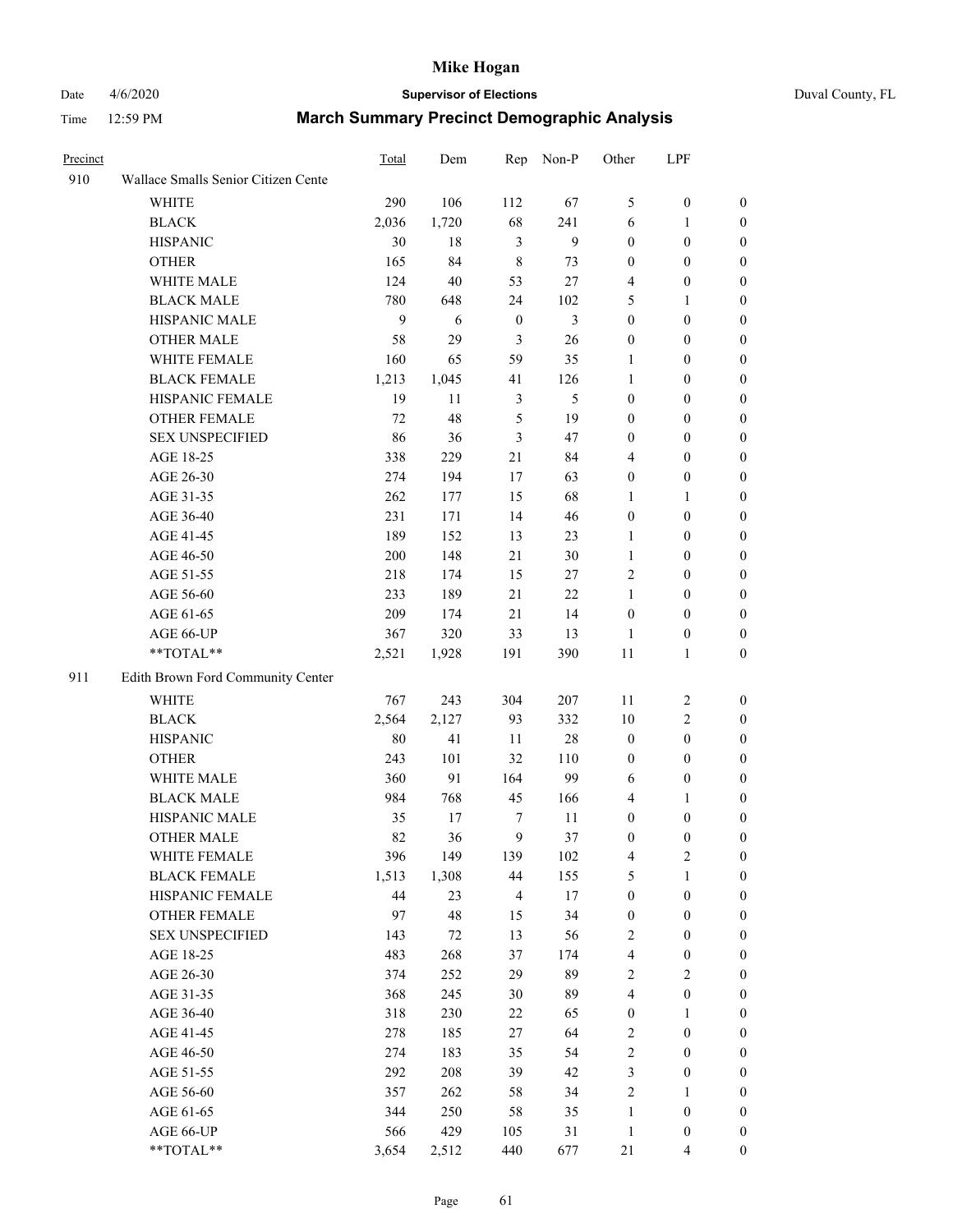Date 4/6/2020 **Supervisor of Elections** Duval County, FL

| Precinct |                             | Total | Dem                     | Rep                     | Non-P          | Other            | LPF              |                  |
|----------|-----------------------------|-------|-------------------------|-------------------------|----------------|------------------|------------------|------------------|
| 912      | Beaver St Enterprise Center |       |                         |                         |                |                  |                  |                  |
|          | <b>WHITE</b>                | 49    | 11                      | 14                      | 23             | $\mathbf{1}$     | $\boldsymbol{0}$ | $\boldsymbol{0}$ |
|          | <b>BLACK</b>                | 1,593 | 1,330                   | 32                      | 224            | 5                | $\sqrt{2}$       | $\boldsymbol{0}$ |
|          | <b>HISPANIC</b>             | 19    | $\,$ 8 $\,$             | $\overline{c}$          | 9              | $\boldsymbol{0}$ | $\boldsymbol{0}$ | $\boldsymbol{0}$ |
|          | <b>OTHER</b>                | 173   | 80                      | $\mathfrak{Z}$          | 88             | 1                | 1                | $\boldsymbol{0}$ |
|          | WHITE MALE                  | 15    | $\overline{\mathbf{3}}$ | 5                       | 6              | 1                | $\boldsymbol{0}$ | $\boldsymbol{0}$ |
|          | <b>BLACK MALE</b>           | 699   | 558                     | 12                      | 124            | 3                | $\sqrt{2}$       | $\boldsymbol{0}$ |
|          | HISPANIC MALE               | 9     | $\overline{4}$          | $\boldsymbol{0}$        | 5              | $\boldsymbol{0}$ | $\boldsymbol{0}$ | $\boldsymbol{0}$ |
|          | <b>OTHER MALE</b>           | 60    | 35                      | $\boldsymbol{0}$        | 24             | 0                | $\mathbf{1}$     | $\boldsymbol{0}$ |
|          | WHITE FEMALE                | 31    | $\,8\,$                 | $\tau$                  | 16             | $\boldsymbol{0}$ | $\boldsymbol{0}$ | $\boldsymbol{0}$ |
|          | <b>BLACK FEMALE</b>         | 854   | 747                     | 19                      | 86             | 2                | $\boldsymbol{0}$ | $\boldsymbol{0}$ |
|          | HISPANIC FEMALE             | 10    | $\overline{4}$          | $\sqrt{2}$              | $\overline{4}$ | $\boldsymbol{0}$ | $\boldsymbol{0}$ | $\boldsymbol{0}$ |
|          | <b>OTHER FEMALE</b>         | 53    | 27                      | $\mathfrak{Z}$          | 23             | 0                | $\boldsymbol{0}$ | $\boldsymbol{0}$ |
|          | <b>SEX UNSPECIFIED</b>      | 103   | 43                      | 3                       | 56             | $\mathbf{1}$     | $\boldsymbol{0}$ | $\boldsymbol{0}$ |
|          | AGE 18-25                   | 422   | 287                     | $\mathfrak{Z}$          | 128            | 3                | $\mathbf{1}$     | $\boldsymbol{0}$ |
|          | AGE 26-30                   | 260   | 194                     | $\sqrt{2}$              | 63             | $\boldsymbol{0}$ | $\mathbf{1}$     | $\boldsymbol{0}$ |
|          | AGE 31-35                   | 192   | 144                     | 6                       | 41             | $\boldsymbol{0}$ | $\mathbf{1}$     | $\boldsymbol{0}$ |
|          | AGE 36-40                   | 161   | 116                     | $\overline{\mathbf{4}}$ | 39             | $\overline{c}$   | $\boldsymbol{0}$ | $\boldsymbol{0}$ |
|          | AGE 41-45                   | 97    | 80                      | $\sqrt{6}$              | 11             | $\boldsymbol{0}$ | $\boldsymbol{0}$ | $\boldsymbol{0}$ |
|          | AGE 46-50                   | 117   | 92                      | $\overline{4}$          | $20\,$         | 1                | $\boldsymbol{0}$ | $\boldsymbol{0}$ |
|          | AGE 51-55                   | 105   | 82                      | $10\,$                  | 13             | $\boldsymbol{0}$ | $\boldsymbol{0}$ | $\boldsymbol{0}$ |
|          | AGE 56-60                   | 140   | 121                     | $\overline{4}$          | 15             | $\boldsymbol{0}$ | $\boldsymbol{0}$ | $\boldsymbol{0}$ |
|          | AGE 61-65                   | 135   | 122                     | $\overline{4}$          | $\,$ 8 $\,$    | 1                | $\boldsymbol{0}$ | $\boldsymbol{0}$ |
|          | AGE 66-UP                   | 205   | 191                     | $\,$ 8 $\,$             | 6              | $\boldsymbol{0}$ | $\boldsymbol{0}$ | $\boldsymbol{0}$ |
|          | **TOTAL**                   | 1,834 | 1,429                   | 51                      | 344            | 7                | 3                | $\boldsymbol{0}$ |
| 913      | Wesconnett Assembly of God  |       |                         |                         |                |                  |                  |                  |
|          | <b>WHITE</b>                | 786   | 218                     | 369                     | 179            | 16               | $\overline{4}$   | $\boldsymbol{0}$ |
|          | <b>BLACK</b>                | 1,135 | 896                     | 47                      | 185            | 5                | $\sqrt{2}$       | $\boldsymbol{0}$ |
|          | <b>HISPANIC</b>             | 219   | 97                      | 23                      | 97             | 2                | $\boldsymbol{0}$ | $\boldsymbol{0}$ |
|          | <b>OTHER</b>                | 169   | 59                      | 37                      | 73             | $\boldsymbol{0}$ | $\boldsymbol{0}$ | $\boldsymbol{0}$ |
|          | WHITE MALE                  | 341   | 77                      | 179                     | 71             | $10\,$           | $\overline{4}$   | $\boldsymbol{0}$ |
|          | <b>BLACK MALE</b>           | 354   | 258                     | 26                      | 67             | $\overline{c}$   | $\mathbf{1}$     | $\boldsymbol{0}$ |
|          | HISPANIC MALE               | 84    | 35                      | 13                      | 35             | $\mathbf{1}$     | $\boldsymbol{0}$ | $\boldsymbol{0}$ |
|          | <b>OTHER MALE</b>           | 50    | 14                      | 11                      | 25             | $\boldsymbol{0}$ | $\boldsymbol{0}$ | $\boldsymbol{0}$ |
|          | WHITE FEMALE                | 436   | 139                     | 187                     | 104            | 6                | 0                | 0                |
|          | <b>BLACK FEMALE</b>         | 761   | 623                     | 19                      | 115            | 3                | $\mathbf{1}$     | $\boldsymbol{0}$ |
|          | HISPANIC FEMALE             | 132   | 59                      | $10\,$                  | 62             | 1                | $\boldsymbol{0}$ | $\overline{0}$   |
|          | <b>OTHER FEMALE</b>         | 97    | 41                      | 24                      | 32             | $\boldsymbol{0}$ | $\boldsymbol{0}$ | $\overline{0}$   |
|          | <b>SEX UNSPECIFIED</b>      | 54    | 24                      | 7                       | 23             | $\boldsymbol{0}$ | $\boldsymbol{0}$ | 0                |
|          | AGE 18-25                   | 283   | 141                     | 33                      | 104            | 4                | $\mathbf{1}$     | $\theta$         |
|          | AGE 26-30                   | 320   | 180                     | 47                      | 86             | 4                | 3                | $\overline{0}$   |
|          | AGE 31-35                   | 233   | 127                     | 31                      | 73             | 2                | $\boldsymbol{0}$ | 0                |
|          | AGE 36-40                   | 205   | 114                     | 38                      | 51             | $\overline{c}$   | $\boldsymbol{0}$ | 0                |
|          | AGE 41-45                   | 173   | 103                     | 32                      | 34             | 3                | $\mathbf{1}$     | 0                |
|          | AGE 46-50                   | 196   | 108                     | 40                      | 46             | 1                | $\mathbf{1}$     | 0                |
|          | AGE 51-55                   | 180   | 104                     | 36                      | 39             | $\mathbf{1}$     | $\boldsymbol{0}$ | 0                |
|          | AGE 56-60                   | 189   | 115                     | 41                      | 30             | 3                | $\boldsymbol{0}$ | $\overline{0}$   |
|          | AGE 61-65                   | 169   | 89                      | 51                      | 29             | 0                | $\boldsymbol{0}$ | $\overline{0}$   |
|          | AGE 66-UP                   | 361   | 189                     | 127                     | 42             | 3                | $\boldsymbol{0}$ | $\boldsymbol{0}$ |
|          | **TOTAL**                   | 2,309 | 1,270                   | 476                     | 534            | 23               | 6                | $\boldsymbol{0}$ |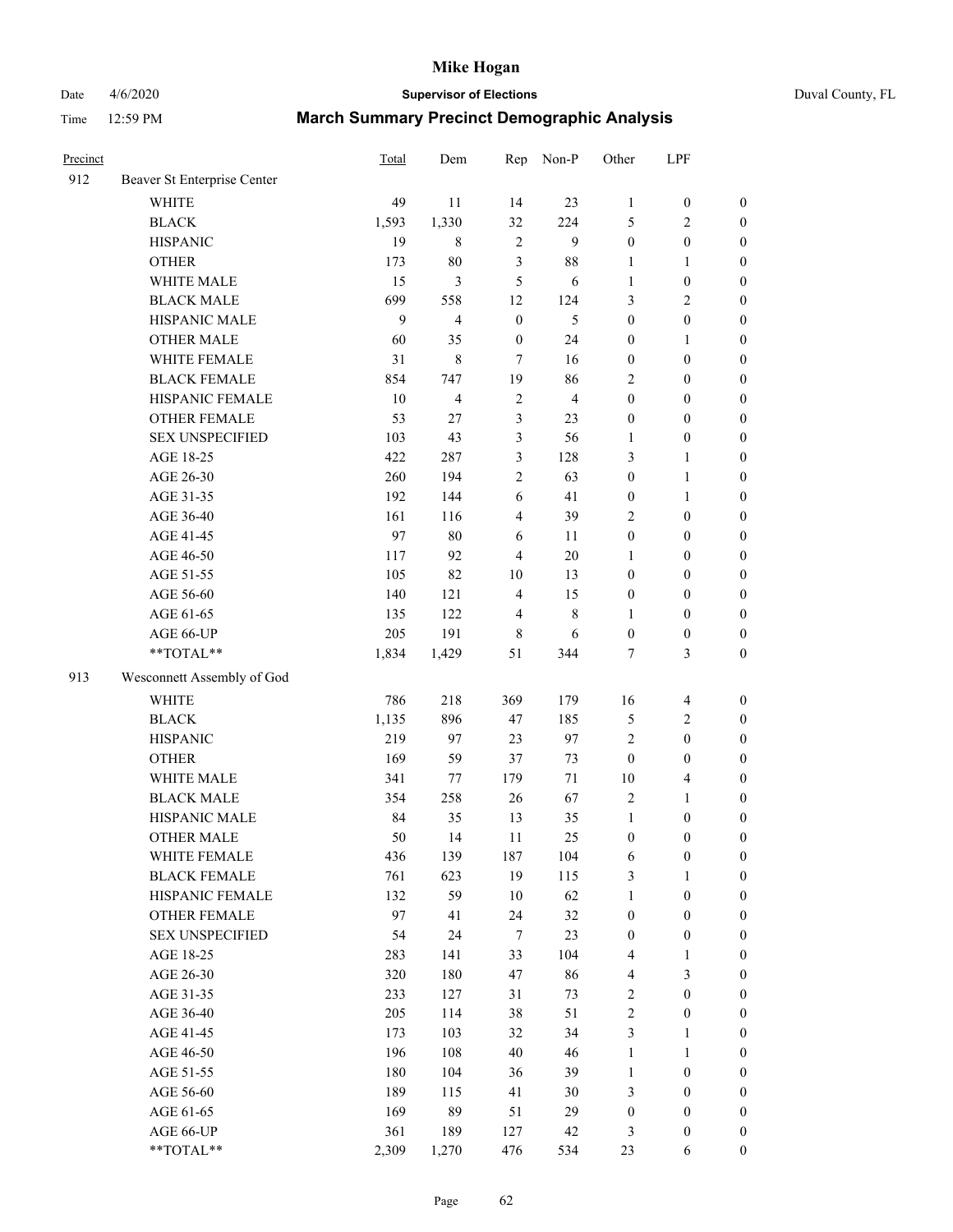Date 4/6/2020 **Supervisor of Elections** Duval County, FL

| Precinct |                                | Total   | Dem           | Rep   | Non-P                   | Other                    | LPF              |                  |
|----------|--------------------------------|---------|---------------|-------|-------------------------|--------------------------|------------------|------------------|
| 914      | Elks Lodge #2605               |         |               |       |                         |                          |                  |                  |
|          | WHITE                          | 1,853   | 412           | 946   | 457                     | 26                       | 12               | 0                |
|          | <b>BLACK</b>                   | 1,944   | 1,479         | 69    | 381                     | 14                       | $\mathbf{1}$     | 0                |
|          | <b>HISPANIC</b>                | 493     | 199           | 80    | 207                     | $\tau$                   | $\boldsymbol{0}$ | $\boldsymbol{0}$ |
|          | <b>OTHER</b>                   | 583     | 189           | 141   | 242                     | $10\,$                   | $\mathbf{1}$     | $\boldsymbol{0}$ |
|          | WHITE MALE                     | 880     | 158           | 477   | 223                     | 15                       | $\boldsymbol{7}$ | $\boldsymbol{0}$ |
|          | <b>BLACK MALE</b>              | 755     | 521           | 34    | 193                     | $\boldsymbol{7}$         | $\boldsymbol{0}$ | $\boldsymbol{0}$ |
|          | HISPANIC MALE                  | 229     | 88            | 46    | 90                      | 5                        | $\boldsymbol{0}$ | $\boldsymbol{0}$ |
|          | <b>OTHER MALE</b>              | 200     | 56            | 52    | 88                      | 4                        | $\boldsymbol{0}$ | $\boldsymbol{0}$ |
|          | WHITE FEMALE                   | 948     | 247           | 456   | 229                     | $11\,$                   | $\mathfrak s$    | $\boldsymbol{0}$ |
|          | <b>BLACK FEMALE</b>            | 1,160   | 934           | 35    | 183                     | 7                        | $\mathbf{1}$     | $\boldsymbol{0}$ |
|          | HISPANIC FEMALE                | 244     | 104           | 32    | 108                     | $\boldsymbol{0}$         | $\boldsymbol{0}$ | $\boldsymbol{0}$ |
|          | OTHER FEMALE                   | 303     | 108           | 80    | 110                     | 5                        | $\boldsymbol{0}$ | $\boldsymbol{0}$ |
|          | <b>SEX UNSPECIFIED</b>         | 154     | 63            | 24    | 63                      | 3                        | $\mathbf{1}$     | $\boldsymbol{0}$ |
|          | AGE 18-25                      | 585     | 252           | 112   | 205                     | 15                       | $\mathbf{1}$     | $\boldsymbol{0}$ |
|          | AGE 26-30                      | 586     | 262           | 115   | 198                     | 8                        | $\mathfrak{Z}$   | $\boldsymbol{0}$ |
|          | AGE 31-35                      | 559     | 280           | 107   | 166                     | 6                        | $\boldsymbol{0}$ | $\boldsymbol{0}$ |
|          | AGE 36-40                      | 518     | 264           | 97    | 147                     | 7                        | 3                | $\boldsymbol{0}$ |
|          | AGE 41-45                      | 432     | 221           | 76    | 130                     | 4                        | $\mathbf{1}$     | $\boldsymbol{0}$ |
|          | AGE 46-50                      | 426     | 210           | 109   | 104                     | $\overline{2}$           | $\mathbf{1}$     | $\boldsymbol{0}$ |
|          | AGE 51-55                      | 379     | 193           | 89    | 91                      | 5                        | $\mathbf{1}$     | 0                |
|          | AGE 56-60                      | 393     | 176           | 133   | 79                      | 3                        | $\sqrt{2}$       | 0                |
|          | AGE 61-65                      | 349     | 163           | 117   | 65                      | 3                        | $\mathbf{1}$     | $\boldsymbol{0}$ |
|          | AGE 66-UP                      | 646     | 258           | 281   | 102                     | 4                        | $\mathbf{1}$     | $\boldsymbol{0}$ |
|          | **TOTAL**                      | 4,873   | 2,279         | 1,236 | 1,287                   | 57                       | 14               | $\boldsymbol{0}$ |
| 1001     | Charles Clark Community Center |         |               |       |                         |                          |                  |                  |
|          | <b>WHITE</b>                   | 234     | 68            | 100   | 61                      | 5                        | $\boldsymbol{0}$ | $\boldsymbol{0}$ |
|          | <b>BLACK</b>                   | 2,759   | 2,422         | 74    | 253                     | 9                        | $\mathbf{1}$     | $\boldsymbol{0}$ |
|          | <b>HISPANIC</b>                | 41      | 16            | 12    | 13                      | $\boldsymbol{0}$         | $\boldsymbol{0}$ | $\boldsymbol{0}$ |
|          | <b>OTHER</b>                   | 183     | 104           | 11    | 65                      | 1                        | $\sqrt{2}$       | $\boldsymbol{0}$ |
|          | WHITE MALE                     | 107     | 29            | 46    | 29                      | 3                        | $\boldsymbol{0}$ | $\boldsymbol{0}$ |
|          | <b>BLACK MALE</b>              | 1,114   | 940           | 40    | 130                     | $\overline{\mathcal{L}}$ | $\boldsymbol{0}$ | $\boldsymbol{0}$ |
|          | HISPANIC MALE                  | $20\,$  | $\mathfrak s$ | 6     | $\boldsymbol{9}$        | $\boldsymbol{0}$         | $\boldsymbol{0}$ | 0                |
|          | <b>OTHER MALE</b>              | 69      | 37            | 7     | 23                      | $\boldsymbol{0}$         | $\mathfrak{2}$   | $\boldsymbol{0}$ |
|          | WHITE FEMALE                   | 122     | 37            | 51    | 32                      | 2                        | 0                | 0                |
|          | <b>BLACK FEMALE</b>            | 1,595   | 1,442         | 32    | 115                     | 5                        | $\mathbf{1}$     | $\boldsymbol{0}$ |
|          | HISPANIC FEMALE                | 19      | 11            | 4     | $\overline{\mathbf{4}}$ | $\boldsymbol{0}$         | $\boldsymbol{0}$ | $\overline{0}$   |
|          | OTHER FEMALE                   | 68      | 45            | 4     | 18                      | 1                        | $\boldsymbol{0}$ | $\overline{0}$   |
|          | <b>SEX UNSPECIFIED</b>         | 103     | 64            | 7     | 32                      | $\boldsymbol{0}$         | $\boldsymbol{0}$ | 0                |
|          | AGE 18-25                      | 352     | 214           | 23    | 112                     | 2                        | $\mathbf{1}$     | 0                |
|          | AGE 26-30                      | 278     | 205           | 18    | 52                      | 2                        | $\mathbf{1}$     | 0                |
|          | AGE 31-35                      | 245     | 180           | 18    | 43                      | 4                        | $\boldsymbol{0}$ | 0                |
|          | AGE 36-40                      | $222\,$ | 172           | 16    | 34                      | 0                        | $\boldsymbol{0}$ | 0                |
|          | AGE 41-45                      | 231     | 181           | 22    | 26                      | 2                        | $\boldsymbol{0}$ | 0                |
|          | AGE 46-50                      | 266     | 211           | 14    | 40                      | 1                        | $\boldsymbol{0}$ | 0                |
|          | AGE 51-55                      | 227     | 184           | 15    | 26                      | 2                        | $\boldsymbol{0}$ | $\boldsymbol{0}$ |
|          | AGE 56-60                      | 297     | 252           | 21    | 24                      | 0                        | $\boldsymbol{0}$ | $\boldsymbol{0}$ |
|          | AGE 61-65                      | 275     | 237           | 17    | 19                      | 2                        | $\boldsymbol{0}$ | $\boldsymbol{0}$ |
|          | AGE 66-UP                      | 824     | 774           | 33    | 16                      | $\boldsymbol{0}$         | $\mathbf{1}$     | 0                |
|          | **TOTAL**                      | 3,217   | 2,610         | 197   | 392                     | 15                       | 3                | $\boldsymbol{0}$ |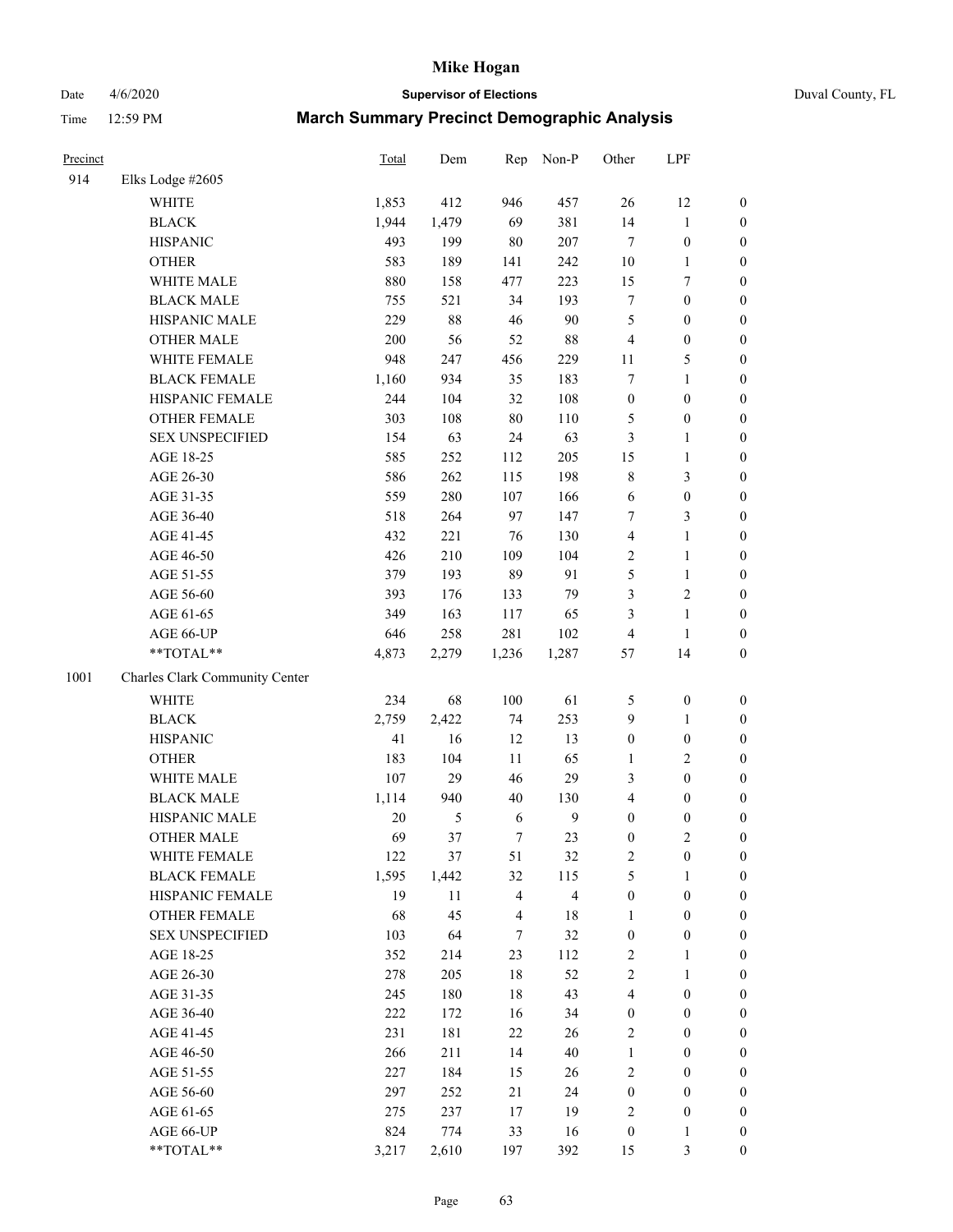Date 4/6/2020 **Supervisor of Elections** Duval County, FL

| Precinct |                                     | <b>Total</b>            | Dem            | Rep                     | Non-P          | Other                   | LPF              |                  |
|----------|-------------------------------------|-------------------------|----------------|-------------------------|----------------|-------------------------|------------------|------------------|
| 1002     | Woodlawn Presbyterian Church        |                         |                |                         |                |                         |                  |                  |
|          | <b>WHITE</b>                        | 71                      | 31             | 25                      | 11             | 4                       | $\boldsymbol{0}$ | 0                |
|          | <b>BLACK</b>                        | 3,130                   | 2,761          | 71                      | 291            | 5                       | $\overline{c}$   | 0                |
|          | <b>HISPANIC</b>                     | 13                      | $\overline{7}$ | $\mathbf{1}$            | $\sqrt{5}$     | $\boldsymbol{0}$        | $\boldsymbol{0}$ | $\boldsymbol{0}$ |
|          | <b>OTHER</b>                        | 173                     | 90             | 5                       | $77 \,$        | 1                       | $\boldsymbol{0}$ | $\boldsymbol{0}$ |
|          | WHITE MALE                          | 29                      | 11             | 11                      | $\mathfrak{S}$ | $\overline{\mathbf{c}}$ | $\boldsymbol{0}$ | $\boldsymbol{0}$ |
|          | <b>BLACK MALE</b>                   | 1,240                   | 1,064          | 37                      | 135            | 3                       | 1                | $\boldsymbol{0}$ |
|          | HISPANIC MALE                       | 3                       | $\overline{2}$ | $\boldsymbol{0}$        | $\mathbf{1}$   | $\boldsymbol{0}$        | $\boldsymbol{0}$ | $\boldsymbol{0}$ |
|          | <b>OTHER MALE</b>                   | 64                      | 36             | $\mathbf{1}$            | $27\,$         | 0                       | $\boldsymbol{0}$ | $\boldsymbol{0}$ |
|          | WHITE FEMALE                        | 39                      | 19             | 12                      | 6              | 2                       | $\boldsymbol{0}$ | $\boldsymbol{0}$ |
|          | <b>BLACK FEMALE</b>                 | 1,845                   | 1,663          | 34                      | 145            | $\overline{c}$          | 1                | $\boldsymbol{0}$ |
|          | HISPANIC FEMALE                     | 10                      | 5              | $\mathbf{1}$            | $\overline{4}$ | $\boldsymbol{0}$        | $\boldsymbol{0}$ | 0                |
|          | <b>OTHER FEMALE</b>                 | 62                      | 34             | $\mathbf{1}$            | 26             | 1                       | $\boldsymbol{0}$ | $\boldsymbol{0}$ |
|          | <b>SEX UNSPECIFIED</b>              | 95                      | 55             | 5                       | 35             | $\boldsymbol{0}$        | $\boldsymbol{0}$ | $\boldsymbol{0}$ |
|          | AGE 18-25                           | 374                     | 257            | 12                      | 103            | 1                       | 1                | $\boldsymbol{0}$ |
|          | AGE 26-30                           | 290                     | 226            | $\mathbf{9}$            | 55             | $\boldsymbol{0}$        | $\boldsymbol{0}$ | $\boldsymbol{0}$ |
|          | AGE 31-35                           | 271                     | 220            | $\mathfrak{Z}$          | 46             | $\overline{c}$          | $\boldsymbol{0}$ | $\boldsymbol{0}$ |
|          | AGE 36-40                           | 246                     | 204            | $\tau$                  | 33             | $\mathbf{1}$            | 1                | $\boldsymbol{0}$ |
|          | AGE 41-45                           | 244                     | 200            | 11                      | 33             | $\boldsymbol{0}$        | $\boldsymbol{0}$ | $\boldsymbol{0}$ |
|          | AGE 46-50                           | 246                     | 213            | $\boldsymbol{7}$        | 25             | 1                       | $\boldsymbol{0}$ | $\boldsymbol{0}$ |
|          | AGE 51-55                           | 228                     | 193            | $\mathfrak s$           | $28\,$         | 2                       | $\boldsymbol{0}$ | $\boldsymbol{0}$ |
|          | AGE 56-60                           | 333                     | 292            | 17                      | 22             | $\overline{c}$          | $\boldsymbol{0}$ | 0                |
|          | AGE 61-65                           | 295                     | 263            | 11                      | 20             | 1                       | $\boldsymbol{0}$ | 0                |
|          | AGE 66-UP                           | 860                     | 821            | $20\,$                  | 19             | $\boldsymbol{0}$        | $\boldsymbol{0}$ | $\boldsymbol{0}$ |
|          | **TOTAL**                           | 3,387                   | 2,889          | 102                     | 384            | $10\,$                  | $\sqrt{2}$       | $\boldsymbol{0}$ |
| 1003     | Zion Hope Missionary Baptist Church |                         |                |                         |                |                         |                  |                  |
|          | <b>WHITE</b>                        | 23                      | 9              | $\,$ 8 $\,$             | 5              | $\mathbf{1}$            | $\boldsymbol{0}$ | $\boldsymbol{0}$ |
|          | <b>BLACK</b>                        | 1,938                   | 1,707          | 44                      | 181            | 6                       | $\boldsymbol{0}$ | $\boldsymbol{0}$ |
|          | <b>HISPANIC</b>                     | 10                      | 6              | $\boldsymbol{0}$        | $\overline{4}$ | $\boldsymbol{0}$        | $\boldsymbol{0}$ | $\boldsymbol{0}$ |
|          | <b>OTHER</b>                        | 103                     | 50             | $\overline{4}$          | 49             | 0                       | $\boldsymbol{0}$ | $\boldsymbol{0}$ |
|          | WHITE MALE                          | 9                       | $\overline{2}$ | 5                       | $\overline{2}$ | $\boldsymbol{0}$        | $\boldsymbol{0}$ | $\boldsymbol{0}$ |
|          | <b>BLACK MALE</b>                   | 714                     | 606            | 19                      | 84             | 5                       | $\boldsymbol{0}$ | $\boldsymbol{0}$ |
|          | HISPANIC MALE                       | $\overline{\mathbf{4}}$ | $\mathfrak{Z}$ | $\boldsymbol{0}$        | $\mathbf{1}$   | $\boldsymbol{0}$        | $\boldsymbol{0}$ | 0                |
|          | <b>OTHER MALE</b>                   | 43                      | 23             | $\mathbf{1}$            | 19             | $\boldsymbol{0}$        | $\boldsymbol{0}$ | $\boldsymbol{0}$ |
|          | WHITE FEMALE                        | 14                      | 7              | 3                       | 3              | 1                       | 0                | 0                |
|          | <b>BLACK FEMALE</b>                 | 1,195                   | 1,081          | 24                      | 89             | 1                       | $\boldsymbol{0}$ | $\overline{0}$   |
|          | HISPANIC FEMALE                     | $\overline{\mathbf{4}}$ | 3              | $\boldsymbol{0}$        | $\mathbf{1}$   | $\boldsymbol{0}$        | $\boldsymbol{0}$ | $\overline{0}$   |
|          | <b>OTHER FEMALE</b>                 | 37                      | 18             | $\sqrt{2}$              | 17             | $\boldsymbol{0}$        | $\boldsymbol{0}$ | $\overline{0}$   |
|          | <b>SEX UNSPECIFIED</b>              | 54                      | 29             | 2                       | 23             | $\boldsymbol{0}$        | $\boldsymbol{0}$ | $\overline{0}$   |
|          | AGE 18-25                           | 257                     | 181            | $\boldsymbol{6}$        | 69             | 1                       | $\boldsymbol{0}$ | $\overline{0}$   |
|          | AGE 26-30                           | 210                     | 176            | $\sqrt{5}$              | 27             | $\overline{c}$          | $\boldsymbol{0}$ | $\overline{0}$   |
|          | AGE 31-35                           | 189                     | 154            | 5                       | 30             | $\boldsymbol{0}$        | $\boldsymbol{0}$ | 0                |
|          | AGE 36-40                           | 163                     | 124            | $\overline{4}$          | 35             | 0                       | $\boldsymbol{0}$ | 0                |
|          | AGE 41-45                           | 142                     | 112            | 5                       | 24             | 1                       | $\boldsymbol{0}$ | 0                |
|          | AGE 46-50                           | 142                     | 126            | $\boldsymbol{7}$        | $\,$ 8 $\,$    | 1                       | $\boldsymbol{0}$ | 0                |
|          | AGE 51-55                           | 150                     | 132            | $\sqrt{5}$              | 13             | $\boldsymbol{0}$        | $\boldsymbol{0}$ | $\boldsymbol{0}$ |
|          | AGE 56-60                           | 190                     | 175            | $\overline{\mathbf{4}}$ | 10             | 1                       | $\boldsymbol{0}$ | $\boldsymbol{0}$ |
|          | AGE 61-65                           | 167                     | 149            | 8                       | $\overline{9}$ | 1                       | $\boldsymbol{0}$ | $\overline{0}$   |
|          | AGE 66-UP                           | 464                     | 443            | 7                       | 14             | $\boldsymbol{0}$        | $\boldsymbol{0}$ | $\boldsymbol{0}$ |
|          | **TOTAL**                           | 2,074                   | 1,772          | 56                      | 239            | $\tau$                  | $\boldsymbol{0}$ | $\boldsymbol{0}$ |
|          |                                     |                         |                |                         |                |                         |                  |                  |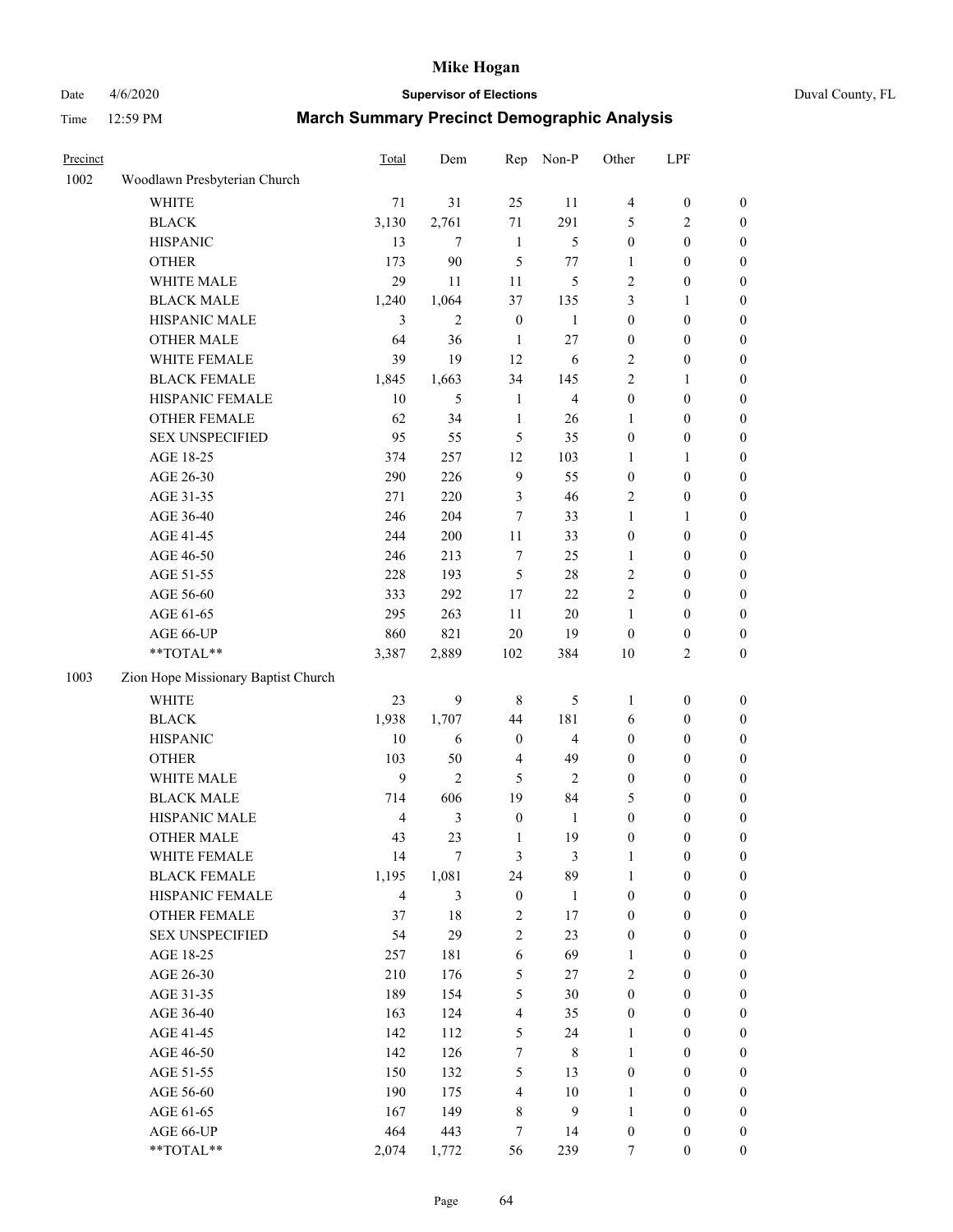Date 4/6/2020 **Supervisor of Elections** Duval County, FL

| Precinct |                          | Total | Dem                     | Rep              | Non-P          | Other            | LPF              |                  |
|----------|--------------------------|-------|-------------------------|------------------|----------------|------------------|------------------|------------------|
| 1004     | St Paul AME Church       |       |                         |                  |                |                  |                  |                  |
|          | <b>WHITE</b>             | 24    | 13                      | $\mathfrak{Z}$   | 7              | 1                | $\boldsymbol{0}$ | $\boldsymbol{0}$ |
|          | $\operatorname{BLACK}$   | 2,413 | 2,191                   | 31               | 185            | 6                | $\boldsymbol{0}$ | $\boldsymbol{0}$ |
|          | <b>HISPANIC</b>          | 8     | $\overline{\mathbf{4}}$ | $\mathbf{1}$     | 3              | $\boldsymbol{0}$ | $\boldsymbol{0}$ | $\boldsymbol{0}$ |
|          | <b>OTHER</b>             | 116   | 68                      | 7                | 41             | $\boldsymbol{0}$ | $\boldsymbol{0}$ | $\boldsymbol{0}$ |
|          | WHITE MALE               | 9     | $\mathfrak{Z}$          | $\mathbf{1}$     | 5              | $\boldsymbol{0}$ | $\boldsymbol{0}$ | $\boldsymbol{0}$ |
|          | <b>BLACK MALE</b>        | 934   | 811                     | 18               | 101            | 4                | $\boldsymbol{0}$ | $\boldsymbol{0}$ |
|          | HISPANIC MALE            | 3     | $\mathbf{1}$            | $\boldsymbol{0}$ | $\overline{2}$ | $\boldsymbol{0}$ | $\boldsymbol{0}$ | $\boldsymbol{0}$ |
|          | <b>OTHER MALE</b>        | 29    | 16                      | $\sqrt{2}$       | 11             | $\boldsymbol{0}$ | $\boldsymbol{0}$ | $\boldsymbol{0}$ |
|          | WHITE FEMALE             | 14    | 10                      | $\overline{2}$   | $\mathbf{1}$   | $\mathbf{1}$     | $\boldsymbol{0}$ | $\boldsymbol{0}$ |
|          | <b>BLACK FEMALE</b>      | 1,450 | 1,357                   | 13               | $78\,$         | 2                | $\boldsymbol{0}$ | $\boldsymbol{0}$ |
|          | HISPANIC FEMALE          | 5     | 3                       | $\mathbf{1}$     | $\mathbf{1}$   | $\boldsymbol{0}$ | $\boldsymbol{0}$ | $\boldsymbol{0}$ |
|          | <b>OTHER FEMALE</b>      | 58    | 46                      | $\overline{4}$   | $\,$ 8 $\,$    | $\boldsymbol{0}$ | $\boldsymbol{0}$ | $\boldsymbol{0}$ |
|          | <b>SEX UNSPECIFIED</b>   | 59    | 29                      | $\mathbf{1}$     | 29             | $\boldsymbol{0}$ | $\boldsymbol{0}$ | $\boldsymbol{0}$ |
|          | AGE 18-25                | 233   | 176                     | 5                | 50             | 2                | $\boldsymbol{0}$ | $\boldsymbol{0}$ |
|          | AGE 26-30                | 204   | 161                     | 5                | 38             | $\boldsymbol{0}$ | $\boldsymbol{0}$ | $\boldsymbol{0}$ |
|          | AGE 31-35                | 205   | 167                     | 6                | 30             | $\overline{c}$   | $\boldsymbol{0}$ | $\boldsymbol{0}$ |
|          | AGE 36-40                | 155   | 133                     | $\overline{4}$   | 18             | $\boldsymbol{0}$ | $\boldsymbol{0}$ | $\boldsymbol{0}$ |
|          | AGE 41-45                | 146   | 123                     | 2                | 19             | 2                | $\boldsymbol{0}$ | $\boldsymbol{0}$ |
|          | AGE 46-50                | 171   | 146                     | $\overline{4}$   | $20\,$         | $\mathbf{1}$     | $\boldsymbol{0}$ | $\boldsymbol{0}$ |
|          | AGE 51-55                | 215   | 198                     | $\overline{4}$   | 13             | $\boldsymbol{0}$ | $\boldsymbol{0}$ | $\boldsymbol{0}$ |
|          | AGE 56-60                | 232   | 215                     | 5                | 12             | $\boldsymbol{0}$ | $\boldsymbol{0}$ | 0                |
|          | AGE 61-65                | 201   | 180                     | $\overline{4}$   | 17             | $\boldsymbol{0}$ | $\boldsymbol{0}$ | $\boldsymbol{0}$ |
|          | AGE 66-UP                | 799   | 777                     | 3                | 19             | $\boldsymbol{0}$ | $\boldsymbol{0}$ | $\boldsymbol{0}$ |
|          | **TOTAL**                | 2,561 | 2,276                   | 42               | 236            | 7                | $\boldsymbol{0}$ | $\boldsymbol{0}$ |
|          |                          |       |                         |                  |                |                  |                  |                  |
| 1005     | Legends Community Center |       |                         |                  |                |                  |                  |                  |
|          | <b>WHITE</b>             | 136   | 41                      | 52               | 35             | 7                | $\mathbf{1}$     | $\boldsymbol{0}$ |
|          | <b>BLACK</b>             | 3,520 | 3,140                   | 67               | 307            | 5                | $\mathbf{1}$     | $\boldsymbol{0}$ |
|          | <b>HISPANIC</b>          | 29    | 19                      | 5                | 5              | $\boldsymbol{0}$ | $\boldsymbol{0}$ | $\boldsymbol{0}$ |
|          | <b>OTHER</b>             | 167   | 95                      | $\,$ 8 $\,$      | 64             | $\boldsymbol{0}$ | $\boldsymbol{0}$ | $\boldsymbol{0}$ |
|          | WHITE MALE               | 62    | $20\,$                  | 22               | 17             | 3                | $\boldsymbol{0}$ | $\boldsymbol{0}$ |
|          | <b>BLACK MALE</b>        | 1,379 | 1,182                   | 32               | 163            | $\mathbf{1}$     | 1                | $\boldsymbol{0}$ |
|          | HISPANIC MALE            | 14    | 7                       | $\mathfrak{Z}$   | $\overline{4}$ | $\boldsymbol{0}$ | $\boldsymbol{0}$ | $\boldsymbol{0}$ |
|          | <b>OTHER MALE</b>        | 57    | 31                      | $\mathbf{1}$     | 25             | $\boldsymbol{0}$ | $\boldsymbol{0}$ | $\boldsymbol{0}$ |
|          | WHITE FEMALE             | 73    | 21                      | 29               | 18             | 4                | 1                | 0                |
|          | <b>BLACK FEMALE</b>      | 2,094 | 1,917                   | 34               | 139            | 4                | $\boldsymbol{0}$ | $\boldsymbol{0}$ |
|          | HISPANIC FEMALE          | 13    | $11\,$                  | $\mathbf{1}$     | $\mathbf{1}$   | $\boldsymbol{0}$ | $\boldsymbol{0}$ | $\boldsymbol{0}$ |
|          | OTHER FEMALE             | 62    | 41                      | 5                | 16             | $\boldsymbol{0}$ | $\boldsymbol{0}$ | $\overline{0}$   |
|          | <b>SEX UNSPECIFIED</b>   | 98    | 65                      | 5                | $28\,$         | $\boldsymbol{0}$ | $\boldsymbol{0}$ | 0                |
|          | AGE 18-25                | 421   | 292                     | 17               | 108            | 3                | $\mathbf{1}$     | $\overline{0}$   |
|          | AGE 26-30                | 269   | 210                     | $\mathbf{9}$     | 50             | $\boldsymbol{0}$ | $\boldsymbol{0}$ | 0                |
|          | AGE 31-35                | 324   | 268                     | 9                | 47             | $\boldsymbol{0}$ | $\boldsymbol{0}$ | 0                |
|          | AGE 36-40                | 268   | 215                     | 11               | 38             | 4                | $\boldsymbol{0}$ | 0                |
|          | AGE 41-45                | 279   | 232                     | $\mathbf{9}$     | 38             | $\boldsymbol{0}$ | $\boldsymbol{0}$ | 0                |
|          | AGE 46-50                | 274   | 220                     | 15               | 38             | $\mathbf{1}$     | $\boldsymbol{0}$ | 0                |
|          | AGE 51-55                | 306   | 267                     | 11               | $27\,$         | $\mathbf{1}$     | $\boldsymbol{0}$ | $\boldsymbol{0}$ |
|          | AGE 56-60                | 352   | 304                     | 18               | 28             | 2                | $\boldsymbol{0}$ | $\boldsymbol{0}$ |
|          | AGE 61-65                | 318   | 292                     | 11               | 15             | $\boldsymbol{0}$ | $\boldsymbol{0}$ | $\boldsymbol{0}$ |
|          | AGE 66-UP                | 1,041 | 995                     | 22               | $22\,$         | $\mathbf{1}$     | $\mathbf{1}$     | $\boldsymbol{0}$ |
|          | **TOTAL**                | 3,852 | 3,295                   | 132              | 411            | 12               | $\mathfrak{2}$   | $\boldsymbol{0}$ |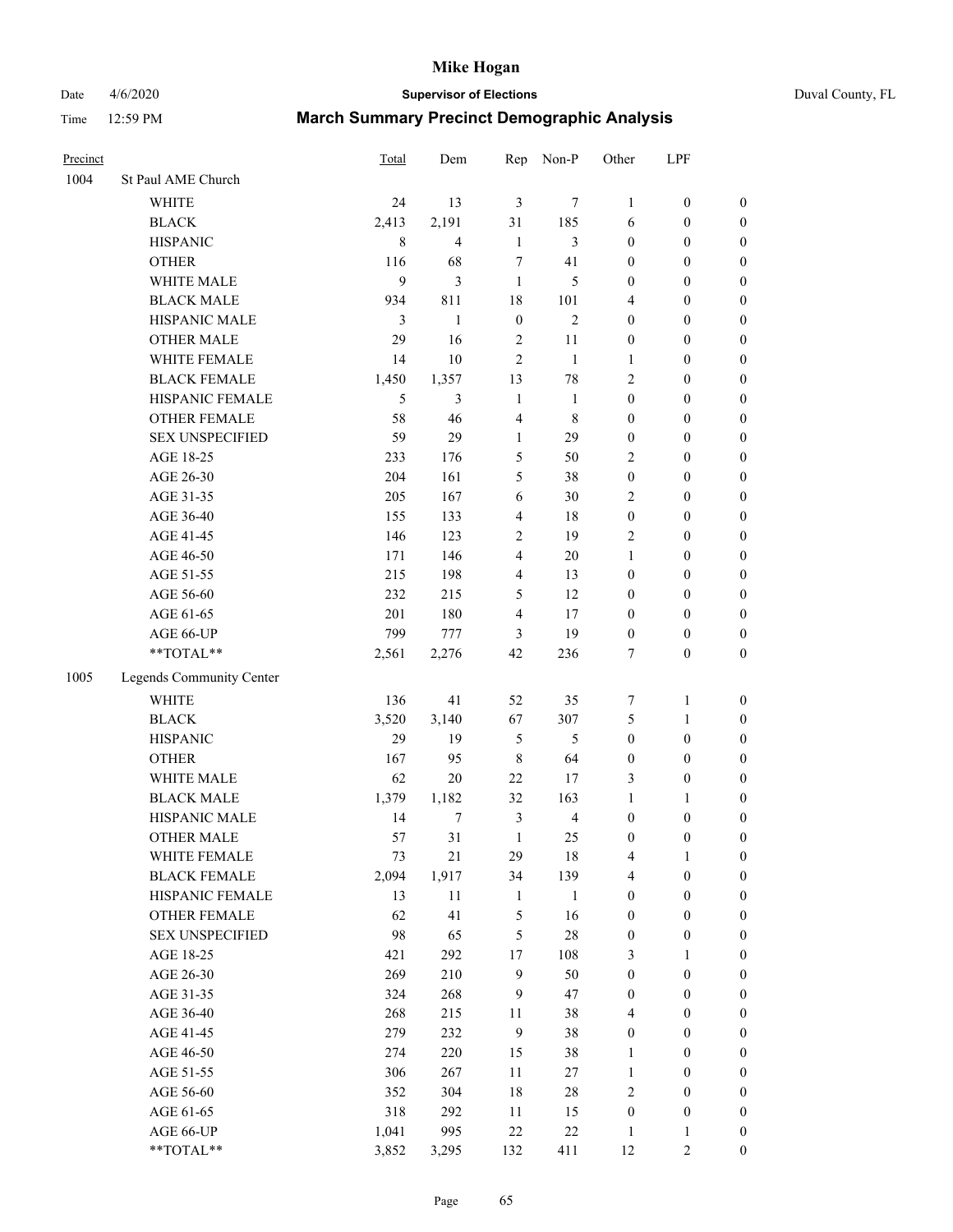# Date 4/6/2020 **Supervisor of Elections** Duval County, FL

| Precinct |                                | Total | Dem     | Rep              | Non-P  | Other            | LPF              |                  |
|----------|--------------------------------|-------|---------|------------------|--------|------------------|------------------|------------------|
| 1006     | Church of God - N Lane Ave     |       |         |                  |        |                  |                  |                  |
|          | <b>WHITE</b>                   | 1,066 | 248     | 561              | 240    | 13               | $\overline{4}$   | 0                |
|          | <b>BLACK</b>                   | 782   | 642     | 32               | 105    | 3                | $\boldsymbol{0}$ | 0                |
|          | <b>HISPANIC</b>                | 66    | 24      | 14               | 27     | $\boldsymbol{0}$ | 1                | $\boldsymbol{0}$ |
|          | <b>OTHER</b>                   | 139   | 49      | 27               | 62     | 1                | $\boldsymbol{0}$ | $\boldsymbol{0}$ |
|          | WHITE MALE                     | 474   | 99      | 259              | 110    | 3                | $\mathfrak{Z}$   | $\boldsymbol{0}$ |
|          | <b>BLACK MALE</b>              | 308   | 240     | 21               | 45     | $\overline{c}$   | $\boldsymbol{0}$ | $\boldsymbol{0}$ |
|          | HISPANIC MALE                  | 36    | 14      | 7                | 15     | $\boldsymbol{0}$ | $\boldsymbol{0}$ | $\boldsymbol{0}$ |
|          | <b>OTHER MALE</b>              | 57    | 16      | 14               | $27\,$ | $\boldsymbol{0}$ | $\boldsymbol{0}$ | $\boldsymbol{0}$ |
|          | WHITE FEMALE                   | 578   | 148     | 295              | 124    | $10\,$           | 1                | $\boldsymbol{0}$ |
|          | <b>BLACK FEMALE</b>            | 459   | 391     | 11               | 56     | $\mathbf{1}$     | $\boldsymbol{0}$ | 0                |
|          | HISPANIC FEMALE                | 30    | 10      | $\boldsymbol{7}$ | 12     | $\boldsymbol{0}$ | 1                | 0                |
|          | OTHER FEMALE                   | 50    | 23      | $10\,$           | 16     | 1                | $\boldsymbol{0}$ | 0                |
|          | <b>SEX UNSPECIFIED</b>         | 61    | 22      | 10               | 29     | $\boldsymbol{0}$ | $\boldsymbol{0}$ | $\boldsymbol{0}$ |
|          | AGE 18-25                      | 221   | 107     | 33               | 75     | 4                | $\sqrt{2}$       | $\boldsymbol{0}$ |
|          | AGE 26-30                      | 218   | 95      | 55               | 66     | 2                | $\boldsymbol{0}$ | $\boldsymbol{0}$ |
|          | AGE 31-35                      | 186   | 94      | 43               | 45     | 3                | $\mathbf{1}$     | $\boldsymbol{0}$ |
|          | AGE 36-40                      | 181   | 95      | 37               | 47     | $\mathbf{1}$     | $\mathbf{1}$     | $\boldsymbol{0}$ |
|          | AGE 41-45                      | 152   | $77 \,$ | 48               | 26     | $\mathbf{1}$     | $\boldsymbol{0}$ | $\boldsymbol{0}$ |
|          | AGE 46-50                      | 191   | 90      | 64               | 35     | 2                | $\boldsymbol{0}$ | $\boldsymbol{0}$ |
|          | AGE 51-55                      | 188   | 82      | 68               | 37     | $\boldsymbol{0}$ | 1                | $\boldsymbol{0}$ |
|          | AGE 56-60                      | 198   | 85      | 73               | 38     | 2                | $\boldsymbol{0}$ | 0                |
|          | AGE 61-65                      | 161   | 71      | 57               | 31     | $\overline{c}$   | $\boldsymbol{0}$ | 0                |
|          | AGE 66-UP                      | 357   | 167     | 156              | 34     | $\boldsymbol{0}$ | $\boldsymbol{0}$ | $\boldsymbol{0}$ |
|          | **TOTAL**                      | 2,053 | 963     | 634              | 434    | 17               | $\mathfrak s$    | $\boldsymbol{0}$ |
| 1007     | Evangel Temple Assembly of God |       |         |                  |        |                  |                  |                  |
|          | <b>WHITE</b>                   | 913   | 251     | 458              | 191    | 12               | $\mathbf{1}$     | $\boldsymbol{0}$ |
|          | <b>BLACK</b>                   | 552   | 434     | 24               | 93     | 1                | $\boldsymbol{0}$ | $\boldsymbol{0}$ |
|          | <b>HISPANIC</b>                | 103   | 46      | 18               | 37     | $\mathbf{1}$     | $\mathbf{1}$     | $\boldsymbol{0}$ |
|          | <b>OTHER</b>                   | 135   | 48      | 34               | 53     | $\boldsymbol{0}$ | $\boldsymbol{0}$ | $\boldsymbol{0}$ |
|          | WHITE MALE                     | 411   | 111     | 217              | 78     | 5                | $\boldsymbol{0}$ | $\boldsymbol{0}$ |
|          | <b>BLACK MALE</b>              | 207   | 144     | 15               | 48     | $\boldsymbol{0}$ | $\boldsymbol{0}$ | $\boldsymbol{0}$ |
|          | HISPANIC MALE                  | 41    | 13      | $\overline{9}$   | 17     | 1                | 1                | 0                |
|          | <b>OTHER MALE</b>              | 38    | 12      | 11               | 15     | $\boldsymbol{0}$ | $\boldsymbol{0}$ | $\boldsymbol{0}$ |
|          | WHITE FEMALE                   | 495   | 138     | 237              | 112    | 7                | 1                | 0                |
|          | <b>BLACK FEMALE</b>            | 339   | 286     | 8                | 44     | 1                | $\boldsymbol{0}$ | $\overline{0}$   |
|          | HISPANIC FEMALE                | 62    | 33      | 9                | 20     | $\boldsymbol{0}$ | $\boldsymbol{0}$ | $\overline{0}$   |
|          | OTHER FEMALE                   | 67    | 25      | 19               | 23     | $\boldsymbol{0}$ | $\boldsymbol{0}$ | $\overline{0}$   |
|          | <b>SEX UNSPECIFIED</b>         | 43    | 17      | $\boldsymbol{9}$ | 17     | 0                | $\boldsymbol{0}$ | 0                |
|          | AGE 18-25                      | 195   | 91      | 35               | 68     | 1                | $\boldsymbol{0}$ | 0                |
|          | AGE 26-30                      | 166   | 83      | 34               | 46     | 2                | $\mathbf{1}$     | 0                |
|          | AGE 31-35                      | 163   | 80      | 35               | 45     | $\overline{2}$   | $\mathbf{1}$     | 0                |
|          | AGE 36-40                      | 145   | 81      | 35               | $27\,$ | $\overline{c}$   | $\boldsymbol{0}$ | 0                |
|          | AGE 41-45                      | 129   | 56      | 38               | 34     | $\mathbf{1}$     | $\boldsymbol{0}$ | 0                |
|          | AGE 46-50                      | 120   | 41      | 37               | 41     | $\mathbf{1}$     | $\boldsymbol{0}$ | 0                |
|          | AGE 51-55                      | 143   | 55      | 55               | 30     | 3                | $\boldsymbol{0}$ | 0                |
|          | AGE 56-60                      | 156   | 78      | 49               | 29     | $\boldsymbol{0}$ | $\boldsymbol{0}$ | $\overline{0}$   |
|          | AGE 61-65                      | 153   | 67      | 66               | 19     | 1                | $\boldsymbol{0}$ | 0                |
|          | AGE 66-UP                      | 333   | 147     | 150              | 35     | $\mathbf{1}$     | $\boldsymbol{0}$ | 0                |
|          | **TOTAL**                      | 1,703 | 779     | 534              | 374    | 14               | $\overline{2}$   | $\boldsymbol{0}$ |
|          |                                |       |         |                  |        |                  |                  |                  |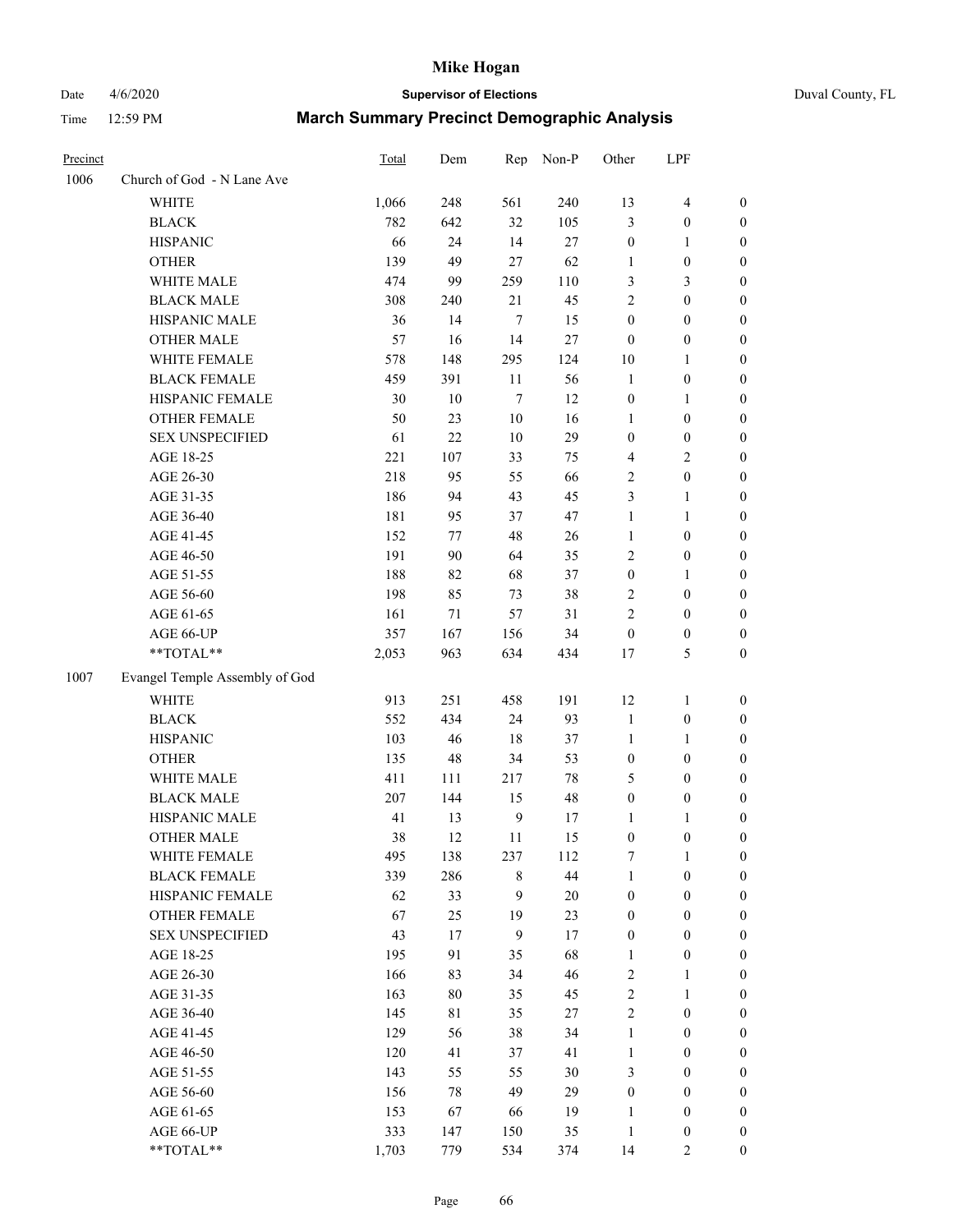Date 4/6/2020 **Supervisor of Elections** Duval County, FL

| Precinct |                                 | Total  | Dem         | Rep    | Non-P  | Other                   | LPF              |                  |
|----------|---------------------------------|--------|-------------|--------|--------|-------------------------|------------------|------------------|
| 1008     | Mary Lena Gibbs Center          |        |             |        |        |                         |                  |                  |
|          | <b>WHITE</b>                    | 1,217  | 299         | 640    | 254    | 15                      | 9                | $\boldsymbol{0}$ |
|          | <b>BLACK</b>                    | 2,069  | 1,695       | 74     | 295    | 5                       | $\boldsymbol{0}$ | $\boldsymbol{0}$ |
|          | <b>HISPANIC</b>                 | 201    | 69          | 35     | 96     | 1                       | $\boldsymbol{0}$ | $\boldsymbol{0}$ |
|          | <b>OTHER</b>                    | 369    | 118         | 100    | 147    | 3                       | 1                | $\boldsymbol{0}$ |
|          | WHITE MALE                      | 567    | 110         | 315    | 129    | 8                       | $\mathfrak s$    | $\boldsymbol{0}$ |
|          | <b>BLACK MALE</b>               | 828    | 653         | 38     | 136    | 1                       | $\boldsymbol{0}$ | $\boldsymbol{0}$ |
|          | HISPANIC MALE                   | 97     | 28          | 22     | 46     | $\mathbf{1}$            | $\boldsymbol{0}$ | $\boldsymbol{0}$ |
|          | <b>OTHER MALE</b>               | 143    | 37          | 48     | 57     | 1                       | $\boldsymbol{0}$ | $\boldsymbol{0}$ |
|          | WHITE FEMALE                    | 634    | 184         | 319    | 120    | 7                       | $\overline{4}$   | 0                |
|          | <b>BLACK FEMALE</b>             | 1,207  | 1,017       | 35     | 151    | 4                       | $\boldsymbol{0}$ | 0                |
|          | HISPANIC FEMALE                 | 99     | 40          | 13     | 46     | $\boldsymbol{0}$        | $\boldsymbol{0}$ | $\boldsymbol{0}$ |
|          | <b>OTHER FEMALE</b>             | 161    | 62          | 43     | 53     | $\overline{c}$          | $\mathbf{1}$     | $\boldsymbol{0}$ |
|          | <b>SEX UNSPECIFIED</b>          | 120    | 50          | 16     | 54     | $\boldsymbol{0}$        | $\boldsymbol{0}$ | $\boldsymbol{0}$ |
|          | AGE 18-25                       | 500    | 236         | 69     | 188    | 6                       | $\mathbf{1}$     | $\boldsymbol{0}$ |
|          | AGE 26-30                       | 377    | 198         | 62     | 116    | 1                       | $\boldsymbol{0}$ | $\boldsymbol{0}$ |
|          | AGE 31-35                       | 372    | 205         | 67     | 91     | 5                       | $\overline{4}$   | $\boldsymbol{0}$ |
|          | AGE 36-40                       | 360    | 218         | 47     | 90     | 5                       | $\boldsymbol{0}$ | $\boldsymbol{0}$ |
|          | AGE 41-45                       | 332    | 192         | 69     | 69     | 1                       | $\mathbf{1}$     | $\boldsymbol{0}$ |
|          | AGE 46-50                       | 320    | 194         | 56     | 67     | 1                       | $\sqrt{2}$       | 0                |
|          | AGE 51-55                       | 282    | 173         | 63     | 44     | 1                       | $\mathbf{1}$     | 0                |
|          | AGE 56-60                       | 317    | 186         | 89     | 39     | 3                       | $\boldsymbol{0}$ | $\boldsymbol{0}$ |
|          | AGE 61-65                       | 297    | 165         | 99     | 33     | $\boldsymbol{0}$        | $\boldsymbol{0}$ | $\boldsymbol{0}$ |
|          | AGE 66-UP                       | 699    | 414         | 228    | 55     | 1                       | 1                | $\boldsymbol{0}$ |
|          | **TOTAL**                       | 3,856  | 2,181       | 849    | 792    | 24                      | 10               | $\boldsymbol{0}$ |
| 1009     | Oak Hill Church of the Nazarene |        |             |        |        |                         |                  |                  |
|          | WHITE                           | 954    | 219         | 540    | 184    | 5                       | 6                | $\boldsymbol{0}$ |
|          | <b>BLACK</b>                    | 1,449  | 1,143       | 57     | 232    | 15                      | $\sqrt{2}$       | $\boldsymbol{0}$ |
|          | <b>HISPANIC</b>                 | 191    | 87          | 41     | 61     | $\overline{c}$          | $\boldsymbol{0}$ | $\boldsymbol{0}$ |
|          | <b>OTHER</b>                    | 267    | 85          | 70     | 109    | $\overline{c}$          | $\mathbf{1}$     | $\boldsymbol{0}$ |
|          | WHITE MALE                      | 431    | $8\sqrt{1}$ | 271    | 74     | $\overline{c}$          | $\mathfrak{Z}$   | $\boldsymbol{0}$ |
|          | <b>BLACK MALE</b>               | 591    | 446         | 25     | 115    | $\overline{\mathbf{4}}$ | $\mathbf{1}$     | 0                |
|          | HISPANIC MALE                   | 101    | 43          | 24     | 32     | 2                       | $\boldsymbol{0}$ | 0                |
|          | <b>OTHER MALE</b>               | 106    | 37          | 26     | 41     | $\mathbf{1}$            | $\mathbf{1}$     | $\boldsymbol{0}$ |
|          | WHITE FEMALE                    | 518    | 136         | 267    | 109    | 3                       | 3                | 0                |
|          | <b>BLACK FEMALE</b>             | 834    | 678         | 32     | 113    | $10\,$                  | $\mathbf{1}$     | $\overline{0}$   |
|          | HISPANIC FEMALE                 | 85     | 42          | 16     | $27\,$ | $\boldsymbol{0}$        | $\boldsymbol{0}$ | $\overline{0}$   |
|          | <b>OTHER FEMALE</b>             | 125    | 42          | 40     | 43     | $\boldsymbol{0}$        | $\boldsymbol{0}$ | $\overline{0}$   |
|          | <b>SEX UNSPECIFIED</b>          | $70\,$ | 29          | $\tau$ | 32     | 2                       | $\boldsymbol{0}$ | $\overline{0}$   |
|          | AGE 18-25                       | 372    | 176         | 50     | 141    | 5                       | $\boldsymbol{0}$ | 0                |
|          | AGE 26-30                       | 265    | 141         | 38     | 79     | 4                       | $\sqrt{3}$       | 0                |
|          | AGE 31-35                       | 252    | 135         | 48     | 66     | 1                       | $\sqrt{2}$       | 0                |
|          | AGE 36-40                       | 231    | 140         | 39     | 50     | $\overline{\mathbf{c}}$ | $\boldsymbol{0}$ | 0                |
|          | AGE 41-45                       | 261    | 163         | 54     | $40\,$ | 3                       | 1                | 0                |
|          | AGE 46-50                       | 272    | 156         | 66     | 48     | $\mathbf{2}$            | $\boldsymbol{0}$ | $\overline{0}$   |
|          | AGE 51-55                       | 238    | 142         | 57     | 37     | $\overline{c}$          | $\boldsymbol{0}$ | $\boldsymbol{0}$ |
|          | AGE 56-60                       | 258    | 121         | 88     | 46     | 3                       | $\boldsymbol{0}$ | $\overline{0}$   |
|          | AGE 61-65                       | 248    | 122         | 90     | 35     | 1                       | $\boldsymbol{0}$ | 0                |
|          | AGE 66-UP                       | 464    | 238         | 178    | 44     | 1                       | $\mathfrak{Z}$   | $\boldsymbol{0}$ |
|          | **TOTAL**                       | 2,861  | 1,534       | 708    | 586    | 24                      | 9                | $\boldsymbol{0}$ |
|          |                                 |        |             |        |        |                         |                  |                  |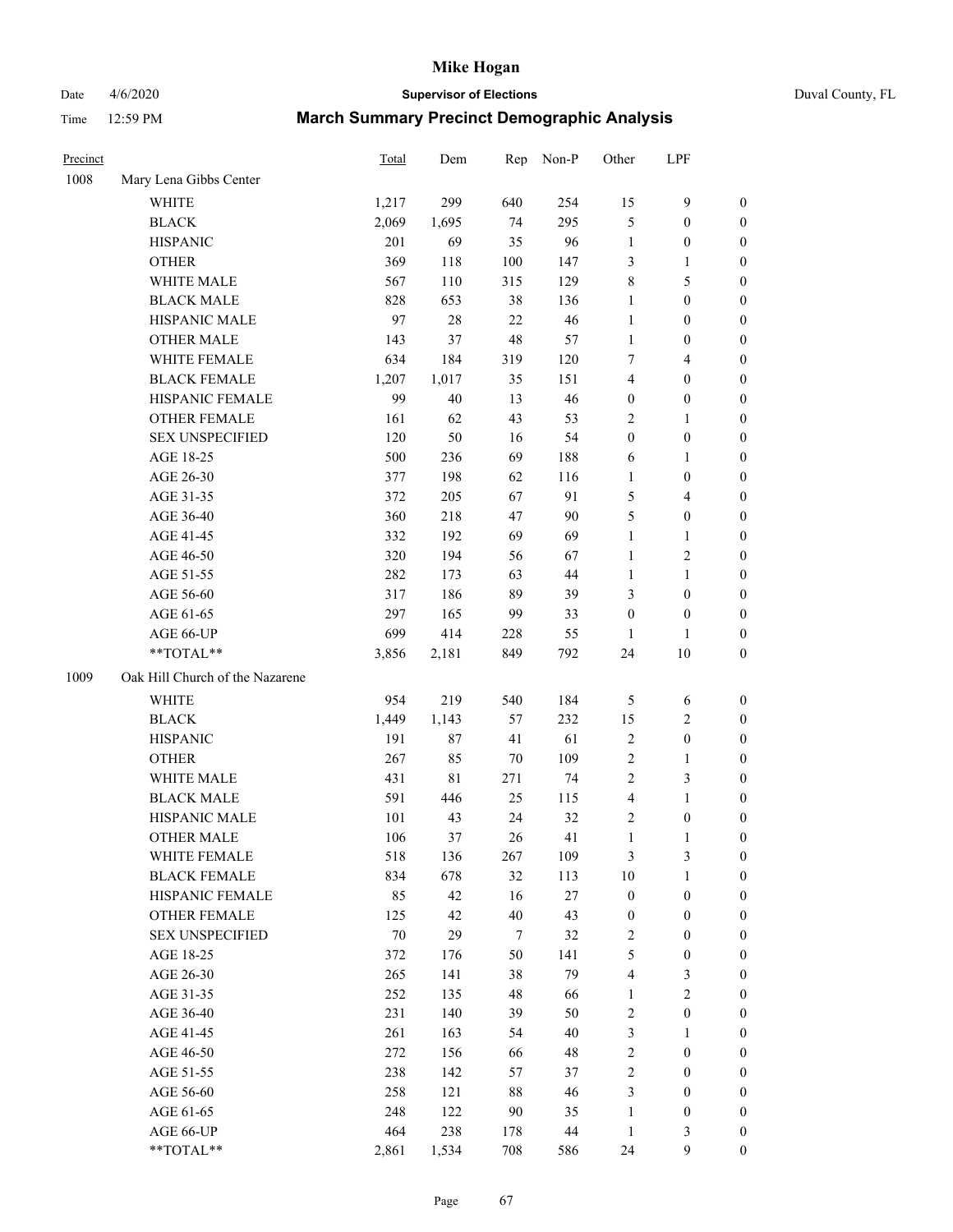# Date 4/6/2020 **Supervisor of Elections** Duval County, FL

| Precinct |                             | Total | Dem            | Rep              | Non-P  | Other            | LPF              |                  |
|----------|-----------------------------|-------|----------------|------------------|--------|------------------|------------------|------------------|
| 1010     | Sweetwater Church of Christ |       |                |                  |        |                  |                  |                  |
|          | <b>WHITE</b>                | 1,404 | 335            | 717              | 327    | 20               | $\mathfrak s$    | 0                |
|          | <b>BLACK</b>                | 761   | 615            | 23               | 116    | 6                | $\mathbf{1}$     | 0                |
|          | <b>HISPANIC</b>             | 144   | 66             | 32               | 41     | 3                | $\overline{c}$   | $\boldsymbol{0}$ |
|          | <b>OTHER</b>                | 211   | 74             | 42               | 93     | $\overline{c}$   | $\boldsymbol{0}$ | $\boldsymbol{0}$ |
|          | WHITE MALE                  | 632   | 130            | 340              | 153    | 6                | $\mathfrak{Z}$   | $\boldsymbol{0}$ |
|          | <b>BLACK MALE</b>           | 301   | 223            | 13               | 60     | 4                | $\mathbf{1}$     | $\boldsymbol{0}$ |
|          | HISPANIC MALE               | 70    | 24             | 17               | 26     | 1                | $\sqrt{2}$       | $\boldsymbol{0}$ |
|          | <b>OTHER MALE</b>           | 77    | 30             | 14               | 31     | 2                | $\boldsymbol{0}$ | $\boldsymbol{0}$ |
|          | WHITE FEMALE                | 759   | 200            | 372              | 172    | 13               | $\sqrt{2}$       | $\overline{0}$   |
|          | <b>BLACK FEMALE</b>         | 452   | 386            | $\mathbf{9}$     | 55     | 2                | $\boldsymbol{0}$ | 0                |
|          | HISPANIC FEMALE             | 69    | 38             | 15               | 14     | $\overline{c}$   | $\boldsymbol{0}$ | $\boldsymbol{0}$ |
|          | <b>OTHER FEMALE</b>         | 96    | 35             | 23               | 38     | $\boldsymbol{0}$ | $\boldsymbol{0}$ | $\boldsymbol{0}$ |
|          | <b>SEX UNSPECIFIED</b>      | 64    | 24             | 11               | 28     | $\mathbf{1}$     | $\boldsymbol{0}$ | $\boldsymbol{0}$ |
|          | AGE 18-25                   | 316   | 134            | 37               | 137    | 8                | $\boldsymbol{0}$ | $\boldsymbol{0}$ |
|          | AGE 26-30                   | 234   | 101            | 59               | 68     | 1                | $\mathfrak s$    | $\boldsymbol{0}$ |
|          | AGE 31-35                   | 218   | 94             | 52               | 69     | 3                | $\boldsymbol{0}$ | $\boldsymbol{0}$ |
|          | AGE 36-40                   | 200   | 97             | 46               | 55     | $\boldsymbol{0}$ | $\sqrt{2}$       | $\boldsymbol{0}$ |
|          | AGE 41-45                   | 204   | 93             | 55               | 53     | 3                | $\boldsymbol{0}$ | $\boldsymbol{0}$ |
|          | AGE 46-50                   | 222   | 109            | 66               | 42     | 5                | $\boldsymbol{0}$ | $\boldsymbol{0}$ |
|          | AGE 51-55                   | 206   | 98             | $78\,$           | $27\,$ | 3                | $\boldsymbol{0}$ | $\boldsymbol{0}$ |
|          | AGE 56-60                   | 231   | $88\,$         | 104              | 39     | $\boldsymbol{0}$ | $\boldsymbol{0}$ | 0                |
|          | AGE 61-65                   | 221   | 87             | 95               | 36     | 3                | $\boldsymbol{0}$ | $\boldsymbol{0}$ |
|          | AGE 66-UP                   | 468   | 189            | 222              | 51     | 5                | $\mathbf{1}$     | $\boldsymbol{0}$ |
|          | **TOTAL**                   | 2,520 | 1,090          | 814              | 577    | 31               | $\,$ 8 $\,$      | $\boldsymbol{0}$ |
| 1011     | Teamsters 512               |       |                |                  |        |                  |                  |                  |
|          | <b>WHITE</b>                | 1,041 | 224            | 615              | 193    | 4                | $\mathfrak s$    | $\boldsymbol{0}$ |
|          | <b>BLACK</b>                | 300   | 232            | 13               | 53     | 1                | $\mathbf{1}$     | $\boldsymbol{0}$ |
|          | <b>HISPANIC</b>             | 56    | 26             | 12               | 18     | $\boldsymbol{0}$ | $\boldsymbol{0}$ | $\boldsymbol{0}$ |
|          | <b>OTHER</b>                | 55    | 10             | 22               | 23     | 0                | $\boldsymbol{0}$ | $\boldsymbol{0}$ |
|          | WHITE MALE                  | 477   | 92             | 296              | 83     | 3                | 3                | $\overline{0}$   |
|          | <b>BLACK MALE</b>           | 117   | 82             | $\mathfrak s$    | $28\,$ | 1                | 1                | $\boldsymbol{0}$ |
|          | HISPANIC MALE               | 25    | 11             | $\boldsymbol{7}$ | 7      | $\boldsymbol{0}$ | $\boldsymbol{0}$ | 0                |
|          | <b>OTHER MALE</b>           | 19    | $\overline{4}$ | 8                | $\tau$ | $\boldsymbol{0}$ | $\boldsymbol{0}$ | $\boldsymbol{0}$ |
|          | WHITE FEMALE                | 543   | 126            | 313              | 102    | 0                | $\overline{c}$   | 0                |
|          | <b>BLACK FEMALE</b>         | 177   | 147            | 6                | 24     | $\boldsymbol{0}$ | $\boldsymbol{0}$ | $\overline{0}$   |
|          | HISPANIC FEMALE             | 31    | 15             | 5                | $11\,$ | $\boldsymbol{0}$ | $\boldsymbol{0}$ | $\overline{0}$   |
|          | <b>OTHER FEMALE</b>         | 27    | 5              | $11\,$           | 11     | $\boldsymbol{0}$ | $\boldsymbol{0}$ | $\overline{0}$   |
|          | <b>SEX UNSPECIFIED</b>      | 36    | 10             | 11               | 14     | 1                | $\boldsymbol{0}$ | 0                |
|          | AGE 18-25                   | 120   | 32             | 42               | 45     | $\mathbf{1}$     | $\boldsymbol{0}$ | $\theta$         |
|          | AGE 26-30                   | 135   | 47             | 43               | 42     | $\overline{c}$   | $\mathbf{1}$     | 0                |
|          | AGE 31-35                   | 115   | 36             | 49               | 29     | $\boldsymbol{0}$ | $\mathbf{1}$     | 0                |
|          | AGE 36-40                   | 120   | 46             | 51               | 23     | 0                | $\boldsymbol{0}$ | 0                |
|          | AGE 41-45                   | 113   | 42             | 47               | 23     | 0                | $\mathbf{1}$     | 0                |
|          | AGE 46-50                   | 131   | 39             | 60               | 30     | 0                | $\sqrt{2}$       | 0                |
|          | AGE 51-55                   | 122   | 52             | 49               | $20\,$ | $\boldsymbol{0}$ | $\mathbf{1}$     | $\overline{0}$   |
|          | AGE 56-60                   | 153   | 56             | 69               | 27     | 1                | $\boldsymbol{0}$ | $\overline{0}$   |
|          | AGE 61-65                   | 137   | 42             | 70               | 24     | 1                | $\boldsymbol{0}$ | $\overline{0}$   |
|          | AGE 66-UP                   | 306   | 100            | 182              | 24     | 0                | $\boldsymbol{0}$ | $\boldsymbol{0}$ |
|          | **TOTAL**                   | 1,452 | 492            | 662              | 287    | 5                | 6                | $\boldsymbol{0}$ |
|          |                             |       |                |                  |        |                  |                  |                  |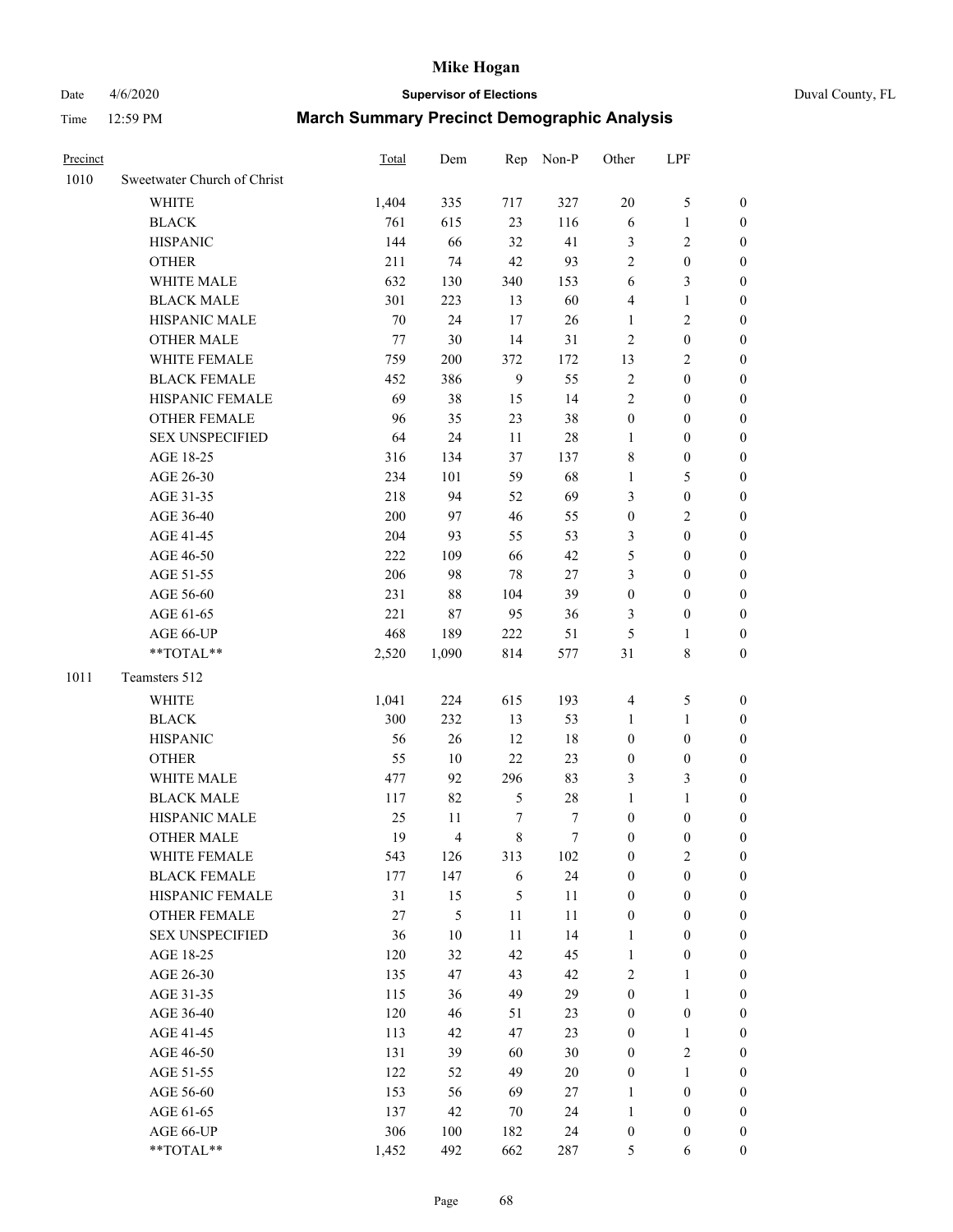Date 4/6/2020 **Supervisor of Elections** Duval County, FL Time 12:59 PM **March Summary Precinct Demographic Analysis**

| Precinct |                                | <b>Total</b> | Dem    | Rep         | Non-P  | Other            | LPF              |                  |
|----------|--------------------------------|--------------|--------|-------------|--------|------------------|------------------|------------------|
| 1012     | <b>Gregory West Apartments</b> |              |        |             |        |                  |                  |                  |
|          | <b>WHITE</b>                   | 713          | 185    | 331         | 193    | $\mathfrak{Z}$   | $\mathbf{1}$     | $\boldsymbol{0}$ |
|          | <b>BLACK</b>                   | 1,787        | 1,437  | 67          | 278    | $\mathfrak{S}$   | $\boldsymbol{0}$ | $\boldsymbol{0}$ |
|          | <b>HISPANIC</b>                | 317          | 167    | 38          | 110    | $\overline{2}$   | $\boldsymbol{0}$ | $\boldsymbol{0}$ |
|          | <b>OTHER</b>                   | 318          | 106    | 62          | 149    | $\mathbf{1}$     | $\boldsymbol{0}$ | $\boldsymbol{0}$ |
|          | WHITE MALE                     | 310          | 51     | 164         | 93     | $\mathbf{1}$     | 1                | $\boldsymbol{0}$ |
|          | <b>BLACK MALE</b>              | 627          | 463    | 41          | 120    | $\mathfrak{Z}$   | $\boldsymbol{0}$ | $\boldsymbol{0}$ |
|          | HISPANIC MALE                  | 141          | 59     | 19          | 61     | $\overline{2}$   | $\boldsymbol{0}$ | $\boldsymbol{0}$ |
|          | <b>OTHER MALE</b>              | 110          | 31     | 25          | 53     | $\mathbf{1}$     | $\boldsymbol{0}$ | $\boldsymbol{0}$ |
|          | WHITE FEMALE                   | 387          | 131    | 163         | 91     | $\sqrt{2}$       | $\boldsymbol{0}$ | $\boldsymbol{0}$ |
|          | <b>BLACK FEMALE</b>            | 1,136        | 956    | 26          | 152    | $\sqrt{2}$       | $\boldsymbol{0}$ | $\boldsymbol{0}$ |
|          | HISPANIC FEMALE                | 167          | 102    | 18          | 47     | $\boldsymbol{0}$ | $\boldsymbol{0}$ | $\boldsymbol{0}$ |
|          | <b>OTHER FEMALE</b>            | 166          | 65     | 33          | 68     | $\boldsymbol{0}$ | $\boldsymbol{0}$ | $\boldsymbol{0}$ |
|          | <b>SEX UNSPECIFIED</b>         | 91           | 37     | 9           | 45     | $\boldsymbol{0}$ | $\boldsymbol{0}$ | $\boldsymbol{0}$ |
|          | AGE 18-25                      | 460          | 254    | 39          | 163    | $\overline{4}$   | $\boldsymbol{0}$ | $\boldsymbol{0}$ |
|          | AGE 26-30                      | 349          | 204    | 37          | 106    | $\sqrt{2}$       | $\boldsymbol{0}$ | $\boldsymbol{0}$ |
|          | AGE 31-35                      | 363          | 231    | 36          | 95     | $\mathbf{1}$     | $\boldsymbol{0}$ | $\boldsymbol{0}$ |
|          | AGE 36-40                      | 334          | 222    | 36          | 75     | 1                | $\boldsymbol{0}$ | $\boldsymbol{0}$ |
|          | AGE 41-45                      | 276          | 182    | 31          | 62     | $\boldsymbol{0}$ | 1                | $\boldsymbol{0}$ |
|          | AGE 46-50                      | 280          | 181    | 50          | 49     | $\boldsymbol{0}$ | $\boldsymbol{0}$ | $\boldsymbol{0}$ |
|          | AGE 51-55                      | 248          | 150    | 49          | 49     | $\boldsymbol{0}$ | $\boldsymbol{0}$ | $\boldsymbol{0}$ |
|          | AGE 56-60                      | 239          | 133    | 57          | 46     | 3                | $\boldsymbol{0}$ | $\boldsymbol{0}$ |
|          | AGE 61-65                      | 222          | 134    | 50          | 38     | $\mathbf{0}$     | $\boldsymbol{0}$ | $\boldsymbol{0}$ |
|          | AGE 66-UP                      | 364          | 204    | 113         | 47     | $\boldsymbol{0}$ | $\boldsymbol{0}$ | $\boldsymbol{0}$ |
|          | **TOTAL**                      | 3,135        | 1,895  | 498         | 730    | 11               | 1                | $\boldsymbol{0}$ |
| 1013     | Cedar Creek Baptist Church     |              |        |             |        |                  |                  |                  |
|          | <b>WHITE</b>                   | 804          | 191    | 471         | 128    | $\,$ 8 $\,$      | 6                | $\boldsymbol{0}$ |
|          | <b>BLACK</b>                   | 490          | 386    | 13          | 88     | 3                | $\boldsymbol{0}$ | $\boldsymbol{0}$ |
|          | <b>HISPANIC</b>                | 81           | 35     | 15          | 29     | $\overline{2}$   | $\boldsymbol{0}$ | $\boldsymbol{0}$ |
|          | <b>OTHER</b>                   | 75           | $21\,$ | 19          | 35     | $\boldsymbol{0}$ | $\boldsymbol{0}$ | $\boldsymbol{0}$ |
|          | WHITE MALE                     | 370          | 82     | 219         | 60     | 3                | 6                | $\boldsymbol{0}$ |
|          | <b>BLACK MALE</b>              | 174          | 124    | 7           | 40     | 3                | $\boldsymbol{0}$ | $\boldsymbol{0}$ |
|          | HISPANIC MALE                  | 28           | 9      | 6           | 12     | $\mathbf{1}$     | $\boldsymbol{0}$ | $\boldsymbol{0}$ |
|          | <b>OTHER MALE</b>              | 28           | 6      | $\tau$      | 15     | $\boldsymbol{0}$ | $\boldsymbol{0}$ | $\boldsymbol{0}$ |
|          | WHITE FEMALE                   | 428          | 107    | 248         | 68     | 5                | $\boldsymbol{0}$ | $\boldsymbol{0}$ |
|          | <b>BLACK FEMALE</b>            | 304          | 253    | 6           | 45     | $\boldsymbol{0}$ | $\boldsymbol{0}$ | $\boldsymbol{0}$ |
|          | HISPANIC FEMALE                | 51           | 25     | 9           | 16     | $\mathbf{1}$     | $\boldsymbol{0}$ | $\boldsymbol{0}$ |
|          | OTHER FEMALE                   | 27           | 7      | 8           | 12     | $\boldsymbol{0}$ | $\boldsymbol{0}$ | $\boldsymbol{0}$ |
|          | <b>SEX UNSPECIFIED</b>         | 40           | $20\,$ | $\,$ 8 $\,$ | 12     | $\boldsymbol{0}$ | $\boldsymbol{0}$ | $\boldsymbol{0}$ |
|          | AGE 18-25                      | 161          | 61     | 47          | 49     | $\overline{4}$   | $\boldsymbol{0}$ | $\boldsymbol{0}$ |
|          | AGE 26-30                      | 170          | 86     | 36          | 43     | 5                | $\boldsymbol{0}$ | $\boldsymbol{0}$ |
|          | AGE 31-35                      | 131          | 55     | 37          | 35     | $\mathbf{1}$     | 3                | $\boldsymbol{0}$ |
|          | AGE 36-40                      | 125          | 57     | 38          | 29     | $\mathbf{1}$     | $\boldsymbol{0}$ | $\boldsymbol{0}$ |
|          | AGE 41-45                      | 109          | 55     | 21          | 32     | $\boldsymbol{0}$ | $\mathbf{1}$     | $\boldsymbol{0}$ |
|          | AGE 46-50                      | 114          | 60     | 32          | $20\,$ | $\boldsymbol{0}$ | $\mathbf{2}$     | $\boldsymbol{0}$ |
|          | AGE 51-55                      | 121          | 54     | 45          | 22     | $\boldsymbol{0}$ | $\boldsymbol{0}$ | $\boldsymbol{0}$ |
|          | AGE 56-60                      | 128          | 52     | 55          | 20     | 1                | $\boldsymbol{0}$ | $\boldsymbol{0}$ |
|          | AGE 61-65                      | 107          | 52     | 42          | 13     | $\boldsymbol{0}$ | $\boldsymbol{0}$ | $\boldsymbol{0}$ |
|          | AGE 66-UP                      | 284          | 101    | 165         | 17     | 1                | $\boldsymbol{0}$ | $\mathbf{0}$     |
|          | $**TOTAL**$                    | 1,450        | 633    | 518         | 280    | 13               | 6                | 0                |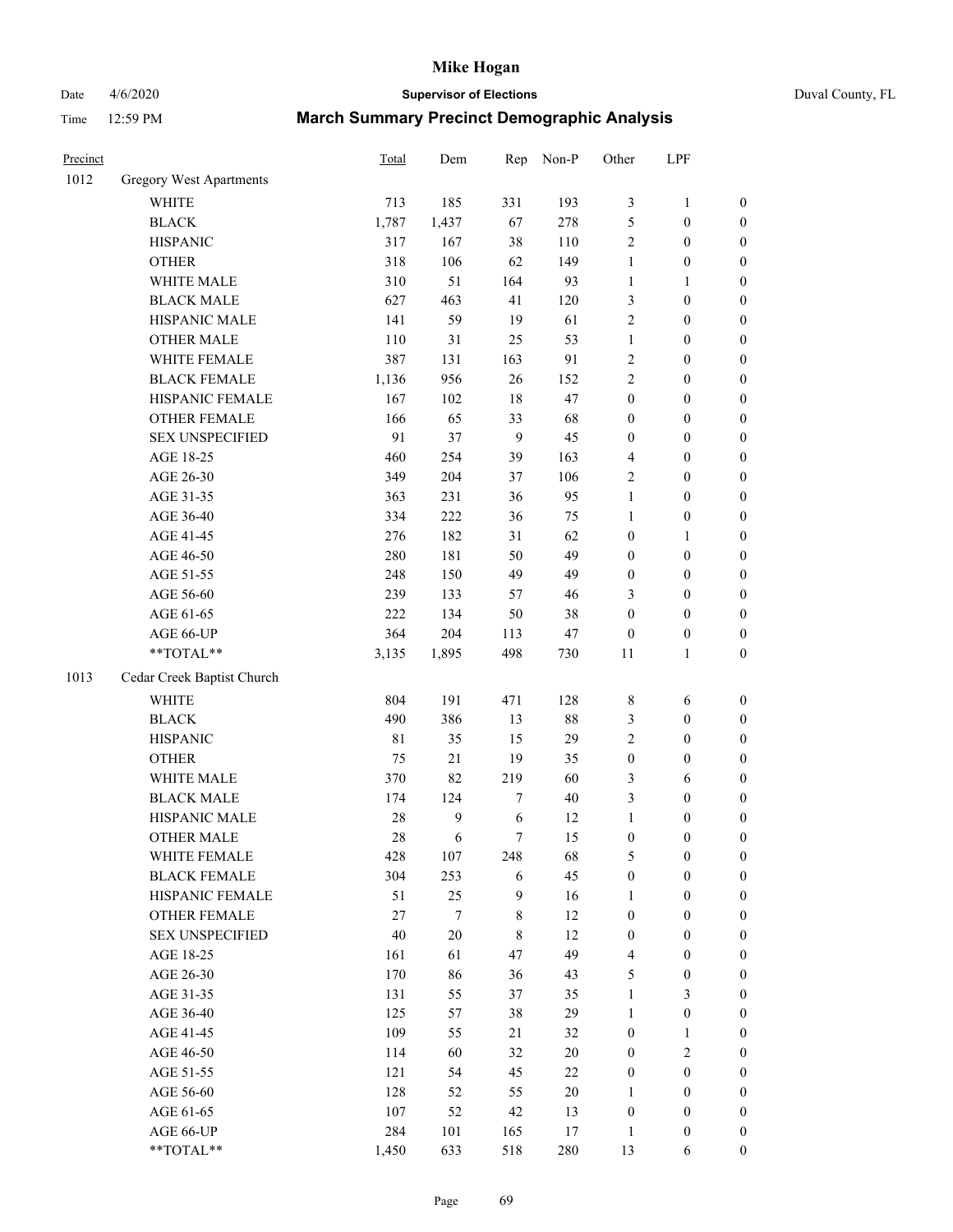# Date 4/6/2020 **Supervisor of Elections** Duval County, FL

| Precinct |                             | Total | Dem   | Rep    | Non-P  | Other            | LPF              |                  |
|----------|-----------------------------|-------|-------|--------|--------|------------------|------------------|------------------|
| 1014     | McGirts Creek Regional Park |       |       |        |        |                  |                  |                  |
|          | <b>WHITE</b>                | 1,301 | 330   | 649    | 303    | 13               | 6                | 0                |
|          | <b>BLACK</b>                | 1,790 | 1,467 | 55     | 249    | 16               | $\mathfrak{Z}$   | $\boldsymbol{0}$ |
|          | <b>HISPANIC</b>             | 244   | 96    | 41     | 103    | 4                | $\boldsymbol{0}$ | $\boldsymbol{0}$ |
|          | <b>OTHER</b>                | 335   | 109   | 95     | 126    | 4                | 1                | $\boldsymbol{0}$ |
|          | WHITE MALE                  | 626   | 141   | 325    | 147    | 7                | 6                | $\boldsymbol{0}$ |
|          | <b>BLACK MALE</b>           | 733   | 557   | 33     | 133    | 9                | $\mathbf{1}$     | $\boldsymbol{0}$ |
|          | HISPANIC MALE               | 105   | 35    | 25     | 43     | 2                | $\boldsymbol{0}$ | $\boldsymbol{0}$ |
|          | <b>OTHER MALE</b>           | 131   | 40    | 41     | 50     | $\boldsymbol{0}$ | $\boldsymbol{0}$ | $\boldsymbol{0}$ |
|          | WHITE FEMALE                | 664   | 187   | 317    | 154    | 6                | $\boldsymbol{0}$ | $\boldsymbol{0}$ |
|          | <b>BLACK FEMALE</b>         | 1,027 | 886   | $20\,$ | 112    | 7                | $\sqrt{2}$       | $\boldsymbol{0}$ |
|          | HISPANIC FEMALE             | 133   | 57    | 15     | 59     | $\overline{c}$   | $\boldsymbol{0}$ | $\boldsymbol{0}$ |
|          | OTHER FEMALE                | 153   | 56    | 46     | 46     | 4                | $\mathbf{1}$     | $\boldsymbol{0}$ |
|          | <b>SEX UNSPECIFIED</b>      | 98    | 43    | 18     | 37     | $\boldsymbol{0}$ | $\boldsymbol{0}$ | $\boldsymbol{0}$ |
|          | AGE 18-25                   | 425   | 223   | 57     | 135    | 8                | $\sqrt{2}$       | $\boldsymbol{0}$ |
|          | AGE 26-30                   | 383   | 180   | 69     | 127    | 5                | $\sqrt{2}$       | $\boldsymbol{0}$ |
|          | AGE 31-35                   | 336   | 167   | 58     | 105    | 6                | $\boldsymbol{0}$ | $\boldsymbol{0}$ |
|          | AGE 36-40                   | 304   | 182   | 43     | 75     | 3                | $\mathbf{1}$     | $\boldsymbol{0}$ |
|          | AGE 41-45                   | 272   | 158   | 39     | 69     | 6                | $\boldsymbol{0}$ | $\boldsymbol{0}$ |
|          | AGE 46-50                   | 313   | 187   | 75     | 46     | 3                | $\sqrt{2}$       | $\boldsymbol{0}$ |
|          | AGE 51-55                   | 338   | 198   | $70\,$ | 66     | $\overline{c}$   | $\sqrt{2}$       | $\boldsymbol{0}$ |
|          | AGE 56-60                   | 317   | 181   | 84     | 51     | $\mathbf{1}$     | $\boldsymbol{0}$ | $\boldsymbol{0}$ |
|          | AGE 61-65                   | 296   | 175   | $87\,$ | 33     | $\boldsymbol{0}$ | 1                | $\boldsymbol{0}$ |
|          | AGE 66-UP                   | 686   | 351   | 258    | 74     | 3                | $\boldsymbol{0}$ | $\boldsymbol{0}$ |
|          | **TOTAL**                   | 3,670 | 2,002 | 840    | 781    | 37               | 10               | $\boldsymbol{0}$ |
| 1015     | River City Community Church |       |       |        |        |                  |                  |                  |
|          | <b>WHITE</b>                | 1,240 | 312   | 653    | 257    | 14               | $\overline{4}$   | $\boldsymbol{0}$ |
|          | <b>BLACK</b>                | 1,247 | 1,017 | 31     | 188    | 11               | $\boldsymbol{0}$ | $\boldsymbol{0}$ |
|          | <b>HISPANIC</b>             | 210   | 96    | 39     | 71     | 2                | $\mathfrak{2}$   | $\boldsymbol{0}$ |
|          | <b>OTHER</b>                | 340   | 105   | 100    | 131    | 4                | $\boldsymbol{0}$ | $\boldsymbol{0}$ |
|          | WHITE MALE                  | 600   | 118   | 330    | 140    | 9                | 3                | $\boldsymbol{0}$ |
|          | <b>BLACK MALE</b>           | 521   | 416   | $17\,$ | 84     | 4                | $\boldsymbol{0}$ | $\boldsymbol{0}$ |
|          | HISPANIC MALE               | 88    | 39    | $20\,$ | 27     | 1                | 1                | $\boldsymbol{0}$ |
|          | <b>OTHER MALE</b>           | 134   | 37    | 49     | 48     | $\boldsymbol{0}$ | $\boldsymbol{0}$ | $\boldsymbol{0}$ |
|          | WHITE FEMALE                | 625   | 191   | 317    | 111    | 5                | 1                | 0                |
|          | <b>BLACK FEMALE</b>         | 700   | 582   | 14     | 98     | 6                | $\boldsymbol{0}$ | $\overline{0}$   |
|          | HISPANIC FEMALE             | 118   | 57    | 18     | 41     | $\mathbf{1}$     | $\mathbf{1}$     | $\overline{0}$   |
|          | <b>OTHER FEMALE</b>         | 164   | 56    | 44     | 61     | 3                | $\boldsymbol{0}$ | $\overline{0}$   |
|          | <b>SEX UNSPECIFIED</b>      | 87    | 34    | 14     | 37     | 2                | $\boldsymbol{0}$ | 0                |
|          | AGE 18-25                   | 379   | 172   | 61     | 137    | 8                | $\mathbf{1}$     | 0                |
|          | AGE 26-30                   | 287   | 143   | 64     | $72\,$ | 7                | $\mathbf{1}$     | 0                |
|          | AGE 31-35                   | 264   | 141   | 44     | 73     | 4                | $\sqrt{2}$       | 0                |
|          | AGE 36-40                   | 275   | 147   | 47     | 80     | $\boldsymbol{0}$ | $\mathbf{1}$     | 0                |
|          | AGE 41-45                   | 231   | 120   | 57     | 52     | 2                | $\boldsymbol{0}$ | 0                |
|          | AGE 46-50                   | 251   | 135   | 65     | 50     | 1                | $\boldsymbol{0}$ | 0                |
|          | AGE 51-55                   | 245   | 139   | 59     | 47     | $\boldsymbol{0}$ | $\boldsymbol{0}$ | 0                |
|          | AGE 56-60                   | 287   | 149   | 87     | 47     | 4                | $\boldsymbol{0}$ | $\overline{0}$   |
|          | AGE 61-65                   | 285   | 145   | 104    | 34     | 2                | $\boldsymbol{0}$ | $\overline{0}$   |
|          | AGE 66-UP                   | 533   | 239   | 235    | 55     | 3                | $\mathbf{1}$     | 0                |
|          | **TOTAL**                   | 3,037 | 1,530 | 823    | 647    | 31               | 6                | $\boldsymbol{0}$ |
|          |                             |       |       |        |        |                  |                  |                  |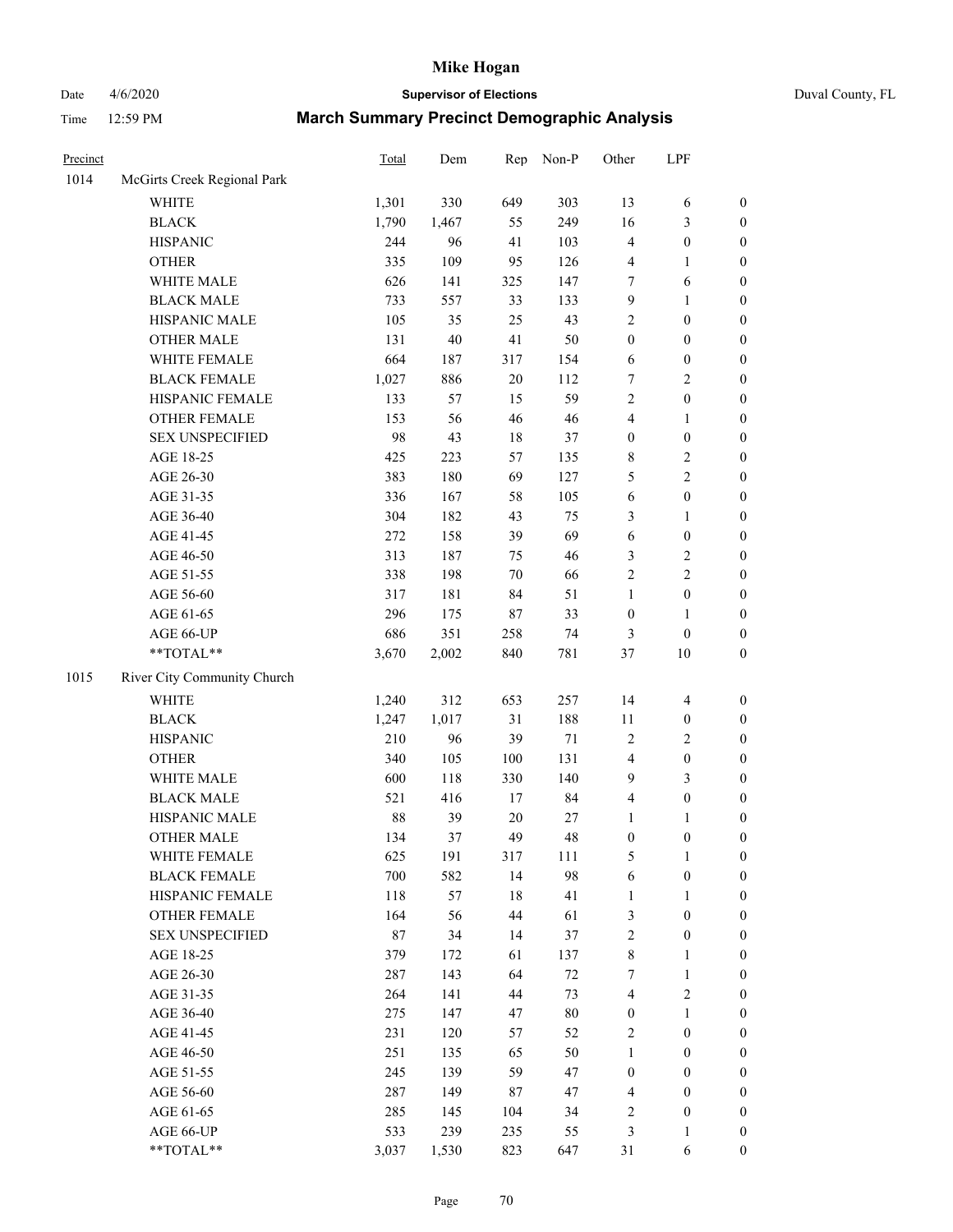Date 4/6/2020 **Supervisor of Elections** Duval County, FL

| Precinct |                         | Total | Dem           | Rep            | Non-P          | Other            | LPF                      |                  |
|----------|-------------------------|-------|---------------|----------------|----------------|------------------|--------------------------|------------------|
| 1016     | Argyle Church of Christ |       |               |                |                |                  |                          |                  |
|          | <b>WHITE</b>            | 855   | 185           | 441            | 218            | 5                | 6                        | $\boldsymbol{0}$ |
|          | <b>BLACK</b>            | 785   | 605           | 39             | 134            | 7                | $\boldsymbol{0}$         | $\boldsymbol{0}$ |
|          | <b>HISPANIC</b>         | 170   | 52            | 45             | $72\,$         | $\boldsymbol{0}$ | $\mathbf{1}$             | $\boldsymbol{0}$ |
|          | <b>OTHER</b>            | 236   | 82            | 69             | 84             | $\boldsymbol{0}$ | $\mathbf{1}$             | $\boldsymbol{0}$ |
|          | WHITE MALE              | 401   | 80            | 212            | 102            | $\mathbf{1}$     | 6                        | $\boldsymbol{0}$ |
|          | <b>BLACK MALE</b>       | 315   | 216           | 23             | 73             | 3                | $\boldsymbol{0}$         | $\boldsymbol{0}$ |
|          | HISPANIC MALE           | 83    | 23            | 23             | 36             | $\boldsymbol{0}$ | $\mathbf{1}$             | $\boldsymbol{0}$ |
|          | <b>OTHER MALE</b>       | 82    | 28            | 27             | 26             | $\boldsymbol{0}$ | $\mathbf{1}$             | $\boldsymbol{0}$ |
|          | WHITE FEMALE            | 444   | 103           | 226            | 111            | 4                | $\boldsymbol{0}$         | 0                |
|          | <b>BLACK FEMALE</b>     | 455   | 378           | 15             | 58             | 4                | $\boldsymbol{0}$         | 0                |
|          | HISPANIC FEMALE         | 84    | $28\,$        | 21             | 35             | $\boldsymbol{0}$ | $\boldsymbol{0}$         | $\boldsymbol{0}$ |
|          | OTHER FEMALE            | 121   | 45            | 36             | $40\,$         | $\boldsymbol{0}$ | $\boldsymbol{0}$         | $\boldsymbol{0}$ |
|          | <b>SEX UNSPECIFIED</b>  | 61    | 23            | $11\,$         | $27\,$         | $\boldsymbol{0}$ | $\boldsymbol{0}$         | $\boldsymbol{0}$ |
|          | AGE 18-25               | 278   | 133           | 55             | 84             | 4                | $\sqrt{2}$               | $\boldsymbol{0}$ |
|          | AGE 26-30               | 265   | 125           | 46             | 89             | $\overline{c}$   | 3                        | $\boldsymbol{0}$ |
|          | AGE 31-35               | 183   | $80\,$        | $40\,$         | 62             | $\mathbf{1}$     | $\boldsymbol{0}$         | $\boldsymbol{0}$ |
|          | AGE 36-40               | 171   | 72            | 45             | 53             | $\boldsymbol{0}$ | $\mathbf{1}$             | $\boldsymbol{0}$ |
|          | AGE 41-45               | 165   | $78\,$        | 44             | $40\,$         | 3                | $\boldsymbol{0}$         | $\boldsymbol{0}$ |
|          | AGE 46-50               | 195   | 96            | 51             | 45             | $\mathbf{1}$     | $\sqrt{2}$               | $\boldsymbol{0}$ |
|          | AGE 51-55               | 191   | $88\,$        | 65             | 38             | $\boldsymbol{0}$ | $\boldsymbol{0}$         | 0                |
|          | AGE 56-60               | 186   | 81            | 68             | 37             | $\boldsymbol{0}$ | $\boldsymbol{0}$         | $\boldsymbol{0}$ |
|          | AGE 61-65               | 156   | 66            | 68             | $22\,$         | $\boldsymbol{0}$ | $\boldsymbol{0}$         | $\boldsymbol{0}$ |
|          | AGE 66-UP               | 256   | 105           | 112            | 38             | 1                | $\boldsymbol{0}$         | $\boldsymbol{0}$ |
|          | **TOTAL**               | 2,046 | 924           | 594            | 508            | 12               | $\,$ 8 $\,$              | $\boldsymbol{0}$ |
| 1101     | The Park at Potenza     |       |               |                |                |                  |                          |                  |
|          | <b>WHITE</b>            | 749   | 169           | 407            | 162            | 7                | $\overline{\mathcal{A}}$ | $\boldsymbol{0}$ |
|          | <b>BLACK</b>            | 146   | 116           | 5              | $22\,$         | 3                | $\boldsymbol{0}$         | $\boldsymbol{0}$ |
|          | <b>HISPANIC</b>         | 66    | 25            | $21\,$         | 19             | $\mathbf{1}$     | $\boldsymbol{0}$         | $\boldsymbol{0}$ |
|          | <b>OTHER</b>            | 154   | 35            | 43             | 73             | 3                | $\boldsymbol{0}$         | $\boldsymbol{0}$ |
|          | WHITE MALE              | 342   | 61            | 191            | 84             | 5                | 1                        | $\boldsymbol{0}$ |
|          | <b>BLACK MALE</b>       | 53    | 36            | $\overline{4}$ | 12             | $\mathbf{1}$     | $\boldsymbol{0}$         | $\boldsymbol{0}$ |
|          | HISPANIC MALE           | 27    | $\mathbf{9}$  | $\,$ 8 $\,$    | $\overline{9}$ | $\mathbf{1}$     | $\boldsymbol{0}$         | 0                |
|          | <b>OTHER MALE</b>       | 64    | 12            | 22             | $30\,$         | $\boldsymbol{0}$ | $\boldsymbol{0}$         | $\boldsymbol{0}$ |
|          | WHITE FEMALE            | 395   | 107           | 211            | $72\,$         | 2                | 3                        | $\boldsymbol{0}$ |
|          | <b>BLACK FEMALE</b>     | 92    | 79            | $\mathbf{1}$   | $10\,$         | $\overline{c}$   | $\boldsymbol{0}$         | $\overline{0}$   |
|          | HISPANIC FEMALE         | 39    | 16            | 13             | $10\,$         | $\boldsymbol{0}$ | $\boldsymbol{0}$         | $\overline{0}$   |
|          | <b>OTHER FEMALE</b>     | 76    | $20\,$        | 18             | 35             | 3                | $\boldsymbol{0}$         | 0                |
|          | <b>SEX UNSPECIFIED</b>  | 27    | $\mathfrak s$ | $\,$ 8 $\,$    | 14             | $\boldsymbol{0}$ | $\boldsymbol{0}$         | $\overline{0}$   |
|          | AGE 18-25               | 97    | $28\,$        | 33             | 33             | 3                | $\boldsymbol{0}$         | 0                |
|          | AGE 26-30               | 81    | 29            | 29             | 18             | 3                | $\sqrt{2}$               | 0                |
|          | AGE 31-35               | 102   | 43            | 23             | 34             | $\overline{c}$   | $\boldsymbol{0}$         | 0                |
|          | AGE 36-40               | 79    | 27            | 26             | $26\,$         | $\boldsymbol{0}$ | $\boldsymbol{0}$         | 0                |
|          | AGE 41-45               | 96    | 37            | 31             | $28\,$         | $\boldsymbol{0}$ | $\boldsymbol{0}$         | 0                |
|          | AGE 46-50               | 110   | 23            | 51             | 33             | $\mathbf{1}$     | $\sqrt{2}$               | 0                |
|          | AGE 51-55               | 128   | 33            | 60             | 34             | $\mathbf{1}$     | $\boldsymbol{0}$         | $\boldsymbol{0}$ |
|          | AGE 56-60               | 112   | 36            | 53             | $22\,$         | $\mathbf{1}$     | $\boldsymbol{0}$         | $\overline{0}$   |
|          | AGE 61-65               | 86    | 29            | $44\,$         | 13             | $\boldsymbol{0}$ | $\boldsymbol{0}$         | 0                |
|          | AGE 66-UP               | 224   | 60            | 126            | 35             | 3                | $\boldsymbol{0}$         | 0                |
|          | **TOTAL**               | 1,115 | 345           | 476            | 276            | 14               | 4                        | $\boldsymbol{0}$ |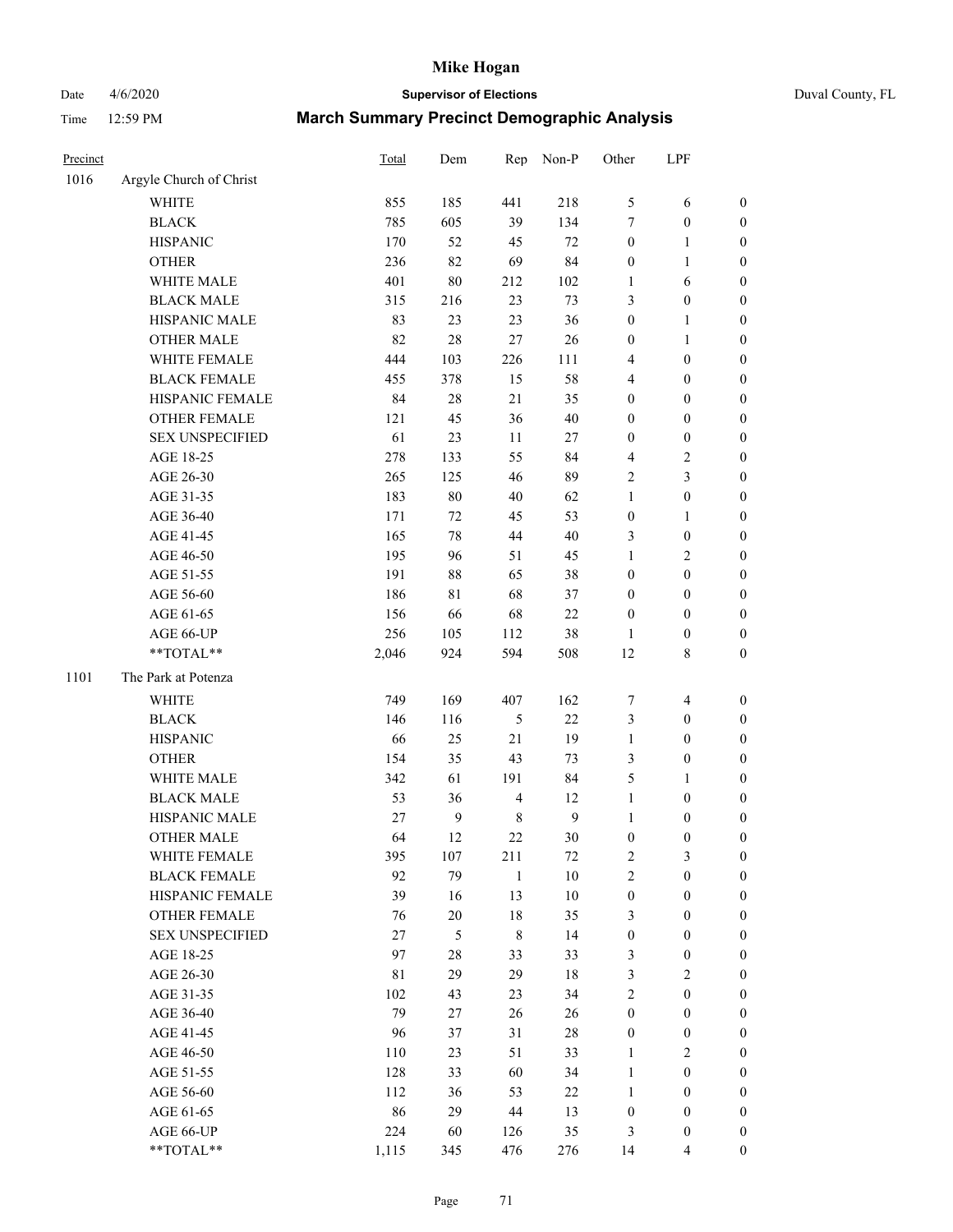# Date 4/6/2020 **Supervisor of Elections** Duval County, FL

| Precinct |                                   | Total  | Dem            | Rep                     | Non-P          | Other                   | LPF                          |                  |
|----------|-----------------------------------|--------|----------------|-------------------------|----------------|-------------------------|------------------------------|------------------|
| 1102     | Glen Kernan Golf and Country Club |        |                |                         |                |                         |                              |                  |
|          | <b>WHITE</b>                      | 355    | 59             | 233                     | 59             | 3                       | $\mathbf{1}$                 | 0                |
|          | <b>BLACK</b>                      | $28\,$ | $18\,$         | 2                       | $\,$ 8 $\,$    | $\boldsymbol{0}$        | $\boldsymbol{0}$             | 0                |
|          | <b>HISPANIC</b>                   | 20     | $\mathfrak{Z}$ | 9                       | $\,$ 8 $\,$    | $\boldsymbol{0}$        | $\boldsymbol{0}$             | $\boldsymbol{0}$ |
|          | <b>OTHER</b>                      | 127    | 41             | 24                      | 61             | 1                       | $\boldsymbol{0}$             | $\boldsymbol{0}$ |
|          | WHITE MALE                        | 171    | 22             | 120                     | 28             | 1                       | $\boldsymbol{0}$             | $\boldsymbol{0}$ |
|          | <b>BLACK MALE</b>                 | 16     | $\mathbf{9}$   | $\sqrt{2}$              | 5              | $\boldsymbol{0}$        | $\boldsymbol{0}$             | $\boldsymbol{0}$ |
|          | HISPANIC MALE                     | 6      | $\mathbf{1}$   | $\mathbf{1}$            | $\overline{4}$ | 0                       | $\boldsymbol{0}$             | $\boldsymbol{0}$ |
|          | <b>OTHER MALE</b>                 | 58     | 19             | 11                      | 28             | $\boldsymbol{0}$        | $\boldsymbol{0}$             | $\boldsymbol{0}$ |
|          | WHITE FEMALE                      | 181    | 37             | 112                     | 29             | $\overline{c}$          | $\mathbf{1}$                 | $\boldsymbol{0}$ |
|          | <b>BLACK FEMALE</b>               | 11     | $\,$ 8 $\,$    | $\boldsymbol{0}$        | 3              | $\boldsymbol{0}$        | $\boldsymbol{0}$             | $\boldsymbol{0}$ |
|          | HISPANIC FEMALE                   | 14     | $\overline{2}$ | 8                       | $\overline{4}$ | 0                       | $\boldsymbol{0}$             | $\boldsymbol{0}$ |
|          | <b>OTHER FEMALE</b>               | 58     | 19             | $10\,$                  | 28             | 1                       | $\boldsymbol{0}$             | $\boldsymbol{0}$ |
|          | <b>SEX UNSPECIFIED</b>            | 15     | $\overline{4}$ | $\overline{\mathbf{4}}$ | $\tau$         | $\boldsymbol{0}$        | $\boldsymbol{0}$             | $\boldsymbol{0}$ |
|          | AGE 18-25                         | $78\,$ | $22\,$         | 27                      | $27\,$         | $\mathbf{2}$            | $\boldsymbol{0}$             | $\boldsymbol{0}$ |
|          | AGE 26-30                         | $22\,$ | 6              | 12                      | $\sqrt{2}$     | 1                       | $\mathbf{1}$                 | $\boldsymbol{0}$ |
|          | AGE 31-35                         | 23     | 7              | 9                       | 7              | $\boldsymbol{0}$        | $\boldsymbol{0}$             | $\boldsymbol{0}$ |
|          | AGE 36-40                         | 28     | $\tau$         | 13                      | $\,8\,$        | 0                       | $\boldsymbol{0}$             | $\boldsymbol{0}$ |
|          | AGE 41-45                         | 46     | 11             | 15                      | $20\,$         | $\boldsymbol{0}$        | $\boldsymbol{0}$             | $\boldsymbol{0}$ |
|          | AGE 46-50                         | 85     | 17             | 43                      | 25             | $\boldsymbol{0}$        | $\boldsymbol{0}$             | $\boldsymbol{0}$ |
|          | AGE 51-55                         | 57     | 10             | 32                      | 15             | $\boldsymbol{0}$        | $\boldsymbol{0}$             | $\boldsymbol{0}$ |
|          | AGE 56-60                         | 62     | 14             | 35                      | 13             | $\boldsymbol{0}$        | $\boldsymbol{0}$             | $\boldsymbol{0}$ |
|          | AGE 61-65                         | 34     | $\overline{4}$ | 19                      | 11             | $\boldsymbol{0}$        | $\boldsymbol{0}$             | $\boldsymbol{0}$ |
|          | AGE 66-UP                         | 95     | 23             | 63                      | $\,$ 8 $\,$    | 1                       | $\boldsymbol{0}$             | $\boldsymbol{0}$ |
|          | **TOTAL**                         | 530    | 121            | 268                     | 136            | 4                       | $\mathbf{1}$                 | $\boldsymbol{0}$ |
| 1103     | Hampton Glen                      |        |                |                         |                |                         |                              |                  |
|          | <b>WHITE</b>                      | 1,978  | 471            | 1,095                   | 379            | 25                      | $\,$ $\,$                    |                  |
|          | <b>BLACK</b>                      | 358    | 253            | 13                      | 88             | 3                       |                              | $\boldsymbol{0}$ |
|          | <b>HISPANIC</b>                   | 205    | 90             | 53                      | 57             |                         | $\mathbf{1}$<br>$\mathbf{1}$ | $\boldsymbol{0}$ |
|          |                                   |        |                |                         |                | 4                       |                              | $\boldsymbol{0}$ |
|          | <b>OTHER</b>                      | 608    | 199            | 133                     | 273            | 3                       | $\boldsymbol{0}$             | $\boldsymbol{0}$ |
|          | WHITE MALE                        | 917    | 185            | 530                     | 184            | 13                      | 5                            | $\boldsymbol{0}$ |
|          | <b>BLACK MALE</b>                 | 149    | 90             | $\,8\,$                 | 49             | $\overline{c}$          | $\boldsymbol{0}$             | $\boldsymbol{0}$ |
|          | HISPANIC MALE                     | 97     | 38             | 25                      | 33             | $\mathbf{1}$            | $\boldsymbol{0}$             | $\boldsymbol{0}$ |
|          | <b>OTHER MALE</b>                 | 261    | 82             | 58                      | 120            | 1                       | $\boldsymbol{0}$             | $\boldsymbol{0}$ |
|          | WHITE FEMALE                      | 1,050  | 286            | 557                     | 192            | 12                      | 3                            | 0                |
|          | <b>BLACK FEMALE</b>               | 207    | 161            | $\mathfrak s$           | 39             | $\,1$                   | $\mathbf{1}$                 | $\boldsymbol{0}$ |
|          | HISPANIC FEMALE                   | 101    | 47             | 26                      | 24             | 3                       | $\mathbf{1}$                 | $\overline{0}$   |
|          | <b>OTHER FEMALE</b>               | 300    | 105            | 69                      | 125            | 1                       | $\boldsymbol{0}$             | $\overline{0}$   |
|          | <b>SEX UNSPECIFIED</b>            | 67     | 19             | 16                      | 31             | $\mathbf{1}$            | $\boldsymbol{0}$             | 0                |
|          | AGE 18-25                         | 414    | 138            | 112                     | 145            | 13                      | 6                            | 0                |
|          | AGE 26-30                         | 328    | 147            | 93                      | 82             | 5                       | $\mathbf{1}$                 | 0                |
|          | AGE 31-35                         | 260    | 85             | 94                      | 74             | 6                       | $\mathbf{1}$                 | 0                |
|          | AGE 36-40                         | 214    | 67             | 73                      | 71             | 2                       | $\mathbf{1}$                 | 0                |
|          | AGE 41-45                         | 220    | 84             | $77 \,$                 | 59             | $\boldsymbol{0}$        | $\boldsymbol{0}$             | 0                |
|          | AGE 46-50                         | 313    | 91             | 141                     | 79             | $\mathbf{2}$            | $\boldsymbol{0}$             | 0                |
|          | AGE 51-55                         | 323    | 98             | 124                     | 99             | $\mathbf{2}$            | $\boldsymbol{0}$             | $\boldsymbol{0}$ |
|          | AGE 56-60                         | 302    | $80\,$         | 156                     | 64             | 1                       | 1                            | $\boldsymbol{0}$ |
|          | AGE 61-65                         | 236    | 65             | 137                     | 32             | $\overline{\mathbf{c}}$ | $\boldsymbol{0}$             | $\overline{0}$   |
|          | AGE 66-UP                         | 539    | 158            | 287                     | 92             | 2                       | $\boldsymbol{0}$             | 0                |
|          | **TOTAL**                         | 3,149  | 1,013          | 1,294                   | 797            | 35                      | 10                           | $\boldsymbol{0}$ |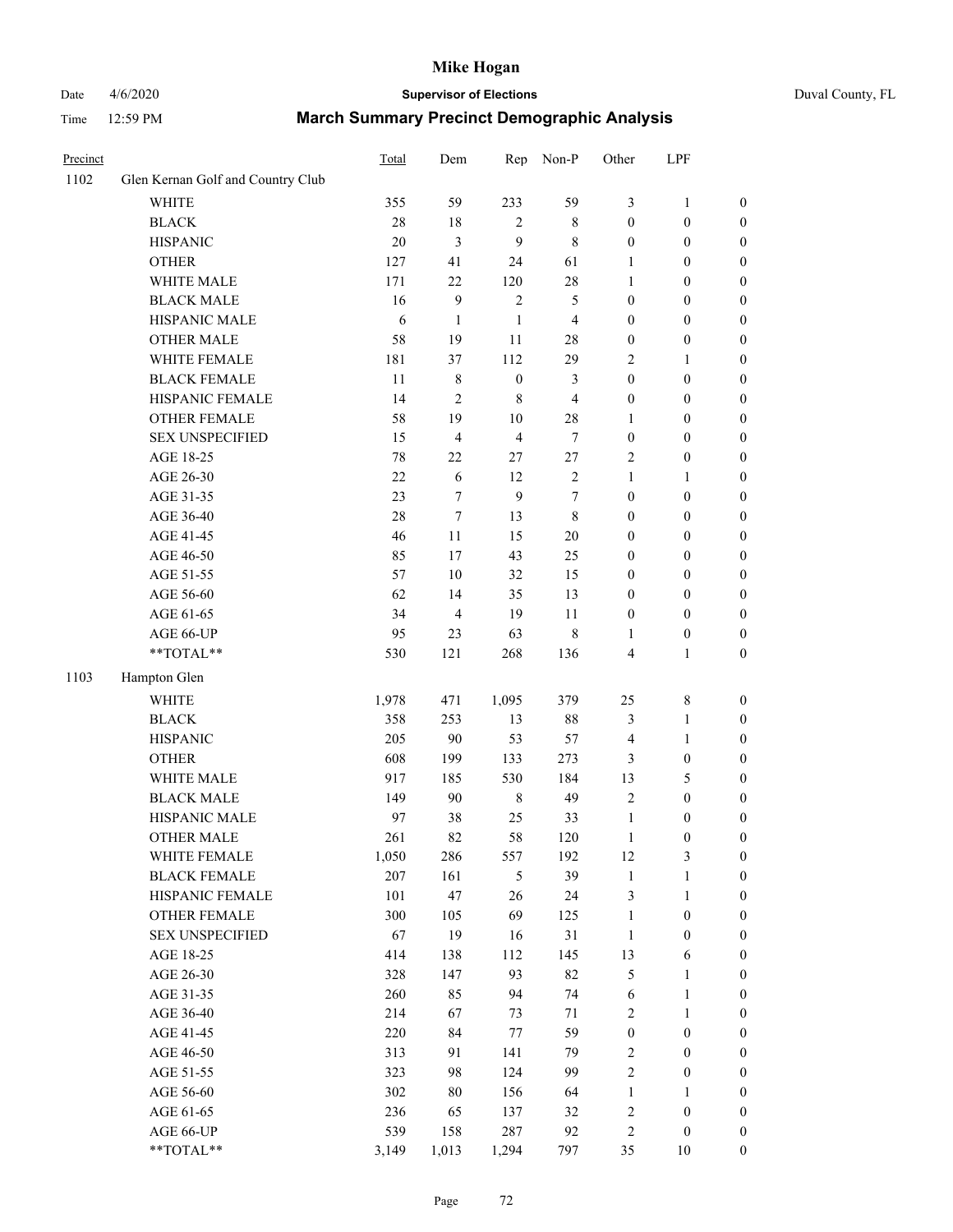# Date 4/6/2020 **Supervisor of Elections** Duval County, FL

| Time $12:59$ PM | <b>March Summary Precinct Demographic Analysis</b> |
|-----------------|----------------------------------------------------|
|                 |                                                    |

| Precinct |                                | Total | Dem   | Rep         | Non-P       | Other            | LPF                      |                  |
|----------|--------------------------------|-------|-------|-------------|-------------|------------------|--------------------------|------------------|
| 1104     | Shepherd of the Woods Lutheran |       |       |             |             |                  |                          |                  |
|          | <b>WHITE</b>                   | 2,757 | 641   | 1,436       | 629         | 37               | 14                       | $\boldsymbol{0}$ |
|          | <b>BLACK</b>                   | 730   | 542   | 36          | 143         | $\,$ 8 $\,$      | 1                        | $\boldsymbol{0}$ |
|          | <b>HISPANIC</b>                | 317   | 108   | $8\sqrt{1}$ | 126         | $\sqrt{2}$       | $\boldsymbol{0}$         | $\boldsymbol{0}$ |
|          | <b>OTHER</b>                   | 684   | 230   | 162         | 285         | 4                | $\mathfrak{Z}$           | $\boldsymbol{0}$ |
|          | WHITE MALE                     | 1,329 | 283   | 720         | 302         | 13               | 11                       | $\boldsymbol{0}$ |
|          | <b>BLACK MALE</b>              | 316   | 215   | 22          | $72\,$      | $\sqrt{6}$       | $\mathbf{1}$             | $\boldsymbol{0}$ |
|          | HISPANIC MALE                  | 141   | 46    | 36          | 59          | $\boldsymbol{0}$ | $\boldsymbol{0}$         | $\boldsymbol{0}$ |
|          | <b>OTHER MALE</b>              | 289   | 92    | 65          | 127         | 3                | $\sqrt{2}$               | $\boldsymbol{0}$ |
|          | WHITE FEMALE                   | 1,394 | 354   | 697         | 317         | 24               | $\overline{2}$           | $\boldsymbol{0}$ |
|          | <b>BLACK FEMALE</b>            | 403   | 321   | 13          | 67          | $\sqrt{2}$       | $\boldsymbol{0}$         | $\boldsymbol{0}$ |
|          | HISPANIC FEMALE                | 168   | 57    | 45          | 64          | $\sqrt{2}$       | $\boldsymbol{0}$         | $\boldsymbol{0}$ |
|          | <b>OTHER FEMALE</b>            | 342   | 128   | 89          | 123         | $\mathbf{1}$     | $\mathbf{1}$             | $\boldsymbol{0}$ |
|          | <b>SEX UNSPECIFIED</b>         | 106   | 25    | $28\,$      | 52          | $\boldsymbol{0}$ | $\mathbf{1}$             | $\boldsymbol{0}$ |
|          | AGE 18-25                      | 499   | 156   | 160         | 173         | 6                | $\overline{\mathbf{4}}$  | $\boldsymbol{0}$ |
|          | AGE 26-30                      | 499   | 154   | 179         | 153         | 11               | $\sqrt{2}$               | 0                |
|          | AGE 31-35                      | 484   | 161   | 161         | 152         | $\sqrt{5}$       | $\sqrt{5}$               | 0                |
|          | AGE 36-40                      | 456   | 162   | 136         | 151         | 5                | $\sqrt{2}$               | $\boldsymbol{0}$ |
|          | AGE 41-45                      | 408   | 133   | 141         | 126         | $\epsilon$       | $\sqrt{2}$               | $\boldsymbol{0}$ |
|          | AGE 46-50                      | 445   | 141   | 175         | 123         | 5                | $\mathbf{1}$             | $\boldsymbol{0}$ |
|          | AGE 51-55                      | 394   | 111   | 186         | 94          | 3                | $\boldsymbol{0}$         | $\boldsymbol{0}$ |
|          | AGE 56-60                      | 412   | 152   | 188         | $70\,$      | $\overline{c}$   | $\boldsymbol{0}$         | $\boldsymbol{0}$ |
|          | AGE 61-65                      | 303   | 111   | 134         | 53          | 4                | $\mathbf{1}$             | $\boldsymbol{0}$ |
|          | AGE 66-UP                      | 588   | 240   | 255         | $88\,$      | 4                | $\mathbf{1}$             | $\boldsymbol{0}$ |
|          | $**TOTAL**$                    | 4,488 | 1,521 | 1,715       | 1,183       | 51               | 18                       | $\boldsymbol{0}$ |
| 1105     | Kernan Blvd Baptist Church     |       |       |             |             |                  |                          |                  |
|          | WHITE                          | 3,336 | 922   | 1,450       | 889         | 50               | 25                       | $\boldsymbol{0}$ |
|          | <b>BLACK</b>                   | 698   | 499   | 31          | 162         | 5                | $\mathbf{1}$             | $\boldsymbol{0}$ |
|          | <b>HISPANIC</b>                | 407   | 182   | $88\,$      | 132         | 3                | $\sqrt{2}$               | 0                |
|          | <b>OTHER</b>                   | 653   | 195   | 155         | 298         | 4                | $\mathbf{1}$             | $\boldsymbol{0}$ |
|          | WHITE MALE                     | 1,484 | 309   | 722         | 414         | 23               | 16                       | $\boldsymbol{0}$ |
|          | <b>BLACK MALE</b>              | 280   | 176   | $18\,$      | $8\sqrt{1}$ | 5                | $\boldsymbol{0}$         | $\boldsymbol{0}$ |
|          | HISPANIC MALE                  | 169   | 62    | 44          | 61          | 1                | $\mathbf{1}$             | $\boldsymbol{0}$ |
|          | <b>OTHER MALE</b>              | 227   | 61    | 61          | 103         | $\mathbf{1}$     | $\mathbf{1}$             | $\boldsymbol{0}$ |
|          | WHITE FEMALE                   | 1,724 | 580   | 683         | 428         | 24               | $\boldsymbol{9}$         | $\overline{0}$   |
|          | <b>BLACK FEMALE</b>            | 380   | 297   | 9           | 73          | $\boldsymbol{0}$ | $\mathbf{1}$             | 0                |
|          | <b>HISPANIC FEMALE</b>         | 215   | 109   | 39          | 65          | $\overline{c}$   | $\boldsymbol{0}$         | 0                |
|          | <b>OTHER FEMALE</b>            | 251   | 96    | 65          | $88\,$      | $\boldsymbol{2}$ | $\boldsymbol{0}$         | 0                |
|          | <b>SEX UNSPECIFIED</b>         | 364   | 108   | 83          | 168         | 4                | $\mathbf{1}$             | 0                |
|          | AGE 18-25                      | 1,523 | 644   | 392         | 459         | 22               | 6                        | 0                |
|          | AGE 26-30                      | 867   | 294   | 259         | 297         | 13               | $\overline{\mathcal{A}}$ | 0                |
|          | AGE 31-35                      | 558   | 180   | 185         | 177         | $11\,$           | 5                        | $\boldsymbol{0}$ |
|          | AGE 36-40                      | 390   | 136   | 117         | 128         | 4                | $\mathfrak s$            | $\overline{0}$   |
|          | AGE 41-45                      | 308   | 106   | 93          | 101         | 5                | $\mathfrak{Z}$           | $\overline{0}$   |
|          | AGE 46-50                      | 314   | 101   | 128         | 79          | 3                | 3                        | $\overline{0}$   |
|          | AGE 51-55                      | 279   | 73    | 144         | 61          | $\boldsymbol{0}$ | $\mathbf{1}$             | 0                |
|          | AGE 56-60                      | 289   | 82    | 133         | 74          | $\boldsymbol{0}$ | $\boldsymbol{0}$         | 0                |
|          | AGE 61-65                      | 224   | 68    | 104         | 49          | $\boldsymbol{2}$ | $\mathbf{1}$             | 0                |
|          | AGE 66-UP                      | 342   | 114   | 169         | 56          | $\sqrt{2}$       | $\mathbf{1}$             | 0                |
|          | **TOTAL**                      | 5,094 | 1,798 | 1,724       | 1,481       | 62               | 29                       | $\boldsymbol{0}$ |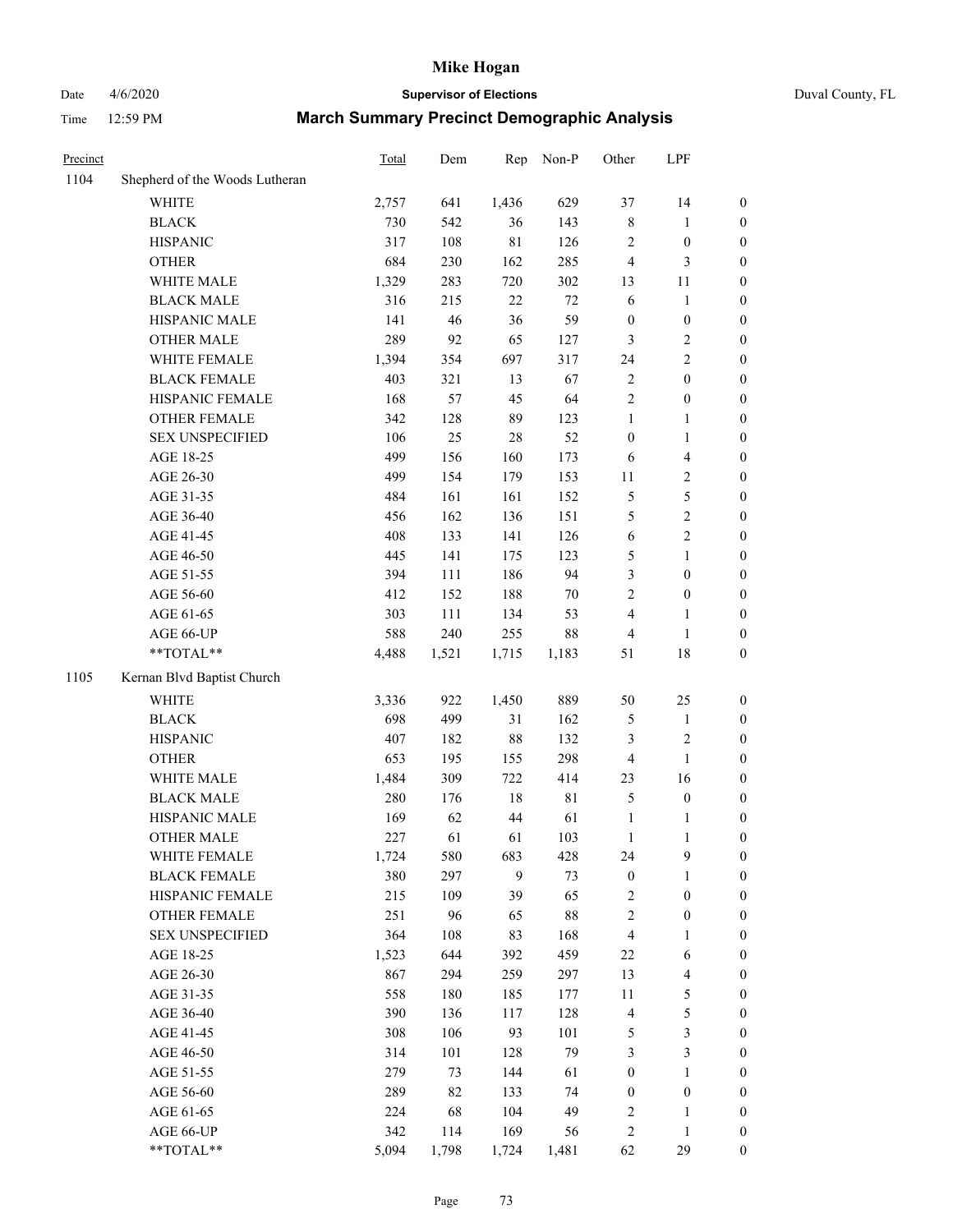Date 4/6/2020 **Supervisor of Elections** Duval County, FL

| Precinct |                                     | <b>Total</b> | Dem           | Rep                  | Non-P             | Other                          | LPF                                  |                                    |
|----------|-------------------------------------|--------------|---------------|----------------------|-------------------|--------------------------------|--------------------------------------|------------------------------------|
| 1106     | Church of Eleven 22                 |              |               |                      |                   |                                |                                      |                                    |
|          | <b>WHITE</b>                        | 4,292        | 1,024         | 2,322                | 894               | 37                             | 15                                   | $\boldsymbol{0}$                   |
|          | <b>BLACK</b>                        | 645          | 471           | 25                   | 133               | 16                             | $\boldsymbol{0}$                     | $\boldsymbol{0}$                   |
|          | <b>HISPANIC</b>                     | 395          | 152           | 96                   | 144               | $\mathbf{1}$                   | $\overline{c}$                       | $\boldsymbol{0}$                   |
|          | <b>OTHER</b>                        | 759          | 273           | 177                  | 299               | $\,$ 8 $\,$                    | $\sqrt{2}$                           | $\boldsymbol{0}$                   |
|          | WHITE MALE                          | 1,899        | 397           | 1,031                | 446               | 17                             | $\,$ 8 $\,$                          | $\boldsymbol{0}$                   |
|          | <b>BLACK MALE</b>                   | 275          | 180           | 16                   | 73                | 6                              | $\boldsymbol{0}$                     | $\boldsymbol{0}$                   |
|          | HISPANIC MALE                       | 163          | 59            | 38                   | 64                | $\mathbf{1}$                   | $\mathbf{1}$                         | $\boldsymbol{0}$                   |
|          | <b>OTHER MALE</b>                   | 325          | 94            | 84                   | 143               | $\overline{2}$                 | $\overline{c}$                       | $\boldsymbol{0}$                   |
|          | WHITE FEMALE                        | 2,360        | 615           | 1,278                | 440               | $20\,$                         | $\boldsymbol{7}$                     | $\boldsymbol{0}$                   |
|          | <b>BLACK FEMALE</b>                 | 367          | 289           | 9                    | 60                | $\overline{9}$                 | $\boldsymbol{0}$                     | 0                                  |
|          | HISPANIC FEMALE                     | 223          | 90            | 55                   | $77\,$            | $\boldsymbol{0}$               | 1                                    | 0                                  |
|          | <b>OTHER FEMALE</b>                 | 368          | 151           | $80\,$               | 132               | 5                              | $\boldsymbol{0}$                     | $\boldsymbol{0}$                   |
|          | <b>SEX UNSPECIFIED</b>              | 111          | 45            | 29                   | 35                | $\sqrt{2}$                     | $\boldsymbol{0}$                     | $\boldsymbol{0}$                   |
|          | AGE 18-25                           | 632          | 233           | 194                  | 189               | 12                             | $\overline{4}$                       | $\boldsymbol{0}$                   |
|          | AGE 26-30                           | 519          | 154           | 192                  | 158               | 10                             | $\mathfrak s$                        | $\boldsymbol{0}$                   |
|          | AGE 31-35                           | 472          | 167           | 144                  | 146               | 12                             | $\mathfrak z$                        | $\boldsymbol{0}$                   |
|          | AGE 36-40                           | 483          | 176           | 161                  | 142               | $\sqrt{2}$                     | $\sqrt{2}$                           | $\boldsymbol{0}$                   |
|          | AGE 41-45                           | 436          | 140           | 157                  | 137               | $\mathbf{1}$                   | $\mathbf{1}$                         | $\boldsymbol{0}$                   |
|          | AGE 46-50                           | 451          | 134           | 191                  | 120               | 5                              | $\mathbf{1}$                         | $\boldsymbol{0}$                   |
|          | AGE 51-55                           | 429          | 138           | 179                  | 109               | 3                              | $\boldsymbol{0}$                     | $\boldsymbol{0}$                   |
|          | AGE 56-60                           | 446          | 107           | 207                  | 126               | 6                              | $\boldsymbol{0}$                     | 0                                  |
|          | AGE 61-65                           | 396          | 128           | 190                  | $71\,$            | 5                              | $\sqrt{2}$                           | 0                                  |
|          | AGE 66-UP                           | 1,827        | 543           | 1,005                | 272               | 6                              | $\mathbf{1}$                         | $\boldsymbol{0}$                   |
|          | **TOTAL**                           | 6,091        | 1,920         | 2,620                | 1,470             | 62                             | 19                                   | $\boldsymbol{0}$                   |
| 1107     | Deercreek Country Club              |              |               |                      |                   |                                |                                      |                                    |
|          |                                     | 1,114        |               |                      |                   |                                |                                      |                                    |
|          | <b>WHITE</b>                        | $8\sqrt{1}$  | 177           | 767                  | 163               | $\overline{4}$                 | $\mathfrak{Z}$                       | $\boldsymbol{0}$                   |
|          | <b>BLACK</b>                        |              | 52            | $\,$ 8 $\,$          | 21                | $\boldsymbol{0}$               | $\boldsymbol{0}$                     | $\boldsymbol{0}$                   |
|          | <b>HISPANIC</b>                     | 61           | 15            | $27\,$               | 19                | $\boldsymbol{0}$               | $\boldsymbol{0}$                     | $\boldsymbol{0}$                   |
|          | <b>OTHER</b>                        | 415          | 124           | 111                  | 174               | 4                              | $\sqrt{2}$                           | $\boldsymbol{0}$                   |
|          | WHITE MALE                          | 542          | 73            | 376                  | $88\,$            | $\overline{c}$                 | $\mathfrak{Z}$                       | $\boldsymbol{0}$                   |
|          | <b>BLACK MALE</b>                   | 37           | 21            | $\mathfrak{Z}$       | 13                | $\boldsymbol{0}$               | $\boldsymbol{0}$                     | $\boldsymbol{0}$                   |
|          | HISPANIC MALE<br><b>OTHER MALE</b>  | 33<br>175    | $\,8\,$<br>48 | 15<br>53             | $10\,$            | $\boldsymbol{0}$               | $\boldsymbol{0}$<br>$\overline{c}$   | $\boldsymbol{0}$                   |
|          |                                     |              |               |                      | 72                | $\boldsymbol{0}$               |                                      | $\boldsymbol{0}$                   |
|          | WHITE FEMALE<br><b>BLACK FEMALE</b> | 559<br>44    | 103<br>31     | 385<br>$\mathfrak s$ | 69<br>$\,$ 8 $\,$ | 2<br>$\boldsymbol{0}$          | $\boldsymbol{0}$<br>$\boldsymbol{0}$ | 0                                  |
|          | HISPANIC FEMALE                     | 28           | 7             | 12                   | 9                 | $\boldsymbol{0}$               | $\boldsymbol{0}$                     | $\boldsymbol{0}$<br>$\overline{0}$ |
|          | <b>OTHER FEMALE</b>                 | 210          | 69            | 53                   | 84                | 4                              | $\boldsymbol{0}$                     | $\overline{0}$                     |
|          | <b>SEX UNSPECIFIED</b>              | 43           | 8             | 11                   | 24                | $\boldsymbol{0}$               | $\boldsymbol{0}$                     | $\overline{0}$                     |
|          | AGE 18-25                           | 188          | 57            | $8\sqrt{1}$          | 46                | 4                              | $\boldsymbol{0}$                     | $\theta$                           |
|          | AGE 26-30                           | 85           | 24            | 37                   | 23                | $\boldsymbol{0}$               | $\mathbf{1}$                         | 0                                  |
|          | AGE 31-35                           | 75           | 23            | $28\,$               | $22\,$            | $\boldsymbol{0}$               | $\overline{2}$                       | 0                                  |
|          | AGE 36-40                           | 73           | $22\,$        | 24                   | 27                | $\boldsymbol{0}$               | $\boldsymbol{0}$                     | 0                                  |
|          | AGE 41-45                           | 90           | 17            | 42                   | 30                | $\boldsymbol{0}$               | $\mathbf{1}$                         | 0                                  |
|          | AGE 46-50                           | 114          | 15            | 60                   | 39                | $\boldsymbol{0}$               | $\boldsymbol{0}$                     | 0                                  |
|          |                                     |              |               |                      |                   |                                |                                      |                                    |
|          | AGE 51-55<br>AGE 56-60              | 154<br>194   | 34<br>38      | 68<br>112            | 50<br>42          | $\overline{2}$<br>$\mathbf{1}$ | $\boldsymbol{0}$<br>1                | 0<br>$\overline{0}$                |
|          | AGE 61-65                           | 201          |               |                      |                   | $\mathbf{1}$                   | $\boldsymbol{0}$                     | $\overline{0}$                     |
|          | AGE 66-UP                           | 497          | 32<br>106     | 137<br>324           | 31<br>67          | $\boldsymbol{0}$               | $\boldsymbol{0}$                     | 0                                  |
|          | **TOTAL**                           | 1,671        | 368           | 913                  | 377               | 8                              | 5                                    | $\boldsymbol{0}$                   |
|          |                                     |              |               |                      |                   |                                |                                      |                                    |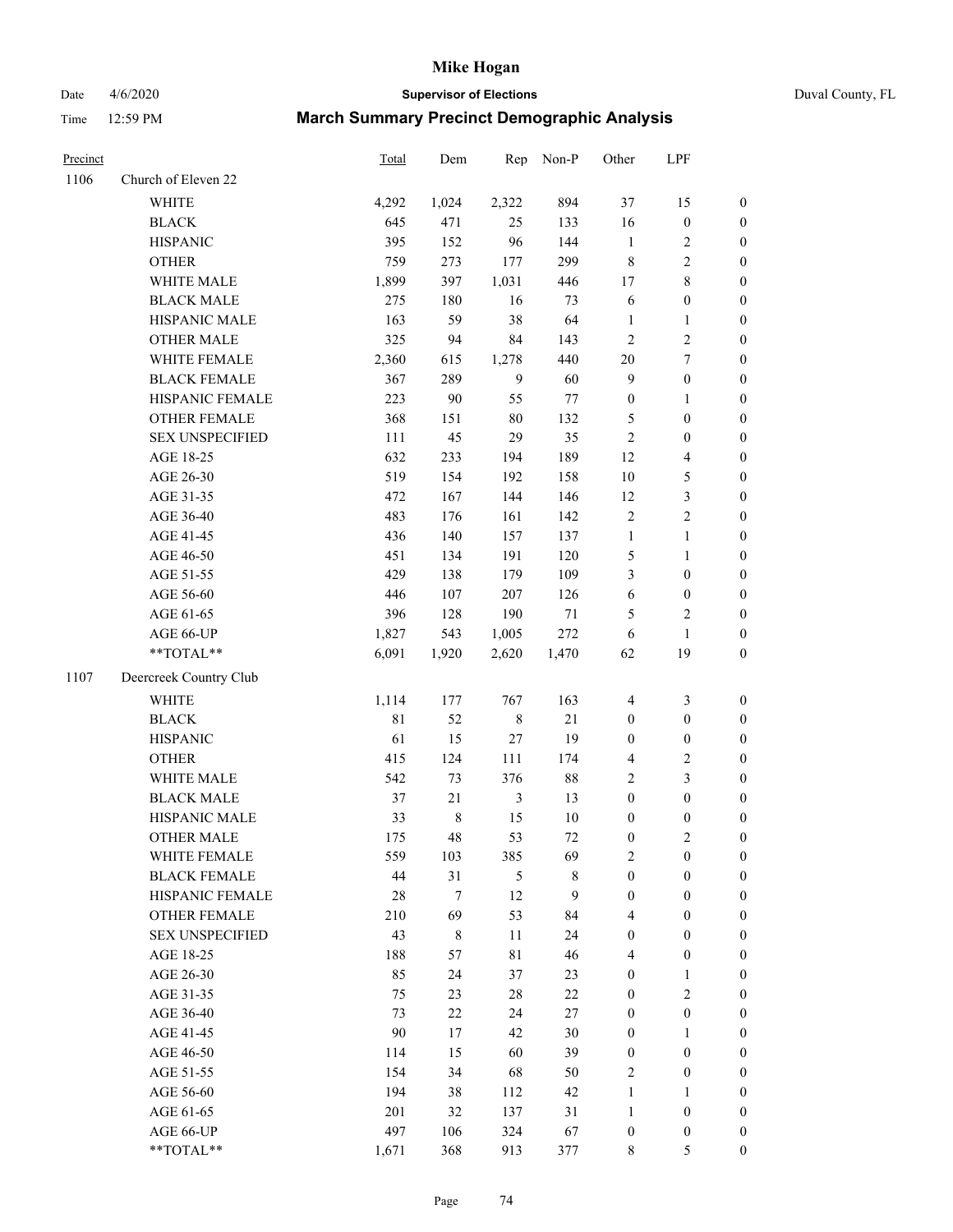Date 4/6/2020 **Supervisor of Elections** Duval County, FL

| Precinct |                        | Total | Dem              | Rep        | Non-P | Other            | LPF                     |                  |
|----------|------------------------|-------|------------------|------------|-------|------------------|-------------------------|------------------|
| 1108     | The Park at Potenza    |       |                  |            |       |                  |                         |                  |
|          | <b>WHITE</b>           | 2,250 | 647              | 1,005      | 554   | 31               | 13                      | $\boldsymbol{0}$ |
|          | <b>BLACK</b>           | 738   | 537              | $27\,$     | 165   | 8                | $\mathbf{1}$            | $\boldsymbol{0}$ |
|          | <b>HISPANIC</b>        | 283   | 116              | 67         | 95    | 5                | $\boldsymbol{0}$        | $\boldsymbol{0}$ |
|          | <b>OTHER</b>           | 309   | 109              | 54         | 138   | 6                | $\sqrt{2}$              | $\boldsymbol{0}$ |
|          | WHITE MALE             | 1,045 | 254              | 484        | 282   | 15               | 10                      | $\boldsymbol{0}$ |
|          | <b>BLACK MALE</b>      | 290   | 183              | 15         | 88    | 4                | $\boldsymbol{0}$        | $\boldsymbol{0}$ |
|          | HISPANIC MALE          | 115   | 44               | 24         | 45    | 2                | $\boldsymbol{0}$        | $\boldsymbol{0}$ |
|          | <b>OTHER MALE</b>      | 121   | 39               | 22         | 57    | $\overline{c}$   | $\mathbf{1}$            | $\boldsymbol{0}$ |
|          | WHITE FEMALE           | 1,183 | 387              | 512        | 265   | 16               | $\mathfrak{Z}$          | 0                |
|          | <b>BLACK FEMALE</b>    | 438   | 346              | 12         | 75    | 4                | $\mathbf{1}$            | 0                |
|          | HISPANIC FEMALE        | 161   | 68               | 43         | 47    | 3                | $\boldsymbol{0}$        | $\boldsymbol{0}$ |
|          | OTHER FEMALE           | 147   | 61               | 25         | 57    | 4                | $\boldsymbol{0}$        | $\boldsymbol{0}$ |
|          | <b>SEX UNSPECIFIED</b> | 80    | 27               | 16         | 36    | $\boldsymbol{0}$ | $\mathbf{1}$            | $\boldsymbol{0}$ |
|          | AGE 18-25              | 496   | 198              | 129        | 150   | 16               | 3                       | $\boldsymbol{0}$ |
|          | AGE 26-30              | 546   | 231              | 130        | 173   | 11               | $\mathbf{1}$            | $\boldsymbol{0}$ |
|          | AGE 31-35              | 410   | 181              | 90         | 131   | 4                | $\overline{\mathbf{4}}$ | $\boldsymbol{0}$ |
|          | AGE 36-40              | 321   | 133              | 72         | 113   | $\mathbf{1}$     | $\sqrt{2}$              | $\boldsymbol{0}$ |
|          | AGE 41-45              | 262   | 108              | 76         | 74    | 2                | $\sqrt{2}$              | $\boldsymbol{0}$ |
|          | AGE 46-50              | 272   | 100              | 88         | 77    | 6                | $\mathbf{1}$            | $\boldsymbol{0}$ |
|          | AGE 51-55              | 221   | 77               | 92         | 49    | 2                | $\mathbf{1}$            | 0                |
|          | AGE 56-60              | 276   | 97               | 120        | 56    | 3                | $\boldsymbol{0}$        | $\boldsymbol{0}$ |
|          | AGE 61-65              | 239   | 97               | 97         | 41    | 3                | $\mathbf{1}$            | $\boldsymbol{0}$ |
|          | AGE 66-UP              | 537   | 187              | 259        | 88    | $\overline{c}$   | $\mathbf{1}$            | $\boldsymbol{0}$ |
|          | **TOTAL**              | 3,580 | 1,409            | 1,153      | 952   | 50               | 16                      | $\boldsymbol{0}$ |
| 1109     | Deerwood Country Club  |       |                  |            |       |                  |                         |                  |
|          | <b>WHITE</b>           | 1,769 | 296              | 1,238      | 223   | 9                | $\mathfrak{Z}$          | $\boldsymbol{0}$ |
|          | <b>BLACK</b>           | 52    | 35               | 6          | 10    | $\mathbf{1}$     | $\boldsymbol{0}$        | $\boldsymbol{0}$ |
|          | <b>HISPANIC</b>        | 77    | 14               | 45         | 18    | $\boldsymbol{0}$ | $\boldsymbol{0}$        | $\boldsymbol{0}$ |
|          | <b>OTHER</b>           | 174   | 44               | 69         | 61    | $\boldsymbol{0}$ | $\boldsymbol{0}$        | $\boldsymbol{0}$ |
|          | WHITE MALE             | 831   | 116              | 591        | 116   | 5                | $\mathfrak{Z}$          | $\boldsymbol{0}$ |
|          | <b>BLACK MALE</b>      | 24    | 14               | $\sqrt{2}$ | 7     | 1                | $\boldsymbol{0}$        | $\boldsymbol{0}$ |
|          | HISPANIC MALE          | 36    | 6                | $20\,$     | 10    | $\boldsymbol{0}$ | $\boldsymbol{0}$        | 0                |
|          | <b>OTHER MALE</b>      | 67    | 20               | 25         | 22    | $\boldsymbol{0}$ | $\boldsymbol{0}$        | $\boldsymbol{0}$ |
|          | WHITE FEMALE           | 926   | 177              | 640        | 105   | 4                | $\boldsymbol{0}$        | $\boldsymbol{0}$ |
|          | <b>BLACK FEMALE</b>    | 27    | 20               | 4          | 3     | 0                | $\boldsymbol{0}$        | $\overline{0}$   |
|          | HISPANIC FEMALE        | 39    | $\tau$           | 25         | 7     | $\boldsymbol{0}$ | $\boldsymbol{0}$        | $\overline{0}$   |
|          | <b>OTHER FEMALE</b>    | 81    | 22               | 34         | 25    | $\boldsymbol{0}$ | $\boldsymbol{0}$        | $\overline{0}$   |
|          | <b>SEX UNSPECIFIED</b> | 41    | $\boldsymbol{7}$ | 17         | 17    | 0                | $\boldsymbol{0}$        | $\overline{0}$   |
|          | AGE 18-25              | 192   | 33               | 118        | 41    | $\boldsymbol{0}$ | $\boldsymbol{0}$        | $\overline{0}$   |
|          | AGE 26-30              | 131   | 25               | 74         | 32    | 0                | $\boldsymbol{0}$        | 0                |
|          | AGE 31-35              | 133   | 23               | 91         | 18    | 1                | $\boldsymbol{0}$        | 0                |
|          | AGE 36-40              | 135   | 26               | 81         | 27    | $\mathbf{1}$     | $\boldsymbol{0}$        | 0                |
|          | AGE 41-45              | 144   | 25               | 94         | 20    | 3                | $\sqrt{2}$              | 0                |
|          | AGE 46-50              | 175   | 24               | 118        | 31    | $\mathbf{2}$     | $\boldsymbol{0}$        | $\overline{0}$   |
|          | AGE 51-55              | 172   | 33               | 114        | 25    | $\boldsymbol{0}$ | $\boldsymbol{0}$        | $\boldsymbol{0}$ |
|          | AGE 56-60              | 179   | 32               | 113        | 33    | 1                | $\boldsymbol{0}$        | $\overline{0}$   |
|          | AGE 61-65              | 167   | 31               | 115        | 21    | $\boldsymbol{0}$ | $\boldsymbol{0}$        | 0                |
|          | AGE 66-UP              | 644   | 137              | 440        | 64    | 2                | $\mathbf{1}$            | 0                |
|          | **TOTAL**              | 2,072 | 389              | 1,358      | 312   | $10\,$           | 3                       | $\boldsymbol{0}$ |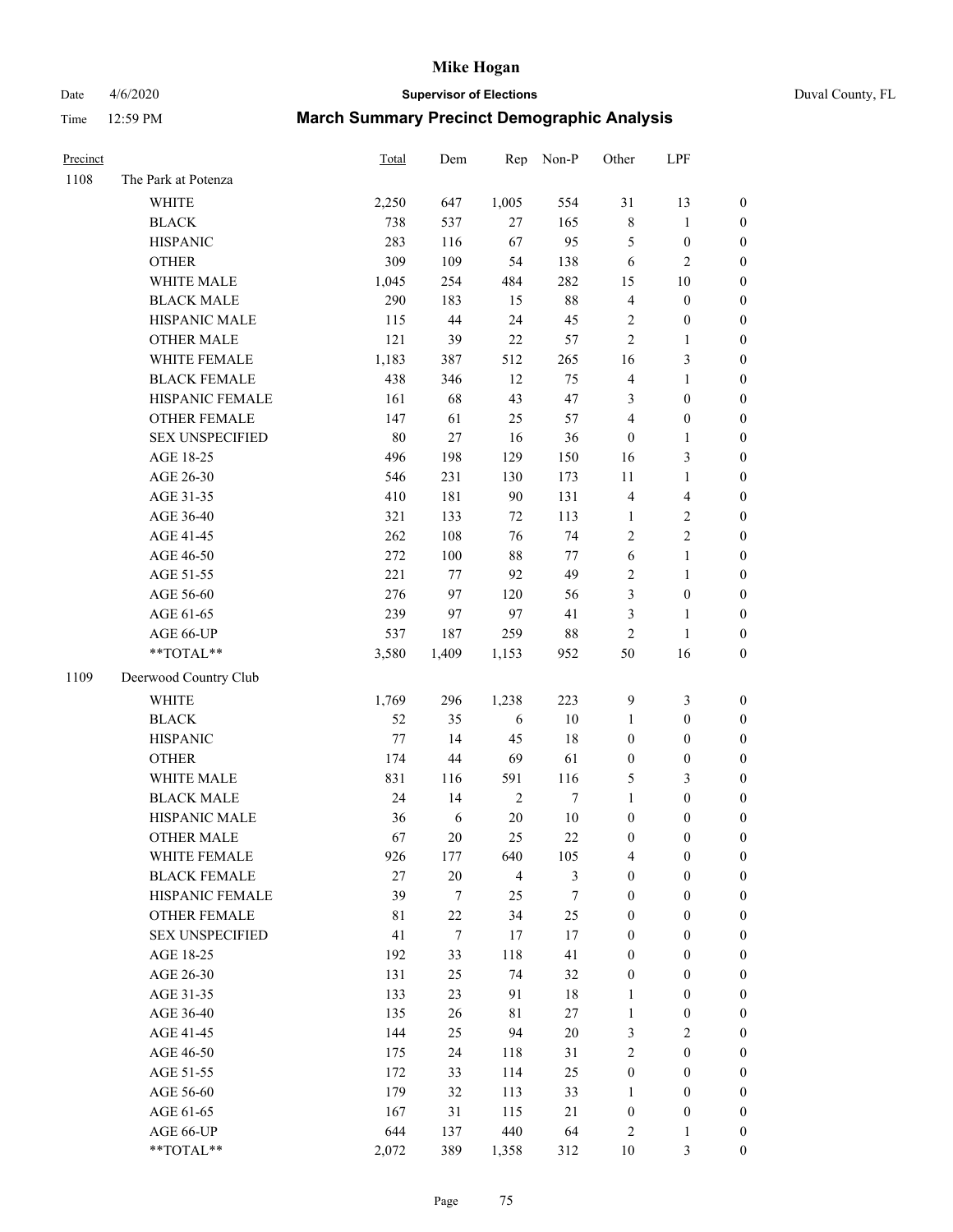Date 4/6/2020 **Supervisor of Elections** Duval County, FL

| Precinct |                                     | Total | Dem   | Rep     | Non-P  | Other            | LPF              |                  |
|----------|-------------------------------------|-------|-------|---------|--------|------------------|------------------|------------------|
| 1110     | Courtyard Marriott                  |       |       |         |        |                  |                  |                  |
|          | <b>WHITE</b>                        | 4,813 | 1,105 | 2,488   | 1,116  | 87               | 17               | 0                |
|          | <b>BLACK</b>                        | 994   | 716   | 46      | 211    | 19               | $\sqrt{2}$       | 0                |
|          | <b>HISPANIC</b>                     | 624   | 239   | 157     | 218    | $\sqrt{6}$       | $\overline{4}$   | $\boldsymbol{0}$ |
|          | <b>OTHER</b>                        | 638   | 196   | 179     | 252    | 9                | $\sqrt{2}$       | $\boldsymbol{0}$ |
|          | WHITE MALE                          | 2,055 | 396   | 1,109   | 507    | 35               | $\,$ 8 $\,$      | $\boldsymbol{0}$ |
|          | <b>BLACK MALE</b>                   | 412   | 268   | 24      | 110    | $10\,$           | $\boldsymbol{0}$ | $\boldsymbol{0}$ |
|          | HISPANIC MALE                       | 272   | 101   | 66      | 97     | 4                | $\overline{4}$   | $\boldsymbol{0}$ |
|          | <b>OTHER MALE</b>                   | 258   | 74    | 75      | 102    | $\tau$           | $\boldsymbol{0}$ | $\boldsymbol{0}$ |
|          | WHITE FEMALE                        | 2,730 | 699   | 1,370   | 601    | 51               | $\boldsymbol{9}$ | $\boldsymbol{0}$ |
|          | <b>BLACK FEMALE</b>                 | 569   | 440   | 21      | 97     | 9                | $\sqrt{2}$       | $\boldsymbol{0}$ |
|          | HISPANIC FEMALE                     | 347   | 137   | 91      | 117    | $\mathbf{2}$     | $\boldsymbol{0}$ | 0                |
|          | <b>OTHER FEMALE</b>                 | 325   | 105   | 96      | 120    | $\overline{c}$   | $\sqrt{2}$       | $\boldsymbol{0}$ |
|          | <b>SEX UNSPECIFIED</b>              | 101   | 36    | 18      | 46     | $\mathbf{1}$     | $\boldsymbol{0}$ | $\boldsymbol{0}$ |
|          | AGE 18-25                           | 720   | 225   | 262     | 213    | 16               | $\overline{4}$   | $\boldsymbol{0}$ |
|          | AGE 26-30                           | 948   | 272   | 389     | 260    | 23               | $\overline{4}$   | $\boldsymbol{0}$ |
|          | AGE 31-35                           | 924   | 263   | 367     | 277    | 11               | 6                | $\boldsymbol{0}$ |
|          | AGE 36-40                           | 762   | 246   | 243     | 256    | $10\,$           | 7                | $\boldsymbol{0}$ |
|          | AGE 41-45                           | 642   | 249   | 214     | 165    | 13               | $\mathbf{1}$     | $\boldsymbol{0}$ |
|          | AGE 46-50                           | 626   | 203   | 242     | 168    | $10\,$           | $\mathfrak{Z}$   | $\boldsymbol{0}$ |
|          | AGE 51-55                           | 496   | 168   | 220     | 100    | 8                | $\boldsymbol{0}$ | 0                |
|          | AGE 56-60                           | 466   | 141   | 218     | 102    | 5                | $\boldsymbol{0}$ | 0                |
|          | AGE 61-65                           | 460   | 150   | 219     | 86     | 5                | $\boldsymbol{0}$ | $\boldsymbol{0}$ |
|          | AGE 66-UP                           | 1,025 | 339   | 496     | 170    | $20\,$           | $\boldsymbol{0}$ | $\boldsymbol{0}$ |
|          | **TOTAL**                           | 7,069 | 2,256 | 2,870   | 1,797  | 121              | $25\,$           | $\boldsymbol{0}$ |
| 1111     | Shepherd of the Woods Lutheran Chur |       |       |         |        |                  |                  |                  |
|          | <b>WHITE</b>                        | 995   | 299   | 383     | 293    | 15               | $\mathfrak s$    | $\boldsymbol{0}$ |
|          | <b>BLACK</b>                        | 498   | 382   | 15      | 96     | 5                | $\boldsymbol{0}$ | $\boldsymbol{0}$ |
|          | <b>HISPANIC</b>                     | 218   | 92    | 37      | 86     | $\mathbf{1}$     | $\mathfrak{2}$   | $\boldsymbol{0}$ |
|          | <b>OTHER</b>                        | 160   | 68    | 22      | 69     | $\mathbf{1}$     | $\boldsymbol{0}$ | $\boldsymbol{0}$ |
|          | WHITE MALE                          | 445   | 121   | 182     | 135    | 6                | $\mathbf{1}$     | $\boldsymbol{0}$ |
|          | <b>BLACK MALE</b>                   | 191   | 133   | $\,8\,$ | 48     | $\overline{c}$   | $\boldsymbol{0}$ | $\boldsymbol{0}$ |
|          | HISPANIC MALE                       | 94    | 34    | $20\,$  | 39     | $\boldsymbol{0}$ | 1                | 0                |
|          | <b>OTHER MALE</b>                   | 56    | 24    | 9       | 23     | $\boldsymbol{0}$ | $\boldsymbol{0}$ | $\boldsymbol{0}$ |
|          | WHITE FEMALE                        | 531   | 172   | 196     | 150    | 9                | 4                | 0                |
|          | <b>BLACK FEMALE</b>                 | 298   | 241   | $\tau$  | 47     | 3                | $\boldsymbol{0}$ | $\overline{0}$   |
|          | HISPANIC FEMALE                     | 120   | 57    | 15      | 46     | 1                | 1                | $\overline{0}$   |
|          | OTHER FEMALE                        | 75    | 35    | 12      | $27\,$ | 1                | $\boldsymbol{0}$ | 0                |
|          | <b>SEX UNSPECIFIED</b>              | 61    | 24    | 8       | 29     | $\boldsymbol{0}$ | $\boldsymbol{0}$ | 0                |
|          | AGE 18-25                           | 288   | 126   | 60      | 96     | 5                | $\mathbf{1}$     | 0                |
|          | AGE 26-30                           | 361   | 160   | $70\,$  | 123    | 6                | $\overline{2}$   | 0                |
|          | AGE 31-35                           | 233   | 99    | 46      | 83     | 4                | $\mathbf{1}$     | 0                |
|          | AGE 36-40                           | 175   | 88    | 29      | 57     | 0                | $\mathbf{1}$     | 0                |
|          | AGE 41-45                           | 127   | 61    | 27      | 38     | 1                | $\boldsymbol{0}$ | 0                |
|          | AGE 46-50                           | 125   | 58    | 29      | 35     | 2                | 1                | 0                |
|          | AGE 51-55                           | 100   | 52    | 26      | $22\,$ | $\boldsymbol{0}$ | $\boldsymbol{0}$ | 0                |
|          | AGE 56-60                           | 134   | 66    | 38      | $28\,$ | 2                | $\boldsymbol{0}$ | 0                |
|          | AGE 61-65                           | 82    | 38    | 25      | 18     | 1                | $\boldsymbol{0}$ | 0                |
|          | AGE 66-UP                           | 246   | 93    | 107     | 44     | $\mathbf{1}$     | $\mathbf{1}$     | 0                |
|          | **TOTAL**                           | 1,871 | 841   | 457     | 544    | 22               | 7                | $\overline{0}$   |
|          |                                     |       |       |         |        |                  |                  |                  |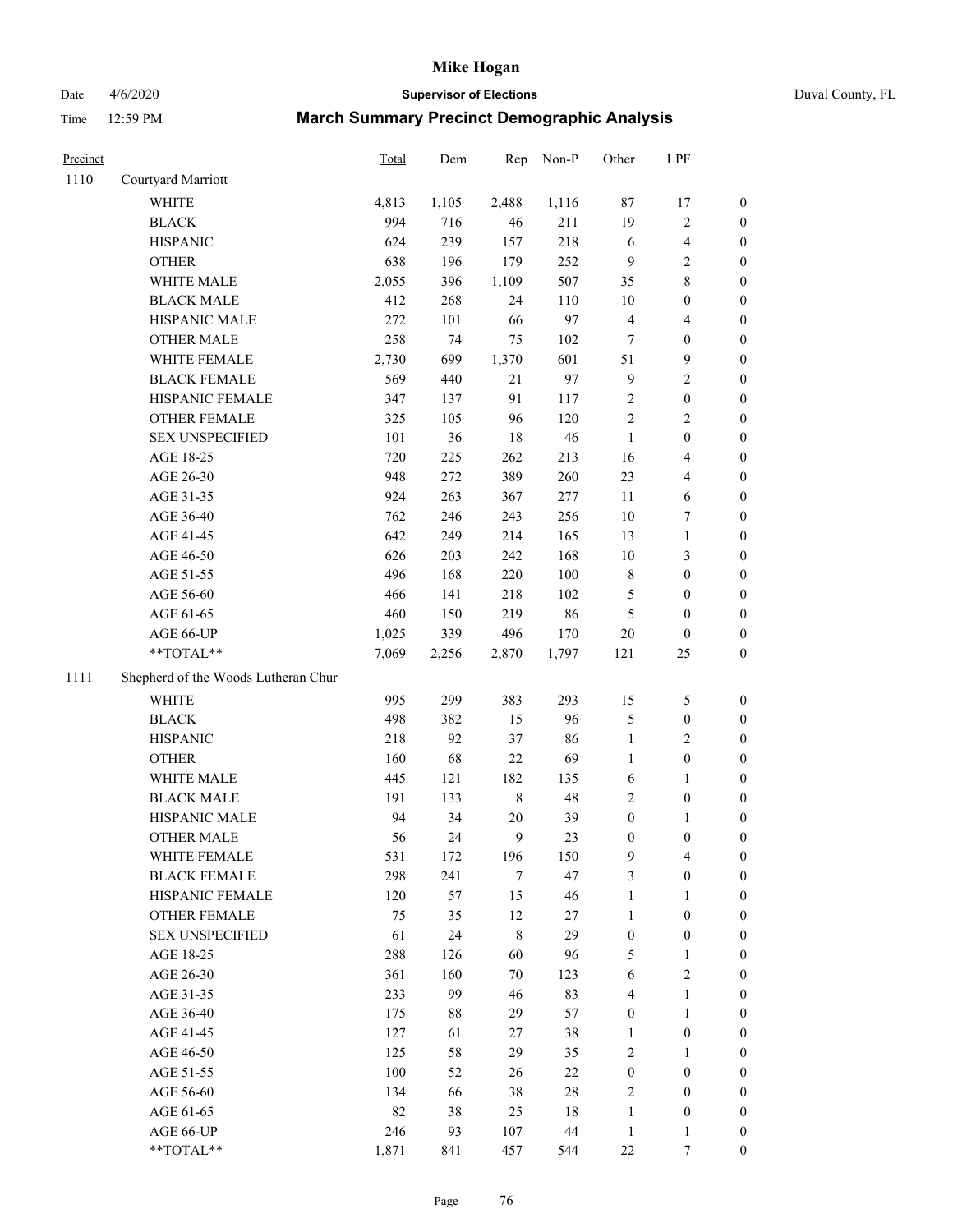Date 4/6/2020 **Supervisor of Elections** Duval County, FL

| Precinct |                            | Total | Dem    | Rep              | Non-P  | Other            | LPF              |                  |
|----------|----------------------------|-------|--------|------------------|--------|------------------|------------------|------------------|
| 1112     | Southeast Regional Library |       |        |                  |        |                  |                  |                  |
|          | <b>WHITE</b>               | 2,374 | 543    | 1,274            | 506    | 36               | 15               | 0                |
|          | <b>BLACK</b>               | 430   | 326    | 15               | 76     | 12               | $\mathbf{1}$     | 0                |
|          | <b>HISPANIC</b>            | 219   | 85     | 53               | $78\,$ | 3                | $\boldsymbol{0}$ | $\boldsymbol{0}$ |
|          | <b>OTHER</b>               | 538   | 173    | 133              | 224    | 6                | $\sqrt{2}$       | $\boldsymbol{0}$ |
|          | WHITE MALE                 | 1,109 | 209    | 617              | 260    | 14               | 9                | $\boldsymbol{0}$ |
|          | <b>BLACK MALE</b>          | 165   | 111    | $\boldsymbol{9}$ | 41     | 4                | $\boldsymbol{0}$ | $\boldsymbol{0}$ |
|          | HISPANIC MALE              | 91    | 36     | 21               | 33     | $\mathbf{1}$     | $\boldsymbol{0}$ | $\boldsymbol{0}$ |
|          | <b>OTHER MALE</b>          | 228   | 65     | 61               | 98     | $\overline{2}$   | $\overline{2}$   | $\boldsymbol{0}$ |
|          | WHITE FEMALE               | 1,248 | 331    | 650              | 241    | $22\,$           | $\overline{4}$   | $\boldsymbol{0}$ |
|          | <b>BLACK FEMALE</b>        | 259   | 210    | 6                | 34     | 8                | $\mathbf{1}$     | $\boldsymbol{0}$ |
|          | HISPANIC FEMALE            | 123   | 47     | 31               | 43     | 2                | $\boldsymbol{0}$ | $\boldsymbol{0}$ |
|          | <b>OTHER FEMALE</b>        | 260   | 91     | 62               | 103    | 4                | $\boldsymbol{0}$ | $\boldsymbol{0}$ |
|          | <b>SEX UNSPECIFIED</b>     | 78    | $27\,$ | 18               | 31     | $\boldsymbol{0}$ | $\sqrt{2}$       | $\boldsymbol{0}$ |
|          | AGE 18-25                  | 457   | 157    | 159              | 125    | 14               | $\sqrt{2}$       | $\boldsymbol{0}$ |
|          | AGE 26-30                  | 394   | 142    | 121              | 118    | 10               | $\mathfrak{Z}$   | $\boldsymbol{0}$ |
|          | AGE 31-35                  | 348   | 110    | 109              | 115    | 9                | 5                | $\boldsymbol{0}$ |
|          | AGE 36-40                  | 317   | 115    | 108              | $88\,$ | 4                | $\sqrt{2}$       | $\boldsymbol{0}$ |
|          | AGE 41-45                  | 281   | 90     | 110              | 76     | 3                | $\overline{2}$   | $\boldsymbol{0}$ |
|          | AGE 46-50                  | 352   | 103    | 149              | 94     | 6                | $\boldsymbol{0}$ | $\boldsymbol{0}$ |
|          | AGE 51-55                  | 302   | 84     | 145              | 69     | 4                | $\boldsymbol{0}$ | $\boldsymbol{0}$ |
|          | AGE 56-60                  | 323   | 95     | 165              | 59     | 3                | 1                | 0                |
|          | AGE 61-65                  | 269   | 73     | 137              | 56     | $\overline{c}$   | $\mathbf{1}$     | $\boldsymbol{0}$ |
|          | AGE 66-UP                  | 518   | 158    | 272              | 84     | $\sqrt{2}$       | $\sqrt{2}$       | $\boldsymbol{0}$ |
|          | **TOTAL**                  | 3,561 | 1,127  | 1,475            | 884    | 57               | 18               | $\boldsymbol{0}$ |
|          |                            |       |        |                  |        |                  |                  |                  |
| 1113     | Deermeadows Church         |       |        |                  |        |                  |                  |                  |
|          | <b>WHITE</b>               | 2,026 | 639    | 779              | 559    | 37               | 12               | $\boldsymbol{0}$ |
|          | <b>BLACK</b>               | 1,097 | 832    | 41               | 215    | 9                | $\boldsymbol{0}$ | $\boldsymbol{0}$ |
|          | <b>HISPANIC</b>            | 328   | 147    | 52               | 125    | 3                | $\mathbf{1}$     | $\boldsymbol{0}$ |
|          | <b>OTHER</b>               | 302   | 123    | 49               | 126    | 4                | $\boldsymbol{0}$ | $\boldsymbol{0}$ |
|          | WHITE MALE                 | 935   | 276    | 364              | 273    | 13               | 9                | $\boldsymbol{0}$ |
|          | <b>BLACK MALE</b>          | 437   | 299    | $18\,$           | 115    | 5                | $\boldsymbol{0}$ | $\boldsymbol{0}$ |
|          | HISPANIC MALE              | 155   | 67     | 29               | 56     | 3                | $\boldsymbol{0}$ | $\boldsymbol{0}$ |
|          | <b>OTHER MALE</b>          | 125   | 42     | 24               | 57     | $\overline{c}$   | $\boldsymbol{0}$ | $\boldsymbol{0}$ |
|          | WHITE FEMALE               | 1,069 | 356    | 409              | 277    | 24               | 3                | 0                |
|          | <b>BLACK FEMALE</b>        | 645   | 520    | 23               | 98     | 4                | $\boldsymbol{0}$ | $\boldsymbol{0}$ |
|          | HISPANIC FEMALE            | 167   | $78\,$ | $22\,$           | 66     | $\boldsymbol{0}$ | 1                | $\overline{0}$   |
|          | <b>OTHER FEMALE</b>        | 134   | 69     | $20\,$           | 45     | $\boldsymbol{0}$ | $\boldsymbol{0}$ | $\overline{0}$   |
|          | <b>SEX UNSPECIFIED</b>     | 86    | 34     | 12               | 38     | 2                | $\boldsymbol{0}$ | 0                |
|          | AGE 18-25                  | 580   | 247    | 115              | 199    | 16               | $\mathfrak{Z}$   | 0                |
|          | AGE 26-30                  | 719   | 354    | 122              | 228    | 12               | 3                | 0                |
|          | AGE 31-35                  | 459   | 213    | 93               | 146    | 6                | $\mathbf{1}$     | 0                |
|          | AGE 36-40                  | 333   | 170    | 57               | 98     | 5                | $\mathfrak{Z}$   | 0                |
|          | AGE 41-45                  | 268   | 130    | 60               | 74     | 4                | $\boldsymbol{0}$ | 0                |
|          | AGE 46-50                  | 250   | 124    | 57               | 65     | 4                | $\boldsymbol{0}$ | 0                |
|          | AGE 51-55                  | 264   | 134    | 61               | 67     | 1                | 1                | 0                |
|          | AGE 56-60                  | 222   | 94     | 82               | 46     | $\boldsymbol{0}$ | $\boldsymbol{0}$ | 0                |
|          | AGE 61-65                  | 190   | 77     | 75               | 34     | 2                | $\sqrt{2}$       | 0                |
|          | AGE 66-UP                  | 468   | 198    | 199              | 68     | 3                | $\boldsymbol{0}$ | 0                |
|          | **TOTAL**                  | 3,753 | 1,741  | 921              | 1,025  | 53               | 13               | $\boldsymbol{0}$ |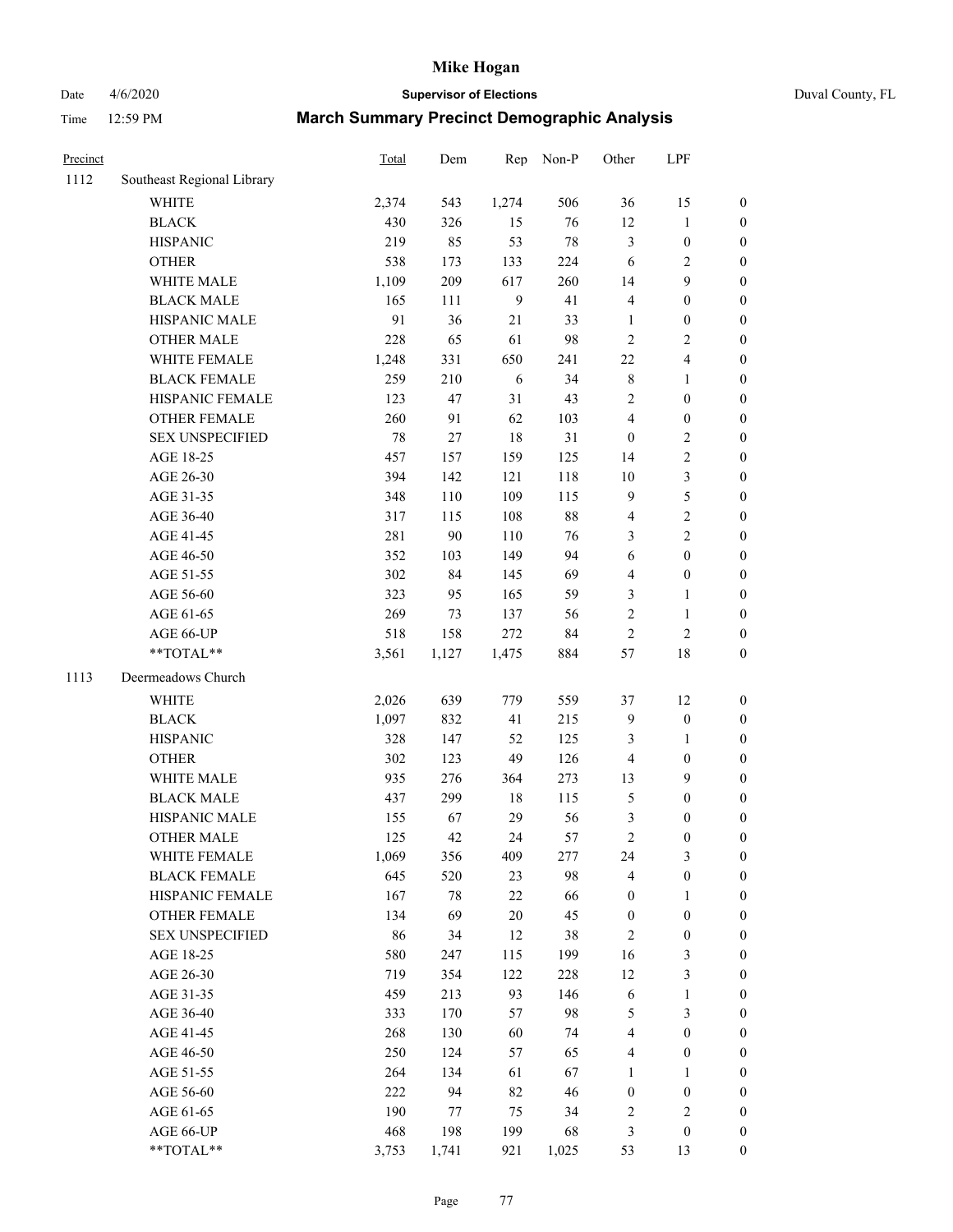Date 4/6/2020 **Supervisor of Elections** Duval County, FL

| Precinct |                        | Total | Dem   | Rep         | Non-P  | Other            | LPF              |                  |
|----------|------------------------|-------|-------|-------------|--------|------------------|------------------|------------------|
| 1114     | The Salem Center       |       |       |             |        |                  |                  |                  |
|          | WHITE                  | 2,317 | 624   | 1,094       | 545    | 41               | 13               | 0                |
|          | <b>BLACK</b>           | 735   | 567   | 19          | 137    | 11               | $\mathbf{1}$     | 0                |
|          | <b>HISPANIC</b>        | 320   | 129   | 63          | 123    | 5                | $\boldsymbol{0}$ | $\boldsymbol{0}$ |
|          | <b>OTHER</b>           | 377   | 149   | 66          | 151    | 9                | $\sqrt{2}$       | $\boldsymbol{0}$ |
|          | WHITE MALE             | 1,023 | 230   | 504         | 254    | 23               | 12               | $\boldsymbol{0}$ |
|          | <b>BLACK MALE</b>      | 267   | 197   | 5           | 61     | 4                | $\boldsymbol{0}$ | $\boldsymbol{0}$ |
|          | HISPANIC MALE          | 142   | 50    | 37          | 53     | 2                | $\boldsymbol{0}$ | $\boldsymbol{0}$ |
|          | <b>OTHER MALE</b>      | 154   | 51    | 31          | 68     | $\overline{c}$   | $\overline{2}$   | $\boldsymbol{0}$ |
|          | WHITE FEMALE           | 1,271 | 386   | 585         | 283    | 16               | $\mathbf{1}$     | $\boldsymbol{0}$ |
|          | <b>BLACK FEMALE</b>    | 461   | 364   | 14          | 75     | 7                | $\mathbf{1}$     | 0                |
|          | HISPANIC FEMALE        | 172   | 76    | 25          | 68     | 3                | $\boldsymbol{0}$ | 0                |
|          | OTHER FEMALE           | 176   | 85    | 30          | 54     | $\boldsymbol{7}$ | $\boldsymbol{0}$ | $\boldsymbol{0}$ |
|          | <b>SEX UNSPECIFIED</b> | 83    | 30    | 11          | 40     | $\mathbf{2}$     | $\boldsymbol{0}$ | $\boldsymbol{0}$ |
|          | AGE 18-25              | 572   | 219   | 173         | 162    | 17               | $\mathbf{1}$     | $\boldsymbol{0}$ |
|          | AGE 26-30              | 734   | 306   | 202         | 209    | 15               | $\sqrt{2}$       | $\boldsymbol{0}$ |
|          | AGE 31-35              | 459   | 168   | 118         | 163    | 5                | 5                | $\boldsymbol{0}$ |
|          | AGE 36-40              | 311   | 133   | $8\sqrt{1}$ | 89     | 5                | $\mathfrak{Z}$   | $\boldsymbol{0}$ |
|          | AGE 41-45              | 234   | 106   | 59          | 63     | 6                | $\boldsymbol{0}$ | $\boldsymbol{0}$ |
|          | AGE 46-50              | 242   | 88    | 75          | $72\,$ | 5                | $\sqrt{2}$       | $\boldsymbol{0}$ |
|          | AGE 51-55              | 234   | 103   | 87          | 41     | $\overline{c}$   | $\mathbf{1}$     | $\boldsymbol{0}$ |
|          | AGE 56-60              | 200   | 69    | 82          | 43     | 6                | $\boldsymbol{0}$ | 0                |
|          | AGE 61-65              | 183   | 72    | $70\,$      | 38     | 3                | $\boldsymbol{0}$ | $\boldsymbol{0}$ |
|          | AGE 66-UP              | 580   | 205   | 295         | 76     | $\overline{c}$   | $\overline{2}$   | $\boldsymbol{0}$ |
|          | **TOTAL**              | 3,749 | 1,469 | 1,242       | 956    | 66               | 16               | $\boldsymbol{0}$ |
| 1115     | Mission Way Church     |       |       |             |        |                  |                  |                  |
|          | <b>WHITE</b>           | 2,662 | 558   | 1,437       | 622    | $30\,$           | 15               | $\boldsymbol{0}$ |
|          | <b>BLACK</b>           | 660   | 478   | 46          | 131    | 5                | $\boldsymbol{0}$ | $\boldsymbol{0}$ |
|          | <b>HISPANIC</b>        | 318   | 121   | 84          | 112    | $\boldsymbol{0}$ | $\mathbf{1}$     | $\boldsymbol{0}$ |
|          | <b>OTHER</b>           | 521   | 180   | 140         | 195    | 6                | $\boldsymbol{0}$ | $\boldsymbol{0}$ |
|          | WHITE MALE             | 1,239 | 193   | 720         | 304    | 12               | 10               | $\boldsymbol{0}$ |
|          | <b>BLACK MALE</b>      | 281   | 179   | 29          | 69     | $\overline{4}$   | $\boldsymbol{0}$ | $\boldsymbol{0}$ |
|          | HISPANIC MALE          | 156   | 52    | 40          | 63     | $\boldsymbol{0}$ | 1                | 0                |
|          | <b>OTHER MALE</b>      | 216   | 70    | 66          | 78     | 2                | $\boldsymbol{0}$ | $\boldsymbol{0}$ |
|          | WHITE FEMALE           | 1,397 | 360   | 705         | 309    | 18               | 5                | 0                |
|          | <b>BLACK FEMALE</b>    | 375   | 295   | 17          | 62     | 1                | $\boldsymbol{0}$ | $\boldsymbol{0}$ |
|          | HISPANIC FEMALE        | 158   | 67    | 43          | 48     | $\boldsymbol{0}$ | $\boldsymbol{0}$ | $\overline{0}$   |
|          | <b>OTHER FEMALE</b>    | 253   | 94    | 66          | 89     | 4                | $\boldsymbol{0}$ | $\overline{0}$   |
|          | <b>SEX UNSPECIFIED</b> | 86    | 27    | 21          | 38     | $\boldsymbol{0}$ | $\boldsymbol{0}$ | 0                |
|          | AGE 18-25              | 454   | 163   | 139         | 146    | 5                | $\mathbf{1}$     | 0                |
|          | AGE 26-30              | 341   | 116   | 125         | 90     | 8                | $\sqrt{2}$       | 0                |
|          | AGE 31-35              | 460   | 138   | 156         | 161    | 3                | $\sqrt{2}$       | 0                |
|          | AGE 36-40              | 495   | 137   | 199         | 152    | 4                | 3                | 0                |
|          | AGE 41-45              | 487   | 143   | 195         | 136    | 7                | 6                | 0                |
|          | AGE 46-50              | 484   | 155   | 197         | 127    | 4                | $\mathbf{1}$     | 0                |
|          | AGE 51-55              | 404   | 124   | 194         | 82     | 3                | $\mathbf{1}$     | 0                |
|          | AGE 56-60              | 340   | 118   | 172         | 48     | $\overline{c}$   | $\boldsymbol{0}$ | 0                |
|          | AGE 61-65              | 232   | 91    | 108         | 32     | 1                | $\boldsymbol{0}$ | 0                |
|          | AGE 66-UP              | 464   | 152   | 222         | 86     | 4                | $\boldsymbol{0}$ | 0                |
|          | **TOTAL**              | 4,161 | 1,337 | 1,707       | 1,060  | 41               | 16               | $\boldsymbol{0}$ |
|          |                        |       |       |             |        |                  |                  |                  |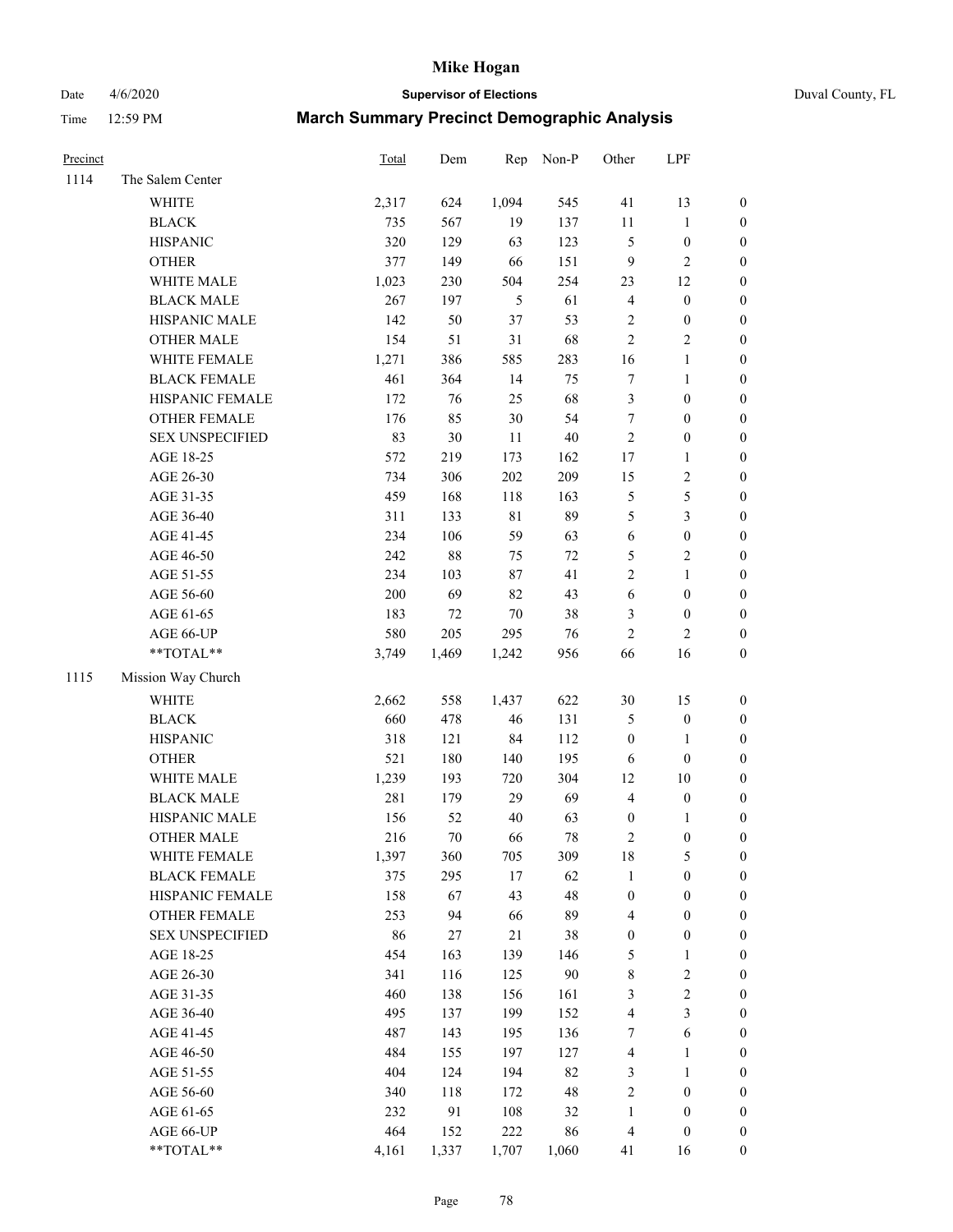# Date 4/6/2020 **Supervisor of Elections** Duval County, FL

| Precinct |                                               | Total        | Dem            | Rep            | Non-P                  | Other                                | LPF                                  |                                      |
|----------|-----------------------------------------------|--------------|----------------|----------------|------------------------|--------------------------------------|--------------------------------------|--------------------------------------|
| 1116     | First Baptist Church of Nocatee               |              |                |                |                        |                                      |                                      |                                      |
|          | <b>WHITE</b>                                  | 1,554        | 348            | 898            | 277                    | 26                                   | $\mathfrak s$                        | 0                                    |
|          | <b>BLACK</b>                                  | 83           | 53             | $10\,$         | 18                     | $\overline{c}$                       | $\boldsymbol{0}$                     | 0                                    |
|          | <b>HISPANIC</b>                               | 89           | 32             | 36             | $21\,$                 | $\boldsymbol{0}$                     | $\boldsymbol{0}$                     | $\boldsymbol{0}$                     |
|          | <b>OTHER</b>                                  | 99           | 31             | 32             | 35                     | $\boldsymbol{0}$                     | 1                                    | $\boldsymbol{0}$                     |
|          | WHITE MALE                                    | 745          | 139            | 455            | 135                    | 14                                   | $\sqrt{2}$                           | $\boldsymbol{0}$                     |
|          | <b>BLACK MALE</b>                             | 44           | 26             | 6              | 10                     | $\overline{c}$                       | $\boldsymbol{0}$                     | $\boldsymbol{0}$                     |
|          | HISPANIC MALE                                 | 41           | 15             | 16             | 10                     | $\boldsymbol{0}$                     | $\boldsymbol{0}$                     | $\boldsymbol{0}$                     |
|          | <b>OTHER MALE</b>                             | 38           | 14             | 8              | 15                     | $\boldsymbol{0}$                     | $\mathbf{1}$                         | $\boldsymbol{0}$                     |
|          | WHITE FEMALE                                  | 801          | 208            | 438            | 140                    | 12                                   | $\mathfrak{Z}$                       | $\boldsymbol{0}$                     |
|          | <b>BLACK FEMALE</b>                           | 39           | $27\,$         | $\overline{4}$ | $\,$ 8 $\,$            | $\boldsymbol{0}$                     | $\boldsymbol{0}$                     | $\boldsymbol{0}$                     |
|          | HISPANIC FEMALE                               | 47           | 17             | 20             | 10                     | $\boldsymbol{0}$                     | $\boldsymbol{0}$                     | $\boldsymbol{0}$                     |
|          | OTHER FEMALE                                  | 50           | 16             | 21             | 13                     | 0                                    | $\boldsymbol{0}$                     | $\boldsymbol{0}$                     |
|          | <b>SEX UNSPECIFIED</b>                        | 20           | $\overline{2}$ | $\,8\,$        | 10                     | $\boldsymbol{0}$                     | $\boldsymbol{0}$                     | $\boldsymbol{0}$                     |
|          | AGE 18-25                                     | 118          | 42             | 43             | 30                     | 2                                    | $\mathbf{1}$                         | $\boldsymbol{0}$                     |
|          | AGE 26-30                                     | 83           | 16             | 42             | 24                     | $\boldsymbol{0}$                     | $\mathbf{1}$                         | $\boldsymbol{0}$                     |
|          | AGE 31-35                                     | 124          | 34             | 58             | 30                     | $\boldsymbol{0}$                     | $\sqrt{2}$                           | $\boldsymbol{0}$                     |
|          | AGE 36-40                                     | 130          | 37             | 56             | 36                     | 1                                    | $\boldsymbol{0}$                     | $\boldsymbol{0}$                     |
|          | AGE 41-45                                     | 109          | 25             | 48             | 35                     | $\mathbf{1}$                         | $\boldsymbol{0}$                     | $\boldsymbol{0}$                     |
|          | AGE 46-50                                     | 126          | 37             | 57             | 24                     | 8                                    | $\boldsymbol{0}$                     | $\boldsymbol{0}$                     |
|          | AGE 51-55                                     | 162          | 34             | $8\sqrt{1}$    | 42                     | 3                                    | $\sqrt{2}$                           | $\boldsymbol{0}$                     |
|          | AGE 56-60                                     | 197          | 41             | 124            | 30                     | $\overline{c}$                       | $\boldsymbol{0}$                     | $\boldsymbol{0}$                     |
|          | AGE 61-65                                     | 205          | 53             | 123            | 28                     | $\mathbf{1}$                         | $\boldsymbol{0}$                     | $\boldsymbol{0}$                     |
|          | AGE 66-UP                                     | 571          | 145            | 344            | $72\,$                 | 10                                   | $\boldsymbol{0}$                     | $\boldsymbol{0}$                     |
|          | **TOTAL**                                     | 1,825        | 464            | 976            | 351                    | 28                                   | 6                                    | $\boldsymbol{0}$                     |
| 1201     | Church of God Marietta                        |              |                |                |                        |                                      |                                      |                                      |
|          | <b>WHITE</b>                                  |              |                |                | 375                    |                                      |                                      |                                      |
|          |                                               | 2,285        | 398            | 1,494          | 50                     | 10                                   | $\,$ $\,$                            | $\boldsymbol{0}$                     |
|          | <b>BLACK</b><br><b>HISPANIC</b>               | 353<br>110   | 275<br>54      | 24<br>32       | 24                     | 3                                    | $\mathbf{1}$<br>$\boldsymbol{0}$     | $\boldsymbol{0}$<br>$\boldsymbol{0}$ |
|          | <b>OTHER</b>                                  |              | 42             | 73             | 56                     | $\boldsymbol{0}$<br>2                | $\boldsymbol{0}$                     |                                      |
|          | WHITE MALE                                    | 173          | 160            | 688            | 175                    |                                      | $\overline{4}$                       | $\boldsymbol{0}$                     |
|          |                                               | 1,033<br>151 | 107            | $17\,$         | 25                     | 6<br>1                               | $\mathbf{1}$                         | $\boldsymbol{0}$<br>$\boldsymbol{0}$ |
|          | <b>BLACK MALE</b><br>HISPANIC MALE            | 48           | 24             |                |                        |                                      |                                      |                                      |
|          | <b>OTHER MALE</b>                             | 66           | 19             | 15<br>30       | $\boldsymbol{9}$<br>17 | $\boldsymbol{0}$<br>$\boldsymbol{0}$ | $\boldsymbol{0}$<br>$\boldsymbol{0}$ | 0<br>$\boldsymbol{0}$                |
|          |                                               |              |                |                |                        |                                      |                                      | 0                                    |
|          | WHITE FEMALE<br><b>BLACK FEMALE</b>           | 1,229        | 234            | 794<br>7       | 193<br>23              | 4<br>$\mathbf{2}$                    | 4<br>$\boldsymbol{0}$                | $\overline{0}$                       |
|          | HISPANIC FEMALE                               | 193<br>60    | 161<br>29      | 17             | 14                     |                                      | $\boldsymbol{0}$                     | $\overline{0}$                       |
|          |                                               |              | $21\,$         | 29             | 20                     | $\boldsymbol{0}$                     | $\boldsymbol{0}$                     |                                      |
|          | <b>OTHER FEMALE</b><br><b>SEX UNSPECIFIED</b> | 71<br>70     | 14             |                | 29                     | 1<br>$\mathbf{1}$                    | $\boldsymbol{0}$                     | 0<br>0                               |
|          | AGE 18-25                                     |              |                | 26             |                        |                                      |                                      | 0                                    |
|          |                                               | 274          | 57             | 127            | 85                     | 4                                    | $\mathbf{1}$                         |                                      |
|          | AGE 26-30                                     | 219          | 39             | 111            | 63                     | 4                                    | $\sqrt{2}$                           | 0                                    |
|          | AGE 31-35                                     | 222          | 56             | 105            | 57                     | 3                                    | $\mathbf{1}$                         | 0                                    |
|          | AGE 36-40                                     | 216          | 55             | 112            | 48                     | $\boldsymbol{0}$                     | $\mathbf{1}$                         | 0                                    |
|          | AGE 41-45                                     | 194          | 58             | 91             | 45                     | $\boldsymbol{0}$                     | $\boldsymbol{0}$                     | 0                                    |
|          | AGE 46-50                                     | 210          | 58             | 113            | 36                     | 2                                    | 1                                    | 0                                    |
|          | AGE 51-55                                     | 241          | 67             | 133            | 41                     | $\boldsymbol{0}$                     | $\boldsymbol{0}$                     | 0                                    |
|          | AGE 56-60                                     | 305          | 75             | 184            | 44                     | 2                                    | $\boldsymbol{0}$                     | 0                                    |
|          | AGE 61-65                                     | 280          | 87             | 166            | 27                     | $\boldsymbol{0}$                     | $\boldsymbol{0}$                     | 0                                    |
|          | AGE 66-UP                                     | 760          | 217            | 481            | 59                     | $\boldsymbol{0}$                     | $\mathfrak{Z}$                       | 0                                    |
|          | **TOTAL**                                     | 2,921        | 769            | 1,623          | 505                    | 15                                   | 9                                    | $\boldsymbol{0}$                     |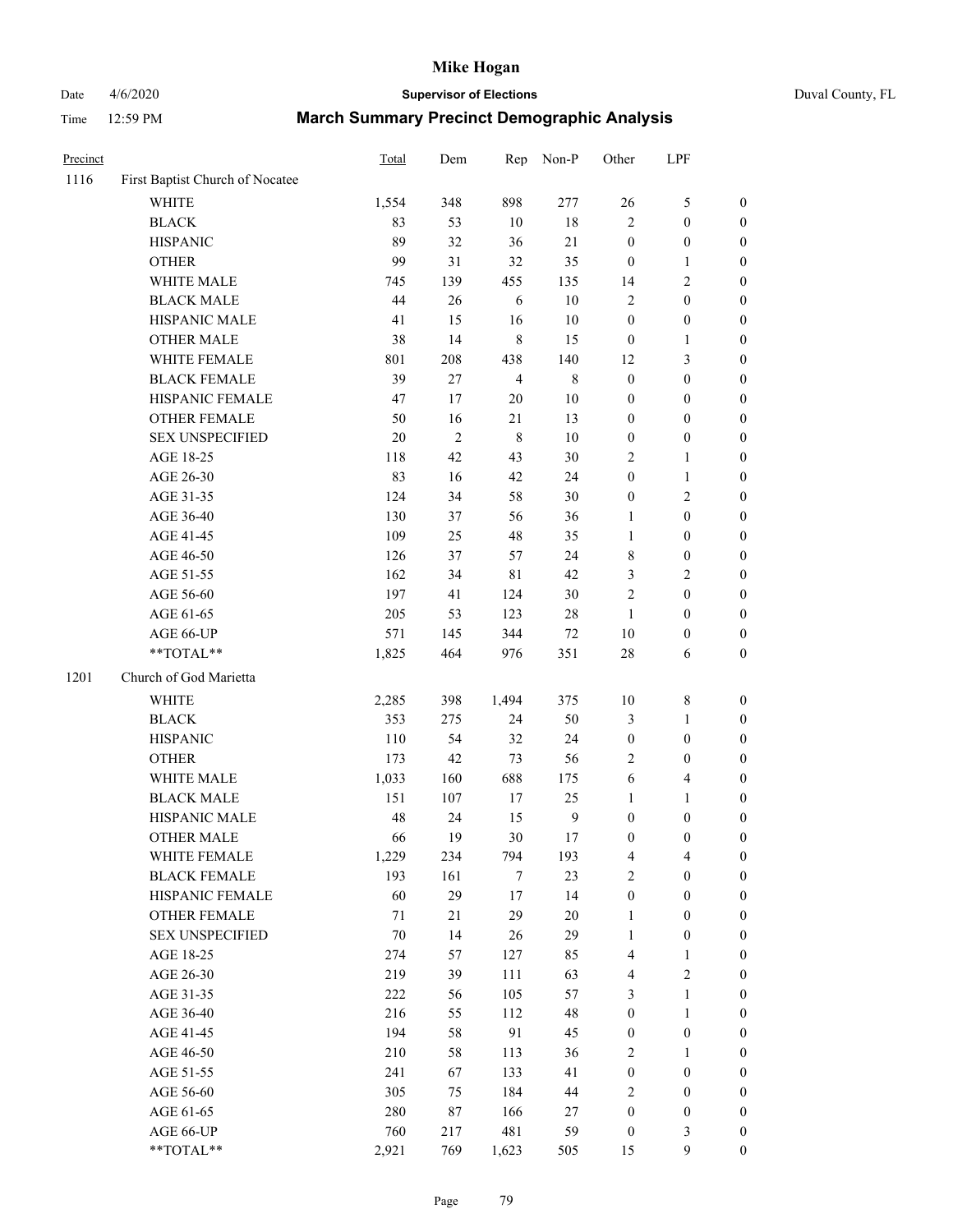Date 4/6/2020 **Supervisor of Elections** Duval County, FL

| Precinct |                                | Total   | Dem           | Rep            | Non-P          | Other            | LPF              |                  |
|----------|--------------------------------|---------|---------------|----------------|----------------|------------------|------------------|------------------|
| 1202     | Hillcrest at Crystal Springs   |         |               |                |                |                  |                  |                  |
|          | <b>WHITE</b>                   | 1,603   | 264           | 1,117          | 206            | $10\,$           | 6                | $\boldsymbol{0}$ |
|          | <b>BLACK</b>                   | 554     | 446           | 29             | 74             | 5                | $\boldsymbol{0}$ | $\boldsymbol{0}$ |
|          | <b>HISPANIC</b>                | 85      | 24            | 35             | 24             | $\overline{2}$   | $\boldsymbol{0}$ | $\boldsymbol{0}$ |
|          | <b>OTHER</b>                   | 166     | 49            | 64             | 53             | $\boldsymbol{0}$ | $\boldsymbol{0}$ | $\boldsymbol{0}$ |
|          | WHITE MALE                     | 768     | 117           | 540            | 100            | 7                | $\overline{4}$   | $\boldsymbol{0}$ |
|          | <b>BLACK MALE</b>              | 253     | 192           | 17             | 43             | $\mathbf{1}$     | $\boldsymbol{0}$ | $\boldsymbol{0}$ |
|          | HISPANIC MALE                  | 39      | $10\,$        | $17\,$         | $11$           | $\mathbf{1}$     | $\boldsymbol{0}$ | $\boldsymbol{0}$ |
|          | <b>OTHER MALE</b>              | 58      | $18\,$        | 25             | 15             | $\boldsymbol{0}$ | $\boldsymbol{0}$ | $\boldsymbol{0}$ |
|          | WHITE FEMALE                   | $807\,$ | 143           | 564            | 95             | 3                | $\sqrt{2}$       | 0                |
|          | <b>BLACK FEMALE</b>            | 292     | 247           | 11             | $30\,$         | 4                | $\boldsymbol{0}$ | 0                |
|          | HISPANIC FEMALE                | 43      | 12            | $17\,$         | 13             | $\mathbf{1}$     | $\boldsymbol{0}$ | $\boldsymbol{0}$ |
|          | <b>OTHER FEMALE</b>            | 74      | $27\,$        | $28\,$         | 19             | $\boldsymbol{0}$ | $\boldsymbol{0}$ | $\boldsymbol{0}$ |
|          | <b>SEX UNSPECIFIED</b>         | 74      | 17            | 26             | 31             | $\boldsymbol{0}$ | $\boldsymbol{0}$ | $\boldsymbol{0}$ |
|          | AGE 18-25                      | 266     | 75            | 114            | $72\,$         | 4                | $\mathbf{1}$     | $\boldsymbol{0}$ |
|          | AGE 26-30                      | 195     | 61            | 79             | 52             | $\sqrt{2}$       | $\mathbf{1}$     | $\boldsymbol{0}$ |
|          | AGE 31-35                      | 185     | 63            | 83             | $38\,$         | $\boldsymbol{0}$ | $\mathbf{1}$     | $\boldsymbol{0}$ |
|          | AGE 36-40                      | 158     | 55            | 82             | 18             | $\mathbf{1}$     | $\overline{c}$   | $\boldsymbol{0}$ |
|          | AGE 41-45                      | 165     | $44\,$        | 92             | $27\,$         | 2                | $\boldsymbol{0}$ | $\boldsymbol{0}$ |
|          | AGE 46-50                      | 181     | 57            | 95             | $26\,$         | $\mathfrak z$    | $\boldsymbol{0}$ | 0                |
|          | AGE 51-55                      | 248     | 83            | 129            | 33             | $\sqrt{2}$       | 1                | 0                |
|          | AGE 56-60                      | 272     | 94            | 154            | 24             | $\boldsymbol{0}$ | $\boldsymbol{0}$ | $\boldsymbol{0}$ |
|          | AGE 61-65                      | 246     | 76            | 144            | 25             | $\mathbf{1}$     | $\boldsymbol{0}$ | $\boldsymbol{0}$ |
|          | AGE 66-UP                      | 492     | 175           | 273            | $42\,$         | $\overline{2}$   | $\boldsymbol{0}$ | $\boldsymbol{0}$ |
|          | $**TOTAL**$                    | 2,408   | 783           | 1,245          | 357            | 17               | 6                | $\boldsymbol{0}$ |
| 1203     | Leroy D. Clemons Senior Center |         |               |                |                |                  |                  |                  |
|          | <b>WHITE</b>                   | 1,120   | 171           | 734            | 201            | $\,$ 8 $\,$      | 6                | $\boldsymbol{0}$ |
|          | <b>BLACK</b>                   | 118     | 91            | $\sqrt{6}$     | 21             | $\boldsymbol{0}$ | $\boldsymbol{0}$ | $\boldsymbol{0}$ |
|          | <b>HISPANIC</b>                | 34      | $\,8\,$       | 14             | 12             | $\boldsymbol{0}$ | $\boldsymbol{0}$ | $\boldsymbol{0}$ |
|          | <b>OTHER</b>                   | 58      | $10\,$        | 23             | 24             | $\mathbf{1}$     | $\boldsymbol{0}$ | $\boldsymbol{0}$ |
|          | WHITE MALE                     | 517     | 61            | 359            | 92             | 3                | $\sqrt{2}$       | $\boldsymbol{0}$ |
|          | <b>BLACK MALE</b>              | 52      | 39            | 3              | $10\,$         | $\boldsymbol{0}$ | $\boldsymbol{0}$ | $\boldsymbol{0}$ |
|          | HISPANIC MALE                  | $18\,$  | $\mathfrak s$ | $\mathbf{9}$   | $\overline{4}$ | $\boldsymbol{0}$ | $\boldsymbol{0}$ | 0                |
|          | <b>OTHER MALE</b>              | 23      | 3             | 11             | 8              | $\mathbf{1}$     | $\boldsymbol{0}$ | $\boldsymbol{0}$ |
|          | WHITE FEMALE                   | 589     | 107           | 367            | 106            | 5                | $\overline{4}$   | 0                |
|          | <b>BLACK FEMALE</b>            | 63      | 51            | $\mathfrak{Z}$ | $\mathbf{9}$   | $\boldsymbol{0}$ | $\boldsymbol{0}$ | $\overline{0}$   |
|          | HISPANIC FEMALE                | 15      | 3             | 5              | 7              | $\boldsymbol{0}$ | $\boldsymbol{0}$ | $\overline{0}$   |
|          | <b>OTHER FEMALE</b>            | 22      | 6             | $\,8\,$        | $\,$ 8 $\,$    | $\boldsymbol{0}$ | $\boldsymbol{0}$ | 0                |
|          | <b>SEX UNSPECIFIED</b>         | 31      | 5             | 12             | 14             | $\boldsymbol{0}$ | $\boldsymbol{0}$ | 0                |
|          | AGE 18-25                      | 125     | 21            | 63             | 38             | $\overline{2}$   | $\mathbf{1}$     | 0                |
|          | AGE 26-30                      | 111     | 19            | 59             | 31             | $\mathbf{1}$     | $\mathbf{1}$     | 0                |
|          | AGE 31-35                      | 118     | $17\,$        | 69             | 31             | $\mathbf{1}$     | $\boldsymbol{0}$ | 0                |
|          | AGE 36-40                      | 107     | 18            | 57             | 29             | $\overline{2}$   | 1                | 0                |
|          | AGE 41-45                      | 79      | 14            | 43             | 22             | $\boldsymbol{0}$ | $\boldsymbol{0}$ | 0                |
|          | AGE 46-50                      | 103     | 11            | 64             | 26             | $\mathbf{1}$     | $\mathbf{1}$     | 0                |
|          | AGE 51-55                      | 119     | $28\,$        | 66             | 24             | $\boldsymbol{0}$ | $\mathbf{1}$     | $\boldsymbol{0}$ |
|          | AGE 56-60                      | 162     | 32            | 108            | $22\,$         | $\boldsymbol{0}$ | $\boldsymbol{0}$ | $\overline{0}$   |
|          | AGE 61-65                      | 145     | 34            | $87\,$         | $21\,$         | $\overline{c}$   | $\mathbf{1}$     | 0                |
|          | AGE 66-UP                      | 261     | 86            | 161            | 14             | $\boldsymbol{0}$ | $\boldsymbol{0}$ | 0                |
|          | **TOTAL**                      | 1,330   | 280           | 777            | 258            | 9                | 6                | $\boldsymbol{0}$ |
|          |                                |         |               |                |                |                  |                  |                  |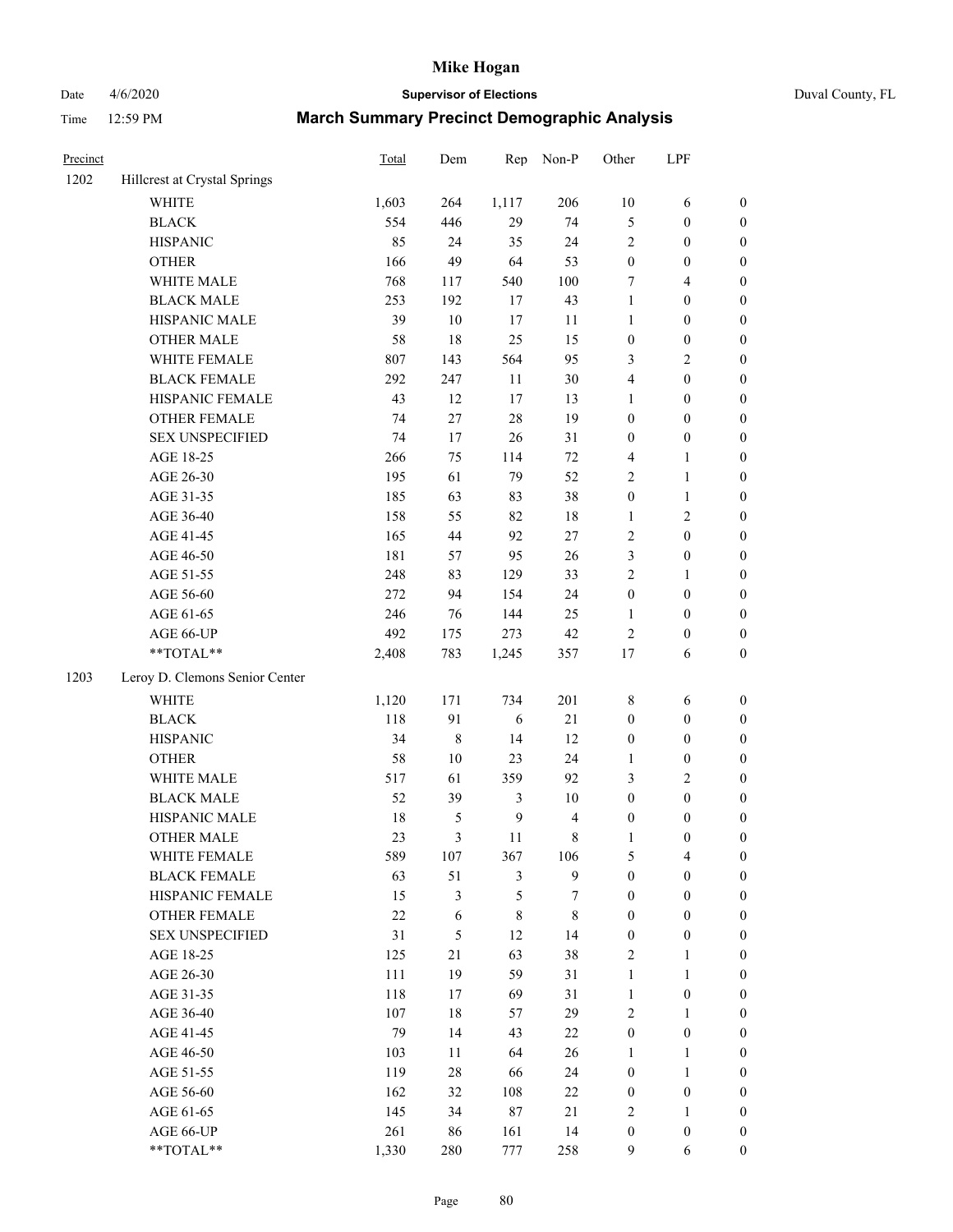## Date 4/6/2020 **Supervisor of Elections** Duval County, FL

| Precinct |                           | Total | Dem    | Rep         | Non-P            | Other            | LPF                      |                  |
|----------|---------------------------|-------|--------|-------------|------------------|------------------|--------------------------|------------------|
| 1204     | Maxville Community Center |       |        |             |                  |                  |                          |                  |
|          | <b>WHITE</b>              | 1,530 | 269    | 983         | 261              | 11               | 6                        | 0                |
|          | <b>BLACK</b>              | 283   | 235    | 13          | 35               | $\boldsymbol{0}$ | $\boldsymbol{0}$         | $\boldsymbol{0}$ |
|          | <b>HISPANIC</b>           | 58    | 19     | 24          | 15               | $\boldsymbol{0}$ | $\boldsymbol{0}$         | $\boldsymbol{0}$ |
|          | <b>OTHER</b>              | 95    | 26     | 41          | $27\,$           | $\boldsymbol{0}$ | 1                        | $\boldsymbol{0}$ |
|          | WHITE MALE                | 721   | 99     | 487         | 126              | 4                | $\mathfrak s$            | $\boldsymbol{0}$ |
|          | <b>BLACK MALE</b>         | 118   | 96     | 5           | 17               | 0                | $\boldsymbol{0}$         | $\boldsymbol{0}$ |
|          | HISPANIC MALE             | 28    | 6      | 15          | 7                | 0                | $\boldsymbol{0}$         | $\boldsymbol{0}$ |
|          | <b>OTHER MALE</b>         | 36    | $\tau$ | 19          | $\boldsymbol{9}$ | $\boldsymbol{0}$ | $\mathbf{1}$             | $\boldsymbol{0}$ |
|          | WHITE FEMALE              | 789   | 167    | 480         | 134              | 7                | $\mathbf{1}$             | $\boldsymbol{0}$ |
|          | <b>BLACK FEMALE</b>       | 159   | 136    | 6           | 17               | $\boldsymbol{0}$ | $\boldsymbol{0}$         | $\boldsymbol{0}$ |
|          | HISPANIC FEMALE           | 27    | 11     | $\,$ 8 $\,$ | $\,$ $\,$        | 0                | $\boldsymbol{0}$         | $\boldsymbol{0}$ |
|          | OTHER FEMALE              | 39    | 17     | 15          | 7                | 0                | $\boldsymbol{0}$         | $\boldsymbol{0}$ |
|          | <b>SEX UNSPECIFIED</b>    | 49    | 10     | 26          | 13               | $\boldsymbol{0}$ | $\boldsymbol{0}$         | $\boldsymbol{0}$ |
|          | AGE 18-25                 | 220   | 44     | 119         | 57               | 0                | $\boldsymbol{0}$         | $\boldsymbol{0}$ |
|          | AGE 26-30                 | 155   | 35     | 78          | 37               | 1                | $\overline{\mathcal{A}}$ | $\boldsymbol{0}$ |
|          | AGE 31-35                 | 171   | 49     | 72          | 46               | $\overline{c}$   | $\sqrt{2}$               | $\boldsymbol{0}$ |
|          | AGE 36-40                 | 167   | 59     | 75          | 30               | $\overline{c}$   | $\mathbf{1}$             | $\boldsymbol{0}$ |
|          | AGE 41-45                 | 157   | 52     | 65          | 37               | 3                | $\boldsymbol{0}$         | $\boldsymbol{0}$ |
|          | AGE 46-50                 | 160   | 41     | 92          | 26               | $\mathbf{1}$     | $\boldsymbol{0}$         | $\boldsymbol{0}$ |
|          | AGE 51-55                 | 195   | 53     | 114         | $27\,$           | 1                | $\boldsymbol{0}$         | $\boldsymbol{0}$ |
|          | AGE 56-60                 | 219   | 63     | 131         | 25               | $\boldsymbol{0}$ | $\boldsymbol{0}$         | $\boldsymbol{0}$ |
|          | AGE 61-65                 | 175   | 51     | 100         | 23               | 1                | $\boldsymbol{0}$         | $\boldsymbol{0}$ |
|          | AGE 66-UP                 | 347   | 102    | 215         | 30               | $\boldsymbol{0}$ | $\boldsymbol{0}$         | $\boldsymbol{0}$ |
|          | $**TOTAL**$               | 1,966 | 549    | 1,061       | 338              | $11\,$           | $\boldsymbol{7}$         | $\boldsymbol{0}$ |
| 1205     | Midnight Cry Ministries   |       |        |             |                  |                  |                          |                  |
|          | <b>WHITE</b>              | 2,212 | 441    | 1,255       | 479              | $22\,$           | 15                       | $\boldsymbol{0}$ |
|          | <b>BLACK</b>              | 1,507 | 1,215  | 56          | 228              | 8                | $\boldsymbol{0}$         | $\boldsymbol{0}$ |
|          | <b>HISPANIC</b>           | 266   | 110    | 50          | 105              | $\boldsymbol{0}$ | $\mathbf{1}$             | $\boldsymbol{0}$ |
|          | <b>OTHER</b>              | 364   | 95     | 98          | 166              | 3                | $\sqrt{2}$               | $\boldsymbol{0}$ |
|          | WHITE MALE                | 1,034 | 175    | 593         | 241              | 14               | 11                       | $\boldsymbol{0}$ |
|          | <b>BLACK MALE</b>         | 619   | 473    | 27          | 115              | $\overline{4}$   | $\boldsymbol{0}$         | $\boldsymbol{0}$ |
|          | HISPANIC MALE             | 117   | 56     | 21          | 40               | $\boldsymbol{0}$ | $\boldsymbol{0}$         | 0                |
|          | <b>OTHER MALE</b>         | 130   | 24     | 50          | 53               | 2                | 1                        | $\boldsymbol{0}$ |
|          | WHITE FEMALE              | 1,145 | 258    | 647         | 228              | 8                | 4                        | 0                |
|          | <b>BLACK FEMALE</b>       | 861   | 724    | 27          | 106              | 4                | $\boldsymbol{0}$         | $\boldsymbol{0}$ |
|          | HISPANIC FEMALE           | 142   | 51     | 27          | 63               | $\boldsymbol{0}$ | $\mathbf{1}$             | $\overline{0}$   |
|          | <b>OTHER FEMALE</b>       | 163   | 54     | 41          | 66               | 1                | $\mathbf{1}$             | $\overline{0}$   |
|          | <b>SEX UNSPECIFIED</b>    | 137   | 46     | 26          | 65               | $\boldsymbol{0}$ | $\boldsymbol{0}$         | 0                |
|          | AGE 18-25                 | 537   | 211    | 121         | 198              | 5                | $\sqrt{2}$               | 0                |
|          | AGE 26-30                 | 414   | 164    | 107         | 134              | 6                | 3                        | 0                |
|          | AGE 31-35                 | 389   | 168    | 105         | 113              | $\overline{c}$   | $\mathbf{1}$             | 0                |
|          | AGE 36-40                 | 380   | 167    | 104         | 104              | 3                | $\sqrt{2}$               | 0                |
|          | AGE 41-45                 | 345   | 165    | 96          | 83               | 1                | $\boldsymbol{0}$         | 0                |
|          | AGE 46-50                 | 394   | 175    | 119         | 91               | 5                | $\overline{\mathcal{A}}$ | 0                |
|          | AGE 51-55                 | 419   | 186    | 146         | 82               | 4                | $\mathbf{1}$             | 0                |
|          | AGE 56-60                 | 433   | 187    | 175         | 65               | 3                | $\mathfrak{Z}$           | $\overline{0}$   |
|          | AGE 61-65                 | 341   | 143    | 156         | 41               | $\boldsymbol{0}$ | $\mathbf{1}$             | $\overline{0}$   |
|          | AGE 66-UP                 | 697   | 295    | 330         | 67               | 4                | $\mathbf{1}$             | 0                |
|          | **TOTAL**                 | 4,349 | 1,861  | 1,459       | 978              | 33               | 18                       | $\boldsymbol{0}$ |
|          |                           |       |        |             |                  |                  |                          |                  |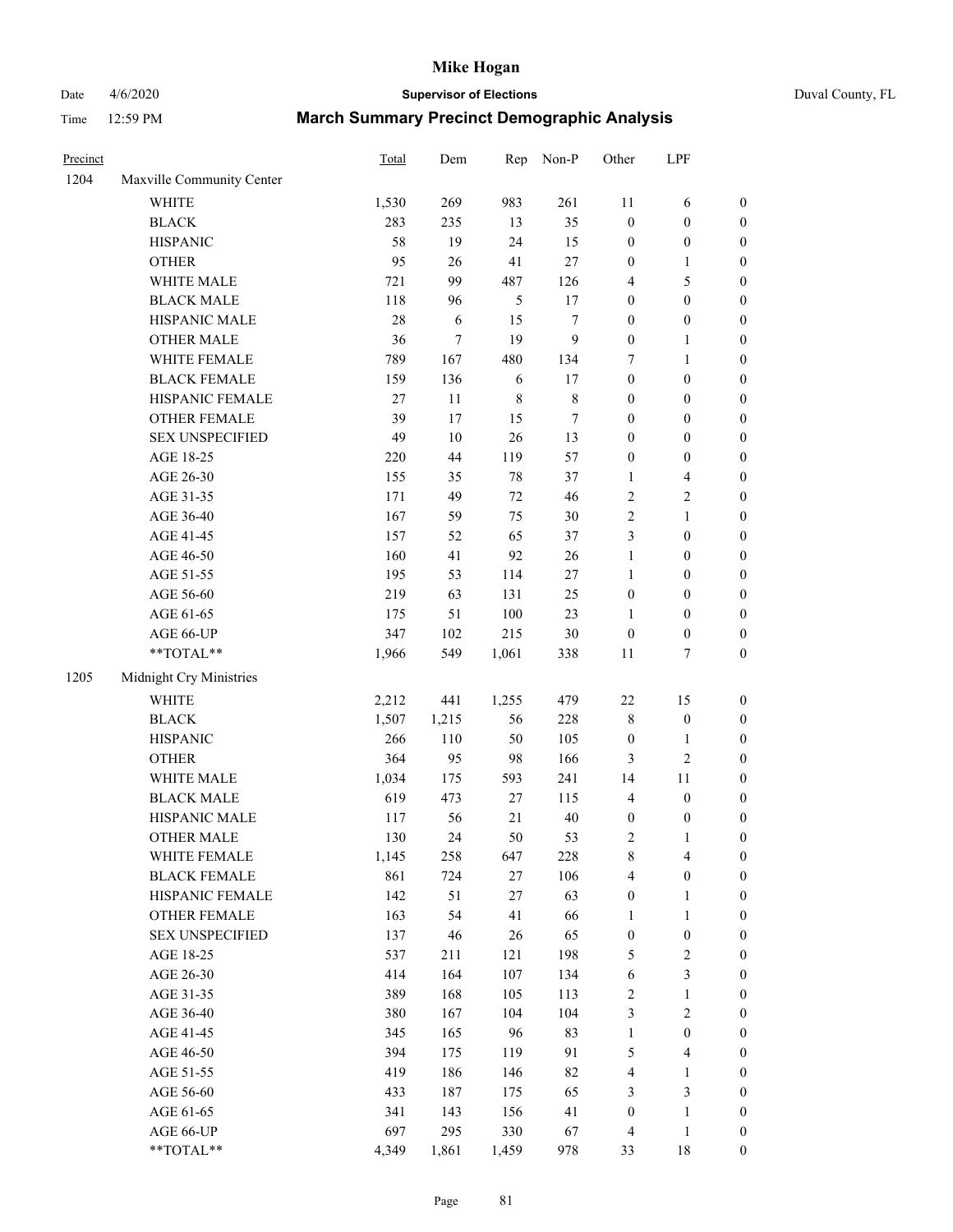## Date 4/6/2020 **Supervisor of Elections** Duval County, FL

| Precinct |                             | Total  | Dem              | Rep            | Non-P                   | Other            | LPF              |                  |
|----------|-----------------------------|--------|------------------|----------------|-------------------------|------------------|------------------|------------------|
| 1206     | Promise Land Baptist Church |        |                  |                |                         |                  |                  |                  |
|          | <b>WHITE</b>                | 2,008  | 293              | 1,439          | 257                     | 12               | $\boldsymbol{7}$ | 0                |
|          | <b>BLACK</b>                | 1,258  | 993              | 53             | 201                     | 9                | $\sqrt{2}$       | $\boldsymbol{0}$ |
|          | <b>HISPANIC</b>             | 93     | 44               | 23             | $26\,$                  | $\boldsymbol{0}$ | $\boldsymbol{0}$ | $\boldsymbol{0}$ |
|          | <b>OTHER</b>                | 288    | 84               | 101            | 95                      | 7                | 1                | $\boldsymbol{0}$ |
|          | WHITE MALE                  | 954    | 110              | 714            | 121                     | 5                | $\overline{4}$   | $\boldsymbol{0}$ |
|          | <b>BLACK MALE</b>           | 568    | 419              | 33             | 109                     | 6                | $\mathbf{1}$     | $\boldsymbol{0}$ |
|          | HISPANIC MALE               | 39     | 17               | 11             | 11                      | $\boldsymbol{0}$ | $\boldsymbol{0}$ | $\boldsymbol{0}$ |
|          | <b>OTHER MALE</b>           | 96     | 29               | 34             | 29                      | 3                | $\mathbf{1}$     | $\boldsymbol{0}$ |
|          | WHITE FEMALE                | 1,027  | 179              | 706            | 132                     | $\boldsymbol{7}$ | $\mathfrak{Z}$   | $\boldsymbol{0}$ |
|          | <b>BLACK FEMALE</b>         | 659    | 554              | 18             | 83                      | 3                | $\mathbf{1}$     | $\boldsymbol{0}$ |
|          | HISPANIC FEMALE             | 52     | 25               | 12             | 15                      | $\boldsymbol{0}$ | $\boldsymbol{0}$ | $\boldsymbol{0}$ |
|          | <b>OTHER FEMALE</b>         | 143    | 43               | 54             | 43                      | 3                | $\boldsymbol{0}$ | $\boldsymbol{0}$ |
|          | <b>SEX UNSPECIFIED</b>      | 109    | 38               | 34             | 36                      | $\mathbf{1}$     | $\boldsymbol{0}$ | $\boldsymbol{0}$ |
|          | AGE 18-25                   | 425    | 145              | 151            | 124                     | 5                | $\boldsymbol{0}$ | $\boldsymbol{0}$ |
|          | AGE 26-30                   | 299    | 99               | 108            | 85                      | 4                | $\mathfrak{Z}$   | $\boldsymbol{0}$ |
|          | AGE 31-35                   | 288    | $87\,$           | 130            | 66                      | 3                | $\sqrt{2}$       | $\boldsymbol{0}$ |
|          | AGE 36-40                   | 283    | 120              | 108            | 50                      | 4                | $\mathbf{1}$     | $\boldsymbol{0}$ |
|          | AGE 41-45                   | 302    | 141              | 111            | 47                      | $\boldsymbol{0}$ | 3                | $\boldsymbol{0}$ |
|          | AGE 46-50                   | 334    | 143              | 138            | 52                      | $\mathbf{1}$     | $\boldsymbol{0}$ | $\boldsymbol{0}$ |
|          | AGE 51-55                   | 375    | 164              | 168            | 43                      | $\boldsymbol{0}$ | $\boldsymbol{0}$ | $\boldsymbol{0}$ |
|          | AGE 56-60                   | 415    | 155              | 207            | 50                      | 3                | $\boldsymbol{0}$ | $\boldsymbol{0}$ |
|          | AGE 61-65                   | 311    | 137              | 137            | 35                      | $\mathbf{1}$     | 1                | $\boldsymbol{0}$ |
|          | AGE 66-UP                   | 615    | 223              | 358            | $27\,$                  | $\tau$           | $\boldsymbol{0}$ | $\boldsymbol{0}$ |
|          | **TOTAL**                   | 3,647  | 1,414            | 1,616          | 579                     | $28\,$           | 10               | $\boldsymbol{0}$ |
| 1207     | Baldwin Town Hall           |        |                  |                |                         |                  |                  |                  |
|          | <b>WHITE</b>                | 640    | 140              | 374            | 119                     | 5                | $\sqrt{2}$       | $\boldsymbol{0}$ |
|          | <b>BLACK</b>                | 246    | 222              | $\mathbf{9}$   | 15                      | $\boldsymbol{0}$ | $\boldsymbol{0}$ | $\boldsymbol{0}$ |
|          | <b>HISPANIC</b>             | 14     | $\sqrt{2}$       | 8              | $\overline{\mathbf{4}}$ | $\boldsymbol{0}$ | $\boldsymbol{0}$ | $\boldsymbol{0}$ |
|          | <b>OTHER</b>                | 31     | 9                | 9              | 13                      | 0                | $\boldsymbol{0}$ | $\boldsymbol{0}$ |
|          | WHITE MALE                  | 286    | 58               | 171            | 52                      | 4                | $\mathbf{1}$     | $\boldsymbol{0}$ |
|          | <b>BLACK MALE</b>           | 92     | 79               | $\sqrt{6}$     | $\boldsymbol{7}$        | $\boldsymbol{0}$ | $\boldsymbol{0}$ | $\boldsymbol{0}$ |
|          | HISPANIC MALE               | 7      | $\boldsymbol{0}$ | 4              | $\mathfrak z$           | $\boldsymbol{0}$ | $\boldsymbol{0}$ | $\boldsymbol{0}$ |
|          | <b>OTHER MALE</b>           | 16     | $\tau$           | 3              | 6                       | $\boldsymbol{0}$ | $\boldsymbol{0}$ | $\boldsymbol{0}$ |
|          | WHITE FEMALE                | 347    | 82               | 199            | 64                      | 1                | 1                | 0                |
|          | <b>BLACK FEMALE</b>         | 146    | 137              | 3              | 6                       | $\boldsymbol{0}$ | $\boldsymbol{0}$ | $\overline{0}$   |
|          | HISPANIC FEMALE             | 7      | $\overline{2}$   | 4              | 1                       | $\boldsymbol{0}$ | $\boldsymbol{0}$ | $\overline{0}$   |
|          | <b>OTHER FEMALE</b>         | $10\,$ | 1                | 6              | 3                       | $\boldsymbol{0}$ | $\boldsymbol{0}$ | $\overline{0}$   |
|          | <b>SEX UNSPECIFIED</b>      | 20     | $\tau$           | $\overline{4}$ | 9                       | $\boldsymbol{0}$ | $\boldsymbol{0}$ | $\overline{0}$   |
|          | AGE 18-25                   | 91     | $28\,$           | 35             | 27                      | 0                | 1                | $\theta$         |
|          | AGE 26-30                   | 86     | 26               | 39             | 19                      | 2                | $\boldsymbol{0}$ | 0                |
|          | AGE 31-35                   | 78     | 25               | 37             | 15                      | $\boldsymbol{0}$ | $\mathbf{1}$     | 0                |
|          | AGE 36-40                   | $70\,$ | 18               | 38             | 14                      | $\boldsymbol{0}$ | $\boldsymbol{0}$ | 0                |
|          | AGE 41-45                   | 46     | 19               | 17             | 10                      | $\boldsymbol{0}$ | $\boldsymbol{0}$ | 0                |
|          | AGE 46-50                   | 73     | $28\,$           | 33             | 10                      | 2                | $\boldsymbol{0}$ | 0                |
|          | AGE 51-55                   | 67     | 26               | 30             | 11                      | $\boldsymbol{0}$ | $\boldsymbol{0}$ | $\overline{0}$   |
|          | AGE 56-60                   | 85     | 32               | 38             | 15                      | $\boldsymbol{0}$ | $\boldsymbol{0}$ | $\overline{0}$   |
|          | AGE 61-65                   | 96     | 39               | 42             | 15                      | $\boldsymbol{0}$ | $\boldsymbol{0}$ | $\overline{0}$   |
|          | AGE 66-UP                   | 239    | 132              | 91             | 15                      | $\mathbf{1}$     | $\boldsymbol{0}$ | 0                |
|          | **TOTAL**                   | 931    | 373              | 400            | 151                     | 5                | $\overline{2}$   | $\overline{0}$   |
|          |                             |        |                  |                |                         |                  |                  |                  |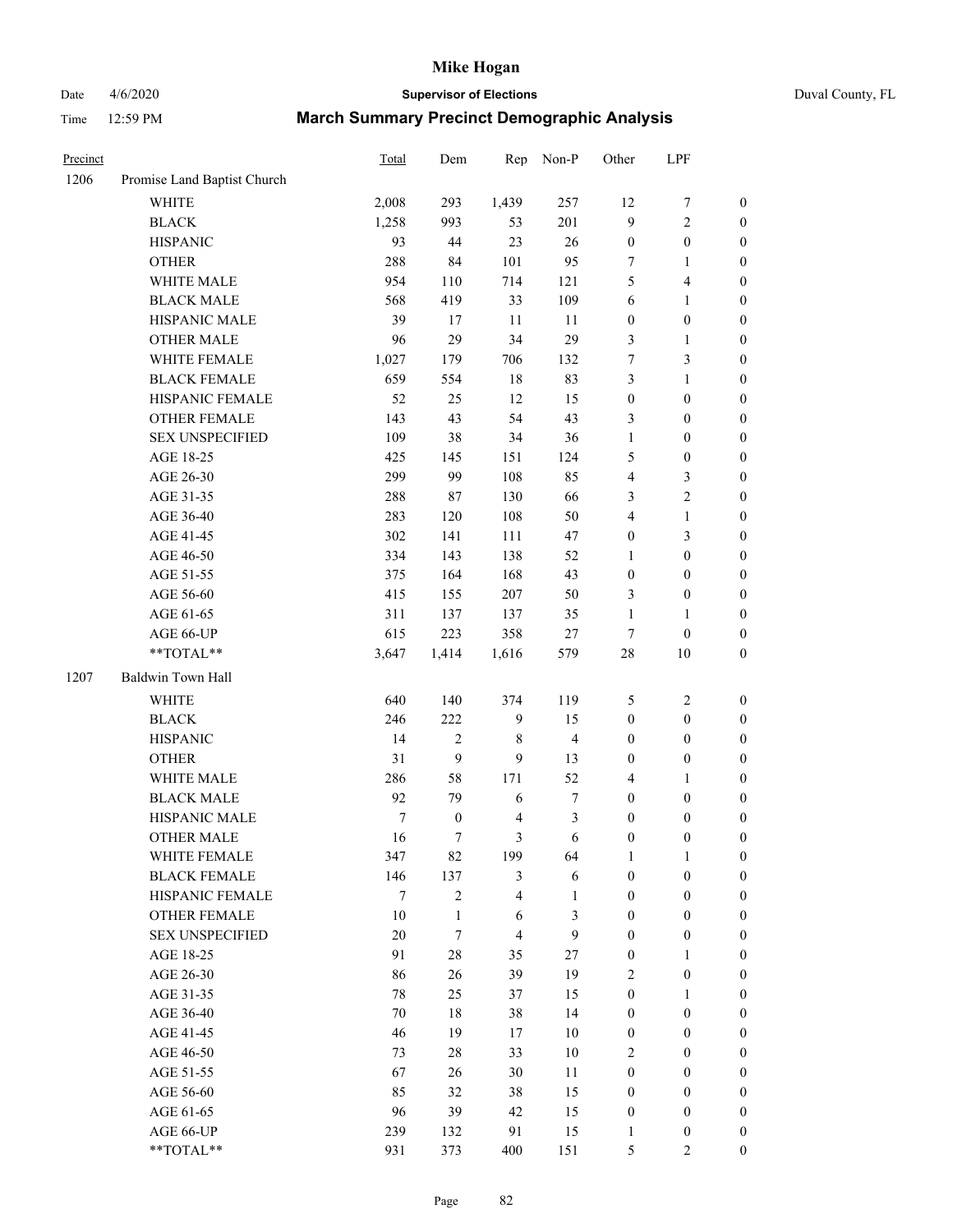Date 4/6/2020 **Supervisor of Elections** Duval County, FL

| Precinct |                           | Total | Dem    | Rep        | Non-P   | Other            | LPF                     |                  |
|----------|---------------------------|-------|--------|------------|---------|------------------|-------------------------|------------------|
| 1208     | Harvest Ministries        |       |        |            |         |                  |                         |                  |
|          | <b>WHITE</b>              | 1,928 | 425    | 1,117      | 366     | 13               | $\boldsymbol{7}$        | $\boldsymbol{0}$ |
|          | <b>BLACK</b>              | 1,385 | 1,108  | 50         | 215     | $11\,$           | $\mathbf{1}$            | $\boldsymbol{0}$ |
|          | <b>HISPANIC</b>           | 221   | 95     | 47         | 75      | 4                | $\boldsymbol{0}$        | $\boldsymbol{0}$ |
|          | <b>OTHER</b>              | 405   | 111    | 129        | 163     | $\mathbf{1}$     | 1                       | $\boldsymbol{0}$ |
|          | WHITE MALE                | 896   | 172    | 544        | 171     | 5                | $\overline{4}$          | $\boldsymbol{0}$ |
|          | <b>BLACK MALE</b>         | 489   | 364    | $20\,$     | 97      | 7                | $\mathbf{1}$            | $\boldsymbol{0}$ |
|          | HISPANIC MALE             | 99    | 38     | 24         | 35      | $\overline{c}$   | $\boldsymbol{0}$        | $\boldsymbol{0}$ |
|          | <b>OTHER MALE</b>         | 163   | 44     | 49         | 69      | $\mathbf{1}$     | $\boldsymbol{0}$        | $\boldsymbol{0}$ |
|          | WHITE FEMALE              | 1,017 | 253    | 564        | 189     | 8                | $\mathfrak{Z}$          | $\boldsymbol{0}$ |
|          | <b>BLACK FEMALE</b>       | 878   | 732    | 28         | 114     | 4                | $\boldsymbol{0}$        | $\boldsymbol{0}$ |
|          | HISPANIC FEMALE           | 118   | 53     | 23         | 40      | $\overline{c}$   | $\boldsymbol{0}$        | $\boldsymbol{0}$ |
|          | OTHER FEMALE              | 190   | 57     | 68         | 64      | $\boldsymbol{0}$ | $\mathbf{1}$            | $\boldsymbol{0}$ |
|          | <b>SEX UNSPECIFIED</b>    | 89    | $26\,$ | 23         | $40\,$  | $\boldsymbol{0}$ | $\boldsymbol{0}$        | $\boldsymbol{0}$ |
|          | AGE 18-25                 | 473   | 199    | 113        | 152     | 9                | $\boldsymbol{0}$        | $\boldsymbol{0}$ |
|          | AGE 26-30                 | 356   | 163    | 89         | 102     | $\mathbf{1}$     | $\mathbf{1}$            | $\boldsymbol{0}$ |
|          | AGE 31-35                 | 407   | 189    | 101        | 113     | 3                | $\mathbf{1}$            | $\boldsymbol{0}$ |
|          | AGE 36-40                 | 358   | 162    | 93         | 98      | 3                | $\overline{2}$          | $\boldsymbol{0}$ |
|          | AGE 41-45                 | 302   | 157    | 86         | 57      | $\mathbf{1}$     | $\mathbf{1}$            | $\boldsymbol{0}$ |
|          | AGE 46-50                 | 343   | 156    | 116        | 63      | 7                | $\mathbf{1}$            | $\boldsymbol{0}$ |
|          | AGE 51-55                 | 301   | 129    | 116        | 53      | $\mathbf{1}$     | $\sqrt{2}$              | 0                |
|          | AGE 56-60                 | 397   | 177    | 164        | 53      | 2                | $\mathbf{1}$            | $\boldsymbol{0}$ |
|          | AGE 61-65                 | 335   | 142    | 143        | 49      | $\mathbf{1}$     | $\boldsymbol{0}$        | $\boldsymbol{0}$ |
|          | AGE 66-UP                 | 667   | 265    | 322        | 79      | 1                | $\boldsymbol{0}$        | $\boldsymbol{0}$ |
|          | $**TOTAL**$               | 3,939 | 1,739  | 1,343      | 819     | 29               | 9                       | $\boldsymbol{0}$ |
| 1209     | Whitehouse Baptist Church |       |        |            |         |                  |                         |                  |
|          | <b>WHITE</b>              | 2,682 | 442    | 1,795      | 414     | 18               | 13                      | $\boldsymbol{0}$ |
|          | <b>BLACK</b>              | 509   | 403    | 25         | $78\,$  | 3                | $\boldsymbol{0}$        | $\boldsymbol{0}$ |
|          | <b>HISPANIC</b>           | 96    | 29     | 36         | $30\,$  | $\boldsymbol{0}$ | $\mathbf{1}$            | $\boldsymbol{0}$ |
|          | <b>OTHER</b>              | 166   | 33     | $70\,$     | 59      | 3                | $\mathbf{1}$            | $\boldsymbol{0}$ |
|          | WHITE MALE                | 1,257 | 185    | 858        | $202\,$ | 8                | $\overline{4}$          | $\boldsymbol{0}$ |
|          | <b>BLACK MALE</b>         | 212   | 160    | $20\,$     | 32      | $\boldsymbol{0}$ | $\boldsymbol{0}$        | $\boldsymbol{0}$ |
|          | HISPANIC MALE             | 58    | 15     | 24         | 19      | $\boldsymbol{0}$ | $\boldsymbol{0}$        | 0                |
|          | <b>OTHER MALE</b>         | 52    | 9      | 25         | 18      | 0                | $\boldsymbol{0}$        | $\boldsymbol{0}$ |
|          | WHITE FEMALE              | 1,394 | 255    | 916        | 205     | 10               | $\,$ 8 $\,$             | 0                |
|          | <b>BLACK FEMALE</b>       | 285   | 238    | $\sqrt{5}$ | 39      | 3                | $\boldsymbol{0}$        | $\overline{0}$   |
|          | HISPANIC FEMALE           | 36    | 13     | 12         | $10\,$  | $\boldsymbol{0}$ | $\mathbf{1}$            | 0                |
|          | <b>OTHER FEMALE</b>       | 64    | 15     | 31         | 17      | $\mathbf{1}$     | $\boldsymbol{0}$        | 0                |
|          | <b>SEX UNSPECIFIED</b>    | 95    | 17     | 35         | 39      | $\overline{c}$   | $\sqrt{2}$              | 0                |
|          | AGE 18-25                 | 346   | 79     | 164        | 89      | $10\,$           | $\overline{\mathbf{4}}$ | 0                |
|          | AGE 26-30                 | 268   | 66     | 138        | 60      | $\mathbf{1}$     | $\mathfrak{Z}$          | 0                |
|          | AGE 31-35                 | 295   | 59     | 158        | $72\,$  | 5                | $\mathbf{1}$            | 0                |
|          | AGE 36-40                 | 299   | 74     | 151        | 69      | $\overline{c}$   | $\mathfrak z$           | 0                |
|          | AGE 41-45                 | 293   | 81     | 155        | 56      | $\boldsymbol{0}$ | $\mathbf{1}$            | 0                |
|          | AGE 46-50                 | 323   | 87     | 180        | 53      | 2                | $\mathbf{1}$            | 0                |
|          | AGE 51-55                 | 332   | 97     | 192        | 42      | $\mathbf{1}$     | $\boldsymbol{0}$        | $\boldsymbol{0}$ |
|          | AGE 56-60                 | 374   | 109    | 208        | 55      | 2                | $\boldsymbol{0}$        | $\overline{0}$   |
|          | AGE 61-65                 | 290   | 79     | 178        | 31      | $\mathbf{1}$     | 1                       | 0                |
|          | AGE 66-UP                 | 633   | 176    | 402        | 54      | $\boldsymbol{0}$ | $\mathbf{1}$            | 0                |
|          | **TOTAL**                 | 3,453 | 907    | 1,926      | 581     | 24               | 15                      | $\boldsymbol{0}$ |
|          |                           |       |        |            |         |                  |                         |                  |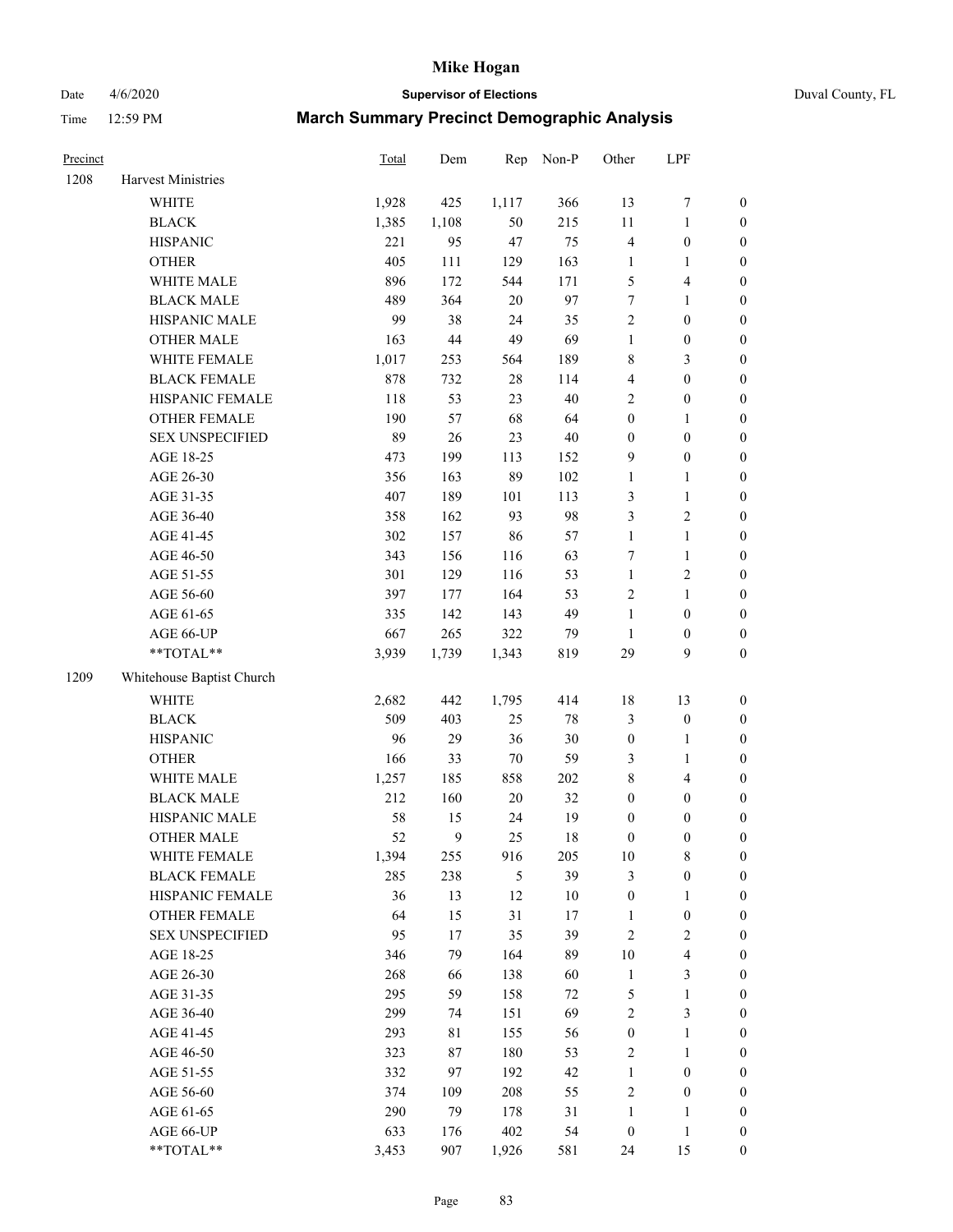## Date 4/6/2020 **Supervisor of Elections** Duval County, FL

| Precinct |                             | Total  | Dem   | Rep   | Non-P       | Other                   | LPF              |                  |
|----------|-----------------------------|--------|-------|-------|-------------|-------------------------|------------------|------------------|
| 1210     | Shindler Dr Baptist Church  |        |       |       |             |                         |                  |                  |
|          | <b>WHITE</b>                | 1,766  | 358   | 1,009 | 370         | 19                      | 10               | 0                |
|          | <b>BLACK</b>                | 697    | 533   | 41    | 117         | 6                       | $\boldsymbol{0}$ | $\boldsymbol{0}$ |
|          | <b>HISPANIC</b>             | 250    | 97    | 50    | 101         | 2                       | $\boldsymbol{0}$ | $\boldsymbol{0}$ |
|          | <b>OTHER</b>                | 233    | 80    | 69    | 83          | 1                       | $\boldsymbol{0}$ | $\boldsymbol{0}$ |
|          | WHITE MALE                  | 843    | 147   | 504   | 176         | 8                       | $\,$ 8 $\,$      | $\boldsymbol{0}$ |
|          | <b>BLACK MALE</b>           | 300    | 215   | 24    | 55          | 6                       | $\boldsymbol{0}$ | $\boldsymbol{0}$ |
|          | HISPANIC MALE               | 122    | 47    | 25    | 49          | 1                       | $\boldsymbol{0}$ | $\boldsymbol{0}$ |
|          | <b>OTHER MALE</b>           | $80\,$ | 22    | 27    | 30          | $\mathbf{1}$            | $\boldsymbol{0}$ | $\boldsymbol{0}$ |
|          | WHITE FEMALE                | 901    | 207   | 492   | 189         | $11\,$                  | $\sqrt{2}$       | $\boldsymbol{0}$ |
|          | <b>BLACK FEMALE</b>         | 386    | 311   | 16    | 59          | $\boldsymbol{0}$        | $\boldsymbol{0}$ | $\boldsymbol{0}$ |
|          | HISPANIC FEMALE             | 122    | 46    | 24    | 51          | 1                       | $\boldsymbol{0}$ | $\boldsymbol{0}$ |
|          | OTHER FEMALE                | 120    | 43    | 38    | 39          | $\boldsymbol{0}$        | $\boldsymbol{0}$ | $\boldsymbol{0}$ |
|          | <b>SEX UNSPECIFIED</b>      | 72     | 30    | 19    | 23          | $\boldsymbol{0}$        | $\boldsymbol{0}$ | $\boldsymbol{0}$ |
|          | AGE 18-25                   | 358    | 116   | 109   | 125         | 8                       | $\boldsymbol{0}$ | $\boldsymbol{0}$ |
|          | AGE 26-30                   | 277    | 97    | 90    | 84          | 4                       | $\sqrt{2}$       | $\boldsymbol{0}$ |
|          | AGE 31-35                   | 245    | 92    | 88    | 64          | 1                       | $\boldsymbol{0}$ | $\boldsymbol{0}$ |
|          | AGE 36-40                   | 240    | 78    | 82    | $72\,$      | 4                       | $\overline{4}$   | $\boldsymbol{0}$ |
|          | AGE 41-45                   | 239    | 87    | 83    | 68          | $\mathbf{1}$            | $\boldsymbol{0}$ | $\boldsymbol{0}$ |
|          | AGE 46-50                   | 267    | 90    | 116   | 59          | $\overline{c}$          | $\boldsymbol{0}$ | $\boldsymbol{0}$ |
|          | AGE 51-55                   | 284    | 105   | 124   | 53          | $\mathbf{1}$            | 1                | $\boldsymbol{0}$ |
|          | AGE 56-60                   | 289    | 115   | 127   | 44          | 2                       | $\mathbf{1}$     | 0                |
|          | AGE 61-65                   | 258    | 103   | 115   | 37          | 1                       | $\sqrt{2}$       | $\boldsymbol{0}$ |
|          | AGE 66-UP                   | 489    | 185   | 235   | 65          | $\overline{4}$          | $\boldsymbol{0}$ | $\boldsymbol{0}$ |
|          | **TOTAL**                   | 2,946  | 1,068 | 1,169 | 671         | 28                      | $10\,$           | $\boldsymbol{0}$ |
| 1211     | Christian Family Fellowship |        |       |       |             |                         |                  |                  |
|          | <b>WHITE</b>                | 2,199  | 374   | 1,326 | 462         | 29                      | $\,$ $\,$        | $\boldsymbol{0}$ |
|          | <b>BLACK</b>                | 1,720  | 1,315 | 73    | 319         | 12                      | $\mathbf{1}$     | $\boldsymbol{0}$ |
|          | <b>HISPANIC</b>             | 433    | 151   | 113   | 160         | 9                       | $\boldsymbol{0}$ | $\boldsymbol{0}$ |
|          | <b>OTHER</b>                | 508    | 150   | 150   | 203         | 4                       | $\mathbf{1}$     | $\boldsymbol{0}$ |
|          | WHITE MALE                  | 1,083  | 141   | 670   | 255         | 13                      | $\overline{4}$   | $\boldsymbol{0}$ |
|          | <b>BLACK MALE</b>           | 746    | 533   | 43    | 163         | 7                       | $\boldsymbol{0}$ | $\boldsymbol{0}$ |
|          | HISPANIC MALE               | 200    | 63    | 58    | 76          | 3                       | $\boldsymbol{0}$ | $\boldsymbol{0}$ |
|          | <b>OTHER MALE</b>           | 197    | 53    | 60    | 81          | $\overline{c}$          | 1                | $\boldsymbol{0}$ |
|          | WHITE FEMALE                | 1,103  | 232   | 647   | 204         | 16                      | 4                | 0                |
|          | <b>BLACK FEMALE</b>         | 950    | 765   | 30    | 149         | 5                       | $\mathbf{1}$     | $\boldsymbol{0}$ |
|          | HISPANIC FEMALE             | 227    | 87    | 53    | $8\sqrt{1}$ | 6                       | $\boldsymbol{0}$ | $\overline{0}$   |
|          | <b>OTHER FEMALE</b>         | 258    | 80    | 77    | 99          | $\overline{\mathbf{c}}$ | $\boldsymbol{0}$ | $\overline{0}$   |
|          | <b>SEX UNSPECIFIED</b>      | 95     | 36    | 24    | 35          | $\boldsymbol{0}$        | $\boldsymbol{0}$ | 0                |
|          | AGE 18-25                   | 560    | 205   | 151   | 195         | 8                       | $\mathbf{1}$     | $\overline{0}$   |
|          | AGE 26-30                   | 474    | 191   | 119   | 156         | 8                       | $\boldsymbol{0}$ | 0                |
|          | AGE 31-35                   | 440    | 168   | 119   | 145         | 5                       | $\sqrt{3}$       | 0                |
|          | AGE 36-40                   | 467    | 206   | 121   | 131         | 6                       | $\mathfrak{Z}$   | 0                |
|          | AGE 41-45                   | 454    | 180   | 136   | 128         | 9                       | $\mathbf{1}$     | 0                |
|          | AGE 46-50                   | 512    | 236   | 183   | 89          | 4                       | $\boldsymbol{0}$ | 0                |
|          | AGE 51-55                   | 482    | 210   | 185   | $8\sqrt{1}$ | 4                       | $\sqrt{2}$       | 0                |
|          | AGE 56-60                   | 474    | 208   | 181   | 83          | 2                       | $\boldsymbol{0}$ | $\overline{0}$   |
|          | AGE 61-65                   | 356    | 151   | 157   | 46          | $\overline{\mathbf{c}}$ | $\boldsymbol{0}$ | $\overline{0}$   |
|          | AGE 66-UP                   | 641    | 235   | 310   | 90          | 6                       | $\boldsymbol{0}$ | 0                |
|          | **TOTAL**                   | 4,860  | 1,990 | 1,662 | 1,144       | 54                      | 10               | $\boldsymbol{0}$ |
|          |                             |        |       |       |             |                         |                  |                  |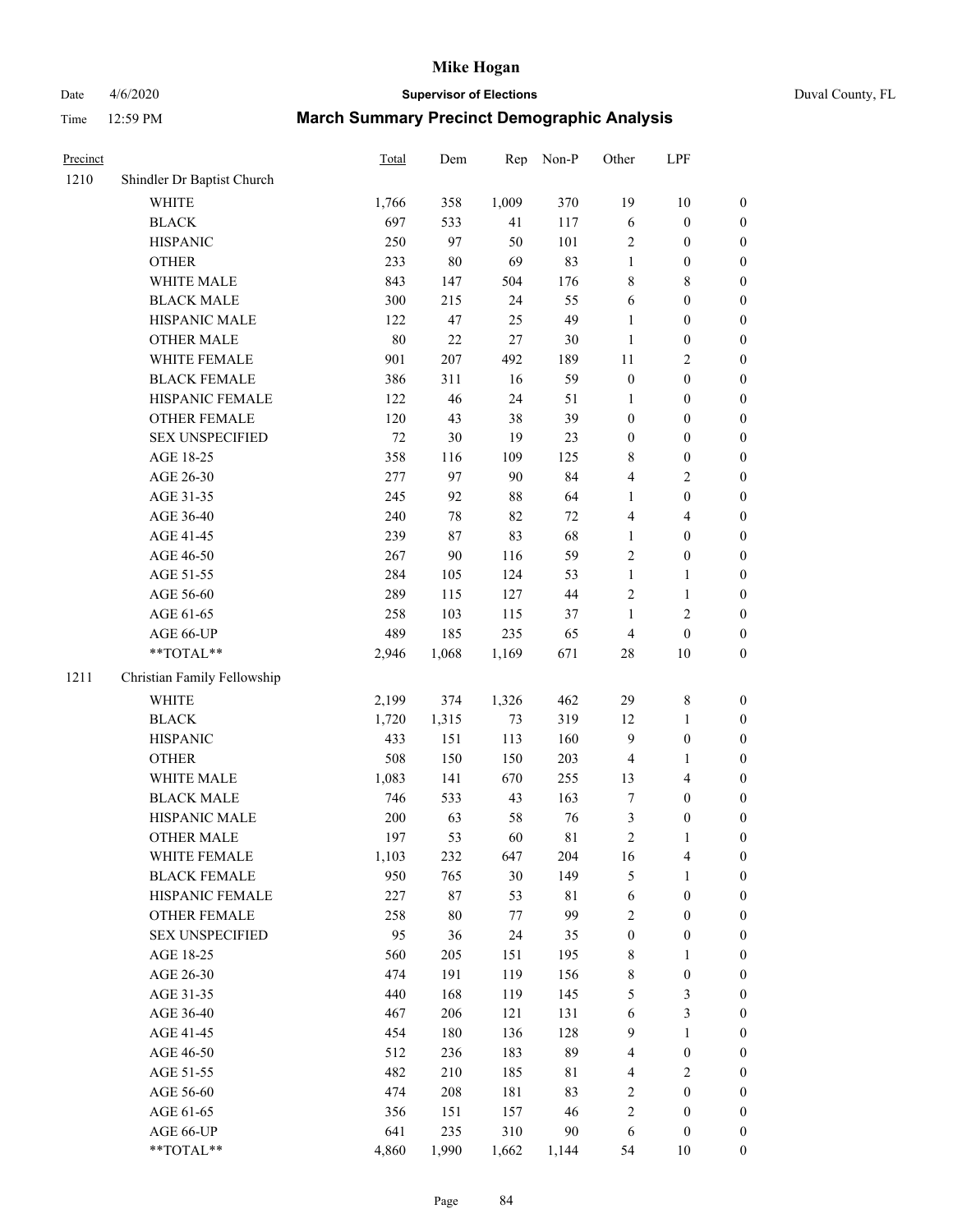Date 4/6/2020 **Supervisor of Elections** Duval County, FL

| Precinct |                         | Total | Dem   | Rep    | Non-P       | Other                   | LPF              |                  |
|----------|-------------------------|-------|-------|--------|-------------|-------------------------|------------------|------------------|
| 1212     | West Regional Library   |       |       |        |             |                         |                  |                  |
|          | <b>WHITE</b>            | 2,806 | 470   | 1,777  | 520         | 29                      | 10               | 0                |
|          | <b>BLACK</b>            | 2,637 | 2,133 | 96     | 386         | 22                      | $\boldsymbol{0}$ | 0                |
|          | <b>HISPANIC</b>         | 374   | 152   | $80\,$ | 139         | $\mathfrak{Z}$          | $\boldsymbol{0}$ | $\boldsymbol{0}$ |
|          | <b>OTHER</b>            | 498   | 172   | 124    | 197         | 5                       | $\boldsymbol{0}$ | $\boldsymbol{0}$ |
|          | WHITE MALE              | 1,300 | 190   | 851    | 238         | 14                      | 7                | $\boldsymbol{0}$ |
|          | <b>BLACK MALE</b>       | 1,159 | 893   | 52     | 200         | 14                      | $\boldsymbol{0}$ | $\boldsymbol{0}$ |
|          | HISPANIC MALE           | 171   | 65    | 48     | 56          | $\sqrt{2}$              | $\boldsymbol{0}$ | $\boldsymbol{0}$ |
|          | <b>OTHER MALE</b>       | 183   | 62    | 50     | 68          | 3                       | $\boldsymbol{0}$ | $\boldsymbol{0}$ |
|          | WHITE FEMALE            | 1,474 | 277   | 906    | 273         | 15                      | 3                | $\boldsymbol{0}$ |
|          | <b>BLACK FEMALE</b>     | 1,427 | 1,202 | 42     | 175         | $\,$ 8 $\,$             | $\boldsymbol{0}$ | $\boldsymbol{0}$ |
|          | HISPANIC FEMALE         | 191   | 82    | 29     | 79          | $\mathbf{1}$            | $\boldsymbol{0}$ | $\boldsymbol{0}$ |
|          | <b>OTHER FEMALE</b>     | 240   | 93    | 66     | 79          | $\sqrt{2}$              | $\boldsymbol{0}$ | $\boldsymbol{0}$ |
|          | <b>SEX UNSPECIFIED</b>  | 170   | 63    | 33     | 74          | $\boldsymbol{0}$        | $\boldsymbol{0}$ | $\boldsymbol{0}$ |
|          | AGE 18-25               | 768   | 345   | 167    | 245         | $10\,$                  | $\mathbf{1}$     | $\boldsymbol{0}$ |
|          | AGE 26-30               | 513   | 232   | 123    | 148         | 9                       | $\mathbf{1}$     | $\boldsymbol{0}$ |
|          | AGE 31-35               | 626   | 285   | 182    | 153         | 5                       | $\mathbf{1}$     | $\boldsymbol{0}$ |
|          | AGE 36-40               | 653   | 300   | 209    | 136         | $\boldsymbol{7}$        | $\mathbf{1}$     | $\boldsymbol{0}$ |
|          | AGE 41-45               | 632   | 307   | 196    | 120         | $\tau$                  | $\mathbf{2}$     | $\boldsymbol{0}$ |
|          | AGE 46-50               | 668   | 341   | 207    | 108         | $10\,$                  | $\overline{c}$   | $\boldsymbol{0}$ |
|          | AGE 51-55               | 640   | 333   | 203    | 100         | $\overline{\mathbf{4}}$ | $\boldsymbol{0}$ | $\boldsymbol{0}$ |
|          | AGE 56-60               | 555   | 264   | 222    | 66          | $\sqrt{2}$              | $\mathbf{1}$     | $\boldsymbol{0}$ |
|          | AGE 61-65               | 428   | 195   | 173    | 58          | 1                       | $\mathbf{1}$     | $\boldsymbol{0}$ |
|          | AGE 66-UP               | 832   | 325   | 395    | 108         | 4                       | $\boldsymbol{0}$ | $\boldsymbol{0}$ |
|          | **TOTAL**               | 6,315 | 2,927 | 2,077  | 1,242       | 59                      | $10\,$           | $\boldsymbol{0}$ |
| 1213     | New Hope Baptist Temple |       |       |        |             |                         |                  |                  |
|          | <b>WHITE</b>            | 2,519 | 513   | 1,420  | 554         | 23                      | $\boldsymbol{9}$ | $\boldsymbol{0}$ |
|          | <b>BLACK</b>            | 1,775 | 1,393 | 69     | 305         | 7                       | $\mathbf{1}$     | $\boldsymbol{0}$ |
|          | <b>HISPANIC</b>         | 390   | 155   | 49     | 179         | $\boldsymbol{7}$        | $\boldsymbol{0}$ | $\boldsymbol{0}$ |
|          | <b>OTHER</b>            | 341   | 119   | 85     | 134         | 3                       | $\boldsymbol{0}$ | $\boldsymbol{0}$ |
|          | WHITE MALE              | 1,178 | 192   | 708    | 261         | 12                      | 5                | $\boldsymbol{0}$ |
|          | <b>BLACK MALE</b>       | 659   | 483   | 34     | 138         | $\mathfrak{Z}$          | $\mathbf{1}$     | $\boldsymbol{0}$ |
|          | HISPANIC MALE           | 195   | 68    | $28\,$ | 96          | $\mathfrak{Z}$          | $\boldsymbol{0}$ | 0                |
|          | <b>OTHER MALE</b>       | 126   | 45    | 35     | 44          | $\overline{c}$          | $\boldsymbol{0}$ | $\boldsymbol{0}$ |
|          | WHITE FEMALE            | 1,296 | 308   | 688    | 286         | 10                      | 4                | 0                |
|          | <b>BLACK FEMALE</b>     | 1,088 | 888   | 35     | 161         | $\overline{4}$          | $\boldsymbol{0}$ | $\boldsymbol{0}$ |
|          | HISPANIC FEMALE         | 186   | 83    | 21     | $78\,$      | $\overline{4}$          | $\boldsymbol{0}$ | $\overline{0}$   |
|          | <b>OTHER FEMALE</b>     | 156   | 58    | 44     | 54          | $\boldsymbol{0}$        | $\boldsymbol{0}$ | $\overline{0}$   |
|          | <b>SEX UNSPECIFIED</b>  | 141   | 55    | 30     | 54          | 2                       | $\boldsymbol{0}$ | 0                |
|          | AGE 18-25               | 600   | 239   | 132    | 223         | 6                       | $\boldsymbol{0}$ | 0                |
|          | AGE 26-30               | 551   | 232   | 130    | 182         | 6                       | 1                | 0                |
|          | AGE 31-35               | 485   | 229   | 107    | 143         | 5                       | $\mathbf{1}$     | 0                |
|          | AGE 36-40               | 433   | 213   | 97     | 120         | 3                       | $\boldsymbol{0}$ | 0                |
|          | AGE 41-45               | 419   | 194   | 100    | 120         | $\overline{c}$          | $\mathfrak{Z}$   | 0                |
|          | AGE 46-50               | 400   | 181   | 132    | $8\sqrt{1}$ | 4                       | $\sqrt{2}$       | 0                |
|          | AGE 51-55               | 495   | 229   | 164    | 95          | 6                       | $\mathbf{1}$     | 0                |
|          | AGE 56-60               | 439   | 183   | 178    | 75          | 3                       | $\boldsymbol{0}$ | $\overline{0}$   |
|          | AGE 61-65               | 424   | 181   | 193    | 48          | $\boldsymbol{0}$        | $\sqrt{2}$       | $\overline{0}$   |
|          | AGE 66-UP               | 779   | 299   | 390    | 85          | 5                       | $\boldsymbol{0}$ | 0                |
|          | **TOTAL**               | 5,025 | 2,180 | 1,623  | 1,172       | 40                      | 10               | $\boldsymbol{0}$ |
|          |                         |       |       |        |             |                         |                  |                  |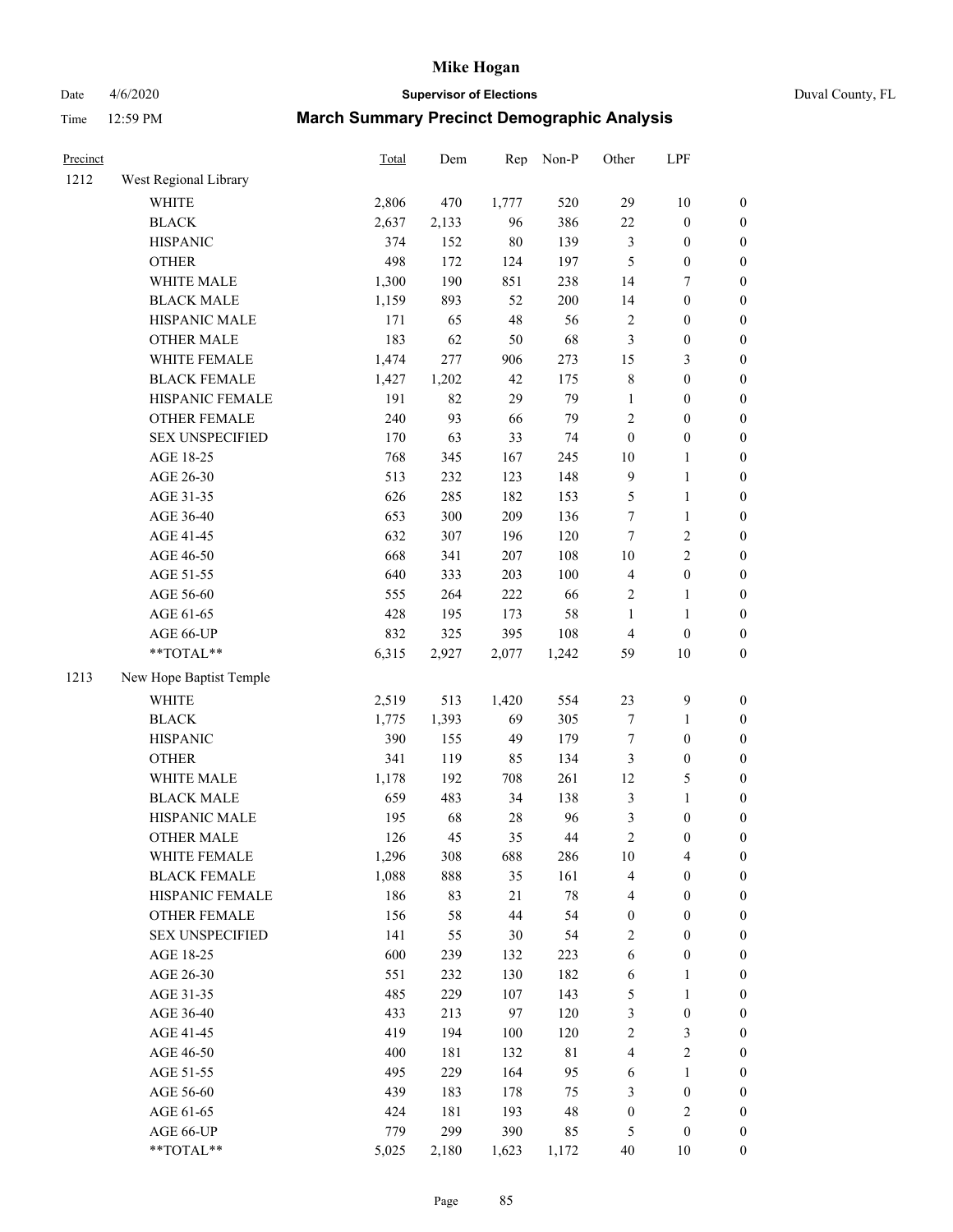## Date 4/6/2020 **Supervisor of Elections** Duval County, FL

| Precinct |                                               | Total      | Dem           | Rep            | Non-P            | Other             | LPF                        |                  |
|----------|-----------------------------------------------|------------|---------------|----------------|------------------|-------------------|----------------------------|------------------|
| 1301     | Bennie Furlong Senior Center                  |            |               |                |                  |                   |                            |                  |
|          | <b>WHITE</b>                                  | 3,026      | 768           | 1,639          | 575              | 30                | 14                         | $\boldsymbol{0}$ |
|          | <b>BLACK</b>                                  | 32         | 24            | $\overline{4}$ | $\overline{4}$   | $\boldsymbol{0}$  | $\boldsymbol{0}$           | $\boldsymbol{0}$ |
|          | <b>HISPANIC</b>                               | 61         | 20            | 21             | 20               | $\boldsymbol{0}$  | $\boldsymbol{0}$           | $\boldsymbol{0}$ |
|          | <b>OTHER</b>                                  | 139        | 45            | 40             | 51               | 2                 | 1                          | $\boldsymbol{0}$ |
|          | WHITE MALE                                    | 1,471      | 316           | 832            | 303              | 11                | 9                          | $\boldsymbol{0}$ |
|          | <b>BLACK MALE</b>                             | 17         | 12            | $\overline{2}$ | $\mathfrak{Z}$   | $\boldsymbol{0}$  | $\boldsymbol{0}$           | $\boldsymbol{0}$ |
|          | HISPANIC MALE                                 | 28         | 6             | 12             | 10               | $\boldsymbol{0}$  | $\boldsymbol{0}$           | $\boldsymbol{0}$ |
|          | <b>OTHER MALE</b>                             | 51         | 14            | 18             | 18               | $\boldsymbol{0}$  | 1                          | $\boldsymbol{0}$ |
|          | WHITE FEMALE                                  | 1,524      | 445           | 790            | 266              | 18                | 5                          | $\boldsymbol{0}$ |
|          | <b>BLACK FEMALE</b>                           | 14         | 11            | $\overline{c}$ | $\mathbf{1}$     | $\boldsymbol{0}$  | $\boldsymbol{0}$           | 0                |
|          | HISPANIC FEMALE                               | 32         | 14            | 9              | $\boldsymbol{9}$ | $\boldsymbol{0}$  | $\boldsymbol{0}$           | $\boldsymbol{0}$ |
|          | <b>OTHER FEMALE</b>                           | 66         | 25            | 18             | $21\,$           | 2                 | $\boldsymbol{0}$           | $\boldsymbol{0}$ |
|          | <b>SEX UNSPECIFIED</b>                        | 55         | 14            | $21\,$         | 19               | 1                 | $\boldsymbol{0}$           | $\boldsymbol{0}$ |
|          | AGE 18-25                                     | 263        | 62            | 125            | 69               | 6                 | $\mathbf{1}$               | $\boldsymbol{0}$ |
|          | AGE 26-30                                     | 249        | 53            | 118            | 68               | 4                 | 6                          | $\boldsymbol{0}$ |
|          | AGE 31-35                                     | 258        | 51            | 119            | 82               | 4                 | $\sqrt{2}$                 | $\boldsymbol{0}$ |
|          | AGE 36-40                                     | 228        | 67            | 100            | 61               | $\boldsymbol{0}$  | $\boldsymbol{0}$           | $\boldsymbol{0}$ |
|          | AGE 41-45                                     | 219        | 60            | 101            | 53               | 3                 | $\sqrt{2}$                 | $\boldsymbol{0}$ |
|          | AGE 46-50                                     | 283        | 66            | 148            | 66               | 3                 | $\boldsymbol{0}$           | $\boldsymbol{0}$ |
|          | AGE 51-55                                     | 271        | 53            | 170            | 45               | $\mathbf{1}$      | $\sqrt{2}$                 | 0                |
|          | AGE 56-60                                     | 346        | 92            | 196            | 53               | 3                 | $\sqrt{2}$                 | $\boldsymbol{0}$ |
|          | AGE 61-65                                     | 366        | 90            | 228            | 45               | 3                 | $\boldsymbol{0}$           | $\boldsymbol{0}$ |
|          | AGE 66-UP                                     | 775        | 263           | 399            | 108              | 5                 | $\boldsymbol{0}$           | $\boldsymbol{0}$ |
|          | **TOTAL**                                     | 3,258      | 857           | 1,704          | 650              | 32                | 15                         | $\boldsymbol{0}$ |
| 1302     | Bethlehem Lutheran Church                     |            |               |                |                  |                   |                            |                  |
|          |                                               |            |               |                |                  |                   |                            |                  |
|          | <b>WHITE</b>                                  | 2,906      | 682           | 1,630          | 551              | 23                | 20                         | $\boldsymbol{0}$ |
|          | <b>BLACK</b>                                  | 22         | 13            | $\overline{4}$ | $\overline{4}$   | $\mathbf{1}$      | $\boldsymbol{0}$           | $\boldsymbol{0}$ |
|          | <b>HISPANIC</b>                               | 56         | 17            | 24             | 13               | $\mathbf{1}$      | $\mathbf{1}$               | $\boldsymbol{0}$ |
|          | <b>OTHER</b>                                  | 163        | 45            | 64             | 52               | 2                 | $\boldsymbol{0}$           | $\boldsymbol{0}$ |
|          | WHITE MALE                                    | 1,450      | 273           | 844            | 306              | 11                | 16                         | $\boldsymbol{0}$ |
|          | <b>BLACK MALE</b>                             | 14         | $\,$ 8 $\,$   | $\overline{c}$ | $\mathfrak{Z}$   | $\mathbf{1}$      | $\boldsymbol{0}$           | $\boldsymbol{0}$ |
|          | HISPANIC MALE                                 | 20         | $\tau$        | 6              | 6                | $\boldsymbol{0}$  | 1                          | 0                |
|          | <b>OTHER MALE</b>                             | 67         | 20            | 25             | 21               | 1                 | $\boldsymbol{0}$           | $\boldsymbol{0}$ |
|          | WHITE FEMALE                                  | 1,424      | 405           | 767            | 236              | 12                | $\overline{4}$             | $\overline{0}$   |
|          | <b>BLACK FEMALE</b>                           | 7          | $\mathfrak s$ | $\mathbf{1}$   | $\mathbf{1}$     | $\boldsymbol{0}$  | $\boldsymbol{0}$           | $\overline{0}$   |
|          | HISPANIC FEMALE                               | 36         | 10            | 18             | 7                | 1                 | $\boldsymbol{0}$           | $\overline{0}$   |
|          | <b>OTHER FEMALE</b><br><b>SEX UNSPECIFIED</b> | 57         | $18\,$        | 26             | 13               | $\boldsymbol{0}$  | $\boldsymbol{0}$           | $\overline{0}$   |
|          |                                               | $72\,$     | 11            | 33             | $27\,$           | 1                 | $\boldsymbol{0}$           | 0                |
|          | AGE 18-25                                     | 267        | 57            | 138            | 65               | 4                 | 3                          | 0                |
|          | AGE 26-30                                     | 298        | 59            | 160            | 74               | 4                 | $\mathbf{1}$<br>5          | 0                |
|          | AGE 31-35                                     | 332        | 79            | 158            | 86               | 4                 |                            | 0                |
|          | AGE 36-40                                     | 307<br>276 | 70            | 151<br>140     | 83<br>$77 \,$    | 2<br>$\mathbf{1}$ | $\mathbf{1}$<br>$\sqrt{2}$ | 0                |
|          | AGE 41-45                                     |            | 56            |                |                  |                   |                            | 0                |
|          | AGE 46-50                                     | 240        | 55            | 128            | 53               | 2                 | $\sqrt{2}$                 | 0                |
|          | AGE 51-55                                     | 244        | 49            | 153            | 37               | 3                 | $\sqrt{2}$                 | $\boldsymbol{0}$ |
|          | AGE 56-60                                     | 317        | 76            | 198            | 40               | 3                 | $\boldsymbol{0}$           | $\boldsymbol{0}$ |
|          | AGE 61-65                                     | 289        | 77            | 166            | 43               | $\boldsymbol{0}$  | $\mathfrak{Z}$             | 0                |
|          | AGE 66-UP                                     | 577        | 179           | 330            | 62               | 4                 | $\sqrt{2}$                 | 0                |
|          | **TOTAL**                                     | 3,147      | 757           | 1,722          | 620              | 27                | 21                         | $\boldsymbol{0}$ |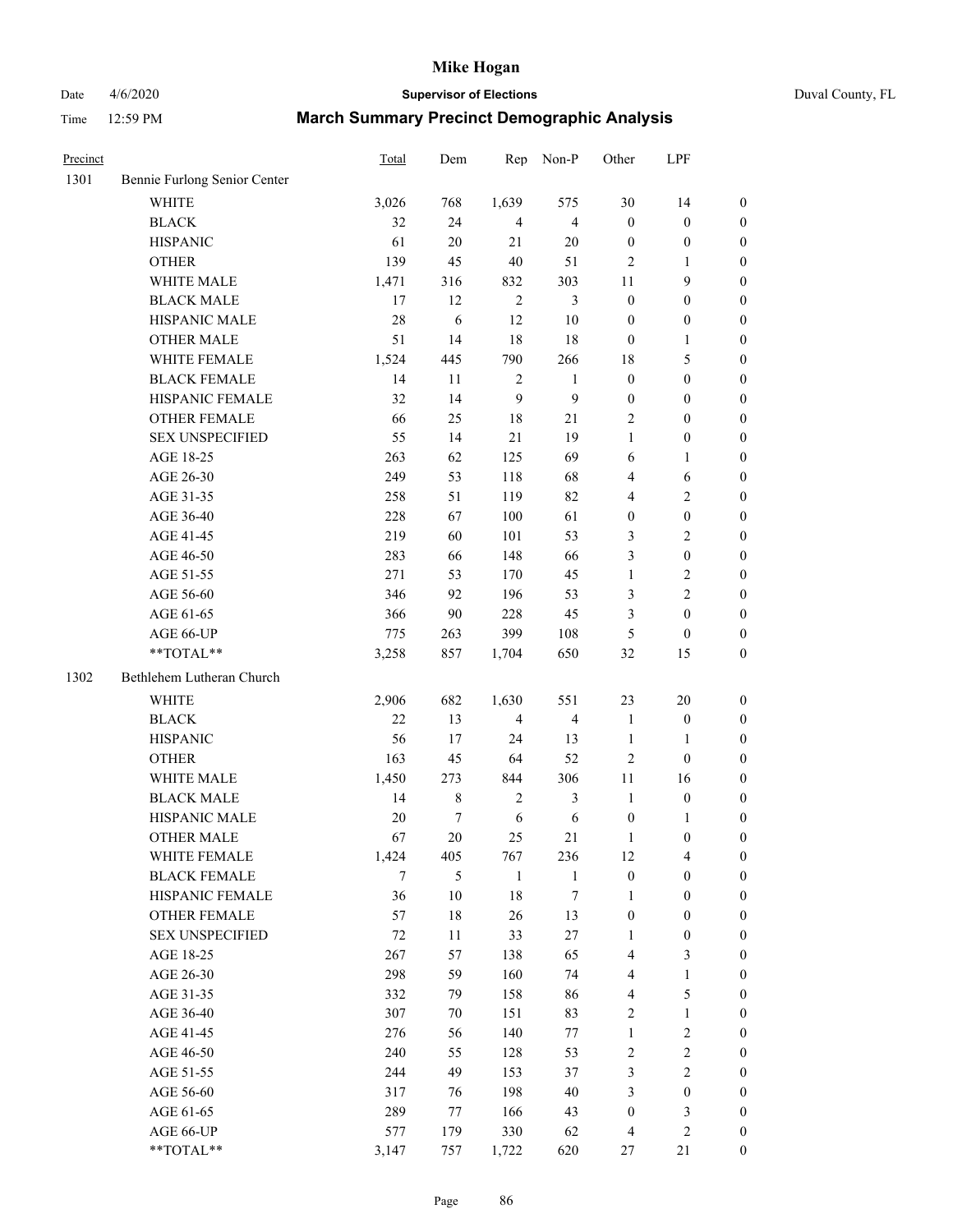Date 4/6/2020 **Supervisor of Elections** Duval County, FL

| Precinct |                                 | Total      | Dem        | Rep            | Non-P         | Other            | LPF                                   |                  |
|----------|---------------------------------|------------|------------|----------------|---------------|------------------|---------------------------------------|------------------|
| 1303     | American Legion Post 129        |            |            |                |               |                  |                                       |                  |
|          | <b>WHITE</b>                    | 2,490      | 588        | 1,322          | 551           | $22\,$           | $\boldsymbol{7}$                      | $\boldsymbol{0}$ |
|          | <b>BLACK</b>                    | 110        | 81         | 6              | 21            | $\overline{2}$   | $\boldsymbol{0}$                      | $\boldsymbol{0}$ |
|          | <b>HISPANIC</b>                 | 81         | 24         | 31             | 26            | $\boldsymbol{0}$ | $\boldsymbol{0}$                      | $\boldsymbol{0}$ |
|          | <b>OTHER</b>                    | 131        | 24         | 56             | 49            | $\overline{2}$   | $\boldsymbol{0}$                      | $\boldsymbol{0}$ |
|          | WHITE MALE                      | 1,202      | 241        | 665            | 278           | 12               | 6                                     | $\boldsymbol{0}$ |
|          | <b>BLACK MALE</b>               | 46         | 29         | $\mathfrak{Z}$ | 13            | $\mathbf{1}$     | $\boldsymbol{0}$                      | $\boldsymbol{0}$ |
|          | HISPANIC MALE                   | 33         | 4          | 15             | 14            | $\boldsymbol{0}$ | $\boldsymbol{0}$                      | $\boldsymbol{0}$ |
|          | <b>OTHER MALE</b>               | 37         | $\sqrt{6}$ | 19             | 11            | $\mathbf{1}$     | $\boldsymbol{0}$                      | $\boldsymbol{0}$ |
|          | WHITE FEMALE                    | 1,275      | 346        | 650            | 268           | $10\,$           | 1                                     | $\boldsymbol{0}$ |
|          | <b>BLACK FEMALE</b>             | 61         | 49         | $\mathfrak{Z}$ | $\,$ 8 $\,$   | $\mathbf{1}$     | $\boldsymbol{0}$                      | $\boldsymbol{0}$ |
|          | HISPANIC FEMALE                 | 47         | $20\,$     | 15             | 12            | $\boldsymbol{0}$ | $\boldsymbol{0}$                      | 0                |
|          | <b>OTHER FEMALE</b>             | 62         | 14         | 29             | $18\,$        | $\mathbf{1}$     | $\boldsymbol{0}$                      | $\boldsymbol{0}$ |
|          | <b>SEX UNSPECIFIED</b>          | 49         | 8          | 16             | 25            | $\boldsymbol{0}$ | $\boldsymbol{0}$                      | $\boldsymbol{0}$ |
|          | AGE 18-25                       | 251        | 68         | 93             | $8\sqrt{1}$   | 7                | $\sqrt{2}$                            | $\boldsymbol{0}$ |
|          | AGE 26-30                       | 335        | 69         | 169            | 93            | 4                | $\boldsymbol{0}$                      | $\boldsymbol{0}$ |
|          | AGE 31-35                       | 273        | 69         | 118            | 85            | $\mathbf{1}$     | $\boldsymbol{0}$                      | $\boldsymbol{0}$ |
|          | AGE 36-40                       | 250        | 56         | 121            | 69            | $\overline{c}$   | $\sqrt{2}$                            | $\boldsymbol{0}$ |
|          | AGE 41-45                       | 182        | 41         | $8\sqrt{1}$    | 58            | $\mathbf{1}$     | $\mathbf{1}$                          | $\boldsymbol{0}$ |
|          | AGE 46-50                       | $202\,$    | 40         | 109            | 49            | 3                | $\mathbf{1}$                          | $\boldsymbol{0}$ |
|          | AGE 51-55                       | 215        | 52         | 119            | 42            | $\sqrt{2}$       | $\boldsymbol{0}$                      | $\boldsymbol{0}$ |
|          | AGE 56-60                       | 250        | 65         | 135            | 47            | 3                | $\boldsymbol{0}$                      | 0                |
|          | AGE 61-65                       | 259        | 78         | 141            | 37            | 3                | $\boldsymbol{0}$                      | $\boldsymbol{0}$ |
|          | AGE 66-UP                       | 595        | 179        | 329            | 86            | $\boldsymbol{0}$ | $\mathbf{1}$                          | $\boldsymbol{0}$ |
|          | **TOTAL**                       | 2,812      | 717        | 1,415          | 647           | 26               | $\boldsymbol{7}$                      | $\boldsymbol{0}$ |
| 1304     | Jacksonville Beach City Hall    |            |            |                |               |                  |                                       |                  |
|          | <b>WHITE</b>                    |            |            |                |               |                  |                                       |                  |
|          |                                 | 2,693      | 717        | 1,246          | 671           | 39               | $20\,$                                | $\boldsymbol{0}$ |
|          | <b>BLACK</b><br><b>HISPANIC</b> | 239<br>111 | 187<br>40  | 12<br>36       | 39<br>32      | $\boldsymbol{0}$ | $\mathbf{1}$<br>$\mathbf{1}$          | $\boldsymbol{0}$ |
|          |                                 |            |            |                |               | $\overline{c}$   |                                       | $\boldsymbol{0}$ |
|          | <b>OTHER</b>                    | 197        | 61         | 51             | 83            | $\mathbf{1}$     | $\mathbf{1}$                          | $\boldsymbol{0}$ |
|          | WHITE MALE                      | 1,318      | 295        | 621            | 367           | 20               | 15                                    | $\boldsymbol{0}$ |
|          | <b>BLACK MALE</b>               | 93         | 67         | $\sqrt{5}$     | $20\,$        | $\boldsymbol{0}$ | $\mathbf{1}$                          | $\boldsymbol{0}$ |
|          | HISPANIC MALE                   | 54         | 16         | 24             | 13            | $\boldsymbol{0}$ | $\mathbf{1}$                          | 0                |
|          | <b>OTHER MALE</b>               | 77         | 22         | 22             | 31            | $\mathbf{1}$     | $\mathbf{1}$                          | $\boldsymbol{0}$ |
|          | WHITE FEMALE                    | 1,352      | 417        | 611            | 301           | 19               | 4                                     | 0                |
|          | <b>BLACK FEMALE</b>             | 142        | 116        | $\tau$         | 19            | $\boldsymbol{0}$ | $\boldsymbol{0}$                      | $\boldsymbol{0}$ |
|          | HISPANIC FEMALE                 | 53         | 21         | $11\,$         | 19            | $\overline{c}$   | $\boldsymbol{0}$                      | $\overline{0}$   |
|          | OTHER FEMALE                    | 90         | 33         | 24             | 33            | $\boldsymbol{0}$ | $\boldsymbol{0}$                      | $\overline{0}$   |
|          | <b>SEX UNSPECIFIED</b>          | 61         | 18         | $20\,$         | 22            | $\boldsymbol{0}$ | $\mathbf{1}$                          | 0<br>$\theta$    |
|          | AGE 18-25                       | 314        | 96         | 113            | 97            | 5                | $\mathfrak{Z}$                        |                  |
|          | AGE 26-30                       | 473        | 145<br>104 | 177<br>128     | 138<br>126    | 9<br>5           | $\overline{\mathbf{4}}$<br>$\sqrt{5}$ | 0<br>0           |
|          | AGE 31-35                       | 368        |            |                |               |                  | $\mathfrak{Z}$                        |                  |
|          | AGE 36-40                       | 314<br>224 | 86<br>62   | 111<br>84      | 110<br>$71\,$ | 4                | $\mathbf{1}$                          | 0                |
|          | AGE 41-45                       |            |            |                |               | 6                |                                       | 0                |
|          | AGE 46-50                       | 230        | 70         | 104            | 55            | $\boldsymbol{0}$ | $\mathbf{1}$                          | 0                |
|          | AGE 51-55                       | 227        | 59         | 113            | 50            | $\sqrt{2}$       | $\mathfrak{Z}$                        | 0                |
|          | AGE 56-60                       | 256        | 75         | 126            | 50            | 4                | $\mathbf{1}$                          | $\overline{0}$   |
|          | AGE 61-65                       | 198        | 77         | 89             | 31            | $\boldsymbol{0}$ | $\mathbf{1}$                          | $\boldsymbol{0}$ |
|          | AGE 66-UP                       | 636        | 231        | 300            | 97            | 7                | $\mathbf{1}$                          | $\boldsymbol{0}$ |
|          | **TOTAL**                       | 3,240      | 1,005      | 1,345          | 825           | 42               | 23                                    | $\boldsymbol{0}$ |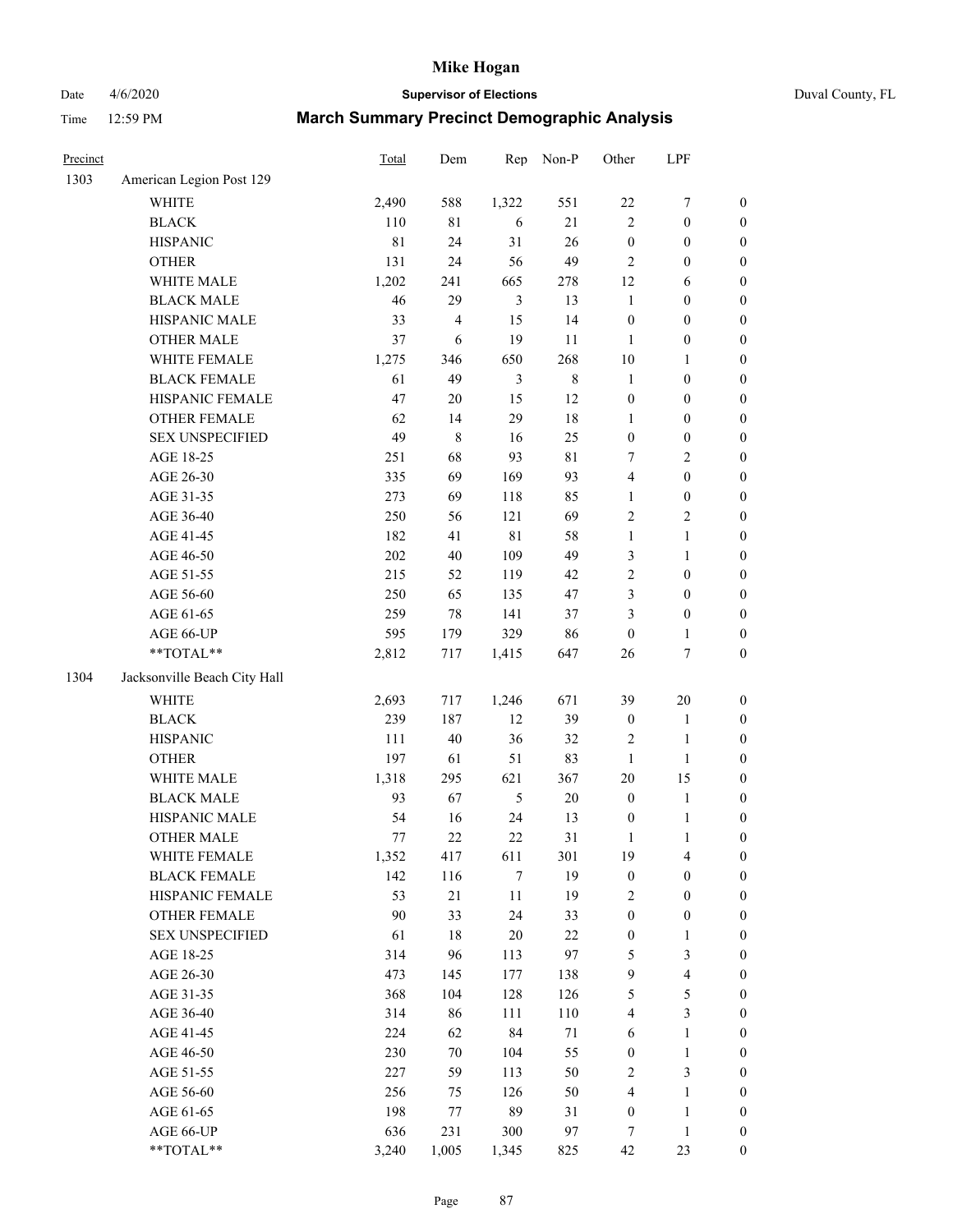## Date 4/6/2020 **Supervisor of Elections** Duval County, FL

| Precinct |                          | Total | Dem    | Rep              | Non-P                   | Other            | LPF                     |                  |
|----------|--------------------------|-------|--------|------------------|-------------------------|------------------|-------------------------|------------------|
| 1305     | Beaches Regional Library |       |        |                  |                         |                  |                         |                  |
|          | <b>WHITE</b>             | 2,660 | 713    | 1,368            | 540                     | 24               | 15                      | 0                |
|          | <b>BLACK</b>             | 28    | 17     | $\overline{c}$   | 6                       | 3                | $\boldsymbol{0}$        | $\boldsymbol{0}$ |
|          | <b>HISPANIC</b>          | 59    | 24     | 19               | 15                      | $\mathbf{1}$     | $\boldsymbol{0}$        | $\boldsymbol{0}$ |
|          | <b>OTHER</b>             | 111   | 32     | 42               | 37                      | $\boldsymbol{0}$ | $\boldsymbol{0}$        | $\boldsymbol{0}$ |
|          | WHITE MALE               | 1,261 | 271    | 692              | 275                     | 11               | 12                      | $\boldsymbol{0}$ |
|          | <b>BLACK MALE</b>        | 16    | 8      | $\sqrt{2}$       | $\overline{\mathbf{4}}$ | $\sqrt{2}$       | $\boldsymbol{0}$        | $\boldsymbol{0}$ |
|          | HISPANIC MALE            | 20    | 6      | $\,$ 8 $\,$      | 5                       | $\mathbf{1}$     | $\boldsymbol{0}$        | $\boldsymbol{0}$ |
|          | <b>OTHER MALE</b>        | 37    | $10\,$ | 16               | 11                      | $\boldsymbol{0}$ | $\boldsymbol{0}$        | $\boldsymbol{0}$ |
|          | WHITE FEMALE             | 1,369 | 434    | 666              | 253                     | 13               | $\mathfrak{Z}$          | $\boldsymbol{0}$ |
|          | <b>BLACK FEMALE</b>      | 12    | 9      | $\boldsymbol{0}$ | $\sqrt{2}$              | $\mathbf{1}$     | $\boldsymbol{0}$        | $\boldsymbol{0}$ |
|          | HISPANIC FEMALE          | 37    | 17     | 10               | $10\,$                  | $\boldsymbol{0}$ | $\boldsymbol{0}$        | 0                |
|          | <b>OTHER FEMALE</b>      | 46    | 16     | 17               | 13                      | $\boldsymbol{0}$ | $\boldsymbol{0}$        | $\boldsymbol{0}$ |
|          | <b>SEX UNSPECIFIED</b>   | 60    | 15     | 20               | 25                      | $\boldsymbol{0}$ | $\boldsymbol{0}$        | $\boldsymbol{0}$ |
|          | AGE 18-25                | 258   | 63     | 101              | 84                      | 9                | $\mathbf{1}$            | $\boldsymbol{0}$ |
|          | AGE 26-30                | 264   | 83     | 102              | 74                      | 4                | $\mathbf{1}$            | $\boldsymbol{0}$ |
|          | AGE 31-35                | 261   | 59     | 113              | 85                      | $\sqrt{2}$       | $\sqrt{2}$              | $\boldsymbol{0}$ |
|          | AGE 36-40                | 227   | 53     | 105              | 66                      | $\mathbf{1}$     | $\sqrt{2}$              | $\boldsymbol{0}$ |
|          | AGE 41-45                | 193   | 63     | 82               | 42                      | $\sqrt{2}$       | $\overline{\mathbf{4}}$ | $\boldsymbol{0}$ |
|          | AGE 46-50                | 237   | 52     | 125              | 54                      | 3                | $\mathfrak{Z}$          | $\boldsymbol{0}$ |
|          | AGE 51-55                | 236   | 56     | 136              | 41                      | $\sqrt{2}$       | $\mathbf{1}$            | $\boldsymbol{0}$ |
|          | AGE 56-60                | 279   | 73     | 167              | 37                      | $\sqrt{2}$       | $\boldsymbol{0}$        | 0                |
|          | AGE 61-65                | 297   | 75     | 165              | 54                      | $\overline{2}$   | 1                       | 0                |
|          | AGE 66-UP                | 606   | 209    | 335              | 61                      | $\mathbf{1}$     | $\boldsymbol{0}$        | $\boldsymbol{0}$ |
|          | $**TOTAL**$              | 2,858 | 786    | 1,431            | 598                     | 28               | 15                      | $\boldsymbol{0}$ |
| 1306     | Atlantic Beach City Hall |       |        |                  |                         |                  |                         |                  |
|          |                          |       |        |                  |                         |                  |                         |                  |
|          | <b>WHITE</b>             | 2,259 | 704    | 1,031            | 495                     | $21\,$           | $\,$ 8 $\,$             | $\boldsymbol{0}$ |
|          | <b>BLACK</b>             | 89    | $70\,$ | $\overline{4}$   | 15                      | $\boldsymbol{0}$ | $\boldsymbol{0}$        | $\boldsymbol{0}$ |
|          | <b>HISPANIC</b>          | 49    | 21     | 13               | 15                      | $\boldsymbol{0}$ | $\boldsymbol{0}$        | $\boldsymbol{0}$ |
|          | <b>OTHER</b>             | 147   | 44     | 48               | 51                      | $\boldsymbol{0}$ | $\overline{4}$          | $\boldsymbol{0}$ |
|          | WHITE MALE               | 1,068 | 273    | 524              | 252                     | 13               | $\sqrt{6}$              | $\boldsymbol{0}$ |
|          | <b>BLACK MALE</b>        | 45    | 33     | $\overline{2}$   | $10\,$                  | $\boldsymbol{0}$ | $\boldsymbol{0}$        | $\boldsymbol{0}$ |
|          | HISPANIC MALE            | 25    | $10\,$ | $\overline{9}$   | 6                       | $\boldsymbol{0}$ | $\boldsymbol{0}$        | $\boldsymbol{0}$ |
|          | <b>OTHER MALE</b>        | 48    | 10     | 16               | 21                      | $\boldsymbol{0}$ | $\mathbf{1}$            | $\boldsymbol{0}$ |
|          | WHITE FEMALE             | 1,165 | 425    | 496              | 234                     | 8                | 2                       | 0                |
|          | <b>BLACK FEMALE</b>      | 44    | 37     | $\sqrt{2}$       | 5                       | $\boldsymbol{0}$ | $\boldsymbol{0}$        | $\boldsymbol{0}$ |
|          | HISPANIC FEMALE          | 23    | 11     | $\overline{4}$   | $\,8\,$                 | $\boldsymbol{0}$ | $\boldsymbol{0}$        | $\overline{0}$   |
|          | <b>OTHER FEMALE</b>      | 70    | $28\,$ | 24               | 16                      | $\boldsymbol{0}$ | $\sqrt{2}$              | $\overline{0}$   |
|          | <b>SEX UNSPECIFIED</b>   | 56    | 12     | 19               | 24                      | $\boldsymbol{0}$ | $\mathbf{1}$            | 0                |
|          | AGE 18-25                | 215   | 76     | 76               | 58                      | 4                | $\mathbf{1}$            | $\overline{0}$   |
|          | AGE 26-30                | 231   | $70\,$ | 88               | 67                      | 5                | $\mathbf{1}$            | 0                |
|          | AGE 31-35                | 214   | 72     | 69               | 65                      | 6                | $\sqrt{2}$              | 0                |
|          | AGE 36-40                | 209   | 67     | 72               | 68                      | $\boldsymbol{0}$ | $\sqrt{2}$              | 0                |
|          | AGE 41-45                | 185   | 54     | 72               | 55                      | 3                | $\mathbf{1}$            | 0                |
|          | AGE 46-50                | 202   | 56     | 92               | 52                      | 1                | $\mathbf{1}$            | 0                |
|          | AGE 51-55                | 189   | 50     | 99               | 39                      | $\boldsymbol{0}$ | $\mathbf{1}$            | 0                |
|          | AGE 56-60                | 246   | 71     | 137              | 38                      | $\boldsymbol{0}$ | $\boldsymbol{0}$        | 0                |
|          | AGE 61-65                | 251   | 96     | 109              | 44                      | 1                | 1                       | $\overline{0}$   |
|          | AGE 66-UP                | 602   | 227    | 282              | 90                      | $\mathbf{1}$     | $\sqrt{2}$              | $\boldsymbol{0}$ |
|          | **TOTAL**                | 2,544 | 839    | 1,096            | 576                     | 21               | 12                      | $\boldsymbol{0}$ |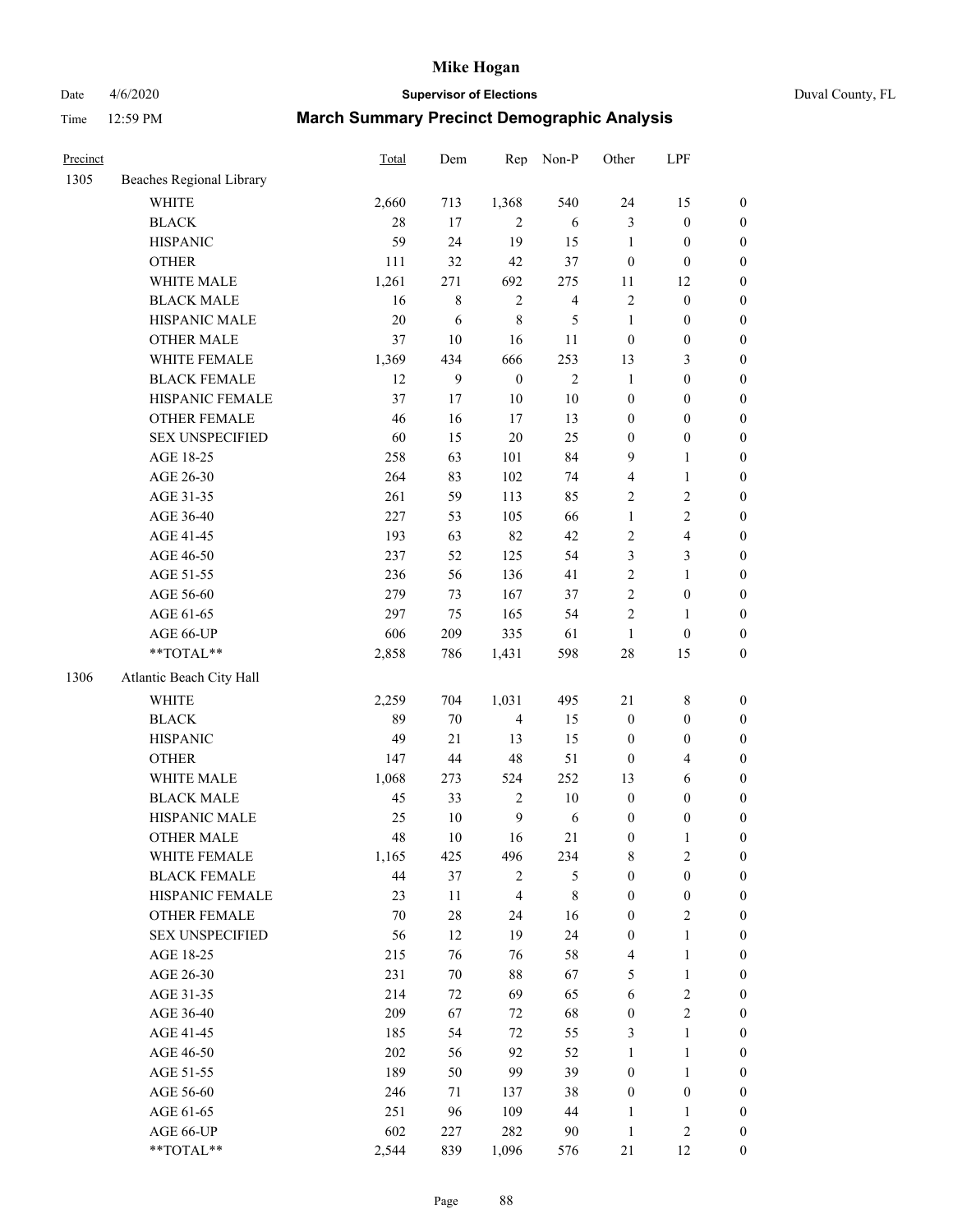Date 4/6/2020 **Supervisor of Elections** Duval County, FL

| Precinct |                               | Total | Dem              | Rep          | Non-P            | Other            | LPF                     |                  |
|----------|-------------------------------|-------|------------------|--------------|------------------|------------------|-------------------------|------------------|
| 1307     | Adele Grage Cultural Center   |       |                  |              |                  |                  |                         |                  |
|          | <b>WHITE</b>                  | 3,073 | 827              | 1,655        | 556              | 21               | 14                      | $\boldsymbol{0}$ |
|          | <b>BLACK</b>                  | 17    | 12               | 3            | 2                | $\boldsymbol{0}$ | $\boldsymbol{0}$        | $\boldsymbol{0}$ |
|          | <b>HISPANIC</b>               | 53    | 16               | 27           | $10\,$           | $\boldsymbol{0}$ | $\boldsymbol{0}$        | $\boldsymbol{0}$ |
|          | <b>OTHER</b>                  | 133   | 42               | 45           | 45               | 1                | $\boldsymbol{0}$        | $\boldsymbol{0}$ |
|          | WHITE MALE                    | 1,414 | 308              | 797          | 287              | 12               | 10                      | $\boldsymbol{0}$ |
|          | <b>BLACK MALE</b>             | 10    | $\tau$           | $\mathbf{1}$ | $\sqrt{2}$       | $\boldsymbol{0}$ | $\boldsymbol{0}$        | $\boldsymbol{0}$ |
|          | HISPANIC MALE                 | 24    | $\boldsymbol{7}$ | 11           | 6                | $\boldsymbol{0}$ | $\boldsymbol{0}$        | $\boldsymbol{0}$ |
|          | <b>OTHER MALE</b>             | 57    | 15               | 25           | 17               | $\boldsymbol{0}$ | $\boldsymbol{0}$        | $\boldsymbol{0}$ |
|          | WHITE FEMALE                  | 1,634 | 510              | 847          | 264              | 9                | $\overline{\mathbf{4}}$ | $\boldsymbol{0}$ |
|          | <b>BLACK FEMALE</b>           | 7     | 5                | $\sqrt{2}$   | $\boldsymbol{0}$ | $\boldsymbol{0}$ | $\boldsymbol{0}$        | $\boldsymbol{0}$ |
|          | HISPANIC FEMALE               | 27    | $\boldsymbol{9}$ | 14           | $\overline{4}$   | $\boldsymbol{0}$ | $\boldsymbol{0}$        | $\boldsymbol{0}$ |
|          | <b>OTHER FEMALE</b>           | 53    | 19               | 18           | 16               | $\boldsymbol{0}$ | $\boldsymbol{0}$        | $\boldsymbol{0}$ |
|          | <b>SEX UNSPECIFIED</b>        | 50    | 17               | 15           | 17               | $\mathbf{1}$     | $\boldsymbol{0}$        | $\boldsymbol{0}$ |
|          | AGE 18-25                     | 223   | 69               | 102          | 47               | 4                | 1                       | $\boldsymbol{0}$ |
|          | AGE 26-30                     | 140   | 38               | 57           | 41               | 2                | $\sqrt{2}$              | $\boldsymbol{0}$ |
|          | AGE 31-35                     | 122   | 30               | 45           | 44               | $\mathbf{1}$     | $\sqrt{2}$              | $\boldsymbol{0}$ |
|          | AGE 36-40                     | 183   | 40               | $8\sqrt{1}$  | 61               | $\boldsymbol{0}$ | $\mathbf{1}$            | $\boldsymbol{0}$ |
|          | AGE 41-45                     | 133   | 42               | 59           | 32               | $\boldsymbol{0}$ | $\boldsymbol{0}$        | $\boldsymbol{0}$ |
|          | AGE 46-50                     | 174   | 37               | $8\sqrt{1}$  | 51               | 1                | $\overline{\mathbf{4}}$ | $\boldsymbol{0}$ |
|          | AGE 51-55                     | 277   | 66               | 163          | 43               | 3                | $\boldsymbol{2}$        | $\boldsymbol{0}$ |
|          | AGE 56-60                     | 309   | 69               | 189          | 48               | $\mathbf{1}$     | $\sqrt{2}$              | 0                |
|          | AGE 61-65                     | 354   | 118              | 180          | 54               | 2                | $\boldsymbol{0}$        | $\boldsymbol{0}$ |
|          | AGE 66-UP                     | 1,361 | 388              | 773          | 192              | 8                | $\boldsymbol{0}$        | $\boldsymbol{0}$ |
|          | **TOTAL**                     | 3,276 | 897              | 1,730        | 613              | $22\,$           | 14                      | $\boldsymbol{0}$ |
| 1308     | Community Presbyterian Church |       |                  |              |                  |                  |                         |                  |
|          | <b>WHITE</b>                  | 2,175 | 621              | 1,076        | 459              | 6                | 13                      | $\boldsymbol{0}$ |
|          | <b>BLACK</b>                  | 371   | 298              | 16           | 54               | 2                | $\mathbf{1}$            | $\boldsymbol{0}$ |
|          | <b>HISPANIC</b>               | 67    | 29               | 15           | 23               | $\boldsymbol{0}$ | $\boldsymbol{0}$        | $\boldsymbol{0}$ |
|          | <b>OTHER</b>                  | 134   | 47               | 38           | 47               | $\mathbf{1}$     | $\mathbf{1}$            | $\boldsymbol{0}$ |
|          | WHITE MALE                    | 1,028 | 247              | 532          | 240              | $\mathbf{1}$     | $\,$ 8 $\,$             | $\boldsymbol{0}$ |
|          | <b>BLACK MALE</b>             | 156   | 113              | $11\,$       | $30\,$           | 2                | $\boldsymbol{0}$        | $\boldsymbol{0}$ |
|          | HISPANIC MALE                 | 25    | $\mathbf{9}$     | 6            | $10\,$           | $\boldsymbol{0}$ | $\boldsymbol{0}$        | $\boldsymbol{0}$ |
|          | OTHER MALE                    | 41    | 11               | 15           | 14               | $\mathbf{1}$     | $\boldsymbol{0}$        | $\boldsymbol{0}$ |
|          | WHITE FEMALE                  | 1,128 | 368              | 538          | 212              | 5                | 5                       | 0                |
|          | <b>BLACK FEMALE</b>           | 208   | 178              | 5            | 24               | $\boldsymbol{0}$ | $\mathbf{1}$            | $\boldsymbol{0}$ |
|          | HISPANIC FEMALE               | 42    | $20\,$           | 9            | 13               | $\boldsymbol{0}$ | $\boldsymbol{0}$        | $\overline{0}$   |
|          | OTHER FEMALE                  | 58    | 25               | 15           | 18               | $\boldsymbol{0}$ | $\boldsymbol{0}$        | $\overline{0}$   |
|          | <b>SEX UNSPECIFIED</b>        | 60    | 24               | 14           | 21               | $\boldsymbol{0}$ | $\mathbf{1}$            | 0                |
|          | AGE 18-25                     | 282   | 92               | 94           | 92               | 3                | $\mathbf{1}$            | $\theta$         |
|          | AGE 26-30                     | 185   | 66               | 64           | 54               | $\boldsymbol{0}$ | $\mathbf{1}$            | 0                |
|          | AGE 31-35                     | 219   | 85               | 60           | 71               | 2                | $\mathbf{1}$            | 0                |
|          | AGE 36-40                     | 212   | 62               | 81           | 65               | $\boldsymbol{0}$ | $\overline{4}$          | 0                |
|          | AGE 41-45                     | 185   | 62               | 68           | 51               | $\boldsymbol{0}$ | $\overline{\mathbf{4}}$ | 0                |
|          | AGE 46-50                     | 242   | 79               | 104          | 58               | $\boldsymbol{0}$ | $\mathbf{1}$            | 0                |
|          | AGE 51-55                     | 229   | 79               | 108          | $40\,$           | $\mathbf{1}$     | $\mathbf{1}$            | 0                |
|          | AGE 56-60                     | 299   | 95               | 150          | 51               | 1                | $\sqrt{2}$              | $\overline{0}$   |
|          | AGE 61-65                     | 260   | 101              | 127          | 32               | $\boldsymbol{0}$ | $\boldsymbol{0}$        | $\overline{0}$   |
|          | AGE 66-UP                     | 634   | 274              | 289          | 69               | 2                | $\boldsymbol{0}$        | $\boldsymbol{0}$ |
|          | **TOTAL**                     | 2,747 | 995              | 1,145        | 583              | 9                | 15                      | $\boldsymbol{0}$ |
|          |                               |       |                  |              |                  |                  |                         |                  |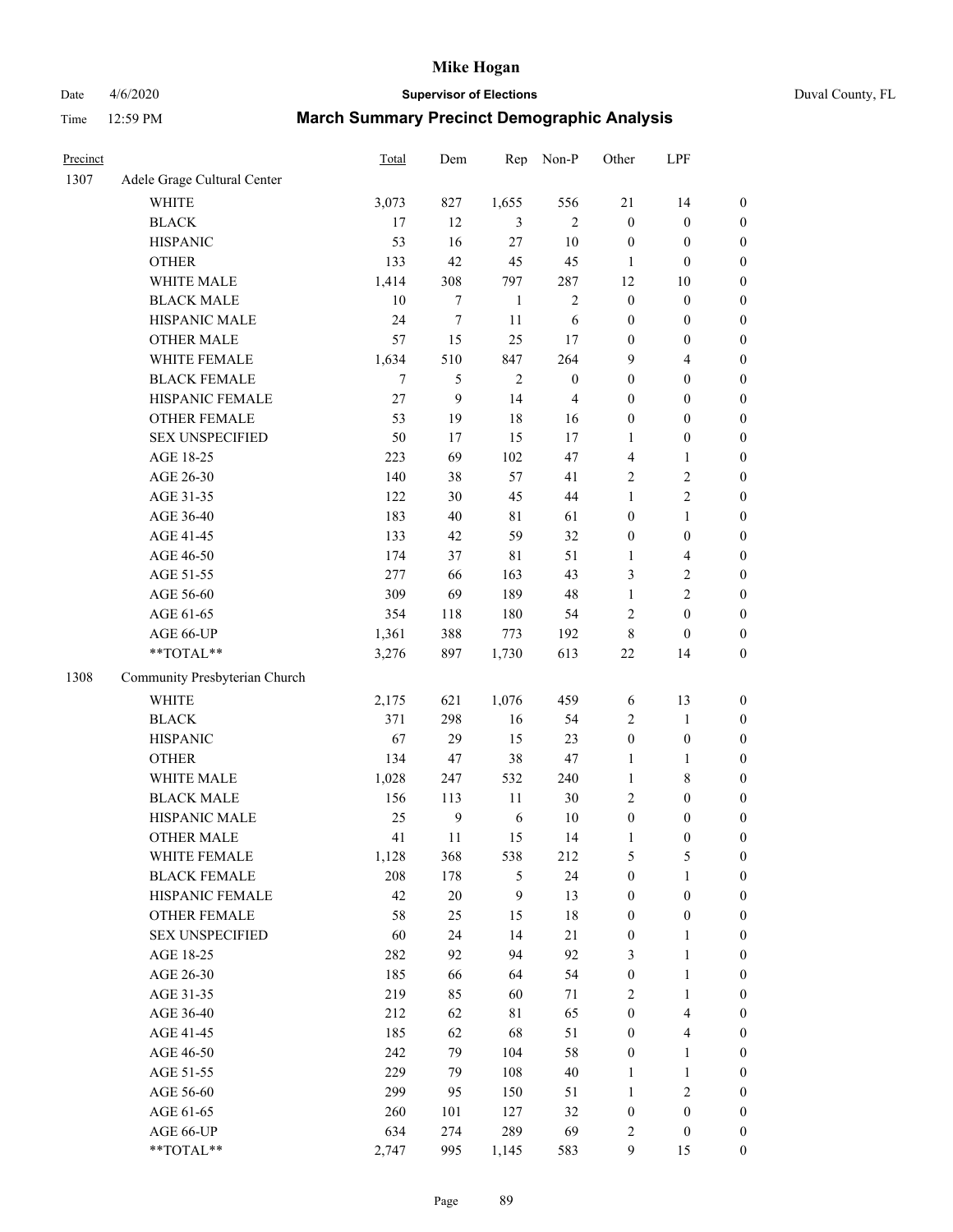## Date 4/6/2020 **Supervisor of Elections** Duval County, FL

| Precinct |                                     | Total    | Dem            | Rep                   | Non-P          | Other                 | LPF                                  |                       |
|----------|-------------------------------------|----------|----------------|-----------------------|----------------|-----------------------|--------------------------------------|-----------------------|
| 1309     | Christ United Methodist Church      |          |                |                       |                |                       |                                      |                       |
|          | <b>WHITE</b>                        | 2,730    | 685            | 1,449                 | 563            | $22\,$                | 11                                   | 0                     |
|          | <b>BLACK</b>                        | 34       | 17             | 6                     | 10             | $\mathbf{1}$          | $\boldsymbol{0}$                     | $\boldsymbol{0}$      |
|          | <b>HISPANIC</b>                     | 61       | 21             | 18                    | 19             | $\overline{c}$        | 1                                    | 0                     |
|          | <b>OTHER</b>                        | 145      | 39             | 37                    | 63             | 3                     | $\mathfrak{Z}$                       | $\boldsymbol{0}$      |
|          | WHITE MALE                          | 1,301    | 245            | 733                   | 302            | 13                    | $\,$ 8 $\,$                          | $\boldsymbol{0}$      |
|          | <b>BLACK MALE</b>                   | 19       | 10             | $\overline{2}$        | 6              | $\mathbf{1}$          | $\boldsymbol{0}$                     | $\boldsymbol{0}$      |
|          | HISPANIC MALE                       | 32       | $\,$ 8 $\,$    | $11\,$                | 11             | 2                     | $\boldsymbol{0}$                     | $\boldsymbol{0}$      |
|          | <b>OTHER MALE</b>                   | 52       | 11             | 17                    | 21             | $\mathbf{1}$          | $\sqrt{2}$                           | $\boldsymbol{0}$      |
|          | WHITE FEMALE                        | 1,386    | 433            | 694                   | 247            | 9                     | $\overline{3}$                       | 0                     |
|          | <b>BLACK FEMALE</b>                 | 15       | $\overline{7}$ | $\overline{4}$        | $\overline{4}$ | $\boldsymbol{0}$      | $\boldsymbol{0}$                     | 0                     |
|          | HISPANIC FEMALE                     | 29       | 13             | 7                     | 8              | $\boldsymbol{0}$      | 1                                    | 0                     |
|          | <b>OTHER FEMALE</b>                 | 66       | 23             | $17\,$                | 24             | 1                     | $\mathbf{1}$                         | $\boldsymbol{0}$      |
|          | <b>SEX UNSPECIFIED</b>              | 69       | 12             | 25                    | 31             | $\mathbf{1}$          | $\boldsymbol{0}$                     | $\boldsymbol{0}$      |
|          | AGE 18-25                           | 263      | 56             | 109                   | 91             | 5                     | $\sqrt{2}$                           | $\boldsymbol{0}$      |
|          | AGE 26-30                           | 245      | 51             | 103                   | 86             | 5                     | $\boldsymbol{0}$                     | $\boldsymbol{0}$      |
|          | AGE 31-35                           | 273      | 72             | 123                   | 75             | $\overline{c}$        | $\mathbf{1}$                         | $\boldsymbol{0}$      |
|          | AGE 36-40                           | 328      | $8\sqrt{1}$    | 148                   | 93             | 3                     | 3                                    | $\boldsymbol{0}$      |
|          | AGE 41-45                           | 248      | 65             | 104                   | 75             | $\overline{c}$        | $\sqrt{2}$                           | $\boldsymbol{0}$      |
|          | AGE 46-50                           | 249      | 50             | 123                   | 71             | $\mathbf{1}$          | $\overline{4}$                       | $\boldsymbol{0}$      |
|          | AGE 51-55                           | 224      | 58             | 130                   | 33             | 3                     | $\boldsymbol{0}$                     | 0                     |
|          | AGE 56-60                           | 260      | 53             | 159                   | 45             | 2                     | 1                                    | 0                     |
|          | AGE 61-65                           | 277      | 69             | 168                   | 39             | 1                     | $\boldsymbol{0}$                     | 0                     |
|          | AGE 66-UP                           | 603      | 207            | 343                   | 47             | 4                     | $\overline{c}$                       | 0                     |
|          | **TOTAL**                           | 2,970    | 762            | 1,510                 | 655            | 28                    | 15                                   | $\boldsymbol{0}$      |
| 1310     | First Christian Church of the Beach |          |                |                       |                |                       |                                      |                       |
|          |                                     |          |                |                       | 672            |                       | $\boldsymbol{9}$                     |                       |
|          | <b>WHITE</b>                        | 2,904    | 742            | 1,445                 |                | 36                    |                                      | $\boldsymbol{0}$      |
|          | <b>BLACK</b>                        | 40<br>80 | 24             | 6                     | $10\,$<br>23   | $\boldsymbol{0}$      | $\boldsymbol{0}$<br>$\boldsymbol{0}$ | $\boldsymbol{0}$      |
|          | <b>HISPANIC</b>                     | 149      | 26<br>38       | 31<br>48              | 60             | $\boldsymbol{0}$      | $\sqrt{2}$                           | 0<br>$\overline{0}$   |
|          | <b>OTHER</b><br>WHITE MALE          |          |                |                       | 371            | $\mathbf{1}$          | $\,$ $\,$                            | $\overline{0}$        |
|          |                                     | 1,413    | 319            | 698<br>$\overline{4}$ | $\,$ 8 $\,$    | 17                    | $\boldsymbol{0}$                     |                       |
|          | <b>BLACK MALE</b><br>HISPANIC MALE  | 23<br>39 | 11<br>10       |                       | $10\,$         | $\boldsymbol{0}$      |                                      | 0                     |
|          | <b>OTHER MALE</b>                   | 55       | 12             | 19<br>19              | 22             | $\boldsymbol{0}$<br>1 | $\boldsymbol{0}$<br>1                | 0<br>$\boldsymbol{0}$ |
|          | WHITE FEMALE                        | 1,464    | 417            | 734                   | 293            | 19                    | $\mathbf{1}$                         | $\overline{0}$        |
|          | <b>BLACK FEMALE</b>                 | 16       | 12             | $\sqrt{2}$            | $\overline{c}$ | $\boldsymbol{0}$      | $\boldsymbol{0}$                     | $\overline{0}$        |
|          | HISPANIC FEMALE                     | 41       | 16             | 12                    | 13             | $\boldsymbol{0}$      | $\boldsymbol{0}$                     | $\overline{0}$        |
|          | <b>OTHER FEMALE</b>                 | 66       | 21             | 25                    | $20\,$         | $\boldsymbol{0}$      | $\boldsymbol{0}$                     | 0                     |
|          | <b>SEX UNSPECIFIED</b>              | 56       | 12             | 17                    | $26\,$         | $\boldsymbol{0}$      | $\mathbf{1}$                         | 0                     |
|          | AGE 18-25                           | 282      | $72\,$         | 102                   | 97             | 9                     | $\sqrt{2}$                           | 0                     |
|          | AGE 26-30                           | 357      | 90             | 138                   | 122            | 5                     | $\sqrt{2}$                           | 0                     |
|          | AGE 31-35                           | 347      | 93             | 142                   | 104            | 4                     | $\overline{4}$                       | 0                     |
|          | AGE 36-40                           | 272      | 75             | 111                   | $8\sqrt{1}$    | 4                     | $\mathbf{1}$                         | 0                     |
|          | AGE 41-45                           | 217      | 59             | 100                   | 53             | 4                     | $\mathbf{1}$                         | 0                     |
|          | AGE 46-50                           | 231      | 61             | 113                   | 57             | $\boldsymbol{0}$      | $\boldsymbol{0}$                     | 0                     |
|          |                                     | 297      | 68             | 169                   | 56             | 4                     |                                      | $\boldsymbol{0}$      |
|          | AGE 51-55<br>AGE 56-60              | 294      | 67             | 168                   | 57             | $\mathbf{1}$          | $\boldsymbol{0}$<br>1                | $\boldsymbol{0}$      |
|          | AGE 61-65                           | 259      | 68             | 132                   | 57             | 2                     | $\boldsymbol{0}$                     | 0                     |
|          | AGE 66-UP                           | 617      | 177            | 355                   | $8\sqrt{1}$    | 4                     | $\boldsymbol{0}$                     | 0                     |
|          | **TOTAL**                           | 3,173    | 830            | 1,530                 | 765            | 37                    | 11                                   | $\boldsymbol{0}$      |
|          |                                     |          |                |                       |                |                       |                                      |                       |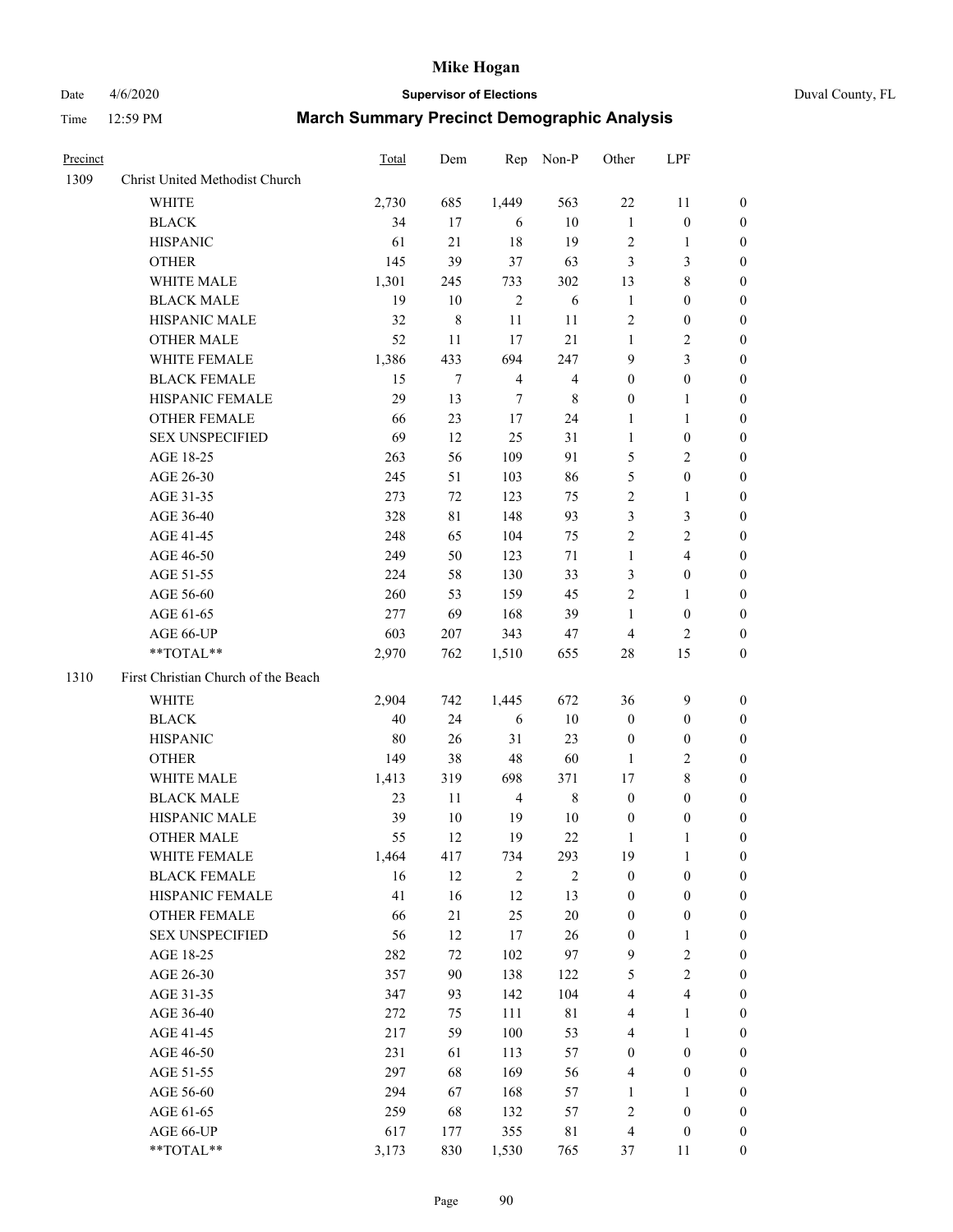Date 4/6/2020 **Supervisor of Elections** Duval County, FL

| Precinct |                            | Total  | Dem    | Rep            | Non-P          | Other            | LPF              |                  |
|----------|----------------------------|--------|--------|----------------|----------------|------------------|------------------|------------------|
| 1311     | Hampton Inn                |        |        |                |                |                  |                  |                  |
|          | <b>WHITE</b>               | 3,319  | 753    | 1,813          | 695            | 36               | $22\,$           | 0                |
|          | <b>BLACK</b>               | 68     | 48     | 6              | 13             | $\boldsymbol{0}$ | $\mathbf{1}$     | 0                |
|          | <b>HISPANIC</b>            | 82     | 34     | 25             | 22             | $\mathbf{1}$     | $\boldsymbol{0}$ | $\boldsymbol{0}$ |
|          | <b>OTHER</b>               | 201    | 60     | 82             | 58             | $\boldsymbol{0}$ | $\mathbf{1}$     | $\boldsymbol{0}$ |
|          | WHITE MALE                 | 1,513  | 265    | 875            | 345            | 17               | 11               | $\boldsymbol{0}$ |
|          | <b>BLACK MALE</b>          | 43     | 29     | $\overline{4}$ | $10\,$         | $\boldsymbol{0}$ | $\boldsymbol{0}$ | $\boldsymbol{0}$ |
|          | HISPANIC MALE              | 25     | 10     | $\,$ 8 $\,$    | $\tau$         | $\boldsymbol{0}$ | $\boldsymbol{0}$ | $\boldsymbol{0}$ |
|          | <b>OTHER MALE</b>          | 78     | 23     | 36             | $18\,$         | $\boldsymbol{0}$ | $\mathbf{1}$     | $\boldsymbol{0}$ |
|          | WHITE FEMALE               | 1,777  | 481    | 926            | 340            | 19               | 11               | $\boldsymbol{0}$ |
|          | <b>BLACK FEMALE</b>        | 25     | 19     | $\sqrt{2}$     | $\mathfrak{Z}$ | $\boldsymbol{0}$ | $\mathbf{1}$     | 0                |
|          | HISPANIC FEMALE            | 56     | 24     | 16             | 15             | 1                | $\boldsymbol{0}$ | 0                |
|          | <b>OTHER FEMALE</b>        | 97     | 33     | 39             | 25             | $\boldsymbol{0}$ | $\boldsymbol{0}$ | $\boldsymbol{0}$ |
|          | <b>SEX UNSPECIFIED</b>     | 56     | 11     | 20             | 25             | $\boldsymbol{0}$ | $\boldsymbol{0}$ | $\boldsymbol{0}$ |
|          | AGE 18-25                  | 302    | 58     | 135            | 101            | 5                | $\mathfrak{Z}$   | $\boldsymbol{0}$ |
|          | AGE 26-30                  | 302    | 76     | 140            | 80             | 3                | $\mathfrak{Z}$   | $\boldsymbol{0}$ |
|          | AGE 31-35                  | 346    | 69     | 158            | 109            | 4                | $\sqrt{6}$       | $\boldsymbol{0}$ |
|          | AGE 36-40                  | 336    | 87     | 144            | 99             | 3                | $\mathfrak{Z}$   | $\boldsymbol{0}$ |
|          | AGE 41-45                  | 270    | 62     | 133            | $70\,$         | $\overline{c}$   | $\mathfrak{Z}$   | $\boldsymbol{0}$ |
|          | AGE 46-50                  | 304    | 54     | 177            | 65             | 4                | $\overline{4}$   | $\boldsymbol{0}$ |
|          | AGE 51-55                  | 338    | 57     | 220            | 58             | 2                | $\mathbf{1}$     | $\boldsymbol{0}$ |
|          | AGE 56-60                  | 331    | 78     | 196            | 51             | 5                | $\mathbf{1}$     | 0                |
|          | AGE 61-65                  | 326    | 112    | 172            | $40\,$         | $\overline{2}$   | $\boldsymbol{0}$ | 0                |
|          | AGE 66-UP                  | 815    | 242    | 451            | 115            | $\tau$           | $\boldsymbol{0}$ | $\boldsymbol{0}$ |
|          | **TOTAL**                  | 3,670  | 895    | 1,926          | 788            | 37               | 24               | $\boldsymbol{0}$ |
| 1312     | Oceanside Church of Christ |        |        |                |                |                  |                  |                  |
|          | <b>WHITE</b>               | 1,917  | 510    | 822            | 555            | 22               | $\,$ 8 $\,$      | $\boldsymbol{0}$ |
|          | <b>BLACK</b>               | 338    | 246    | 16             | 74             | $\overline{c}$   | $\boldsymbol{0}$ | $\boldsymbol{0}$ |
|          | <b>HISPANIC</b>            | 133    | 57     | 33             | 43             | $\boldsymbol{0}$ | $\boldsymbol{0}$ | $\boldsymbol{0}$ |
|          | <b>OTHER</b>               | 183    | 55     | 52             | 74             | 1                | $\mathbf{1}$     | $\boldsymbol{0}$ |
|          | WHITE MALE                 | 934    | 188    | 437            | 297            | 6                | 6                | $\boldsymbol{0}$ |
|          | <b>BLACK MALE</b>          | 145    | 98     | 11             | 36             | $\boldsymbol{0}$ | $\boldsymbol{0}$ | $\boldsymbol{0}$ |
|          | HISPANIC MALE              | 62     | $21\,$ | 19             | $22\,$         | $\boldsymbol{0}$ | $\boldsymbol{0}$ | 0                |
|          | <b>OTHER MALE</b>          | 58     | 16     | 14             | 28             | $\boldsymbol{0}$ | $\boldsymbol{0}$ | $\boldsymbol{0}$ |
|          | WHITE FEMALE               | 965    | 316    | 377            | 254            | 16               | $\overline{c}$   | 0                |
|          | <b>BLACK FEMALE</b>        | 186    | 146    | $\overline{4}$ | 34             | 2                | $\boldsymbol{0}$ | $\boldsymbol{0}$ |
|          | HISPANIC FEMALE            | $70\,$ | 35     | 14             | 21             | $\boldsymbol{0}$ | $\boldsymbol{0}$ | $\overline{0}$   |
|          | <b>OTHER FEMALE</b>        | 94     | 29     | 32             | 31             | $\mathbf{1}$     | $\mathbf{1}$     | $\overline{0}$   |
|          | <b>SEX UNSPECIFIED</b>     | 57     | 19     | 15             | 23             | $\boldsymbol{0}$ | $\boldsymbol{0}$ | 0                |
|          | AGE 18-25                  | 311    | 90     | 95             | 120            | 3                | $\mathfrak{Z}$   | $\theta$         |
|          | AGE 26-30                  | 306    | 94     | 94             | 110            | 5                | $\mathfrak{Z}$   | 0                |
|          | AGE 31-35                  | 311    | 102    | 91             | 112            | 6                | $\boldsymbol{0}$ | 0                |
|          | AGE 36-40                  | 260    | 90     | 71             | 93             | 4                | $\sqrt{2}$       | 0                |
|          | AGE 41-45                  | 201    | 72     | 64             | 64             | $\mathbf{1}$     | $\boldsymbol{0}$ | 0                |
|          | AGE 46-50                  | 230    | 71     | 94             | 62             | 2                | 1                | 0                |
|          | AGE 51-55                  | 216    | 61     | 103            | 52             | $\boldsymbol{0}$ | $\boldsymbol{0}$ | 0                |
|          | AGE 56-60                  | 222    | 68     | 108            | 46             | $\boldsymbol{0}$ | $\boldsymbol{0}$ | 0                |
|          | AGE 61-65                  | 206    | 91     | $8\sqrt{1}$    | 31             | 3                | $\boldsymbol{0}$ | $\overline{0}$   |
|          | AGE 66-UP                  | 308    | 129    | 122            | 56             | $\mathbf{1}$     | $\boldsymbol{0}$ | 0                |
|          | **TOTAL**                  | 2,571  | 868    | 923            | 746            | 25               | 9                | $\boldsymbol{0}$ |
|          |                            |        |        |                |                |                  |                  |                  |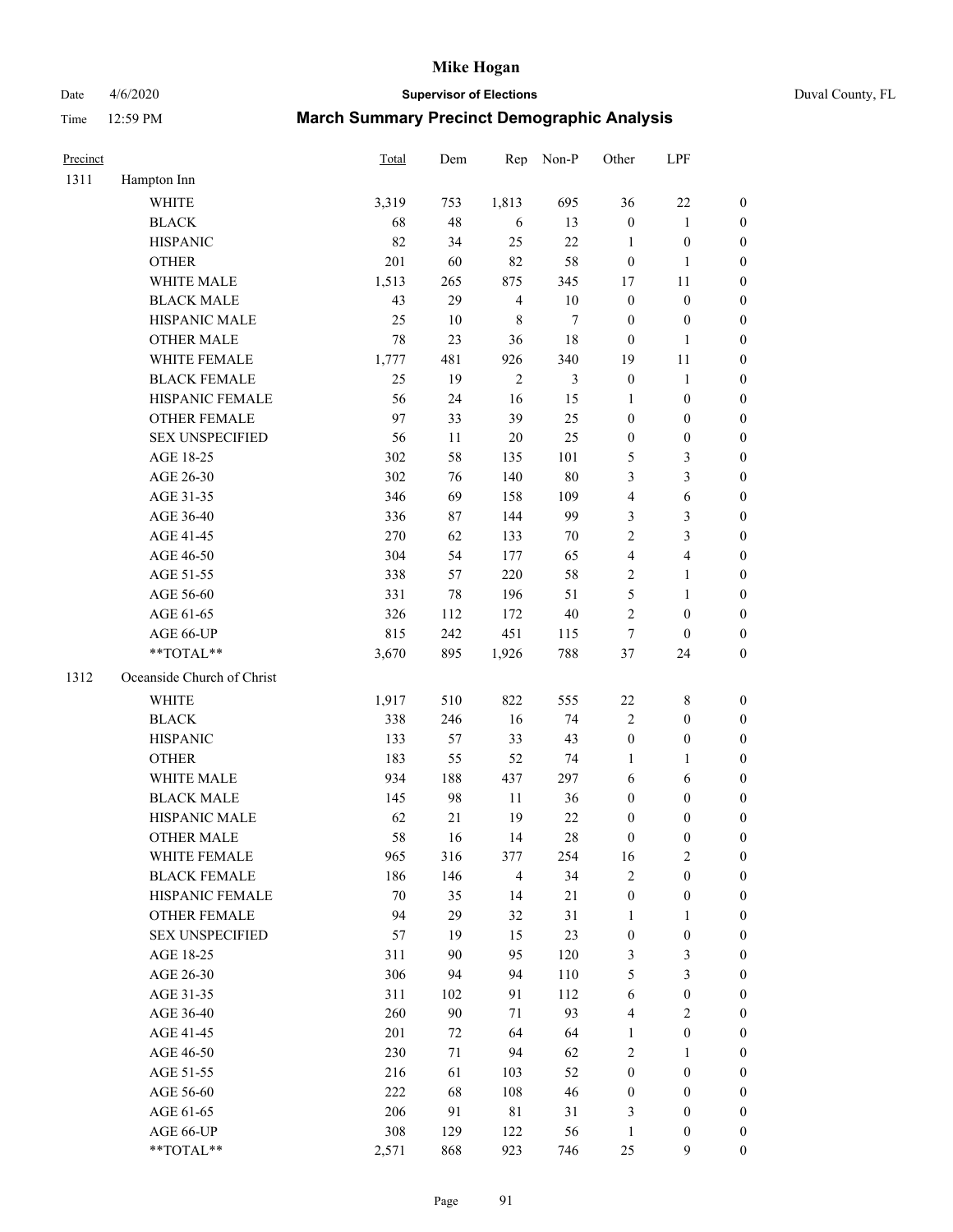Date 4/6/2020 **Supervisor of Elections** Duval County, FL

| Precinct |                          | Total  | Dem         | Rep            | Non-P  | Other            | LPF              |                  |
|----------|--------------------------|--------|-------------|----------------|--------|------------------|------------------|------------------|
| 1313     | Rivertown Church         |        |             |                |        |                  |                  |                  |
|          | <b>WHITE</b>             | 3,683  | 627         | 2,294          | 721    | 29               | 12               | $\boldsymbol{0}$ |
|          | <b>BLACK</b>             | 193    | 144         | 6              | 43     | $\boldsymbol{0}$ | $\boldsymbol{0}$ | $\boldsymbol{0}$ |
|          | <b>HISPANIC</b>          | 146    | 62          | 42             | $40\,$ | $\mathbf{1}$     | $\mathbf{1}$     | $\boldsymbol{0}$ |
|          | <b>OTHER</b>             | 290    | 58          | 113            | 115    | 4                | $\boldsymbol{0}$ | $\boldsymbol{0}$ |
|          | WHITE MALE               | 1,806  | 234         | 1,169          | 389    | 10               | $\overline{4}$   | $\boldsymbol{0}$ |
|          | <b>BLACK MALE</b>        | 72     | 52          | $\mathfrak{Z}$ | 17     | $\boldsymbol{0}$ | $\boldsymbol{0}$ | $\boldsymbol{0}$ |
|          | HISPANIC MALE            | 69     | 25          | 21             | 21     | $\mathbf{1}$     | $\mathbf{1}$     | $\boldsymbol{0}$ |
|          | <b>OTHER MALE</b>        | 99     | 18          | 35             | 46     | $\boldsymbol{0}$ | $\boldsymbol{0}$ | $\boldsymbol{0}$ |
|          | WHITE FEMALE             | 1,849  | 390         | 1,105          | 327    | 19               | $\,$ 8 $\,$      | $\boldsymbol{0}$ |
|          | <b>BLACK FEMALE</b>      | 121    | 92          | $\mathfrak{Z}$ | 26     | $\boldsymbol{0}$ | $\boldsymbol{0}$ | $\boldsymbol{0}$ |
|          | HISPANIC FEMALE          | 73     | 35          | 20             | 18     | $\boldsymbol{0}$ | $\boldsymbol{0}$ | 0                |
|          | <b>OTHER FEMALE</b>      | 142    | 33          | 64             | 42     | 3                | $\boldsymbol{0}$ | $\boldsymbol{0}$ |
|          | <b>SEX UNSPECIFIED</b>   | 81     | 12          | 35             | 33     | $\mathbf{1}$     | $\boldsymbol{0}$ | $\boldsymbol{0}$ |
|          | AGE 18-25                | 401    | 99          | 161            | 136    | 5                | $\boldsymbol{0}$ | $\boldsymbol{0}$ |
|          | AGE 26-30                | 332    | 90          | 150            | 87     | 4                | $\mathbf{1}$     | $\boldsymbol{0}$ |
|          | AGE 31-35                | 363    | 90          | 160            | 101    | 6                | 6                | $\boldsymbol{0}$ |
|          | AGE 36-40                | 360    | 63          | 175            | 116    | 4                | $\sqrt{2}$       | $\boldsymbol{0}$ |
|          | AGE 41-45                | 348    | $78\,$      | 186            | $80\,$ | 3                | $\mathbf{1}$     | $\boldsymbol{0}$ |
|          | AGE 46-50                | 344    | 64          | 204            | 71     | 4                | $\mathbf{1}$     | $\boldsymbol{0}$ |
|          | AGE 51-55                | 340    | 60          | 201            | 76     | 3                | $\boldsymbol{0}$ | 0                |
|          | AGE 56-60                | 446    | 65          | 313            | 66     | $\mathbf{1}$     | 1                | 0                |
|          | AGE 61-65                | 359    | 56          | 231            | $70\,$ | $\mathbf{1}$     | $\mathbf{1}$     | 0                |
|          | AGE 66-UP                | 1,019  | 226         | 674            | 116    | 3                | $\boldsymbol{0}$ | $\boldsymbol{0}$ |
|          | $**TOTAL**$              | 4,312  | 891         | 2,455          | 919    | 34               | 13               | $\boldsymbol{0}$ |
| 1314     | Mayport Community Center |        |             |                |        |                  |                  |                  |
|          | <b>WHITE</b>             | 729    | 123         | 393            | 196    | 9                | $\,$ 8 $\,$      | $\boldsymbol{0}$ |
|          | <b>BLACK</b>             | 167    | 114         | 6              | 42     | 5                | $\boldsymbol{0}$ | $\boldsymbol{0}$ |
|          | <b>HISPANIC</b>          | 71     | $18\,$      | 27             | 26     | $\boldsymbol{0}$ | $\boldsymbol{0}$ | $\boldsymbol{0}$ |
|          | <b>OTHER</b>             | 105    | 29          | 34             | $40\,$ | 2                | $\boldsymbol{0}$ | $\boldsymbol{0}$ |
|          | WHITE MALE               | 384    | 51          | 224            | 100    | 5                | $\overline{4}$   | $\boldsymbol{0}$ |
|          | <b>BLACK MALE</b>        | $72\,$ | 44          | $\mathfrak{Z}$ | 22     | 3                | $\boldsymbol{0}$ | $\boldsymbol{0}$ |
|          | HISPANIC MALE            | 33     | $\,$ 8 $\,$ | 14             | 11     | $\boldsymbol{0}$ | $\boldsymbol{0}$ | $\boldsymbol{0}$ |
|          | <b>OTHER MALE</b>        | 38     | 10          | 14             | 12     | 2                | $\boldsymbol{0}$ | $\boldsymbol{0}$ |
|          | WHITE FEMALE             | 332    | 70          | 161            | 93     | 4                | 4                | 0                |
|          | <b>BLACK FEMALE</b>      | 92     | 68          | $\mathfrak{Z}$ | 19     | $\overline{c}$   | $\boldsymbol{0}$ | $\overline{0}$   |
|          | HISPANIC FEMALE          | 37     | $10\,$      | 12             | 15     | $\boldsymbol{0}$ | $\boldsymbol{0}$ | $\overline{0}$   |
|          | <b>OTHER FEMALE</b>      | 50     | 14          | 15             | 21     | $\boldsymbol{0}$ | $\boldsymbol{0}$ | $\overline{0}$   |
|          | <b>SEX UNSPECIFIED</b>   | 34     | 9           | 14             | 11     | $\boldsymbol{0}$ | $\boldsymbol{0}$ | 0                |
|          | AGE 18-25                | 145    | 41          | 49             | 53     | 2                | $\boldsymbol{0}$ | 0                |
|          | AGE 26-30                | 105    | 26          | 31             | 45     | $\mathbf{1}$     | $\boldsymbol{2}$ | 0                |
|          | AGE 31-35                | 137    | 45          | 46             | 42     | $\overline{c}$   | $\sqrt{2}$       | 0                |
|          | AGE 36-40                | 176    | 39          | 79             | 54     | $\mathbf{1}$     | $\mathfrak{Z}$   | 0                |
|          | AGE 41-45                | 123    | 29          | 57             | 33     | 3                | $\mathbf{1}$     | 0                |
|          | AGE 46-50                | 125    | 29          | 71             | 23     | 2                | $\boldsymbol{0}$ | 0                |
|          | AGE 51-55                | 69     | 16          | 35             | 15     | 3                | $\boldsymbol{0}$ | 0                |
|          | AGE 56-60                | 70     | 22          | 29             | $18\,$ | $\mathbf{1}$     | $\boldsymbol{0}$ | $\overline{0}$   |
|          | AGE 61-65                | 45     | 12          | 22             | 11     | $\boldsymbol{0}$ | $\boldsymbol{0}$ | $\overline{0}$   |
|          | AGE 66-UP                | 77     | 25          | 41             | $10\,$ | $\mathbf{1}$     | $\boldsymbol{0}$ | 0                |
|          | **TOTAL**                | 1,072  | 284         | 460            | 304    | 16               | 8                | $\boldsymbol{0}$ |
|          |                          |        |             |                |        |                  |                  |                  |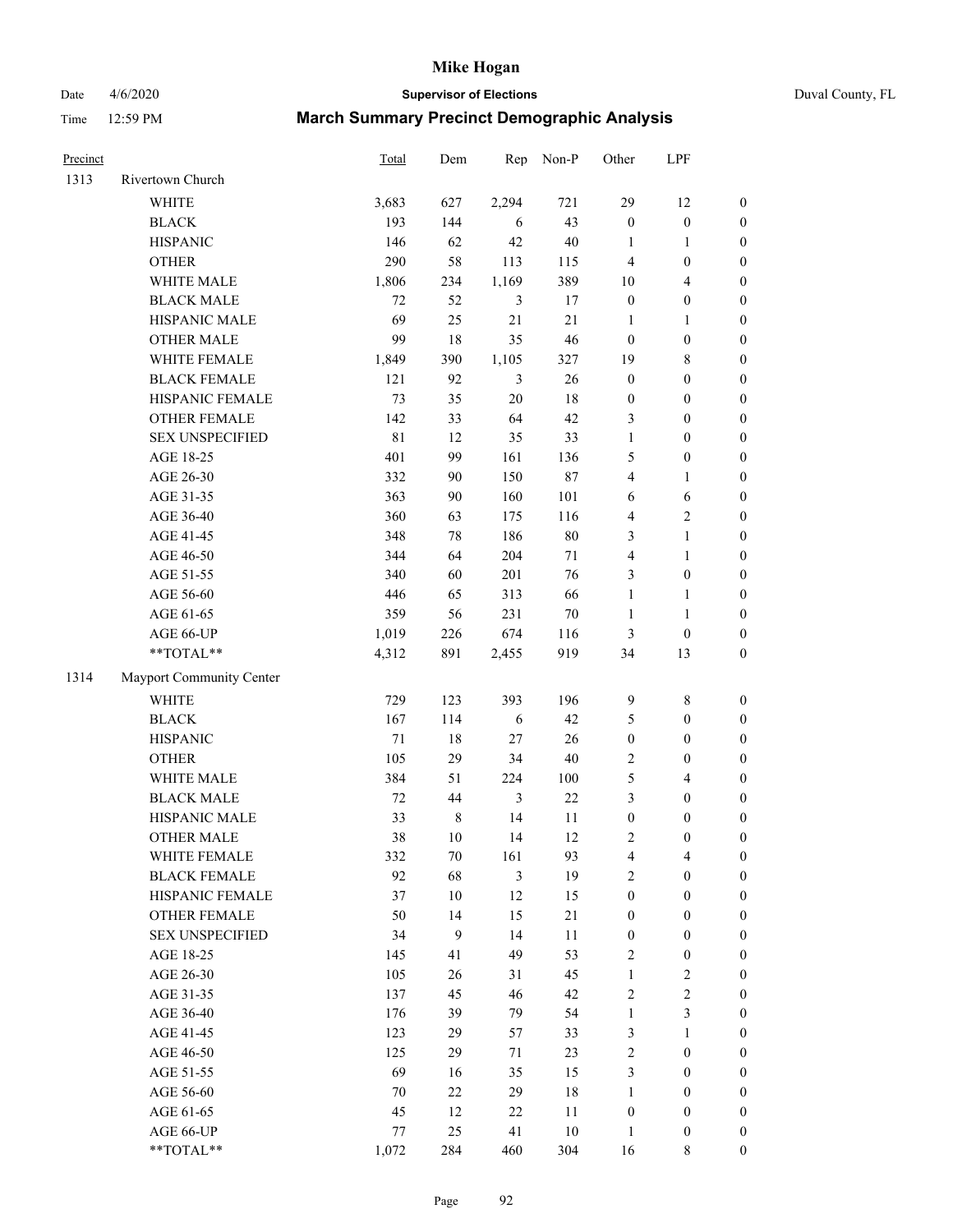Date 4/6/2020 **Supervisor of Elections** Duval County, FL

| Precinct |                                        | Total | Dem    | Rep    | Non-P       | Other                   | LPF                     |                  |
|----------|----------------------------------------|-------|--------|--------|-------------|-------------------------|-------------------------|------------------|
| 1315     | USO Center of Jacksonville             |       |        |        |             |                         |                         |                  |
|          | <b>WHITE</b>                           | 4,225 | 1,046  | 1,929  | 1,185       | 45                      | $20\,$                  | $\boldsymbol{0}$ |
|          | <b>BLACK</b>                           | 777   | 546    | 53     | 167         | $\,$ 8 $\,$             | $\mathfrak{Z}$          | $\boldsymbol{0}$ |
|          | <b>HISPANIC</b>                        | 409   | 145    | 101    | 157         | 5                       | $\mathbf{1}$            | $\boldsymbol{0}$ |
|          | <b>OTHER</b>                           | 510   | 142    | 150    | 213         | 3                       | $\sqrt{2}$              | $\boldsymbol{0}$ |
|          | WHITE MALE                             | 2,011 | 399    | 998    | 573         | 27                      | 14                      | $\boldsymbol{0}$ |
|          | <b>BLACK MALE</b>                      | 349   | 220    | 33     | 90          | 4                       | $\boldsymbol{2}$        | $\boldsymbol{0}$ |
|          | HISPANIC MALE                          | 193   | 53     | 55     | $8\sqrt{1}$ | 4                       | $\boldsymbol{0}$        | $\boldsymbol{0}$ |
|          | <b>OTHER MALE</b>                      | 190   | 49     | 69     | $70\,$      | $\mathbf{1}$            | 1                       | $\boldsymbol{0}$ |
|          | WHITE FEMALE                           | 2,175 | 636    | 919    | 596         | 18                      | 6                       | 0                |
|          | <b>BLACK FEMALE</b>                    | 411   | 312    | $20\,$ | 75          | 4                       | $\boldsymbol{0}$        | 0                |
|          | HISPANIC FEMALE                        | 204   | 86     | 44     | $72\,$      | 1                       | $\mathbf{1}$            | $\boldsymbol{0}$ |
|          | OTHER FEMALE                           | 231   | 67     | 66     | 95          | $\boldsymbol{2}$        | $\mathbf{1}$            | $\boldsymbol{0}$ |
|          | <b>SEX UNSPECIFIED</b>                 | 157   | 57     | 29     | $70\,$      | $\boldsymbol{0}$        | $\mathbf{1}$            | $\boldsymbol{0}$ |
|          | AGE 18-25                              | 680   | 190    | 201    | 269         | 14                      | $\sqrt{6}$              | $\boldsymbol{0}$ |
|          | AGE 26-30                              | 693   | 205    | 203    | 265         | 13                      | $\boldsymbol{7}$        | $\boldsymbol{0}$ |
|          | AGE 31-35                              | 598   | 206    | 178    | 201         | $\mathbf{9}$            | $\overline{\mathbf{4}}$ | $\boldsymbol{0}$ |
|          | AGE 36-40                              | 598   | 201    | 180    | 210         | $\overline{\mathbf{4}}$ | $\mathfrak{Z}$          | $\boldsymbol{0}$ |
|          | AGE 41-45                              | 443   | 118    | 175    | 148         | $\mathbf{1}$            | $\mathbf{1}$            | $\boldsymbol{0}$ |
|          | AGE 46-50                              | 533   | 184    | 185    | 156         | 6                       | $\sqrt{2}$              | $\boldsymbol{0}$ |
|          | AGE 51-55                              | 455   | 134    | 210    | 109         | 2                       | $\boldsymbol{0}$        | 0                |
|          | AGE 56-60                              | 500   | 149    | 225    | 121         | 3                       | $\sqrt{2}$              | $\boldsymbol{0}$ |
|          | AGE 61-65                              | 465   | 164    | 214    | $8\sqrt{1}$ | 5                       | $\mathbf{1}$            | $\boldsymbol{0}$ |
|          | AGE 66-UP                              | 956   | 328    | 462    | 162         | 4                       | $\boldsymbol{0}$        | $\boldsymbol{0}$ |
|          | $\mathrm{*}\mathrm{*} \mathrm{TOTAL}*$ | 5,921 | 1,879  | 2,233  | 1,722       | 61                      | 26                      | $\boldsymbol{0}$ |
| 1401     | Church at Argyle                       |       |        |        |             |                         |                         |                  |
|          | <b>WHITE</b>                           | 1,539 | 338    | 813    | 354         | $26\,$                  | $\,$ 8 $\,$             | $\boldsymbol{0}$ |
|          | <b>BLACK</b>                           | 810   | 612    | 42     | 149         | 7                       | $\boldsymbol{0}$        | $\boldsymbol{0}$ |
|          | <b>HISPANIC</b>                        | 255   | 118    | 43     | $88\,$      | 4                       | $\sqrt{2}$              | $\boldsymbol{0}$ |
|          | <b>OTHER</b>                           | 291   | 94     | 83     | 111         | $\overline{c}$          | $\mathbf{1}$            | $\boldsymbol{0}$ |
|          | WHITE MALE                             | 702   | 123    | 383    | 181         | $10\,$                  | $\sqrt{5}$              | $\boldsymbol{0}$ |
|          | <b>BLACK MALE</b>                      | 312   | 213    | 24     | $70\,$      | $\sqrt{5}$              | $\boldsymbol{0}$        | $\boldsymbol{0}$ |
|          | HISPANIC MALE                          | 111   | 53     | 19     | 36          | $\sqrt{2}$              | 1                       | 0                |
|          | <b>OTHER MALE</b>                      | 108   | 22     | 42     | 41          | $\overline{c}$          | $\mathbf{1}$            | $\boldsymbol{0}$ |
|          | WHITE FEMALE                           | 826   | 214    | 424    | 171         | 16                      | $\mathbf{1}$            | $\boldsymbol{0}$ |
|          | <b>BLACK FEMALE</b>                    | 486   | 390    | 17     | $77\,$      | $\overline{c}$          | $\boldsymbol{0}$        | $\overline{0}$   |
|          | HISPANIC FEMALE                        | 139   | 62     | 24     | 51          | $\overline{c}$          | $\boldsymbol{0}$        | $\overline{0}$   |
|          | <b>OTHER FEMALE</b>                    | 153   | 65     | 38     | 50          | $\boldsymbol{0}$        | $\boldsymbol{0}$        | $\overline{0}$   |
|          | <b>SEX UNSPECIFIED</b>                 | 58    | $20\,$ | 10     | 25          | $\boldsymbol{0}$        | $\mathfrak{Z}$          | $\overline{0}$   |
|          | AGE 18-25                              | 298   | 104    | 77     | 109         | 8                       | $\boldsymbol{0}$        | $\overline{0}$   |
|          | AGE 26-30                              | 322   | 144    | 70     | 102         | 4                       | $\sqrt{2}$              | 0                |
|          | AGE 31-35                              | 330   | 149    | 82     | 91          | 5                       | $\mathfrak{Z}$          | 0                |
|          | AGE 36-40                              | 283   | 111    | 75     | 84          | 8                       | $\sqrt{5}$              | 0                |
|          | AGE 41-45                              | 230   | 90     | 62     | 71          | 6                       | $\mathbf{1}$            | 0                |
|          | AGE 46-50                              | 230   | 93     | 86     | 51          | $\boldsymbol{0}$        | $\boldsymbol{0}$        | $\overline{0}$   |
|          | AGE 51-55                              | 230   | 89     | 94     | 47          | $\boldsymbol{0}$        | $\boldsymbol{0}$        | $\boldsymbol{0}$ |
|          | AGE 56-60                              | 248   | 102    | 102    | 42          | 2                       | $\boldsymbol{0}$        | $\overline{0}$   |
|          | AGE 61-65                              | 237   | 77     | 116    | 41          | 3                       | $\boldsymbol{0}$        | $\overline{0}$   |
|          | AGE 66-UP                              | 487   | 203    | 217    | 64          | 3                       | $\boldsymbol{0}$        | $\boldsymbol{0}$ |
|          | **TOTAL**                              | 2,895 | 1,162  | 981    | 702         | 39                      | 11                      | $\boldsymbol{0}$ |
|          |                                        |       |        |        |             |                         |                         |                  |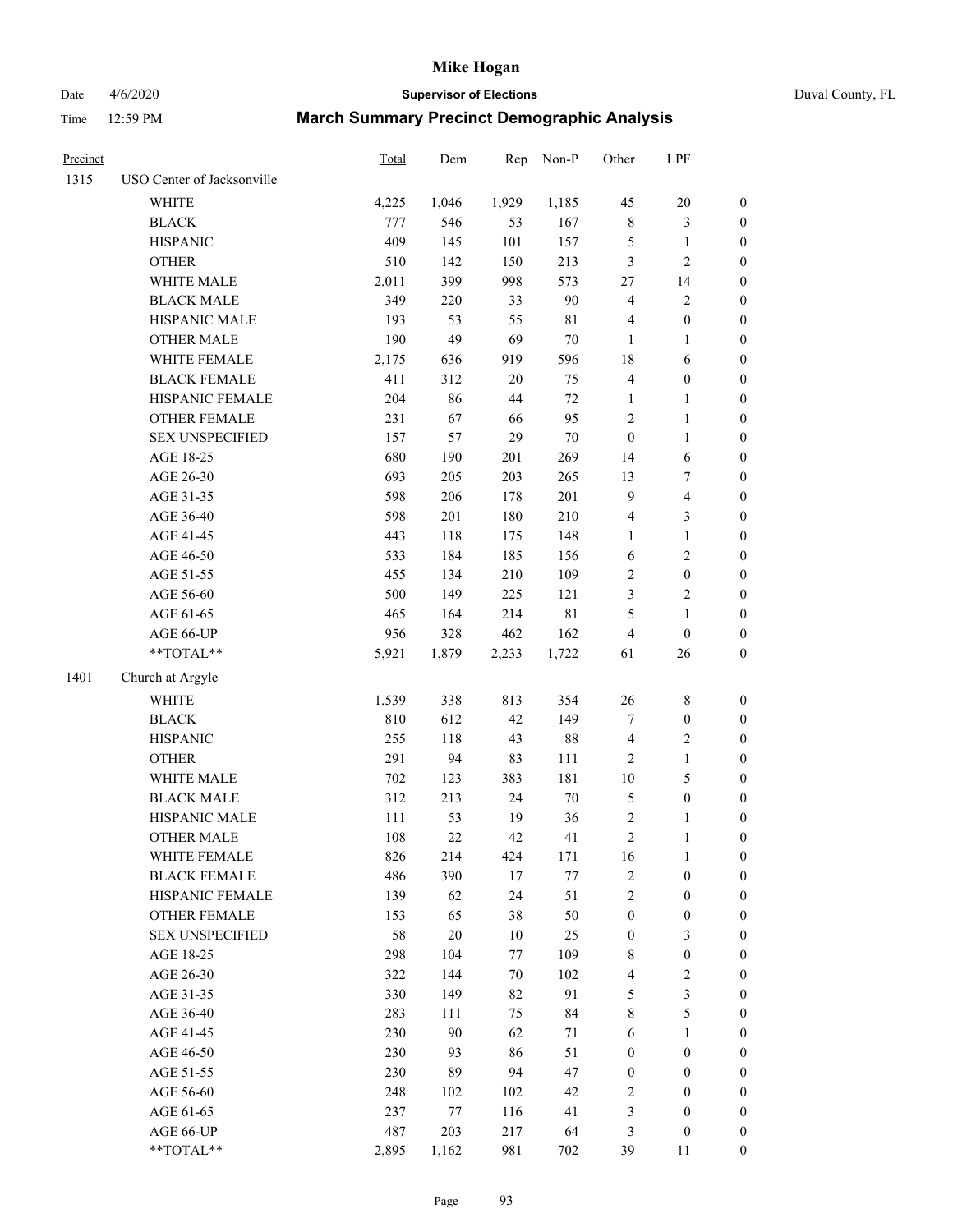# Date  $4/6/2020$  **Supervisor of Elections**

|  | Duval County, FL |  |
|--|------------------|--|
|--|------------------|--|

| Precinct |                              | Total  | Dem   | Rep   | Non-P  | Other            | LPF              |                  |
|----------|------------------------------|--------|-------|-------|--------|------------------|------------------|------------------|
| 1402     | Kirkwood Presbyterian Church |        |       |       |        |                  |                  |                  |
|          | <b>WHITE</b>                 | 1,521  | 282   | 925   | 291    | 16               | $\boldsymbol{7}$ | 0                |
|          | <b>BLACK</b>                 | 765    | 584   | 52    | 125    | 4                | $\boldsymbol{0}$ | $\boldsymbol{0}$ |
|          | <b>HISPANIC</b>              | 247    | 88    | 78    | 79     | $\mathbf{1}$     | 1                | $\boldsymbol{0}$ |
|          | <b>OTHER</b>                 | 379    | 95    | 146   | 133    | 5                | $\boldsymbol{0}$ | $\boldsymbol{0}$ |
|          | WHITE MALE                   | 727    | 110   | 460   | 144    | 8                | 5                | $\boldsymbol{0}$ |
|          | <b>BLACK MALE</b>            | 330    | 240   | 25    | 64     | 1                | $\boldsymbol{0}$ | $\boldsymbol{0}$ |
|          | HISPANIC MALE                | 121    | 38    | 47    | 34     | 1                | $\mathbf{1}$     | $\boldsymbol{0}$ |
|          | <b>OTHER MALE</b>            | 156    | 40    | 63    | 50     | 3                | $\boldsymbol{0}$ | $\boldsymbol{0}$ |
|          | WHITE FEMALE                 | 781    | 172   | 456   | 143    | 8                | $\sqrt{2}$       | $\boldsymbol{0}$ |
|          | <b>BLACK FEMALE</b>          | 423    | 334   | 27    | 59     | 3                | $\boldsymbol{0}$ | $\boldsymbol{0}$ |
|          | HISPANIC FEMALE              | 126    | 50    | 31    | 45     | $\boldsymbol{0}$ | $\boldsymbol{0}$ | $\boldsymbol{0}$ |
|          | <b>OTHER FEMALE</b>          | 185    | 48    | 75    | 60     | $\overline{c}$   | $\boldsymbol{0}$ | $\boldsymbol{0}$ |
|          | <b>SEX UNSPECIFIED</b>       | 63     | 17    | 17    | 29     | $\boldsymbol{0}$ | $\boldsymbol{0}$ | $\boldsymbol{0}$ |
|          | AGE 18-25                    | 264    | 82    | 74    | 103    | 5                | $\boldsymbol{0}$ | $\boldsymbol{0}$ |
|          | AGE 26-30                    | 261    | 92    | 87    | 78     | $\overline{c}$   | $\sqrt{2}$       | $\boldsymbol{0}$ |
|          | AGE 31-35                    | 252    | 90    | 85    | 74     | $\overline{c}$   | $\mathbf{1}$     | $\boldsymbol{0}$ |
|          | AGE 36-40                    | 217    | 96    | 57    | 56     | 5                | 3                | $\boldsymbol{0}$ |
|          | AGE 41-45                    | 251    | 99    | 83    | 64     | 4                | $\mathbf{1}$     | $\boldsymbol{0}$ |
|          | AGE 46-50                    | 240    | 81    | 113   | 44     | $\overline{c}$   | $\boldsymbol{0}$ | $\boldsymbol{0}$ |
|          | AGE 51-55                    | 279    | 103   | 122   | 54     | $\boldsymbol{0}$ | $\boldsymbol{0}$ | $\boldsymbol{0}$ |
|          | AGE 56-60                    | 314    | 114   | 150   | 49     | 1                | $\boldsymbol{0}$ | 0                |
|          | AGE 61-65                    | 268    | 83    | 146   | 36     | 3                | $\boldsymbol{0}$ | $\boldsymbol{0}$ |
|          | AGE 66-UP                    | 566    | 209   | 284   | $70\,$ | 2                | $\mathbf{1}$     | $\boldsymbol{0}$ |
|          | **TOTAL**                    | 2,912  | 1,049 | 1,201 | 628    | 26               | $\,$ 8 $\,$      | $\boldsymbol{0}$ |
| 1403     | Argyle Branch Library        |        |       |       |        |                  |                  |                  |
|          | <b>WHITE</b>                 | 1,484  | 287   | 846   | 322    | 25               | $\overline{4}$   | $\boldsymbol{0}$ |
|          | <b>BLACK</b>                 | 746    | 585   | 30    | 126    | 5                | $\boldsymbol{0}$ | $\boldsymbol{0}$ |
|          | <b>HISPANIC</b>              | 295    | 112   | 78    | 103    | 2                | $\boldsymbol{0}$ | $\boldsymbol{0}$ |
|          | <b>OTHER</b>                 | 310    | 91    | 115   | 102    | $\overline{c}$   | $\boldsymbol{0}$ | $\boldsymbol{0}$ |
|          | WHITE MALE                   | 701    | 113   | 421   | 150    | 13               | $\overline{4}$   | $\boldsymbol{0}$ |
|          | <b>BLACK MALE</b>            | 318    | 234   | 17    | 64     | 3                | $\boldsymbol{0}$ | $\boldsymbol{0}$ |
|          | HISPANIC MALE                | 140    | 50    | 39    | 50     | $\mathbf{1}$     | $\boldsymbol{0}$ | $\boldsymbol{0}$ |
|          | <b>OTHER MALE</b>            | 122    | 29    | 50    | 42     | $\mathbf{1}$     | $\boldsymbol{0}$ | $\boldsymbol{0}$ |
|          | WHITE FEMALE                 | 769    | 172   | 417   | 169    | 11               | 0                | 0                |
|          | <b>BLACK FEMALE</b>          | 412    | 341   | 12    | 57     | 2                | $\boldsymbol{0}$ | $\overline{0}$   |
|          | HISPANIC FEMALE              | 148    | 59    | 37    | 51     | 1                | $\boldsymbol{0}$ | $\overline{0}$   |
|          | OTHER FEMALE                 | 155    | 48    | 62    | 44     | 1                | $\boldsymbol{0}$ | $\overline{0}$   |
|          | <b>SEX UNSPECIFIED</b>       | $70\,$ | 29    | 14    | 26     | $\mathbf{1}$     | $\boldsymbol{0}$ | 0                |
|          | AGE 18-25                    | 305    | 126   | 70    | 103    | 6                | $\boldsymbol{0}$ | $\overline{0}$   |
|          | AGE 26-30                    | 286    | 94    | 100   | 89     | 3                | $\boldsymbol{0}$ | 0                |
|          | AGE 31-35                    | 280    | 93    | 104   | 80     | 3                | $\boldsymbol{0}$ | 0                |
|          | AGE 36-40                    | 300    | 122   | 78    | 93     | 5                | $\sqrt{2}$       | 0                |
|          | AGE 41-45                    | 268    | 100   | 88    | 76     | 4                | $\boldsymbol{0}$ | 0                |
|          | AGE 46-50                    | 247    | 100   | 99    | 43     | 4                | 1                | 0                |
|          | AGE 51-55                    | 228    | 89    | 89    | 48     | 2                | $\boldsymbol{0}$ | 0                |
|          | AGE 56-60                    | 258    | 94    | 132   | 30     | 1                | 1                | $\overline{0}$   |
|          | AGE 61-65                    | 236    | 99    | 99    | 35     | 3                | $\boldsymbol{0}$ | $\overline{0}$   |
|          | AGE 66-UP                    | 427    | 158   | 210   | 56     | 3                | $\boldsymbol{0}$ | 0                |
|          | **TOTAL**                    | 2,835  | 1,075 | 1,069 | 653    | 34               | $\overline{4}$   | $\boldsymbol{0}$ |
|          |                              |        |       |       |        |                  |                  |                  |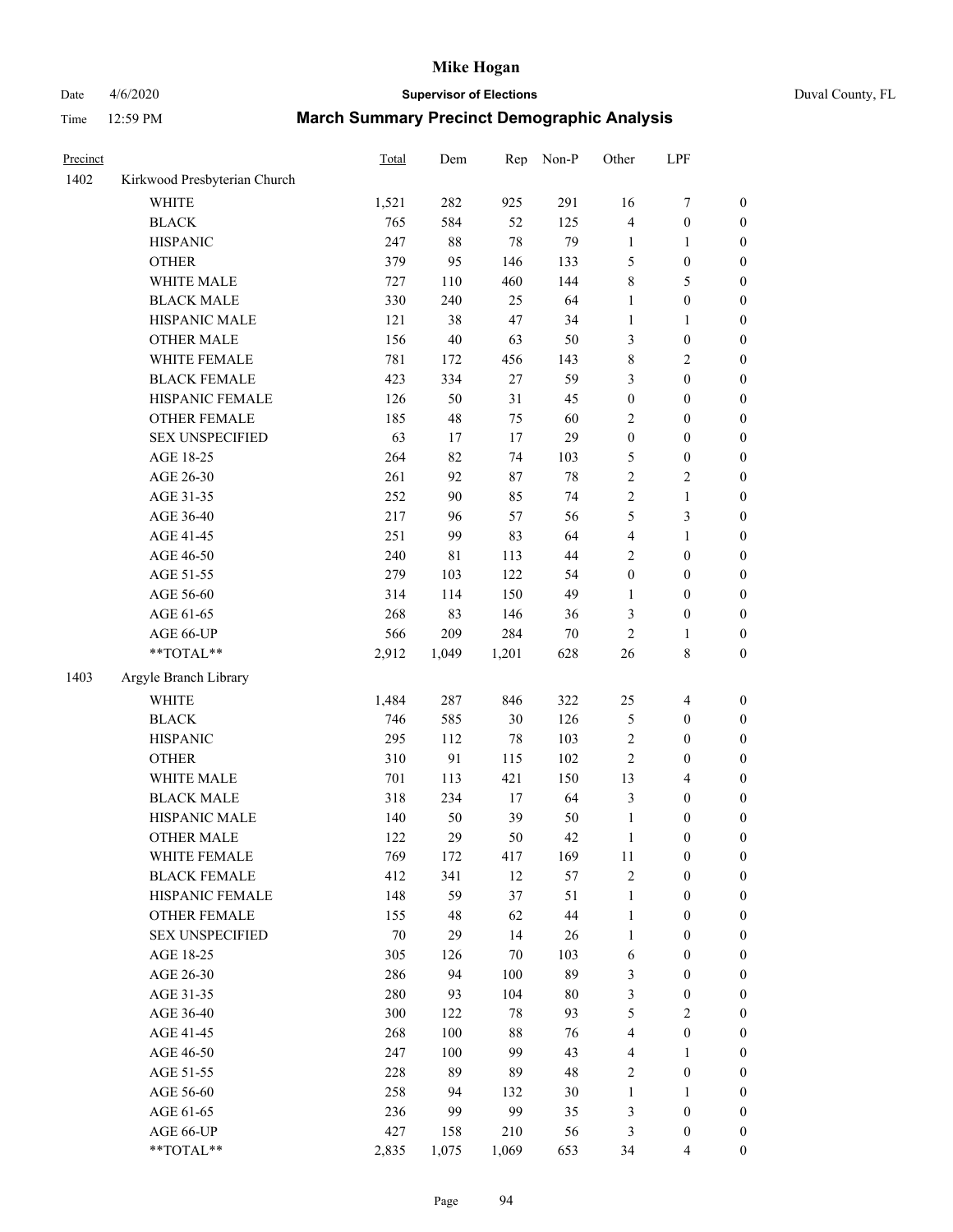Date 4/6/2020 **Supervisor of Elections** Duval County, FL

| Precinct |                            | Total | Dem   | Rep                     | Non-P            | Other                   | LPF              |                  |
|----------|----------------------------|-------|-------|-------------------------|------------------|-------------------------|------------------|------------------|
| 1404     | Grace Church of Avondale   |       |       |                         |                  |                         |                  |                  |
|          | <b>WHITE</b>               | 3,914 | 1,612 | 1,561                   | 673              | 39                      | 29               | 0                |
|          | <b>BLACK</b>               | 82    | 61    | $\tau$                  | 14               | $\boldsymbol{0}$        | $\boldsymbol{0}$ | 0                |
|          | <b>HISPANIC</b>            | 131   | 68    | 21                      | 39               | 2                       | 1                | $\boldsymbol{0}$ |
|          | <b>OTHER</b>               | 212   | 90    | 45                      | 75               | $\mathbf{1}$            | $\mathbf{1}$     | $\boldsymbol{0}$ |
|          | WHITE MALE                 | 1,817 | 663   | 762                     | 357              | 16                      | 19               | $\boldsymbol{0}$ |
|          | <b>BLACK MALE</b>          | 41    | 29    | $\mathfrak{Z}$          | 9                | $\boldsymbol{0}$        | $\boldsymbol{0}$ | $\boldsymbol{0}$ |
|          | HISPANIC MALE              | 58    | 31    | 11                      | 14               | $\mathbf{1}$            | $\mathbf{1}$     | $\boldsymbol{0}$ |
|          | <b>OTHER MALE</b>          | 90    | 42    | 18                      | 30               | $\boldsymbol{0}$        | $\boldsymbol{0}$ | $\boldsymbol{0}$ |
|          | WHITE FEMALE               | 2,071 | 940   | 792                     | 306              | 23                      | 10               | $\boldsymbol{0}$ |
|          | <b>BLACK FEMALE</b>        | 40    | 32    | $\overline{\mathbf{4}}$ | $\overline{4}$   | $\boldsymbol{0}$        | $\boldsymbol{0}$ | $\boldsymbol{0}$ |
|          | HISPANIC FEMALE            | 71    | 36    | $10\,$                  | 24               | 1                       | $\boldsymbol{0}$ | 0                |
|          | OTHER FEMALE               | 83    | 37    | 19                      | 26               | $\mathbf{1}$            | $\boldsymbol{0}$ | $\boldsymbol{0}$ |
|          | <b>SEX UNSPECIFIED</b>     | 68    | 21    | 15                      | 31               | $\boldsymbol{0}$        | $\mathbf{1}$     | $\boldsymbol{0}$ |
|          | AGE 18-25                  | 312   | 129   | 94                      | 82               | 5                       | $\sqrt{2}$       | $\boldsymbol{0}$ |
|          | AGE 26-30                  | 459   | 189   | 156                     | 103              | 7                       | $\overline{4}$   | $\boldsymbol{0}$ |
|          | AGE 31-35                  | 512   | 214   | 167                     | 121              | 8                       | $\sqrt{2}$       | $\boldsymbol{0}$ |
|          | AGE 36-40                  | 496   | 223   | 133                     | 127              | 4                       | $\mathbf{9}$     | $\boldsymbol{0}$ |
|          | AGE 41-45                  | 341   | 145   | 113                     | 74               | 4                       | 5                | $\boldsymbol{0}$ |
|          | AGE 46-50                  | 364   | 139   | 142                     | 79               | 1                       | 3                | $\boldsymbol{0}$ |
|          | AGE 51-55                  | 364   | 139   | 156                     | 65               | 4                       | $\boldsymbol{0}$ | $\boldsymbol{0}$ |
|          | AGE 56-60                  | 370   | 148   | 168                     | 47               | 5                       | $\sqrt{2}$       | 0                |
|          | AGE 61-65                  | 327   | 158   | 130                     | 35               | 1                       | $\mathfrak{Z}$   | $\boldsymbol{0}$ |
|          | AGE 66-UP                  | 794   | 347   | 375                     | 68               | 3                       | $\mathbf{1}$     | $\boldsymbol{0}$ |
|          | **TOTAL**                  | 4,339 | 1,831 | 1,634                   | 801              | 42                      | 31               | $\boldsymbol{0}$ |
| 1405     | Murray Hill Baptist Church |       |       |                         |                  |                         |                  |                  |
|          |                            |       |       |                         |                  |                         |                  |                  |
|          | <b>WHITE</b>               | 1,830 | 776   | 672                     | 356              | 14                      | 12               | $\boldsymbol{0}$ |
|          | <b>BLACK</b>               | 195   | 153   | 7                       | 35               | $\boldsymbol{0}$        | $\boldsymbol{0}$ | $\boldsymbol{0}$ |
|          | <b>HISPANIC</b>            | 108   | 62    | 23                      | 22               | $\boldsymbol{0}$        | $\mathbf{1}$     | $\boldsymbol{0}$ |
|          | <b>OTHER</b>               | 126   | 51    | 28                      | 43               | 2                       | $\sqrt{2}$       | $\boldsymbol{0}$ |
|          | WHITE MALE                 | 834   | 324   | 314                     | 183              | 6                       | $\tau$           | $\boldsymbol{0}$ |
|          | <b>BLACK MALE</b>          | 79    | 56    | $\mathfrak{Z}$          | $20\,$           | $\boldsymbol{0}$        | $\boldsymbol{0}$ | $\boldsymbol{0}$ |
|          | HISPANIC MALE              | 48    | 24    | 13                      | 11               | $\boldsymbol{0}$        | $\boldsymbol{0}$ | 0                |
|          | <b>OTHER MALE</b>          | 58    | 21    | 12                      | 23               | 1                       | 1                | $\boldsymbol{0}$ |
|          | WHITE FEMALE               | 977   | 447   | 349                     | 169              | 8                       | 4                | 0                |
|          | <b>BLACK FEMALE</b>        | 113   | 94    | 4                       | 15               | $\boldsymbol{0}$        | $\boldsymbol{0}$ | $\boldsymbol{0}$ |
|          | HISPANIC FEMALE            | 53    | 34    | 9                       | $\boldsymbol{9}$ | $\boldsymbol{0}$        | $\mathbf{1}$     | $\boldsymbol{0}$ |
|          | OTHER FEMALE               | 42    | 23    | 11                      | 7                | 1                       | $\boldsymbol{0}$ | $\overline{0}$   |
|          | <b>SEX UNSPECIFIED</b>     | 55    | 19    | 15                      | 19               | $\boldsymbol{0}$        | $\mathfrak{2}$   | 0                |
|          | AGE 18-25                  | 151   | 59    | 30                      | 56               | 5                       | $\mathbf{1}$     | $\overline{0}$   |
|          | AGE 26-30                  | 269   | 136   | 63                      | 65               | $\mathbf{1}$            | $\overline{4}$   | 0                |
|          | AGE 31-35                  | 298   | 157   | 71                      | 62               | 4                       | $\overline{4}$   | 0                |
|          | AGE 36-40                  | 240   | 121   | 62                      | 56               | 1                       | $\boldsymbol{0}$ | 0                |
|          | AGE 41-45                  | 180   | 92    | 38                      | 48               | $\mathbf{1}$            | $\mathbf{1}$     | 0                |
|          | AGE 46-50                  | 149   | 53    | 56                      | 36               | $\mathbf{1}$            | $\mathfrak{Z}$   | 0                |
|          | AGE 51-55                  | 155   | 60    | 63                      | 31               | $\boldsymbol{0}$        | $\mathbf{1}$     | $\overline{0}$   |
|          | AGE 56-60                  | 149   | 64    | 60                      | 25               | $\boldsymbol{0}$        | $\boldsymbol{0}$ | $\overline{0}$   |
|          | AGE 61-65                  | 168   | 68    | 74                      | 25               | 1                       | $\boldsymbol{0}$ | $\overline{0}$   |
|          | AGE 66-UP                  | 500   | 232   | 213                     | 52               | $\overline{\mathbf{c}}$ | 1                | 0                |
|          | **TOTAL**                  | 2,259 | 1,042 | 730                     | 456              | 16                      | 15               | $\boldsymbol{0}$ |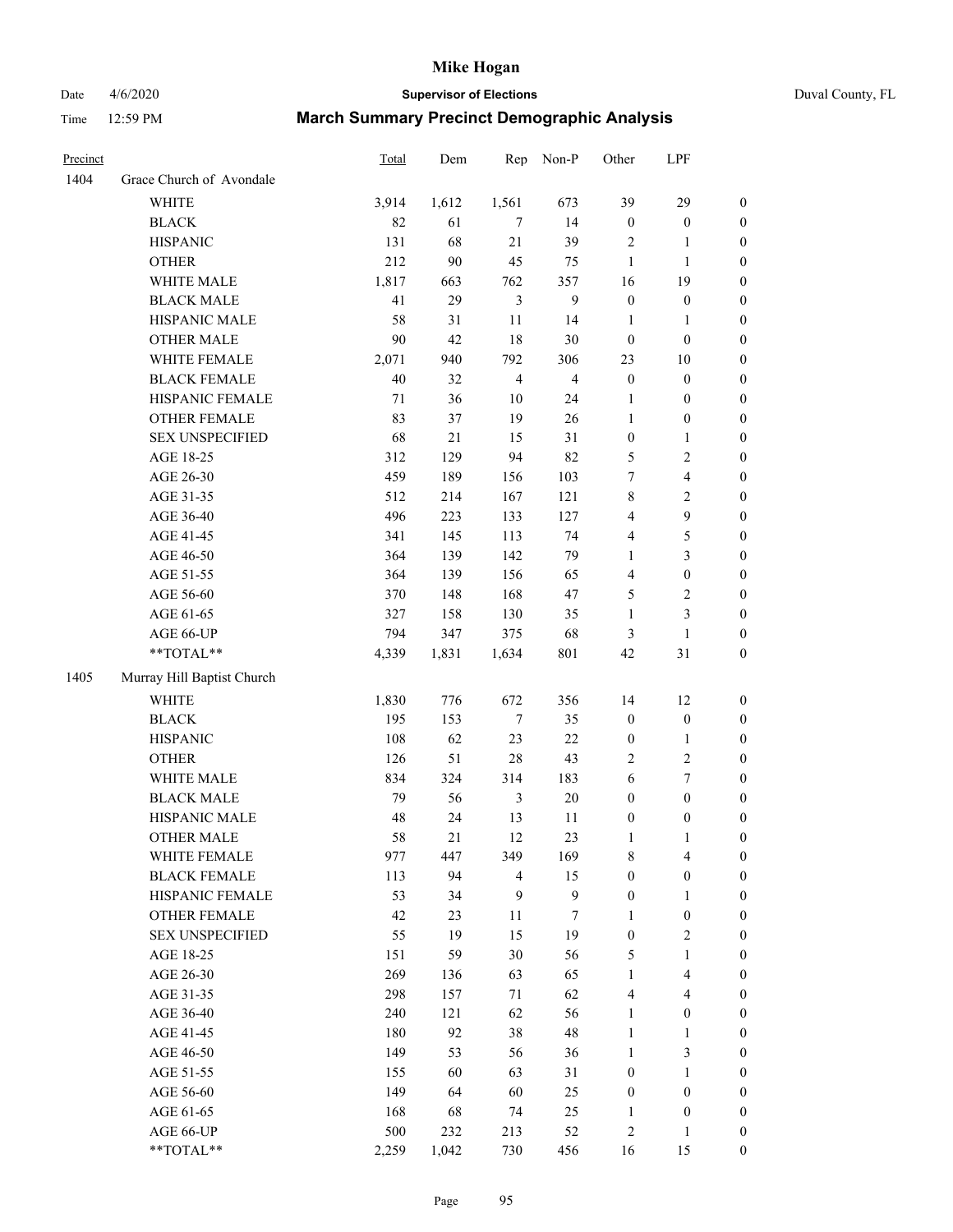## Date 4/6/2020 **Supervisor of Elections** Duval County, FL

| Precinct |                                        | Total      | Dem       | Rep                   | Non-P          | Other                  | LPF                                  |                                      |
|----------|----------------------------------------|------------|-----------|-----------------------|----------------|------------------------|--------------------------------------|--------------------------------------|
| 1406     | Hillcrest Baptist                      |            |           |                       |                |                        |                                      |                                      |
|          | <b>WHITE</b>                           | 1,059      | 217       | 608                   | 221            | 6                      | $\boldsymbol{7}$                     | 0                                    |
|          | <b>BLACK</b>                           | 356        | 282       | 16                    | 53             | 3                      | $\sqrt{2}$                           | $\boldsymbol{0}$                     |
|          | <b>HISPANIC</b>                        | 132        | 58        | 33                    | 39             | $\mathbf{1}$           | $\mathbf{1}$                         | $\boldsymbol{0}$                     |
|          | <b>OTHER</b>                           | 164        | 31        | 54                    | 73             | 4                      | $\sqrt{2}$                           | $\boldsymbol{0}$                     |
|          | WHITE MALE                             | 480        | 81        | 295                   | 100            | 3                      | $\mathbf{1}$                         | $\boldsymbol{0}$                     |
|          | <b>BLACK MALE</b>                      | 152        | 113       | 10                    | 25             | $\overline{c}$         | $\sqrt{2}$                           | $\boldsymbol{0}$                     |
|          | HISPANIC MALE                          | 51         | 18        | 16                    | 16             | $\boldsymbol{0}$       | $\mathbf{1}$                         | $\boldsymbol{0}$                     |
|          | <b>OTHER MALE</b>                      | 69         | 13        | 26                    | $27\,$         | 2                      | $\mathbf{1}$                         | $\boldsymbol{0}$                     |
|          | WHITE FEMALE                           | 568        | 133       | 307                   | 121            | 3                      | $\overline{\mathbf{4}}$              | $\boldsymbol{0}$                     |
|          | <b>BLACK FEMALE</b>                    | 201        | 168       | 6                     | $26\,$         | $\mathbf{1}$           | $\boldsymbol{0}$                     | 0                                    |
|          | HISPANIC FEMALE                        | $77 \,$    | 36        | 17                    | 23             | $\mathbf{1}$           | $\boldsymbol{0}$                     | 0                                    |
|          | OTHER FEMALE                           | 79         | 16        | 25                    | 35             | 2                      | $\mathbf{1}$                         | $\boldsymbol{0}$                     |
|          | <b>SEX UNSPECIFIED</b>                 | 34         | $10\,$    | 9                     | 13             | $\boldsymbol{0}$       | $\sqrt{2}$                           | $\boldsymbol{0}$                     |
|          | AGE 18-25                              | 144        | 51        | 41                    | 50             | 1                      | $\mathbf{1}$                         | $\boldsymbol{0}$                     |
|          | AGE 26-30                              | 150        | 44        | 53                    | 47             | $\mathbf{1}$           | $\mathfrak s$                        | $\boldsymbol{0}$                     |
|          | AGE 31-35                              | 167        | 64        | 54                    | 44             | 3                      | $\sqrt{2}$                           | $\boldsymbol{0}$                     |
|          | AGE 36-40                              | 156        | 54        | 48                    | 50             | $\overline{c}$         | $\sqrt{2}$                           | $\boldsymbol{0}$                     |
|          | AGE 41-45                              | 118        | 41        | $40\,$                | 35             | 2                      | $\boldsymbol{0}$                     | $\boldsymbol{0}$                     |
|          | AGE 46-50                              | 133        | 39        | 62                    | 29             | 3                      | $\boldsymbol{0}$                     | $\boldsymbol{0}$                     |
|          | AGE 51-55                              | 170        | 57        | 81                    | 32             | $\boldsymbol{0}$       | $\boldsymbol{0}$                     | $\boldsymbol{0}$                     |
|          | AGE 56-60                              | 169        | 58        | 79                    | 29             | 1                      | $\overline{2}$                       | 0                                    |
|          | AGE 61-65                              | 167        | 64        | $8\sqrt{1}$           | 22             | $\boldsymbol{0}$       | $\boldsymbol{0}$                     | 0                                    |
|          | AGE 66-UP                              | 337        | 116       | 172                   | 48             | $\mathbf{1}$           | $\boldsymbol{0}$                     | $\boldsymbol{0}$                     |
|          | **TOTAL**                              | 1,711      | 588       | 711                   | 386            | 14                     | 12                                   | $\boldsymbol{0}$                     |
| 1407     | Jacksonville Association of Fire Fi    |            |           |                       |                |                        |                                      |                                      |
|          | <b>WHITE</b>                           | 1,094      | 516       | 279                   | 265            | $20\,$                 |                                      |                                      |
|          | <b>BLACK</b>                           | 244        | 188       | 11                    | 43             |                        | 14<br>$\boldsymbol{0}$               | $\boldsymbol{0}$<br>$\boldsymbol{0}$ |
|          | <b>HISPANIC</b>                        | 56         | 36        | 10                    | $10\,$         | 2<br>$\boldsymbol{0}$  | $\boldsymbol{0}$                     | $\boldsymbol{0}$                     |
|          | <b>OTHER</b>                           | 130        | 56        | 18                    |                | $\overline{2}$         | $\boldsymbol{0}$                     |                                      |
|          |                                        |            |           |                       | 54             |                        |                                      | $\boldsymbol{0}$                     |
|          | WHITE MALE<br><b>BLACK MALE</b>        | 552<br>106 | 227<br>75 | 150<br>$\overline{4}$ | 155<br>$27\,$  | 13<br>$\boldsymbol{0}$ | $\boldsymbol{7}$<br>$\boldsymbol{0}$ | $\boldsymbol{0}$                     |
|          |                                        |            |           |                       |                |                        |                                      | $\boldsymbol{0}$                     |
|          | HISPANIC MALE                          | 16         | $10\,$    | $\mathfrak{Z}$        | $\mathfrak{Z}$ | $\boldsymbol{0}$       | $\boldsymbol{0}$                     | 0                                    |
|          | <b>OTHER MALE</b>                      | 55         | 24        | 10                    | $20\,$         | $\mathbf{1}$           | $\boldsymbol{0}$                     | $\boldsymbol{0}$                     |
|          | WHITE FEMALE                           | 526        | 280       | 127                   | 105            | 7                      | 7                                    | 0                                    |
|          | <b>BLACK FEMALE</b>                    | 136        | 113       | 6                     | 15             | $\overline{c}$         | $\boldsymbol{0}$                     | $\overline{0}$                       |
|          | HISPANIC FEMALE                        | 39         | 25        | 7                     | 7              | $\boldsymbol{0}$       | $\boldsymbol{0}$                     | $\overline{0}$                       |
|          | OTHER FEMALE<br><b>SEX UNSPECIFIED</b> | 48         | 21        | 6                     | $20\,$         | $\mathbf{1}$           | $\boldsymbol{0}$                     | $\overline{0}$                       |
|          |                                        | 46         | 21        | 5                     | 20             | $\boldsymbol{0}$       | $\boldsymbol{0}$                     | 0                                    |
|          | AGE 18-25                              | 148        | 90        | 8                     | 45             | 3                      | $\sqrt{2}$                           | 0                                    |
|          | AGE 26-30                              | 278        | 136       | 65<br>46              | 69             | 6<br>5                 | $\sqrt{2}$<br>$\sqrt{2}$             | 0<br>0                               |
|          | AGE 31-35                              | 262        | 137       |                       | 72             |                        | $\mathfrak{Z}$                       |                                      |
|          | AGE 36-40                              | 174<br>118 | 74<br>55  | 25<br>26              | 69             | 3<br>$\mathbf{1}$      | $\mathfrak{Z}$                       | 0                                    |
|          | AGE 41-45                              |            |           |                       | 33             |                        |                                      | 0                                    |
|          | AGE 46-50                              | 123        | 67        | 34                    | $20\,$         | $\mathbf{1}$           | $\mathbf{1}$                         | 0                                    |
|          | AGE 51-55                              | 84         | 46        | 20                    | 16             | $\mathbf{1}$           | $\mathbf{1}$                         | 0                                    |
|          | AGE 56-60                              | 82         | 41        | 24                    | 17             | $\boldsymbol{0}$       | $\boldsymbol{0}$                     | 0                                    |
|          | AGE 61-65                              | 82         | 53        | 18                    | $10\,$         | 1                      | $\boldsymbol{0}$                     | $\overline{0}$                       |
|          | AGE 66-UP                              | 173        | 97        | 52                    | $21\,$         | 3                      | $\boldsymbol{0}$                     | 0                                    |
|          | **TOTAL**                              | 1,524      | 796       | 318                   | 372            | 24                     | 14                                   | $\boldsymbol{0}$                     |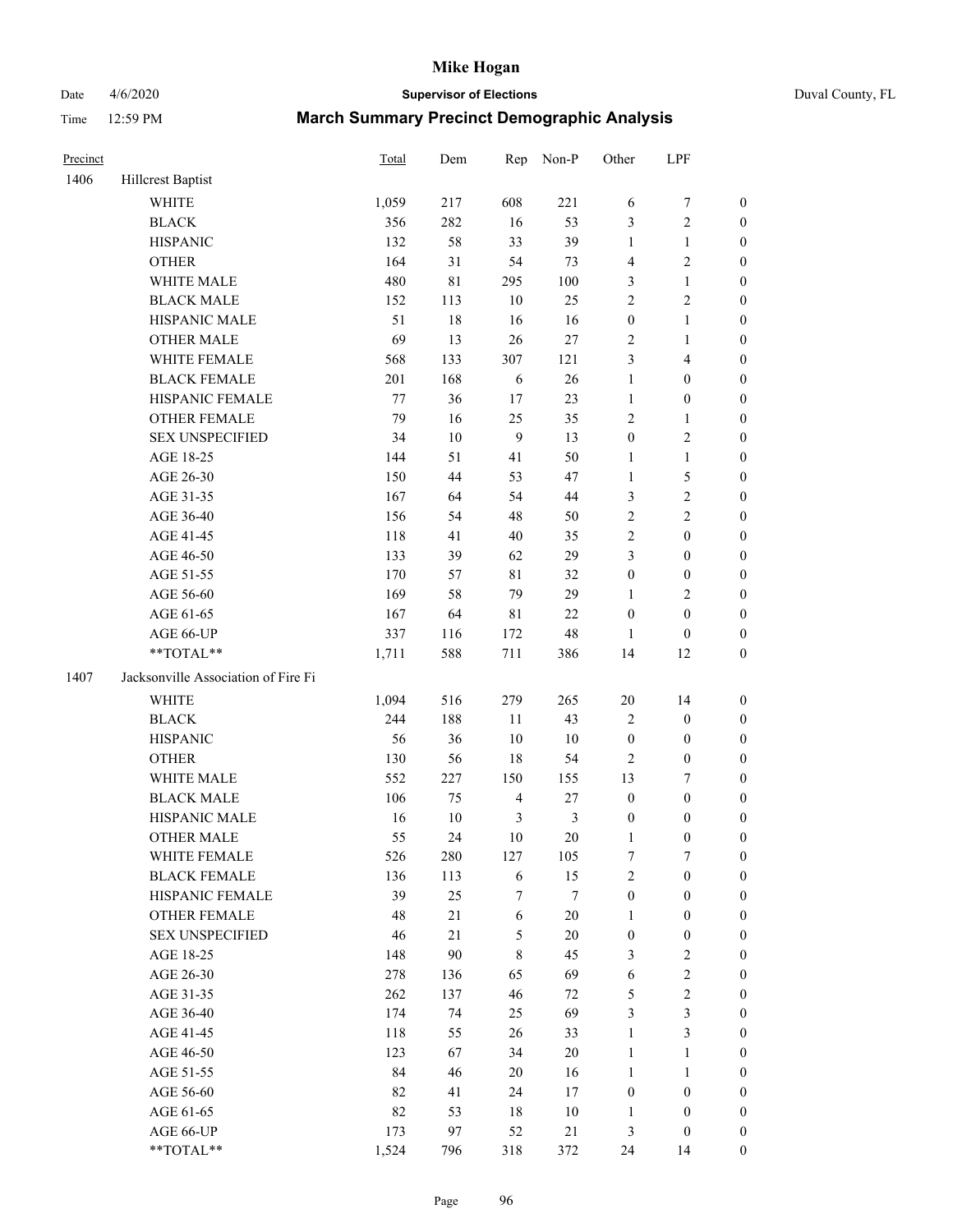## Date 4/6/2020 **Supervisor of Elections** Duval County, FL

| Precinct |                               | Total | Dem    | Rep          | Non-P  | Other            | LPF                     |                  |
|----------|-------------------------------|-------|--------|--------------|--------|------------------|-------------------------|------------------|
| 1408     | St. Johns Presbyterian Church |       |        |              |        |                  |                         |                  |
|          | <b>WHITE</b>                  | 2,996 | 934    | 1,482        | 533    | 30               | 17                      | 0                |
|          | <b>BLACK</b>                  | 192   | 133    | 19           | 39     | $\mathbf{1}$     | $\boldsymbol{0}$        | $\boldsymbol{0}$ |
|          | <b>HISPANIC</b>               | 110   | 52     | 25           | 32     | $\mathbf{1}$     | $\boldsymbol{0}$        | $\boldsymbol{0}$ |
|          | <b>OTHER</b>                  | 175   | 47     | 56           | 66     | 5                | 1                       | $\boldsymbol{0}$ |
|          | WHITE MALE                    | 1,408 | 374    | 737          | 270    | 14               | 13                      | $\boldsymbol{0}$ |
|          | <b>BLACK MALE</b>             | 86    | 53     | 10           | 22     | $\mathbf{1}$     | $\boldsymbol{0}$        | $\boldsymbol{0}$ |
|          | HISPANIC MALE                 | 53    | $27\,$ | 13           | 13     | $\boldsymbol{0}$ | $\boldsymbol{0}$        | $\boldsymbol{0}$ |
|          | <b>OTHER MALE</b>             | 79    | 24     | 28           | 25     | $\mathbf{1}$     | $\mathbf{1}$            | $\boldsymbol{0}$ |
|          | WHITE FEMALE                  | 1,553 | 551    | 727          | 255    | 16               | $\overline{\mathbf{4}}$ | $\boldsymbol{0}$ |
|          | <b>BLACK FEMALE</b>           | 104   | $78\,$ | $\mathbf{9}$ | 17     | $\boldsymbol{0}$ | $\boldsymbol{0}$        | $\boldsymbol{0}$ |
|          | HISPANIC FEMALE               | 55    | 25     | 11           | 18     | 1                | $\boldsymbol{0}$        | 0                |
|          | <b>OTHER FEMALE</b>           | 61    | 15     | 22           | 21     | 3                | $\boldsymbol{0}$        | $\boldsymbol{0}$ |
|          | <b>SEX UNSPECIFIED</b>        | 74    | 19     | 25           | 29     | $\mathbf{1}$     | $\boldsymbol{0}$        | $\boldsymbol{0}$ |
|          | AGE 18-25                     | 258   | 84     | 88           | $80\,$ | 5                | $\mathbf{1}$            | $\boldsymbol{0}$ |
|          | AGE 26-30                     | 322   | 116    | 117          | 77     | 10               | $\sqrt{2}$              | $\boldsymbol{0}$ |
|          | AGE 31-35                     | 364   | 122    | 128          | 104    | 6                | $\overline{\mathbf{4}}$ | $\boldsymbol{0}$ |
|          | AGE 36-40                     | 289   | 105    | 102          | 74     | 6                | $\sqrt{2}$              | $\boldsymbol{0}$ |
|          | AGE 41-45                     | 269   | $87\,$ | 107          | $70\,$ | 2                | 3                       | $\boldsymbol{0}$ |
|          | AGE 46-50                     | 248   | 71     | 126          | 48     | $\mathbf{1}$     | $\overline{2}$          | $\boldsymbol{0}$ |
|          | AGE 51-55                     | 271   | 79     | 143          | 47     | $\mathbf{1}$     | $\mathbf{1}$            | $\boldsymbol{0}$ |
|          | AGE 56-60                     | 302   | 105    | 153          | 43     | $\mathbf{1}$     | $\boldsymbol{0}$        | 0                |
|          | AGE 61-65                     | 353   | 112    | 190          | 48     | 2                | 1                       | 0                |
|          | AGE 66-UP                     | 797   | 285    | 428          | 79     | 3                | $\sqrt{2}$              | $\boldsymbol{0}$ |
|          | **TOTAL**                     | 3,473 | 1,166  | 1,582        | 670    | 37               | 18                      | $\boldsymbol{0}$ |
| 1409     | Super Target Shopping Center  |       |        |              |        |                  |                         |                  |
|          | <b>WHITE</b>                  | 3,167 | 706    | 1,725        | 684    | 41               | 11                      | $\boldsymbol{0}$ |
|          | <b>BLACK</b>                  | 1,265 | 939    | 56           | 262    | 7                | 1                       | $\boldsymbol{0}$ |
|          | <b>HISPANIC</b>               | 409   | 171    | 84           | 147    | 6                | $\mathbf{1}$            | $\boldsymbol{0}$ |
|          | <b>OTHER</b>                  | 463   | 115    | 132          | 208    | 7                | $\mathbf{1}$            | $\boldsymbol{0}$ |
|          | WHITE MALE                    | 1,527 | 287    | 872          | 342    | 19               | 7                       | $\boldsymbol{0}$ |
|          | <b>BLACK MALE</b>             | 548   | 370    | $28\,$       | 146    | 4                | $\boldsymbol{0}$        | $\boldsymbol{0}$ |
|          | HISPANIC MALE                 | 201   | 66     | 49           | 83     | 3                | $\boldsymbol{0}$        | $\boldsymbol{0}$ |
|          | <b>OTHER MALE</b>             | 181   | 45     | 59           | 74     | 3                | $\boldsymbol{0}$        | $\boldsymbol{0}$ |
|          | WHITE FEMALE                  | 1,598 | 412    | 827          | 334    | 21               | 4                       | 0                |
|          | <b>BLACK FEMALE</b>           | 695   | 556    | 26           | 109    | 3                | $\mathbf{1}$            | $\boldsymbol{0}$ |
|          | HISPANIC FEMALE               | 200   | 100    | 33           | 63     | 3                | $\mathbf{1}$            | $\boldsymbol{0}$ |
|          | <b>OTHER FEMALE</b>           | 214   | 56     | 62           | 92     | 3                | $\mathbf{1}$            | $\overline{0}$   |
|          | <b>SEX UNSPECIFIED</b>        | 140   | 39     | 41           | 58     | $\overline{c}$   | $\boldsymbol{0}$        | 0                |
|          | AGE 18-25                     | 633   | 212    | 145          | 258    | 16               | $\sqrt{2}$              | 0                |
|          | AGE 26-30                     | 519   | 182    | 153          | 177    | 7                | $\boldsymbol{0}$        | 0                |
|          | AGE 31-35                     | 480   | 175    | 134          | 160    | 7                | $\overline{4}$          | 0                |
|          | AGE 36-40                     | 455   | 182    | 139          | 123    | 8                | $\mathfrak{Z}$          | 0                |
|          | AGE 41-45                     | 398   | 139    | 147          | 110    | 2                | $\boldsymbol{0}$        | 0                |
|          | AGE 46-50                     | 423   | 146    | 162          | 109    | 6                | $\boldsymbol{0}$        | 0                |
|          | AGE 51-55                     | 426   | 167    | 159          | 95     | 4                | $\mathbf{1}$            | 0                |
|          | AGE 56-60                     | 522   | 213    | 223          | 83     | 1                | $\sqrt{2}$              | $\boldsymbol{0}$ |
|          | AGE 61-65                     | 460   | 161    | 229          | 65     | 4                | $\mathbf{1}$            | $\boldsymbol{0}$ |
|          | AGE 66-UP                     | 988   | 354    | 506          | 121    | 6                | $\mathbf{1}$            | 0                |
|          | **TOTAL**                     | 5,304 | 1,931  | 1,997        | 1,301  | 61               | 14                      | $\boldsymbol{0}$ |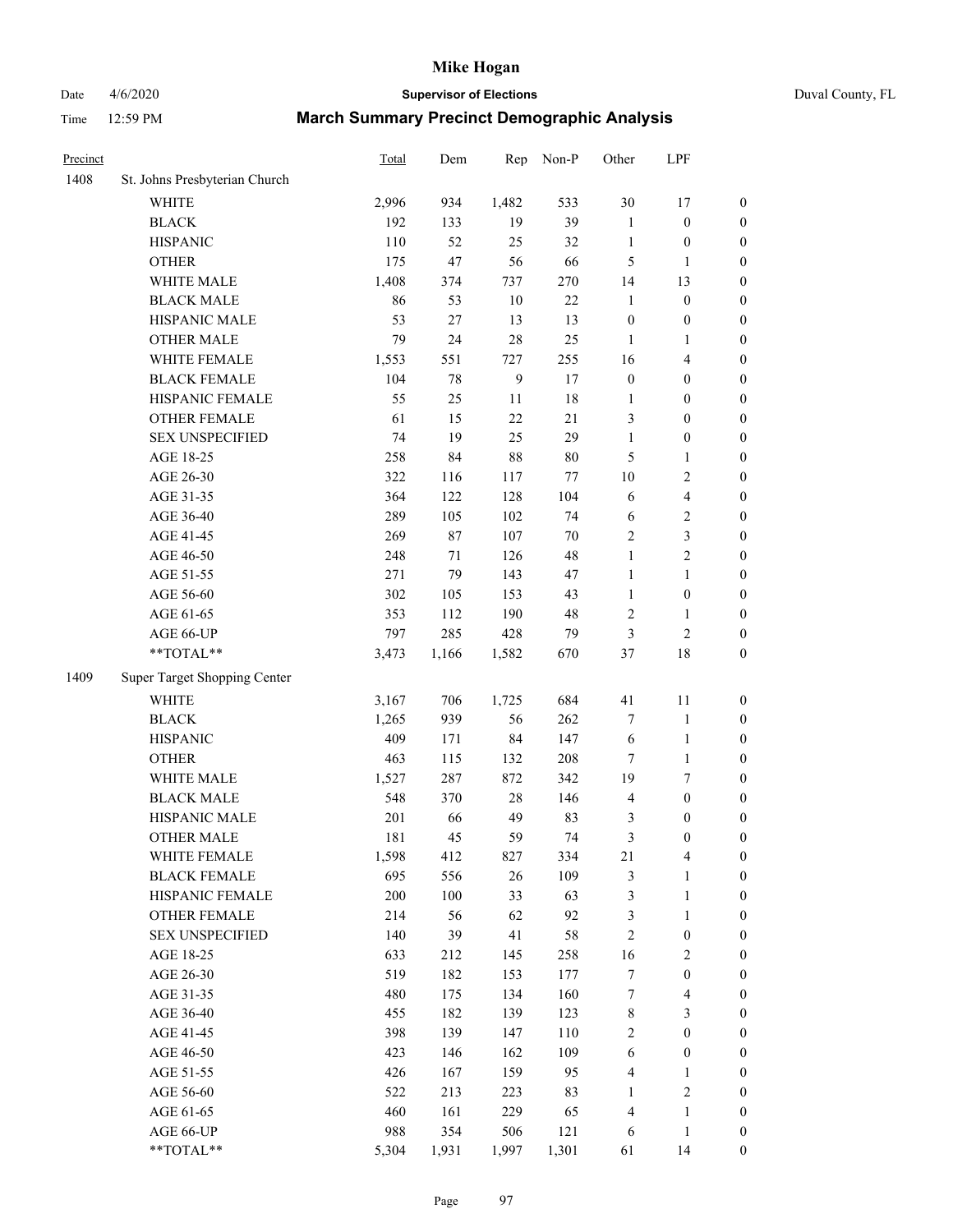Date 4/6/2020 **Supervisor of Elections** Duval County, FL

| Precinct |                                | Total | Dem   | Rep            | Non-P       | Other                   | LPF                      |                  |
|----------|--------------------------------|-------|-------|----------------|-------------|-------------------------|--------------------------|------------------|
| 1410     | Fleet Reserve                  |       |       |                |             |                         |                          |                  |
|          | <b>WHITE</b>                   | 2,591 | 548   | 1,411          | 586         | 33                      | 13                       | 0                |
|          | <b>BLACK</b>                   | 1,570 | 1,217 | 64             | 276         | 11                      | $\sqrt{2}$               | 0                |
|          | <b>HISPANIC</b>                | 394   | 163   | $72\,$         | 155         | $\sqrt{2}$              | $\sqrt{2}$               | $\boldsymbol{0}$ |
|          | <b>OTHER</b>                   | 492   | 159   | 121            | 208         | $\sqrt{2}$              | $\sqrt{2}$               | $\boldsymbol{0}$ |
|          | WHITE MALE                     | 1,161 | 182   | 678            | 279         | 14                      | $\,$ 8 $\,$              | $\boldsymbol{0}$ |
|          | <b>BLACK MALE</b>              | 600   | 426   | 36             | 132         | 5                       | $\mathbf{1}$             | $\boldsymbol{0}$ |
|          | HISPANIC MALE                  | 179   | 68    | 36             | 75          | $\boldsymbol{0}$        | $\boldsymbol{0}$         | $\boldsymbol{0}$ |
|          | <b>OTHER MALE</b>              | 179   | 51    | 48             | 78          | $\mathbf{1}$            | $\mathbf{1}$             | $\boldsymbol{0}$ |
|          | WHITE FEMALE                   | 1,398 | 356   | 720            | 298         | 19                      | 5                        | $\boldsymbol{0}$ |
|          | <b>BLACK FEMALE</b>            | 942   | 769   | 26             | 140         | 6                       | $\mathbf{1}$             | 0                |
|          | HISPANIC FEMALE                | 207   | 94    | 31             | 78          | 2                       | $\sqrt{2}$               | 0                |
|          | OTHER FEMALE                   | 244   | 91    | 59             | 93          | $\boldsymbol{0}$        | $\mathbf{1}$             | 0                |
|          | <b>SEX UNSPECIFIED</b>         | 137   | 50    | 34             | 52          | $\mathbf{1}$            | $\boldsymbol{0}$         | $\boldsymbol{0}$ |
|          | AGE 18-25                      | 570   | 249   | 102            | 205         | $10\,$                  | $\overline{\mathbf{4}}$  | $\boldsymbol{0}$ |
|          | AGE 26-30                      | 516   | 224   | 118            | 167         | 3                       | $\overline{\mathcal{A}}$ | $\boldsymbol{0}$ |
|          | AGE 31-35                      | 476   | 195   | 119            | 152         | 6                       | $\overline{\mathcal{A}}$ | $\boldsymbol{0}$ |
|          | AGE 36-40                      | 463   | 200   | 104            | 152         | 4                       | 3                        | $\boldsymbol{0}$ |
|          | AGE 41-45                      | 390   | 160   | 125            | 99          | 5                       | $\mathbf{1}$             | $\boldsymbol{0}$ |
|          | AGE 46-50                      | 409   | 165   | 159            | 82          | 3                       | $\boldsymbol{0}$         | $\boldsymbol{0}$ |
|          | AGE 51-55                      | 459   | 176   | 169            | 109         | 5                       | $\boldsymbol{0}$         | 0                |
|          | AGE 56-60                      | 458   | 194   | 180            | 78          | 4                       | $\sqrt{2}$               | 0                |
|          | AGE 61-65                      | 418   | 185   | 173            | 56          | 3                       | $\mathbf{1}$             | 0                |
|          | AGE 66-UP                      | 888   | 339   | 419            | 125         | 5                       | $\boldsymbol{0}$         | $\boldsymbol{0}$ |
|          | **TOTAL**                      | 5,047 | 2,087 | 1,668          | 1,225       | 48                      | 19                       | $\boldsymbol{0}$ |
| 1411     | Ortega United Methodist Church |       |       |                |             |                         |                          |                  |
|          | <b>WHITE</b>                   | 5,088 | 1,017 | 3,432          | 587         | 34                      | 18                       | $\boldsymbol{0}$ |
|          | <b>BLACK</b>                   | 128   | 98    | $\overline{4}$ | 25          | $\mathbf{1}$            | $\boldsymbol{0}$         | $\boldsymbol{0}$ |
|          | <b>HISPANIC</b>                | 99    | 31    | 50             | 17          | $\mathbf{1}$            | $\boldsymbol{0}$         | $\boldsymbol{0}$ |
|          | <b>OTHER</b>                   | 189   | 49    | 74             | 60          | 5                       | $\mathbf{1}$             | $\boldsymbol{0}$ |
|          | WHITE MALE                     | 2,379 | 394   | 1,650          | 310         | 17                      | $\,$ 8 $\,$              | $\boldsymbol{0}$ |
|          | <b>BLACK MALE</b>              | 57    | 38    | 3              | 15          | $\mathbf{1}$            | $\boldsymbol{0}$         | $\boldsymbol{0}$ |
|          | HISPANIC MALE                  | 48    | 17    | 22             | $\,$ 8 $\,$ | 1                       | $\boldsymbol{0}$         | 0                |
|          | <b>OTHER MALE</b>              | 73    | 18    | 31             | 21          | 3                       | $\boldsymbol{0}$         | $\boldsymbol{0}$ |
|          | WHITE FEMALE                   | 2,657 | 617   | 1,745          | 269         | 17                      | 9                        | 0                |
|          | <b>BLACK FEMALE</b>            | 68    | 58    | $\mathbf{1}$   | 9           | $\boldsymbol{0}$        | $\boldsymbol{0}$         | $\boldsymbol{0}$ |
|          | HISPANIC FEMALE                | 50    | 14    | 27             | 9           | $\boldsymbol{0}$        | $\boldsymbol{0}$         | $\overline{0}$   |
|          | OTHER FEMALE                   | 76    | 25    | 32             | 16          | $\overline{\mathbf{c}}$ | $\mathbf{1}$             | $\overline{0}$   |
|          | <b>SEX UNSPECIFIED</b>         | 96    | 14    | 49             | 32          | $\boldsymbol{0}$        | $\mathbf{1}$             | 0                |
|          | AGE 18-25                      | 537   | 100   | 317            | 111         | 6                       | 3                        | 0                |
|          | AGE 26-30                      | 401   | 75    | 247            | 73          | 5                       | $\mathbf{1}$             | 0                |
|          | AGE 31-35                      | 502   | 109   | 288            | 95          | 5                       | $\sqrt{5}$               | 0                |
|          | AGE 36-40                      | 413   | 90    | 223            | 93          | 5                       | $\sqrt{2}$               | 0                |
|          | AGE 41-45                      | 380   | 82    | 221            | 70          | 4                       | $\mathfrak{Z}$           | 0                |
|          | AGE 46-50                      | 438   | 91    | 270            | 73          | 3                       | $\mathbf{1}$             | 0                |
|          | AGE 51-55                      | 444   | 85    | 306            | 47          | 2                       | $\overline{4}$           | 0                |
|          | AGE 56-60                      | 456   | 93    | 335            | 27          | 1                       | $\boldsymbol{0}$         | 0                |
|          | AGE 61-65                      | 516   | 129   | 355            | 30          | $\overline{\mathbf{c}}$ | $\boldsymbol{0}$         | $\boldsymbol{0}$ |
|          | AGE 66-UP                      | 1,417 | 341   | 998            | 70          | 8                       | $\boldsymbol{0}$         | 0                |
|          | **TOTAL**                      | 5,504 | 1,195 | 3,560          | 689         | 41                      | 19                       | $\boldsymbol{0}$ |
|          |                                |       |       |                |             |                         |                          |                  |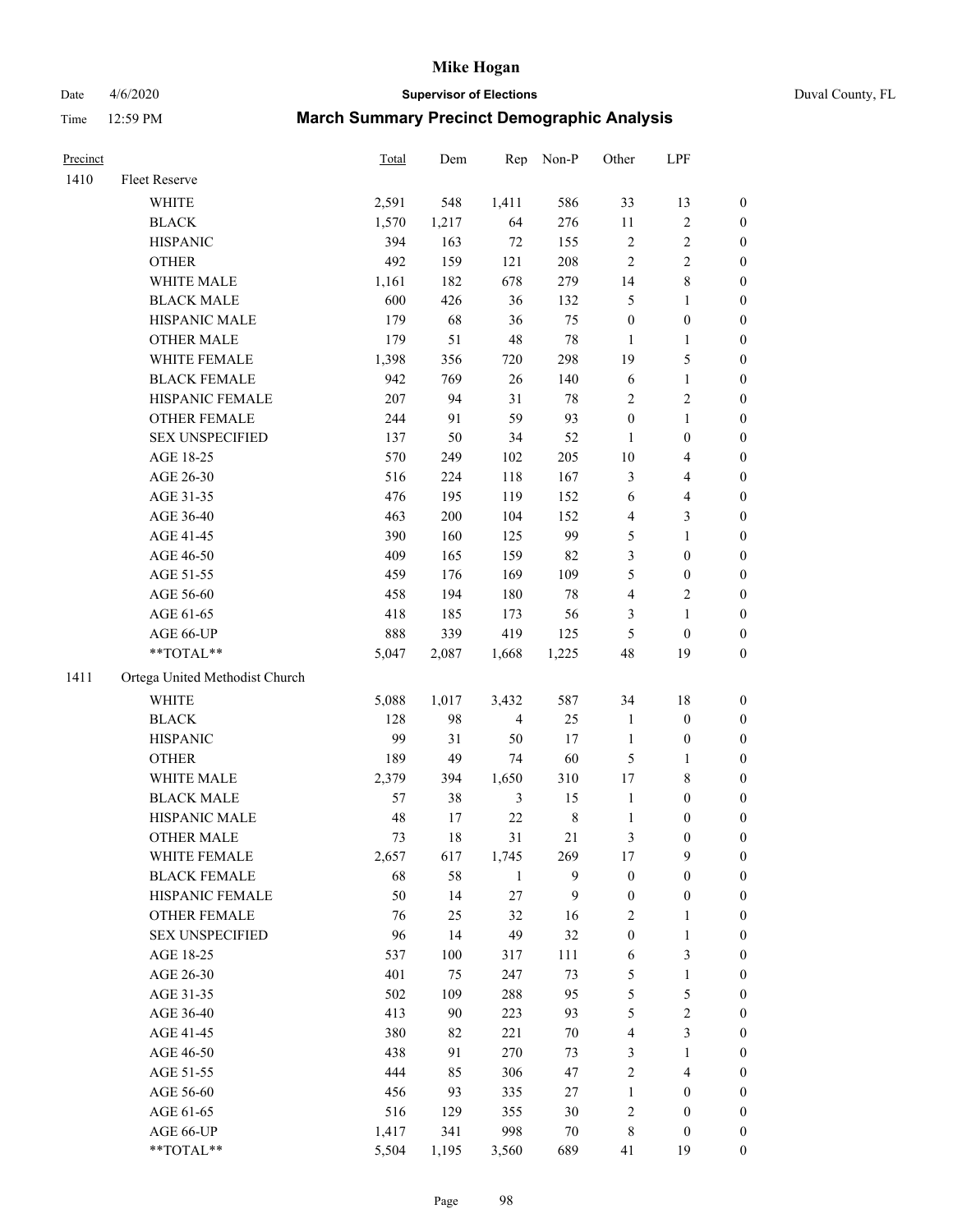# Date 4/6/2020 **Supervisor of Elections** Duval County, FL

| Precinct |                                    | Total | Dem   | Rep              | Non-P  | Other                   | LPF                     |                  |
|----------|------------------------------------|-------|-------|------------------|--------|-------------------------|-------------------------|------------------|
| 1412     | Saint Catherine's Episcopal Church |       |       |                  |        |                         |                         |                  |
|          | <b>WHITE</b>                       | 1,881 | 579   | 876              | 390    | 23                      | 13                      | 0                |
|          | <b>BLACK</b>                       | 563   | 458   | 16               | 84     | 5                       | $\boldsymbol{0}$        | 0                |
|          | <b>HISPANIC</b>                    | 146   | 58    | 30               | 53     | 5                       | $\boldsymbol{0}$        | $\boldsymbol{0}$ |
|          | <b>OTHER</b>                       | 187   | 53    | 46               | 85     | $\mathbf{1}$            | $\mathfrak{2}$          | $\boldsymbol{0}$ |
|          | WHITE MALE                         | 860   | 239   | 428              | 172    | 11                      | 10                      | $\boldsymbol{0}$ |
|          | <b>BLACK MALE</b>                  | 189   | 146   | $\boldsymbol{7}$ | 33     | 3                       | $\boldsymbol{0}$        | $\boldsymbol{0}$ |
|          | HISPANIC MALE                      | 64    | 26    | 18               | 18     | $\overline{c}$          | $\boldsymbol{0}$        | $\boldsymbol{0}$ |
|          | <b>OTHER MALE</b>                  | 58    | 13    | 15               | $27\,$ | $\mathbf{1}$            | $\overline{2}$          | $\boldsymbol{0}$ |
|          | WHITE FEMALE                       | 996   | 333   | 436              | 212    | 12                      | 3                       | $\boldsymbol{0}$ |
|          | <b>BLACK FEMALE</b>                | 362   | 304   | $\mathbf{9}$     | 47     | 2                       | $\boldsymbol{0}$        | $\boldsymbol{0}$ |
|          | HISPANIC FEMALE                    | 80    | 32    | 12               | 33     | 3                       | $\boldsymbol{0}$        | $\boldsymbol{0}$ |
|          | <b>OTHER FEMALE</b>                | 86    | 29    | 22               | 35     | 0                       | $\boldsymbol{0}$        | $\boldsymbol{0}$ |
|          | <b>SEX UNSPECIFIED</b>             | 82    | 26    | 21               | 35     | $\boldsymbol{0}$        | $\boldsymbol{0}$        | $\boldsymbol{0}$ |
|          | AGE 18-25                          | 264   | 108   | 54               | 95     | 7                       | $\boldsymbol{0}$        | $\boldsymbol{0}$ |
|          | AGE 26-30                          | 310   | 142   | 67               | 87     | 9                       | $\mathfrak s$           | $\boldsymbol{0}$ |
|          | AGE 31-35                          | 295   | 125   | 74               | 85     | 6                       | 5                       | $\boldsymbol{0}$ |
|          | AGE 36-40                          | 273   | 111   | 82               | 77     | $\overline{c}$          | $\mathbf{1}$            | $\boldsymbol{0}$ |
|          | AGE 41-45                          | 195   | 67    | 73               | 51     | 3                       | $\mathbf{1}$            | $\boldsymbol{0}$ |
|          | AGE 46-50                          | 213   | 94    | 76               | 41     | $\mathbf{1}$            | $\mathbf{1}$            | $\boldsymbol{0}$ |
|          | AGE 51-55                          | 217   | 94    | 86               | 36     | 1                       | $\boldsymbol{0}$        | $\boldsymbol{0}$ |
|          | AGE 56-60                          | 276   | 101   | 116              | 52     | 5                       | $\overline{2}$          | 0                |
|          | AGE 61-65                          | 243   | 103   | 112              | $28\,$ | $\boldsymbol{0}$        | $\boldsymbol{0}$        | $\boldsymbol{0}$ |
|          | AGE 66-UP                          | 491   | 203   | 228              | 60     | $\boldsymbol{0}$        | $\boldsymbol{0}$        | $\boldsymbol{0}$ |
|          | **TOTAL**                          | 2,777 | 1,148 | 968              | 612    | 34                      | 15                      | $\boldsymbol{0}$ |
| 1413     | Trinity Lutheran Church - ELCA     |       |       |                  |        |                         |                         |                  |
|          | <b>WHITE</b>                       | 3,272 | 1,449 | 1,130            | 621    | 53                      | 19                      | $\boldsymbol{0}$ |
|          | <b>BLACK</b>                       | 238   | 175   | 12               | 50     | $\mathbf{1}$            | $\boldsymbol{0}$        | $\boldsymbol{0}$ |
|          | <b>HISPANIC</b>                    | 129   | 68    | 26               | 33     | $\overline{c}$          | $\boldsymbol{0}$        | $\boldsymbol{0}$ |
|          | <b>OTHER</b>                       | 245   | 114   | 43               | 79     | 6                       | 3                       | $\boldsymbol{0}$ |
|          | WHITE MALE                         | 1,544 | 598   | 574              | 327    | 28                      | 17                      | $\boldsymbol{0}$ |
|          | <b>BLACK MALE</b>                  | 108   | 79    | 6                | 23     | $\boldsymbol{0}$        | $\boldsymbol{0}$        | $\boldsymbol{0}$ |
|          | HISPANIC MALE                      | 58    | 30    | 13               | 14     | 1                       | $\boldsymbol{0}$        | 0                |
|          | <b>OTHER MALE</b>                  | 93    | 39    | 20               | 29     | 3                       | $\mathfrak{2}$          | $\boldsymbol{0}$ |
|          | WHITE FEMALE                       | 1,688 | 838   | 537              | 287    | 24                      | $\overline{c}$          | 0                |
|          | <b>BLACK FEMALE</b>                | 128   | 95    | 5                | 27     | 1                       | $\boldsymbol{0}$        | $\overline{0}$   |
|          | HISPANIC FEMALE                    | 66    | 36    | 12               | 17     | $\mathbf{1}$            | $\boldsymbol{0}$        | $\overline{0}$   |
|          | OTHER FEMALE                       | 104   | 53    | 18               | 30     | $\overline{\mathbf{c}}$ | $\mathbf{1}$            | $\overline{0}$   |
|          | <b>SEX UNSPECIFIED</b>             | 95    | 38    | 26               | 29     | 2                       | $\boldsymbol{0}$        | 0                |
|          | AGE 18-25                          | 295   | 151   | 58               | 75     | 9                       | $\sqrt{2}$              | 0                |
|          | AGE 26-30                          | 554   | 269   | 134              | 141    | 9                       | $\mathbf{1}$            | 0                |
|          | AGE 31-35                          | 650   | 311   | 149              | 167    | 16                      | $\boldsymbol{7}$        | 0                |
|          | AGE 36-40                          | 402   | 185   | 107              | 97     | 8                       | $\mathfrak s$           | 0                |
|          | AGE 41-45                          | 275   | 131   | 72               | 62     | 6                       | $\overline{\mathbf{4}}$ | 0                |
|          | AGE 46-50                          | 255   | 114   | 87               | 50     | 3                       | 1                       | 0                |
|          | AGE 51-55                          | 243   | 95    | 96               | 49     | 2                       | $\mathbf{1}$            | 0                |
|          | AGE 56-60                          | 259   | 116   | 104              | 35     | 4                       | $\boldsymbol{0}$        | 0                |
|          | AGE 61-65                          | 278   | 139   | 98               | 38     | $\overline{\mathbf{c}}$ | 1                       | 0                |
|          | AGE 66-UP                          | 673   | 295   | 306              | 69     | 3                       | $\boldsymbol{0}$        | 0                |
|          | **TOTAL**                          | 3,884 | 1,806 | 1,211            | 783    | 62                      | $22\,$                  | $\boldsymbol{0}$ |